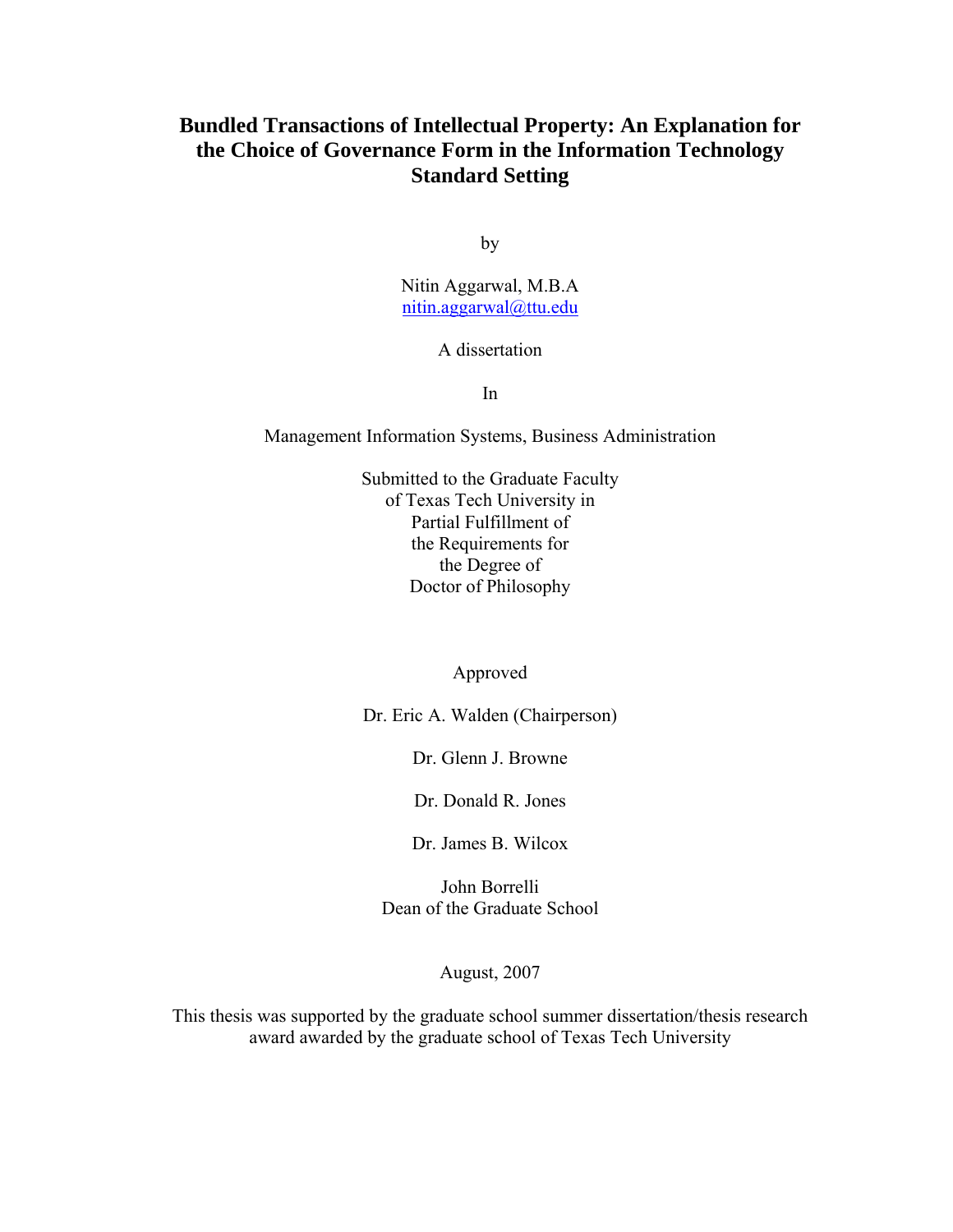Copyright 2007, Nitin Aggarwal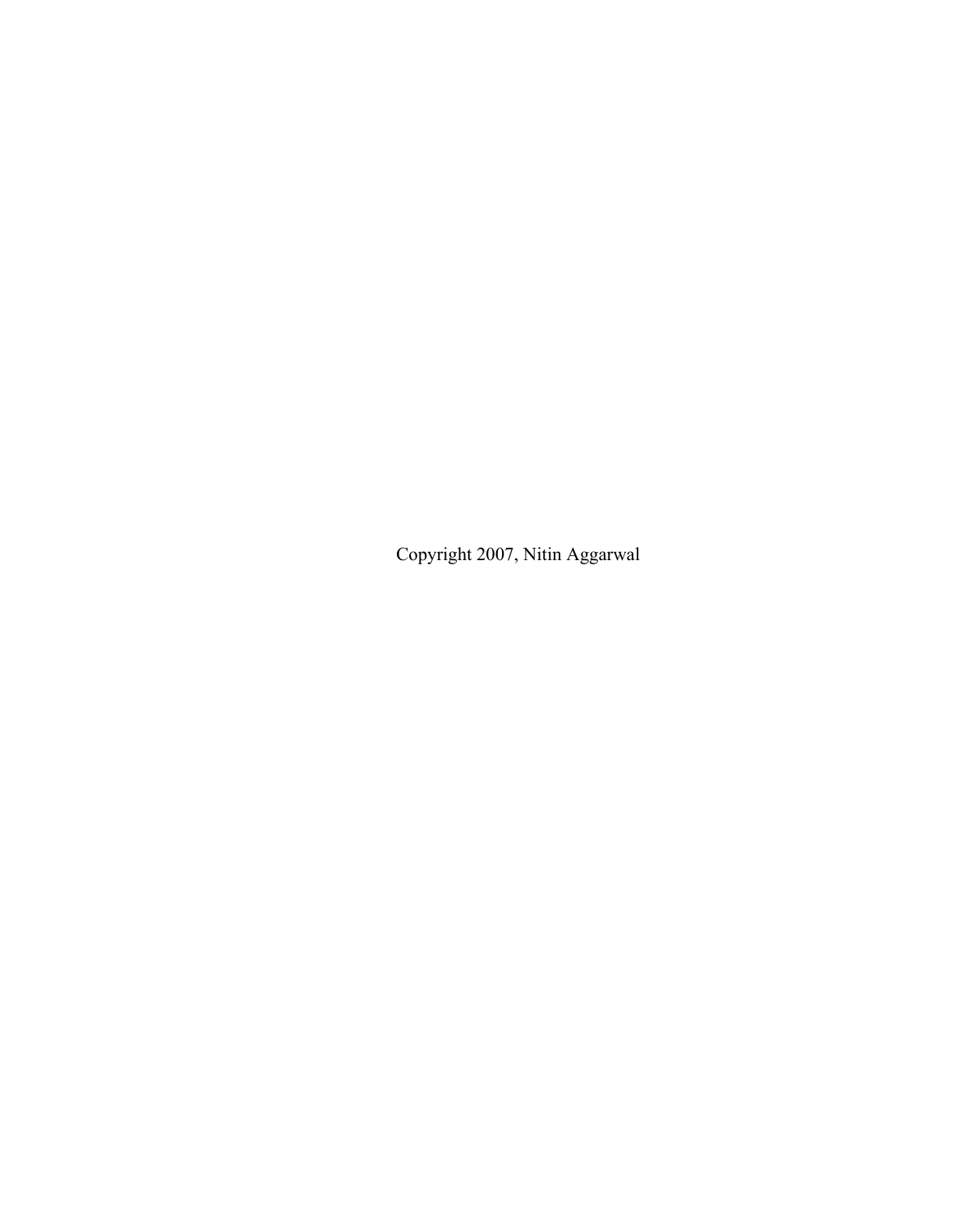## **ACKNOWLEDGMENTS**

Several people have worked very hard towards making my dissertation possible. I would like to take this opportunity to thank them all. While I do not mention all their names, I definitely remember them and I am gratefully indebt for their support and participation in making my program a success.

First and foremost, I wish to express my sincere gratitude towards my advisor, Dr. Eric Walden, for giving me an opportunity to work in this wonderful area of research on intellectual property and technology standard setting. Dr. Walden has been an ideal mentor and an excellent guide throughout my tenure as a Ph.D. student.

I would like to thank my committee members, Dr. Glenn Browne, Dr. James Wilcox, and Dr. Donald Jones for their expert guidance and thought provoking ideas. Their comments and feedback have been immensely helpful in improving the quality of this work.

I would like to express my appreciation for Dr. Peter Westfall for his excellent support and expert guidance throughout the program.

I am deeply indebted to Dr. James Hoffman and Dr. James Wetherbe for guiding me and helping me during the difficult times.

I would also like to thank all my friends, colleagues, and the faculty at the Texas Tech who have supported me unconditionally and nurtured me to become a responsible member of this group.

ii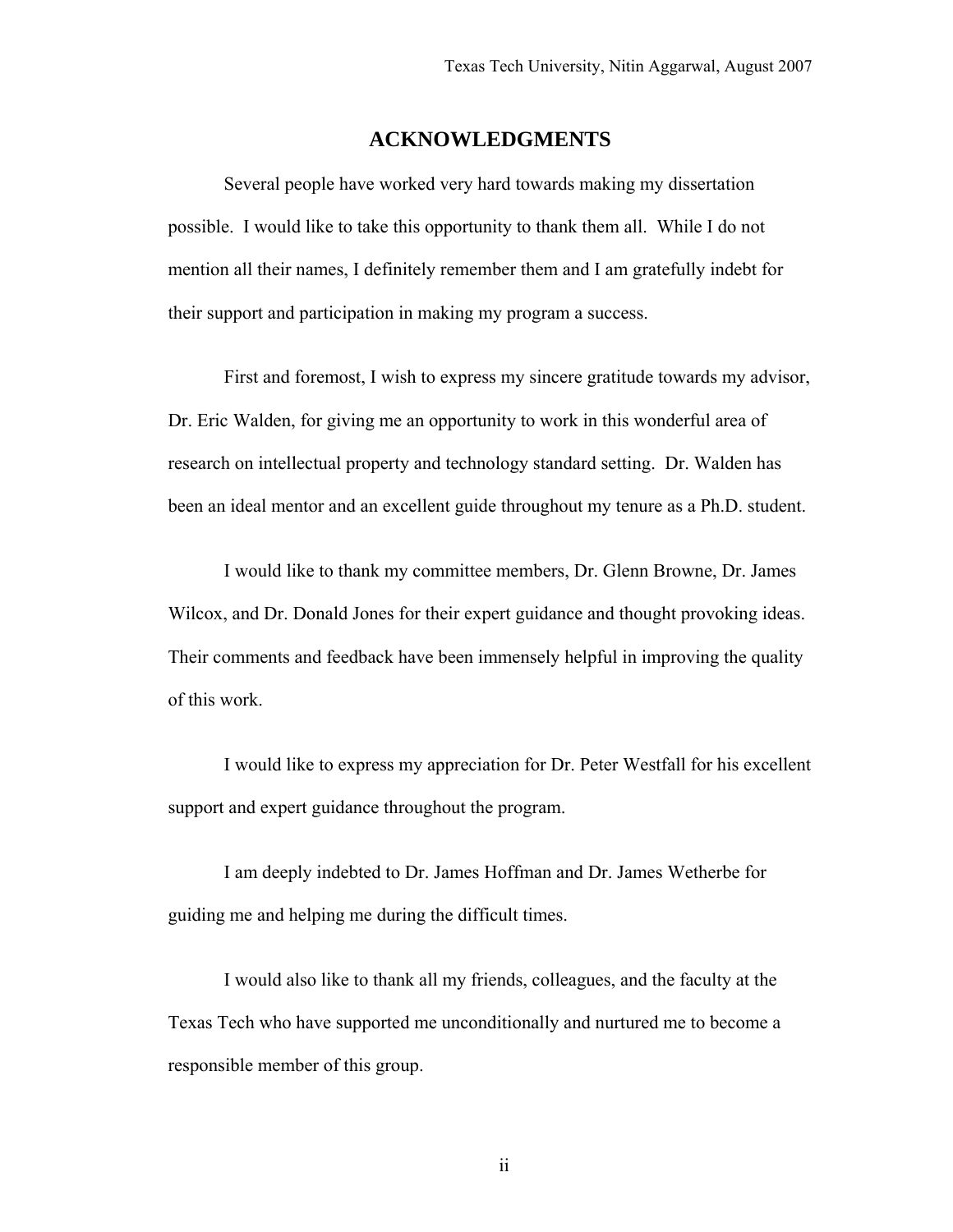This research was partially supported by much appreciated funding from the Texas Tech graduate school in the form of summer dissertation research award.

Finally, I would like to thank my family whose hard work and perseverance were a constant source of inspiration for me and helped me stay on the track to finish this dissertation.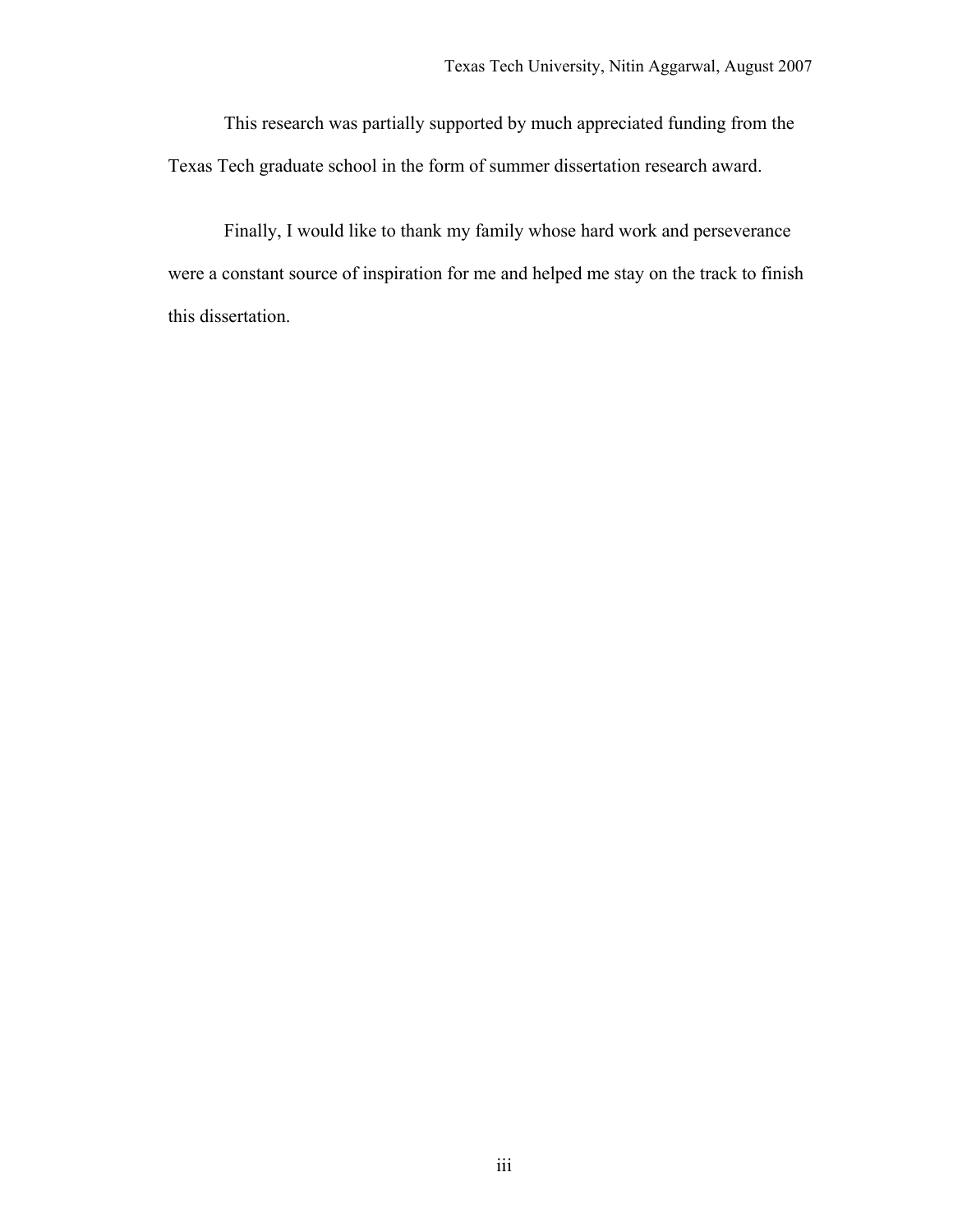# **TABLE OF CONTENTS**

| 1.6.2. Contribution to Transaction Cost Economics Literature  16 |  |
|------------------------------------------------------------------|--|
|                                                                  |  |
|                                                                  |  |
|                                                                  |  |
|                                                                  |  |
|                                                                  |  |
|                                                                  |  |
|                                                                  |  |
|                                                                  |  |
|                                                                  |  |
|                                                                  |  |
|                                                                  |  |
|                                                                  |  |
|                                                                  |  |
|                                                                  |  |
|                                                                  |  |
|                                                                  |  |
|                                                                  |  |
|                                                                  |  |
|                                                                  |  |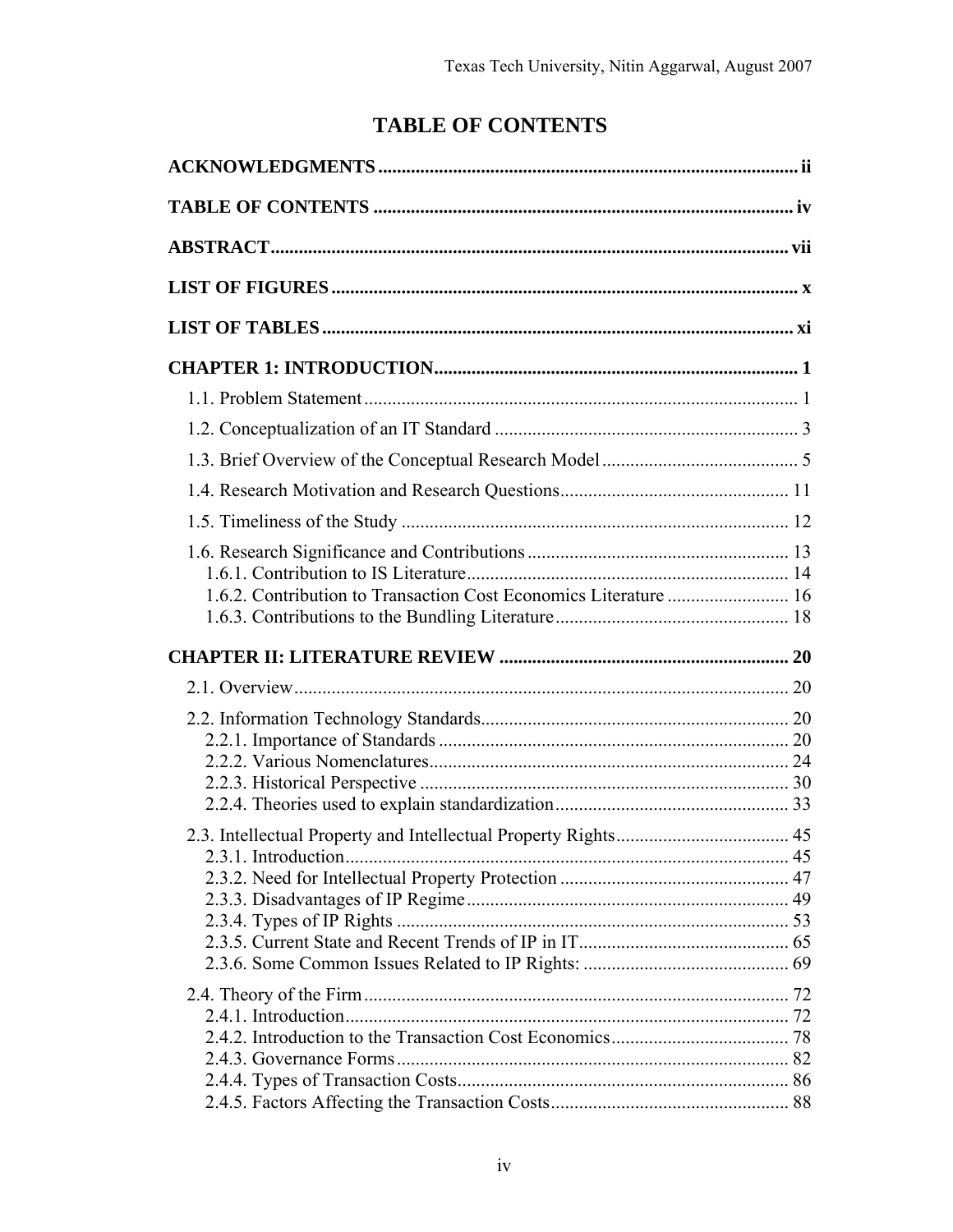| <b>CHAPTER III: THEORY, MODEL DEVELOPMENT, AND RESEARCH</b>                          |  |
|--------------------------------------------------------------------------------------|--|
|                                                                                      |  |
|                                                                                      |  |
|                                                                                      |  |
|                                                                                      |  |
|                                                                                      |  |
|                                                                                      |  |
| 3.3. Implications of the Bundle of Complementary IP View of Standards  103           |  |
| 3.4. Conceptualization of the Standard Setting Process in the Context of IP 105      |  |
|                                                                                      |  |
|                                                                                      |  |
| 3.5. The Case for Transactions, Transaction Costs, and Transaction Cost              |  |
|                                                                                      |  |
|                                                                                      |  |
|                                                                                      |  |
|                                                                                      |  |
| 3.6. Characteristics of the Bundle and Factors Affecting the Transaction Costs . 120 |  |
|                                                                                      |  |
|                                                                                      |  |
|                                                                                      |  |
|                                                                                      |  |
| 3.7.1. Different governance forms observed in the IT standard setting 133            |  |
|                                                                                      |  |
| 3.7.3. Governance forms, Characteristics of the Bundle, and the Transaction          |  |
|                                                                                      |  |
|                                                                                      |  |
|                                                                                      |  |
|                                                                                      |  |
|                                                                                      |  |
|                                                                                      |  |
|                                                                                      |  |
| 4.4. Operationalization of the Constructs and Instrument Development 162             |  |
|                                                                                      |  |
|                                                                                      |  |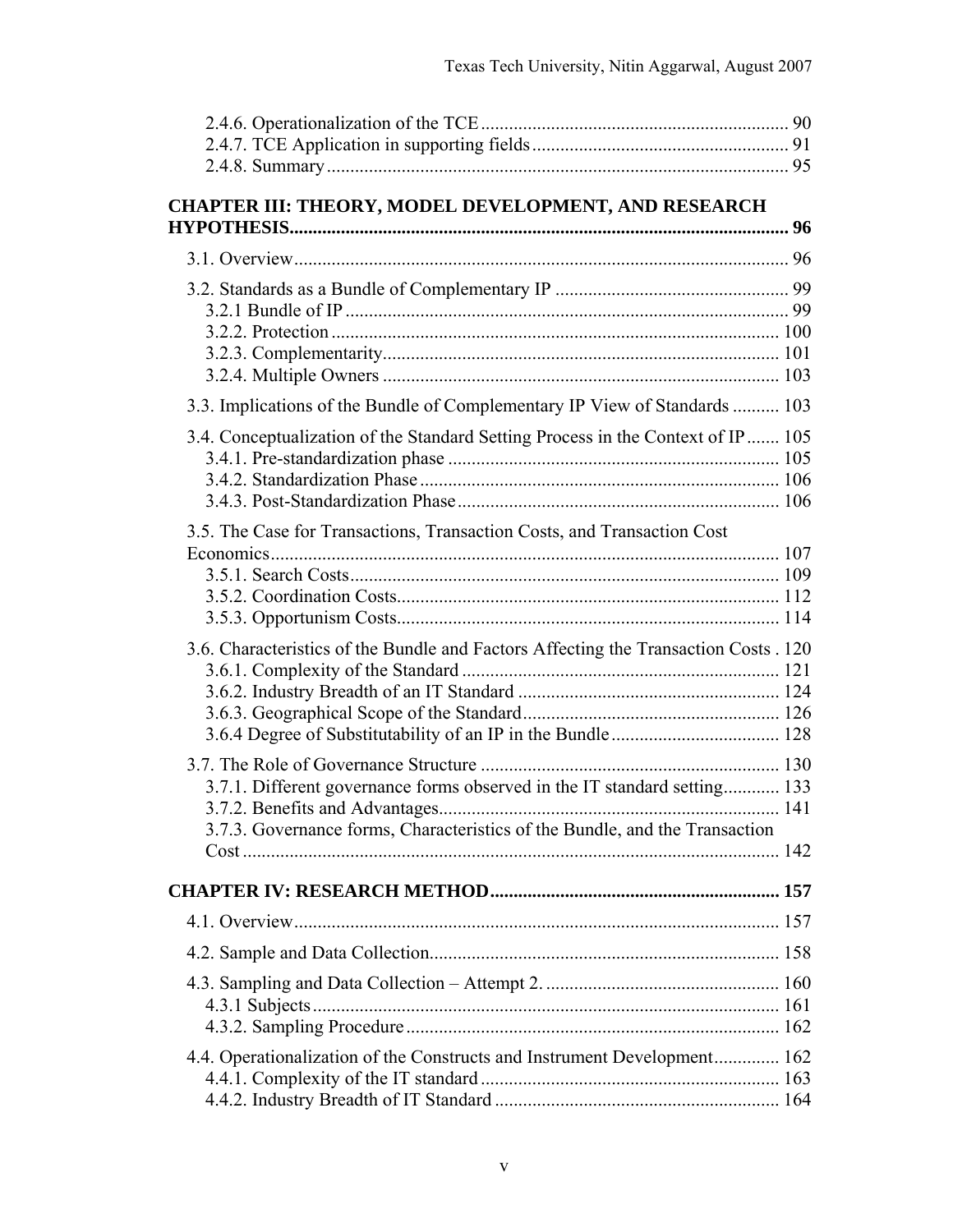| <b>CHAPTER VI: CONCLUSION, LIMITATIONS, AND DIRECTIONS OF</b> |  |
|---------------------------------------------------------------|--|
|                                                               |  |
|                                                               |  |
|                                                               |  |
|                                                               |  |
|                                                               |  |
|                                                               |  |
|                                                               |  |
|                                                               |  |
|                                                               |  |
|                                                               |  |
|                                                               |  |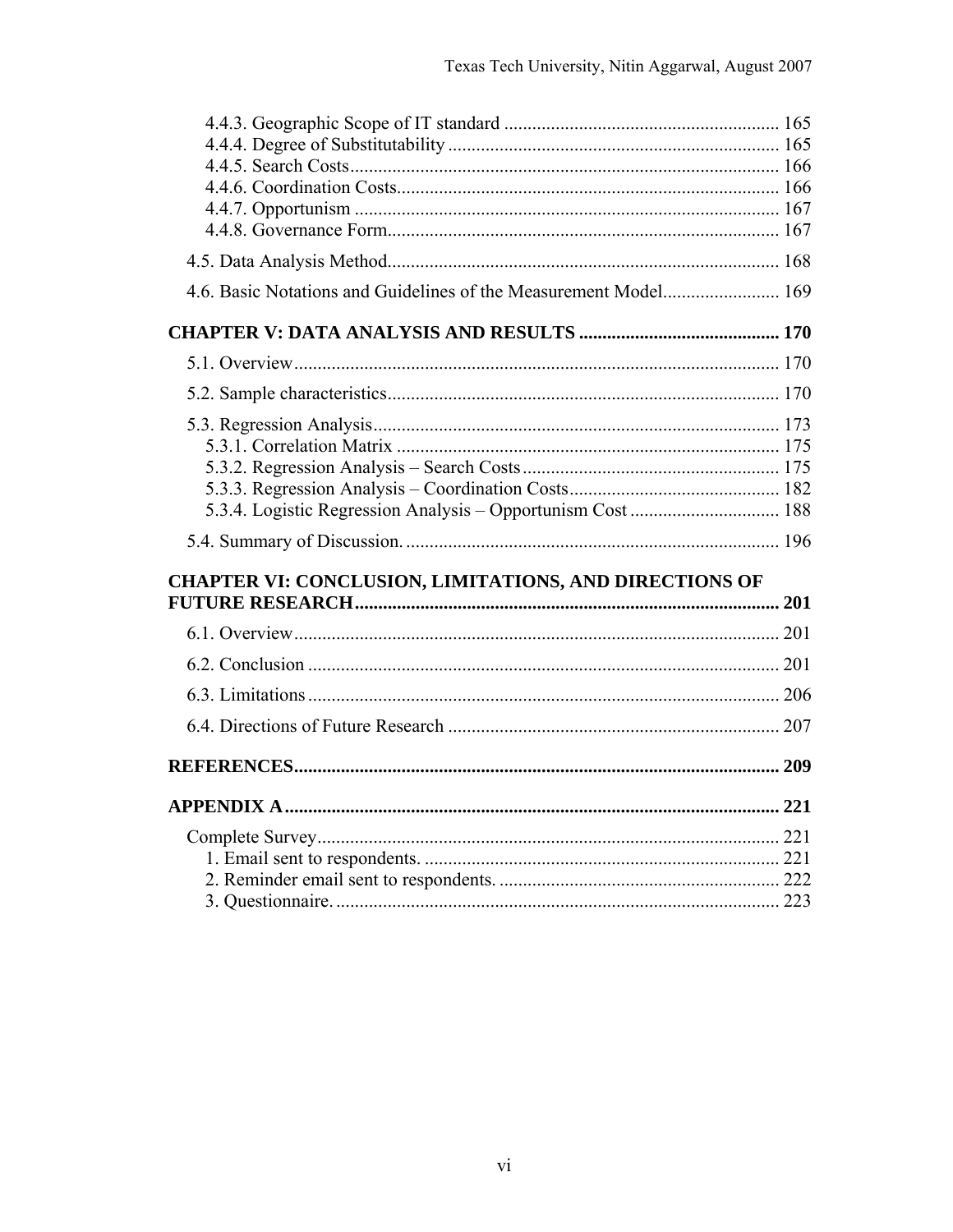## **ABSTRACT**

In this thesis, I develop a contingency model to explain the factors affecting the transaction costs in the IT standard setting environment and how the choice of one governance form over the other moderates this effect. The aim is to understand what causes the transaction costs in the IT standard setting process and what governance form best mitigates these costs. The sub-objectives of this thesis are: To conceptualize and promote the intellectual property (IP) view of the technology standards; to identify different types of transaction costs involved in the IT standard setting process; to identify unique characteristics emerging from the IP view of the technology standard that affect the transaction costs; to show that these transaction costs, associated with transacting for intellectual property (IP), exist for all governance forms associated with the standards development process; and finally, to show that different governance forms moderate the effect of these unique characteristics on the transaction costs, making one governance form favorable over the other for a given set of circumstances.

To develop the model, I view IT standards as bundles of complementary IP (or methods) that are owned and controlled by multiple entities in multiple different locations and multiple different industries. To implement a standard necessitates transactions of IP between IP owners and standard implementers for the IP rights. However, these transactions are not simple. Due to the legal rights granted by the to the IP owner and the information asymmetry regarding their existence, there are substantial costs involved in locating and procuring the IP rights and later during the implementation of the IP due to infringement issues.

vii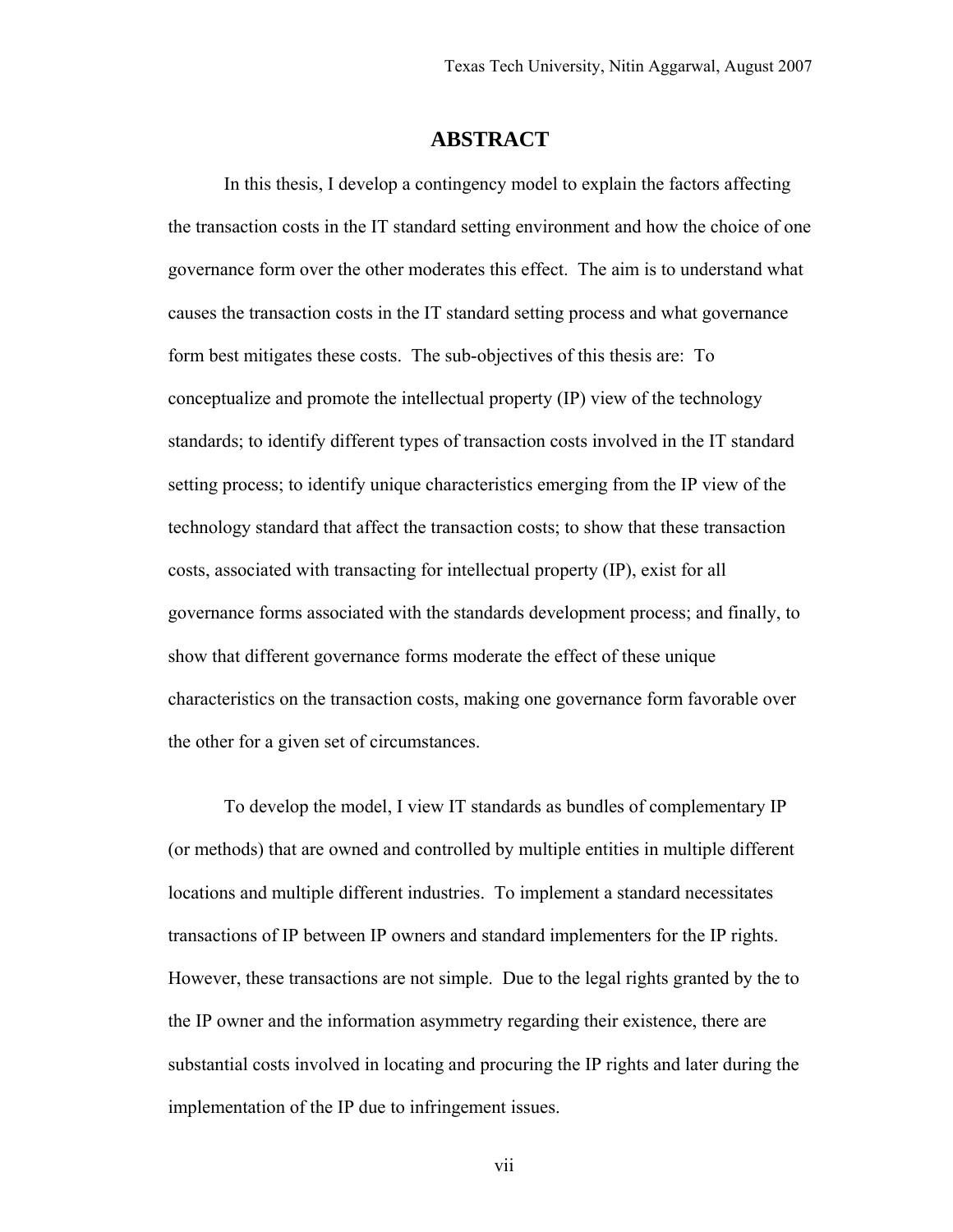Three different transaction costs are considered: the search costs, the coordination costs, and the opportunism costs. The search costs are costs associated with identifying the necessary IP and the IP owner. The coordination costs are costs associated with procuring the IP by entering into negotiations and contracts with the IP owners. Opportunism costs are costs associated with IP infringement and other consequences arising out of IP laws. The unique characteristics, based on an IP view of standards, are identified as the complexity of the IT standard, geographical scope, industrial spread of the IT standard, and substitutability of a method in the IT standard. Complexity refers to the nature and number of interdependencies that exist between various methods that make up the standard. Geographic scope refers to the number of countries where the IP required for the standard may be held. Industrial spread refers to the different technical categories into which the IP may be classified. Finally, substitutability refers to the ability to substitute an IP in the bundle with the next best alternative without grossly affecting the functionality of the standard.

Two stylized governance forms considered in the study are hierarchies and networks. Hierarchies are characterized by a single firm (or a dominant firm and a few subservient partners) which controls the standard development process. Networks are characterized as a group of equals where the standard development process is controlled by multiple different entities.

The data were collected by surveying experts involved in IT standards development. A total of 436 people responded to the survey for a response rate of 32.0%. OLS regression and logistic regression were used to analyze the data. The

viii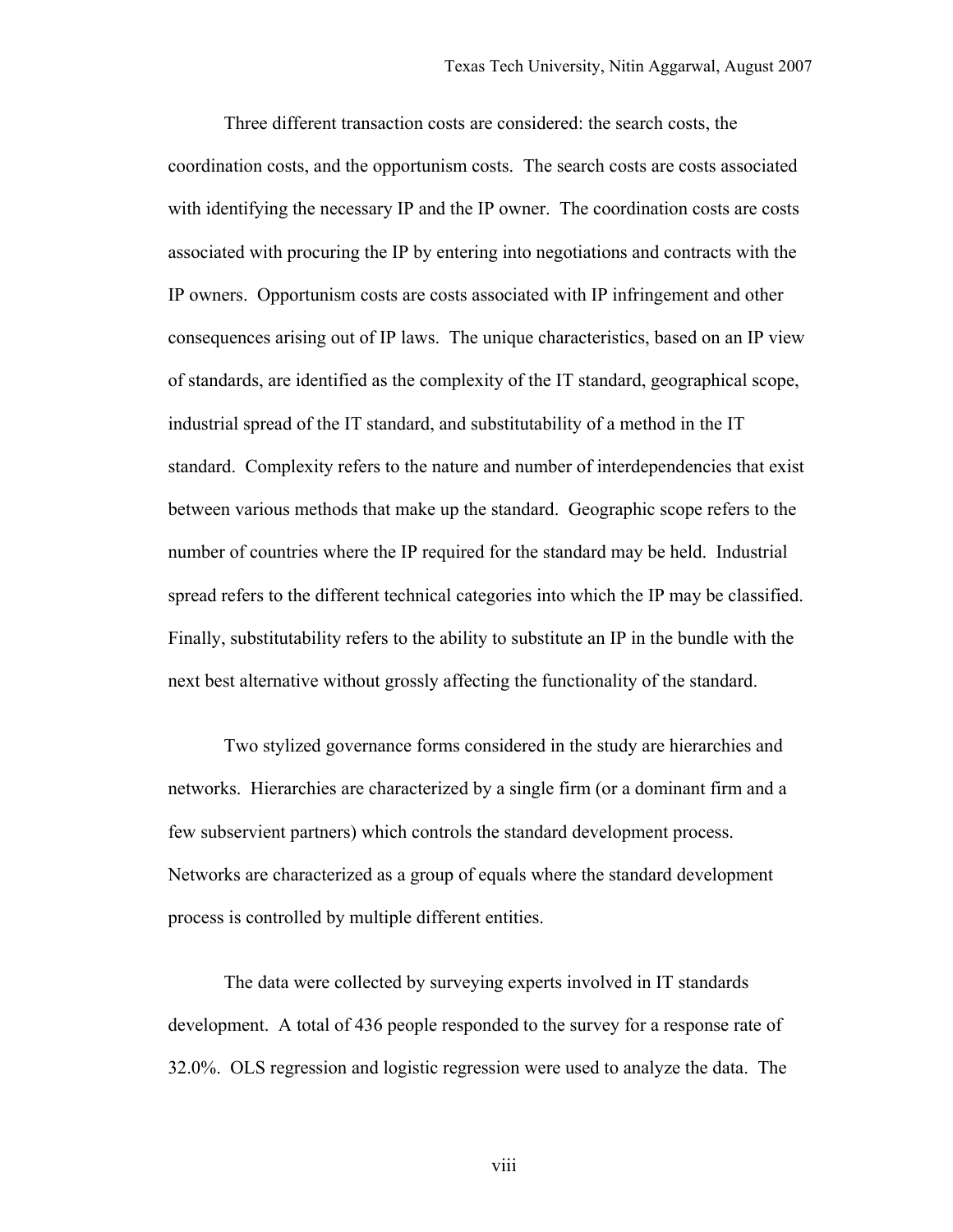results show that there are significant transaction costs for all governance forms. Hierarchies or smaller networks are less expensive than bigger networks to start but lose their edge with the increase in bundle characteristics. The results also suggest that the complexity and geographic scope are significant predictors of search costs, and bigger networks are better at moderating the effect of geographic scope on search costs. The industrial spread and geographic scope are found to be significant predictors of coordination costs, and bigger networks are better at managing the effect of complexity on coordination costs.

Finally, complexity is a significant predictor of opportunism cost, and bigger networks are better at moderating this cost than hierarchies. We also found that bigger networks are better at moderating the effect of substitutability on opportunism, and hierarchies are better at moderating the effect of geographic scope on opportunism. Thus, it is concluded that if there is more complexity in a standard and if easy substitutes for patents are not available, then networks are preferred over hierarchies, and in case the standard has larger geographical implications, then hierarchies are preferred over networks.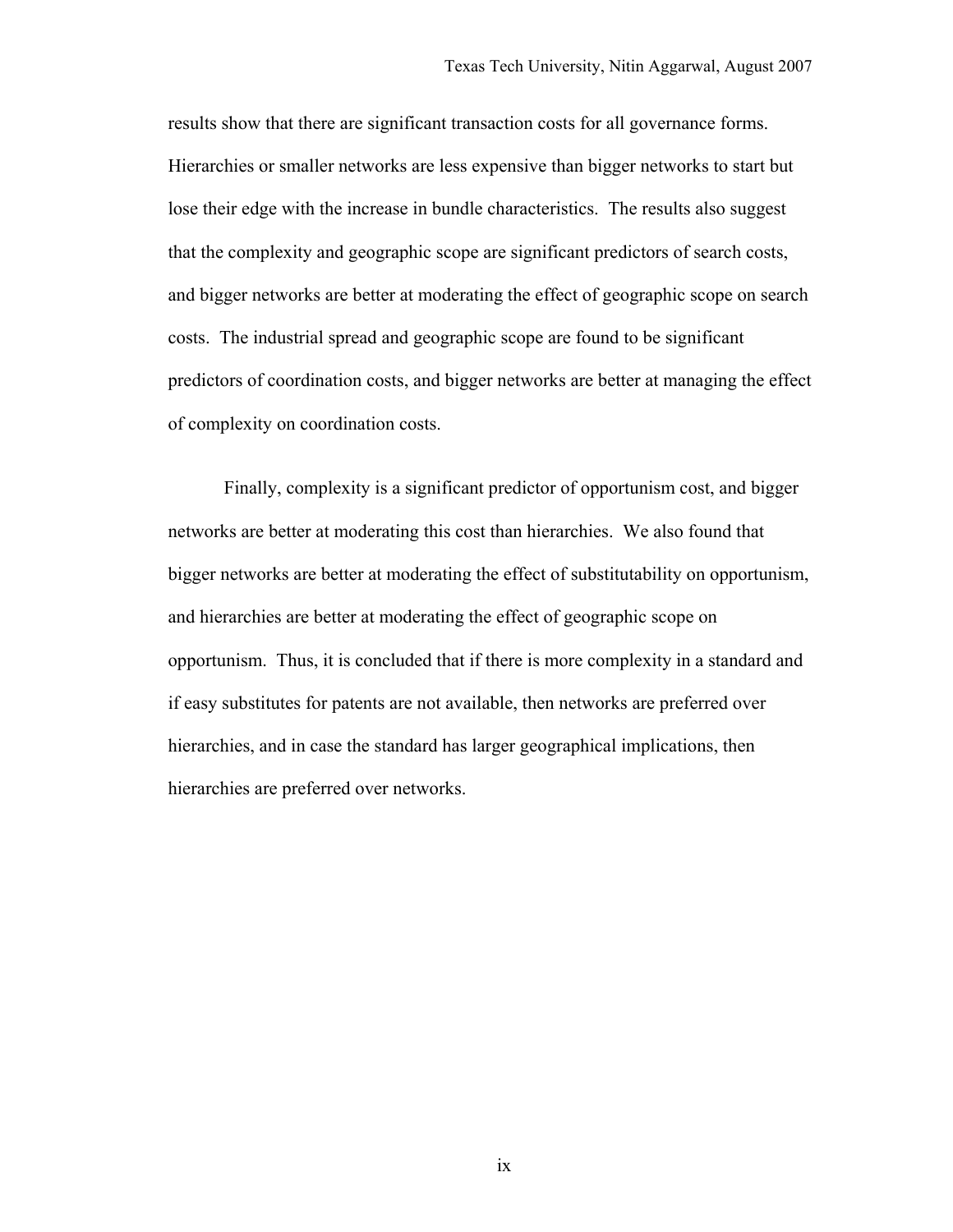## **LIST OF FIGURES**

| Figure 2: Patent applications and Grants (Updated Data: USPTO) (Rivette and Kline  |  |
|------------------------------------------------------------------------------------|--|
|                                                                                    |  |
|                                                                                    |  |
|                                                                                    |  |
|                                                                                    |  |
| Figure 6: Governance form and search cost with the increase in geographic span179  |  |
| Figure 7: Governance form and coordination costs with the increase in complexity   |  |
| 186                                                                                |  |
| Figure 8: Governance form and opportunism cost with the increase in complexity 193 |  |
| Figure 9: Governance form and opportunism cost with the increase in geographical   |  |
|                                                                                    |  |
| Figure 10: Governance form and opportunism cost with the decrease in               |  |
|                                                                                    |  |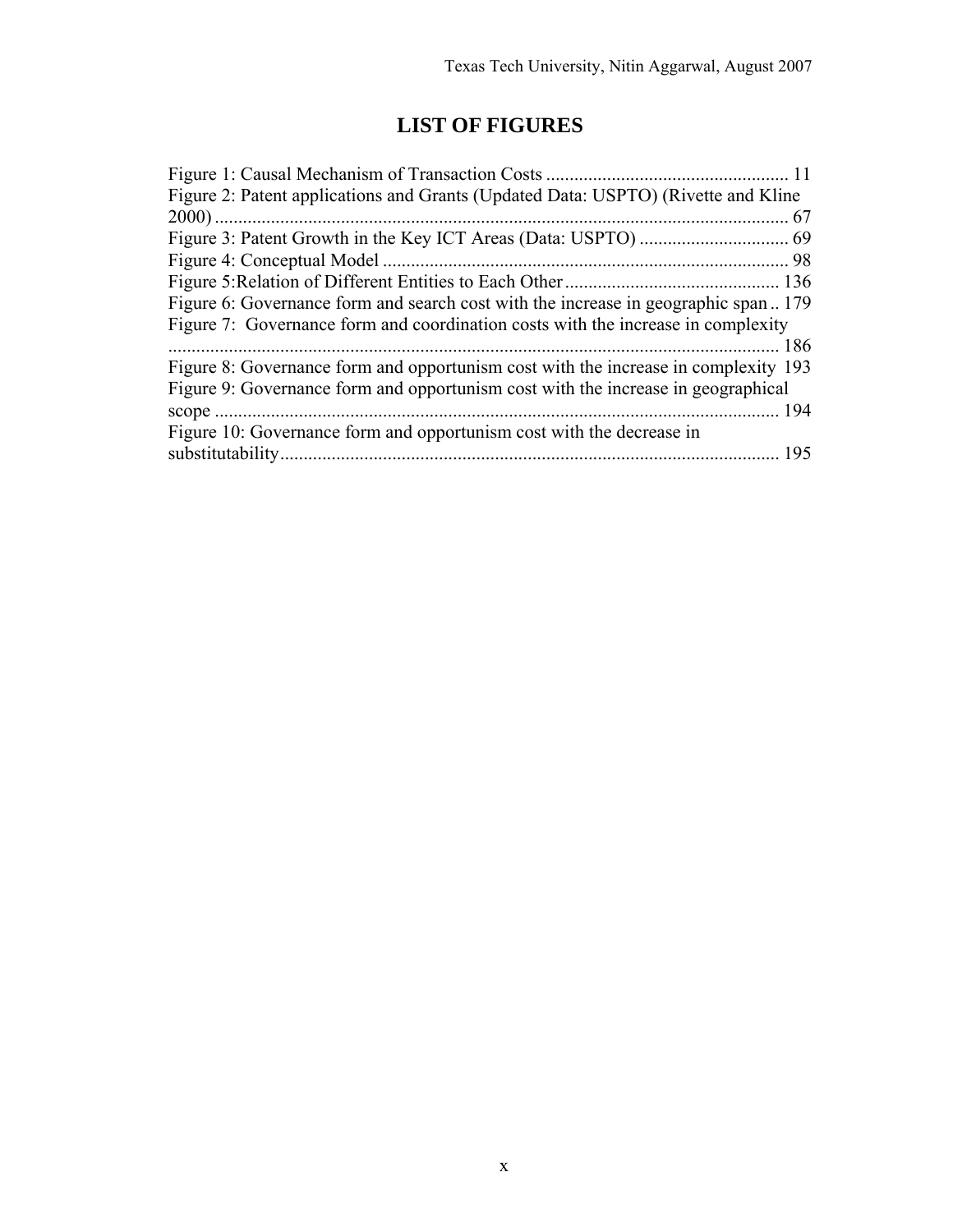## **LIST OF TABLES**

|                                                                                      | 27  |
|--------------------------------------------------------------------------------------|-----|
| Table 2: Theories used to analyze Standardization Process (Fomin and Keil 2000) 34   |     |
|                                                                                      | 44  |
| Table 4: Opportunism Cost.                                                           | 117 |
| Table 5: Differences between traditional treatment of transactions (TCE) and bundled |     |
| treatment of transactions.                                                           |     |
|                                                                                      |     |
|                                                                                      |     |
|                                                                                      |     |
|                                                                                      |     |
|                                                                                      |     |
|                                                                                      |     |
| Table 12: Correlation Matrix                                                         |     |
|                                                                                      |     |
|                                                                                      |     |
|                                                                                      |     |
|                                                                                      |     |
|                                                                                      |     |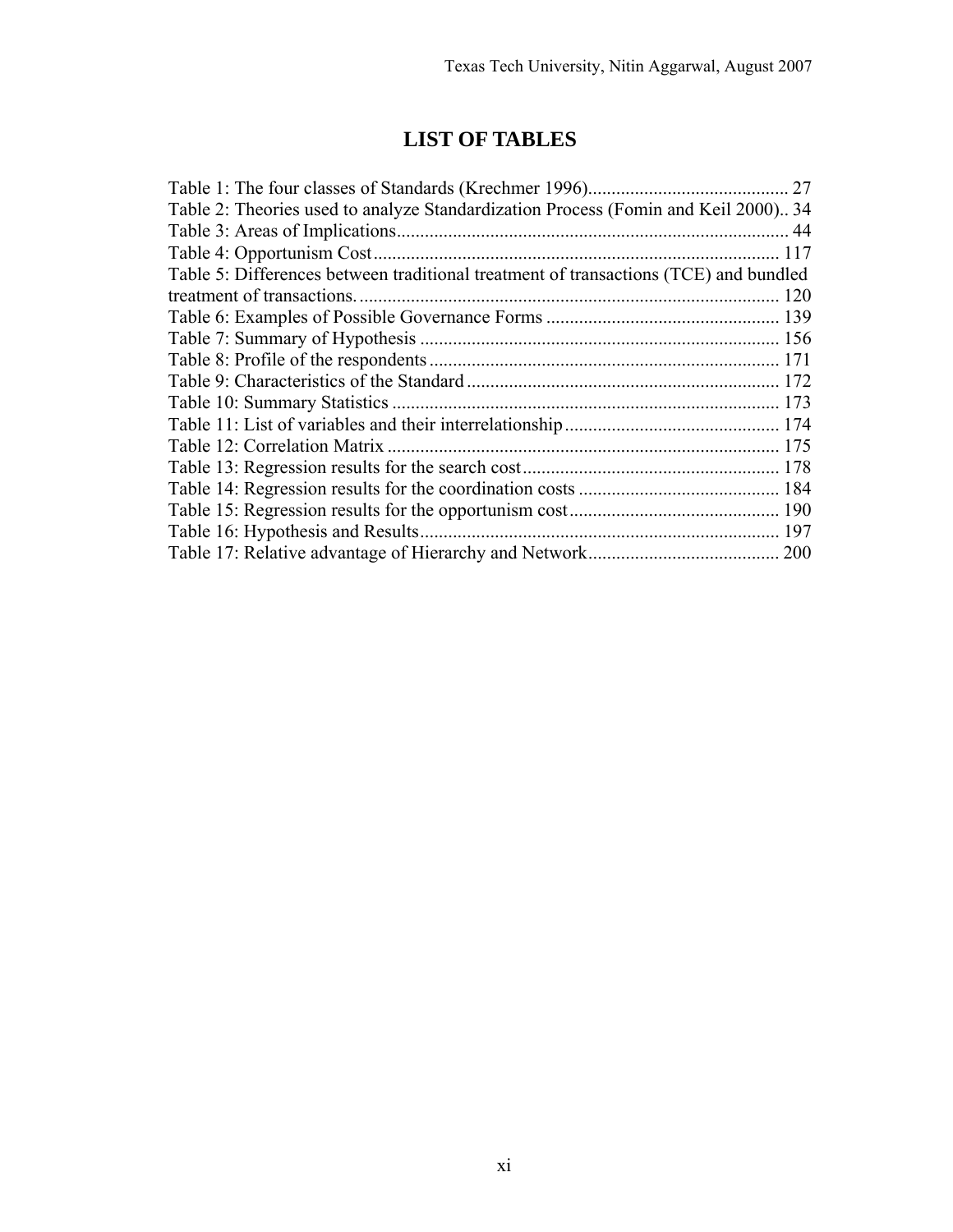## **CHAPTER 1: INTRODUCTION**

## **1.1. Problem Statement**

An IT standards development project can be governed in several different ways (Aggarwal and Walden 2005). Apart from the traditional hierarchical arrangement, the IT standards can also be governed as a network (Powell 1990). Hierarchically, the standards are governed by a single company or a small group of companies which incur all the costs associated with the standards development, is solely responsible for all the intellectual property required, and is privy to all the benefits associated with the sale and consumption of the standard. Networks, on the other hand, rely on groups of firms for their standards development resources and share the outcome. Hierarchical governance usually results in proprietary, tightly controlled standards versus open standards arising out of network governance. The governance forms referred to here represent broad categories. In reality, there are hundreds and thousands of different combinations of governance forms possible, based on different ownership of intellectual property (IP) rights.

In the traditional literature (and the industry), the precursors of the various governance forms are clearly identified and well-documented (Coase 1937; Williamson 1991). This enables the researchers to hypothesize about the governance form based on advantages that different structures offer to minimize the dissonance caused by the antecedents (Bakos and Nault 1997; Gurbaxani and Whang 1991). For example, transaction cost theory suggests that an economic agent will choose a governance form that economizes on transaction costs arising due to the frequency of transactions, asset specificity, and uncertainty. The theory then highlights different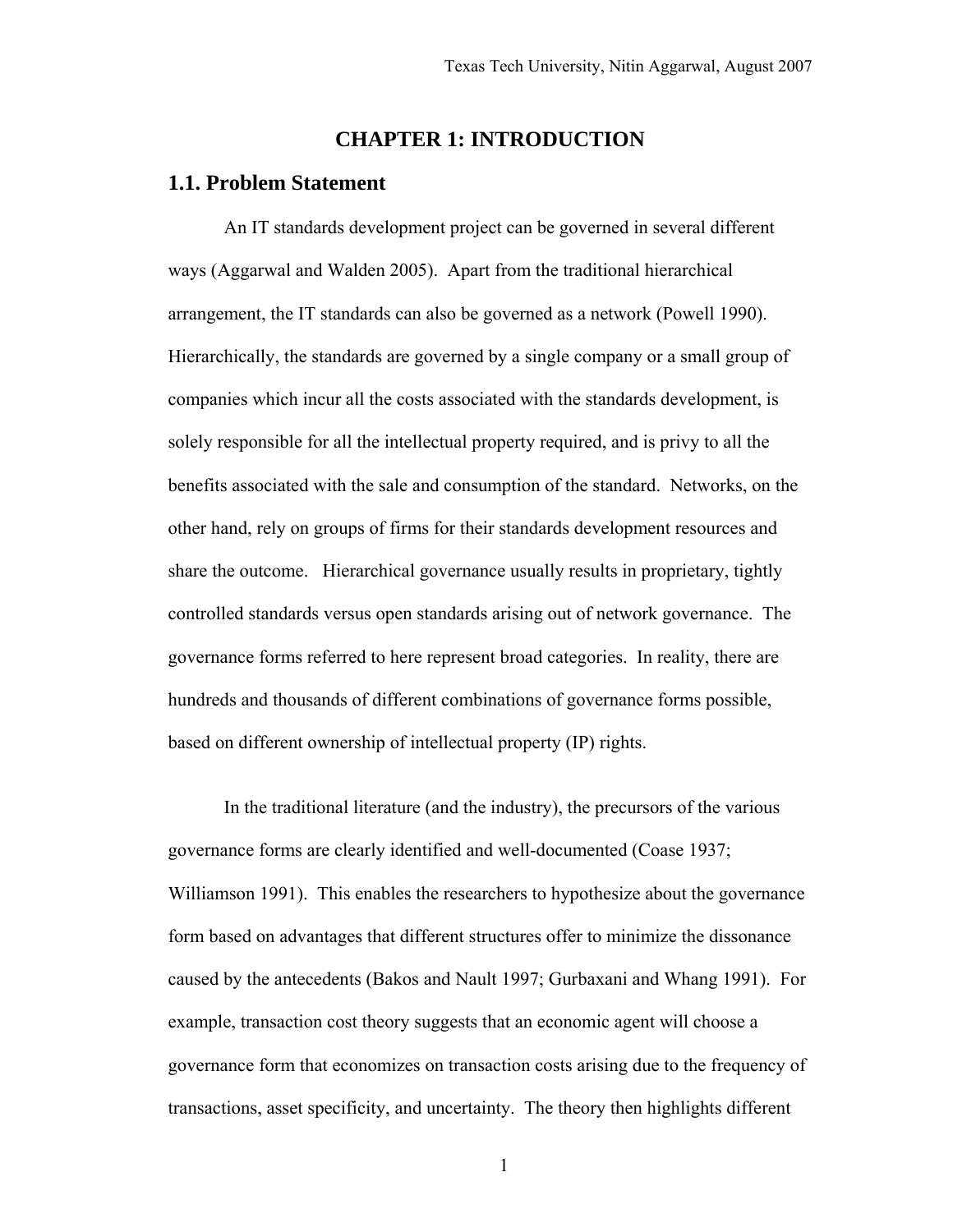types of asset specificity and uncertainty to hypothesize about how different governance forms help mitigate these costs. However, for IT standards, there is no clear consensus on what advantages various governance forms offer to effectively predict the suitability of a governance structure for a specific IT standard setting process. The absence of a reasonable criterion to evaluate the governance forms leads many firms to choose a wrong governance form and consequently fight an expensive standard war to justify their decision or pay a heavy price in terms of litigation costs for infringed IP. There is a need for a model that can be used prescriptively to evaluate the governance forms before standard development activity occurs. This will help firms not only to avoid expensive standard wars, but also to save themselves from pitfalls usually associated with dealing in intellectual property (IP) bundles.

In this work, we build upon the classical transaction cost theory and update it to incorporate unique characteristics of knowledge-based industries. Broadly, we ask the same question as new institutional economists; why hierarchies and why networks? However, since the determinants of the transaction costs are different for the knowledge industry, we propose new antecedents. For example, in the case of traditional industries, repeated transaction means that the transaction should be organized hierarchically so that the coordination costs and opportunism are reduced. However, for intellectual and knowledge-based industries, the notion of repeated transactions does not arise because once the asset is transferred, the replications are costless. Moreover, asset specificity in case of physical products means the difference in the value of the asset in its first best use and its second best use. This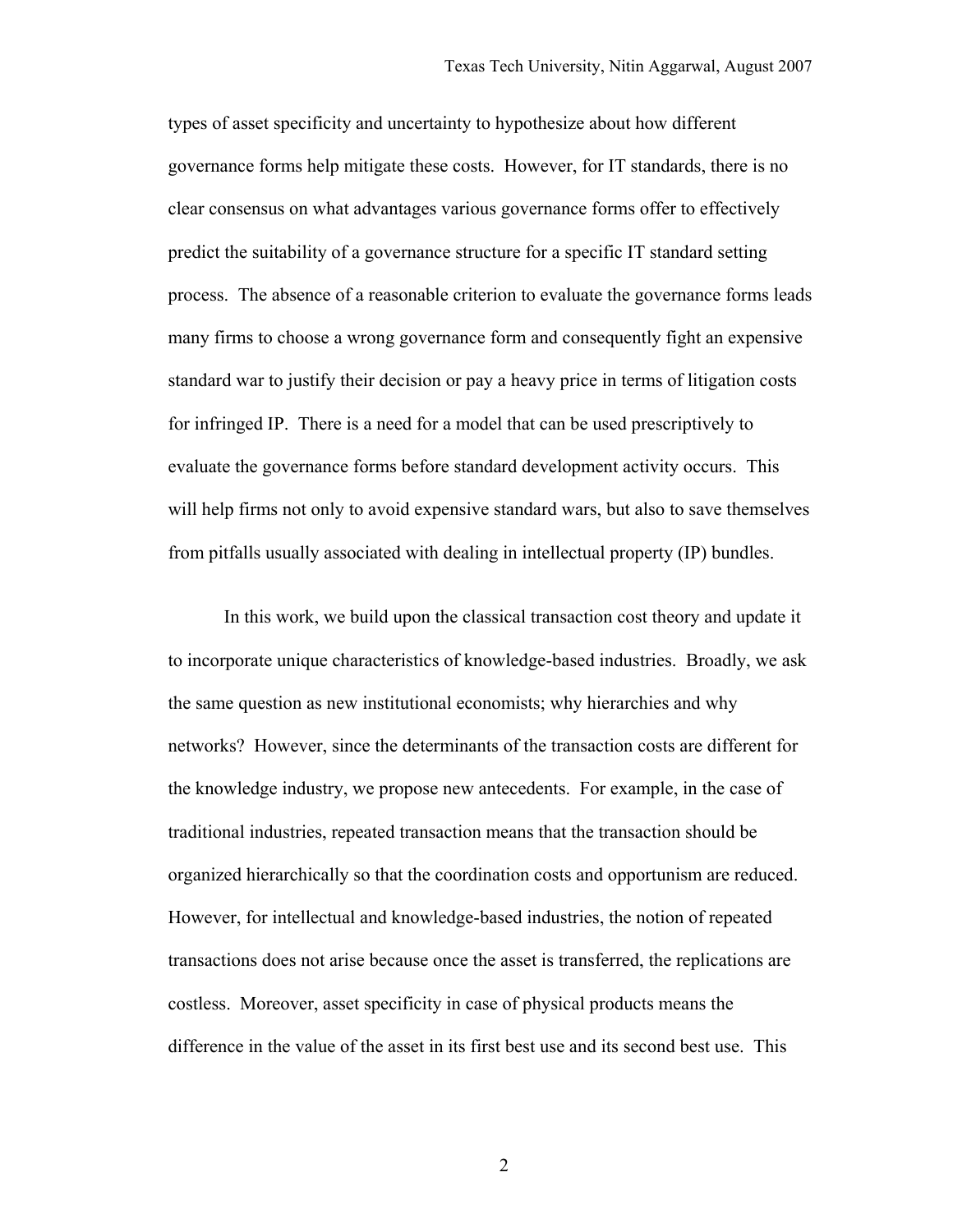concept does not apply to knowledge-based products because they can be used simultaneously in multiple locations.

Finally, hierarchical governance in the case of a knowledge-based industry does not necessarily preclude the search costs since hierarchies still have to do searches to prevent IP infringement.

The main purpose of this thesis is to develop a contingency model to explain the factors affecting the transaction costs in the IT standard setting process and how the choice of one governance form over the other moderates this effect. The subobjectives of this thesis are to conceptualize and promote the intellectual property (IP) view of the technology standards; to identify different types of transaction costs involved in the IT standard setting process; to identify unique characteristics emerging from the IP view of the technology standard that affect the transaction costs; to show that these transaction costs, associated with transacting for intellectual property (IP), exist for all governance forms associated with the standards development process; and finally, to show that different governance forms moderate the effect of these unique characteristics on the transaction costs, making one governance form favorable over the other for a given set of circumstances.

#### **1.2. Conceptualization of an IT Standard**

We conceptualize the IT standards to be made up of bundles of complementary intellectual assets that are protected and owned by different entities (Aggarwal and Walden 2005). For example, the IEEE 802.11 wireless standard is a bundle of more than 100 protected modules of intellectual assets owned by 91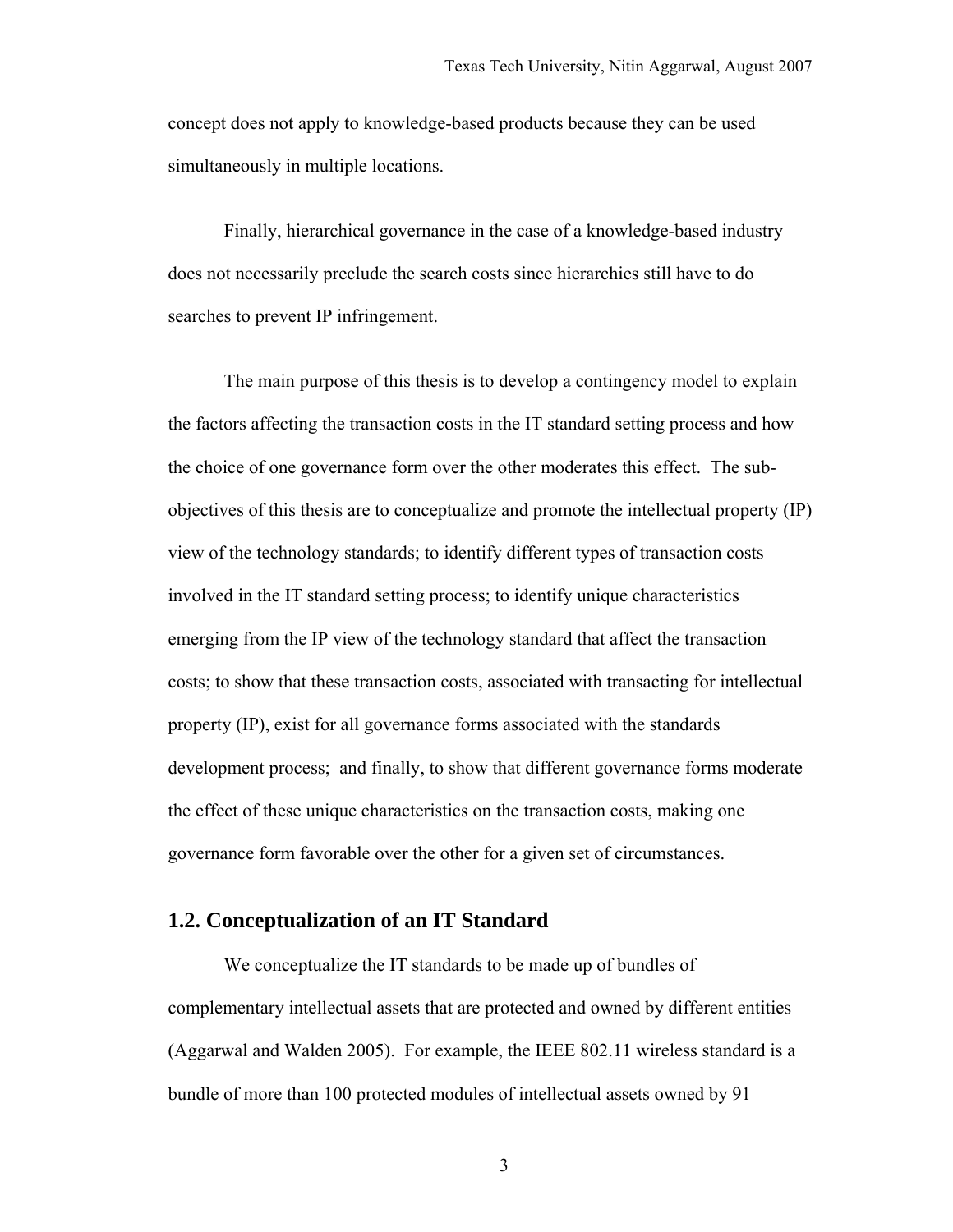different firms in more than 15 different countries. This is in contrast to the usual treatment of the IT standards as a single entity. In most research, a standard is viewed as a single item that is input into a technology product (Gandal 2002; Kauffman et al. 2000; Shapiro and Varian 1999a; Shapiro and Varian 1999b).

Conceptualizing IT standards as a single entity results in two problems. First, it ignores the fact that different pieces of the standard can be owned by different entities. This leads most research to inappropriately consider only the binary ownership of a standard (i.e., either company X owns the standard or it does not). The other difficulty is that the standard is almost always the unit of analysis. Though the standard as a whole is important, so too are the components of the standard. By conceptualizing a standard to be a bundle of more elementary objects, this research allows study of the operational level details of the standardization process that are usually overlooked when the standard is viewed as a single object. For example, at the operational level, apart from writing specifications, the standard setting body also has to worry about IP procurement.

Secondly, the intellectual assets that make up an IT standard represent ideas and knowledge of a company. They are intellectual in the sense that they are creation of minds and assets in the sense that they are valuable. As a result, the intellectual assets are increasingly protected by way of IP rights by the firms. The trend is very profound in case of mature industries like telecom and pharmaceuticals and catching up in nascent industries like software and information technology.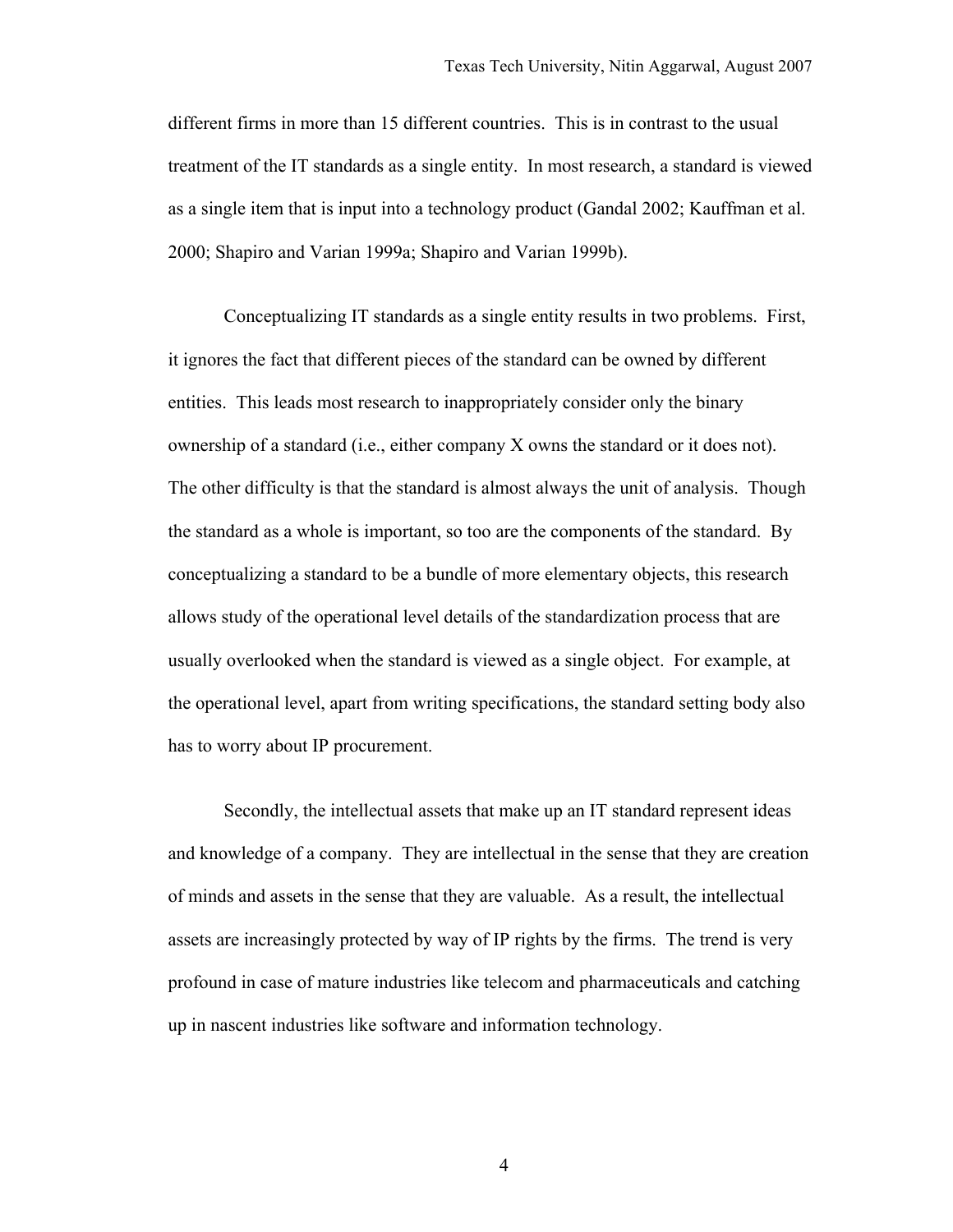Third, the thesis recognizes that the IP used in the development of an IT standard are complementary to each other. To create value, the IP has to be consumed as a bundle. This introduces specificity in that the IPs are specific to each other. This also introduces *externalities*, so that one firm's use of an IP affects other firms. This means that it is inappropriate to analyze the standards and IP in isolation because the value of one IP in a standard depends on access to the other IP.

Finally, the thesis also recognizes that different pieces of the standard are the intellectual property of their respective owners. Thus, multiple entities that are geographically separated can own different pieces of a single IT standard.

#### **1.3. Brief Overview of the Conceptual Research Model**

Since the IP is distributed across the globe, and there are legal implications for the use of IP, the standard developers have to obtain the necessary permissions from all of the IP owners before using the IP. Based on this conceptualization, I identify the transaction of an IP bundle as one of the key characteristic of the IT standard setting process.

 The transaction of the IP bundle involves activities like the search for all of the relevant IP that might be infringed as a result of standard specifications. Unique to IT standards is that the search has to be performed by both hierarchies as well as networks. Next, a communication channel needs to be established between the standard setting body and the IP owner for procurement of the IP. This is followed by negotiations for securing the terms of licensing the IP so that the standard specifications can be legally implemented. Post negotiation, a contract is signed

 $\overline{5}$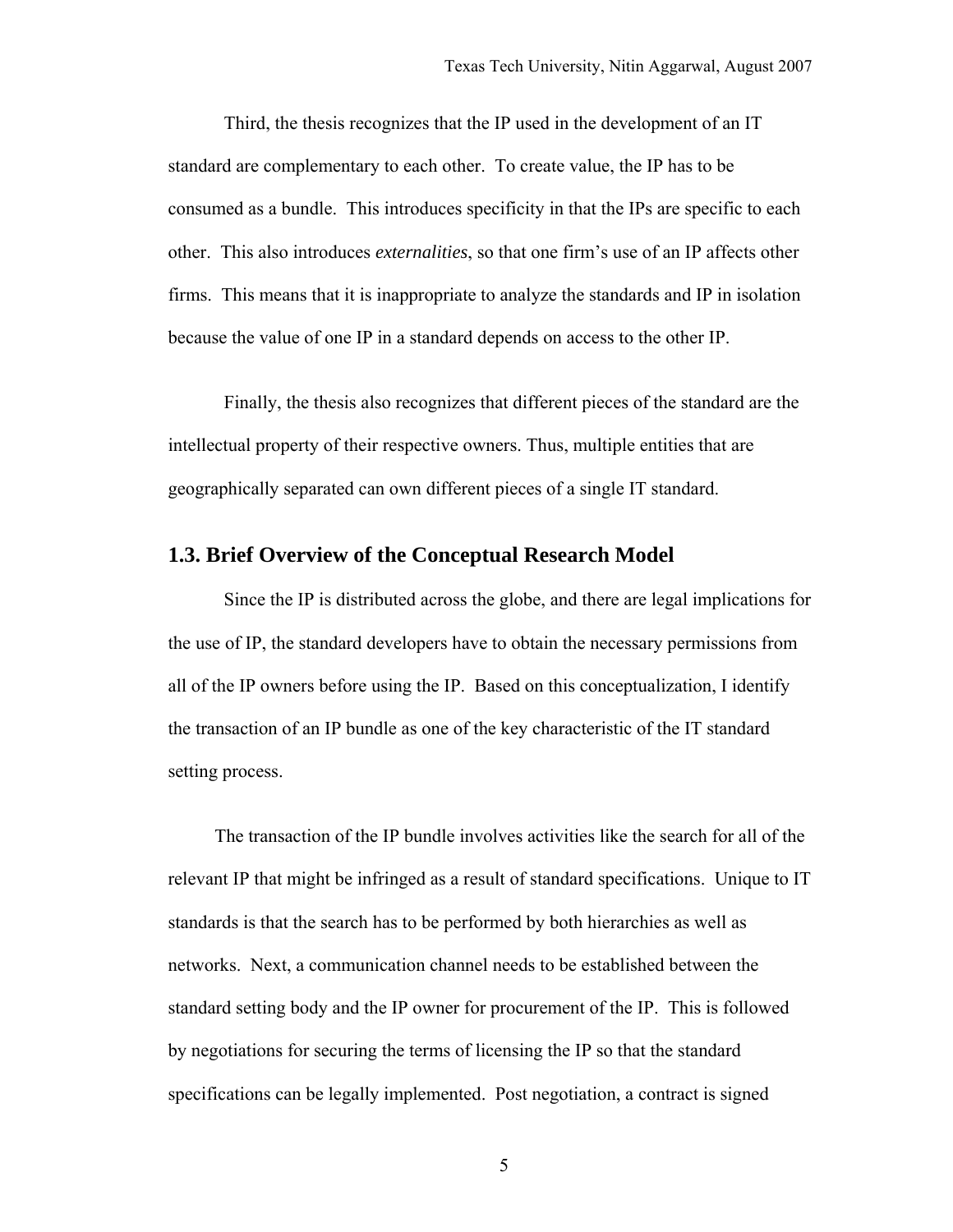laying out the terms and conditions of licensing and the royalty payments, if any. Finally, both parties maintain an ongoing relationship, track usage and royalty payments.

 Because of the bounded rationality, the activities described above are not completely accurate. There is always a chance that a relevant piece of IP will be overlooked or an important piece of information will be omitted in the contract. This can result in an expensive lawsuit, making the standards developer susceptible to IP holders' opportunistic behavior.

Thus, to ensure that a standard specification does not infringe on anyone's IP rights, the IP has to be procured. Based on the process described above, IP procurement in an IT standard setting incurs three different types of costs; search costs, coordination costs, and opportunism costs. Search costs are the costs associated with identifying the relevant IP and its owner. Coordination costs are costs associated with negotiating and contracting for IP. Opportunism costs are costs associated with the likelihood of getting sued.

These costs are affected by certain characteristics of the standard. Not every standard (the IP bundle) is made equal; some are more complicated than others (complexity). Some allow compatibility between many more products than others (industrial spread). Some are used internationally, while others are used locally (geographical scope), and finally, there are always multiple ways to do things, and as a result, the standard will have IP with varying degree of substitutability (substitutability). Thus we identify four unique characteristics of a standard that will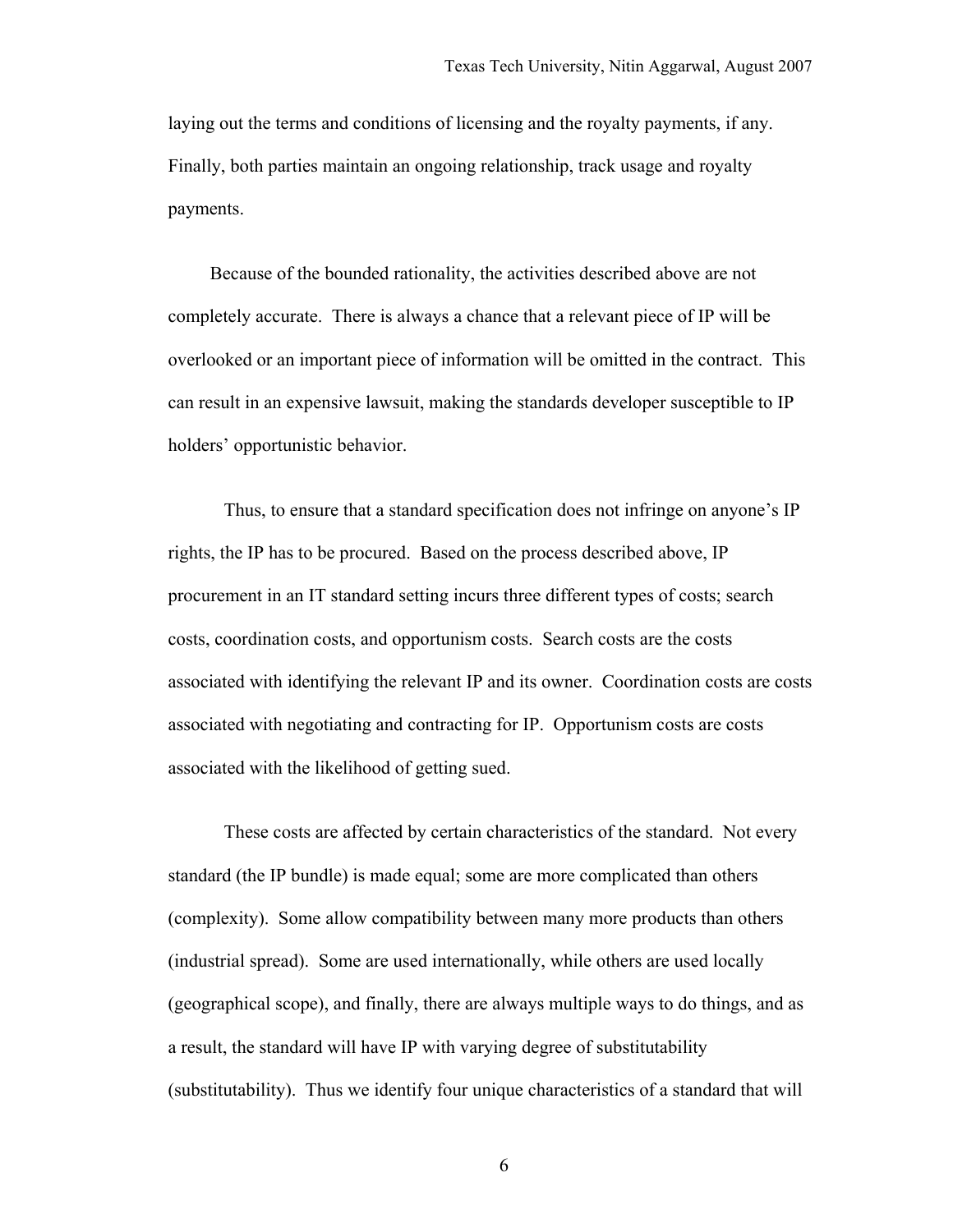have an effect on transaction costs; complexity, industrial spread, geographical scope, and substitutability. The complexity in a standard measures how many different methods go into the standard. Since each method can be a potential IP held by another entity, a standard with large number of methods will require more searches and higher coordination efforts. Also, since the firm is searching for a bigger pool of IP and interacting with a bigger set of owners, the chances of opportunism increase.

 Industrial spread of an IT standard refers to the number of products from different industries or categories that the standard allows to interoperate. With the technology converging very quickly, there is an increased need for products to be compatible with each other. Standards play a vital role in promoting this interdependence. This, however, also means that the standard developer needs to ensure that the standard does not infringe on IP held in these other industries. Thus, when a standard is created for more products to become interoperable, the need for search and coordination in multiple different industries goes up. More industries or categories also increase the scope of opportunism, as there is little bilateral dependence within firms of different industries.

Similar arguments, such as industrial spread, can be made for the geographical scope of technology standards. With the recent rush towards globalization, standards have gained even more importance. The only way firms across different countries with different technologies, different cultures, and even different languages, can become a part of the same global supply chain is if they agree on a common set of protocols or standards. However, this also means that IP in standard has to be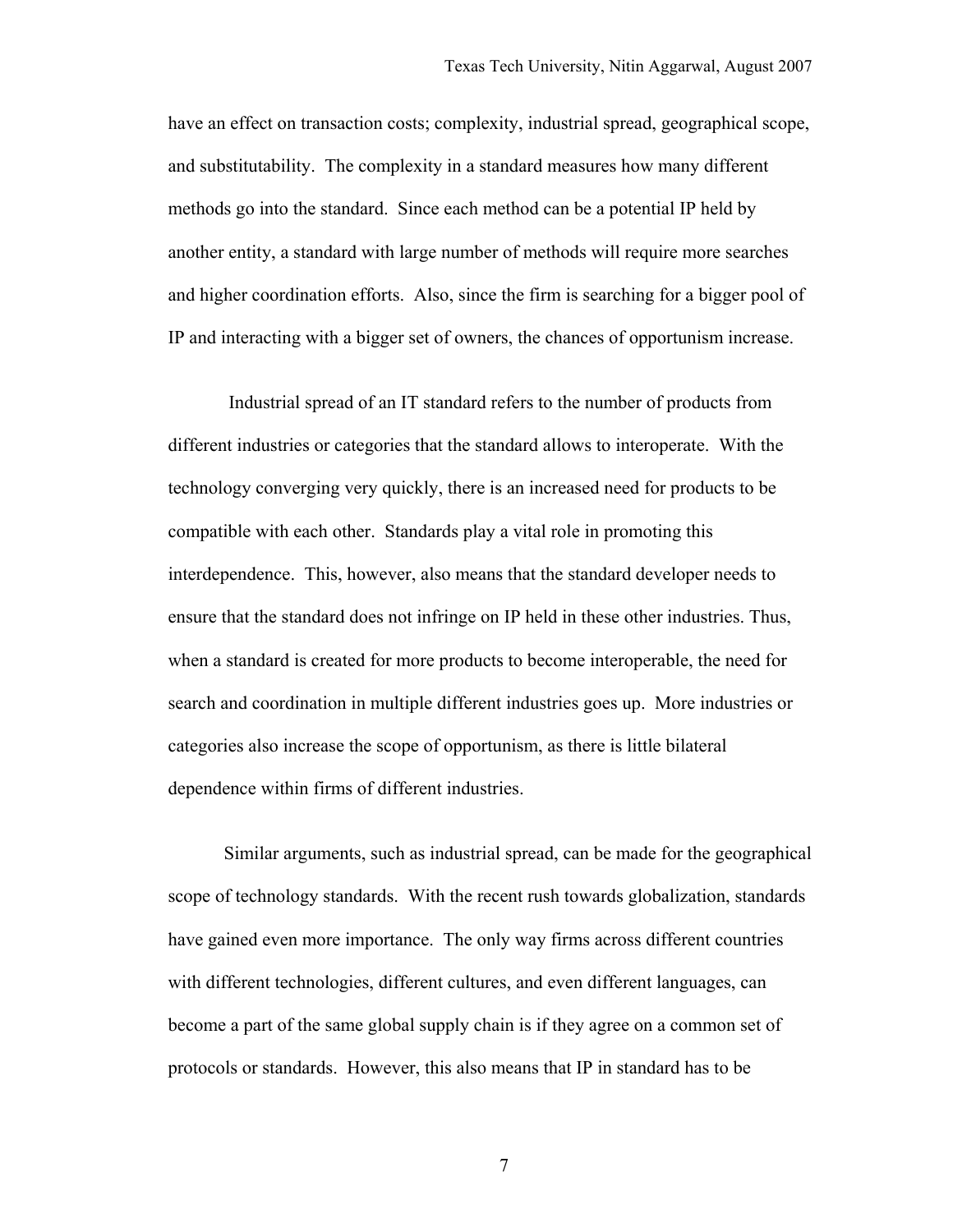sensitive to local laws and not infringe on any countries' patents. This means additional search, coordination, and opportunism costs because search and coordination now involves new languages, new terms, new databases, and new laws. The transaction cost is also affected by the degree of substitutability of an IP. Since IP is the creation of minds, sometimes one can be replaced with another. However, this is easier said then done. There are retooling costs, and oftentimes, there is loss of functionality. This results in a potential for opportunism. If the IP owner knows that there are no substitutes available, then they can recover the entire surplus of the standard developers.

These unique characteristics were identified from different sources. First, I studied the patent portfolios of some major standards like IEEE 802.11, DVD, and PNG. Along with the patent portfolio, I also studied the process, as described in the IP policies, to acquire these patents. Then, I followed some popular IP infringement cases as reported in the popular press to identify factors affecting the standards development, what went wrong, and how the cases were resolved. Finally, there is no substitute for experience, so I used expert interviews to determine the antecedents of transaction costs.

The final ingredient in our model development is the governance form. To keep the discussion manageable, we only consider two stylized forms of governance, hierarchies and networks, ignoring the others. However, in reality, there is a whole continuum of governance forms that lie in between a hierarchy and a network. We consider this continuum in our measurement model and finally, in interpreting the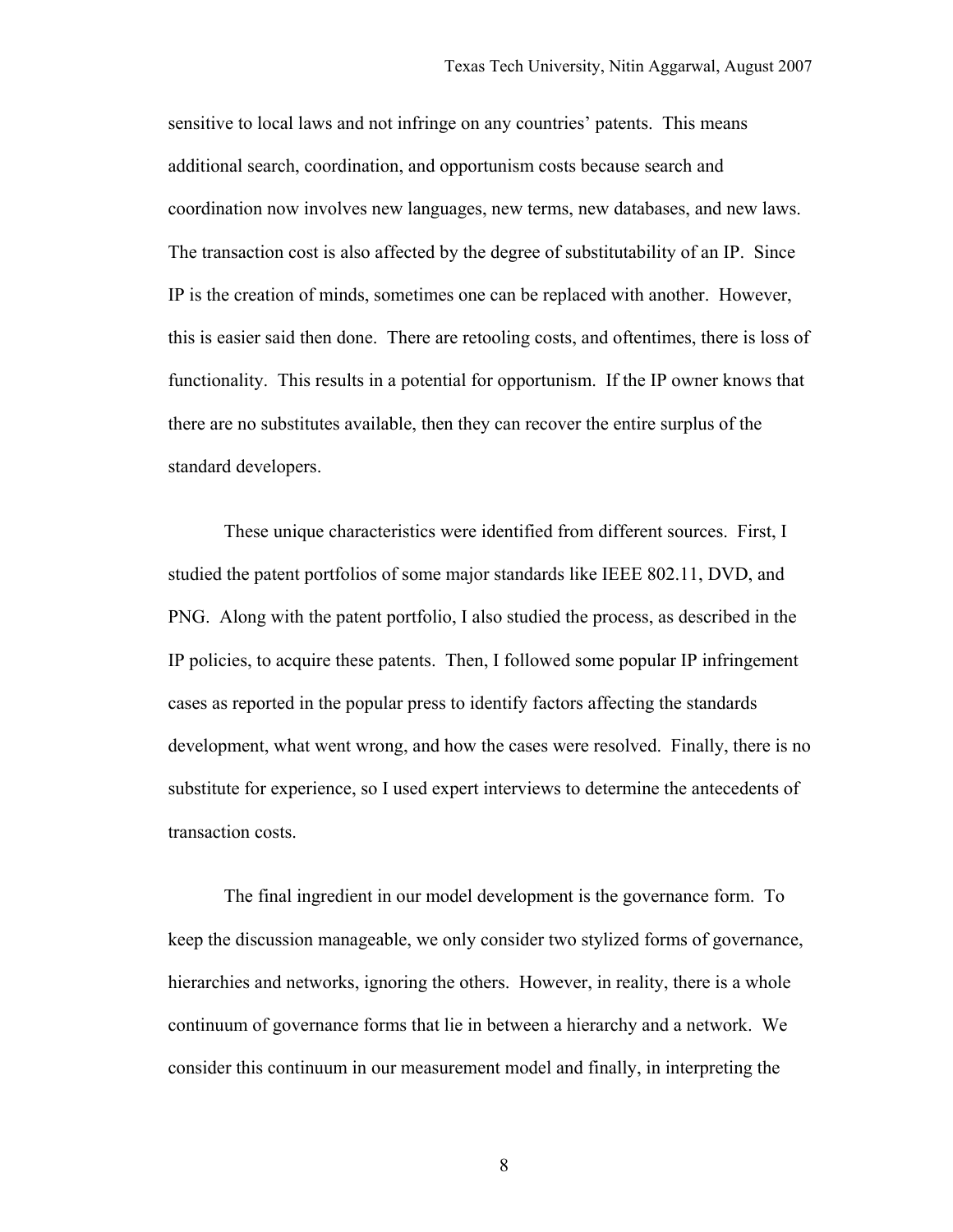results. Thus, while interpreting results, we talk about hierarchy, hierarchical, smaller networks, or bigger networks. Hierarchies are individual firms, or a small group of firms with a dominant promoter, primarily engaged in developing proprietary standards. Networks are a group of equals where multiple firms contribute resources and vote on standards.

Transaction cost economics (TCE) suggests that different governance forms handle the transactions differently and hence, incur different costs. For example, hierarchies established by internalizing the transactions avoid search, coordination and opportunism costs. For an IT standard, however, both hierarchies and networks incur transaction costs. This is because the in-house developed IP can still infringe on external patents. However, because different governance forms have different organizations of people and power, they will have a moderating effect on the transaction costs. They are able to do this by either enhancing the search and coordination process and/or limiting the scope of opportunism. The hierarchies rely on in-house resources to conduct the search. They draw upon the talent and the expertise of engineers and lawyers working for the company. Even if hierarchies develop their own IP, they still have to search the external environment for potential infringement, and if the IP is found, they have to negotiate and contract with as many IP owners as required. The process is lengthy and tiresome as each contract contains different terms and conditions. Because the in-house resources are often limited and biased towards a mission of a particular firm, the search and coordination process is not perfect. This leads to opportunism later because of IP infringement.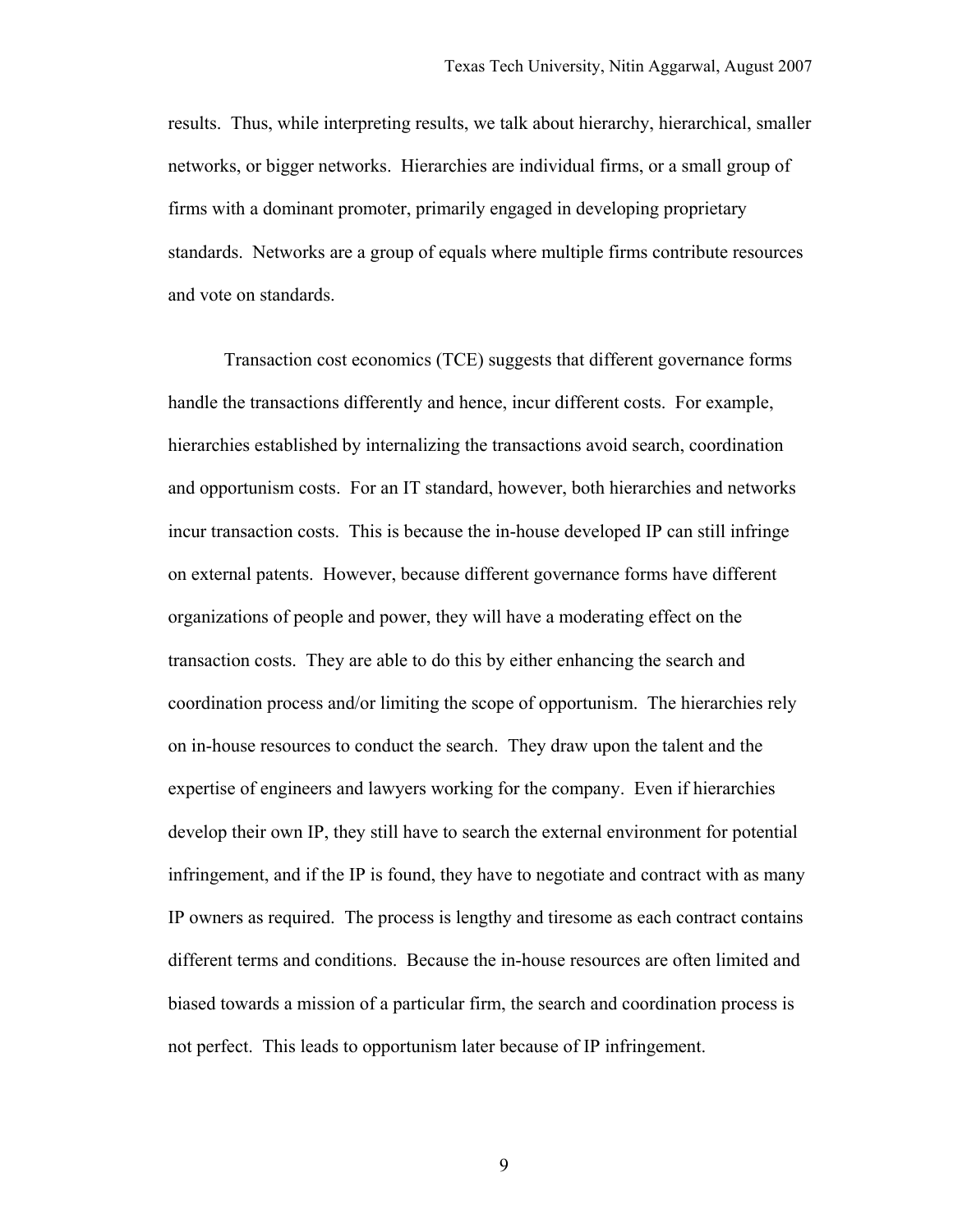Unfortunately, the legal system does not protect hierarchies against opportunism because of infringement. As a matter of fact, the penalties for willful infringement can be three times the actual damages because of treble damages, and rightly so, because the hierarchy profited from someone else's technology.

Networks, on the other hand, are mostly a not-for-profit organization of firms. Networks draw their resources from a diverse group of firms which helps in reducing transaction costs. Multiple firms, sometimes competitors, participate in the standards development and IP procurement. Some of these firms are also the majority IP holder of the IP required to implement the standard, greatly reducing the search cost. Moreover, the networks, because of their collusive nature, are governed by anti-trust laws that specify that the IP needs to be provided to everyone on a reasonable and non-discriminatory basis. To satisfy the anti-trust laws, networks have standardized contracts that are pre-negotiated for the standards developers and implementers, thereby reducing coordination costs. Some networks even require that IP be provided on royalty-free terms which greatly reduce the scope of opportunism. It is my theory that the governance structure eventually can be determined by which form best mitigates the IP transaction problem.

To summarize, the nature of the IT standards is such that it is composed of the bundles of intellectual property that have to be procured before standard specifications can be implemented. The procurement process results in substantial transaction costs. These costs are directly influenced by the complexity of the IT standard, industrial spread of an IT standard, geographic scope of the standard, and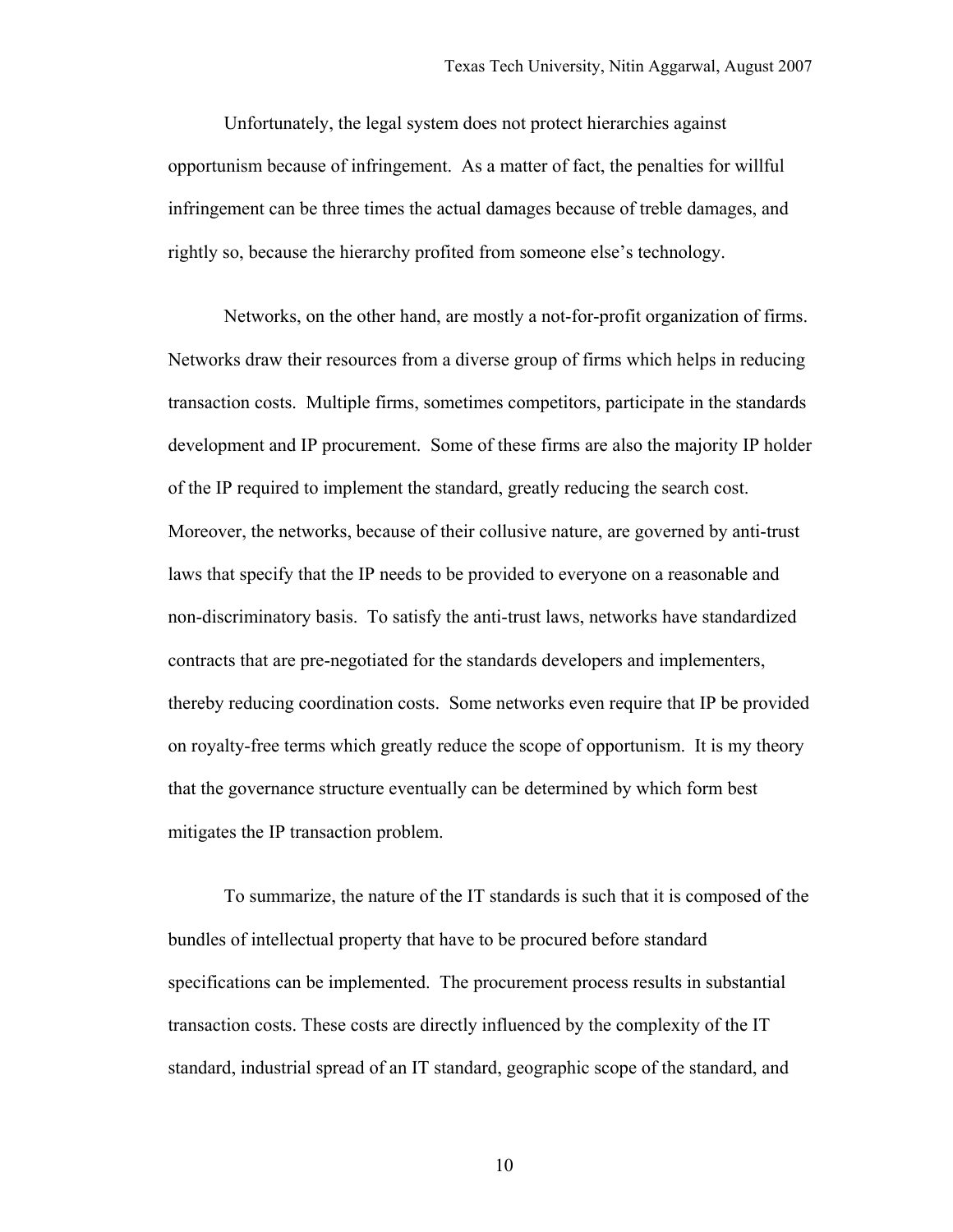degree of substitutability of an IP in the bundle. The relationship is specified below (Figure 1) in the form of a conceptual research model.



**Figure 1: Causal Mechanism of Transaction Costs** 

Based on the conceptual model, I develop a testable model where specific instances of the characteristics of the IP bundle are identified and their impact on the various transaction costs is studied.

## **1.4. Research Motivation and Research Questions**

In summary, the dissertation investigates the choice of governance structure based on the structure's ability to manage intellectual property rights held by multiple firms. The study identifies procurement of IP as a major activity for successful implementation of the standard specification. To do this, the study identifies various factors that affect the procurement of the IP. The purpose of this dissertation is to develop a contingency model to guide researchers and practitioners in selecting an optimal governance structure for the IT standard setting. The specific research questions to be answered are: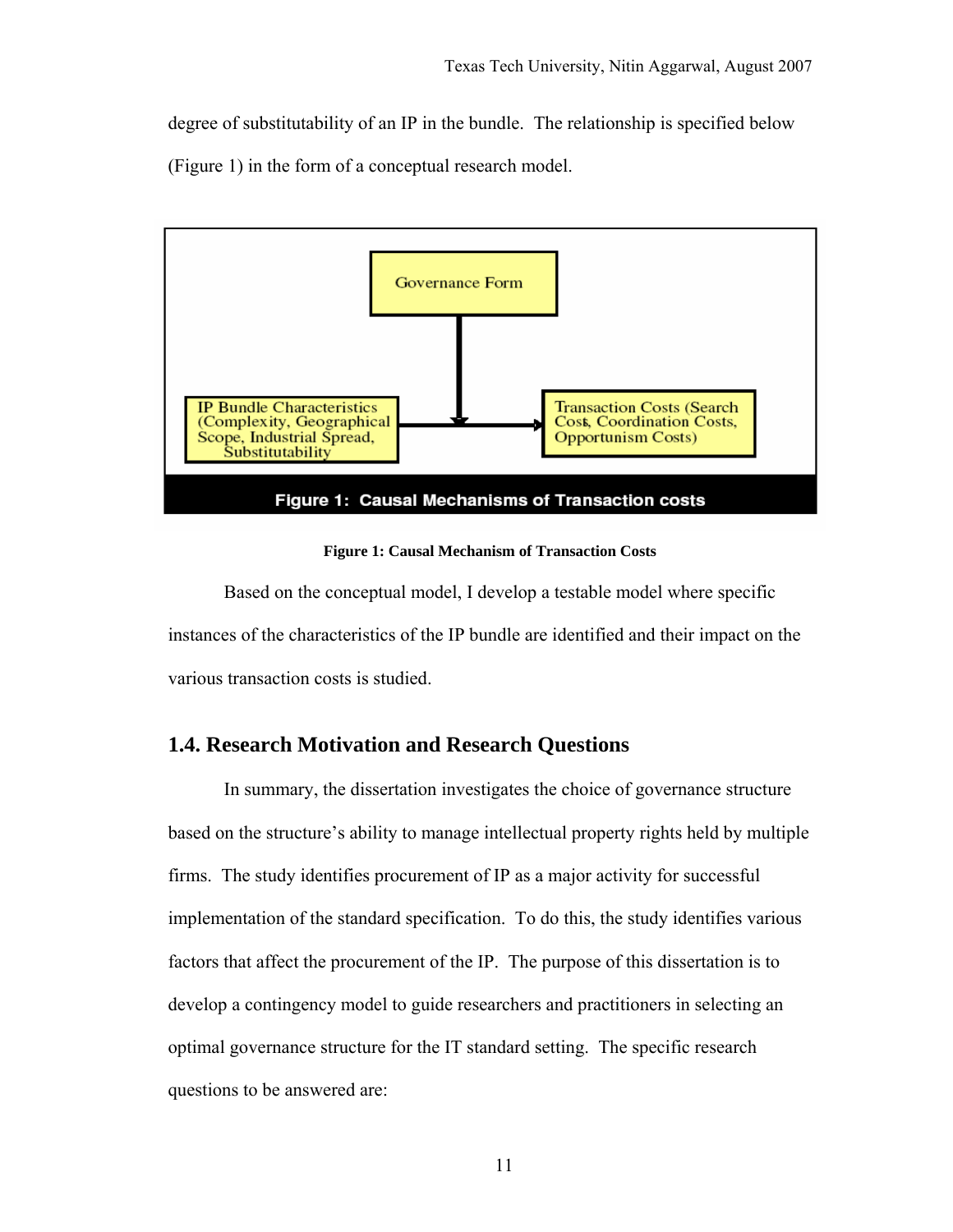- 1. What are the antecedents of the transaction costs in the IT standard setting process?
- 2. How do these antecedents impact the choice of governance structure?
- 3. Can the governance structure in IT standards be explained by the structure's ability to manage transaction costs incurred in procuring the IP?

## **1.5. Timeliness of the Study**

As the technology industry matures, the participating firms are realizing the value of intellectual property. Once created, the intellectual assets remain for eternity. As a result, there is a potential for long-term gains over the life of the asset. Moreover, the marginal cost of selling to a thousand customers is the same as the marginal cost of selling to a million customers, making investment in IP a very profitable venture. The companies are moving away from defensive IP strategies to aggressive IP strategies wherein the companies are using tools like patent mining to derive maximum value from their patent portfolios. IP is no longer considered a tool for protecting investment but as a strategic negotiating instrument which can be used to block competing standards. The IP issues are increasingly becoming a bottleneck for the standardization and innovation process so much so that the FTC is holding regular open discussions about how to handle the IP issues in IT standardization (http://www.ftc.gov/opp/intellect/). We are increasingly seeing cases in the popular press where a single patent is becoming a nuisance for well-established and widely accepted technology and standards, costing the industry billions of dollars in lawsuits and lost business annually. Unfortunately, there is very little awareness of the IP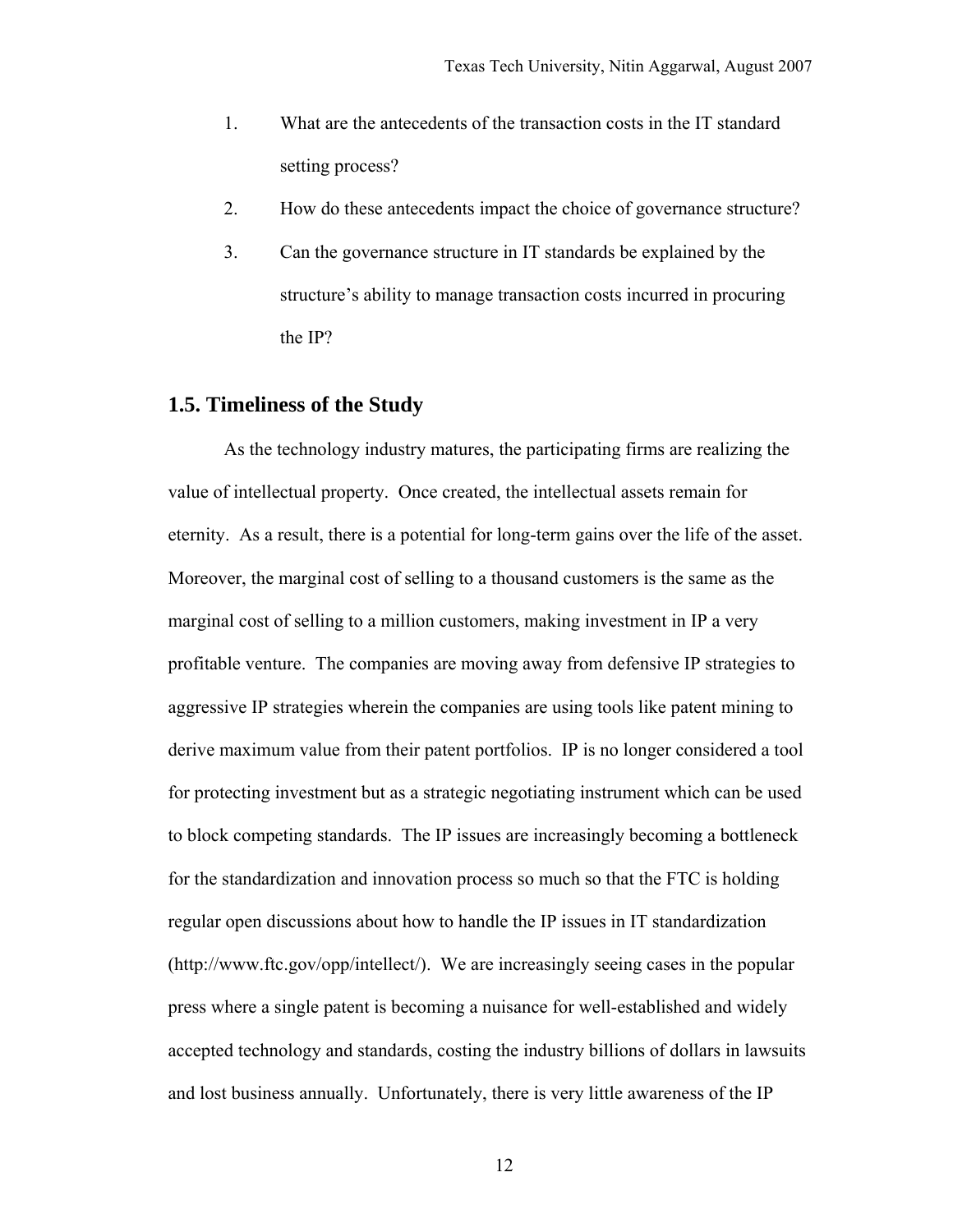issues facing the IT industry, and standards in particular. In a personal interview with a number of IT standards experts, I found that some of the respondents did not consider IP issues as a major problem, while a majority of others admitted that it was a growing problem and a matter of grave concern.

One of the respondents had just found out that their standard was infringing on an IP that was originally issued in Australia and went to the extent of saying that this was giving him sleepless nights. The IP issues non-existent a few years back now rank in the top ten issues facing CIO. There is a need for having an ex-ante policy for IP in IT standardization. This research addresses some of the issues arising out of the current patent regime. The IT field is still in the nascent stages of IP protection. As is rightly said, a stitch in time saves nine, and understanding how to provide for standards can save the industry a lot of money and ensures the success of the standard.

## **1.6. Research Significance and Contributions**

The results of the study have multidisciplinary implications and contribute to several academic areas. First, it contributes to a small but growing field of IS standards and standardization literature. With a growing convergence of multimedia, communication and information technologies, the importance of standards cannot be overstated. There are a lot of technologies out there that have been standardized without following any formal procedure. However, there are a lot of new technologies on the horizon that will require standards. Governance structure can make the difference between success and failure of such standards. Instead of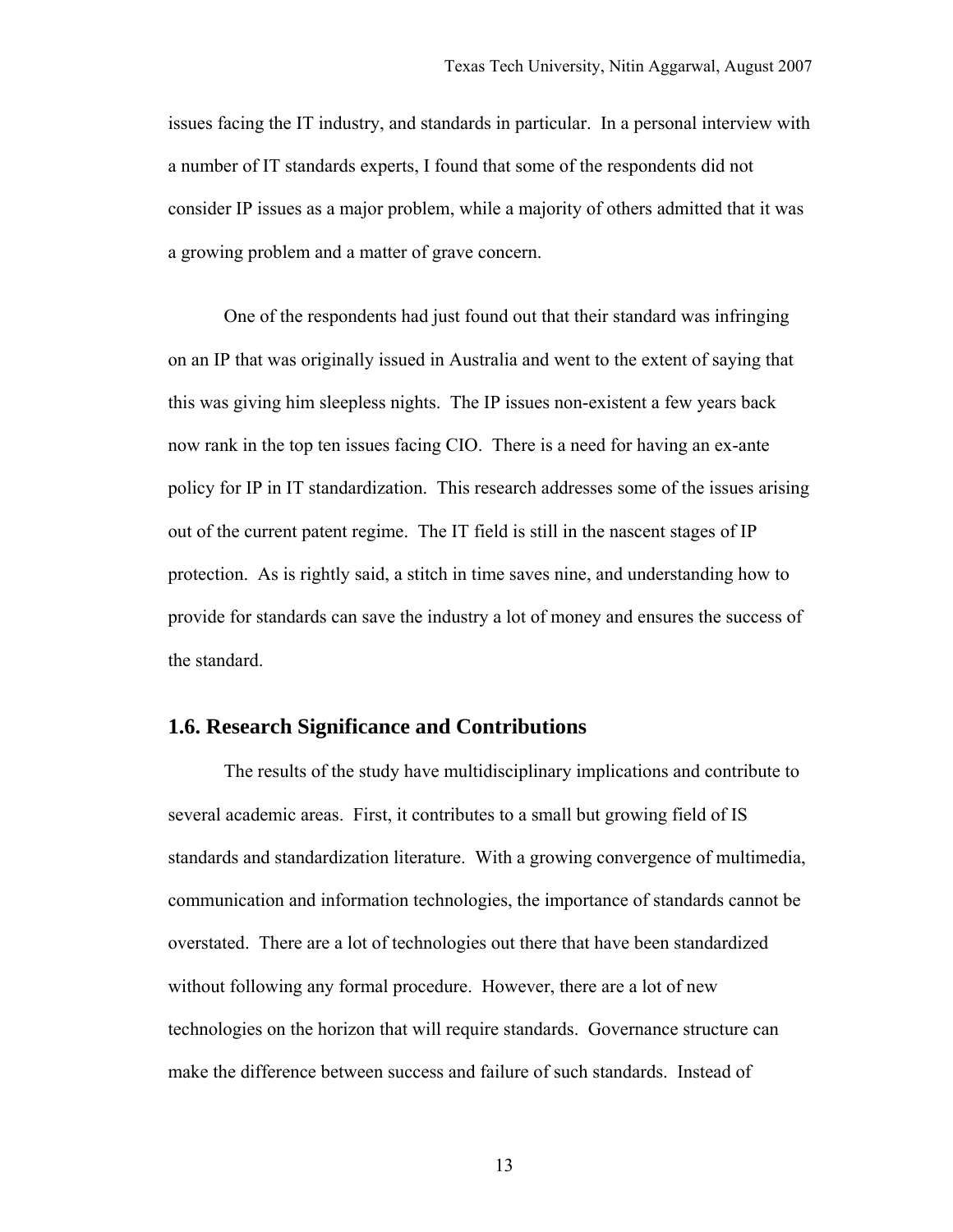following previous expensive ways to standardize technology, it will be beneficial if a formal tool can be used to select, beforehand, the governance structure that is suitable for a particular situation.

#### **1.6.1. Contribution to IS Literature**

Research like this is often classified in the domain of economics and law. However, IS professionals are in a better position to address these problems because of their deep understanding of the technology. Technology products are knowledgeintensive, and knowledge is the most important asset for IT firms. It is expensive to produce but relatively costless and easy to distribute. This makes information susceptible to copying and abuse relatively easily. Most economics and law research can only address generalized phenomena about standards and technology because of the absence of domain-specific knowledge. IS professionals are aware of the details and the intricacies of the technology and thus are in a better position to address issues related to technology. Economics and law research mostly treat information assets just like any other physical asset and make predictions accordingly. By incorporating unique characteristics of information assets, this study extends the scope of legal, economic and social implications of the IS research.

Second, most IS research treats information assets as a single entity. This leads most studies to characterize information assets to be owned by a single entity. However, information assets have different rights associated with them that can be owned by multiple different entities simultaneously (Walden 2005). By characterizing information assets as a bundle of IP rights, this study allows for a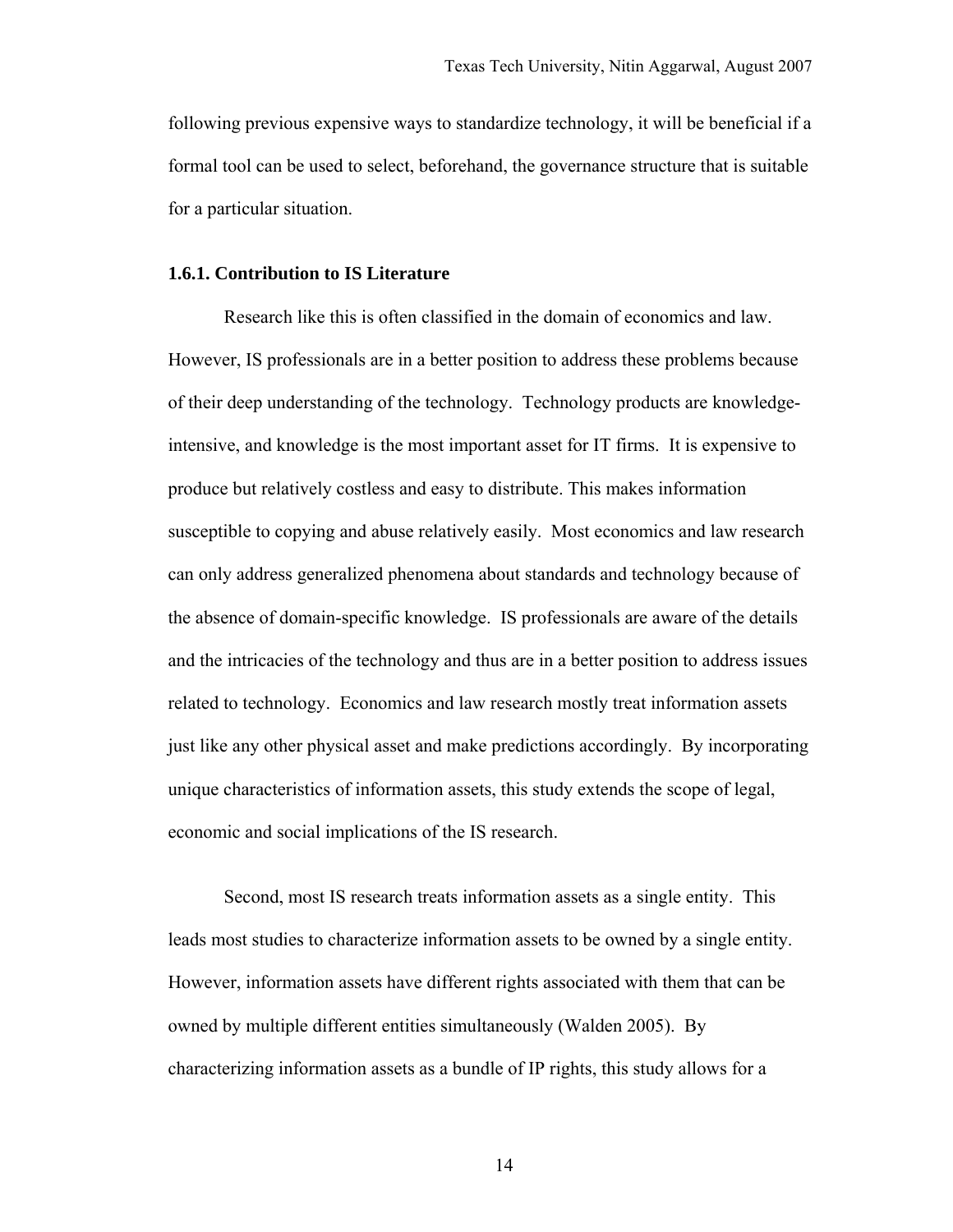complex form of organization. This extends the scope for current IS studies and opens potential floodgates for future research.

Third, technology is becoming increasingly important. Our day-to-day life activities are now dependent on the use of technology. Whether it is email or ecommerce, our personal lives are becoming dependent on technology. The evidence is moreso in case of businesses where technology has become a necessity for survival. Moreover, the rapid convergence of technology is creating new opportunities for existing technologies and for the introduction of new technologies. Fundamental to these changes are the IT standards that are enabling all of this convergence. Studying IT standards and how they affect the development, use, adoption and continuous use of technology is as important as studying the technology itself. This thesis contributes to the slow but growing sub-domain of IT standards by shedding light on the complexities of the standard setting process.

Fourth, a technology can only be as successful as the governance form that supports the technology. Inappropriate governance structure can lead to inadequate support of the technology, causing it to fail. This is especially true if the technology is in the early stages of evolution. On the other hand, a strong governance support will increase the likelihood that the technology will be successful. This study considers many different governance forms and recognizes that that there is no single best governance form to support every kind of technology. The choice of governance form should depend on the characteristics of the product that it supports. Thus, this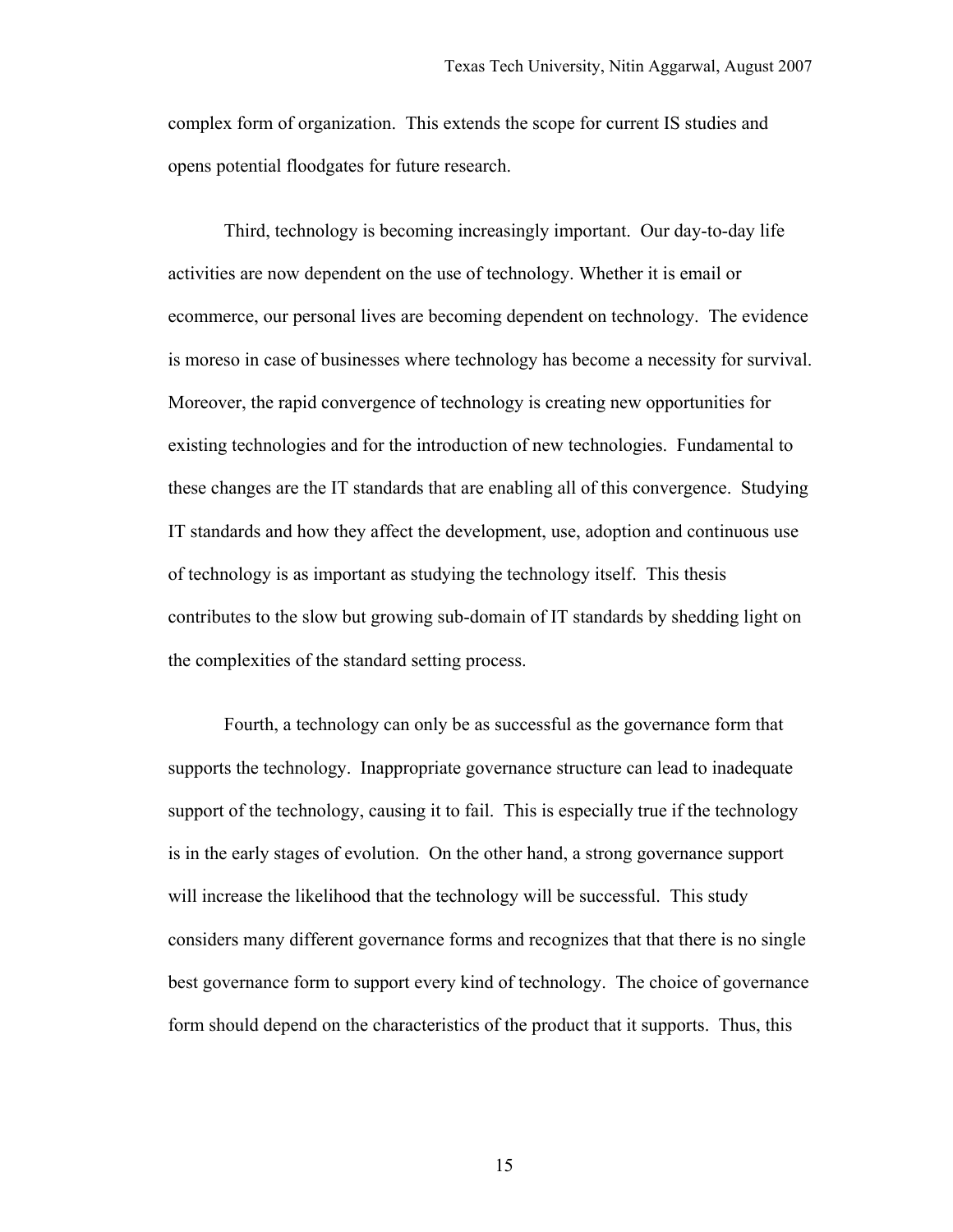research work contributes to understanding the success of standards and to some extent, the success of technology.

Finally, this study focuses on legal aspects of the technology product development. There are very few studies in the field of IS that address such issues of IS research. As the IT industry matures, the intellectual property issues will gain more and more importance. New technologies can be severely constrained or never take off because of the lack of even a single IP. It is important to understand and address these issues as soon as possible so that future conflicts can be avoided. This thesis offers a small starting point for studying IP issues in the IS domain.

#### **1.6.2. Contribution to Transaction Cost Economics Literature**

The TCE literature predicts optimal governance of transactions between the economic agents under given circumstances. However, the costs and their implications on the governance of the transaction are unidirectional; i.e., they monotonously increase or decrease as one moves from one governance structure to the other. For example, on a continuum, the search cost goes from low to high as the governance of the transactions move from hierarchy to markets. Similarly, the coordination cost and the scope of opportunism increase as transactions move from hierarchies to markets. Moreover, the transactions themselves are viewed independently of each other; i.e., a transaction between a seller and a buyer does not depend on the seller's transaction with other buyers. In the traditional TCE, the nature of the product considered is physical. Thus, the nature of asset specificity is site, physical or human. Asset specificity itself is defined as the value of an asset in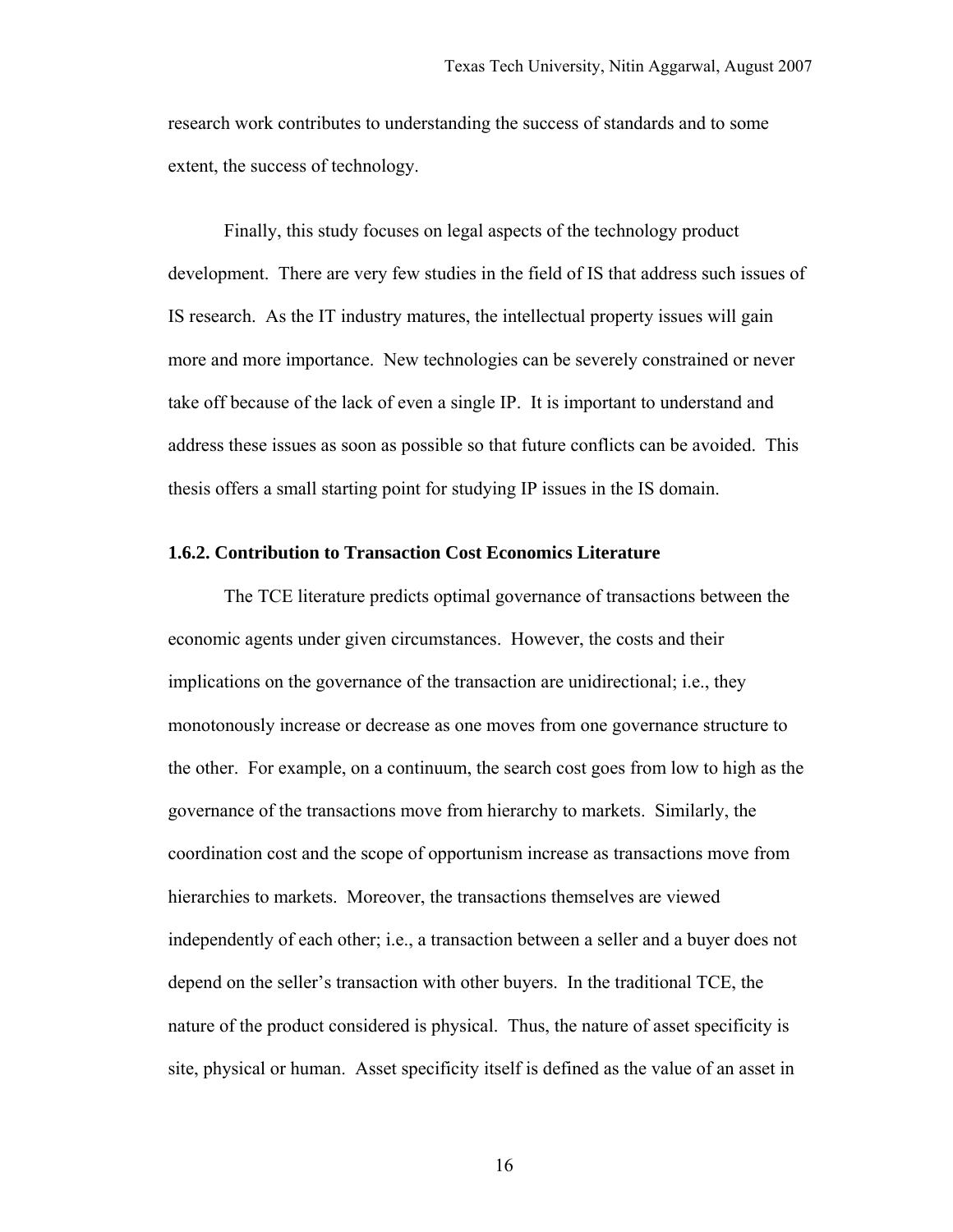its first best use and second best use. This study extends the notion of TCE to include information assets and shows the difference in treatments to various transactions for intangible products. Information assets like IP are protected by law. Irrespective of the fact of whether a firm wishes to develop its own IP or it procures IP from the market, the search costs, coordination costs and opportunism will still exist. As a result, cost does not go down in the traditional sense when the transactions are organized as markets or hierarchies. This thesis identifies other governance structures that better handle the IP issues and, in turn, manage the cost of transactions.

Other contributions to the TCE literature are also related to the informational nature of the product that is transacted. The concept of asset specificity like site, physical and human is not relevant for the information assets. Information assets can be deployed at multiple locations simultaneously. Information assets developed in one country can be easily deployed in any other country or prevented to be deployed in any other country due to trade-related intellectual property rights agreements. Similar information can be developed independent of one another and can be put to multiple different uses. Moreover, once the information is protected by way of IP, it is publicly available. Thus, the notion of asset specificity in the traditional sense is irrelevant, and new antecedents of transaction costs specific to IT should be identified. This study is a small step in this direction.

Last but not least, this study contributes to the TCE literature by recognizing the interdependence between the transactions, something that has not been considered until now. The nature of the IT standards is such that all of the IP has to be consumed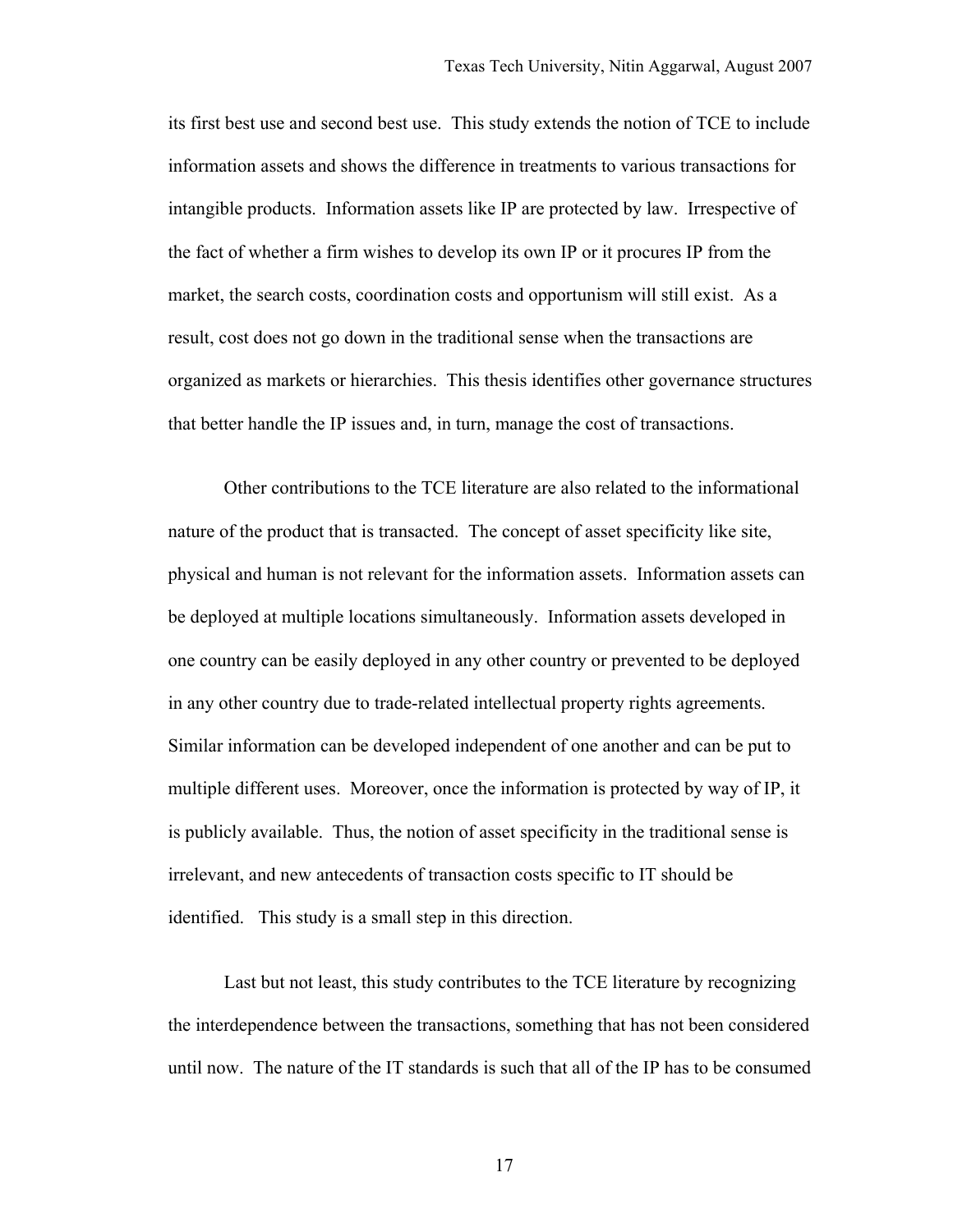together as a bundle. Since these IP's are owned by different agents, the transaction for IP with one agent will influence the transactions of IP with all other agents, making the transactions interdependent. This study introduces the interdependence of transactions in the TCE literature.

#### **1.6.3. Contributions to the Bundling Literature**

Literature on bundling often talks about optimal pricing of a bundle (Bakos and Brynjolfsson 1999; Chuang and Sirbu 1999; Hanson and Martin 1990; Venkatesh and Mahajan 1993). A seller selling more than one item has two options. He can sell items individually or sell them together as a bundle. If the seller decides to sell the items individually, he will have to price individual items at the customer's marginal cost to extract maximum revenue. However, different customers assign different values to different components of the bundle. By having a fixed price for all individual components, a seller may only be able to extract limited value. This is because the selling price of a component may be higher or lower than what the customer is willing to pay. In either case, there is lost revenue. With bundling, the seller is able to extract maximum surplus from the buyers. This is because with bundling, a seller can target customers who have a high valuation for one product and lower valuation for others. This bundling, however, involves non-essential complementary products. This argument will not work when the bundles are made up of complementary essential elements like the intellectual property. Moreover, the components of the bundle themselves are owned by different entities, as in the case of IT standards. Individually, the components of bundles are not valuable, but when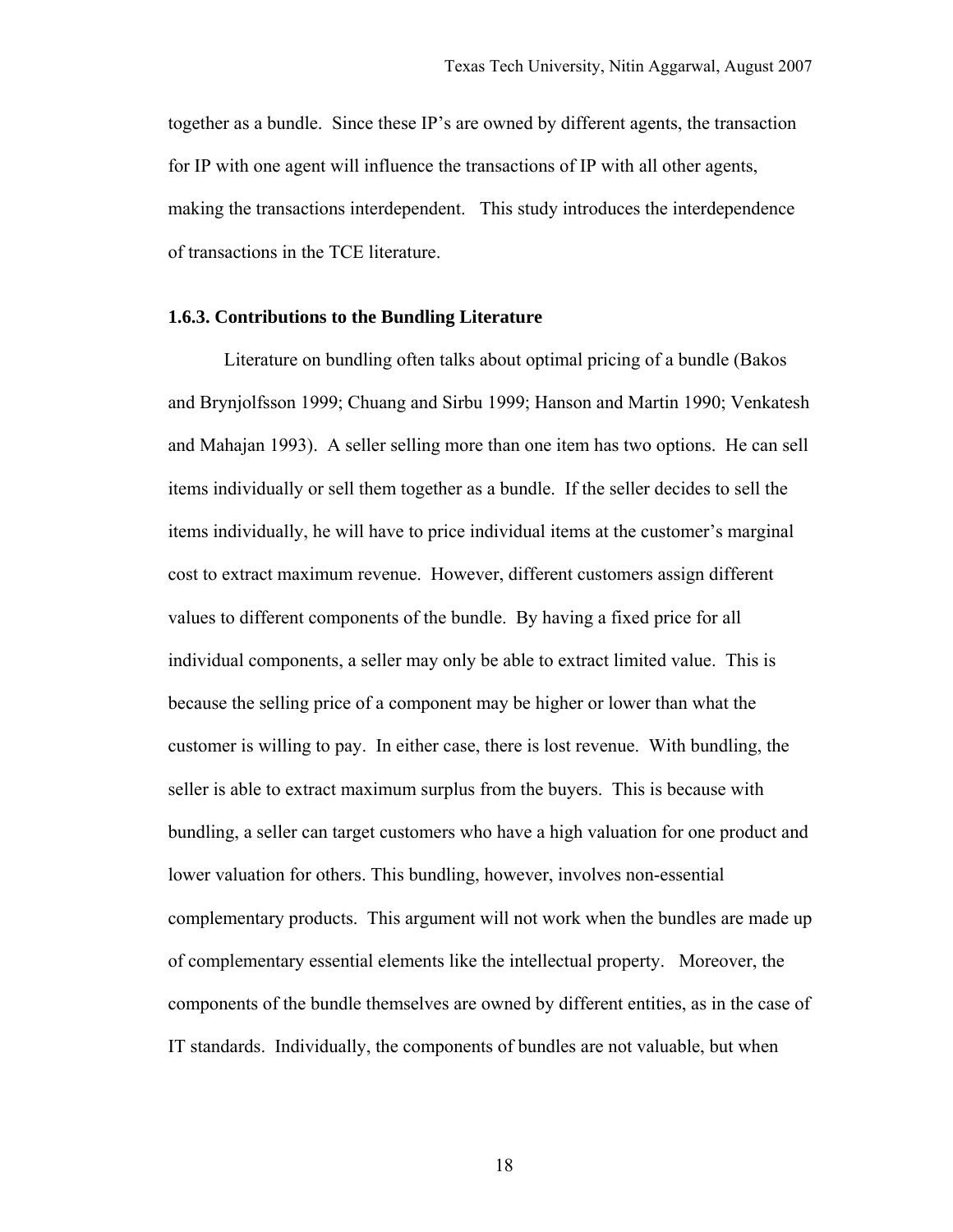combined together, they hold a great deal of value. This study introduces the concept of complementarities in the bundles.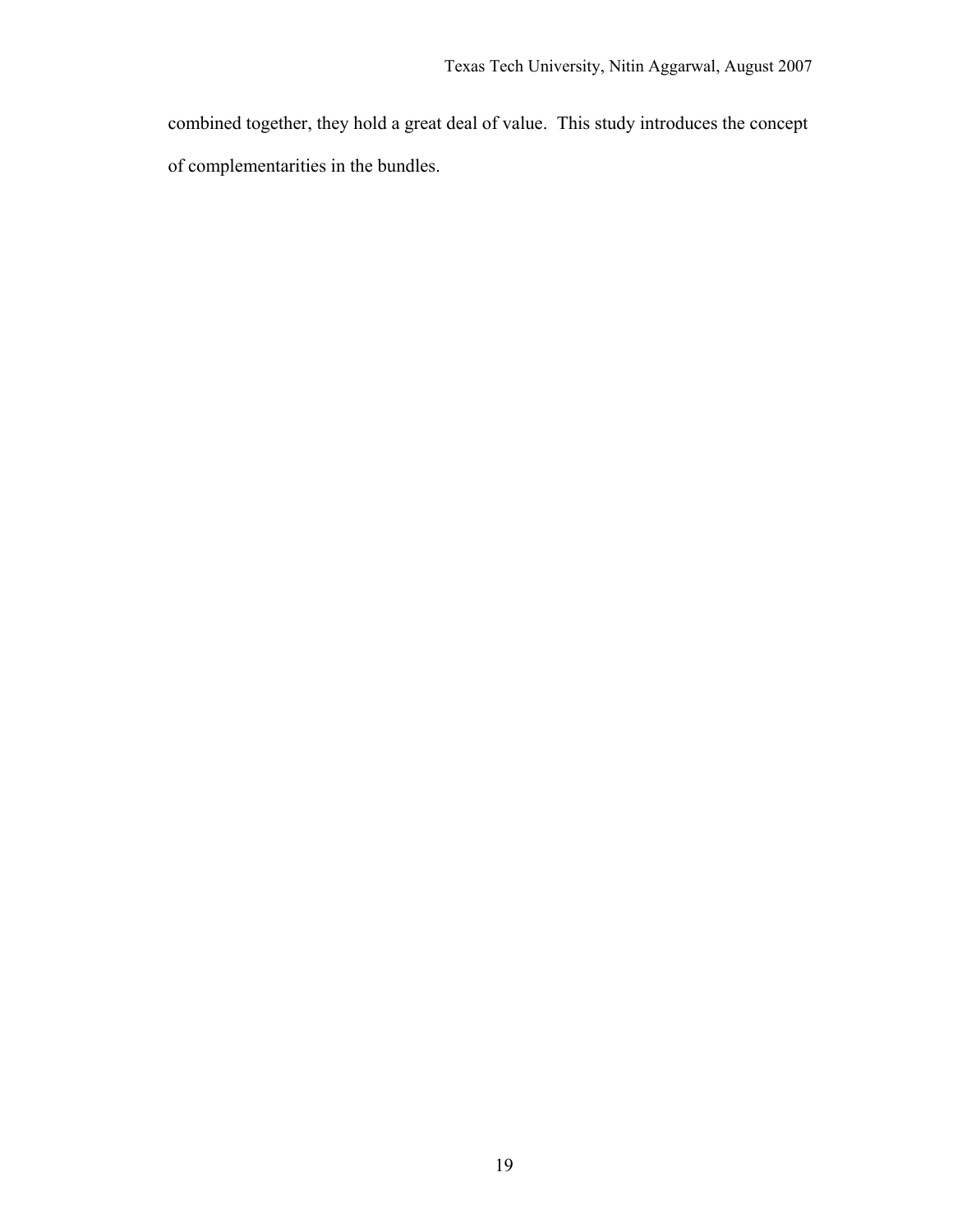## **CHAPTER II: LITERATURE REVIEW**

#### **2.1. Overview**

This study is build upon literature from three broad areas: law, economics, and IS. Specifically, I use existing research in the area of IT standards, IP laws, and Transaction Cost Economics to develop my research model and test my hypothesis. Accordingly, this chapter presents an in-depth review of existing work in each of the three areas.

#### **2.2. Information Technology Standards**

"A standard is a published document that sets out specifications and procedures designed to ensure that a material, product, method, or service meets its purpose and consistently performs to its intended use." (IEEE-SA 2006)

#### **2.2.1. Importance of Standards**

The importance of any standard cannot be overstated. Technological advancements result in a cacophony of new products which, although desirable, are not compatible with each other or with their previous versions (Krechmer 1996; Libicki 1995). Often, the responsibility of making a product compatible with competing or complementary technologies rests with the manufacturer. All manufacturers painstakingly develop modules to allow compatibility among each other's products. This not only results in duplication of efforts but also shifts focus away from a product's core features for achieving compatibility. Standards are used to resolve these issues related to interoperability, compatibility, and scalability for both manufacturers and users. Standards ensure that products integrate and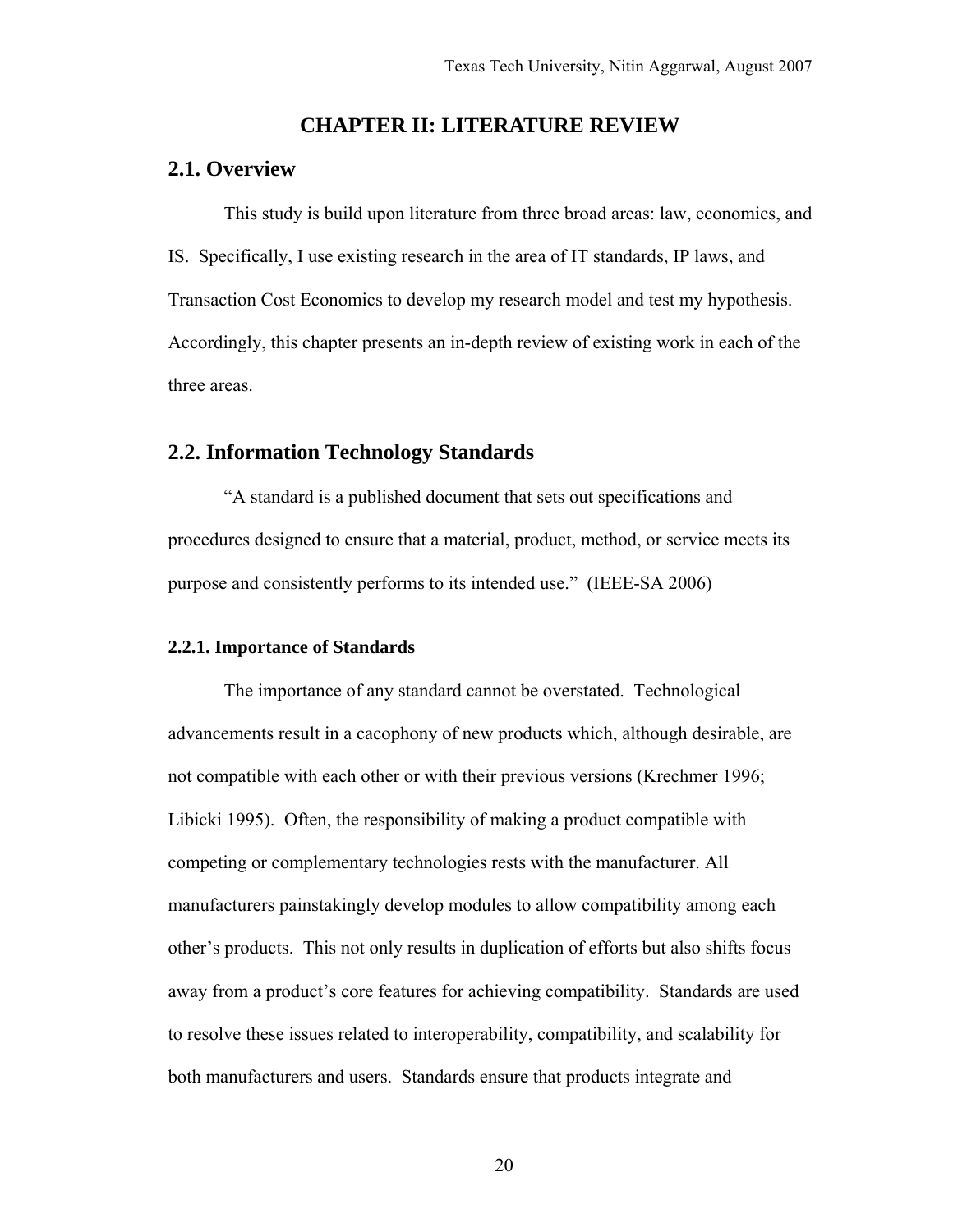communicate seamlessly with each other, leaving end-users and manufacturers free to focus on more critical issues. With standards, a manufacturer is only expected to make his product compliant, and this ensures connectivity with all competing and complementary technologies. However, as Andrew S. Tanenbaum, professor of Computer Science at Vrije Universiteit, Amsterdam, puts it, "The nice thing about standards is that there are so many to choose from." Thus, standards are important, but there are lots of them.

With the globalization of the economy and increasing scale of operations, standards have become a high reward, high risk game where winner takes it all (Shapiro and Varian 1999a). The scale benefits demand standardization of processes and products across industries (David 1985; Shapiro and Varian 1999b; Stigler 1951). However the process has become more complicated. There has been a gradual but significant shift in businesses' focus from manipulating things themselves to communicating and digitizing information processes (Libicki 1995). This has created interdependence and invariantly resulted in the increased complexity of organizational systems (Jacobs 2000). The complexity, coupled with the extent and diversity of strategic implications of IT, has made standards a complex and notable phenomenon (Cowan et al. 1991). These issues were formerly hidden in the products and rarely surfaced in front of the end user. However, today, these issues are on the forefront because people have to directly bear the consequences of incompatibility. As a result, standards have gained the attention of common people, business researchers and practitioners alike (David and Greenstein 1990).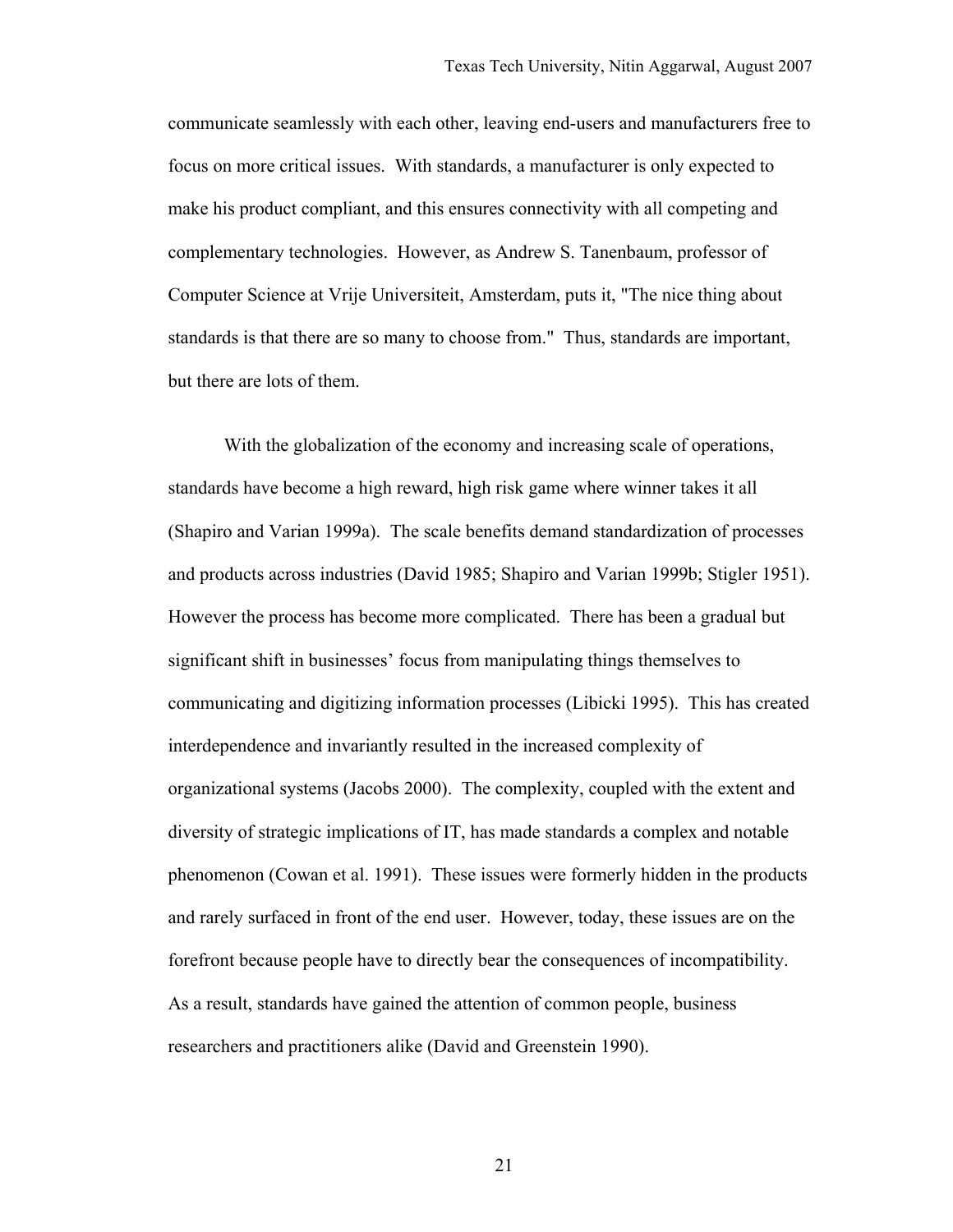The notion of standards has changed significantly over time (Krechmer 1996). Traditionally, standards were technical solutions for a common problem that were controlled proprietarily for exclusive and central exploitation; e.g., railroads and power generation (Cowan et al. 1991). This worked well for the products that were stable and used in a predetermined fashion. However, IT is a network technology, and its scope expands and changes frequently. IT is supposed to accommodate the needs of several different organizations, as well as several different technologies. As a result, the centralized control has given way to more democratic and collaborative development of standards (Axelrod et al. 1995). The problem of standardization itself has become more political and economic in nature than technical.

Incompatibilities in technologies do not exist because of the lack of technical expertise but because of the self-seeking nature of businesses (Shirky 2000). Standards form natural monopolies that guarantee long-term profits and decreasing costs (Arthur 1996; David 1985; David and Greenstein 1990; Katz and Shapiro 1985; Shapiro and Varian 1998; Varian 1999; Weiman and Levin 1994). They have emerged as a strategic weapon in the hands of competing firms to create value for themselves and for their users, in turn, establishing market dominance (Besen and Farrell 1994; David and Greenstein 1990; Shapiro and Varian 1998). This makes control of standards a very important business issue. There is often an implacable standards war before a dominant standard emerges (Besen and Farrell 1994; Shapiro and Varian 1999a). The nature of business is such that there are many losers.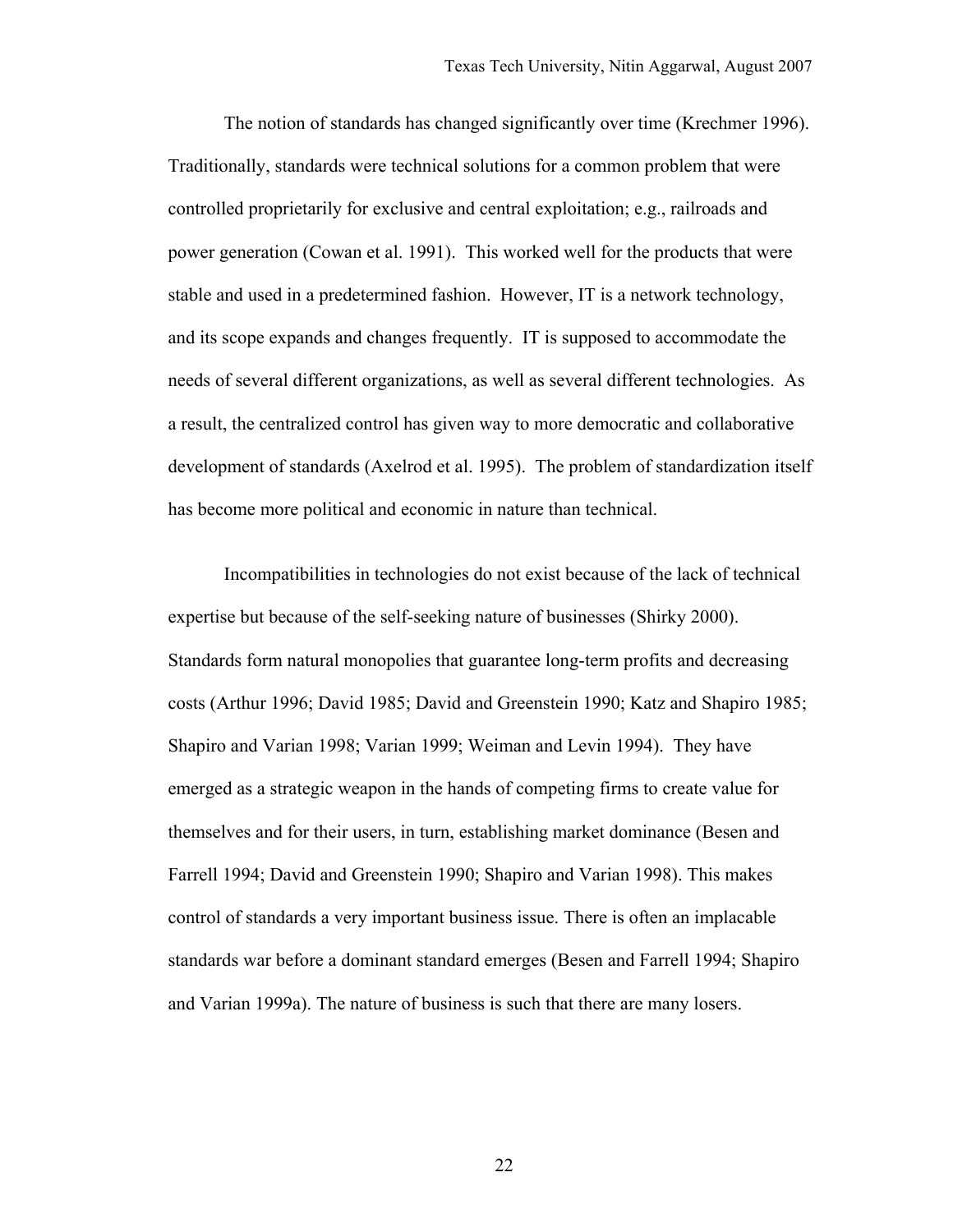Current business literature recognizes that there are differences in standards setting among IT products and services and their traditional counterparts (Bonino and Spring 1999; Burrows 1999; Cowan et al. 1991; Fomin and Keil 2000; Krechmer 1996). These differences are judged against inter-temporal differences in standards setting. It is recognized that earlier standards setting processes were basically centralized and internal to the organizations (Cowan et al. 1991). The focus was specifically on technical problem-solving and not on gains from the sale of standards. Standardization basically resulted in supply-side economies of scale, thereby lowering costs (Bakos and Kemerer 1992). There are a few cases of standards wars, but they are not as prominent or myriad as ones in IT. These wars were basically to avoid costs of switching to an alternate standard by making one's own standard into an industry-dominant standard (Besen and Farrell 1994; David and Greenstein 1990; Shapiro and Varian 1999a). Adopting an alternate standard would entail switching costs (Shapiro and Varian 1999a). On a more contemporary note, the literature recognizes that later periods of the standards setting process are basically decentralized (Cowan et al. 1991). There are economic profits associated with the control of standards (Arthur 1996; Besen and Farrell 1994; Shapiro and Varian 1998). The issues surrounding standards are social, political and economic in nature rather than technical, and standards exhibit both demand-side and supply-side economies of scale (Arthur 1996; Shapiro and Varian 1998). The control of standards has become important because profit can be made by the sale of standards. Thus, later standards wars are more challenging and the stakes are higher.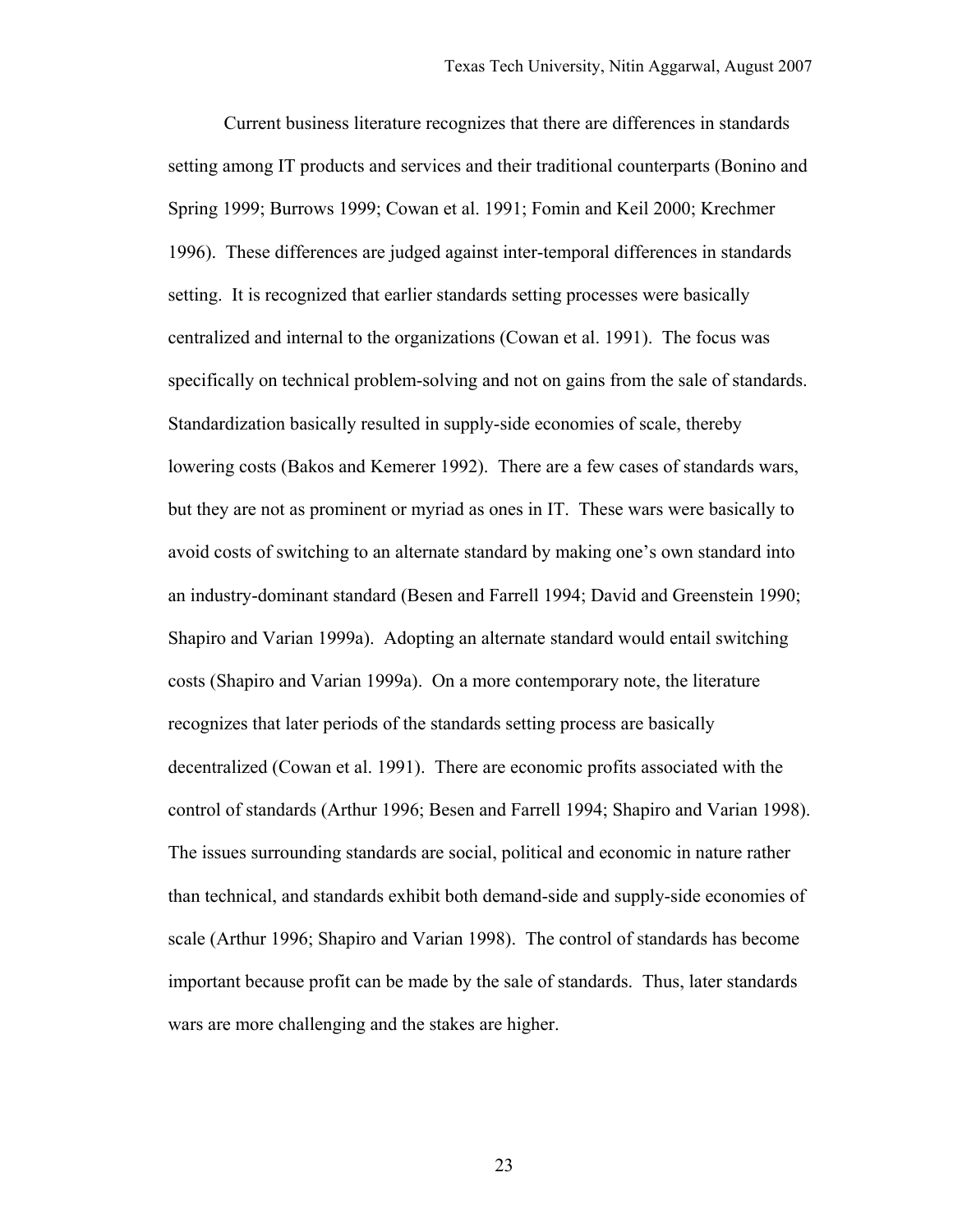The impact of influence of IT on standardization is summarized in the following text by (Cowan et al. 1991), "The fact that IT, as network technologies, offers a steadily expanding range of service opportunities entails, as such, a number of essential economic consequences…. This requires increasing attention, in view of the fact that the IT standardization system is often viewed as being under stress; in particular, because of the accelerated pace of technological change and resulting demands for faster decision-making; because of the multiplication of standardization bodies at all levels, leading to increasingly complex and perhaps opaque proceedings and …" (Cowan et al. 1991)

#### **2.2.2. Various Nomenclatures**

To understand standards, it is first important to become familiar with various nomenclatures used in the field. Various classification schemes have been proposed to classify standards according to their origin, purpose or functionality (David and Greenstein 1990; Jacobs 2000; Krechmer 1996). Following, we present the most common and most acceptable classifications. The presentation is not comprehensive. There are many more classifications of standards in use; e.g., product and process standards, quality standards, minimum acceptability standards, etc. We only describe the most popular and most encompassing classification scheme.

**2.2.2.1. Voluntary vs. Statutory**: This classification differentiates the underlying process of standards making, as well as their legal orientation (Jacobs 2000). The voluntary standards are ones where the participation in the standard or adoption of the standard is not compulsory, but anyone can participate. There are no rewards for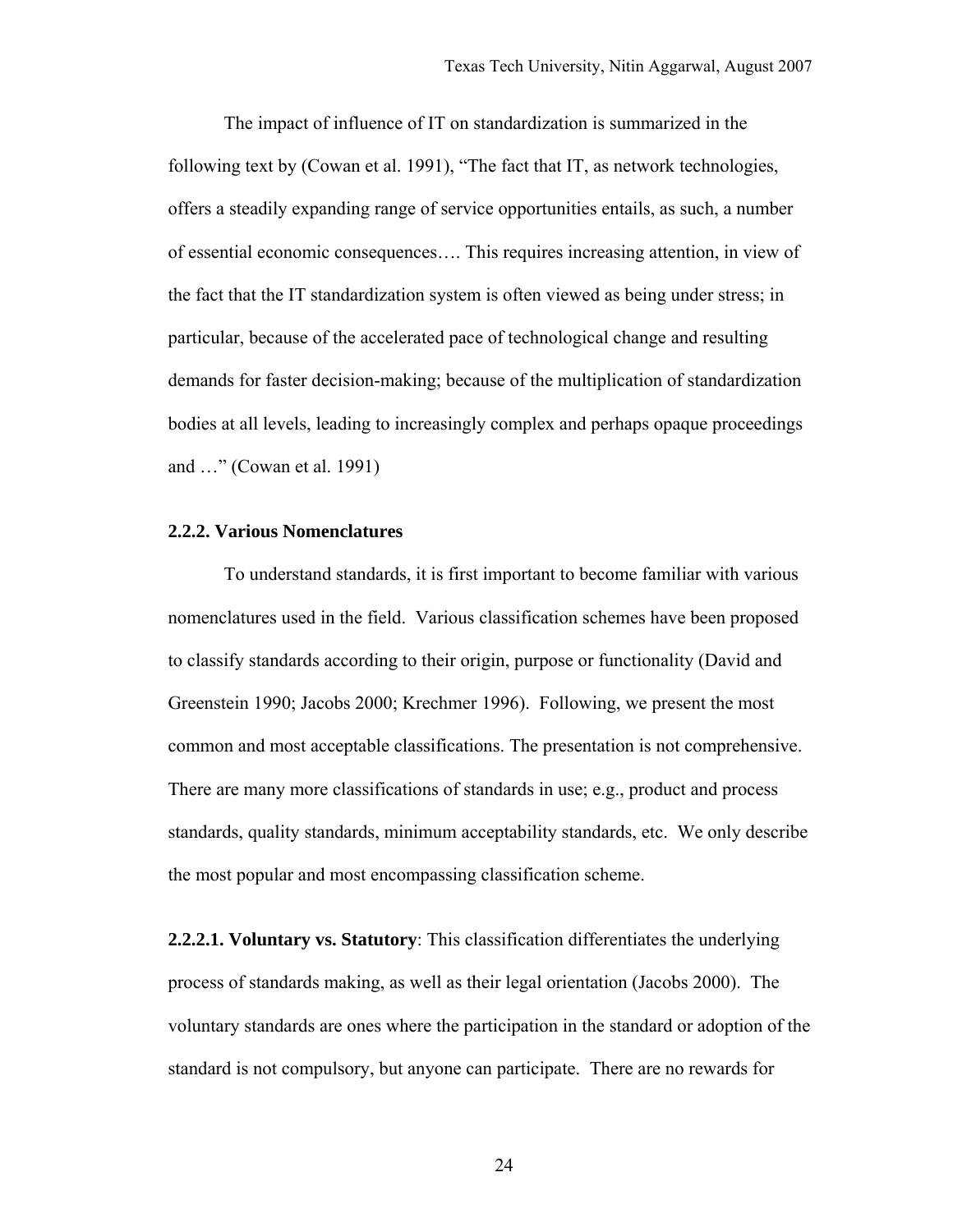compliance or penalties for non-compliance. To encourage participation, voluntary standards are intentionally broad to accommodate needs of multiple different firms. Though this slows down the development process, it increases the adoption. Voluntary standards are usually developed with participation of many different firms through vehicles like industry consortia and standard-setting organizations. Statutory standards are initiated by a legislative authority, and adoption is compulsory for all affected parties. These standards are usually proposed in the areas of public interest where potential of commercial gains are inadequate. For example, filing a tax return in a specific format is a statutory standard; all tax-designed software companies have to follow that code. Because of this, the standards have a very narrow scope.

**2.2.2.2. de jure vs. de facto:** This is one of the most popular classifications of standards in the literature that frequently talks about a standards war. It reflects the way in which standards emerge (Jacobs 2000). De facto standards emerge purely through competition as compared to de jure standards that are usually prescribed by an agency like the standard development organizations. The distinction can even be extended to identifying the beneficiary of royalty payments. In case of de jure, there is no default claimant of royalties, but in case of de facto, all the royalties, if any, go to the owners. De jure standards may be involved in a standards war with other standards and may eventually lose out to the de facto standard or, if they win, become the de facto standard.

**2.2.2.3. Open vs. Proprietary:** This classification is similar to de facto-de jure classification and basically distinguishes the ownership structure of the standards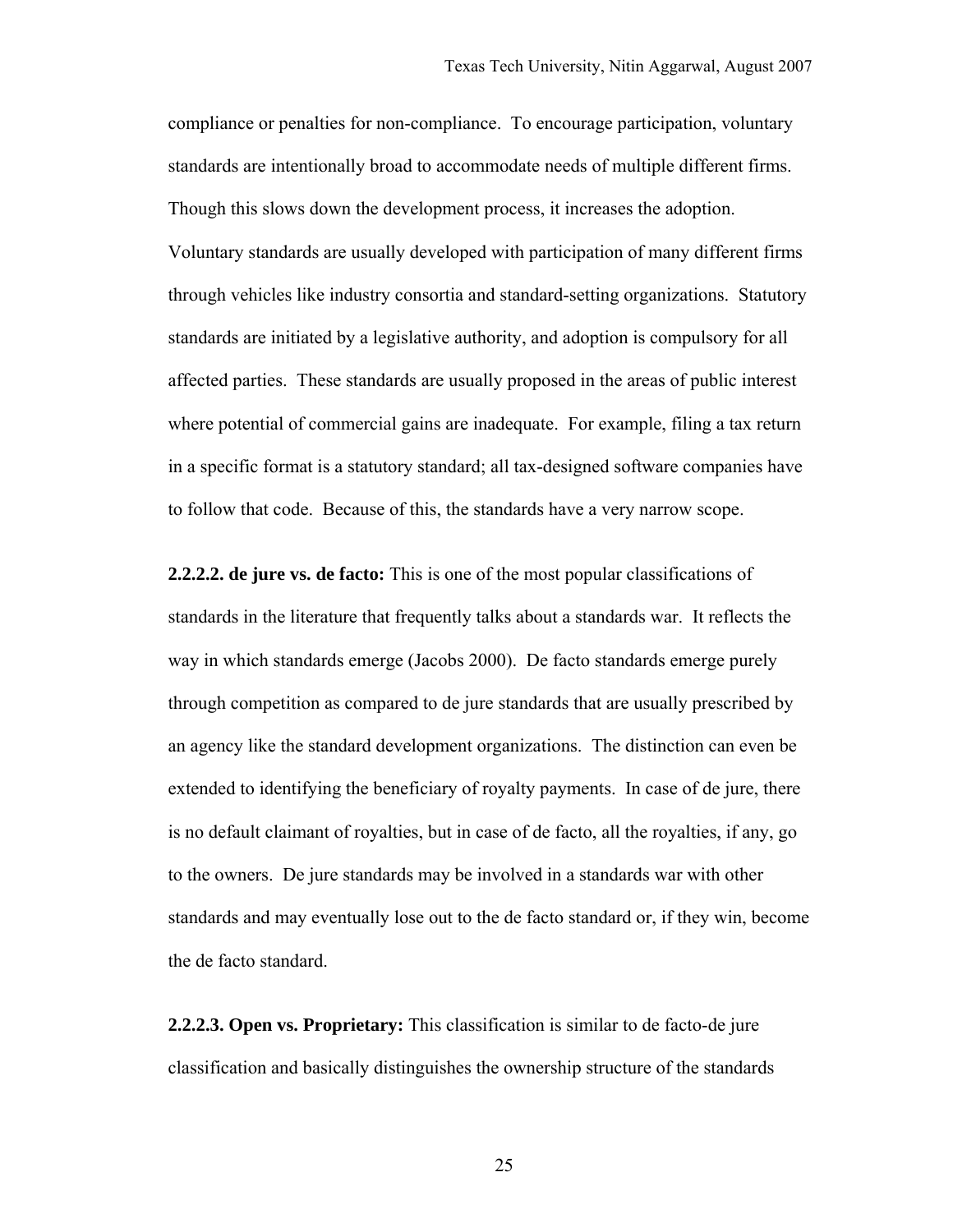(Jacobs 2000). Open standards are not owned or promoted by any specific firm or group of firms, but proprietary standards are. The second difference lies in the consideration involved in the use of these standards. Open standards are free, while proprietary standards usually involve exchange of monetary consideration. The above classification also has social implications. Open standards, on one hand, are desirable because they are free, and on the other, they are less desirable because of lack of dependable technical support from the developers; e.g., Linux and Windows. Proprietary standards are desirable to the extent that there is support and commitment of developers behind it, but their monopolistic pricing makes them less desirable.

**2.2.2.4. Proactive vs. Reactive:** This classification reflects the emergence of standards. Proactive standards are developed in anticipation of a future problem or requirement, and reactive standards are developed as a response to an existing problem. The proactive standards are riskier compared to reactive standards (Jacobs 2000).

**2.2.2.5. Base vs. Functional:** This classification is probably the most technical distinction made between classifications of standards. Base standards are more concerned with functional issues without going into implementation details. Functional standards deal with implementation issues (Jacobs 2000).

The above classifications are not mutually exclusive, implying a single standard can be classified in multiple ways; e.g., a standard can be classified as reactive, de facto, proprietary, and functional at the same time. The classification itself is universally applicable to all types of standards.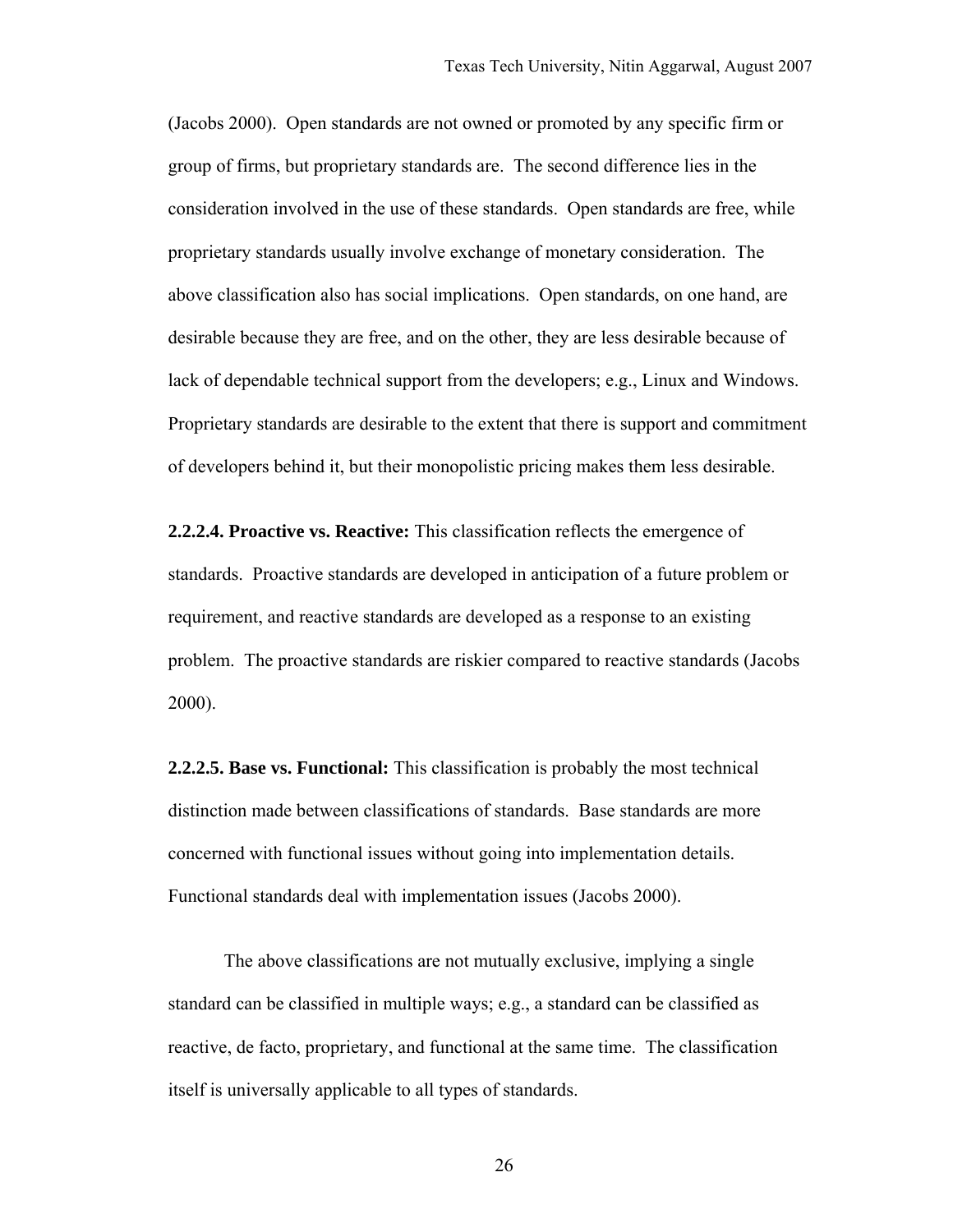A more functional classification was given by Krechmer (1996) (Table 1) in a framework categorizing standards into four classes. This classification provides evidence about the progression of the standards from a simple to a complex entity. The roots of standards lie in the traditional world; however they have emerged to reflect the complexity of modern society and high tech information systems in use today.

| <b>Classes of</b> | <b>Examples</b>                 | <b>Purpose</b>  | <b>Effect</b>   |
|-------------------|---------------------------------|-----------------|-----------------|
| <b>Standards</b>  |                                 |                 |                 |
| <b>Units</b>      | Meter length, ounce (metrology) | Sameness        | Replication     |
| <b>Similarity</b> | AS metal gauges, methodology    | Repeatability   | Compatible with |
|                   | stds, character sets, X.3 PAD   |                 | like            |
| Compatibility     | Group 3 facsimile, V.32 and     | Internetworking | Transmitter     |
|                   | V.34 modems, X.25 interface,    |                 | compatible with |
|                   | wireless air interface          |                 | receiver        |
| <b>Etiquette</b>  | Aloha Protocol, CSMA/CD,        | Expandability   | Negotiate the   |
|                   | modem handshakes, WINForum      |                 | variation       |
|                   | spectrum etiquette              |                 |                 |

## **Table 1: The four classes of Standards (Krechmer 1996)**

**2.2.2.6. Units**: The unit standards classified above can apply to anything that can be measured. The idea is normalization of quantities to make them comparable across the board. Historically, unit standards have been statutory in nature. Examples of unit standards in the traditional world are miles, gallons, and feet; for IT, bytes, Mhz and mbps.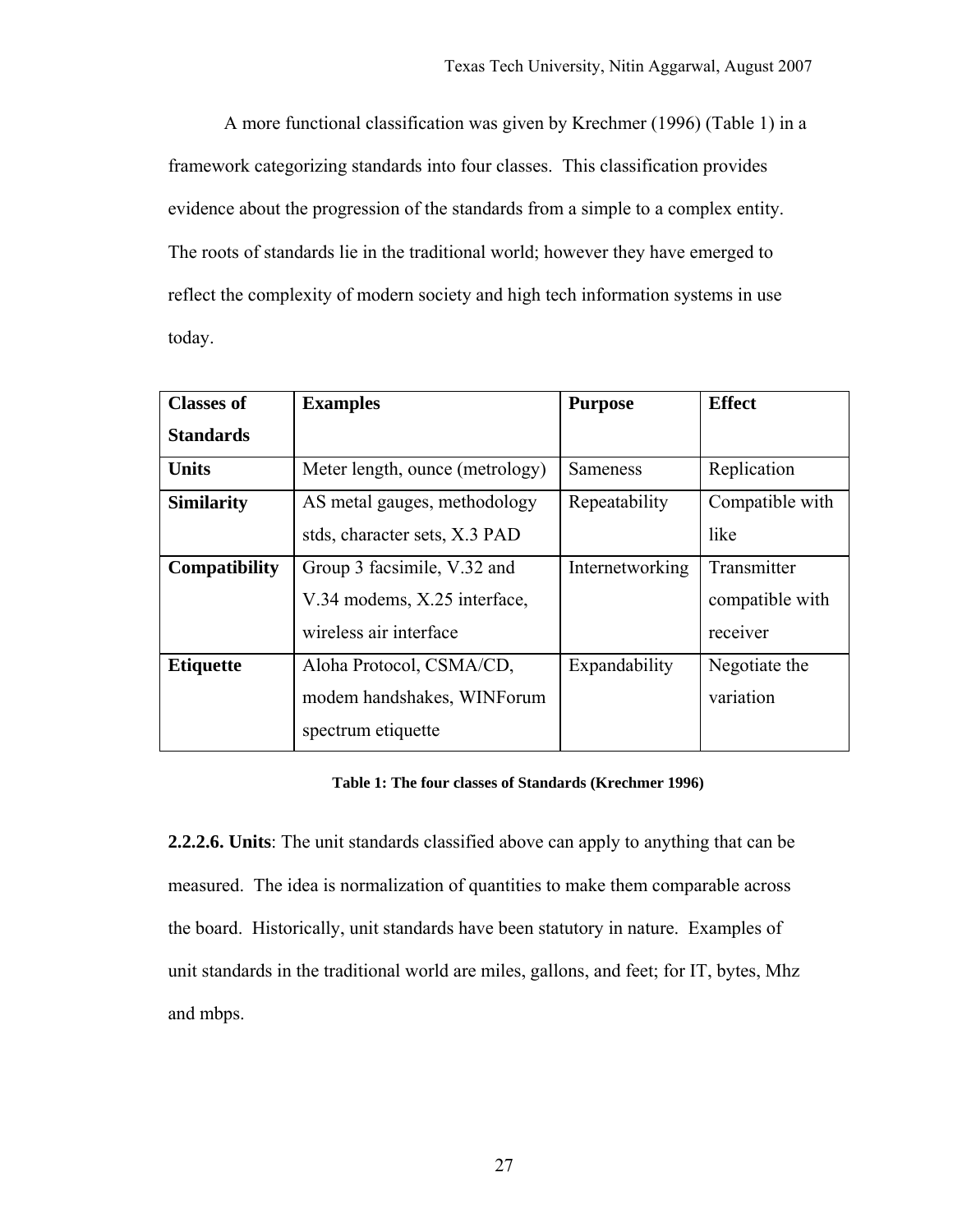**2.2.2.7. Similarity:** The similarity standard described above is used in close conjunction with unit standards. It defines the variability permissible between similar entities (Krechmer 1996). They can also be viewed as minimum performance or minimum quality standards, where these standards define the minimum performance or quality levels acceptable for the product or process. Since similarity standards define the bottom line for acceptable performance, the benchmark that itself is fast changing, the standards setting body will have to make decisions faster and more often (Cowan et al. 1991). This will result in fresh negotiations or renegotiations between various parties involved in standards development, making standards setting a complex task.

**2.2.2.8. Compatibility standards:** Compatibility standards define the compliance between two or more interfaces (Cowan et al. 1991). Compatibility standards usually involve at least two entities that need to interconnect. For example, compatibility between electrical devices and the electricity distribution system or residential sockets is important for interoperability of electric devices. In the case of IT, these standards define the common protocols based on which the devices communicate with each other; e.g., TCP/IP.

**2.2.2.9. Etiquette standards:** Etiquette standards are very prominently visible in the field of information technology. They define the initial negotiation between two disparate communication processes for the sole need of establishing connectivity (Cowan et al. 1991). Etiquette standards provide connectivity between past and future technologies by acting as a gateway of negotiations between various protocols.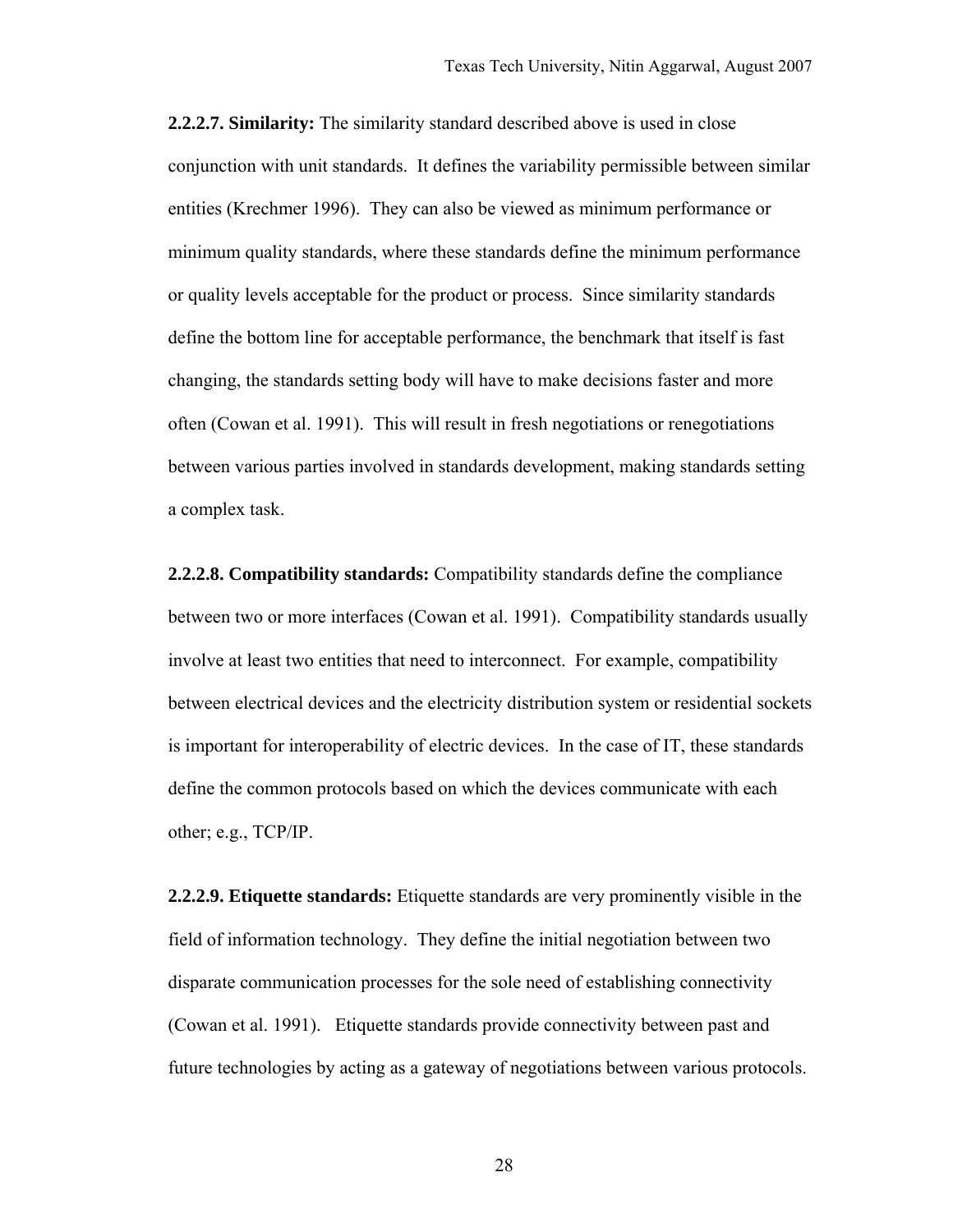The applicability of etiquette standards is more prominent in its ability to coalesce with future technology. The closest that traditional industries' standards come to etiquette standards are called gateway standards (David and Greenstein 1990). Gateways are usually devices that convert one thing into another; e.g., a rotary converter converts alternating current into direct current. Notice again, gateway standards are static; e.g., a converter will only convert AC into DC; however, etiquettes are dynamic.

The drive towards more comprehensive nomenclature can be attributed to changes in the purpose of standardization. The rapid change in information technology necessitates frequent decision making. The standards have to keep pace with this frequency; e.g., there are already a few versions of wireless standards. This is unlike the traditional industries where standards once set remain in existence for a long time; e.g., railroads and power distribution standards have not seen much change in decades (Cowan et al. 1991). Moreover, the nomenclature should be comprehensive enough to accommodate the scope, expandability, and compatibility of technology devices. Since it is hard to predict beforehand the convergence or the emergence of technologies in IT (Besen and Farrell 1994), the IT standards have to be sufficiently vague to accommodate disparate technologies and specific enough to maintain parsimony. On the other hand, traditional devices usually have a limited scope of compatibility and are usually developed to solve a specific problem; e.g., railroad standards were developed to facilitate free movement of goods from the west coast to the east coast (Shapiro and Varian 1999a). These standards have limited applicability to other problems or future problems.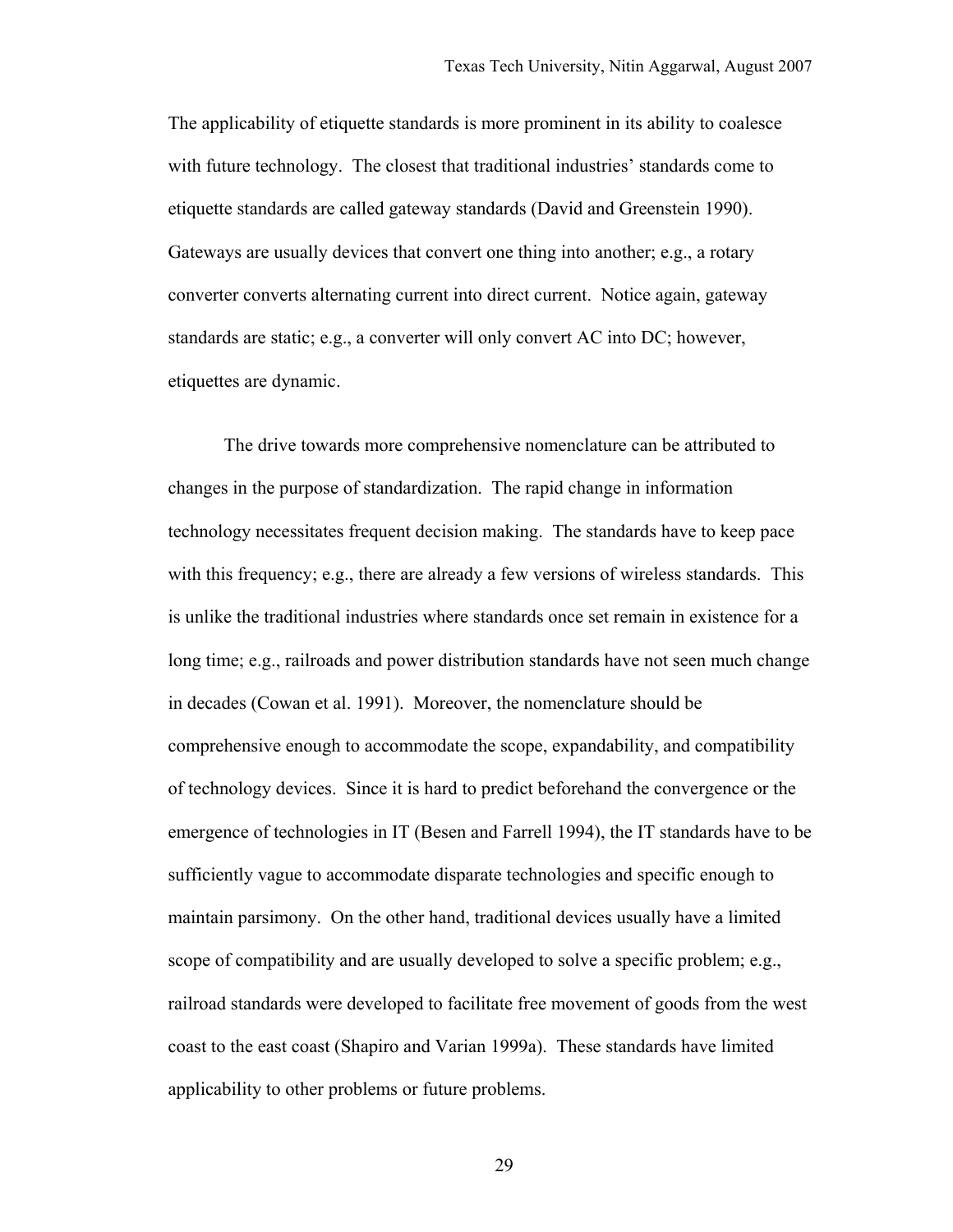## **2.2.3. Historical Perspective**

This section provides the historical perspective of the standard and changes over time. Ever since their inception, there has been no clear consensus on the formal definition of standards (Cargill 1989; Fomin and Keil 2000; Jacobs 2000). The definitions have been modified and adapted to suit the specific industry to which the standards are applicable. Chronological analysis of the definition of standards suggests that they have evolved to encompass the changing nature of their application and its complexity (Cowan et al. 1991; Fomin and Keil 2000; Krechmer 1996; Shapiro and Varian 1998). Moreover, the definition also reflects partially on intertemporal importance granted to various activities in the economy. So while the earlier definitions reflected the importance of the industrial age, modern definitions are more reflective of the knowledge age (Cowan et al. 1991).

The original Oxford English Dictionary defines standards in the sense of the first industrial revolution of the 12th century as "*The authorized exemplar of a unit or measure of weight; e.g., a measuring rod of unit length, […] preserved in the custody of a public officer as a permanent evidence of the legally prescribed magnitude of the unit"* (Oxford English Dictionary). As is evident, the definition focuses on standard as a characteristic of a physical, tangible good as prescribed by law or public officer. This also signifies centralized authoritative control on the standards. This definition, though all-encompassing, does not remotely apply to the dynamism of the current knowledge age. It represents a static object in control of a statutory body with which other objects are compared to assert concurrence with a standard.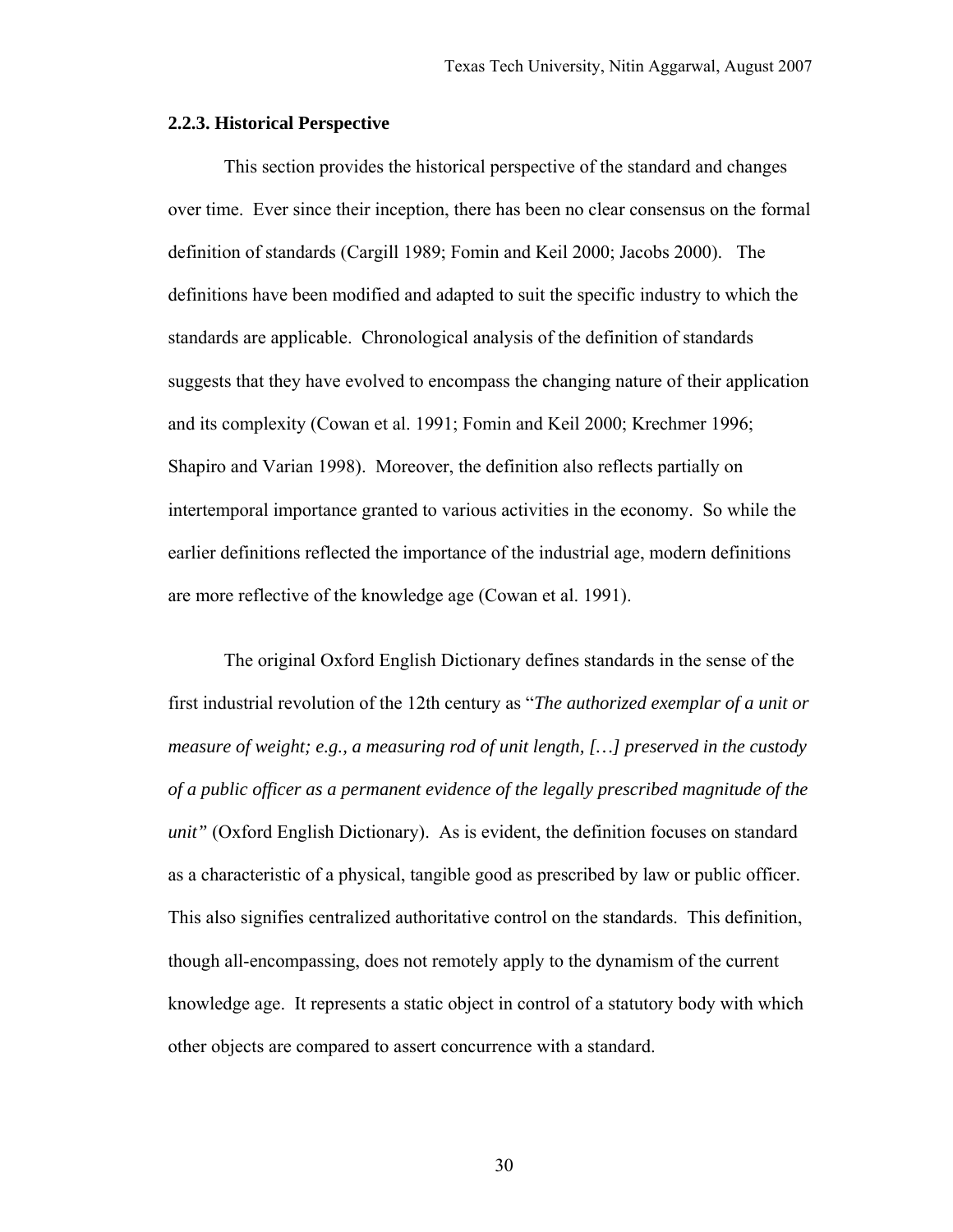Out of the many accepted definitions for information technology standards, one that is often cited is, *"of quantity and quality in describing materials, products, systems or practices" (National Standards Policy Advisory Committee 1978 p.6.)* (also see (Jacobs 2000)). This definition of standards recognizes the intangibility inherent in the information technology and recognizes the importance of processes and procedures. The focus is no longer on prototypes in custody of a statutory body, but a prescribed set of rules and specifications available, in exactly the same form, to everyone. This also signifies loss of centralized control to more decentralized procedure. Even though more encompassing, it still lacks the applicability that appeals to information science professionals and economists.

A more recent definition illustrating the movement of standards domain from technical to social is, *"A publicly available definitive specification of procedures, rules and requirements, issued by a legitimated and recognized authority though voluntary consensus building observing due process, that establishes the baseline of a common understanding of what a given system or service should offer"* (Jacobs 2000). This definition focuses on end results without addressing the implementation and interoperability issues (Jacobs 2000), thereby recognizing the complexity inherent in IT standards setting. This definition also highlights the fact that standards development is a consensus building process, thus introducing the concept of partial goal congruence.

One important aspect of defining IT standards that has been disregarded in the previous definitions is demarcation between the boundaries of products and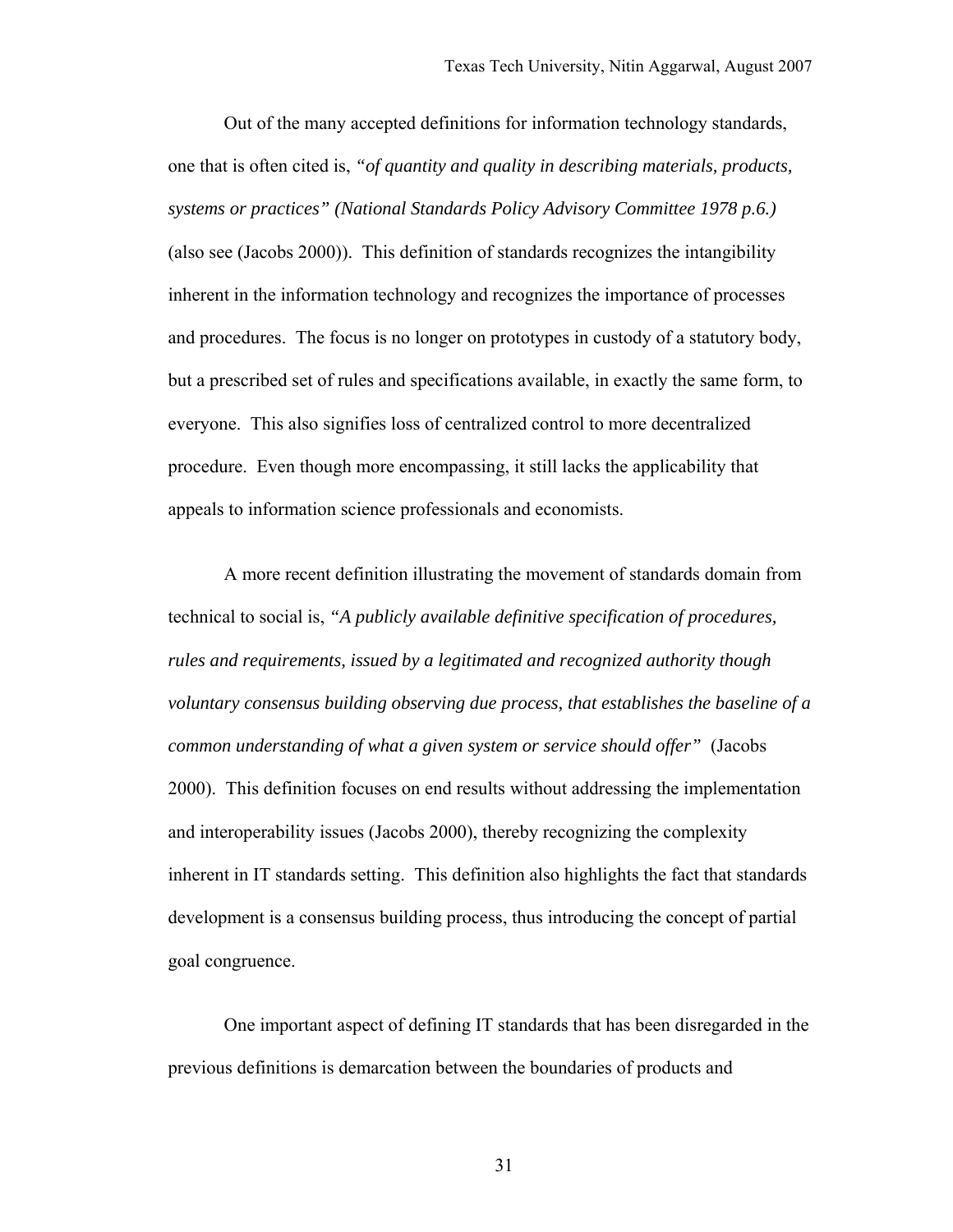standards. IT provides opportunities for products to become de facto standards, which can be used as a platform to launch complementary products and into which disparate applications can connect. The other aspect is products that are developed on proactive standards. This suggests that a comprehensive IT standards definition should incorporate this inter-transferability of concepts. One way to achieve this would be to define standards in terms of users' behavior towards technology instead of defining standards in terms of technology itself.

The above progression provides evidence of strengthening of economists' and political scientists' sphere of influence over standards. As mentioned earlier, standards making was the responsibility of a centralized standards setting organization with a focus on technical issues. There was one active promoter of standards and other passive adopters. However, IT standards by their nature involve complex problems and thus active participation of all contributors (Axelrod et al. 1995; David and Greenstein 1990; Farrell and Saloner 1988; Jacobs 2000). This has resulted in decentralization of control and behavior seeking goal congruence (Fomin and Keil 2000). The inherent underlying premise of standards has changed from a solution to a technical problem to compromise between participants (Hawkins et al. 1995; Libicki 1995). This chronological analysis illustrates that there has been temporal shift in the focus of standards problems from an industrial-based economy to an information and technology-based economy.

To summarize, standards have changed greatly, and so have people's perceptions about them. From earlier technical solutions to common problems,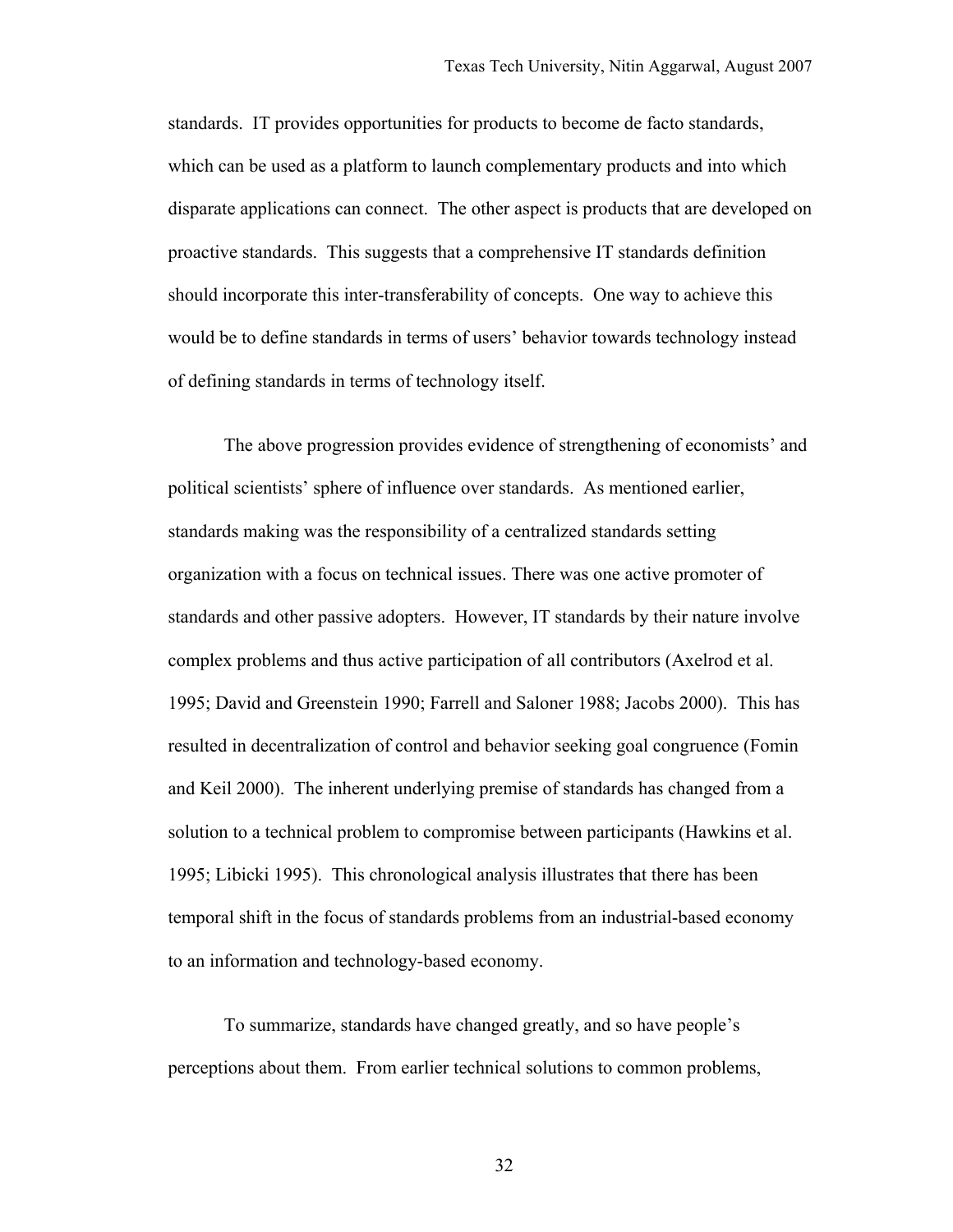standards have emerged to become a social and economic problem. However, there is still one critical area of IT standard development that is severely underdeveloped; the legal dimension. As mentioned earlier, standards are increasingly being developed by integrating modules held by different entities. This introduces legal distortions in the development of the standard that need to be incorporated in the definitions and understanding of standards.

## **2.2.4. Theories used to explain standardization**

Overview of research papers and books on standards provide a generalized approach to the direction of research in standards. Standards literature draws heavily on the theories in the IS referenced disciplines. Specifically, most of the research on standards can be classified based on its contribution to technical, economic, legal (includes political) and social implications. In the business literature, standards have been extensively studied by economic and legal researchers, primarily because of their implications on the economy and hosts of anti-trust lawsuits in the last couple of years. Only recently, there have been efforts to supplement these economic issues with social theories (Fomin and Keil 2000). While technical issues are the domain of computer science researchers, we focus on economic and legal issues only. Fomin and Keil (2000), Table 2, gives a framework for theories used to analyze the standardization process. They aim to find deficiencies in the theory and supplement those deficiencies using social network theory. We present the framework below for illustrative purposes. We only go into details of the most widely cited theories and also some other economic phenomena associated with the process of standardization.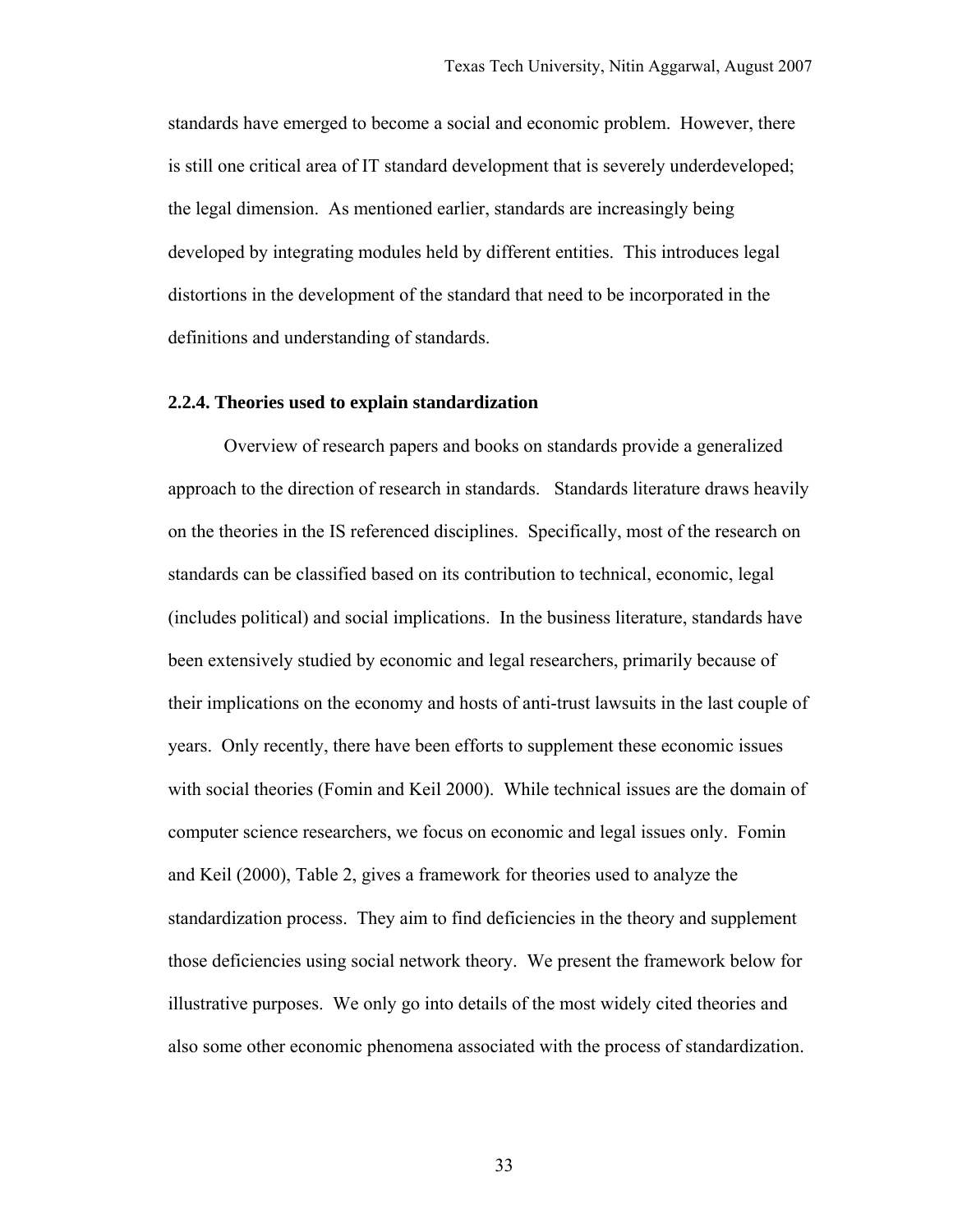|                                                                                                      |                                                                              |                                                                                | <b>Explanatory</b>                                                                                     |                                                                                          |
|------------------------------------------------------------------------------------------------------|------------------------------------------------------------------------------|--------------------------------------------------------------------------------|--------------------------------------------------------------------------------------------------------|------------------------------------------------------------------------------------------|
| Theory/Model                                                                                         | Focus                                                                        | Outcome                                                                        | <b>Mechanisms</b>                                                                                      | <b>Deficiencies</b>                                                                      |
| A. Game theoretic:<br>standard selection<br>(Besen and Farrell<br>1994; Farrell and<br>Saloner 1988) | Selection of type of<br>standard:<br>$-$ committee<br>$-$ market<br>– hybrid | Competing within vs.<br>between standard(s).<br>Fast vs. slow process          | Rational (bounded<br>rational) behavior of<br>actors                                                   | Social forces are<br>ignored. Determines<br>outcomes, but can not<br>account for process |
| B. Game theoretic:<br>alliance formation<br>(Axelrod et al. 1995)                                    | Establishing alliances<br>(selection of standard)                            | Joining in with:<br>- collaborators<br>- competitors<br>$-$ none               | Rational (bounded<br>rational) behavior of<br>actors                                                   | Ignores timing of<br>joining the alliance.<br>Assumes acceptance of<br>any member        |
| C. Increased returns<br>(Arthur 1989)                                                                | Selection/adoption of<br>standard.<br>Formation of dominant<br>design        | Dominant design.<br>From competing<br>between to within the<br>standard        | Adoption of<br>technology increases<br>attractiveness to third<br>parties to support the<br>technology | Points to complex<br>socio-political<br>processes, but does not<br>answer "whys"         |
| D. Bandwagon (Wade<br>1995, 1996)                                                                    | Selection/adoption of<br>standard. Formation of<br>dominant design           | Dominant design                                                                | Selection determined<br>by organizational<br>communities.<br>Compatibility or<br>sponsorship criterion | Processes within<br>community are not<br>addressed                                       |
| E. Diffusion of<br>Innovation (Rogers<br>1995)                                                       | Diffusion of innovation<br>process                                           | Character of<br>innovation's adoption                                          | Communication of<br>information on<br>innovation within a<br>social ether                              | Assumes unlimited<br>communication.<br>Limited to micro level<br>analysis                |
| F. Power relations<br>(Star 1991)                                                                    | Decision making<br>process                                                   | Explaining particular<br>decision                                              | Accounts for power<br>and influences of<br>individuals                                                 | Limited to micro level<br>analysis                                                       |
| G. Knowledge<br>creation (Cowan and<br>Foray 1997; Michelis<br>1997)                                 | Communication of<br>knowledge                                                | Expertise for standard<br>creation. Information<br>for decision on<br>adoption | Knowledge distributed<br>through personal and<br>formal channels                                       | Standard creation and<br>diffusion are separated                                         |
| H. Actor Network<br>Theory (Callon et al.<br>1986; Latour 1987)                                      | Analysis of choices/<br>paths. Passage points/<br>gatekeepers                | Alignment of interests                                                         | Human and non-human<br>actors have equal<br>explanatory power.<br>No micro-macro divide                | Mostly descriptive                                                                       |

**Table 2: Theories used to analyze Standardization Process (Fomin and Keil 2000)** 

**2.2.4.1. Game Theory:** Standards form natural monopolies, making it a fertile field for economists to research (Aggarwal and Walden 2003; Shapiro and Varian 1998). There are also economic gains that derive the formation of standards (Besen and Farrell 1994; David 1985; David and Greenstein 1990; Fomin and Keil 2000). These economic gains have to be divided amongst the owner and the user of the standard. Because standards have large economies of scale and form natural monopolies, control of standards can be very lucrative and guarantee businesses super-normal profits for a very long time (Aggarwal and Walden 2003). This makes standards an economic problem where industry players have to negotiate the division of gains (or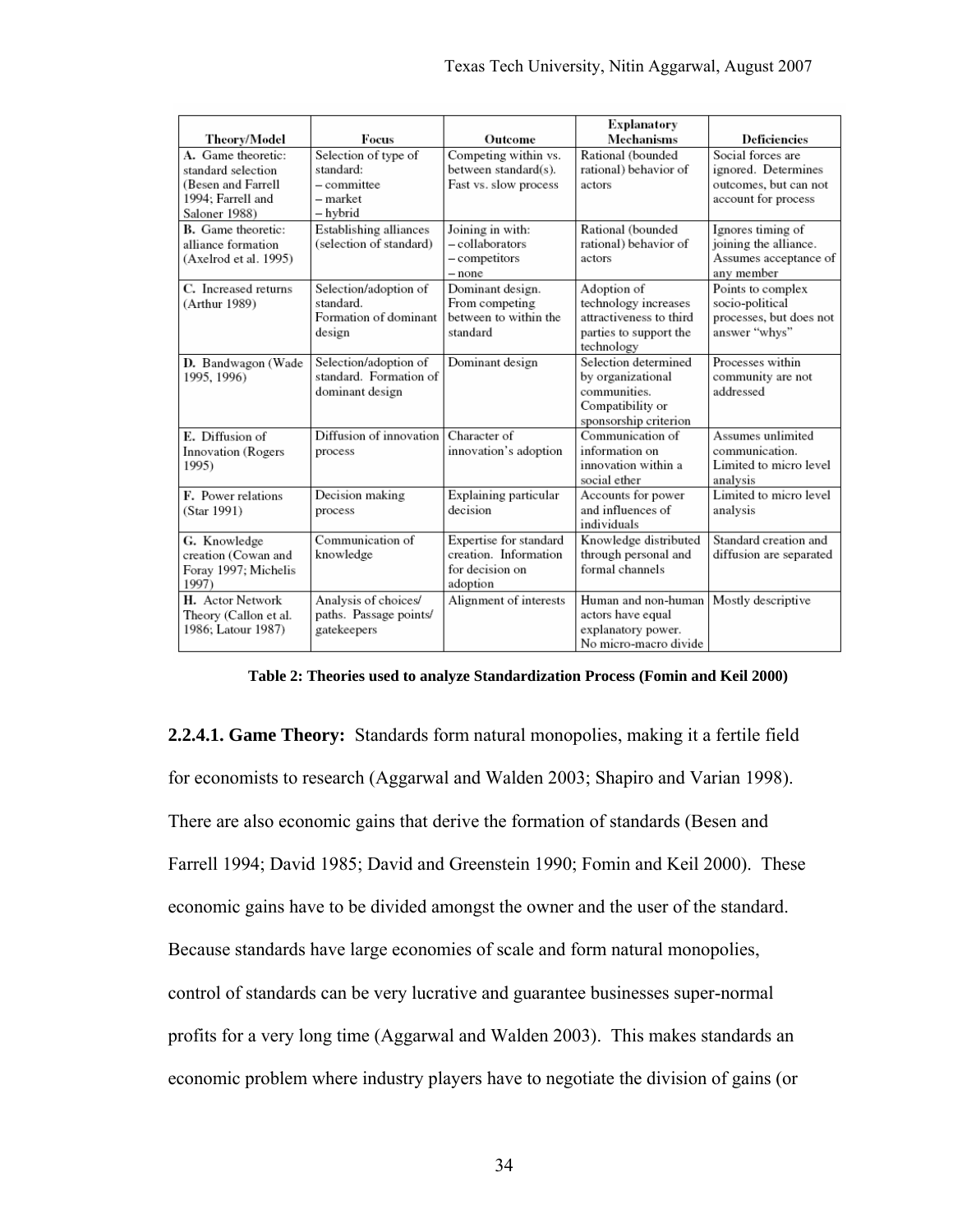losses) amongst themselves. There are incentives (or disincentives) for firms to join standards setting bodies (Besen and Farrell 1994; Fomin and Keil 2000). The firm's incentives can range from simply influencing the standards setting process to gain a strong foothold on the winning standard, to delaying the standards setting process so as to buy more time to develop one's own standard (Shapiro and Varian 1998). Some of the firms also join just to know what the competitors are doing (Shapiro and Varian 1998). With game theoretic models, the researchers calculate the expected payoffs of each player under various circumstances and try to give the best response to the competitor's move (Besen and Farrell 1994). However, game theoretic models are best suited to identify expected payoffs under the various outcomes and fail to identify the process of standardization (Fomin and Keil 2000). Theories like path dependence, historical events and increasing returns (Arthur 1996) focus more on the process of standardization. Notice here that research only considers two entities as the claimants of the payoff, the user and the standards developer, and the claims of the ownership of the standard stem from the view that standards are a single object.

 However, if we view standards as a bundle of IP, the gains will have to be divided amongst the users, the standard developer, and the IP holders of the standard. The definition of the ownership itself becomes questionable.

Game theoretic models are best suited for studying the outcomes of IT standardization processes. As has been mentioned several times in the paper, because of the rapid pace of IT development, there are multiple standards competing simultaneously. The frequency and speed of decision making is a great deal more in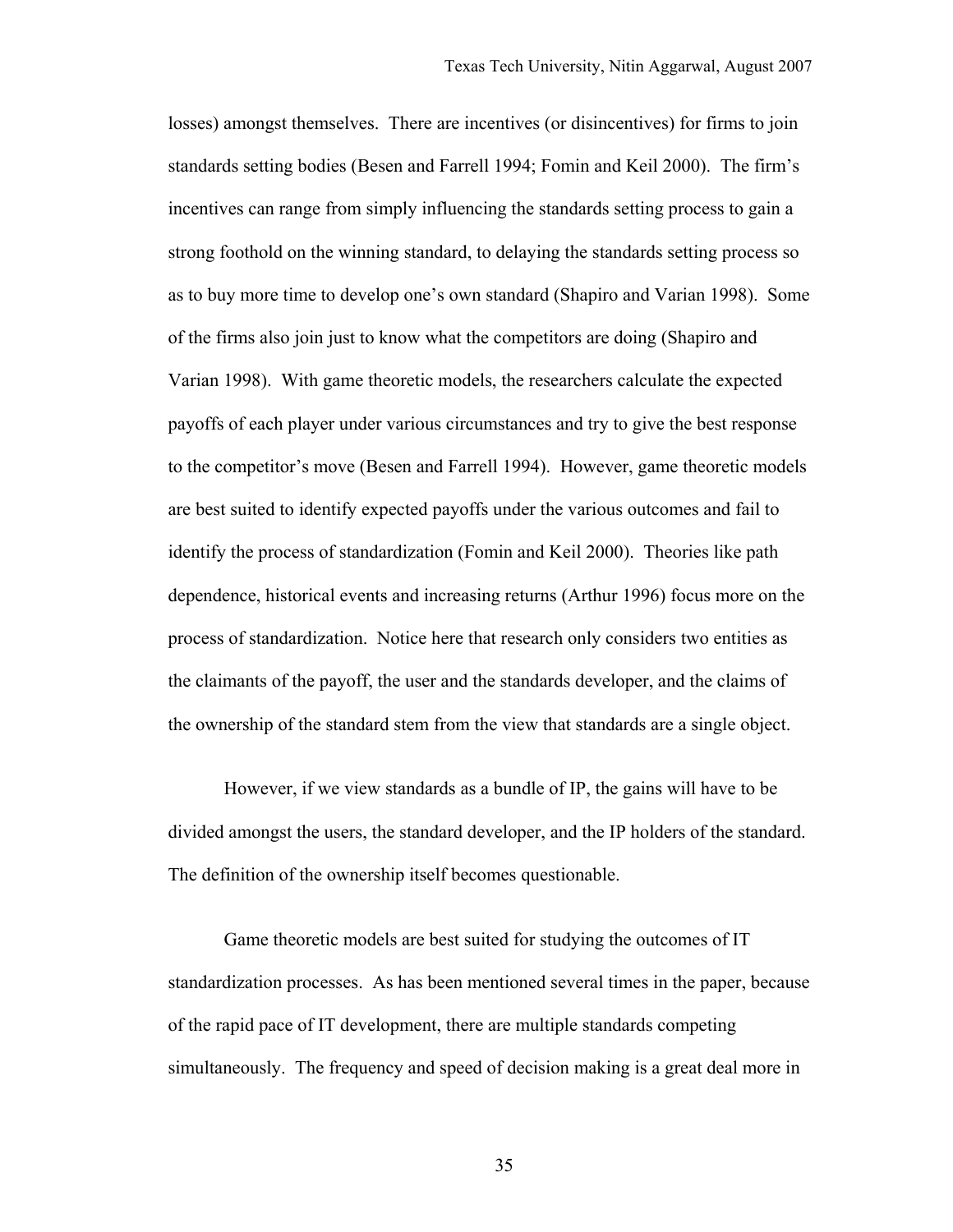IT standardization than in traditional standardization. Standards have become a strategic tool in the hands of businesses to gain competitive advantage and control the market. There is often an implacable standards war before a dominant standard emerges (Shapiro and Varian 1999a). The nature of business is such that there are many losers. Even if there is no standards war, the cooperation in standards will be based on partial goal congruence, and firms are expected to participate only until the time they derive some benefits out of the coalition (Dagnino and Padula 2002; Shapiro and Varian 1998).

**2.2.4.2. Path Dependence:** Path dependence is a concept closely tied with the increasing returns (Arthur 1996). Path dependence basically posits that the winner of the standards wars is decided by way of small random historical events that happen along the way of the standards setting process (Arthur 1989). At the outset, the market has multiple standards competing against each other. The market is said to be unstable or tippy and may favor any technology at that time (Arthur 1990; David and Greenstein 1990). Due to some random historical events, the market locks into one standard, and due to increasing returns and positive feedback, the initial gains are magnified and a dominant standard emerges (Arthur 1989; Arthur 1990; Arthur 1996). Most often, de facto standards are set by the process of path dependence, irrespective of whether they are IT standards or traditional standards. However, IT is seeing a shift from competition between standards to consensus-based standards (Aggarwal and Walden 2003). The literature is not clear what these path-dependent random historical events are. The view of IT standards as a bundle of patents provides some insights on these random historical events. If a standard has a well-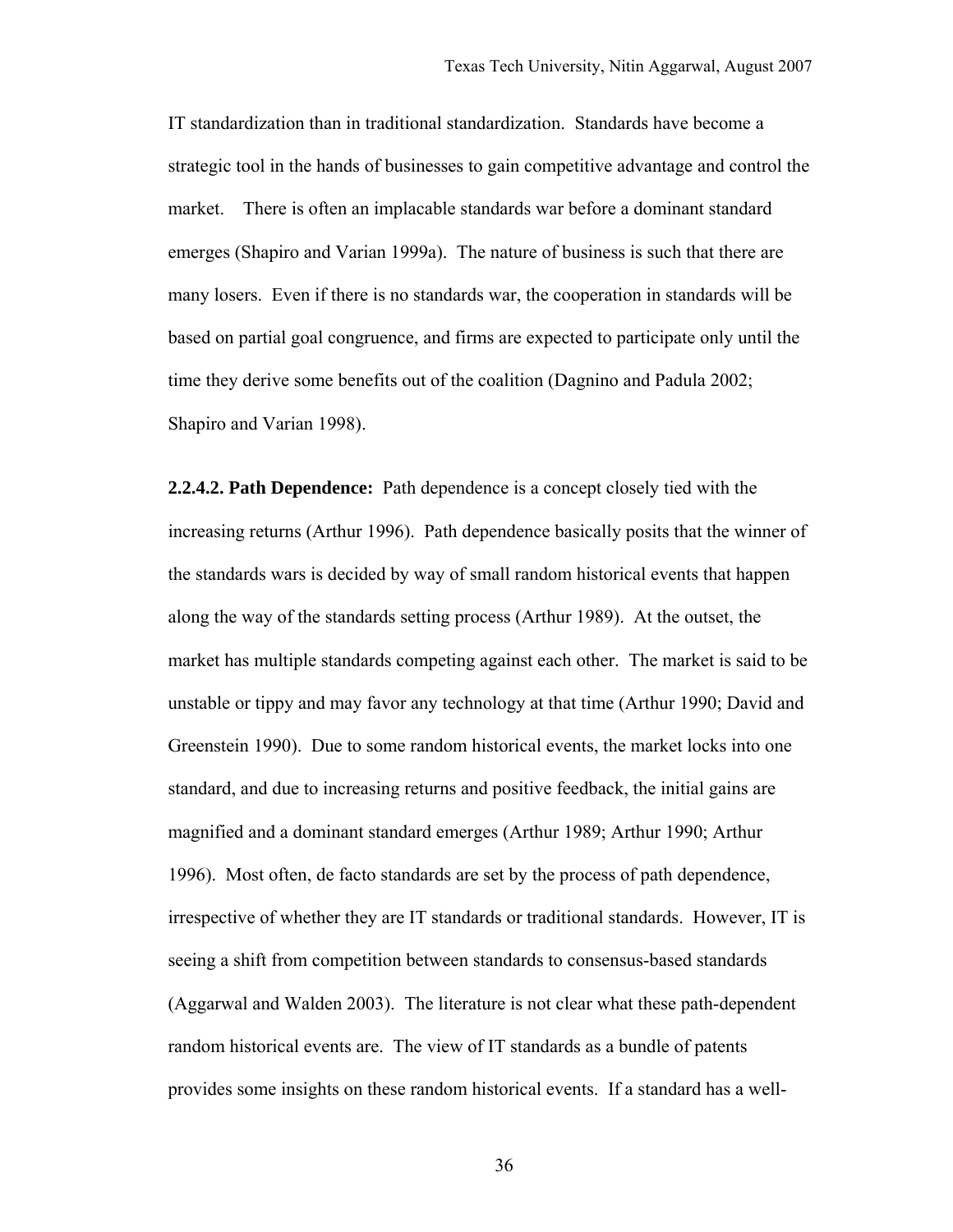defined IP portfolio that does not infringe on other firms' IP, this provides reassurance to the standards users and results in preference of this standard over the others. The initial preference can then translate into the standard becoming a de facto standard.

**2.2.4.3. Increasing Returns:** An important characteristic of standards is that they follow increasing returns (Arthur 1996). Increasing returns, contrary to traditional diminishing returns, imply that standards follow increasing returns to scale; i.e., returns on investment, grow at an increasing rate. This also suggests that more than one industry standard is undesirable. Increasing returns occur when the product is characterized by high up-front costs, network externalities (Church and Gandal 1992; Katz and Shapiro 1986; Katz and Shapiro 1992) and customer groove-ins. Standards show the substantial presence of all these elements. First, standards are knowledge products and hence, developing standards requires huge upfront costs (Arthur 1996). These costs are usually sunk costs and create entry and exit barriers for the standards suppliers. Thereafter, the replication of standards is relatively costless (Aggarwal and Walden 2003). This suggests zero marginal costs and decreasing average costs across the entire scale (Shapiro and Varian 1998). Second, standards exhibit network externalities, implying that the value of membership in a standards network is an increasing function of the number of adopters of those particular standards (Economides 1996; Gallaugher and Wang 2002; Kauffman et al. 2000). Finally, adoption of standards, like any technology product, creates lock-ins and switching costs for users (Shapiro and Varian 1998). Together, these three factors assure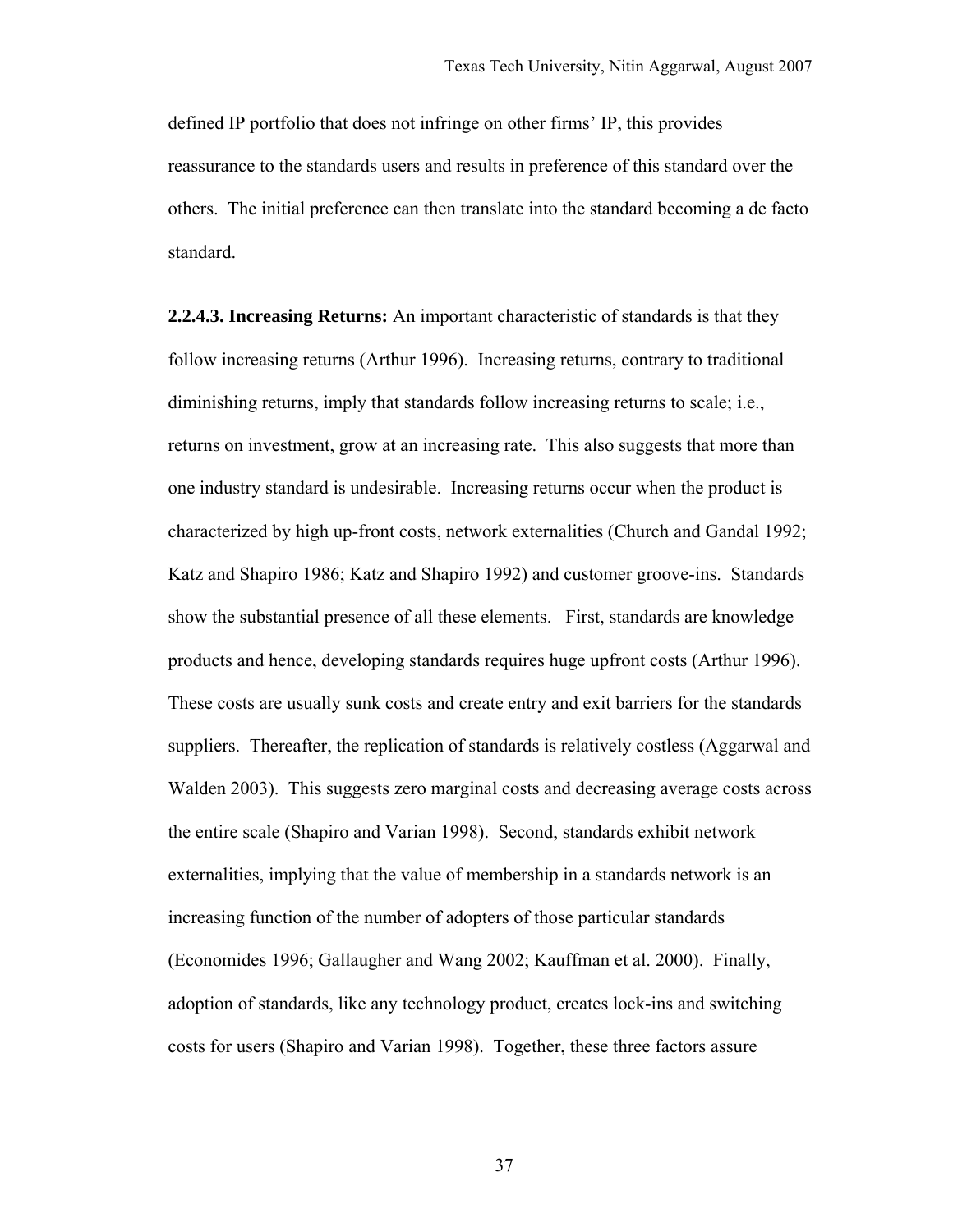dominance of a single standard in the market. For customers, this should translate into lower costs, higher value and lower transaction and learning costs over time.

Increasing returns cause standards to become natural monopolies (Shapiro and Varian 1998). With standards monopoly, the customer's welfare is dependant on the monopolists' pricing strategies (Aggarwal and Walden 2003). A single entity with control over dominant standards can behave opportunistically and charge monopolistic premiums over licensing standards to users. Thus, all benefits of falling average costs, network externalities and lock-ins accrue to the supplier of standards, and the customers may end up paying monopolistic premiums for its use. Note here that this claim ignores the fact that the controlling entity need not be a single firm.

Increasing returns are applicable to all types of standards. However, the magnitude of network externalities is enormous in case of IT standards. There are not only supply-side economies of scale but also demand-side economies of scale (David and Greenstein 1990). The customers favor using a standard which they perceive will be dominant and adopted by others as well. Oftentimes, increasing returns coupled with path dependence result in customers getting locked into inferior technology; e.g., the QWERTY key board is considered inferior to the DVORAK keyboard (David 1985). As compared, traditional standards often emerge from best practices or are company-specific and hence, exhibit lower demand-side economies of scale. Moreover, once locked into an inferior standard, it is relatively easy in case of traditional industries to switch to the superior standard; e.g., it only took two days in the Spring of 1886 to convert the entire rail gauge from 5' gauge to the now-standard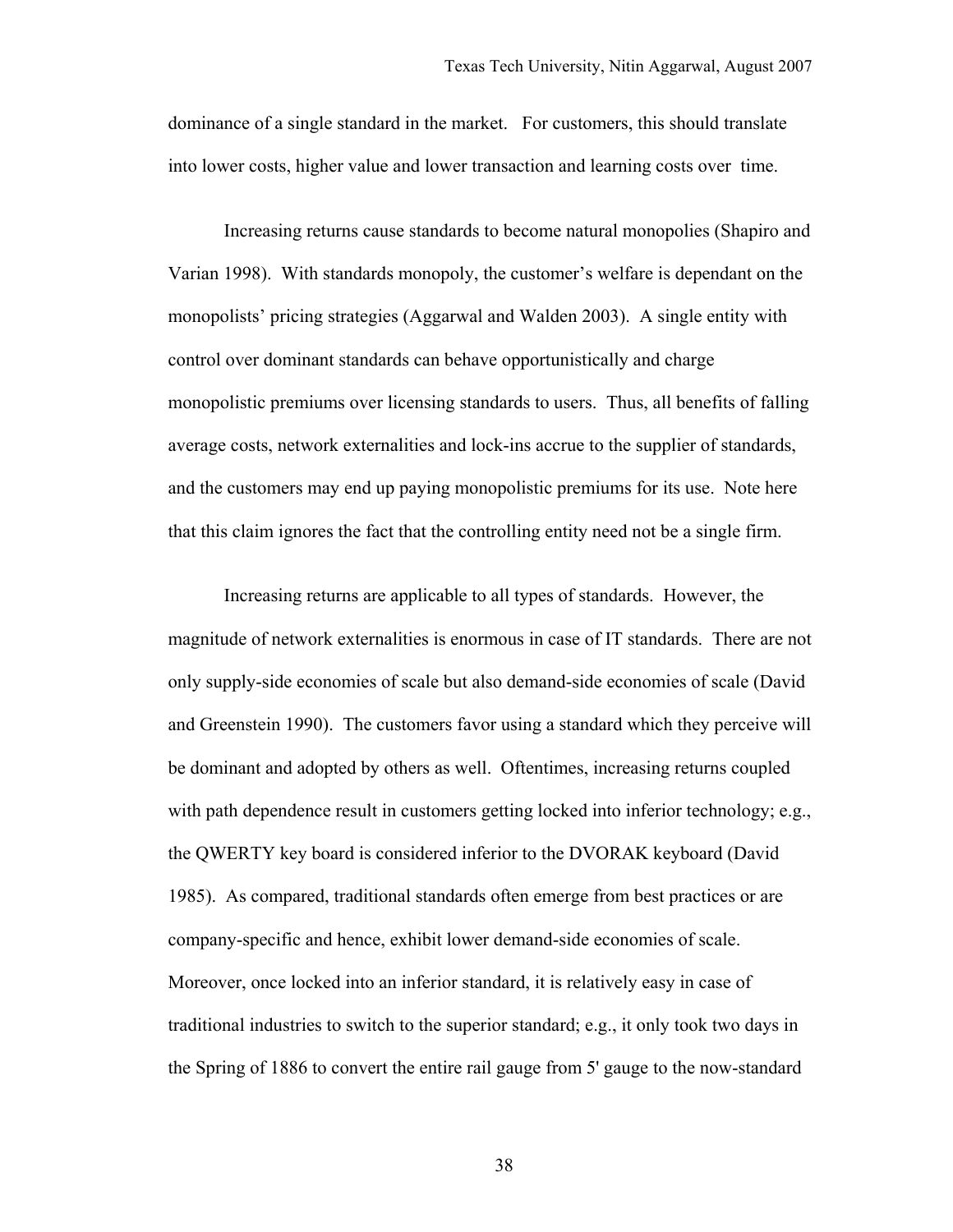4'8Y2" gauge on more than 11,000 miles of track (Shapiro and Varian 1999a) and couple of years to convert the entire date format from 2 digits to 4 digits during the Y2K problem.

The theory of increasing returns applies only once the standard is written and ready to use and ignores the complexities in the development process itself. The standard itself is viewed as a single object. However, the IP bundle view of the standards clearly shows that activities during the standard development phase will affect the standard in its adoption.

# **2.2.4.4. Theories of industrial organization: Monopoly and Competition:** IT requires complementary investments in organizational change to achieve full potential (Brynjolfsson and Hitt 2000; Brynjolfsson and Hitt 1998; David and Greenstein 1990). Likewise, standards require complementary changes in organization at an industry level in order to achieve full potential (Conway 1971). Standards implication on industry structure is closely tied in with its impact on competition and its role in the formation of a monopoly. Standards have been studied in their role of increasing competition as well as reducing competition (Besen and Farrell 1994; David 1985; Gandal 1995; Katz and Shapiro 1985; Katz and Shapiro 1994; Shapiro and Varian 1999b). Whereas, de facto standardization of proprietary standards is believed to reduce competition, de jure or cooperative standards are believed to increase competition in the end product market. The adoption of standards is also closely related to the notion of competition. Increased adoption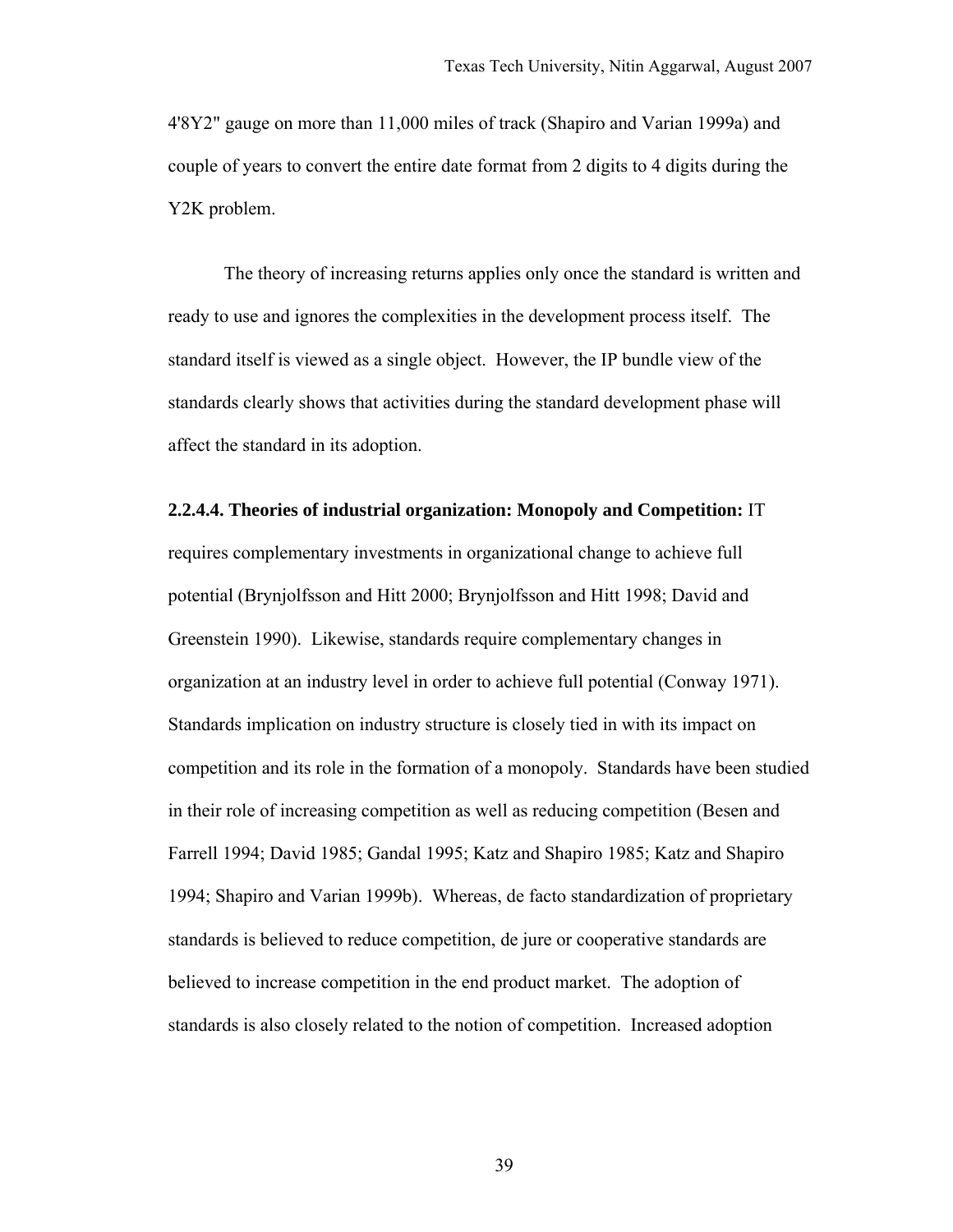invariably leads to reduced competition, and market structure is characterized by monopoly or an oligopoly.

The standards can influence the structure of the industry by increasing competition within the products following the standard; however, in doing so, the standard itself becomes a monopoly. Apart from competition and monopoly, a relatively new theory from management, coopetition (Bradenburger and Nalebuff 1996; Dagnino and Padula 2002; Garraffo 2002), has been positioned to explain standards setting in the IT industry. Coopetition is based on economics game theory and has been used to explain cooperation amongst industry competitors. The basic underlying conceptualization is to remove the negative connotations associated with monopolies. Coopetition refers to simultaneous cooperation and competition amongst industry players. Specifically, the industry players cooperate on standards development and compete on final products. Coalition formation has also been studied in the context of the value it provides to the participants of the coalition (Axelrod et al. 1995).

Several other economists have approached the notion of industry structure in a different way (Varian 1999; Varian 2001; Weiman and Levin 1994). Coopetition is different from voluntary standards setting organizations. While coopetition has a definite time frame and is undertaken on a project basis, voluntary standards setting organizations may have a very long-term horizon. Voluntary standards setting organizations are industry consortiums and usually not-for-profit organizations who aim at gaining consensus on development and promoting industry standards. Usually,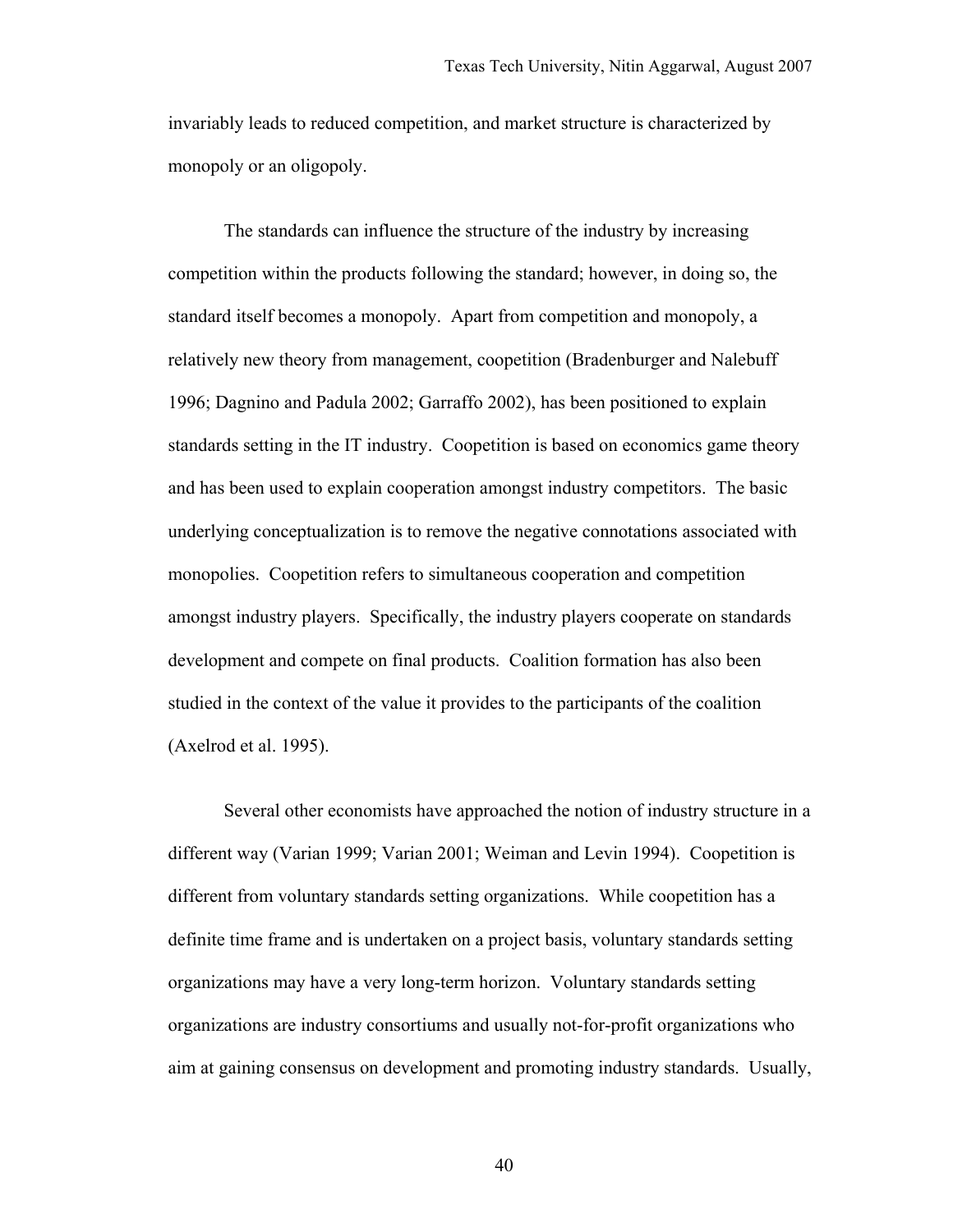it is considered that standards setting organizations improve the quality of industry standards, but at the same time, because of the need for consensus amongst participants, result in delayed responses to market needs (David and Greenstein 1990; Hawkins et al. 1995).

Market competition involving open and proprietary standards mainly deal with how the economic benefits are shared among industry players (Besen and Farrell 1994; Shapiro and Varian 1998). While in the case of open standards, the entire economic gains are appropriated by the users of the standards, the same does not hold for proprietary standards. In the case of proprietary standards, all the economic gains are appropriated by the firm holding the rights to the standards (Aggarwal and Walden 2003). In the case of open standards, no one has an incentive to promote the industry standard, and hence, they are slow to evolve as compared to proprietary standards, which might be heavily promoted by the owner (Hawkins et al. 1995). The owner of a proprietary standard may engage in promotional pricing to set the adoption bandwagon rolling before going back to predatory pricing (Shapiro and Varian 1998).

**2.2.4.5. Bandwagon effect:** A closely related phenomenon to network externalities, demand side economies of scale and positive feedback is the bandwagon effect (David 1985; David and Greenstein 1990; Shapiro and Varian 1998). Initially, when multiple standards are introduced, consumers are faced with uncertainty. Due to network externalities, all the customers want to adopt the same standard. However, if no one adopts the standard, customers are happy with their existing standard (David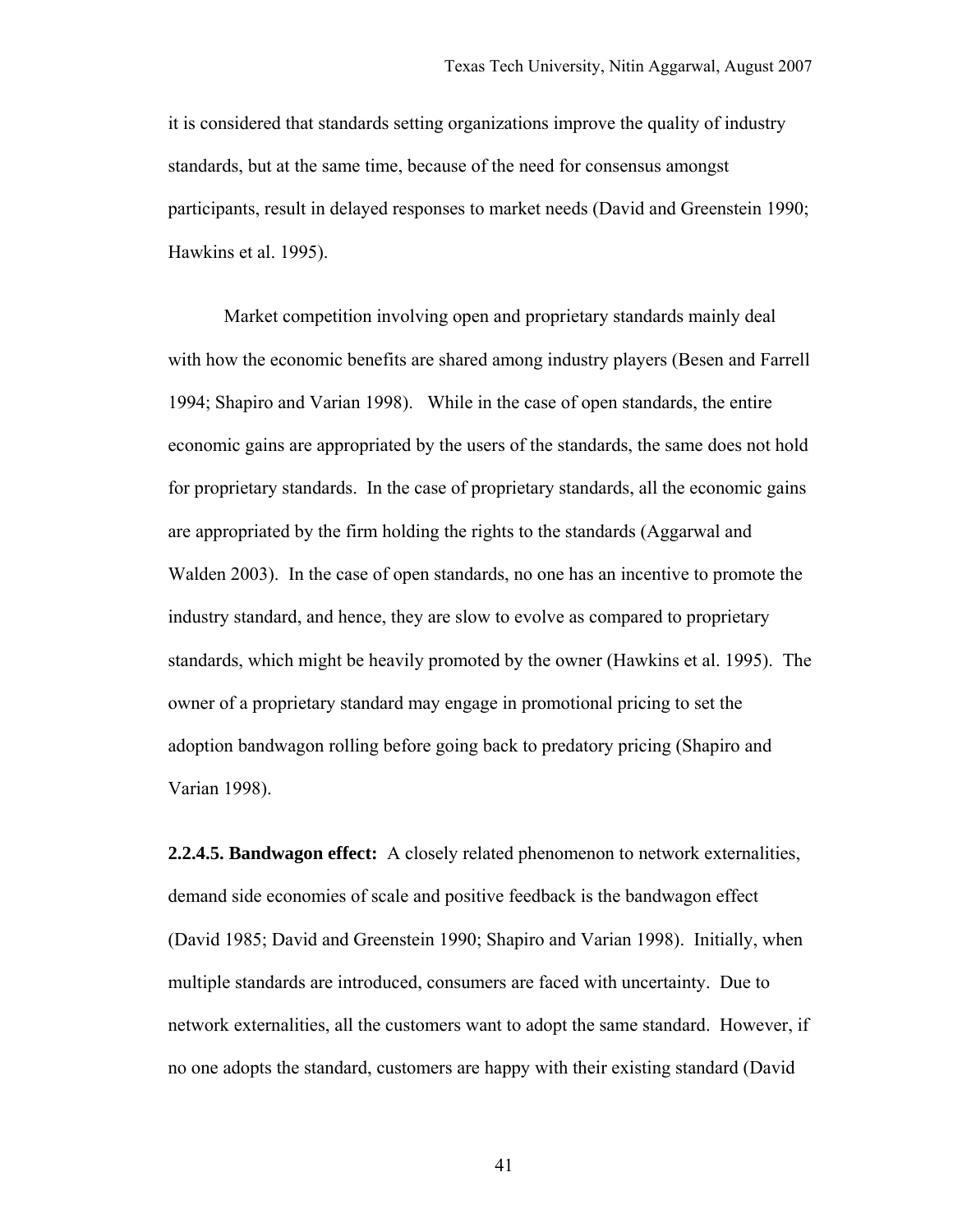1985; David and Greenstein 1990). Hence, there are two opposite outcomes for any standard; virtually everyone adopts the standard or virtually no one adopts the standard. For getting the bandwagon rolling, a standard should achieve a minimum threshold number of adopters (David and Greenstein 1990; Shapiro and Varian 1998). If it is not able to achieve the minimum threshold, the standard fails to achieve dominance and eventually dies; e.g., in the case of VHS and Betamax, Betamax failed to achieve the minimum threshold. Bandwagon effects have also been studied for their role in analyzing coordination problems (David and Greenstein 1990).

Bandwagon effects are particularly important in case of IT standardization. In the case of traditional standards, since they are internal to the organization, bandwagon effects don't make much difference. However, in the case of IT, due to demand-side economies of scale and the magnitude of users, the bandwagon effect takes a proportionately massive scale and can define the success or failure of a standard. It is the objective of every standard owner to roll the bandwagon in their favor (Shapiro and Varian 1998).

**2.2.4.6. Legal Issues:** Oftentimes, governmental intervention is required for development of standards. These interventions range from proposing the standards to monitoring the proprietary control over the standards. Usually, it is governmental policy to control consumption of public goods. With widespread adoption of information technology standards, they are sometimes considered as public goods. However, the technology industry until now has resisted governmental intervention, and to an extent has been successful at it. There are many reasons that governmental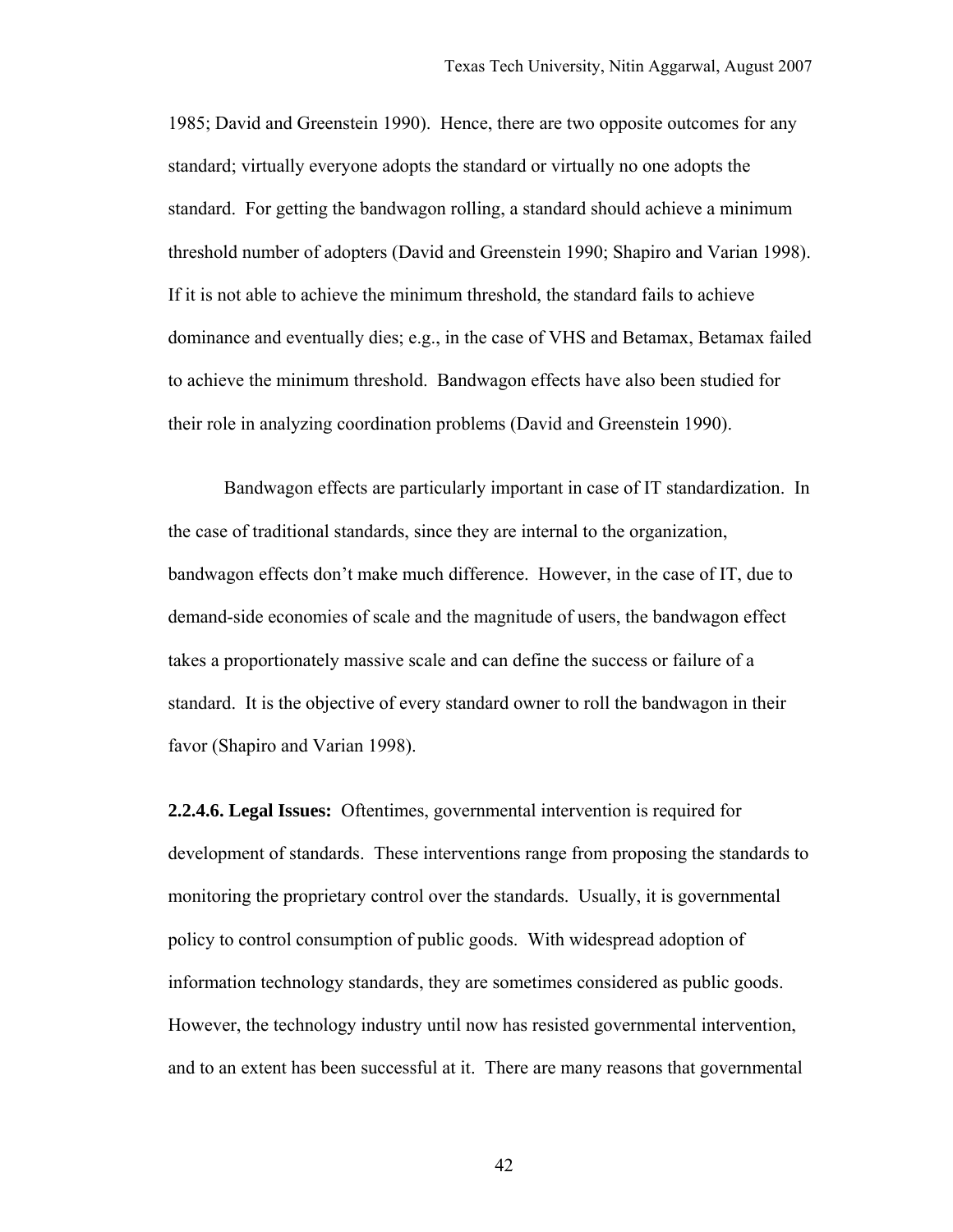intervention is not desirable by the technology industry. The most important amongst them is that governmental agencies are not experts in technology and often not able to predict the path that technology will take in the foreseeable future (Libicki 1995). Thus, standard setting, based on government intervention, will be most often slow and outdated. However, on the positive side, governmental agencies protect the interest of the customers.

A very important legal implication in standards is governmental stand on antitrust cases. History provides evidence of some very successful anti-trust cases resulting in the breaking of a monopoly of standards and bringing down the overall costs for the customers; e.g., the AT&T monopoly was broken as a result of an antitrust lawsuit, and the company was broken into many regional Bell companies operating today, making the telephone standards more accessible to new vendors. This also affects the industry structure of the firms. Though government recognizes that collusion in IT standards setting best serves the long-term interests of the industry, the anti-trust laws have been put in place to keep a check on opportunism in cooperative standards development.

**2.2.4.7. Social Issues**: Socially, standards increase options available to the customers and reduce their dependence on one vendor. Standards have value propositions for both consumers as well as producers. For consumers, standards can avoid expensive lock-ins, and for manufacturers, standards can result in increased premium on their products. Gallaugher 2002 provides empirical evidence on premiums due to standardized web servers and its complements (Gallaugher and Wang 2002).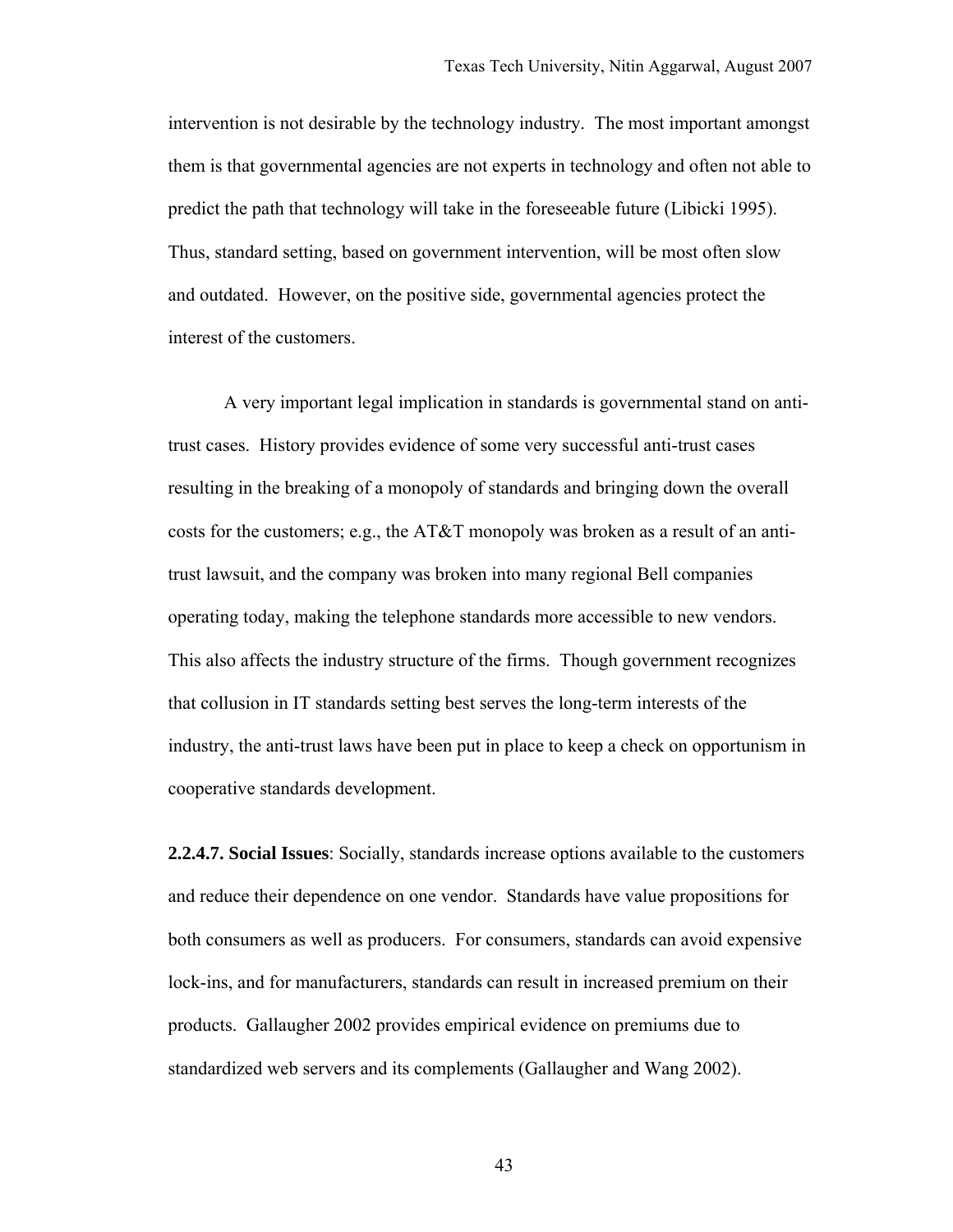In Table 3, we present the summary of implications of standards from various perspectives:

| <b>Standard</b>                   | IT                            | <b>Traditional</b>         |  |
|-----------------------------------|-------------------------------|----------------------------|--|
| <b>Technical Issues/</b>          | Multiple solution requiring   | One solution serves a life |  |
| <b>Implications</b>               | constant change               | time. Little or no change  |  |
|                                   |                               | required                   |  |
| <b>Economic Issues/</b>           | Game theoretic with           | Centralized                |  |
| <b>Implications</b>               | decentralized decision making |                            |  |
| <b>Legal Issues/Implications</b>  | Mostly non-regulated          | Mostly regulated           |  |
| <b>Social Issues/Implications</b> | Reduced confusion, costs for  | Reduced confusion, costs   |  |
|                                   | consumers, lock-ins with      | for consumers, lock-ins    |  |
|                                   | inferior technology           | with inferior technology   |  |

#### **Table 3: Areas of Implications**

In summary, standards are important, but there are many of them. Even though a single standard will survive eventually, this doesn't stop organizations from introducing competing standards. The reason being that the control of standards is very lucrative and can guarantee organizations super-normal returns. Most research in the literature is connected to the economic, legal, or social aspects of standardization. Though technical merits are important, they don't pose as much of a problem as commercial aspects. As a result, it is important to understand these problems in the commercialization of the standards. However, much of the research cited above ignores the fact that a standard has components and these components can be held by multiple different firms. Because of this, in some instances, the only way to proceed with a standard development is by cooperating with competitors. This conceptualization of standards also changes the value proposition and outcomes of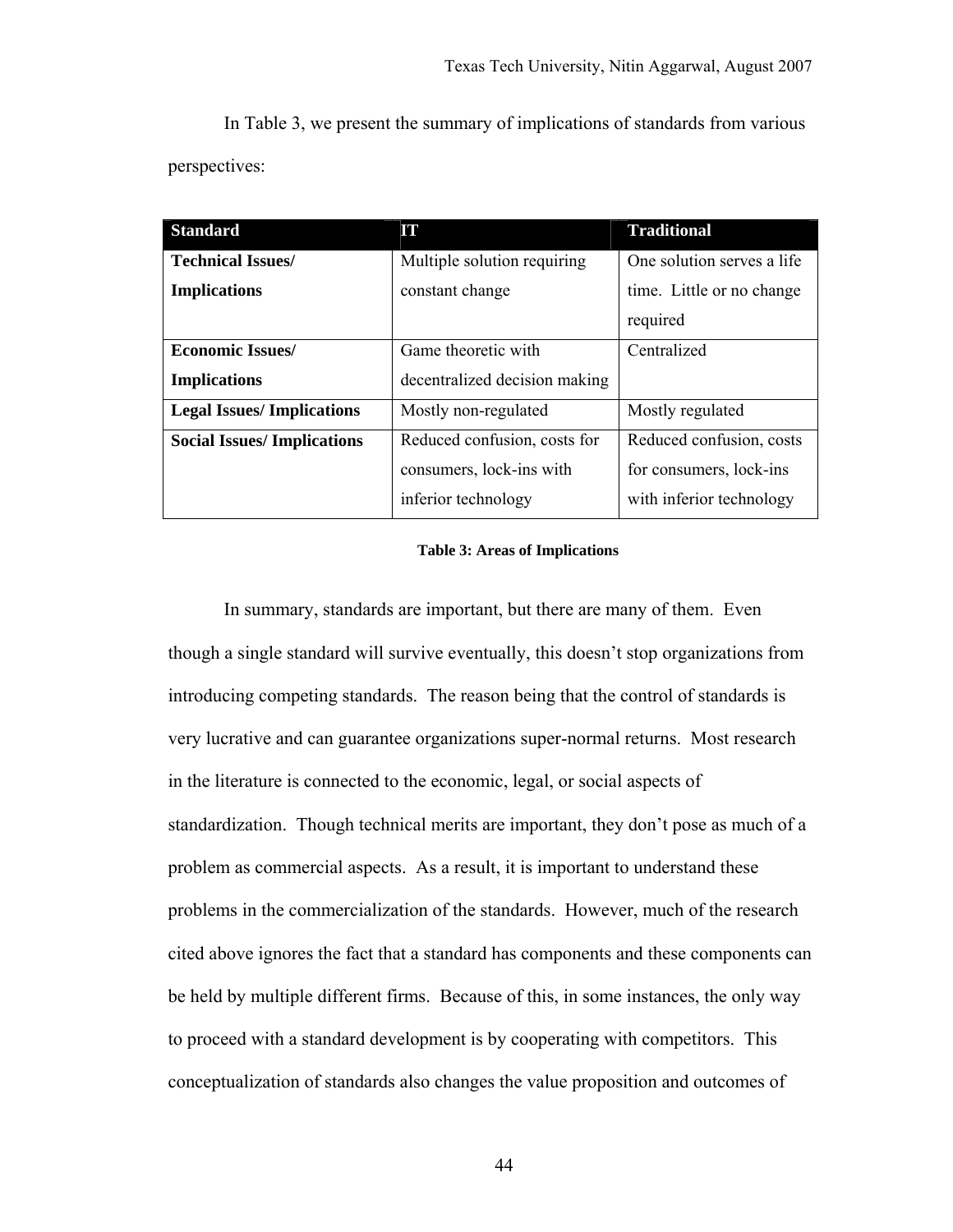most theories. For example, even if a standard becomes a monopoly because of network effects, the question is, who owns the monopoly? If no one owns the monopoly, then the problems associated with the monopoly automatically disappear. This conceptualization is important and may hold a vital key to understanding the complex phenomena surrounding standards.

# **2.3. Intellectual Property and Intellectual Property Rights**

## **2.3.1. Introduction**

Before we define IP and IP rights, it will be helpful to understand the notion of property and property rights first. Conceptually, there are physical objects and there are intellectual objects. These objects have some value and hence they can be called as assets. Thus, there are physical assets and there are intellectual assets. When these assets are owned by an entity, in legal parlance, they are said to be the property of the owner, and the owner holds the property rights of the assets. The property rights are a bundle of rights that give the owner of the assets some exclusive control over their assets. The owner may then redistribute these rights for profit. For example, in case of an automobile, the legal rights of design, modification, and servicing are retained by the automobile manufacturer or its agent, but the right to use is transferred to the buyer. The important point here to keep in mind is that the manufacturer does not have the right to use anymore once the right is transferred.

Intellectual property (IP) is the term often used to describe assets that are owned by a person, a firm, or an entity that is intellectual in nature. The assets are called intellectual because they are the creations of mind and include scholarly things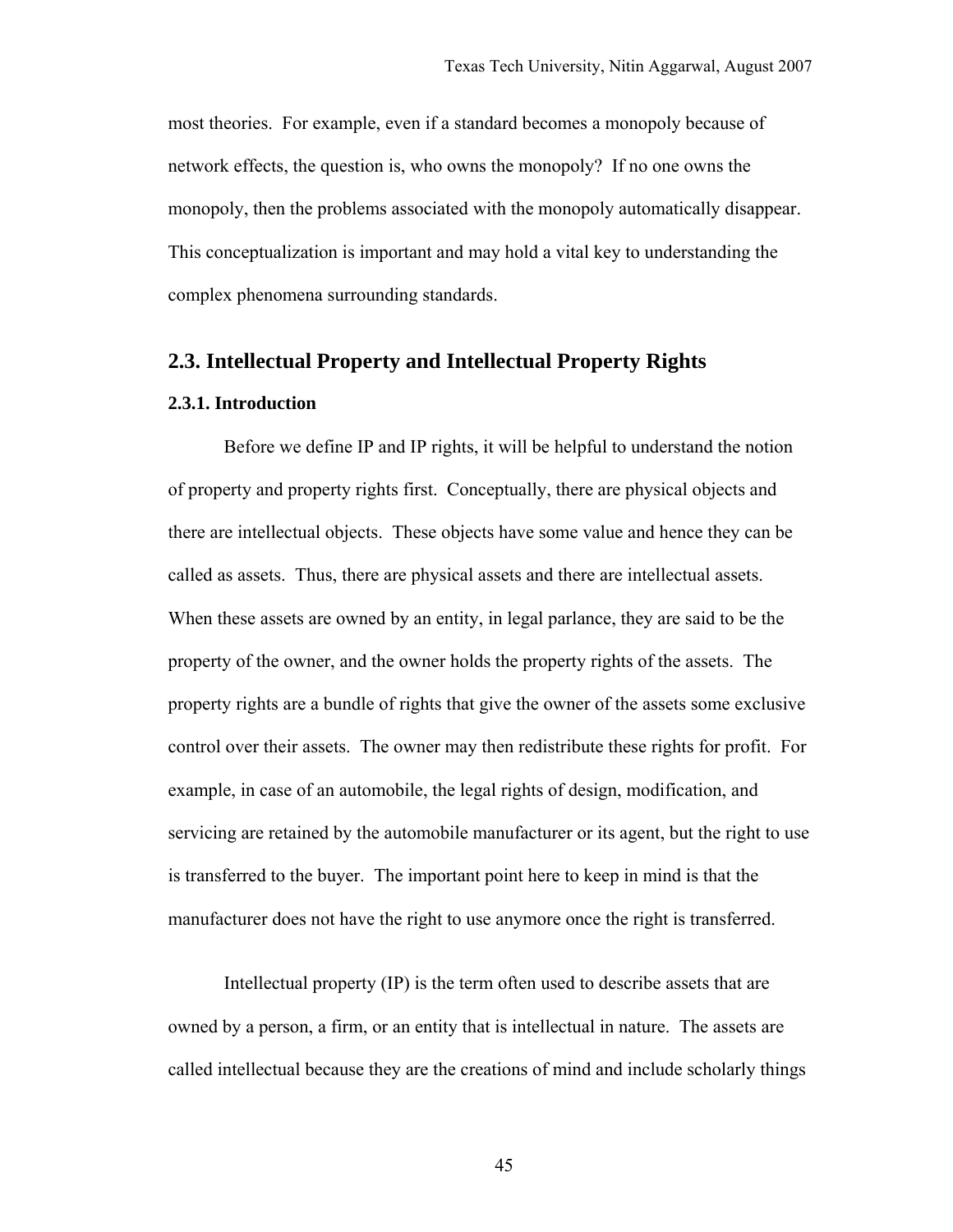like inventions, ideas, business processes, images, creative writing, drawings, artistic work, symbols, names, logos, and other similar things used by businesses (Field 2006). The assets are called property because someone owns the rights of ownership of these assets.

The IP is protected by the grant of intellectual property rights (IP rights). Property rights per se are a bundle of rights granted by law that determine the ownership of an asset (Grossman and Hart 1986). This view of property rights uses physical attributes of an asset in determining the ownership. The ownership allows the property rights holder to create value, transfer rights, and exclude others from the use of an asset. Similar to the notion of property rights are the intellectual property rights. Intellectual property rights determine ownership of ideas and innovations. Since the ideas and innovations cannot be protected in the same ways that physical assets are protected, IP rights provide an additional layer of stipulation that provides the necessary specifications for protection against and in case of IP infringements. The bundle of IP rights grants the IP owner the exclusive rights of use  $-$  a temporary monopoly – with regards to the subject matter of the IP. As a result, the IP owner can exclude others from performing a similar task.

The IP rights were established to serve two important functions in the society. They foster growth and innovation in the society by rewarding innovators and attracting investment (Gilbert and Shapiro 1990; Vemuri and Bertone 2004; WIPO 2004). They do this by giving temporary monopoly over the ideas and processes to the inventor by granting them exclusive rights on their inventions. This allows the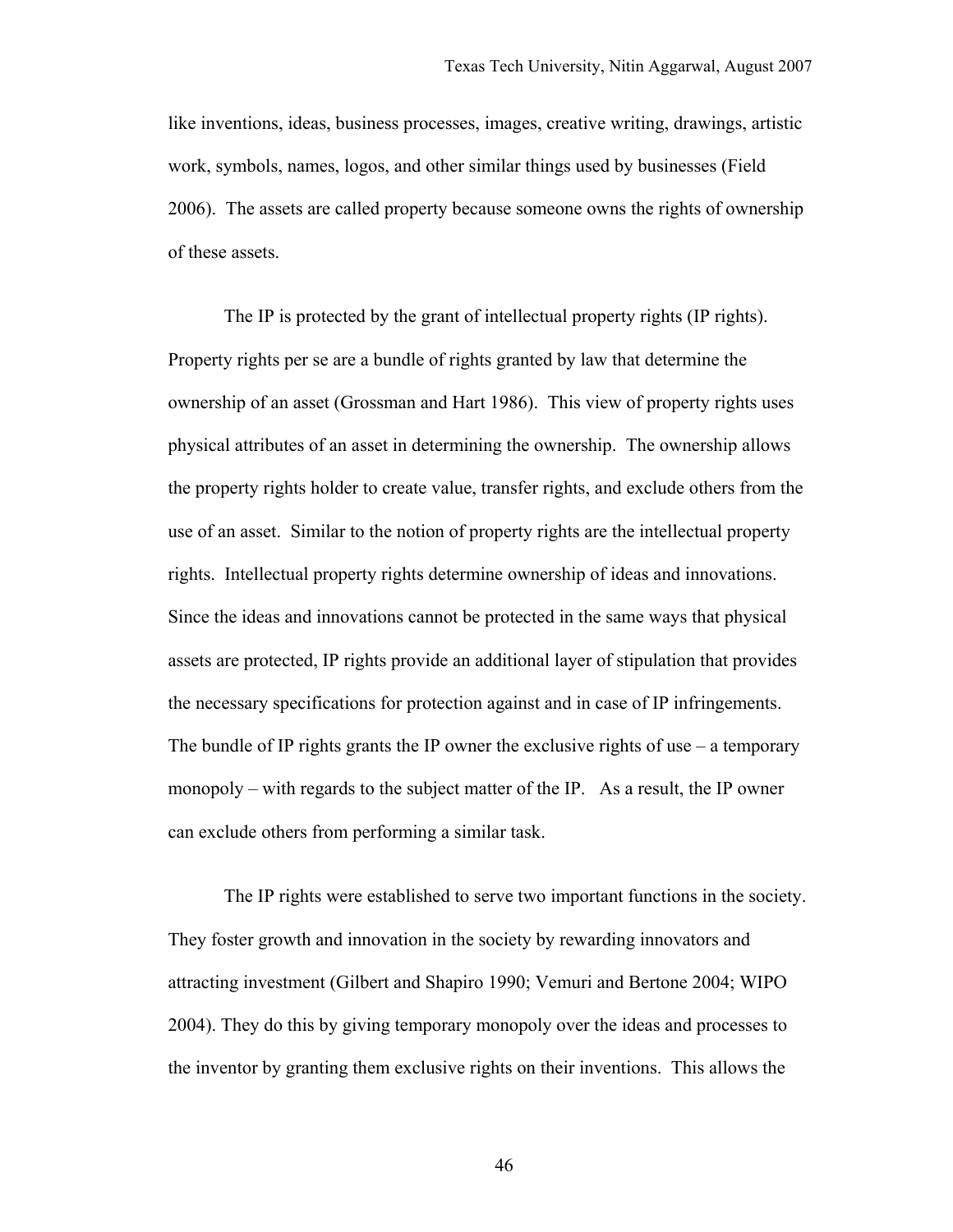inventor to charge super-normal profits for their inventions. The notion is that the innovators will have an incentive to innovate and investors will have an incentive to invest in new technologies. However, in exchange for these exclusive rights, the inventors are required to place their knowledge in the public domain accessible by all, such as the USPTO searchable database. Hence, the second role of IP rights in the society is to encourage trade and growth by allowing knowledge transfer from the inventor to the actual implementer, thereby putting the invention to practical use (OECD 2005; Vemuri and Bertone 2004). This is possible because a creator of knowledge may not always have means and resources to pursue their ideas. With the help of IP rights protection, these ideas come into the public domain and can be implemented by others that have the resources to do so. Moreover, knowledge breeds more knowledge; hence, the open availability of this valuable knowledge provides a base on which new knowledge can be developed (Rivette and Kline 2000).

#### **2.3.2. Need for Intellectual Property Protection**

In a knowledge-based economy that is largely driven by ideas and innovations, it is important that the society recognizes the value of IP and accords necessary protection to it for continued investment and growth. The IP protection is necessary because ideas and innovations, unlike the physical assets, can be copied, imitated, or stolen easily and costlessly (Vemuri and Bertone 2004). The physical assets can be protected by way of possession, locks and chains that preclude others from using the same asset (Walden 2005). Even if the assets are stolen, they may be recovered and restored to their rightful owner. The point is that, for physical assets, there will only be a single possessor at any given point of time. However, the same is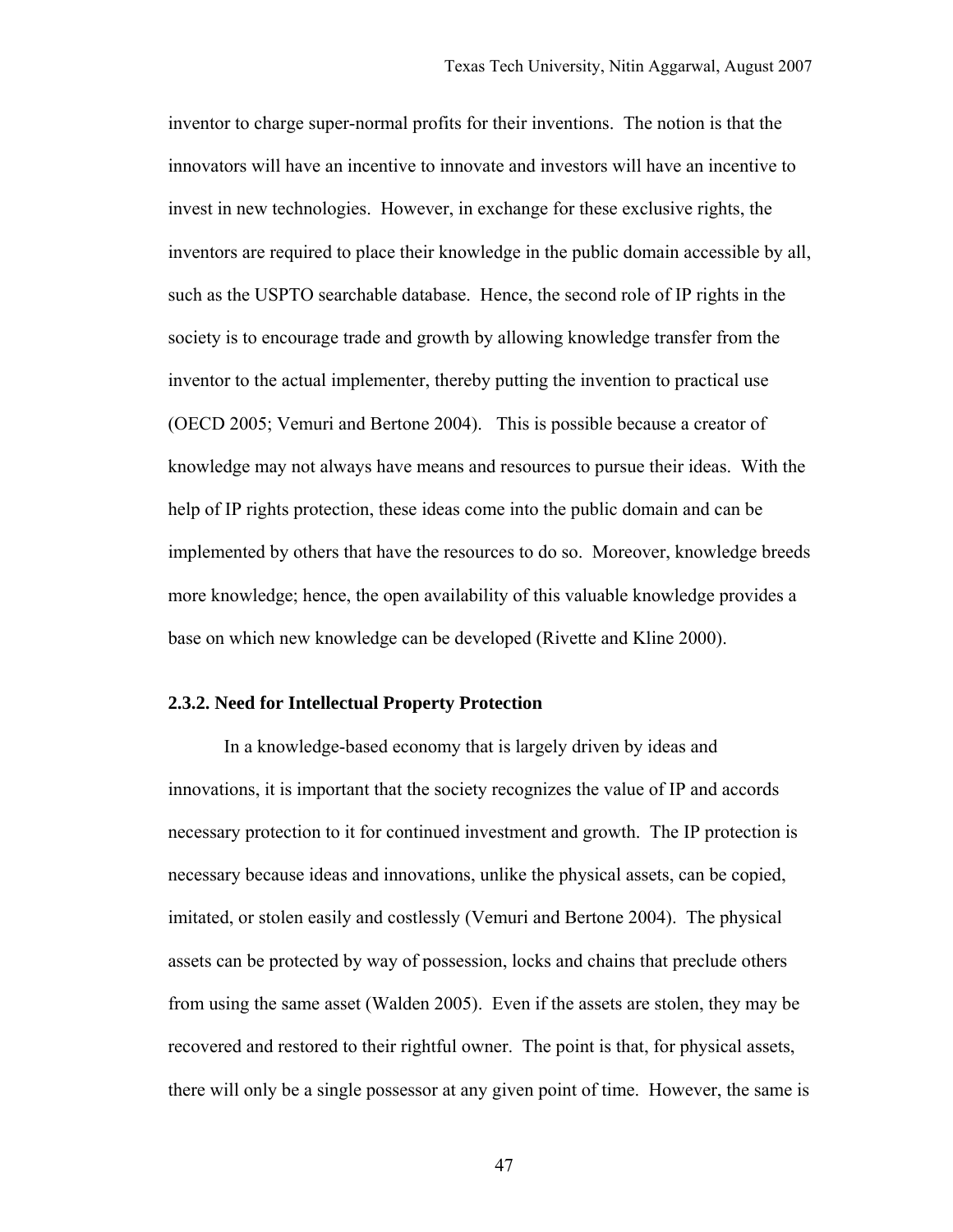not true for the intellectual assets. Intellectual assets are inalienable (Brynjolfsson 1994), implying that the theft of IP cannot be easily detected. Even if the theft is detected, the inalienability of the ideas makes it impossible to just delete the idea from the perpetrator and restore it to the rightful owner (Clemons and Hitt 2001).

IP rights are also important for securing the future of the organization. If an organization fails to protect its ideas and innovations, someone else will (Rivette and Kline 2000). This is because similar ideas can exist with multiple different entities at the same time. As a result, an organization may need to secure a license of their own ideas from other organizations that applied for IP rights earlier. A lot of firms proactively engage in building IP portfolios that can be potentially used against other organizations (Shapiro 2001). To safeguard themselves from such a situation, it is important that organizations protect their ideas.

Intellectual Property constitutes a superior resource for the firm which can be used to achieve a sustainable competitive advantage. For a resource to be superior, it should be valuable, scarce, inimitable, and non-substitutable (Barney 1991). In the current knowledge age, ideas command enormous value. Good ideas are scarce to come by and are mostly non-substitutable. Unfortunately, the ideas are perfectly imitable unless protected (Mata et al. 1995). Thus, to gain any kind of competitive advantage in the knowledge-based economy, it is important that the firm controls dissemination of their ideas (Desouza and Awazu 2004). This can be achieved by obtaining necessary intellectual property rights.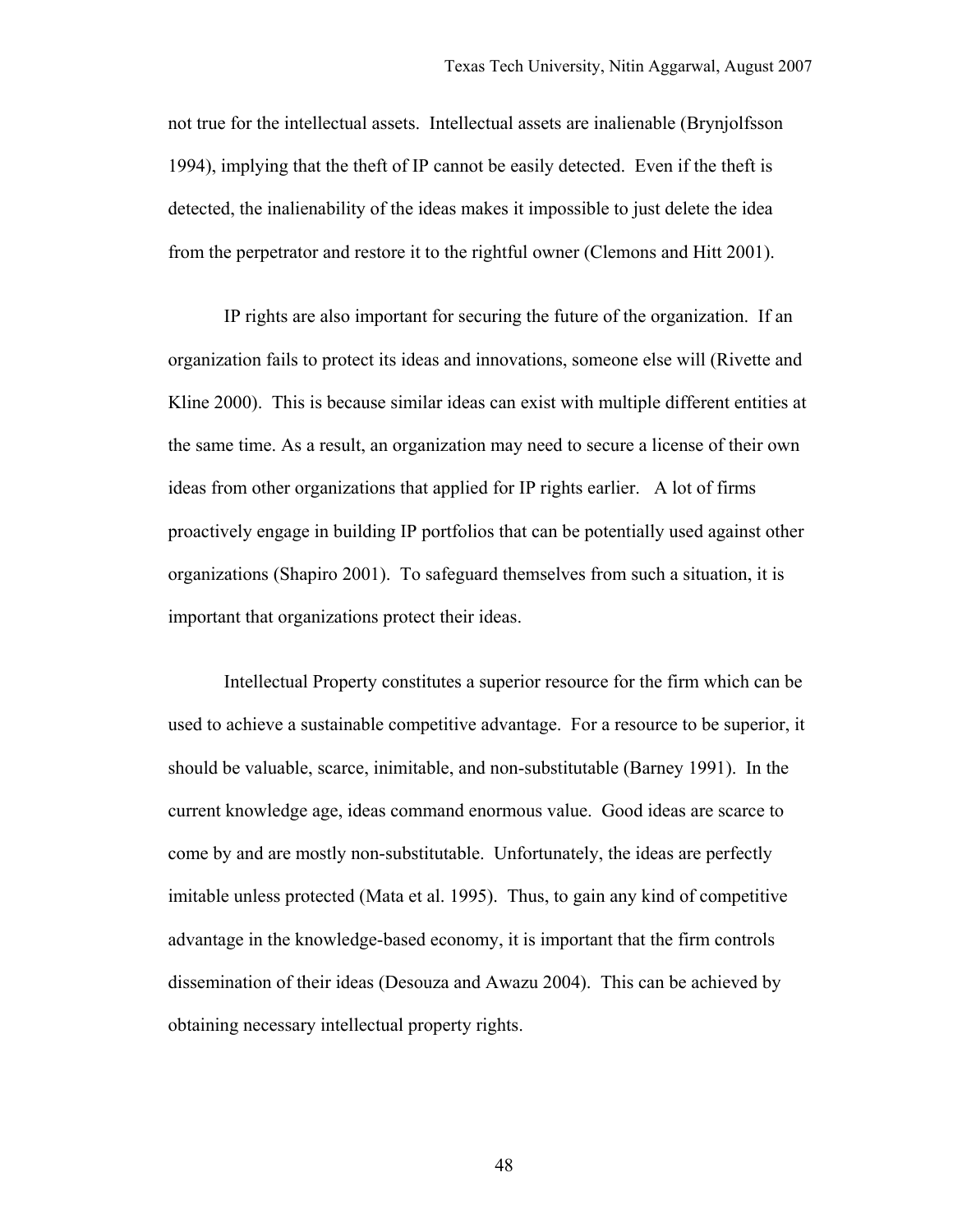An IP portfolio increases the valuation of the company and contributes to the bottom line of the company (Dang et al. 1999). Unlike physical products, IP, once created, can be reused and resold many times without diminishing it. Hence, the profits potential from the sale of IP is much more than the physical product. IBM, for thirteen consecutive years, has received more patents than any other company in the world. IBM generated USD 1.7 billion, with a 98% profit margin, in revenues from licensing IP in the year 2000. Taking the lead from IBM, other companies like Lucent and Xerox are aggressively mining their patent portfolios to generate additional shareholder value (Harreld 2001).

Intellectual property rights create an entry barrier for new entrants (Capes 2002). The incumbent firm takes all the risk and incurs the start-up costs. IP protection can protect these investments. For example, priceline.com, the name-yourprice travel website, was successfully able to thwart entry attempts by the giants like Microsoft Expedia by exercising their patent rights (Wolverton 1999).

## **2.3.3. Disadvantages of IP Regime**

The notion of protecting software by IP rights is that it prevents free riding, thus provides incentives for developers. Free riding is of two types; copying and distributing the whole software or copying parts of it and using it in other software. Strong IP rights are advocated to prevent these (Smith and Mann 2004). However, there is evidence that IP rights do not protect against imitation, piracy, or infringement (Mansfield 1985; Mansfield et al. 1981). As a result, researchers and practitioners believe that IP rights impede the development of technology and only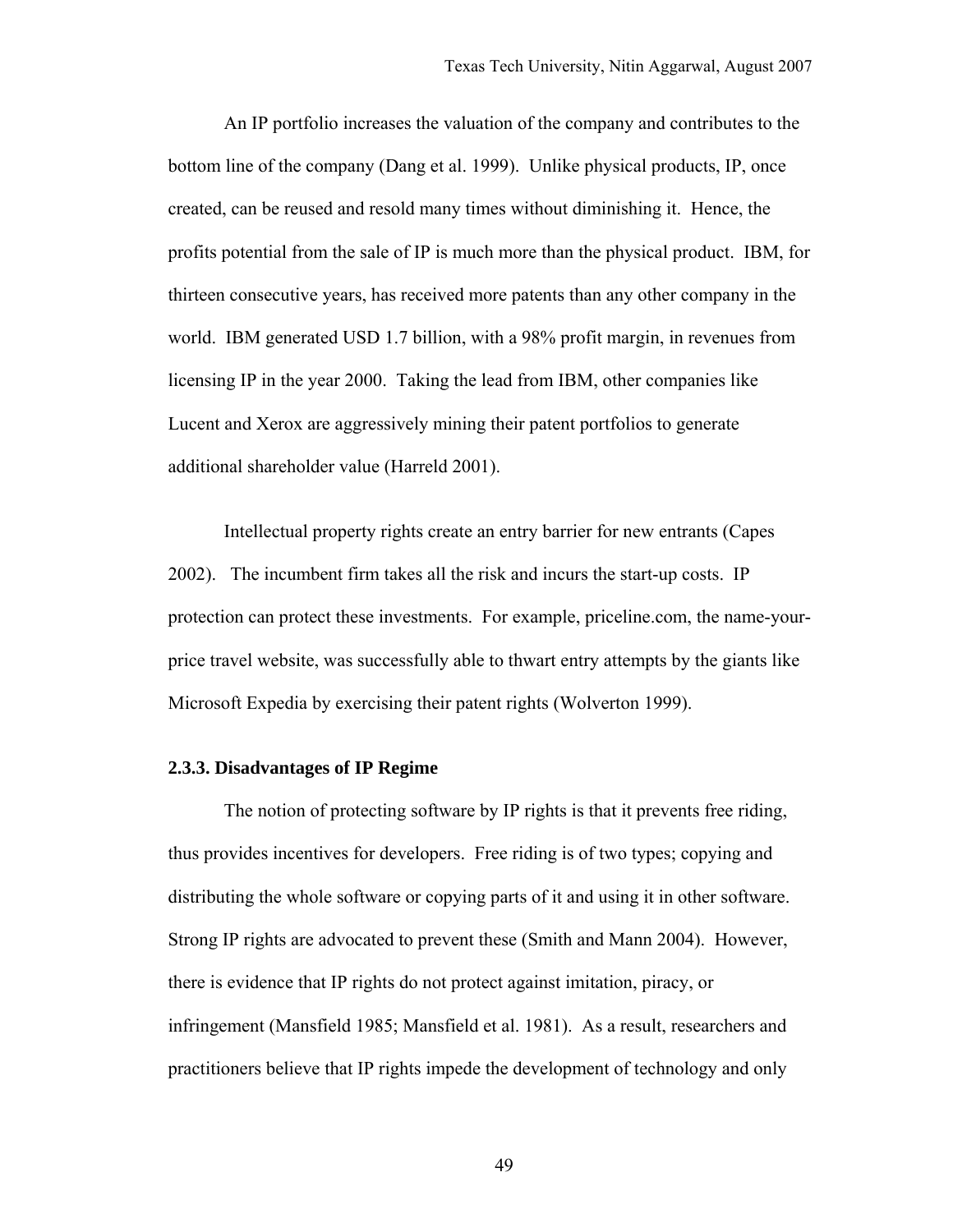enrich the patent holder (Stross 2005). Other forms of activities like secrecy may be more effective in IP protection (Mata et al. 1995).

While most practitioners and researchers agree that some form of IP protection is necessary for safeguarding the interests of innovators, they are divided on the effectiveness of the current regime in promoting the growth and development of the IT industry. There is ample theoretical evidence suggesting that strong IP protection leads to higher investment in R&D and better returns (Graham and Mowery 2000; Porter 1980), but only few empirical studies that test this claim (Bosworth and Rogers 2001; Lerner 1994). These studies report mixed results on whether IP rights are necessary for shareholders' value, increased investment in R&D, or the overall health of the industry. A major subset of these studies actually find that there is little evidence that links IP protection with the returns on the R&D (Hall and Ziedonis 2001; Sakakibara and Branstetter 1999). While others find some support for IP protection, they don't agree that patents and copyrights are the best means to achieve them. The studies find that IP rights as a means for protecting innovation is not socially beneficial, and that other means like secrecy, learning advantages, and sales and service are much more advantageous and effective than patents (Cohen et al. 2000; Levin et al. 1987).

Lemley (2004) discusses two views of IP protection; the traditional, ex ante justification of IP protection; namely, incentives to innovate, and, contemporaneously, ex post justification of IP protection; namely, incentives to improve, manage and control the invention protected by IP. He argues that these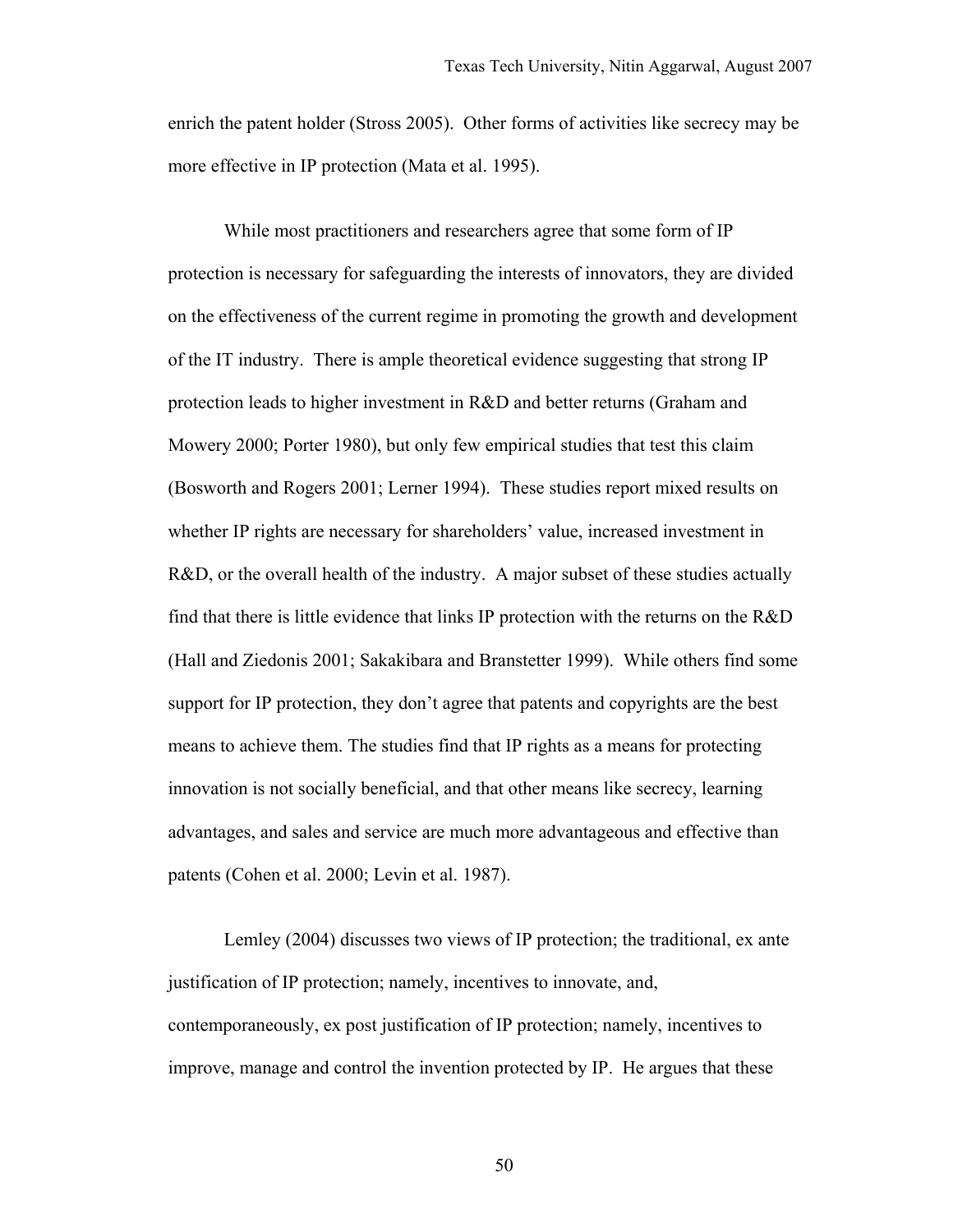views are based on the flawed assumption that private companies will not innovate unless they get monopoly rents. His subsequent analysis gives convincing arguments to show that both views are flawed and severely undermine the notion of innovation by competitive markets (Lemley 2004). Studies also refute some well-known claims of patent owners, like Microsoft, that patent protection resulted in establishment of the computer and software industry (Smith and Mann 2004; Webbink 2005). Likewise, Oberholzer and Strumpf (2004) dismiss the claims of the music copyrights owner association (RIAA) that copyright piracy (illegal music download) is responsible for declining sales of record labels (Oberholzer and Strumpf 2004). These results are consistent with the claims of the open source software community where the proponents of free software often cite the example of the success of open source to argue against the need for IP protection. Almost all open source technology is available on copy left licensing, i.e., free to copy, replicate, distribute, and modify. The open source community has traditionally avoided having to deal with patents; however, the scenario is recently changing. In the long-term interest of open source software, it is suggested that the open source community should engage in defensive patenting to protect itself from future infringement claims like the recent case of Linux and SCO. To this extent most, researchers believe that there is an urgent requirement of much-needed reforms in the IP system.

IP rights, like patents on software, pose another problem. Software represents the idea and method of doing something using a computer. Since there are multiple ways of doing the same thing, the software patent leaves much room for interpretation, thereby increasing the scope of the patent to beyond comprehensible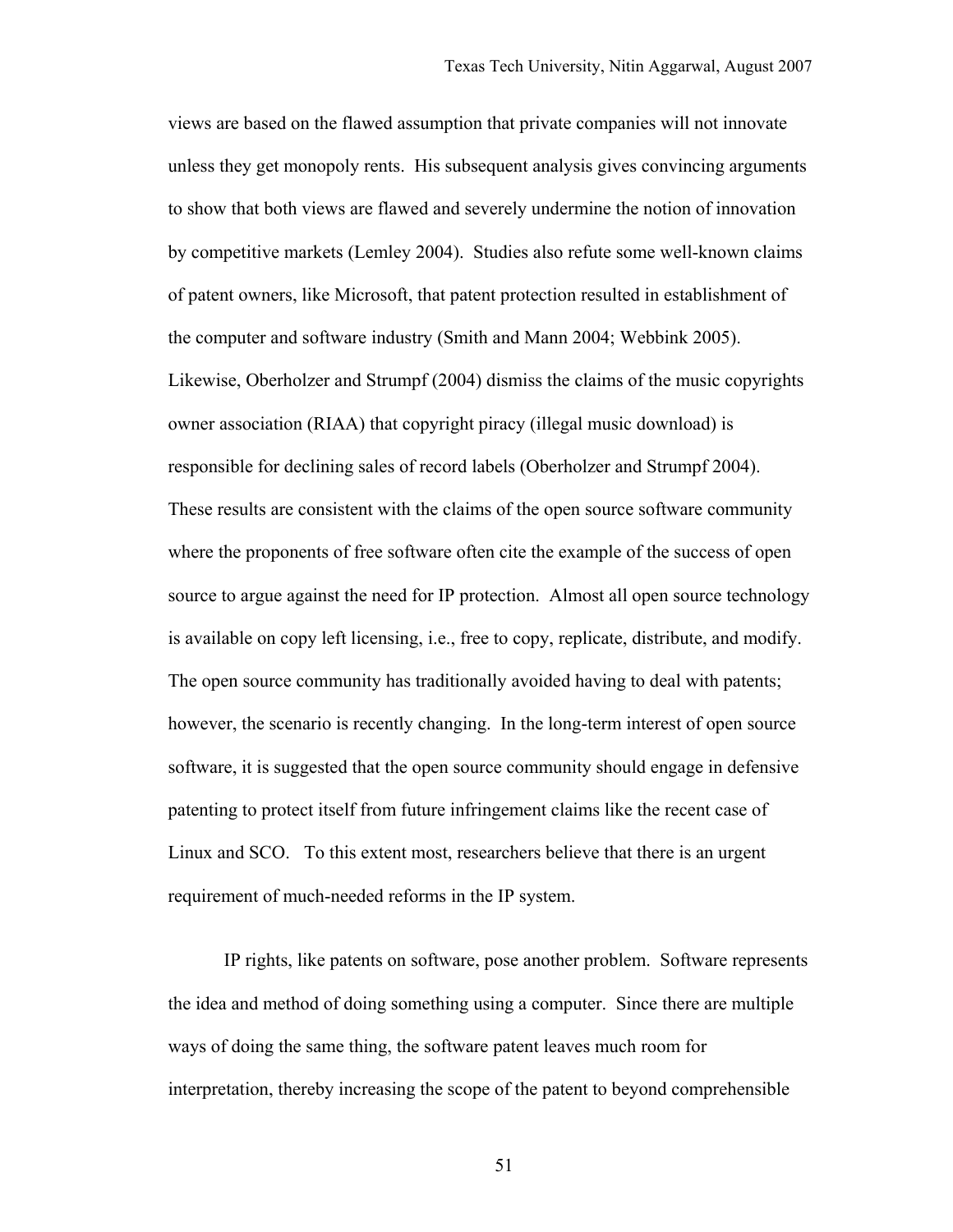limits. Even though software patenting is difficult, once granted, it can be infringed upon even without any knowledge of the infringer (Jakes and Yoches 1989). This can prevent other companies from introducing similar software products.

One of the major problems associated with IP protection is the tragedy of the anti-commons (Heller 1998). The tragedy of the anti-commons is a notion opposite to the tragedy of the commons where entities have non-exclusive rights on the consumption of a public good (Hardin 1968). The consumption benefits the individual, but the cost of consumption is shared by all entities. As a result, there is a tendency to over-consume by all entities, thereby depleting or making the public good unsuitable for future use for everyone. Opposite to the notion of the tragedy of commons is the tragedy of the anti-commons where there is a tendency to underutilize resources because of strong IP rights governing the use of the resource. This happens when too many entities are involved in the development of the resource and each holds the right to exclude everyone else. The original theory was developed to explain the empty store fronts in the former Soviet Union which were greatly in demand, but conflicting interests with multiple property rights owners prevented vendors from setting up their shops in the stores.

The theory was subsequently applied to show how competing patents prevent developments and introduction of affordable drugs in the market place. The tragedy of anti-commons is also widespread in the case of the IT industry. It is seen in the form of patent thickets where multiple overlapping patents from different entities are required for commercializing a new technology (Shapiro 2001). Since each patent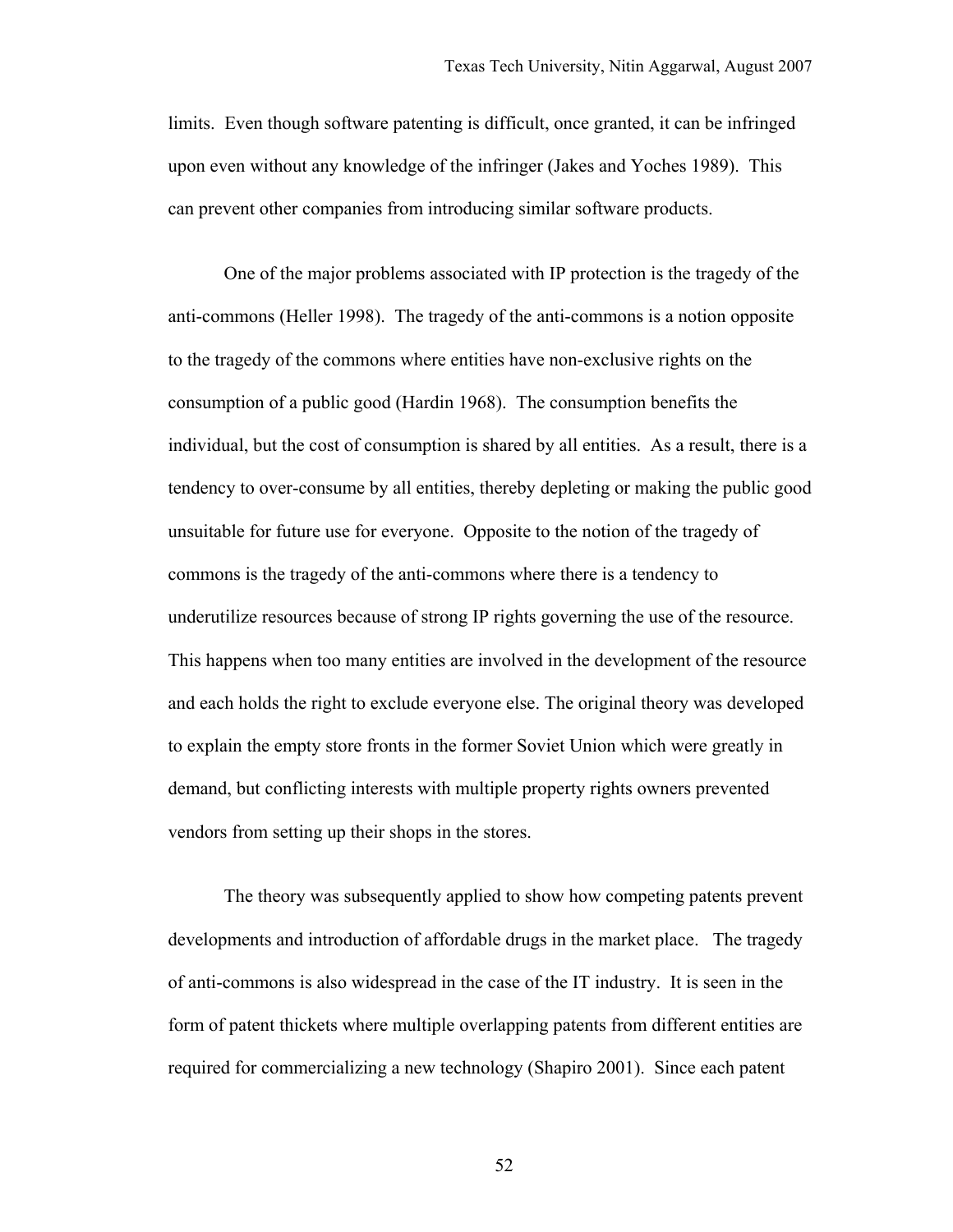holder has the right to exclude everyone else, and infringing on a patent is highly likely (Jakes and Yoches 1989), patent thickets create problems of opportunism. As a result, everyone has a tendency to underutilize the new technology, resulting in its failure. The tragedy of anti-commons also applies to copyrights where some of the most popular sitcoms of the 1970s didn't make it to DVD because many different entities held the copyrights to the contents.

## **2.3.4. Types of IP Rights**

IP rights are broadly classified into two sub-domains; the industrial property and the copyrights. The industrial property mainly refers to the class of IP rights that are used for commercial purposes, such as the patents, trademarks, industrial design, and trade secrets. The patents are legal rights granted for new, non-obvious useful inventions that give the inventor an ability to exclude everyone else from pursuing similar interests. The trademarks are signs or symbols that distinguish the products and services of one organization from another. Industrial designs protect the form and appearance of the products. Finally, the trade secret is confidential information privy to the holder of the information. In the second class of IP rights, the copyrights basically protect pieces of art, literary work, and creative writing. Copyright laws only prevent others from replicating the copyrighted work but do not prevent others from working on similar themes. Now, we describe each of these IP rights in more detail:

**2.3.4.1. Patents:** A patent is a piece of information that defines an invention with the following characteristics; the invention should be novel, non-obvious, practical,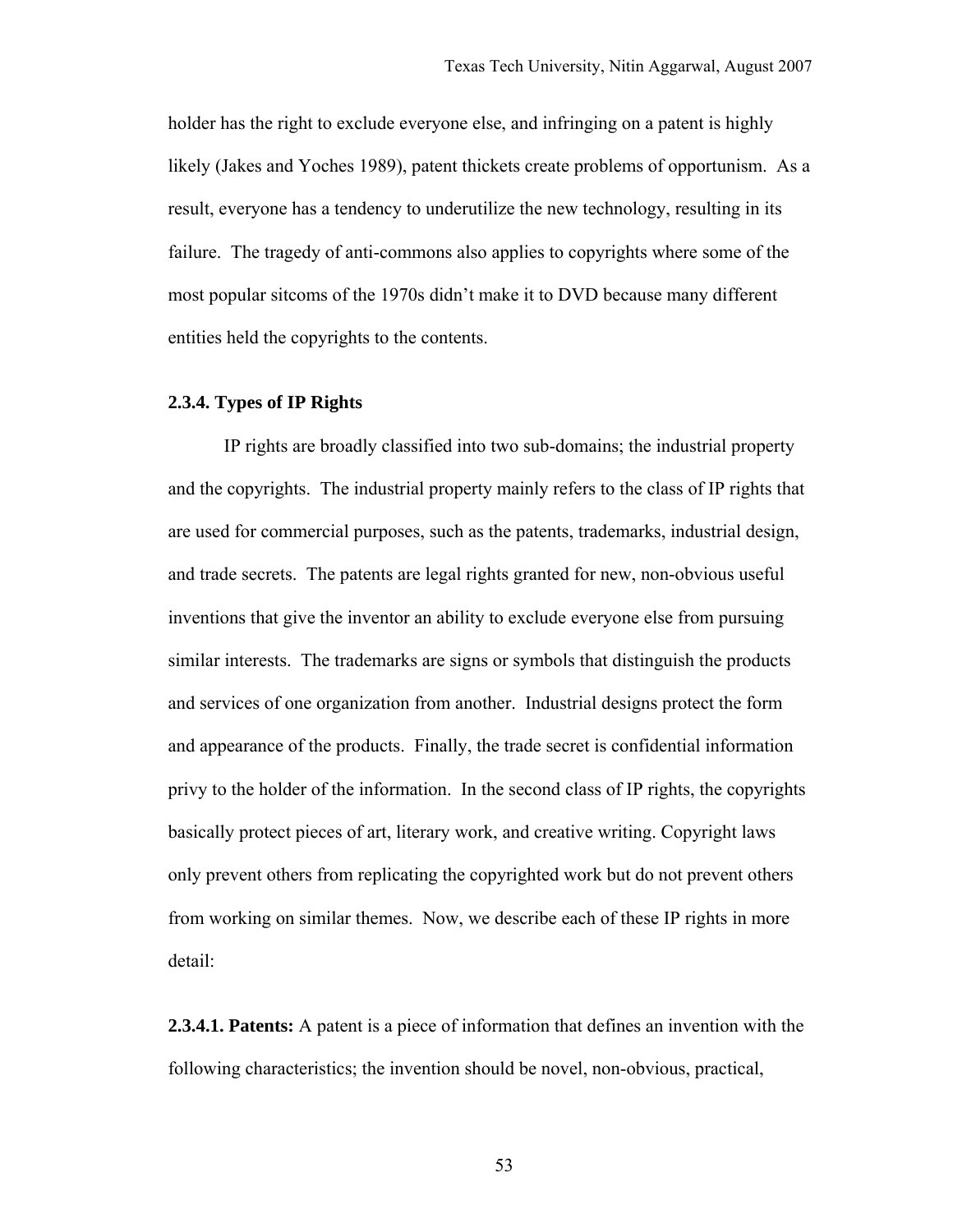useful, implementable, and patentable. This definition holds true for most patent regimes of the world except for slight variations in what is patentable. For example, some countries do not grant patents on methods for medical treatment and varieties of plants and genes (WIPO 2004). A patent can be viewed as a contract between the society as a whole and an individual innovator that, in exchange for the public disclosure of an innovation, the patentee is granted an exclusive right over her invention for a specified period of time, usually twenty years (Field 2006). The exclusive rights exclude others from making, selling, or using the invention.

Patents are not new to society. They have been in existence since the 15th century when the Republic of Venice and England offered legal protection to inventions in exchange for public disclosure. Ever since, patents have formed an integral part of every major industrialized nation. The first patent in the United States was issued in the year 1790 to Samuel Hopkins for his work in improving the making of potash. The earlier patent laws required the patentee to submit a miniature working model for the invention to be considered for patents; however, lack of skills and legal knowledge of patentees made Congress abolish this rule in the 1870's. Patents as a means to protect IP flourished until the 1930's when the U.S. government's antitrust policy started treating patents as anticompetitive by their nature (Rivette and Kline 2000). As a result, companies started to avoid doing anything with their patents to avoid attention from the FTC and the justice department. The apprehension of Xerox to patent many new technologies, including the Graphical User Interface, resulting from the FTC consent decree to license its xerographic patent to all, is a typical example of companies' attitude towards patents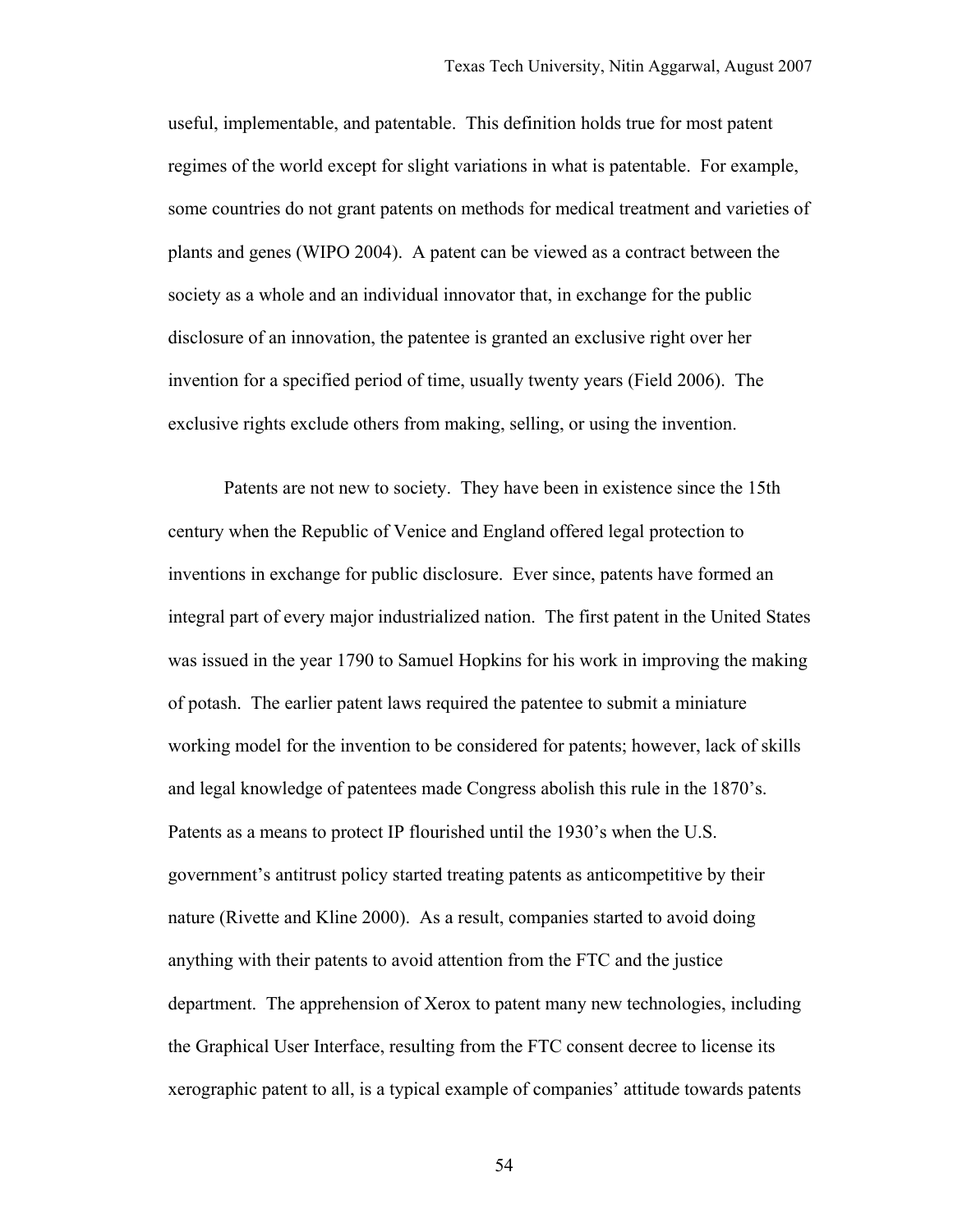in the 1970s. However, the introduction of a new court of appeals of the Federal Circuit that specialized in patent cases gave a fresh impetus to patenting technology in order to increase investments in research and development. The new court of appeals made patent hearings uniform and deemed all patents to be valid unless proven otherwise. The court also relaxed the requirements of non-obviousness that paved the way for software patents.

By the early 90's, software and business process patents were well-established and ubiquitous. Another initiative that contributed to the growth of patents was the introduction of the Bayh-Dole Act, which allowed non-profit and federally funded entities like universities to apply for patents. At the same time, the U.S. antitrust laws governing joint ventures in technology R&D were relaxed to accommodate the changing dynamics of the technology- driven business environment.

In general, a patent is applied for in the country in which the inventor seeks to protect his intellectual property. However, these rights are not transferable from one country to another. As a result, if a patentee wishes to seek protection in multiple countries, she should apply in each country individually. There are some international treaties which make this process simpler by allowing a single application to be considered in all member countries.

The patent rights can be enforced in the a of law by the patentee. The court, then, on the merits of the case, can enforce the patent and ask the infringer to stop operations or ask them to pay hefty fines or both. If the infringement is not on purpose, the court awards compensatory damages to the infringee, but if the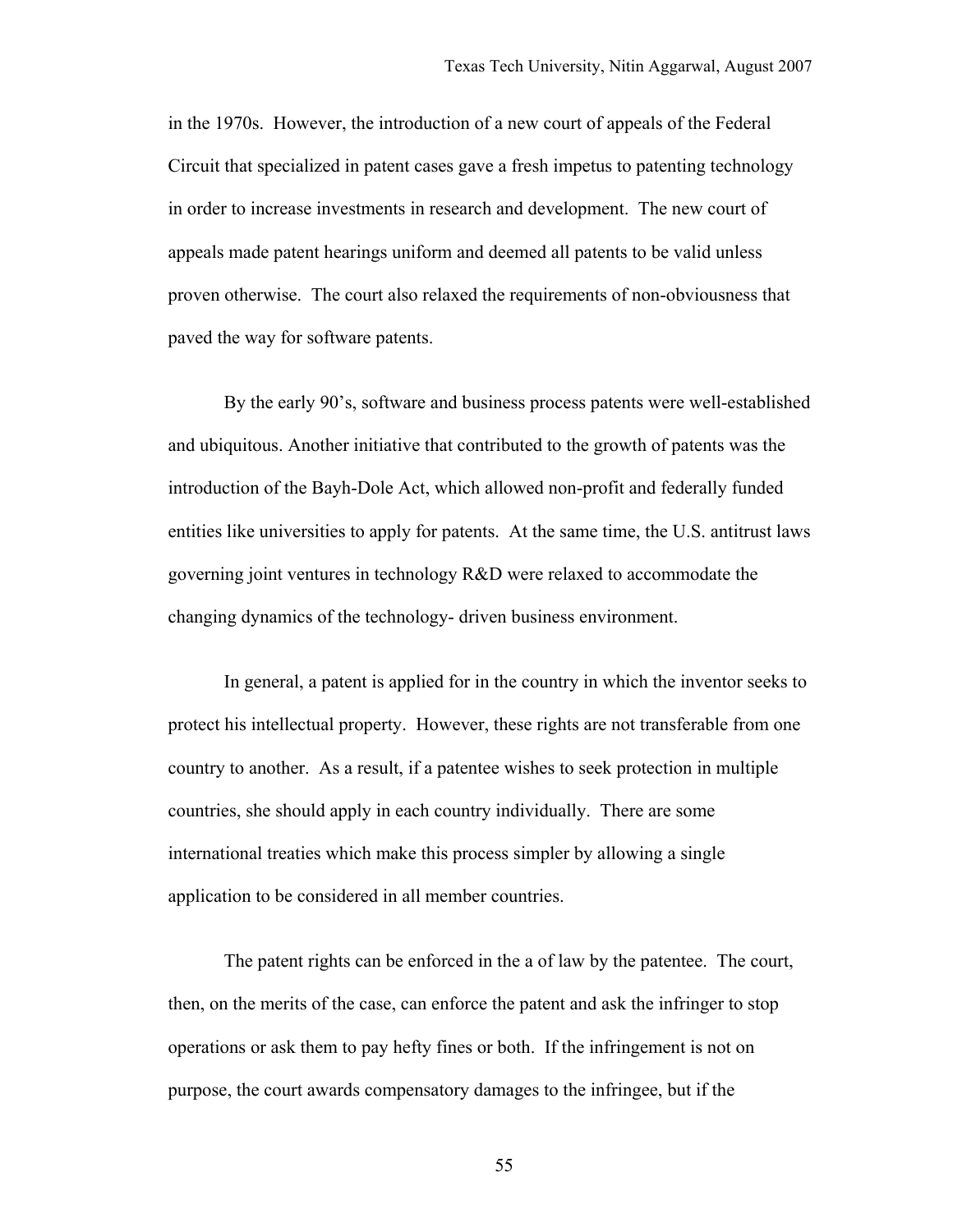infringement is willful, the court awards compensatory damages as well as treble damages, which are up to three times the amount of compensatory damages. However, it is very difficult to prove that the infringement was willful. The court can also invalidate the patent if it feels that any of the conditions mentioned above do not hold. Once the term of the patent ends, the patent enters the public domain and anyone is free to use the information contained in the patent without paying any royalties.

There are several advantages of patents. Without patents, many new ideas won't come into existence. In the absence of a legal recourse, individuals and companies would keep their inventions secret, or even worse, hesitate to invest time or undertake expensive research and development projects for the fear that their innovations will be copied and become unprofitable. By way of patents, inventors can recover their cost of time and resources invested in the invention and also make substantial profits (Smith and Mann 2004). Patents can also be used to generate new revenues through licensing, which boost the total shareholder returns.

Patents are frequently used as currency for mergers, acquisitions, and joint ventures. For example, AOL and Sun Microsystems entered into a business relationship where AOL paid \$500 million for Sun servers and Sun paid \$350 million for market rights to AOL's recently acquired Netscape Enterprise Software. Even though Sun's cost of executing this agreement was higher than its revenue from the sale of the servers, the relationship was justified based on the merits of being able to control the Netscape's IP (Rivette and Kline 2000).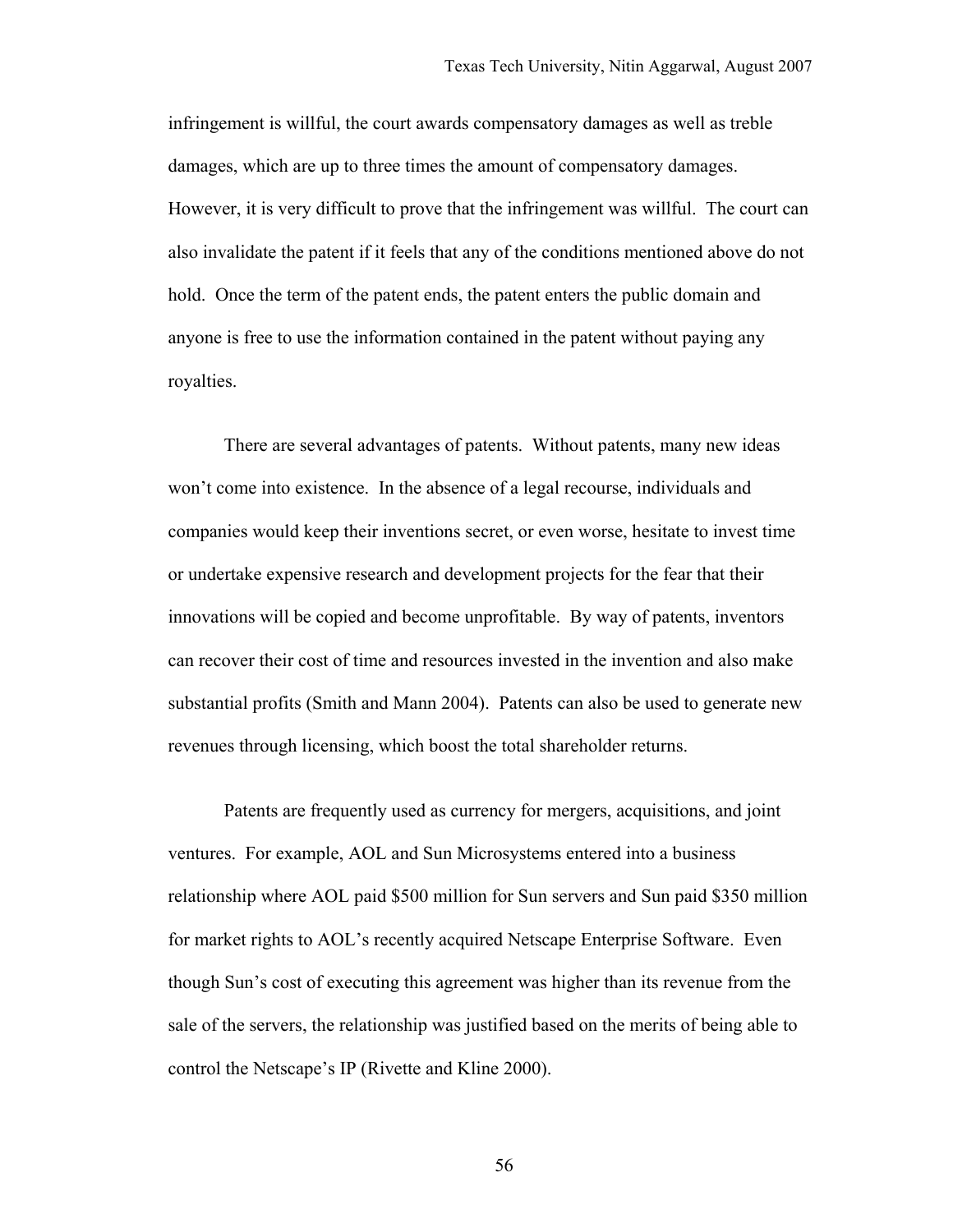However, the patent system is not without its demerits. The opponents of the patent system claim that the current form of the patent regime only benefits patentees and is detrimental to the growth of the industry. They feel that the market system is sufficient to reward the innovators in place of a state-backed monopoly. Surveys have shown that firms in high-tech industries like semiconductors do not use patents to appropriate returns on their R&D, or a stronger patent regime does not necessarily translate into additional R&D or innovative output (Hall and Ziedonis 2001; Sakakibara and Branstetter 1999). One of the problems cited is that the patent system favors the first-to-invent or first-to-apply patentee, even if someone else develops the similar technology independently. This retards competition and encourages frivolous patenting. It has also been argued that patenting results in the problem of under development or under deployment of complex technologies which require multiple patents held by multiple entities. The problem is explained using the theory of anticommons, which suggests that when many entities hold the right to exclude everyone else and no single entity holds all the rights to develop the technology, there is underinvestment. As a result, negotiations with all patent holders result in high transaction costs, or as Heller says, "collecting rights into usable private property bundles can be brutal and slow" (Heller 1998).

In light of the fast-changing business and technology environment, some critics also feel that twenty years is a long time for monopoly patents over a technology. The software and internet technologies require much less time and resources to develop as compared to traditional research and development (Krim 2003). As a result, patents should be issued for a shorter duration. In twenty years,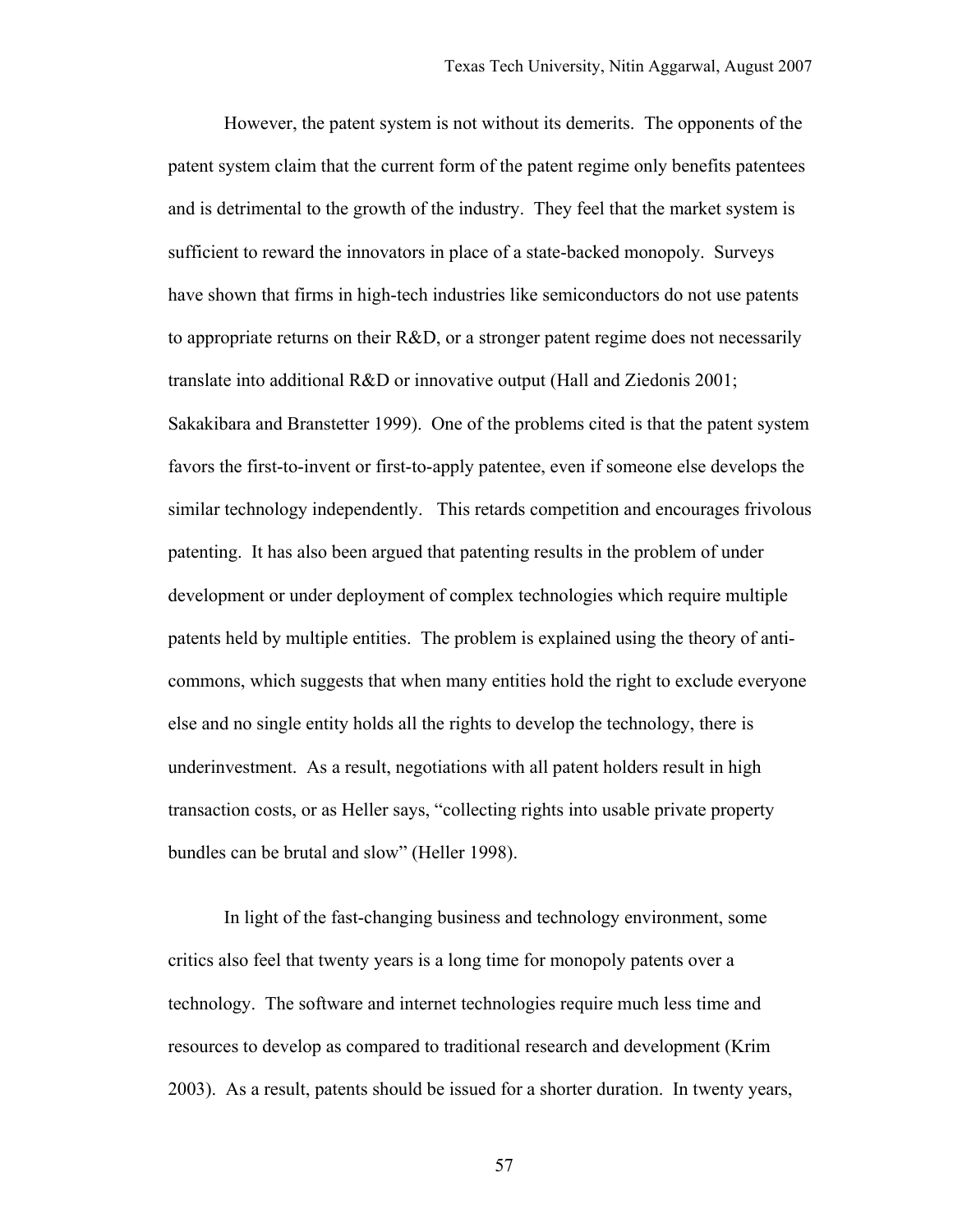especially for IT, not only does the technology become obsolete, but it also is useless for further development.

There is also debate about the merits of various patent regimes' decisions to issue software and business methods payment. Software, for a large part in history, was protected by copyright laws. While this prevented others from using the same code, it did not prevent developers from developing the same functionality using alternate implementation. However, with software patents, not only is the code protected, but the underlying business process or method is also protected. This prevents others from developing software of similar genre. A software patent and business methods patent can be issued for a programming technique, a line of code, or even an online implementation of an age-old business practice. The novelty aspect of the invention is determined by the use of the computers, networks, and programs to complete a job. A software and business methods patent prevents others from using the same or even similar line of code, using similar programming techniques, or following the same business practice. There is much debate about the economic rationality of such action. Critics argue, while citing benefits of such an approach, that software codes or programming techniques don't pass the test of nonobviousness, as most of the codes can be easily derived using existing business practices or existing knowledge. Moreover, software programs solve problems by breaking them down into small modules. Since these modules can be independently developed by multiple different entities, the chances of infringement are very high.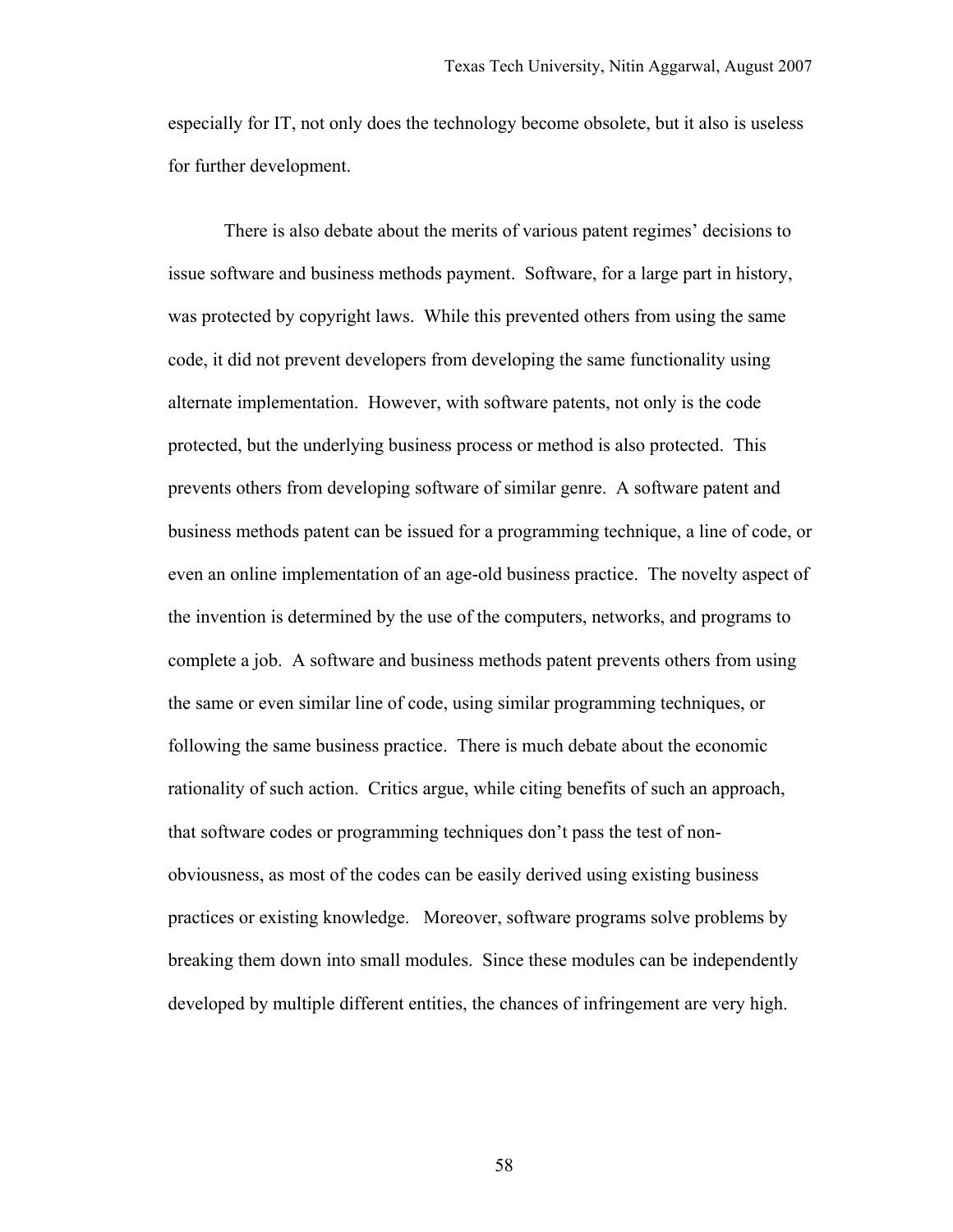Furthermore, it is also claimed that the monitoring cost of detecting infringement on a software patent is very high, which results in slow development and adoption of socially desirable open software and standards.

With an aim to reducing uncertainty related to software patents and improving public confidence, there have been recent non-profit initiatives to collect software patents and make them available, free of charge, to organizations developing software and standards in exchange for reverse favors. For example, a non-profit initiative called Patent Commons Project was started by a group of companies like Computer Associates, HP, IBM, Intel and others working as a consortium under the banner of Open Source Development Labs (OSDL), whose sole aim is to create an online repository of donated patents to be used by online communities. On a similar note, learning from the success of eBay, there are recent initiatives to create a patent marketplace where companies can buy or sell patents (BusinessWeek 2005). It is claimed that a patent auction place will create a liquid market for patents. However, this view is not shared by large, established corporations like IBM, Oracle, Microsoft, Sun, and Google, who feel that auctioning patents will have a detrimental effect on the development of technology like web services. It is argued that if patents fall into the hands of an aggressive company, they may stall the development of technology by charging high license fees (Gallen 2004).

**2.3.4.2. Copyrights:** Copyrights, like patents, are a bundle of exclusive rights that govern the use of an expression of the creator. In the U.S., copyright protection is provided under Title 17 of the U.S. Code to the authors of original works of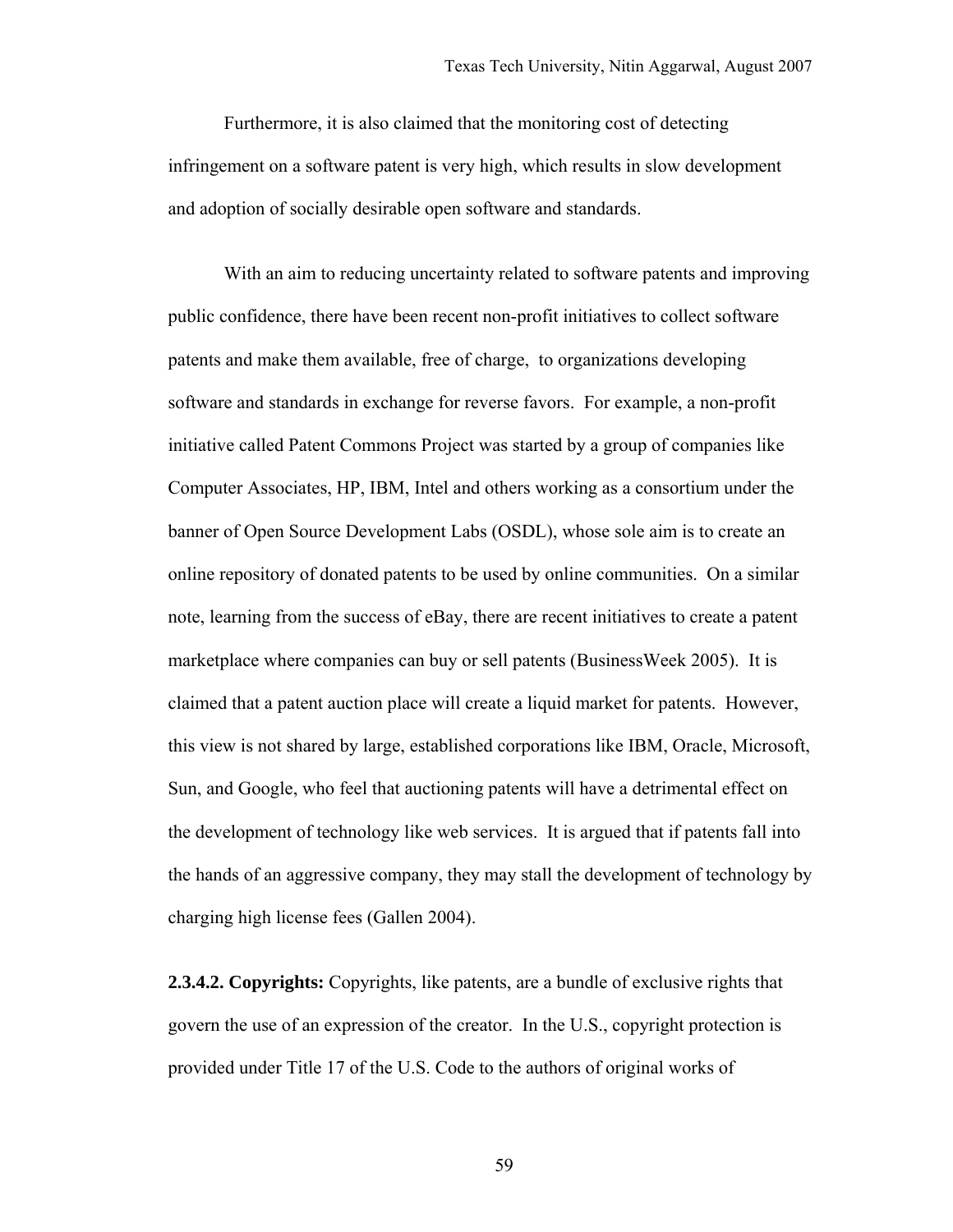authorship. The expression can be in the form of music, art, poetry, books, views, ideas, and other similar things. Copyrights give authors the exclusive rights to do or authorize others to reproduce, distribute, improve, present, and display their piece of work. However, unlike patents, copyrights only protect a particular expression of the idea and not the idea itself. This is called idea-expression or fact-expression dichotomy. For example, if Coase patented the idea of transaction cost, no one else would have been able to work on the idea of transaction cost without Coase's permission, but since Coase's work on transaction cost was copyrighted, many researchers after Coase were able to work on the idea of transaction cost and could advance the theory. Moreover, unlike patents, which have to be formally applied for, copyrights are automatically granted the moment the thought leaves the brain into the fixed medium. An expressionist does not formally need to apply for copyrights, though a formal application may help strengthen the case in the event of infringement claims. Copyright protection in the United States is valid for the duration of the life of the author or the last surviving author in case of joint work, plus seventy years for copyrighted work.

The copyright laws first came into prominence with the invention of the press. Before the press, copying books was a laborious and expensive task, and as a result, piracy was not a burning issue. However, with the introduction of the press, it became necessary to have strict copyright laws to prevent mass copying. The copyright laws worked reasonably well until the coming of the digital age. Modern technology poses new challenges for the copyright laws. Digital technologies like caching, podcasting, and search engines stretch the boundaries of the copyright laws.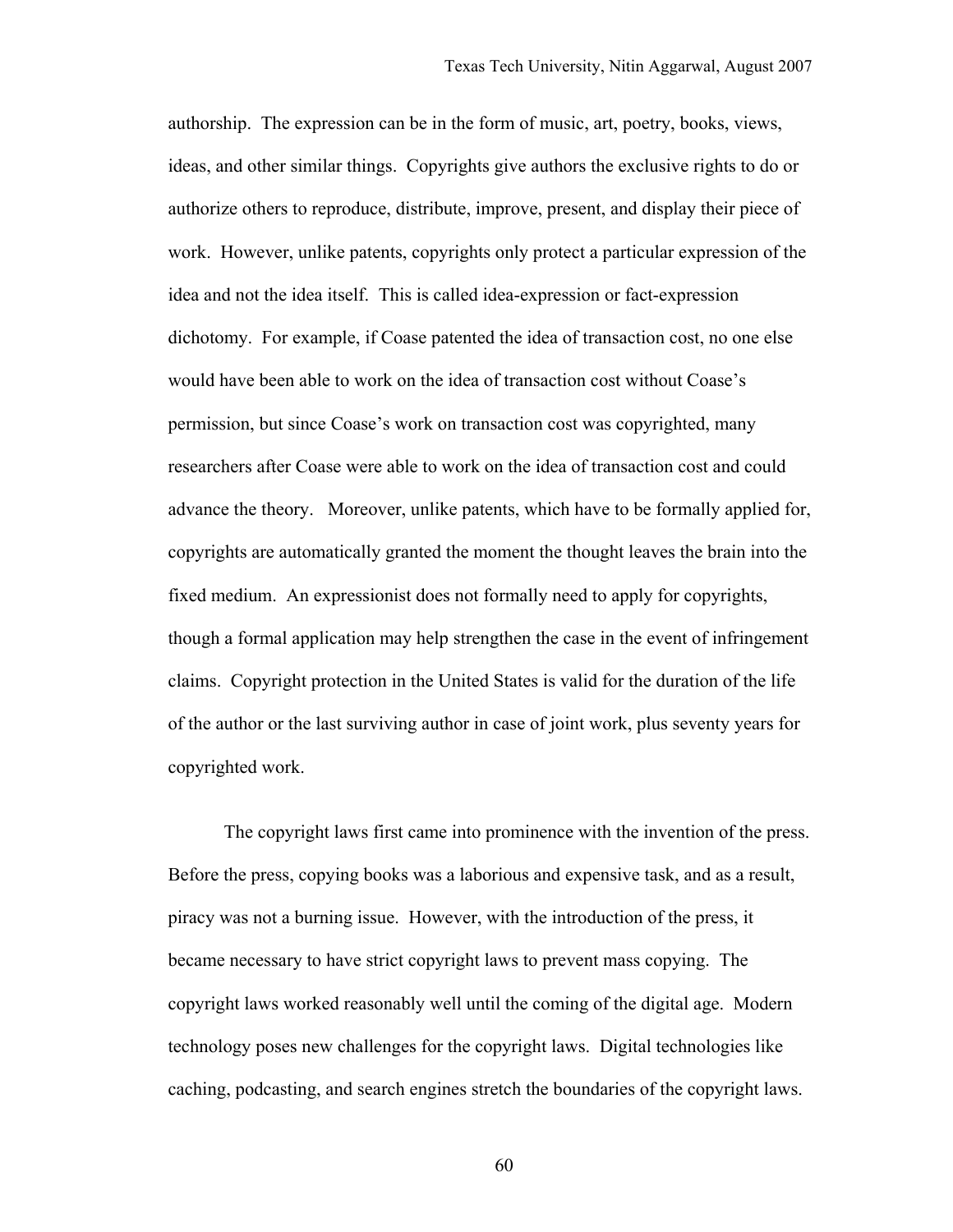Digital and recording technologies have made copying music and videos simple. Likewise, advancement in networking and communication technologies has made sharing these copyrighted materials convenient and traceless. As a result, government made some recent changes to the copyright laws by introducing the Digital Millennium Copyright Act (DMCA) to protect digital contents. The controversial DMCA penalizes infringers for both copyright violations and for designing technology that can circumvent the copyright prevention technology. At the same time, DMCA gives respite to the online service providers by not holding them liable for copyright infringement actions of their customers, provided they follow due diligence.

While both copyrights and patents serve similar role in the economy, to provide incentives to the people and to the companies to work on new and innovative ideas by providing legal safeguards, copyrights are different from patents in many ways. If a patent is licensed to a third party, all rights to the technology stay with the patentee unless specifically transferred. In the case of copyrights, the first-sale doctrine allows reselling of legally obtained copyrighted work. On a similar note, copyrights are covered by the fair use doctrine and compulsory exemptions which allow certain non-commercial unauthorized uses of the copyrighted material without considering it as an infringement. The same courtesy is not extended to patents where necessary permission needs to be obtained even for non-commercial use of the patent. Copyrights are automatically granted the moment the idea is transferred to a fixed medium. The same is not true for patents, which have to be applied for formally. Another important difference is that the copyright does not protect the idea;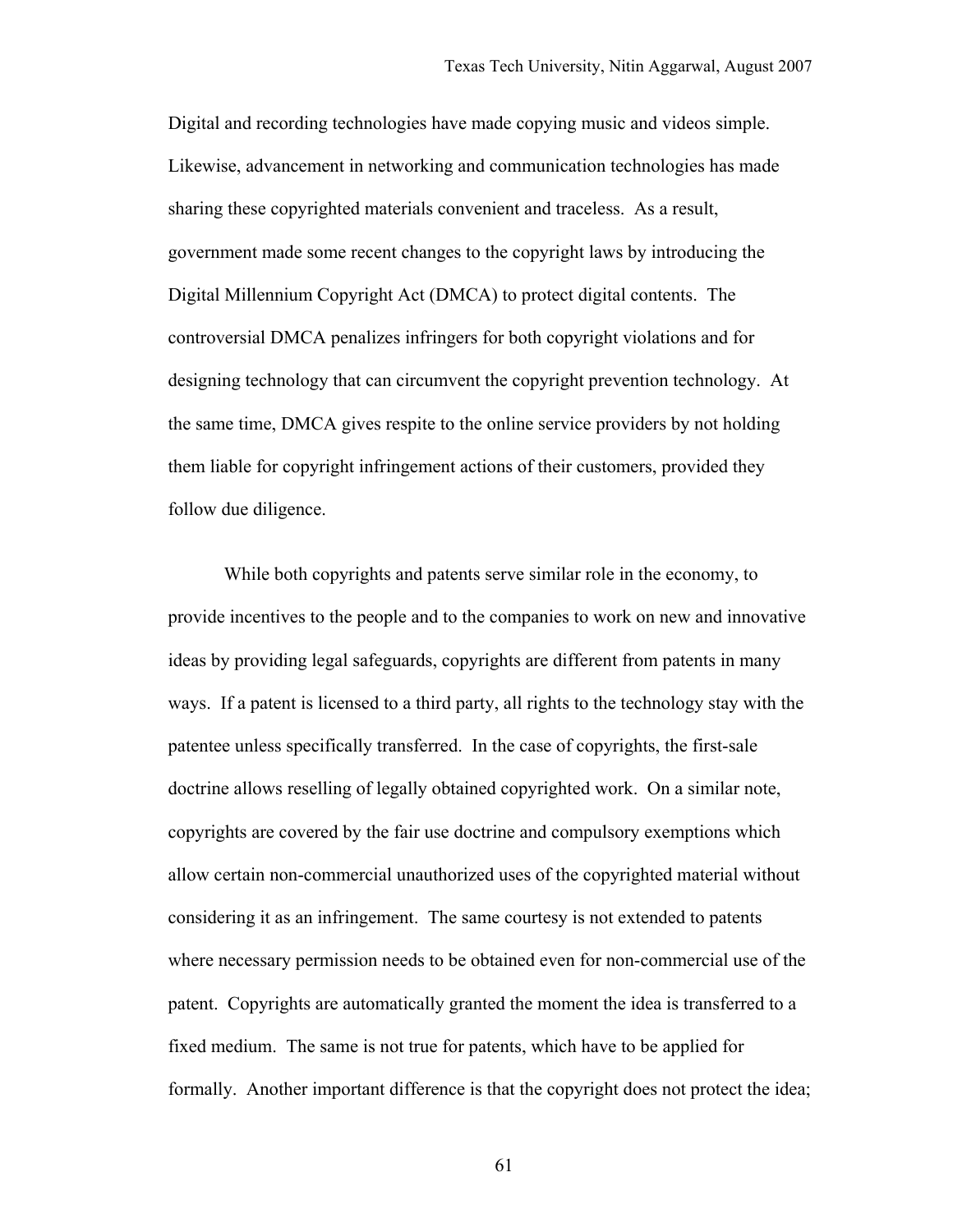it only protects the expression of the idea, whereas, a patent may protect the idea itself.

There are several benefits of copyright laws. The copyright protection provides incentives for authors to continue working on new creative ideas. The incentives can be in the form of monetary gains or social recognition granted by law. It is estimated that copyright infringement in the case of music the world over results in monetary losses of more than \$4.6 billion in 2003 dollars (source: www.IFPI.org). Copyrights inculcate progress by promoting legitimate information exchange. By way of copyrights, the authors of original work can control how their work is used or distributed. However, people claim that these benefits are realized by publishers more than the authors since the copyrights are transferred before publication.

Copyright laws have their own critics. It is argued that the copyright laws favor publishers more than they favor the creators of the intellectual capital. For example, in the case of the music industry, the musician only gets eight percent of the royalties, and a major chunk of profit is shared by the recording industry. The number is even lower for book authors. Critics also feel that the current form of copyrights is a hindrance towards free speech and penalizes research. This notion is reinforced by the current DMCA, which leaves a lot of room for interpretation and can be effectively used against researchers working on software security and digital rights management flaws. The DMCA holds the person liable for infringement for developing a bypass for digital security. As a result, the DMCA can be misinterpreted and used against the copyright fair use doctrine.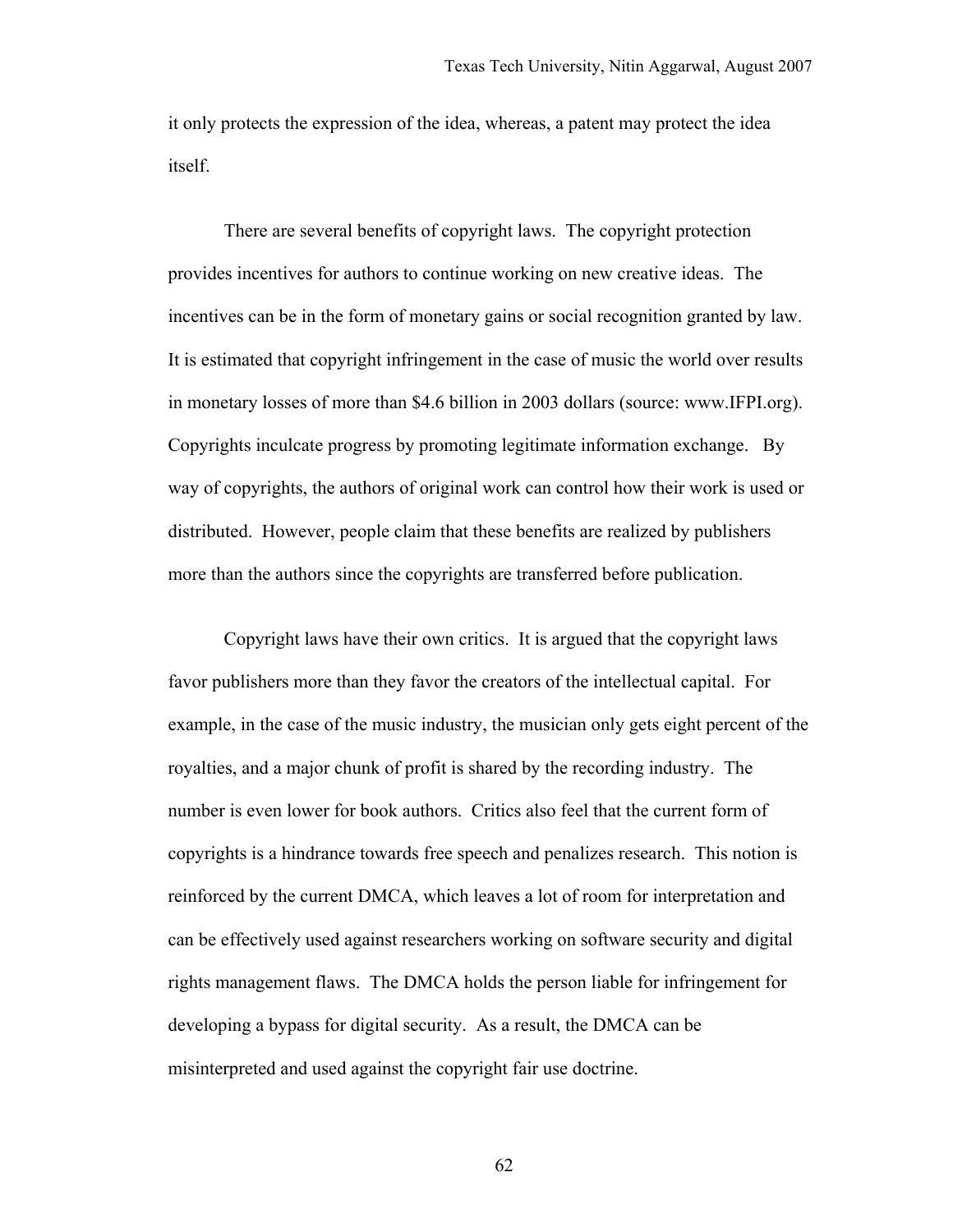The views against copyrights are further reinforced by the success of opensource software. Critics of copyrights often cite examples of the success of open source software to argue against the copyright laws and intentionally promote the principal of copyleft. While the copyright laws put restrictions on making and distributing the software, copyleft does not impose any such restrictions. Under the principals of copyleft, anyone and everyone is free to copy, modify, and distribute the original work. The only condition is that the modified version of the original work should also follow the copyleft licensing. GNU General Public License is a form of copyleft followed by the Linux community to develop and distribute the operating system and its derivatives.

**2.3.4.3. Trademarks:** A trademark is a distinct word, name, symbol, design, or a sign that signifies the origin of a product or a service and is used to distinguish between one good and another. The trademark protection gives exclusive rights to businesses or individuals to use or authorize others to use their mark. The trademark provides recognition to the businesses and inculcates trust in their customers. A trademark can be obtained in the U.S. by use or by registering it with the USPTO. Trademarks differ from copyrights and patents in the sense that they may not expire and can be renewed indefinitely. Correspondingly, a trademark which is not used for a long duration of time can be revoked and reissued to a third party. Similar to copyrights and patents, trademarks are enforceable by the courts of law.

There are several issues surrounding trademarks. A genericized trademark is one which has lost its distinctive appeal and become generic. Genericization of the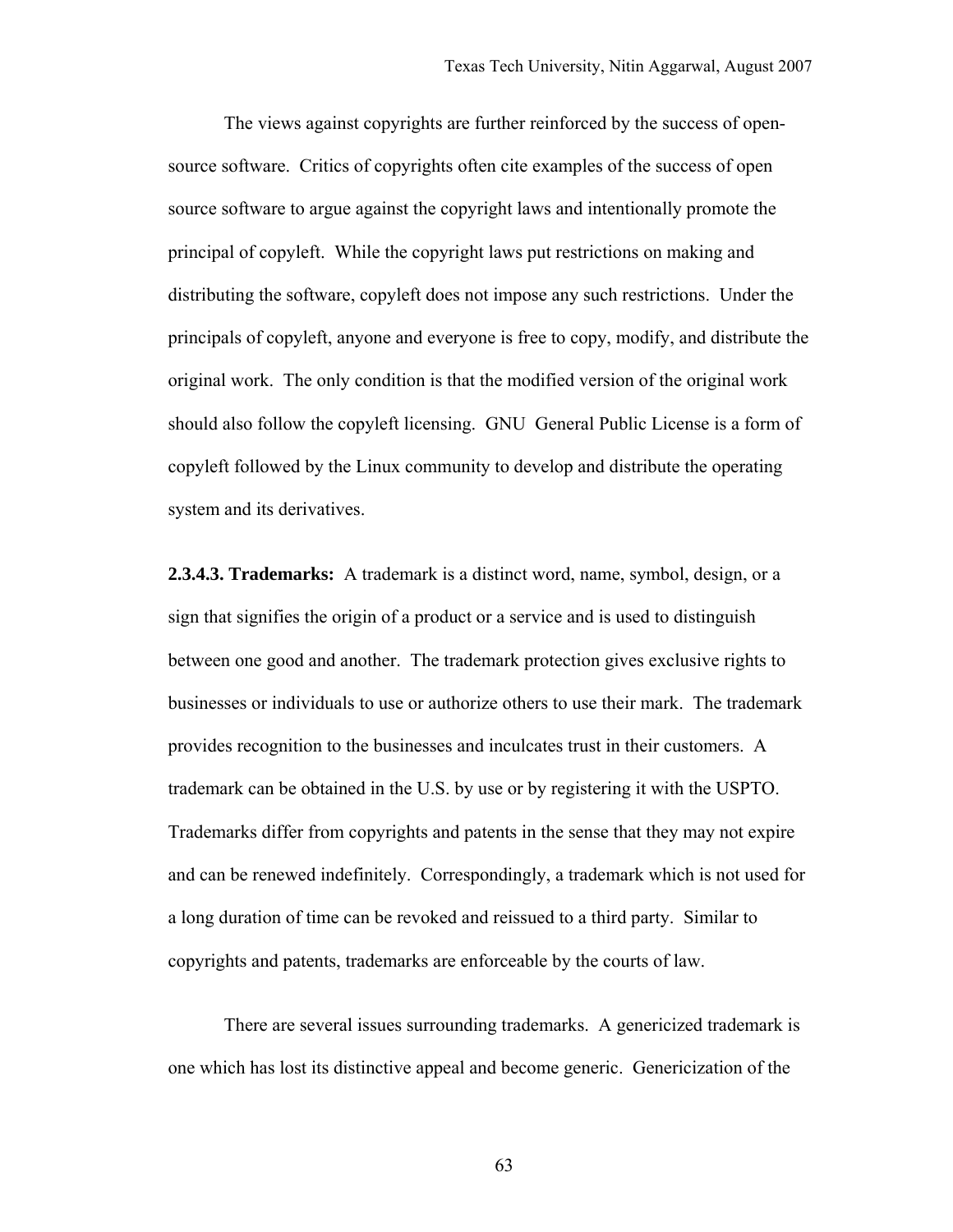trademark occurs when most people associate the trademark with the generic product category rather than the brand itself. This can happen if the trademark gains substantial market share or mind share. A firm stands to lose much with the genericization of the trademark. With genericization, there is no distinctive appeal in the brand, and competing firms eat into the firm's market share. Another issue surrounding trademarks surfaced recently with the coming of the internet. Trademark infringements manifest themselves in the cyber world in form of the phenomenon called cybersquatting. In the case of cybersquatting, an individual – domain name poacher – would register the domain name, or a variation, of a well-established company or an individual with hopes of making a profit by reselling it to the original owner. The practice of cybersquatting is rampant even though it is frowned upon both by courts of law and by the business community. There have been recent developments to address the issue of cybersquatting, such as the introduction of ICANN Domain Name Dispute Resolution Policy.

Most IP issues in the case of technology are related to patents and copyrights. Out of all IP rights, patents are the most unforgiving. This is not because the penalty of patent infringement is any more or less than other types of IP rights, but because of the fact that patents are obscure. Patents provide a wgide range of protection to the inventor. With patents, not only is the other party restrained from using the technology, but it is also restrained from developing a similar technology for a specified period of time. Also, the patents are new developments and inventions that can be easily misclassified by the patent office, making the search difficult. As a result, it is more likely to unintentionally infringe on a patent than on a copyright or a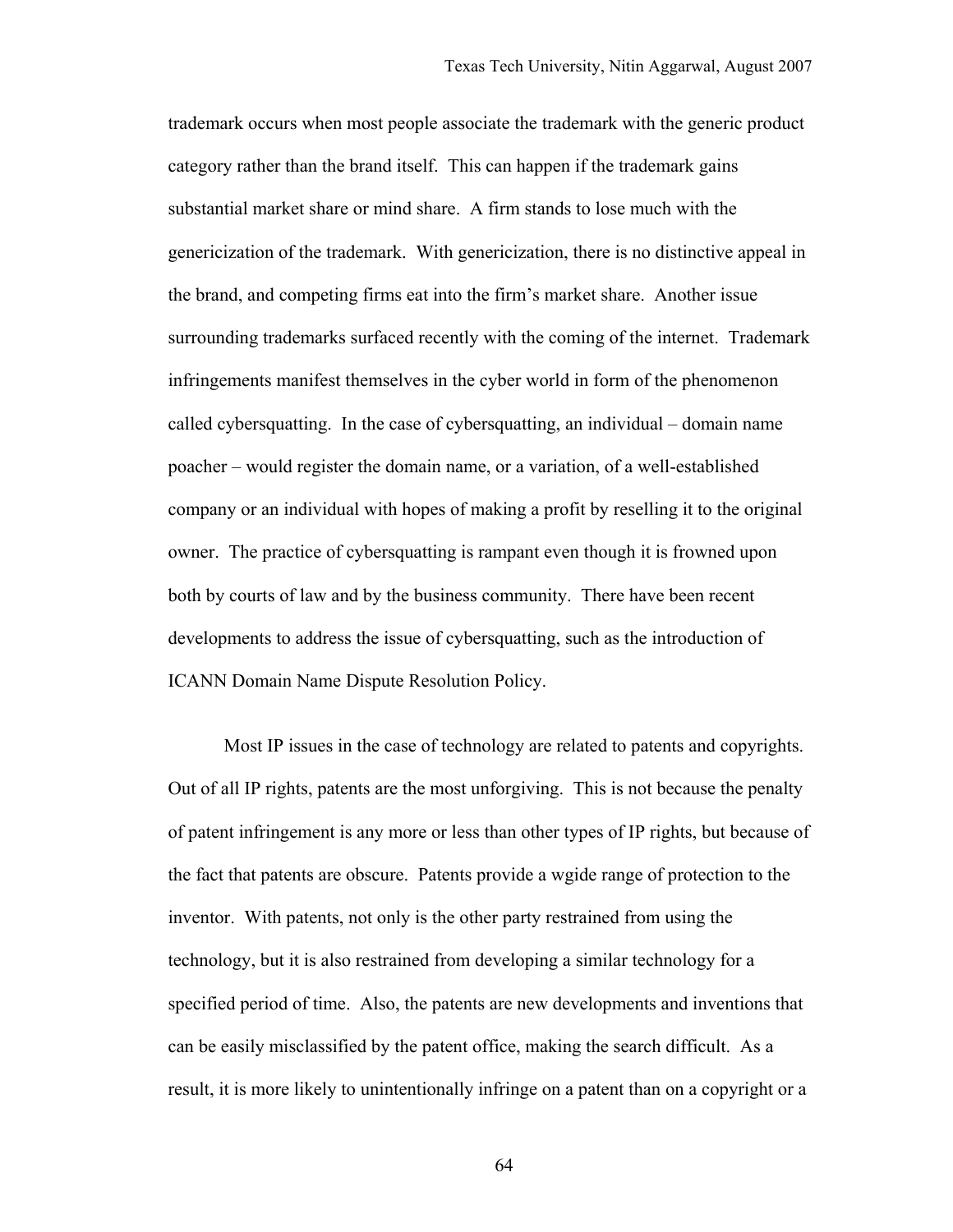trade secret. Irrespective of the size, all companies are at risk. Litigations against software and internet businesses amount to 39% of all patent litigation.

## **2.3.5. Current State and Recent Trends of IP in IT**

The debate as to whether intellectual property rights are good for the economy or bad has raged for decades and will probably continue until the foreseeable future. However, one thing that is clear is that the technology environment has considerably changed in the past decades, and mirroring this change have been types of IP rights that have been used to protect the IP. The transition of technology from tightly integrated proprietary hardware and software to packaged off-the-shelf software to current online services has seen corresponding changes in the types of IP protection sought. From earlier dependency on secrecy and contracts, the IT industry embraced copyrights for the packaged software, and now with the coming of the internet age, the patents are in the limelight (Smith and Mann 2004). The IP rights will continue to manifest themselves in one form or the other. As a matter of fact, it is widely believed that the IP issues will take center stage and become even more prevalent in the coming age. This is evident from the changes in views held by the industry and the courts regarding the changing role of IP rights (Lemley 2004) and the corresponding increase in IP protection-related activities. In today's environment, the IP rights are not sought to reward innovation but as a competitive weapon to control the supply of innovation and as an instrument for negotiation (Rivette and Kline 2000).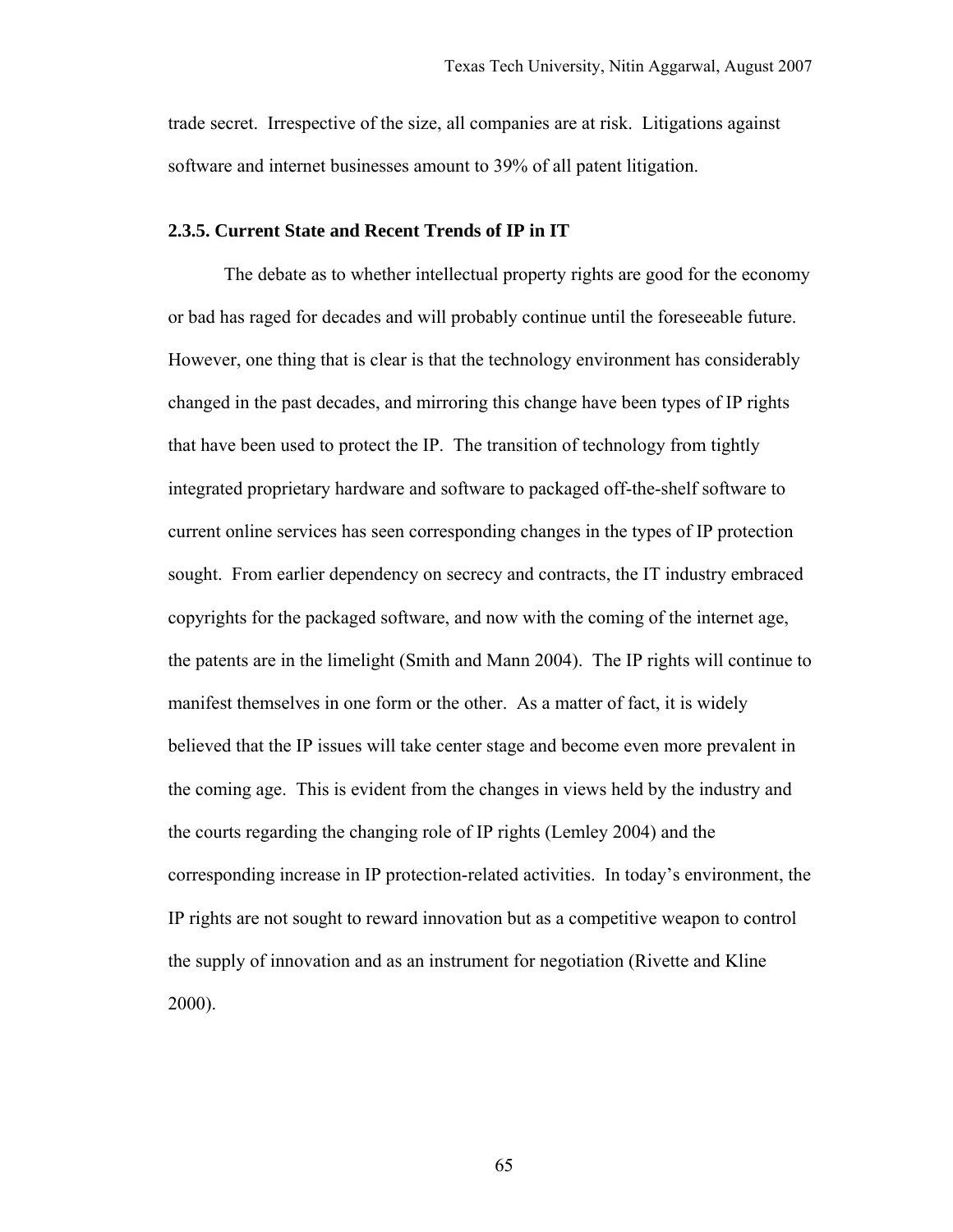The patent as a form of IP protection is fast gaining popularity. This is evident from the rise in applications for and grants of patents over the last decade as shown in Figure 2. Another indicator of this is that patents now constitute 60% of all IP litigation, followed by copyrights and trademark infringement that constitute another 34% (Pearson 2001). The numbers are even more intriguing for software and business methods where the litigation rate is four times the normal patent litigation rate (Vemuri and Bertone 2004). Even though every litigation might not result in an injunction, there is loss of time, business, and good will while the case is pending. For the entire time the case is pending in the courts, there is uncertainty in the mind of customers, shareholders, and business partners about the future of the business. This was evident in the recent patent dispute between RIM Blackberry and NTP, where anxious customers flooded online forums with concerns on the future of Blackberry. Moreover, patent issues distract the managers from their real jobs to address bureaucratic issues. Patent cases are the most expensive, with an average cost of \$2.5 million and growing at 10-15% per annum.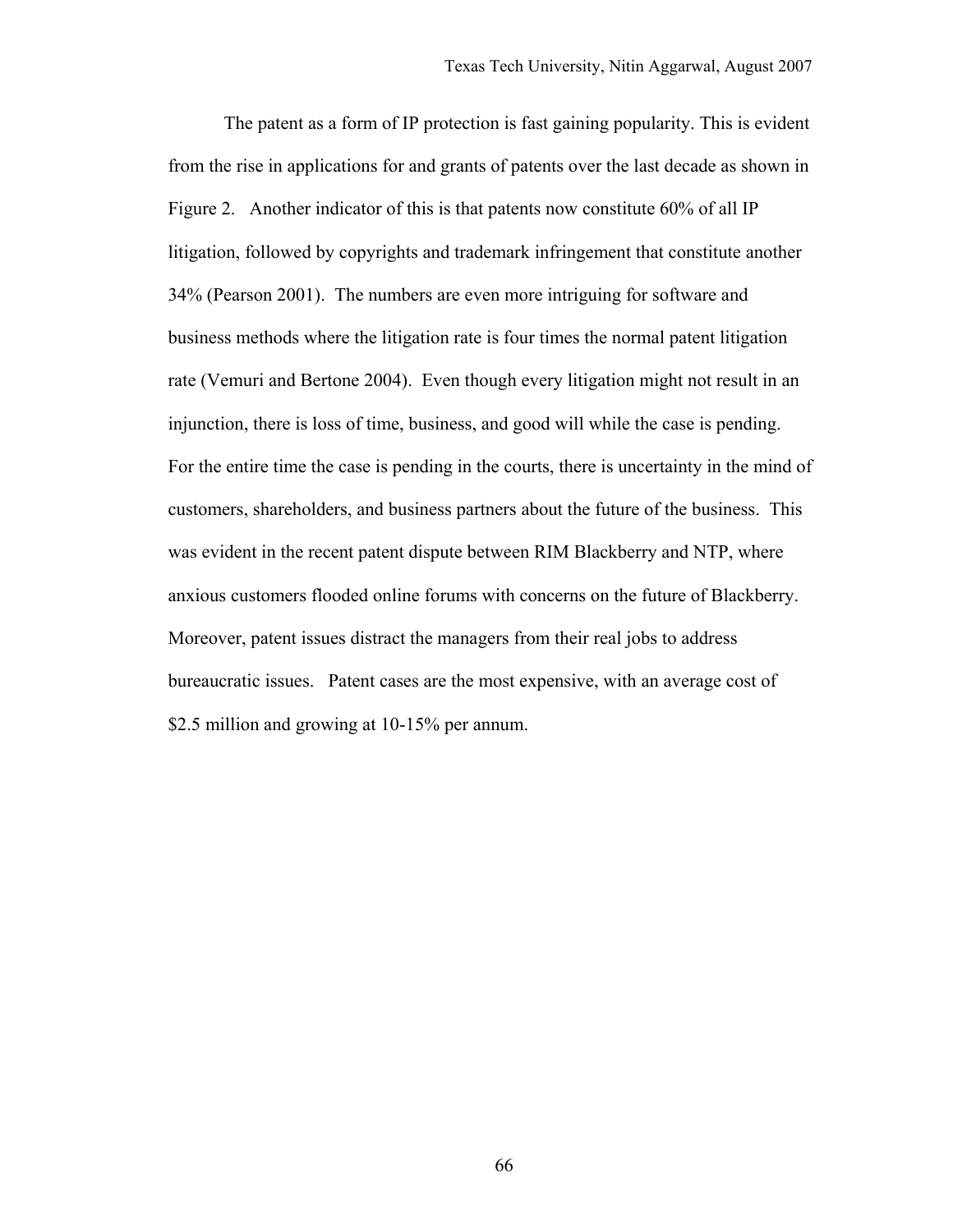

Figure 2: Patent applications and Grants (Updated Data: USPTO) (Rivette and Kline 2000)

The development in the information and communications technology has contributed much of this growth as is evident from Figure 3. ICT-related patents at the European patent office by OECD countries have grown much more rapidly than overall patent applications: 8.9% (1990s) vs 6.7% total.

The meteoric rise of patent popularity has given rise to phenomena that at best can be described as political rather than science or innovation. Researchers in economics and law often discuss problems associated with patents and how it hinders growth. Lemley (2004) finds that competitive markets are better suited to reward innovation, and IP protection unnecessarily puts strain on the economy (Lemley 2004). Webbink (2005) highlighted that patents had little role to play in the growth and development of the software industry (Webbink 2005). Shapiro (2000) compares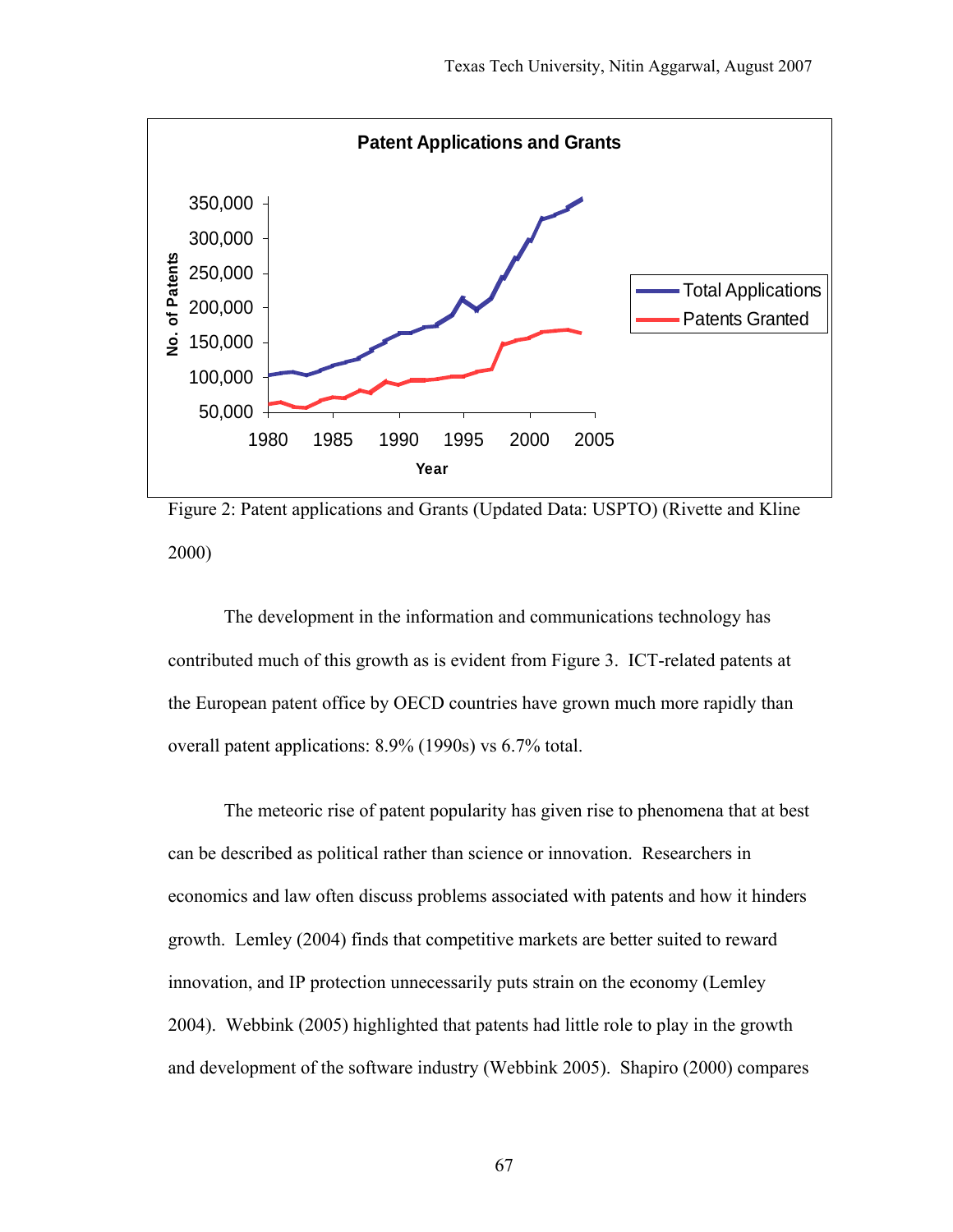R&D with a pyramid where each subsequent block (research) is built on previous blocks and shows how research will slow down if a researcher, in order to develop new research, has to acquire rights from all previous building block holders (Shapiro 2001).

Most recently, the Supreme Court and the law makers in the United States have taken measures to reduce some of the problems associated with the patent law. First, the Supreme Court has issued guidelines which make it difficult to file for injunction in the case of IP infringement. Second, the Supreme Court has issued guidelines to test the patents validity against obviousness. U.S. Congress, on its end, has introduced the, "Patent Reforms Act of 2007", to update the current patent laws. The bill, if passed, would change the U.S. patent system from the current "first to invent" system to the "first to file" system. It would also make changes in how damages are calculated incase of infringement.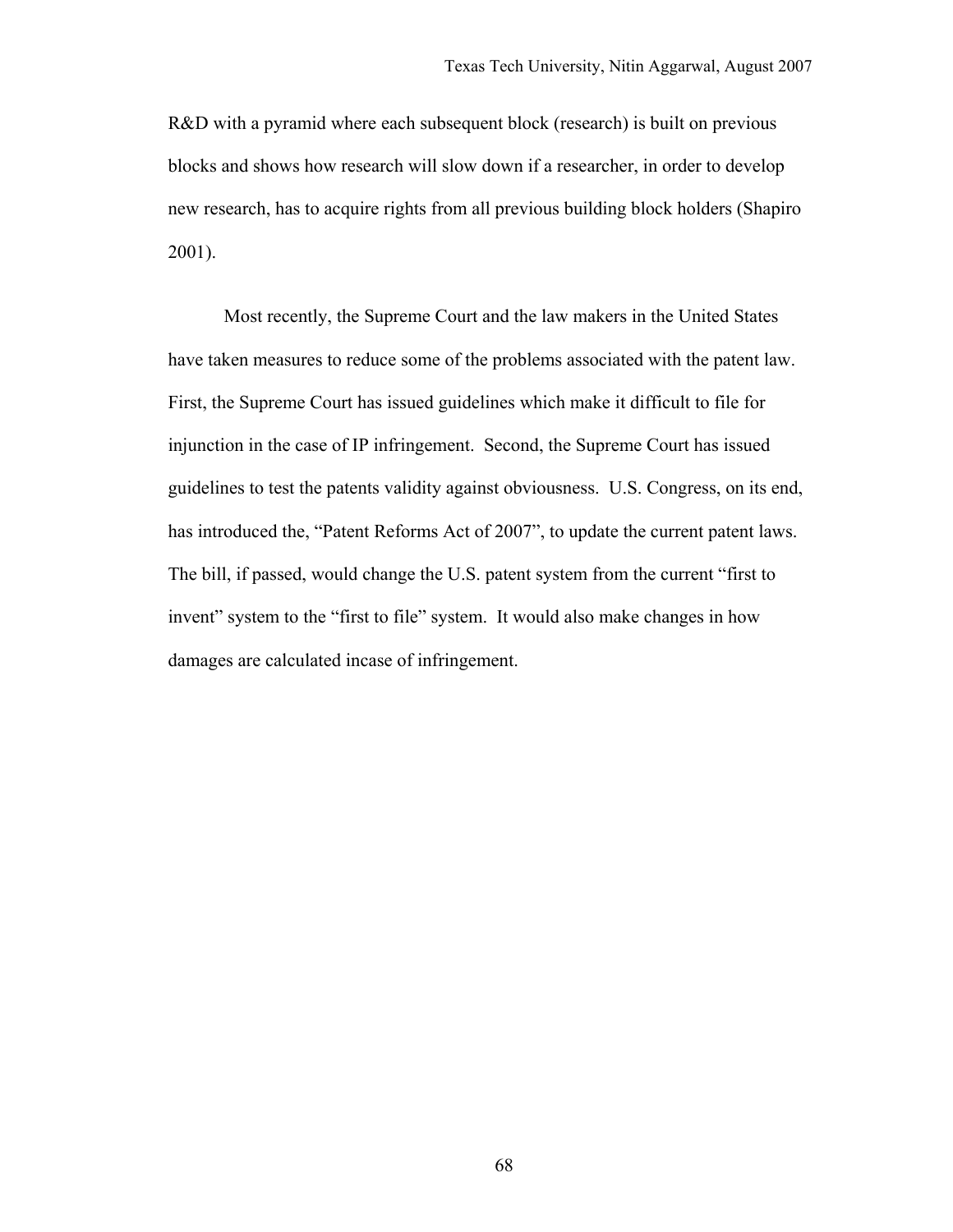

Figure 3: Patent Growth in the Key ICT Areas (Data: USPTO)

## **2.3.6. Some Common Issues Related to IP Rights:**

**2.3.6.1. Submarine patents:** The notion of submarine patents is similar to actual submarines that surface from the depths of the water and catch the enemy off-guard. A patent holder will wait until the time the technology becomes a standard to exert its IP rights; for example, in the case of Dell Computer vs. VESA VL-bus standard.

**2.3.6.2. Patent troll:** This occurs when a company aggressively acquires a portfolio of patents without any intentions to commercialize them. The company then aggressively searches for potential infringers and seeks to license its patents. Most companies settle because they don't want to get into the hassle of becoming involved in legal cases which may cost more than the licensing fee.

**2.3.6.3. Complement patents:** The technology is fast emerging. As a result, interoperability is the key to new technology development. To develop any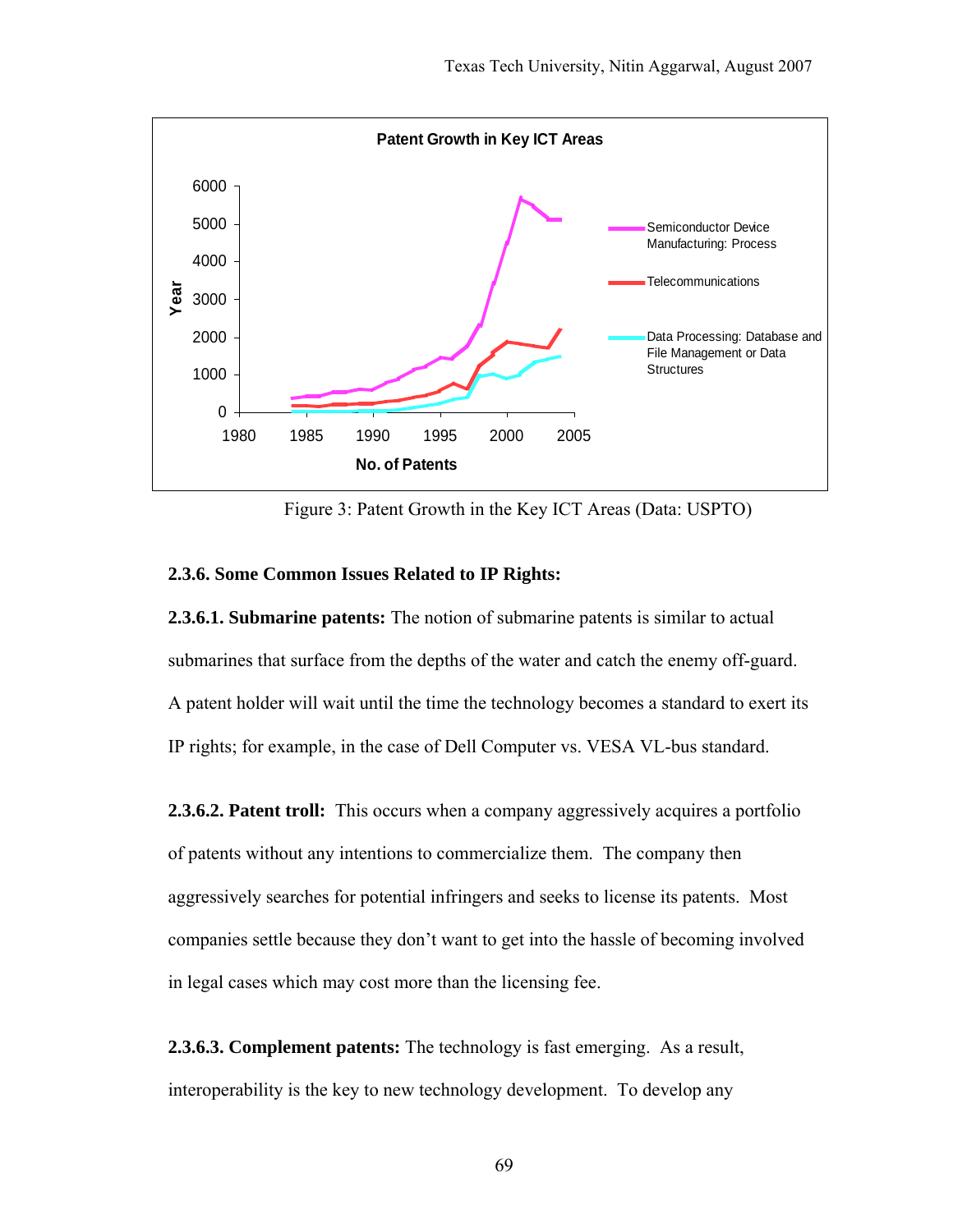technology, multiple IP rights are required that may be held by multiple different entities. This means that to implement any technology, collecting rights will be very important.

The question then arises of how to deal with the IP issue, given that there are IP rights. Several researchers are actively exploring options that can help address the IP protection issues. On the one hand, some form of IP rights are desired to reward creativity and encourage innovation, and on the other hand, this has a potential to create hold-up problems and retard innovation. Merges (2004), while agreeing that IP rights may be overreached, suggests that competitive markets are equipped to selfhandle the IP problems. He suggests that as the IP rights become more restrictive, private companies will increase contributions in "property-preempting investments" to offset the competitor's property rights (Merges 2004). The property-preempting investments exploit the fact that if the knowledge is part of the public domain, it cannot be patented. As a result, individuals, private organizations, and non-profit organizations are working hard to bring as much knowledge into the public domain as possible so that it reaches out of the league of the predators. Open standards or open source is an example of one such initiative where people from across the world develop the technology and make it available in open domains. However, open source is not immune from the intellectual property issues by default. Since the underlying logic and algorithms are similar for both open source and proprietary software, open source is susceptible to challenges in court, as was the case in SCO vs. Linux. Unfortunately, the above argument puts boundaries on the scope of the knowledge. There will always be new and useful innovations which will be different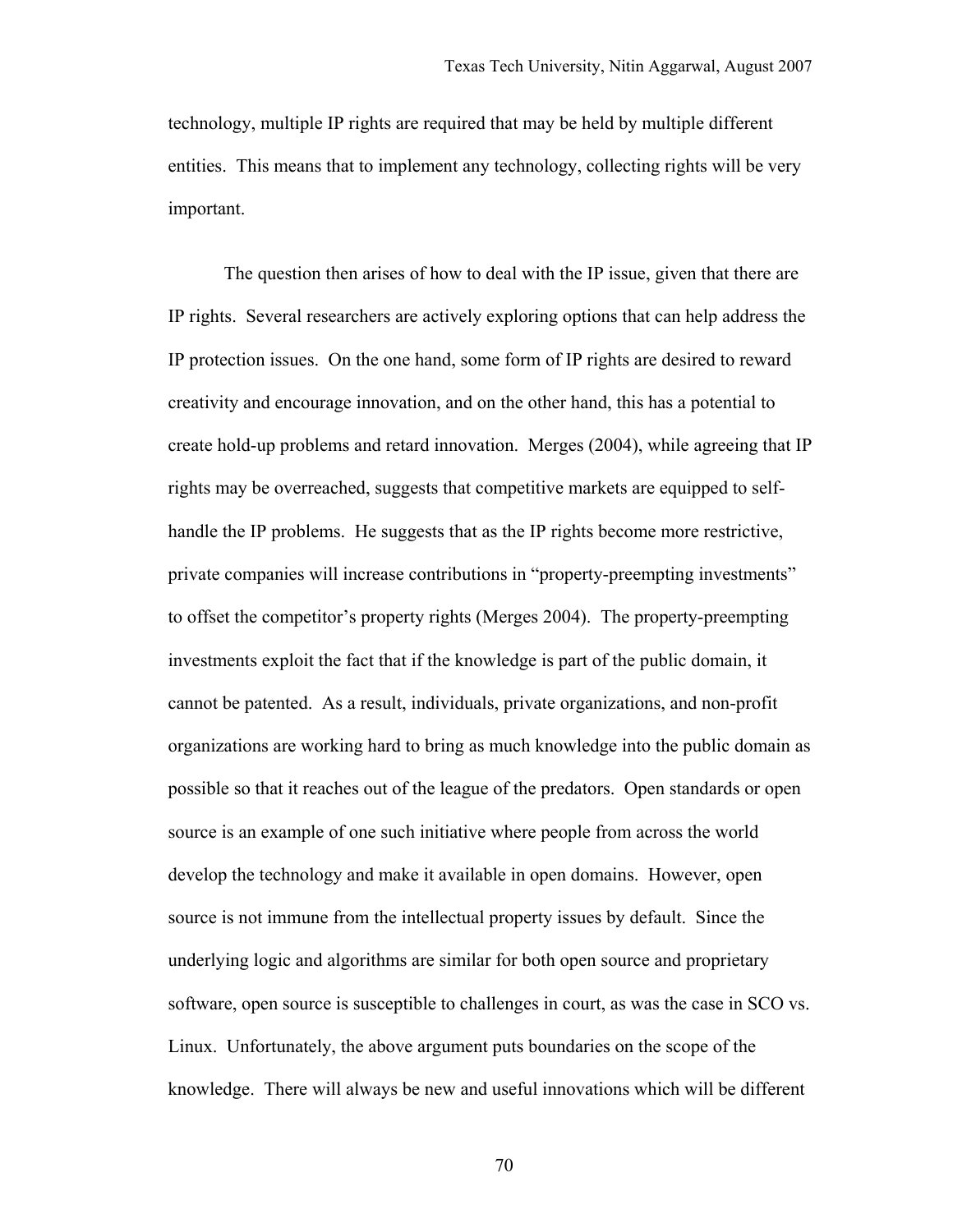from the knowledge in the public domain and can be patented. Moreover, the patent office is not perfect in issuing patents and occasionally issues patents where prior art already existed.

More active approaches to addressing the specific IP problems have been proposed. The tragedy of anti-commons or complement patents can be resolved by the creation of patent pools (Shapiro 2001). Patent pools allow bundling of patents and licensing them for one price. The revenues are then divided amongst the patent holders. The patent pools reduce the transaction cost for the patent implementers (Merges 1999b). However, patent pools do not solve the problem of submarine patents or cases in which the patent itself is not identified during the technology development. Another possibility for addressing IP issues is cross-licensing the technology. Most firms are interdependent on each other because they need their products to be intra-operable. By way of cross-licensing, they ensure that the firms do not block each other. The disadvantages of cross-licensing are the same as that of the barter system. If there are multiple patent holders, cross-licensing will be tedious, some firms may not be interested in the patents that the firm has to offer, and if the firm is not strategically dependent on the other firm, they may not be willing to share the patent. Moreover, similar to patent pools, cross-licensing does not protect from patents that have not yet been identified. Some industry experts suggest reducing the duration of the life of the patent from the existing 20 years to 3-5 years in the case of software patents.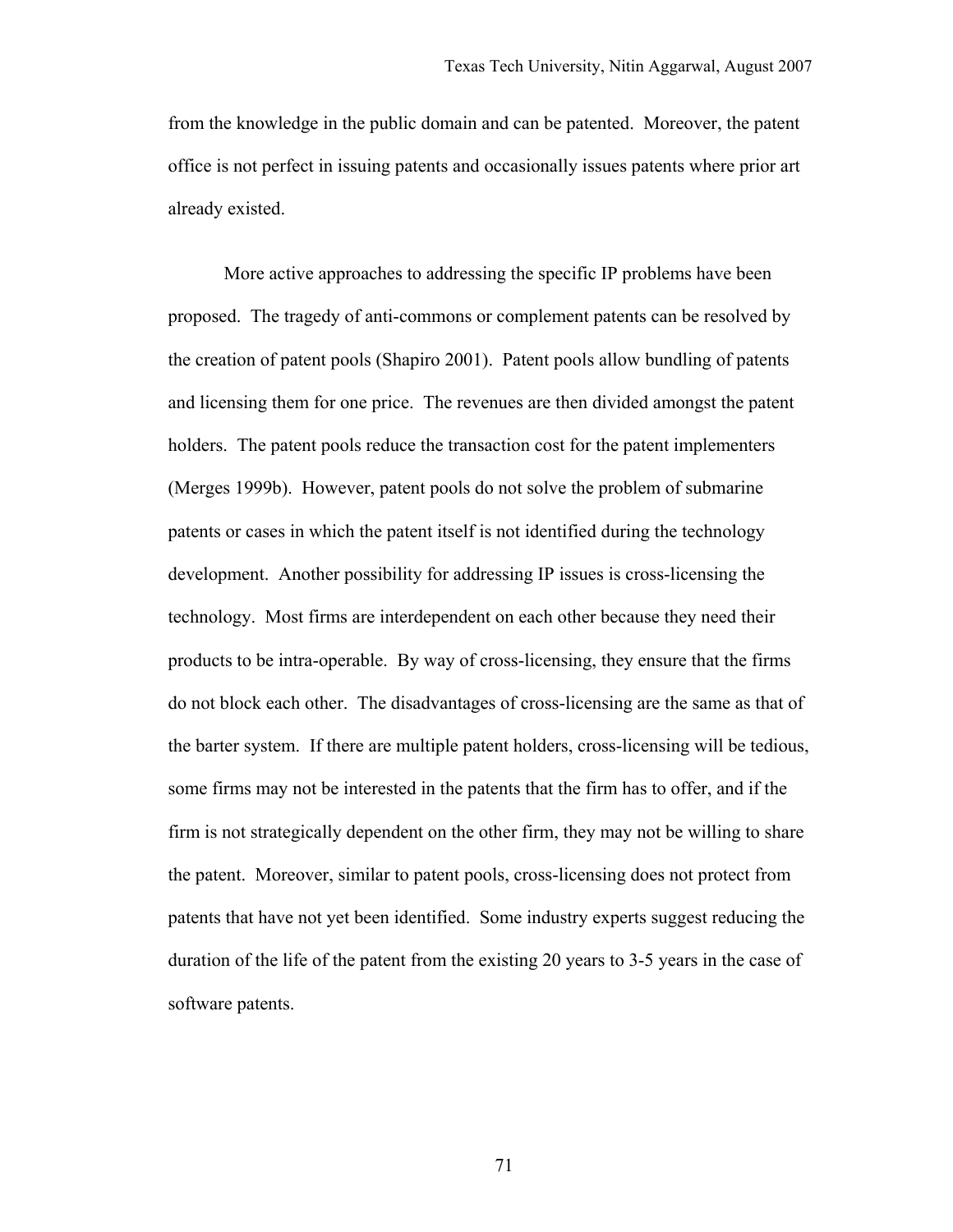Another solution to patent problems which is addressed in this thesis is cooperative standard setting. In this case, a separate entity is organized consisting of major firms in the industry. These firms jointly develop and own the standard. This increases the likelihood that all patents are identified before the standard is set, reduces the scope of opportunism because of legal anti-trust issues, and reduces the chances of infringement because the IP owner may be a part of the organization or have a strategic relationship with a member of the organization. Other individualistic approaches exist like patent insurance, where the infringer or the infringed can use the insurance to pay for the legal fees associated with patent infringement. However, this really does not address the root of the problem. As the infringement cases become more common, the insurance rates may go up. Moreover, large companies with big patent or product portfolios may find it uneconomical.

# **2.4. Theory of the Firm**

#### **2.4.1. Introduction**

A theory of the firm attempts to explain two separate issues; the existence of the firm as opposed to the market governance structure, and what determines the scale and scope of the firm (Coase 1937). A firm is a vertically integrated economic entity that facilitates transformation and transaction of goods. Coase (1937) identifies several reasons why a firm may exist. Some people like to work for others, and in the process are willing to take lower compensation than offered by market contracts. These people may be risk averse. Others like to lead and take control. These people are risk takers and are willing to pay higher wages to employees than what is offered by markets. Thus, a firm allows people to control their level of risk. Division of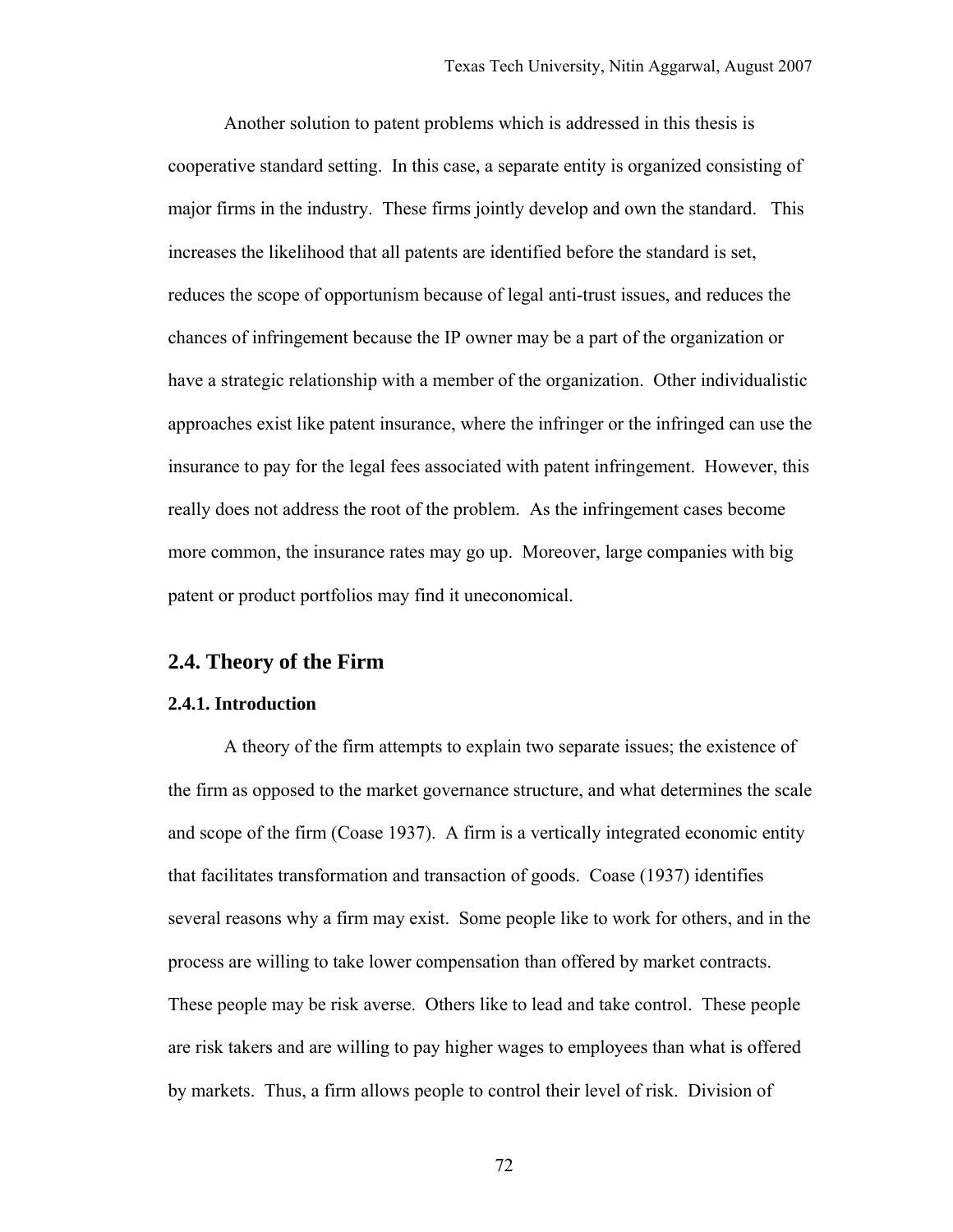labor and specialization in a firm is easier to achieve than in markets. Consumers may have a preference for commodities produced by a firm rather than dealing with markets. Firms are also a way around governmental regulations like sales tax. Though valid, each of the reasons mentioned above is, at best, a point of view. There are other strong theoretical perspectives that have been empirically tested.

Several researchers have given different theoretical perspectives on the existence of the firm. Notable among them are the neo-classical approach that views the firm as a production black box rather than an organizational form; the transaction cost approach that determines the boundaries of the firm based on the internal and external transaction costs (Coase 1937; Williamson 1985; Williamson 1991); the contract view of the firm that treats the firm as a nexus of binding contracts and boundaries as determined by the ownership of assets (Grossman and Hart 1986; Hart and Moore 1990); and the resource-based view of the firm that suggests that the firms exist because they can create a competitive advantage based on their superior resources.

The firm size is determined by the amount of productive resources that the firm employs (Conner and Prahalad 1996), and the knowledge-based view of the firm derived from the resource-based view that suggests that the firms are a mechanism for knowledge creation, sharing and transfer amongst groups or individuals (Demsetz 1988; Kogut and Zander 1992; Nonaka et al. 2000).

The neo-classical approach views the firm as a profit-maximizing production function rather than as an organizational structure. The firm is a black box, and the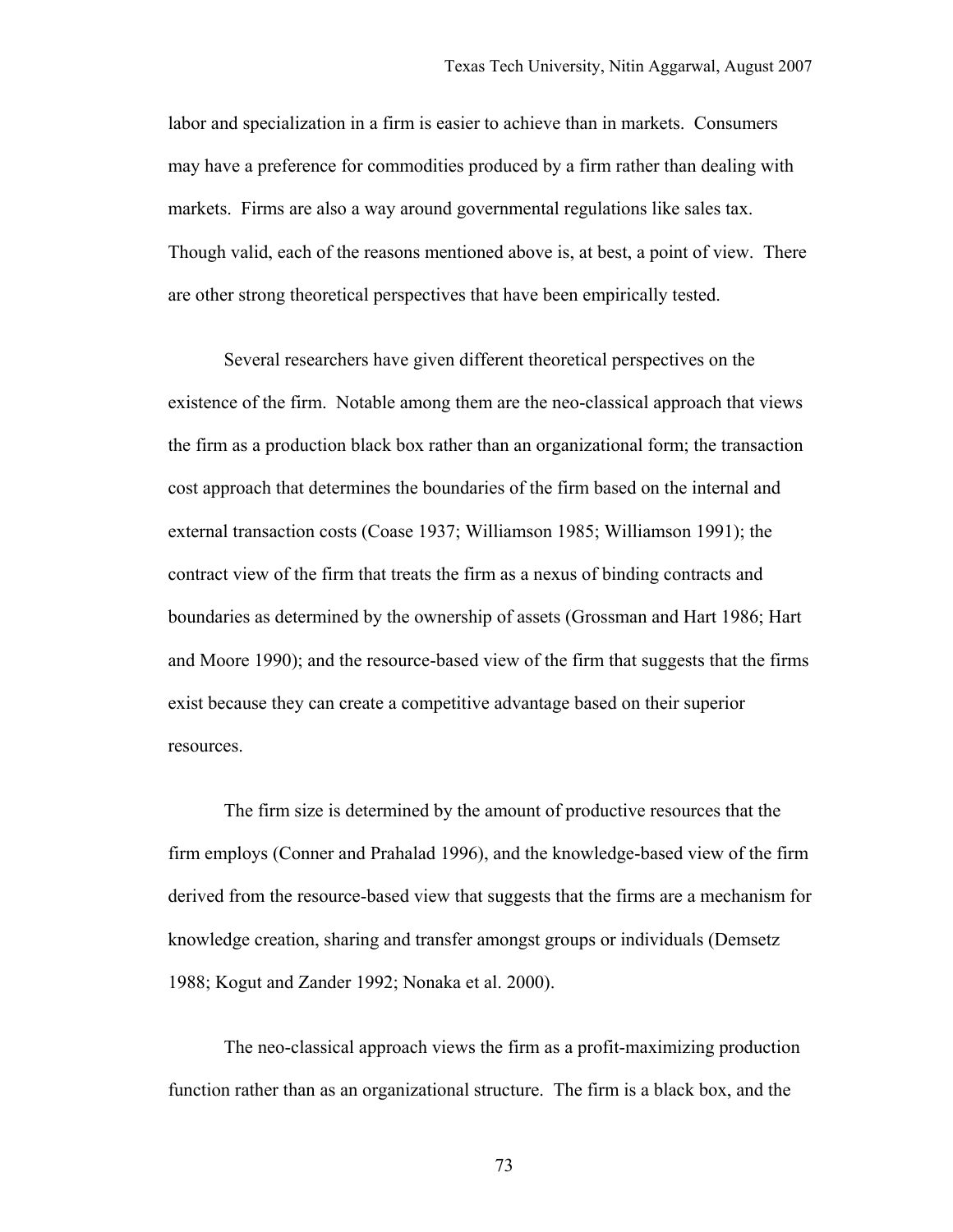resource allocation is determined by prices rather than by managerial decisions (Demsetz 1997). There is little attention given to the transformation of the resources as an input into the black box to the finished goods as an output. It uses the information on market demand and supply to calculate the equilibrium that determines the size of the firm, subjected to profit maximization. There are no bounds on the human rationality and hence, the notions of opportunism and uncertainty do not exist. The main assumptions here are costless transactions and perfect information.

The neo-classical approach, though widely used and very useful, makes unrealistic assumptions and does not clearly explain the existence of the firm over the market form of governance. To overcome the shortcomings, the new institutional economists proposed the transaction cost theory (Coase 1937). The transaction cost theory opened the black box to understand the operations of the firm. The new institutional economics aimed to answer the question of why some activities are organized within the firm while others are organized outside. It was found that the transactions within and outside the firm are not costless and information is not perfect. As a result, there are transaction costs. Outside of the firm, transaction costs are search, coordination, contracting, and costs associated with enforcement of contracts. Likewise, within the firm, there are production coordination costs, employee monitoring and supervising costs. Whether a transaction should be organized within a firm or outside depends on whether or not the transaction costs of firms are lower than markets. The firm boundaries will be defined where there is equilibrium between the marginal cost of organizing the extra transaction within the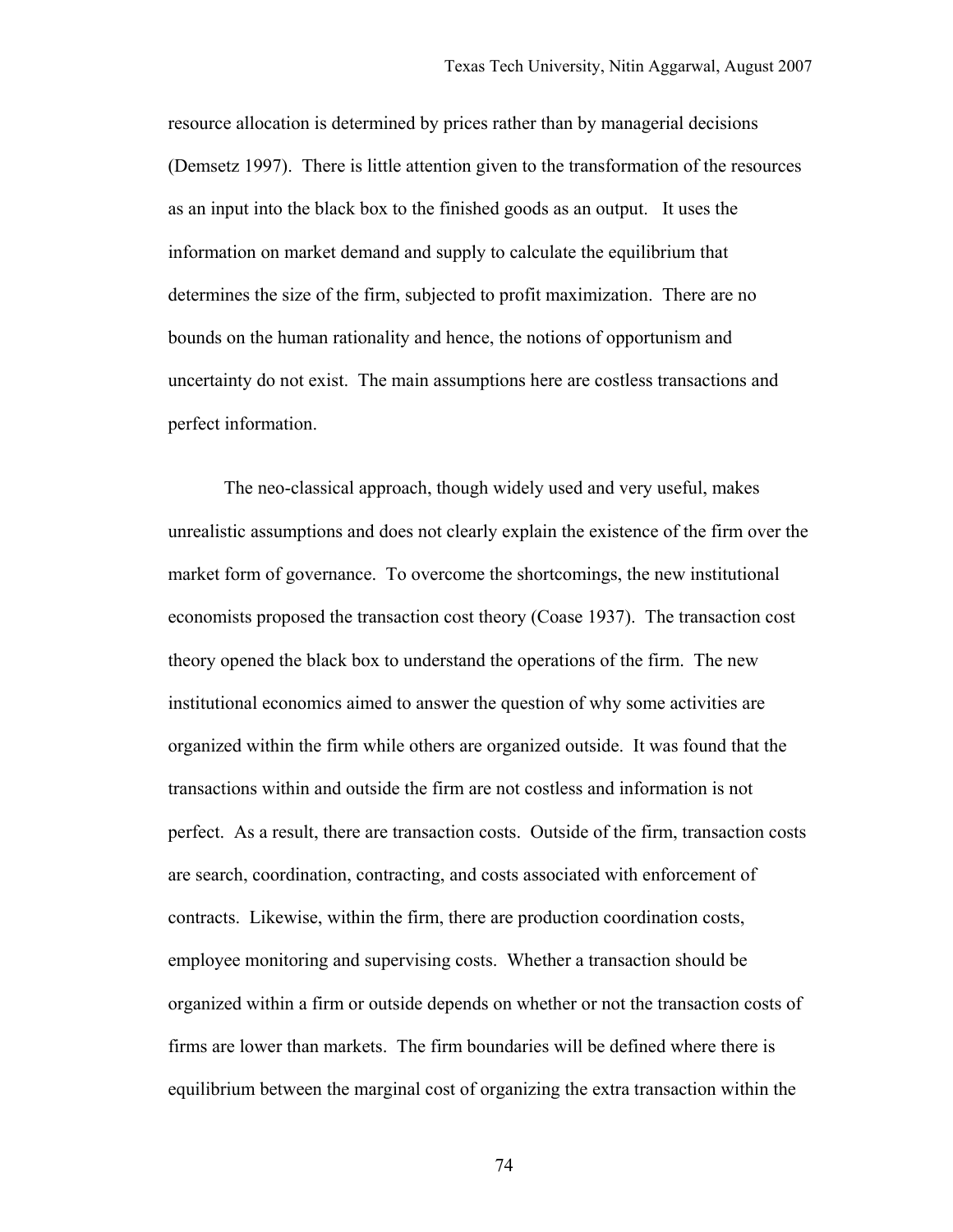firm and outside. The theory proposes that firms exist because they economize on the transaction costs and replace the market with command and control. Further developments in the transaction costs considered factors that affect the nature and the size of the firm. Specifically, the role of asset specificity, bounded rationality, and opportunism were studied as deciding factors in choosing hierarchy over markets (Williamson 1985; Williamson 1991).

Demsetz (1988) maintains that the reliance on transaction costs solely to determine the organizational structure is not without demerits. The transaction costs view of the theory is incomplete as it does not give due importance to the information costs. Furthermore, it is not always easy to segregate the operations of the hierarchy from that of markets because the inputs to the production need to be purchased from the markets. As a result, there are still transaction costs present in a hierarchy (Demsetz 1988). He further clarifies that the correct approach to the theory of the firm will be to consider the sum of the transaction and management costs and compare them in a hierarchy and a market. Moreover, the benefits provided by the hierarchy against problems like asset specificity and opportunism can easily be obtained by contracting. The theory of contracts views the firm as a nexus of contracts (Grossman and Hart 1986; Hart and Moore 1990). A contract is a legally binding agreement between two or more parties that outlines a set of contingencies and action to be undertaken. However, since one cannot possibly foresee, ex-ante, all possible contingencies, most contracts are incomplete. The theory of incomplete contract claims that ownership of an asset is dependent on who holds the residual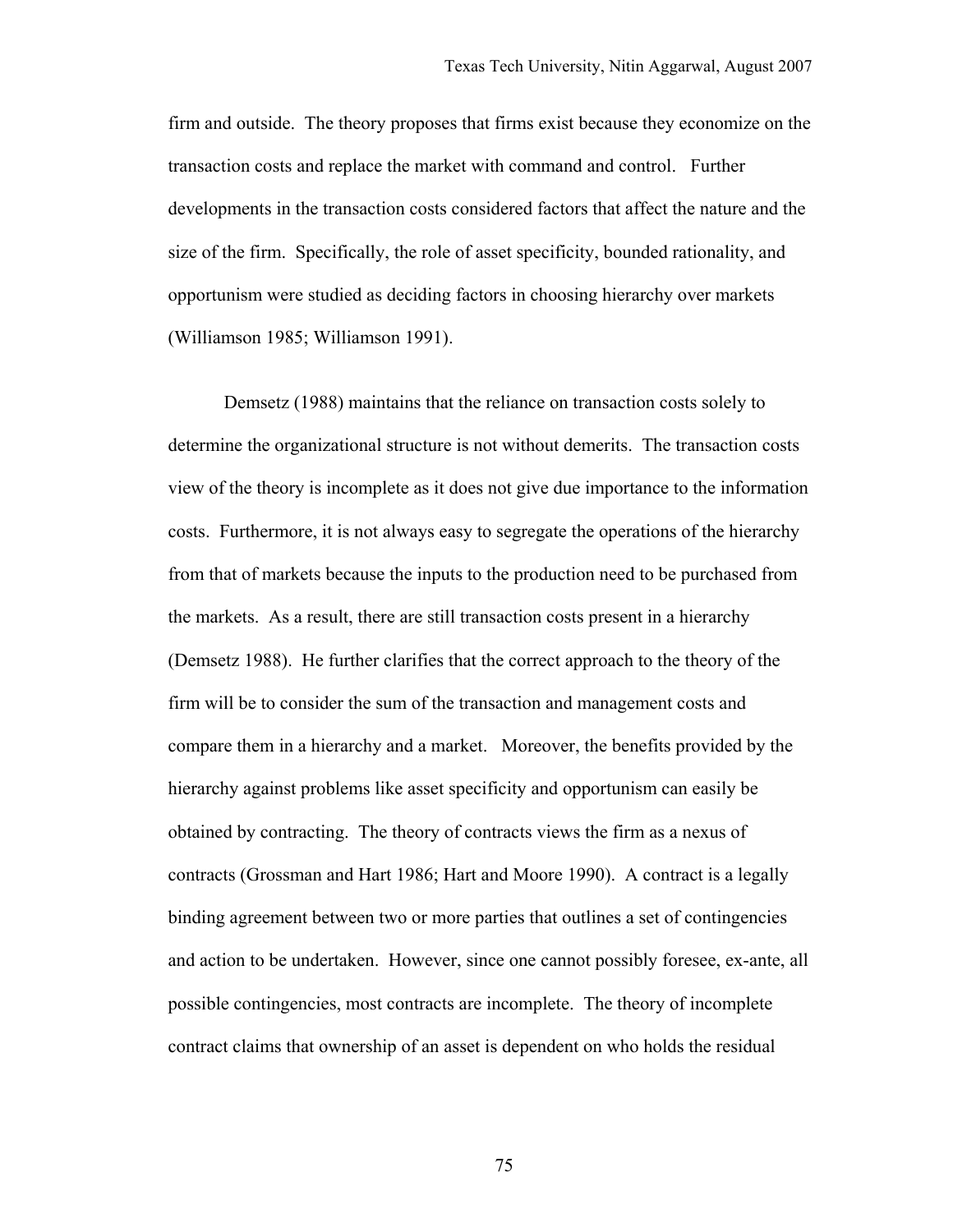rights of an asset and that firms exist to take over these residual rights because complete contracts cannot be written.

The above theories represent the economic view of the firm. The critics often cite that the economic view of the firm fails to incorporate the social and psychological needs of humans. They are against the view that a firm is considered as just a substitute for a market or a series of short- term contracts (Ghoshal and Moran 1996). As a result, the synergies that come naturally by working together and the subsequent creation of knowledge assets are often ignored. The alternate resource-based/knowledge-based view of the firm is aimed to address these shortcomings (Conner and Prahalad 1996). The resource-based view of the firm claims that the firm exists to appropriate productive resources at its disposal. The size of the firm in turn is determined by the amount of these resources available that can be put to productive use. A firm is able to create a sustainable competitive advantage using resources that are valuable, rare, imperfectly inimitable, and nonsubstitutable (Barney 1991). Researchers have identified knowledge as one of the critical resources that can explain the existence of the firm (Conner and Prahalad 1996; Kogut and Zander 1992; Nonaka et al. 2000). Individuals interact and apply their knowledge differently when organized as a firm or contracted via markets. As a result, anticipating how the individuals will interact will impact the governance mode itself. The knowledge view of the firm is based on the individual's knowledge differences rather than the opportunistic behavior of individuals, as is the case with the transaction costs approach.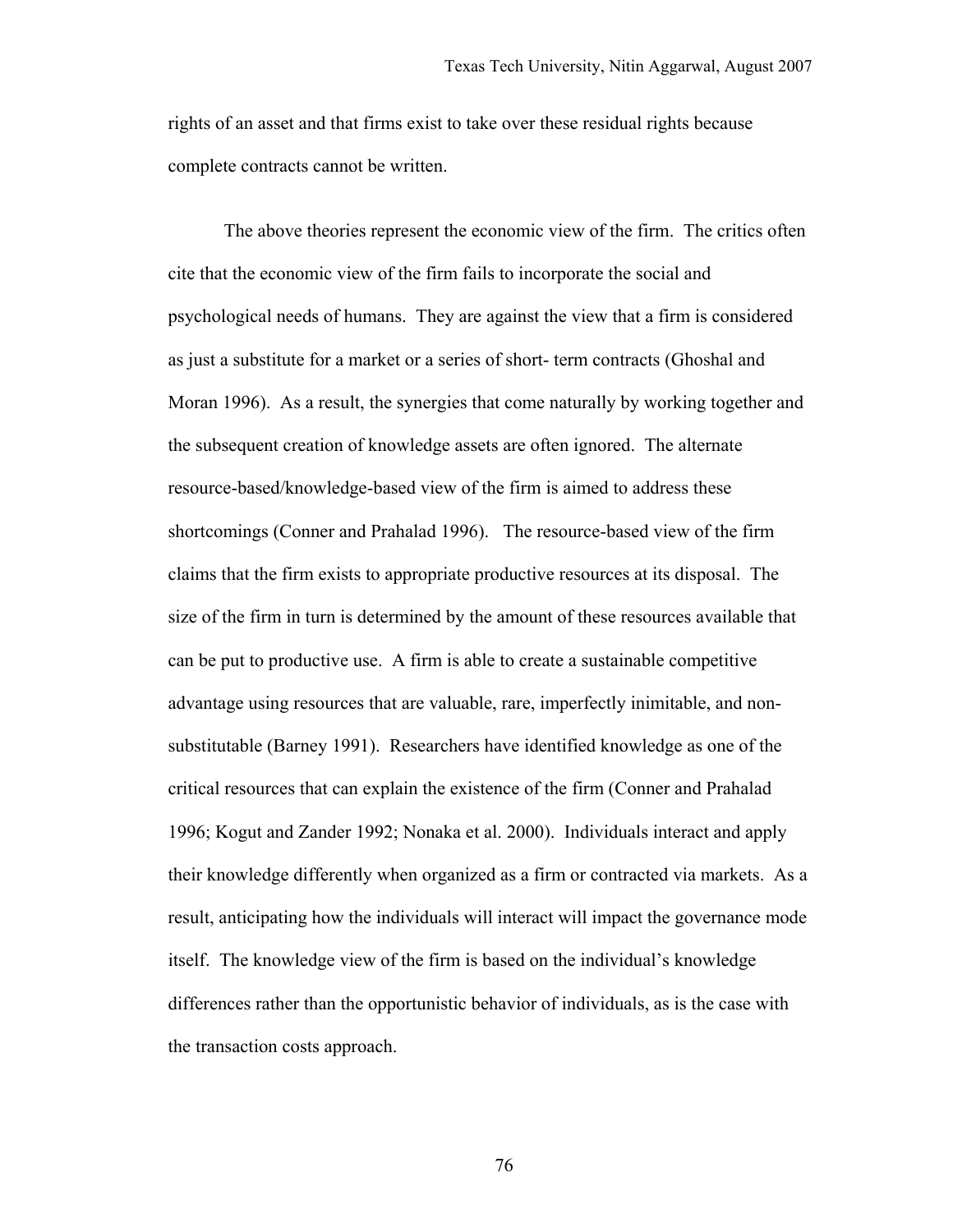The different perspectives discussed above provide meaningful insights into the reasons behind the existence of a firm. With the widespread acceptance of the knowledge-based view of the firm, the criticism for the transaction costs approach has grown (Conner and Prahalad 1996). Transaction costs theory was first introduced to explain the organizational boundaries of firms engaged in the transaction of physical goods. It is convincingly argued why such an approach is not applicable for knowledge products. Nonaka et. al. (2000) gives five reasons for this. First, the outcome of knowledge creation activity is highly uncertain. It is difficult beforehand to determine the results of a research activity. As a result, transaction costs for knowledge products are very high. Second, it is difficult to anticipate beforehand the form and the nature of the knowledge because of its dynamic nature. Third, tacit knowledge is not transferable and not separable from the person holding it. The same holds true for the knowledge embedded in business structures, processes, and procedures. As a result, a transaction of tacit knowledge will require movement of the person holding the knowledge. Fourth, it is difficult to evaluate the value of the knowledge before actually using the knowledge. Finally, knowledge can be put to varying uses which might not be acceptable to the seller of the knowledge. Thus, market transaction of the knowledge is problematic (Nonaka et al. 2000).

In this thesis, I use the transaction costs theory for two reasons. First, transactions are a key characteristic of any business relationship. Any business function except for production functions will have characteristics of transfer of goods, services, or information across a boundary. Most research and activities in various business domains can be directly or indirectly attributed to some aspect of transaction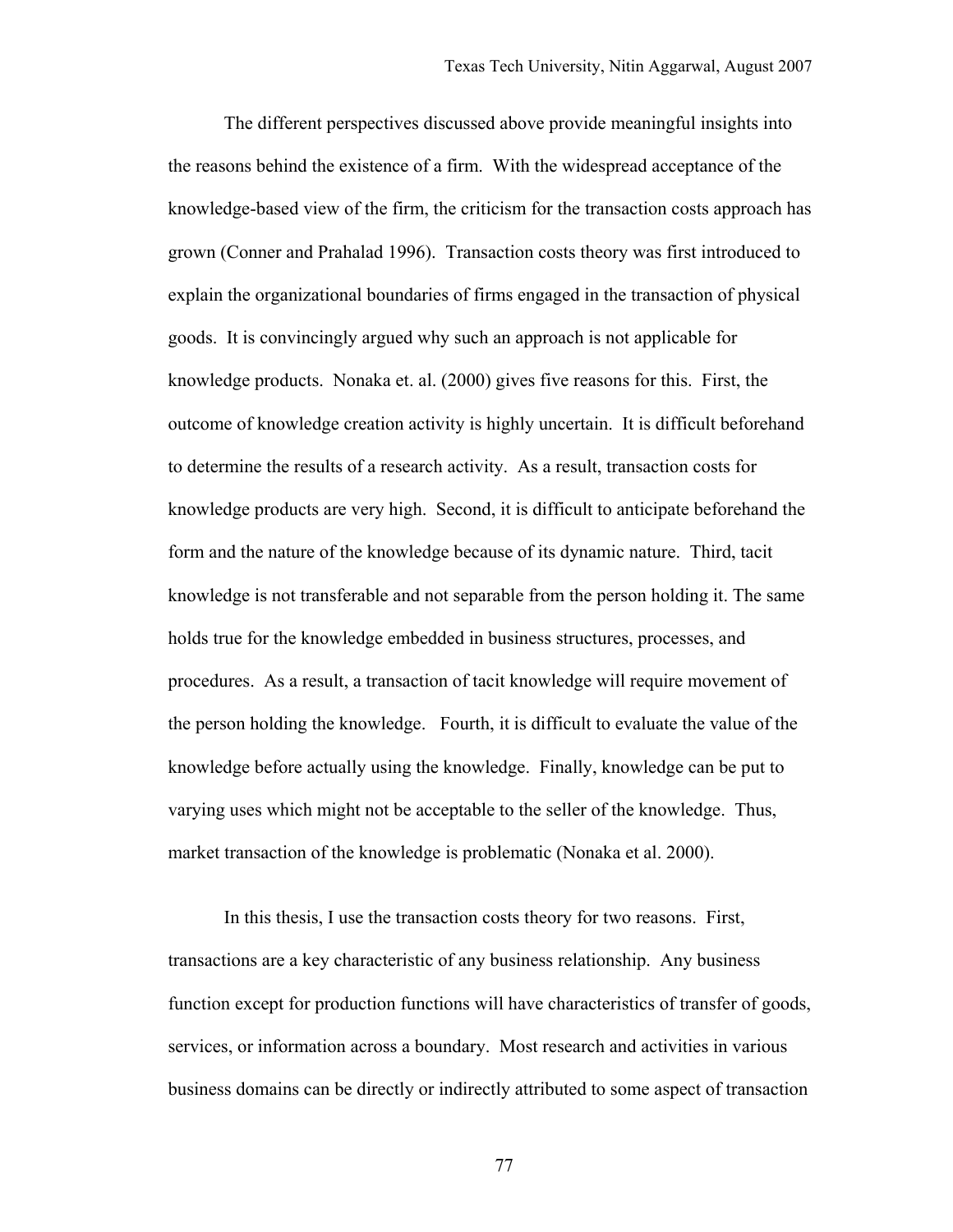between various parties. For example, concepts of trust, commitment, and loyalty are all based on the satisfaction from a transaction between two or more entities. With so much importance given to the transaction in the business world, it is obvious that we want them to go smoothly. For this, we need to study how the transactions are organized in an economy. The theory is robust in that it has good predictive power. It has been validated empirically a number of times, both in economics literature as well as IS literature (Rindfleisch and Heide 1997; Shelanski and Klein 1995). Second, the TCE has specific relevance to the IP domain as discussed below. Though the transaction in IP only involves transfer of rights to use (Walden 2004), an agreement on the nature of the contract needs to be signed to transfer the rights. The knowledge involved in IP transfer is publicly disclosed and well-documented; however, it is legally protected. As a result, transaction of IP is not just a necessity but a legal requirement, even if the knowledge can be produced more cheaply inhouse. If the knowledge is created outside the organization and protected by legal rights, it cannot be freely replicated or recreated without the permission of the owner. This makes transaction of the intellectual property an integral part of the standards development process.

#### **2.4.2. Introduction to the Transaction Cost Economics**

Transaction cost economics (TCE) is a branch of economics that concerns itself with the frictions involved in executing transactions (Coase 1937; Klien et al. 1978; Williamson 1985). A transaction is defined as movement of goods or services across a technological boundary (Williamson 1985). A technological boundary exists when one process ends and the other begins. Transition across the boundary incurs a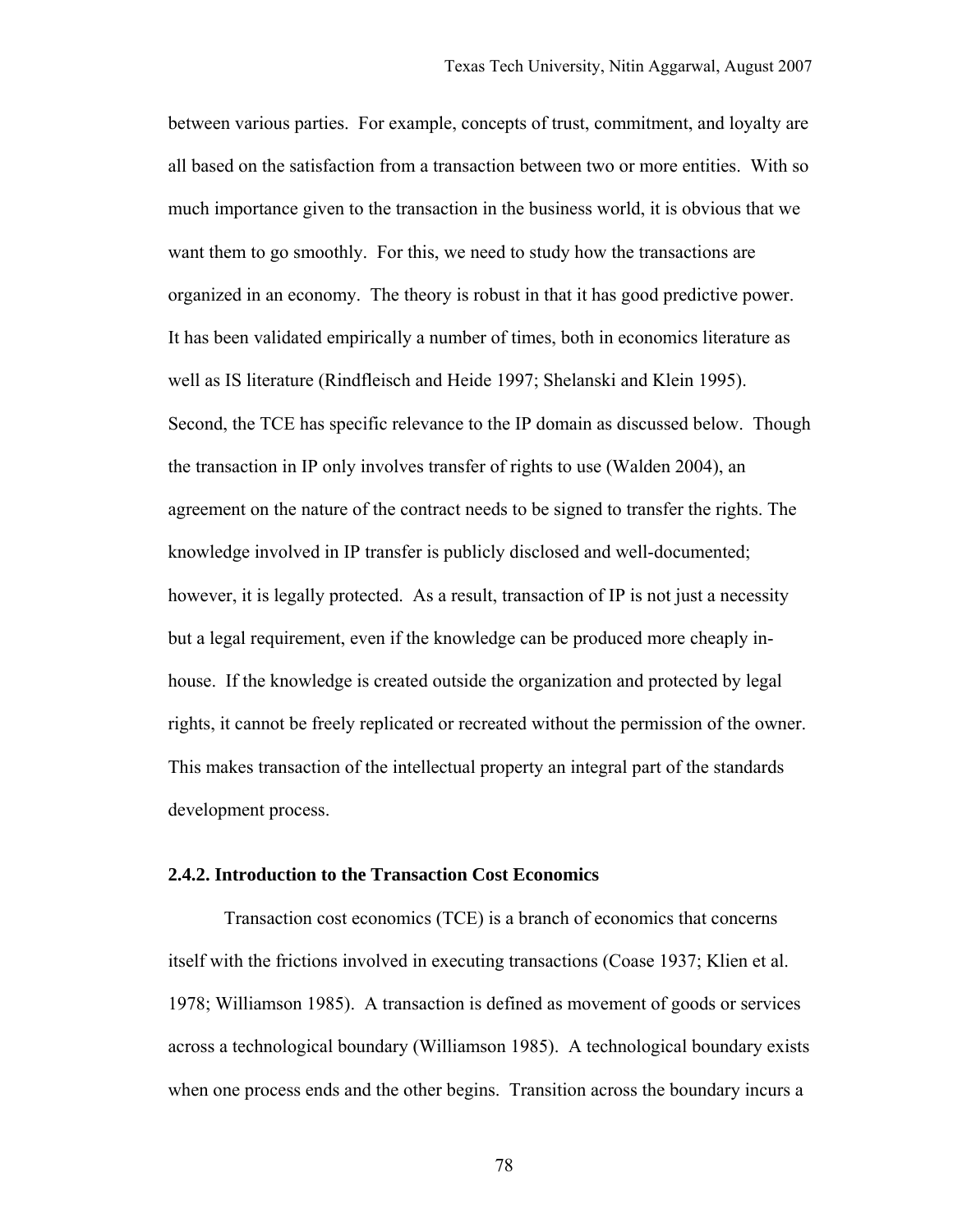transaction cost, which is defined as the cost associated with an economic exchange. A transaction can be the purchase of coal for the power generation plant, laying of railway tracks for the transportation of the coal, or developing software using the internal means of the organization. To understand how these costs emerge, we look at what governs the transactions. The first and foremost step in carrying out the transaction is finding a partner with whom to transact. This is not always easy as there may be multiple entities supplying similar goods at different quality and prices. Once the partner is identified, parties to the transaction make investments in people, location, and technology in hopes of getting some favorable outcomes.

The investments can be general or they can be transaction-specific (relationship-specific). Returns on general investments can be recovered from the transaction as well as outside the transaction. However, returns on relationshipspecific investments can only be recovered within the specific transaction. Outside the relationship, the value of the investment is zero or negligible. For example, railroads are required to transport coal. A transaction in this case will be for the laying down of the railroad. This transaction can be carried out solely by the coal mine or organized between the railroad company and the coal mine. The interesting point is that the investment is relationship-specific, as the railroad cannot be used by other entities because of location specificity (Joskow 1987). As a result, these transactions are governed by contracts that beforehand specify the investments and how to divide the surplus from the transaction. TCE maintains that due to environmental complexities, all contracts are incomplete (Grossman and Hart 1986; Hart and Moore 1990; Klien et al. 1978; Williamson 1985). It is difficult beforehand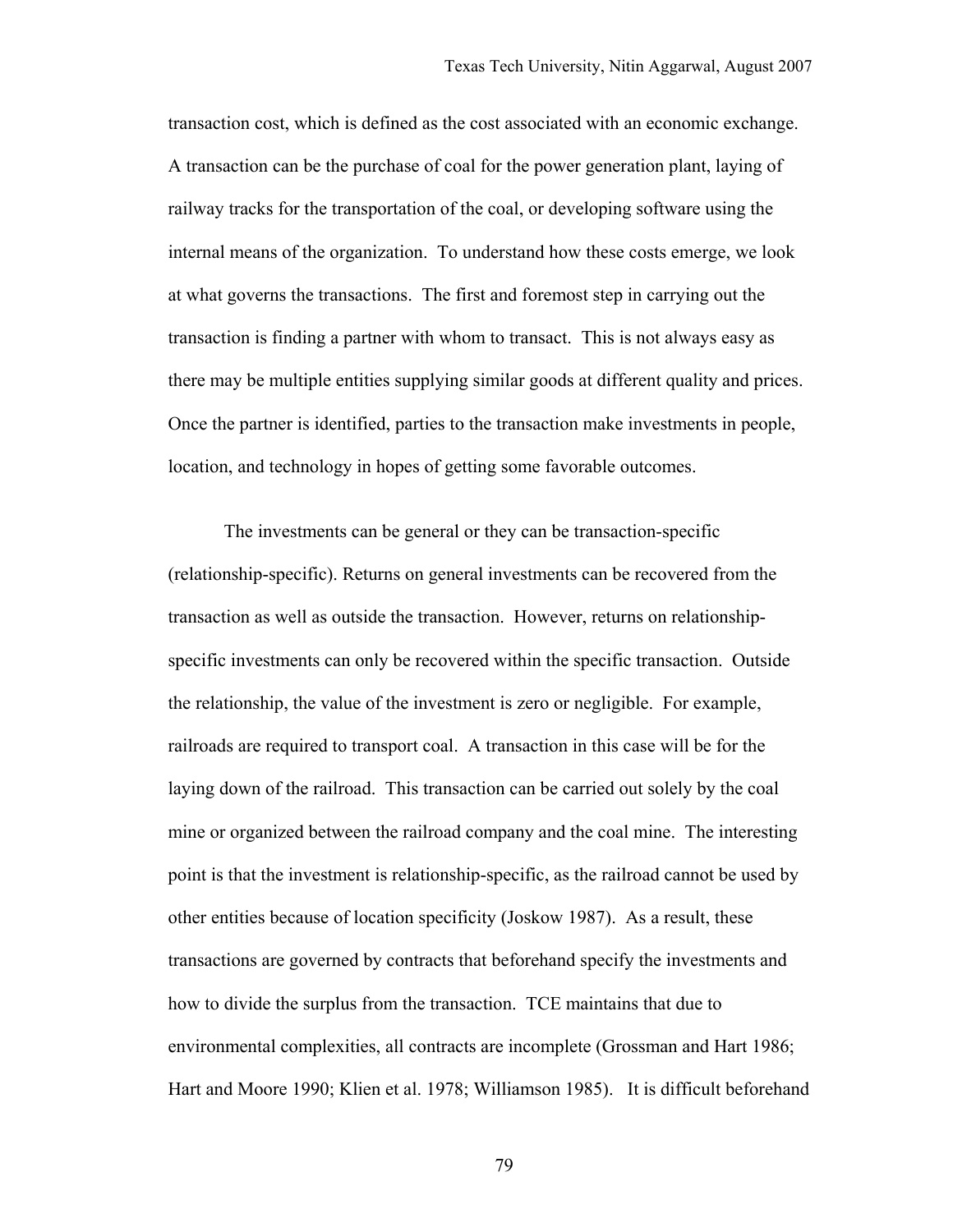to determine all future states of nature. With the change in circumstances such as legal or economic, there may changes in incentives and benefits to the parties. As a result, the party to a transaction that makes a relationship-specific investment exposes itself to the risk of being taken advantage of. TCE proposes that one way to safeguard against this risk is vertical integration. Alternately, it also suggests that the changes in the environment will result in different governance costs, which will lead to reconfiguration of the organization.

The nature of the product and the characteristics of the humans involved in the transaction cannot be changed; however, the organization of the transaction can be managed. It is this goal that the study of TCE aims to fulfill where it tries to reduce the transaction costs by organizing the transactions in a certain way.

To avoid these transaction costs, TCE concerns itself with the markets and hierarchies as alterative mechanisms of governance. It is a well- known fact that markets are price-efficient. Given that fact, the question then arises as to why firms exist and what determines the size of the firm. TCE posits that there are costs associated with using the market mechanism. These costs include search costs associated with finding the best prices, negotiating, and contracting (Coase 1937). By internalizing the transactions, these costs can be avoided or greatly reduced by a firm. The firm continues to grow by internalizing additional transactions until the marginal cost of organizing additional transactions within the firm outweighs the cost of carrying out the same transaction in the market. This determines the size of the firm. A firm's size is not limited to the scale of the transactions, but also the scope of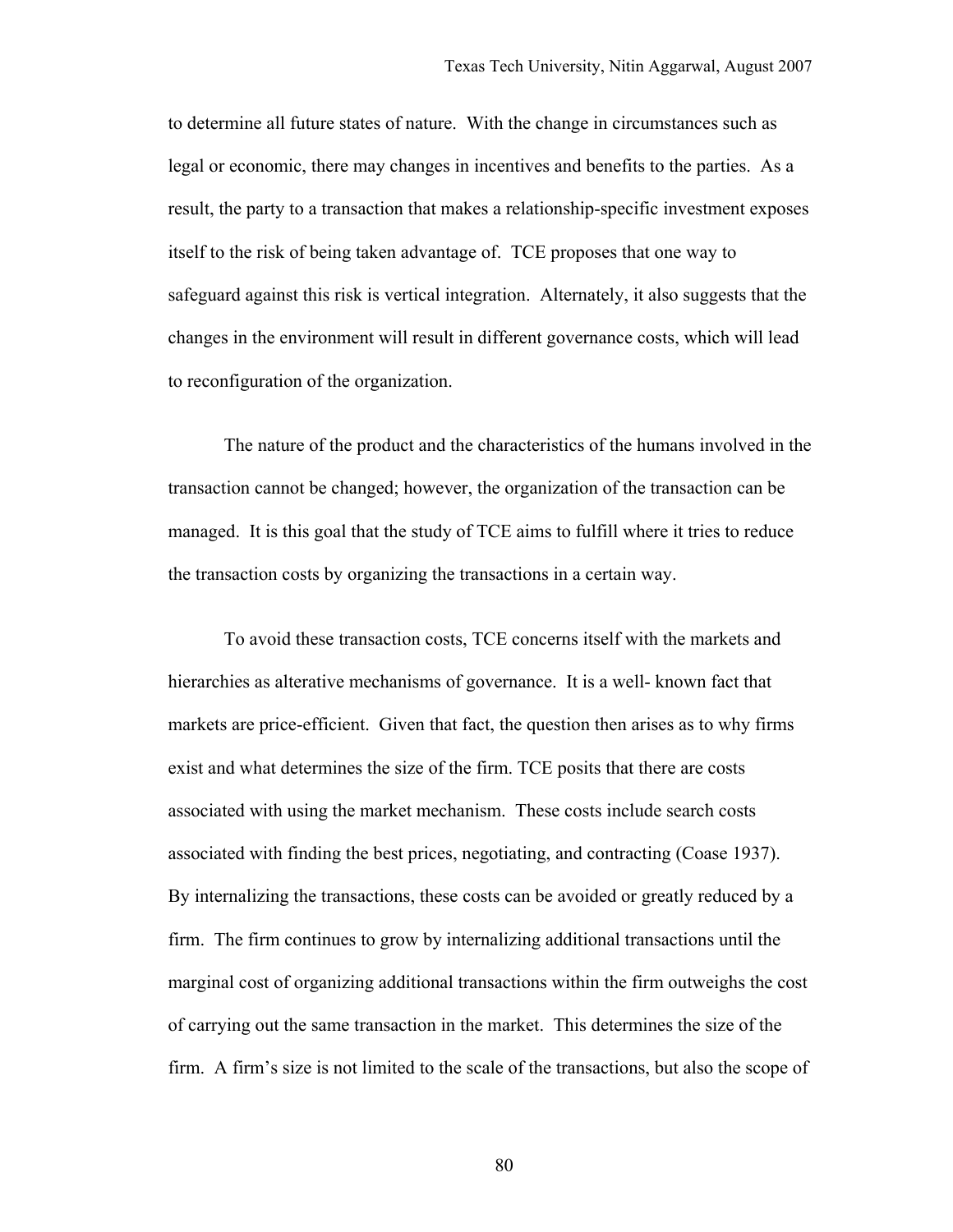its operations. Adding complementary activities increases the size of the firm while maintaining the costs.

TCE makes two assumptions about the economic actors engaged in a transaction. First, that the economic actors are bounded rationally. The notion of bounded rationality is that humans are "intendedly rational, but only limitedly so"(Simon 1957) p.xxiv. What this means is that humans have limited cognitive capabilities that prevent them from anticipating all future states of the transaction and hence, they cannot make perfect choices. Simon calls it satisficing.

The second assumption is about opportunism and claims that humans "seek self interest with guile". What this means is that humans have a tendency to take advantage of bilateral dependency in a deceitful way. Transaction cost economics makes predictions about the governance form based on asset specificity, environmental uncertainty, and frequency of transactions subjected to bounded rationality and opportunism.

In summary, the central question of TCE is the economic organization of transactions. Thus, the unit of analysis is a transaction, and the question is how economic agents should organize the transaction in order to reduce potential conflicts arising out of bounded rationality and opportunism at a lower cost (Spraakman and Robert 1998). TCE claims that the firm economizes on the sum of production and transaction costs, rather than on production costs alone, as claimed by neo-classical economics. This viewpoint recognizes that producing a product is only part of the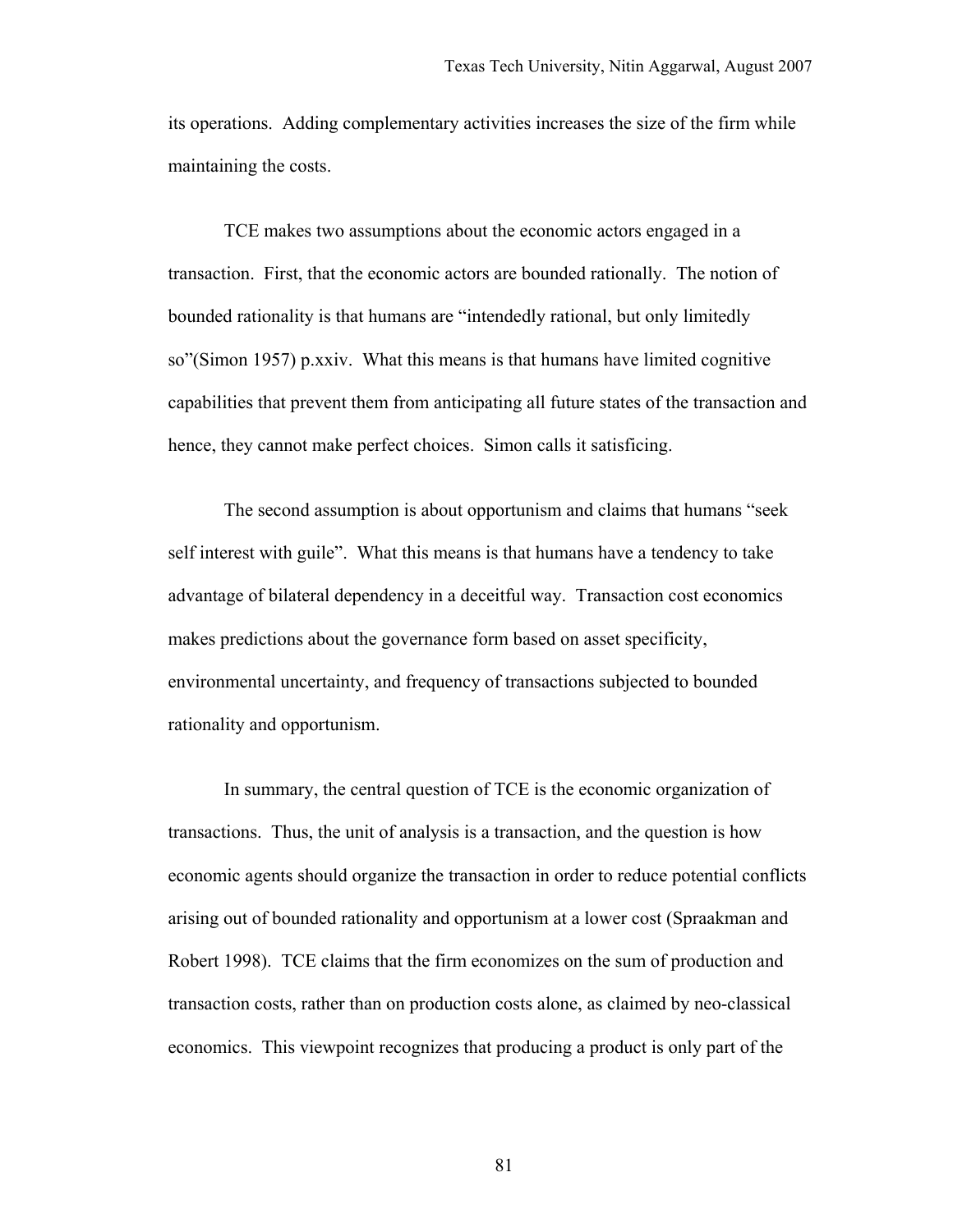economic activity of an economic agent. The agent must also procure its inputs and, in turn, sell those inputs to other economic agents.

The TCE literature can be broadly classified into two themes. The studies concerning the types of transaction costs, like the search cost and the coordination cost; the factors influencing them, like the introduction of technology, and how they affect the choice of organizational forms (Bakos 1997; Clemons et al. 1993; Coase 1937; Gurbaxani and Whang 1991; Malone et al. 1987; Powell 1990), and the studies concerning the attributes of the transaction cost, like asset specificity, bounded rationality, and opportunism, and how that affects the choice of governance structures (Bensaou and Anderson 1999; Joskow 1987; Williamson 1985; Williamson 1991).

#### **2.4.3. Governance Forms**

TCE originally recognized only two governance forms; markets and hierarchies (Coase 1937). Later, reflecting the dynamic change in the business environment, hybrids were recognized as a viable governance form (Williamson 1985; Williamson 1991). Williamson (1985) acknowledged the possibility of a whole range of governance forms between the two extremes. However, he concludes that these forms are either too complex to exist or so unstable that they fail as soon as they come into existence (Williamson 1991). Network organizations (Powell 1990) belong to one such complex form that was previously ignored but has emerged in the recent years to accommodate the interdependent nature of firms today.

**2.4.3.1. Markets:** In a market, a transaction is arranged with an anonymous economic agent outside the boundaries of the firm. The transaction is usually based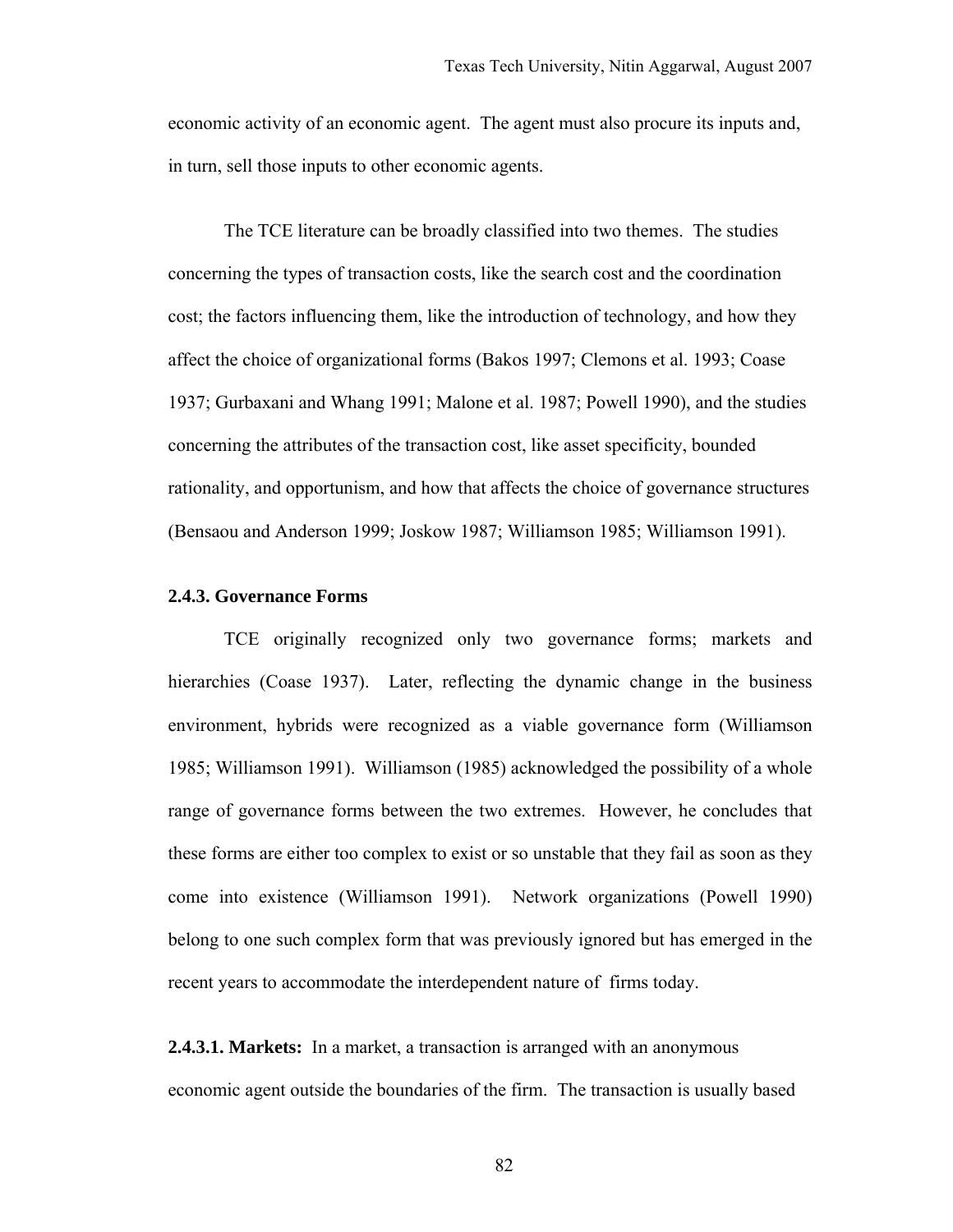on price, competition, and a series of short-term contracts (Williamson 1975). The transaction is independent of the parties involved and does not build on other transactions. Markets are considered price-efficient because the participants benefit from specialization and economies of scale. A transaction organized in a market involves searching for a product or service provider, contracting for goods and services, and maintaining relationships with the suppliers. Since the transaction is with an anonymous economic agent, there are some inherent risks involved in the market. As a result, there are higher transaction costs in the markets.

**2.4.3.2. Hierarchy:** In a hierarchy, a transaction is arranged with a specific, familiar economic agent within the organization. Usually, this is a different division of the same firm. The decisions are made by fiat and there is very little scope of opportunism. The transactions are usually based on internal transfer pricing. The key point here is that the agents are not anonymous. The transaction partner is predetermined and is specific to the parties involved. As a result, there are lower risks and lower transaction costs.

**2.4.3.3. Hybrid:** Hybrid governance falls somewhere between these two extremes. The identity of the parties matter and other transactions between the parties are important, but transactions can be shifted to other agents with ease. Hybrids are characterized by complex contracts and partial ownership of the structures (Shelanski and Klein 1995). In the current business environment, most business can be classified as hybrids instead of pure hierarchies or pure markets.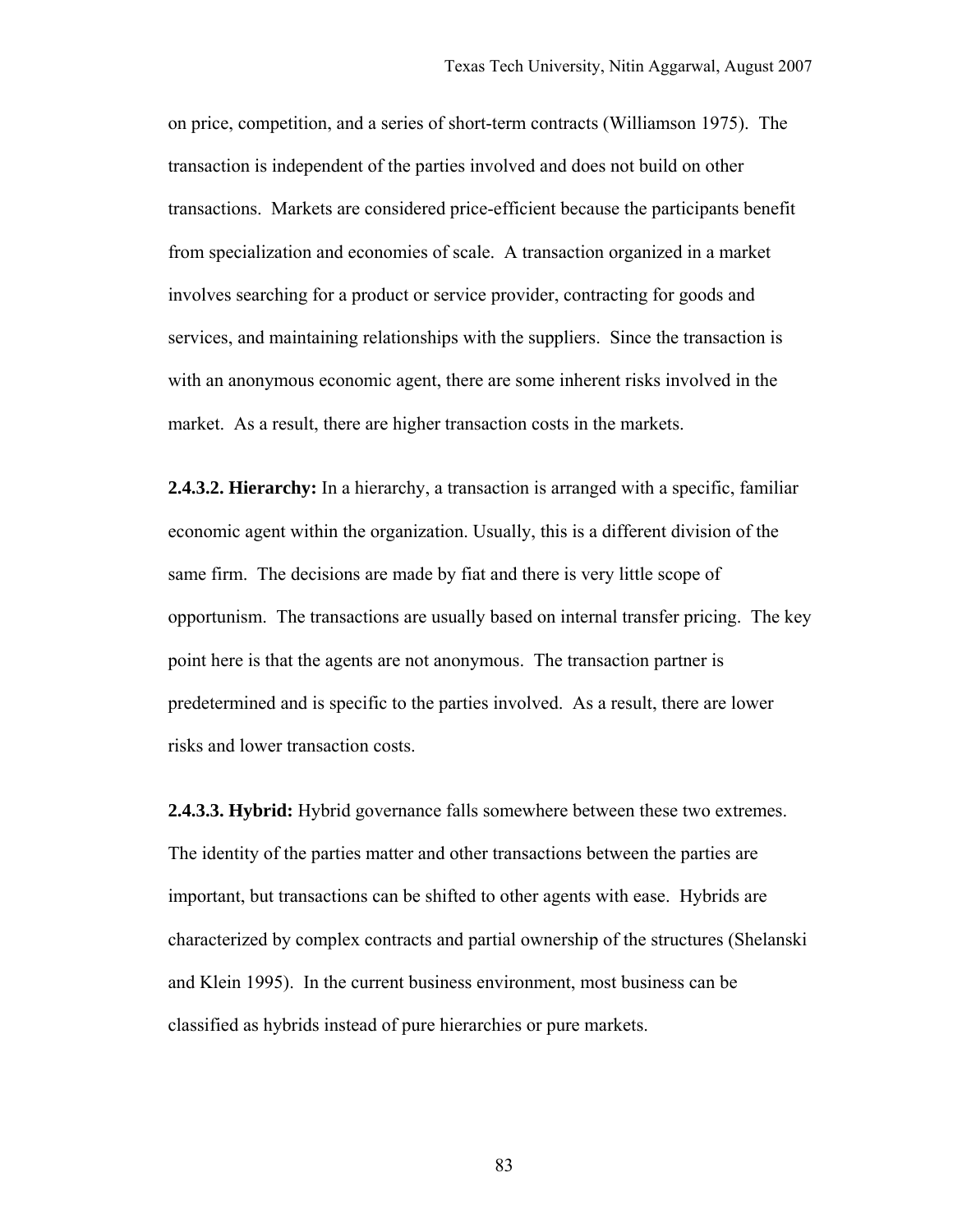**2.4.3.4. Networks:** Networks are distinct from the market hierarchy continuum. In a network, multiple specific firms engage in interrelated transactions with one another (Powell 1990). It is the interdependencies among multiple firms that are not captured by the market hierarchy continuum. A network is concerned with the organization of a group of interdependent transactions. Networks manifest themselves in several different ways. When a network involves cooperation between competitors, it is called coopetition (Bradenburger and Nalebuff 1996). When several different private entities pool resources to jointly perform a task, they are called a consortium. Likewise, when several entities pool resources for a non-profit cause, they are called standard-setting organizations.

It is highly unlikely that all transactions in an organization will be governed as a hierarchy or a market. Ideally, some transactions will be organized in-house and some outsourced. The reason is simple. The only way to remain competitive in the current business environment is by focusing on core competencies (Porter 1980). As a result, firms invest in their area of specialization and outsource the rest. There are limits to what and how much a firm can outsource. Total outsourcing will be expensive to coordinate and result in high uncertainty. Similarly, pure networks do not exist because firms will be reluctant to share all their knowledge with competitors.

Since the unit of analysis is a transaction, what we are more likely to see is a mixed form of governance with elements of hierarchy, market, and networks. Organizations perform different functions in an economy. Some functions may be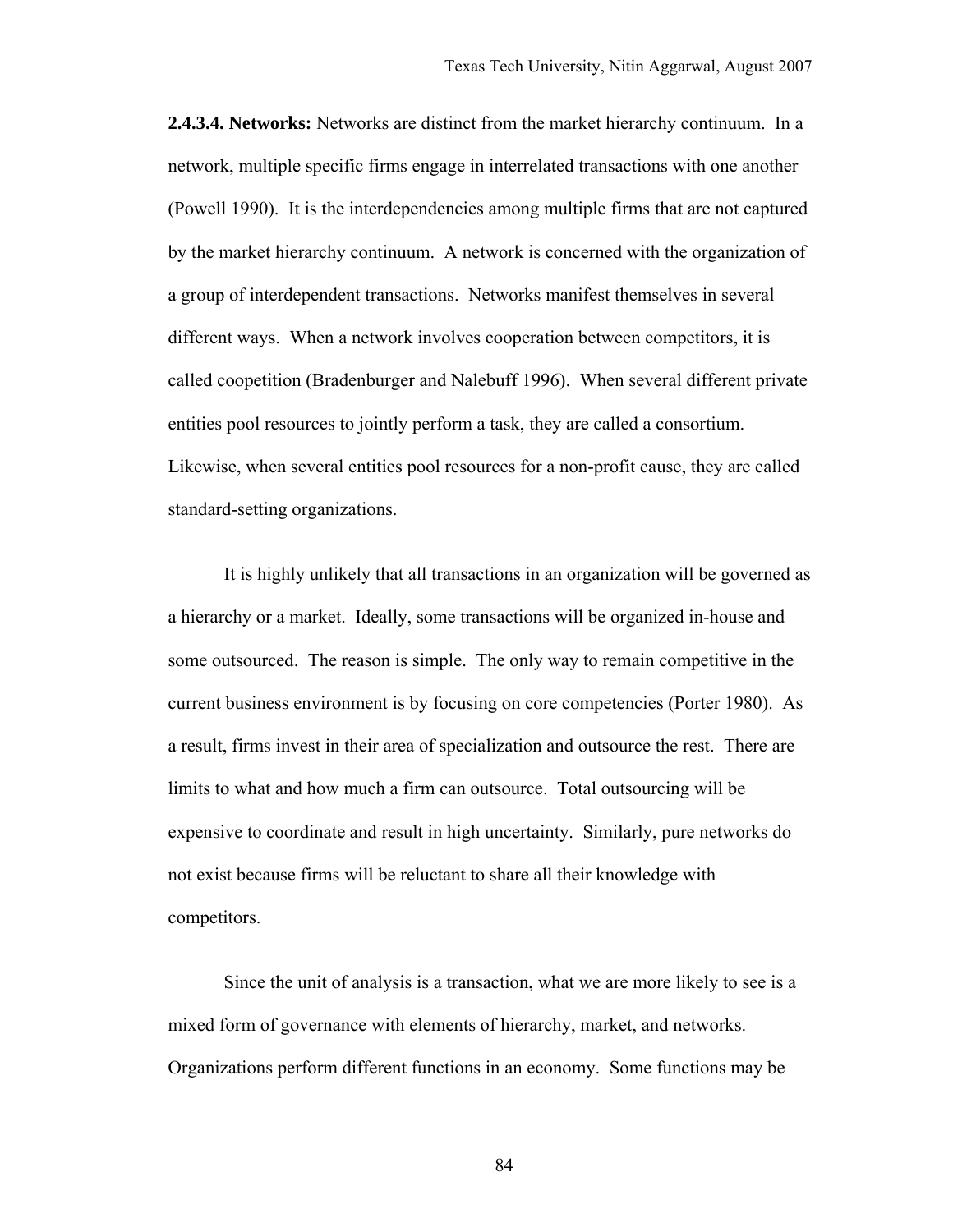performed in-house as a hierarchy, while others may be governed by a third party as a market. For example, IBM uses hierarchical governance for their transactions related to their proprietary mainframe servers, market governance for their PC division, hybrid for retail sales, and a network for standard settings.

The evidence of mixed governance forms is presented in the researchers' conceptualization of markets and hierarchies. The earliest and most common form of conceptualization is vertical integration with the supply chain entities. The forward integration with customers or backward integration with suppliers represents the hierarchical governance, while buying from suppliers and selling to customers represents the market governance (Balakrishnan and Wernerfelt 1986). Another study conceptualized the hiring of sales employees on payroll as hierarchical governance, and selling through commission agents as market governance (John and Weitz 1989). If the sales are managed via franchising, the same represents a hybrid structure. The market-hierarchy framework has also been applied in the areas of ecommerce and knowledge management. The specialized structures like the online marketplace or e-commerce firms are conceptualized as electronic markets and electronic hierarchies (Malone et al. 1987). The knowledge management researchers like to refer to their conceptualization of knowledge management strategies as knowledge hierarchies, knowledge markets, and knowledge communities (Dennis and Vessey 2005). The network forms of organizations are recent phenomena. As a result, only a handful of studies discuss the network form of governance (see (Bradenburger and Nalebuff 1996; Powell 1990; Shapiro 2001)). The TCE organizational framework is not limited to the economic organizations as we know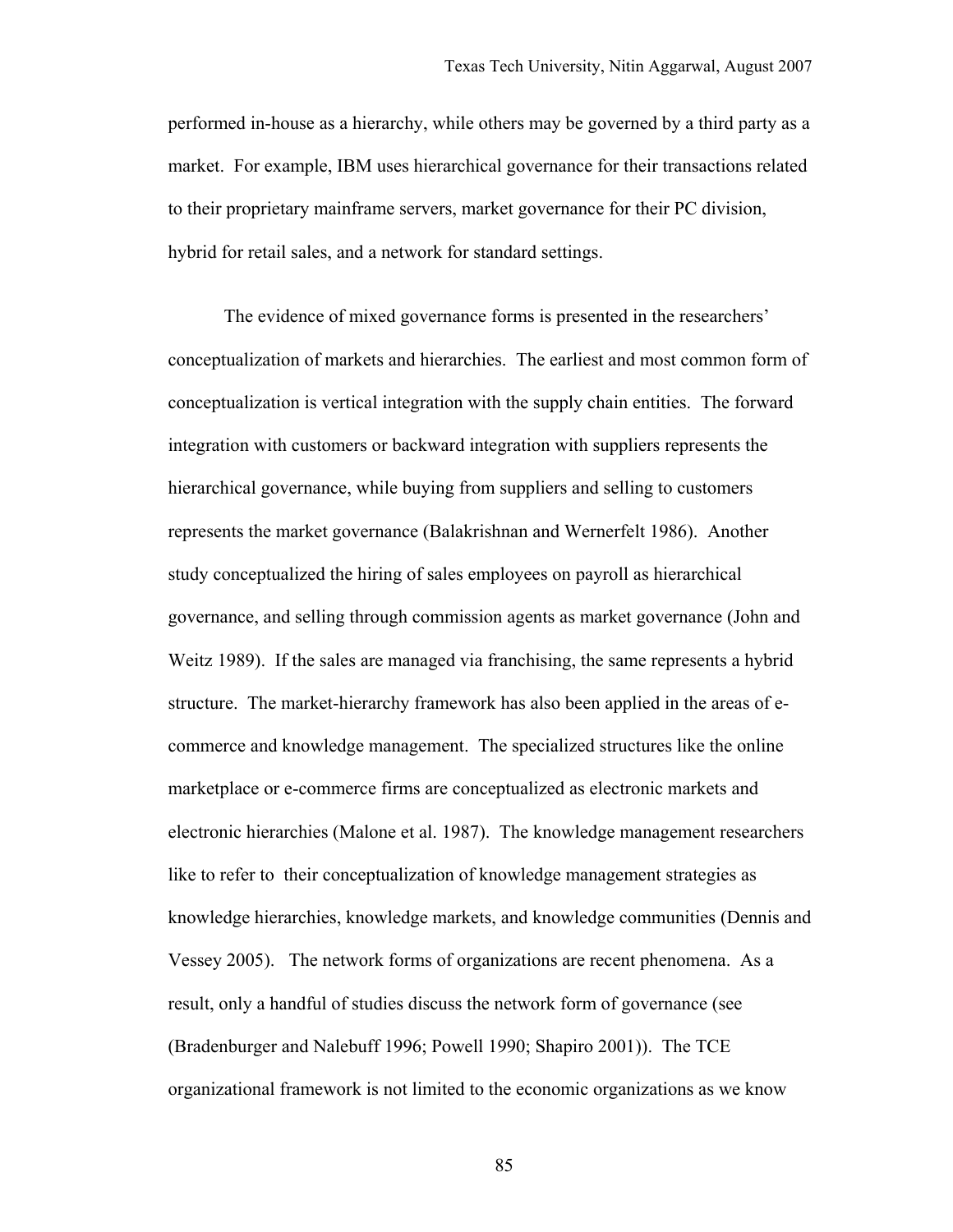them. but also has been used to conceptualize the seemingly unrelated area of families and households (Pollak 1985).

#### **2.4.4. Types of Transaction Costs**

There are several different types of transaction costs. Broadly, these can be classified in three categories: search costs, coordination costs, and opportunism costs.

**2.4.4.1. Search costs:** Search costs are costs associated with identifying potential suppliers (Bakos 1997). TCE claims that these costs are high in a market because an economic agent must search a potentially large market in order to locate the best possible match for its needs. A market has no mechanism for transferring this information. The amount of communication and repetition involved is very high. Correspondingly, TCE holds that search costs inside a hierarchy are very small (Clemons et al. 1993; Gurbaxani and Whang 1991; Malone et al. 1987). The hierarchy mechanism is set up for the sharing of information across divisions. Hence, the central authority knows what is being produced in the hierarchy. Since hybrids lie in between markets and hierarchies, they incur moderate search costs. Once the partner is identified, search costs are lowered because of long-term relationships. To summarize, TCE predicts that search costs decrease gradually from markets to hybrids to hierarchies.

**2.4.4.2. Coordination cost:** Once the supplier is identified, the next step is to establish a relationship with the seller. Coordination costs refer to the costs involved in communicating with and gaining agreement from suppliers. They includes the costs of monitoring, negotiating contracts, gathering information, mobilizing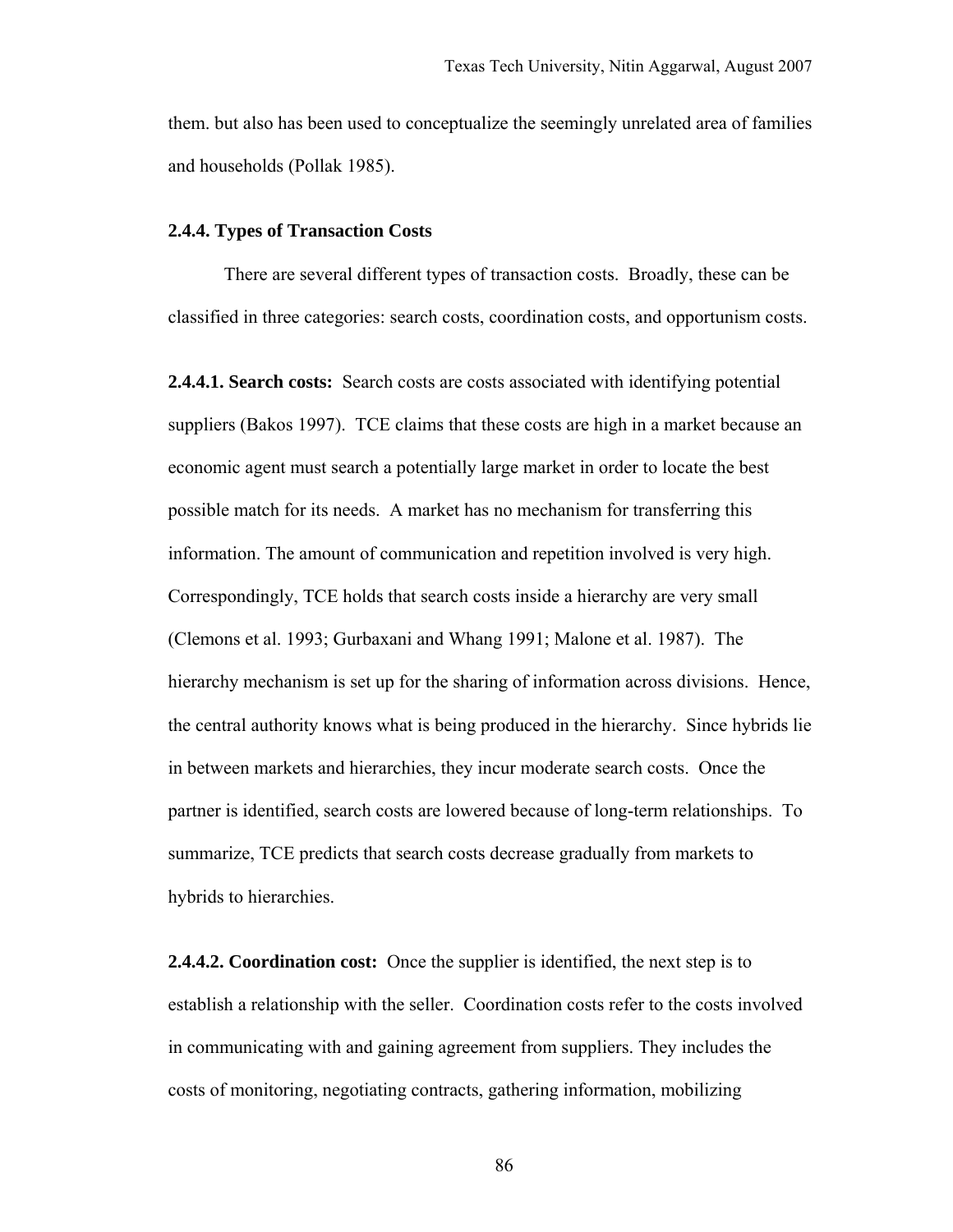resources, and provision of opportunism (Malone et al. 1987). In a market setting, an economic agent has to separately coordinate with all suppliers. In a hierarchy, coordination costs are reduced significantly because a central authority coordinates activity via fiat. The hierarchy has, by its nature, standard operating procedures, communication channels, and meetings, which facilitate the coordination of activities. A hybrid, by design, has a medium amount of coordination costs because there are specific operating procedures in place in order to coordinate activity. To summarize, TCE predicts that coordination costs gradually decrease from markets to hybrids to hierarchies.

**2.4.4.3. Opportunism:** Opportunism costs arise when a party to a transaction charges more than the marginal cost for the item being transacted by willful misrepresentation (Williamson 1985). TCE suggests that the opportunism cost will be higher in a market than a hierarchy. In a hierarchy, transfer pricing only serves an administrative purpose. The central authority pays the same price regardless of how high the transfer prices are set. Anything that one division overcharges another division still goes to the central authority. Thus, even if the central authority fails to set prices to marginal cost, the net cost to the central authority is the same. In a market, each economic agent will charge as much as possible. This is especially true for relationship-specific assets. The charges may occur after the parties have entered into a relationship. Thus, if one economic agent commits to buy from the market, each seller sees an opportunity. Specifically, each market transaction can command more than its marginal cost. Like search and coordination costs, opportunism costs are moderate in a hybrid form of organization. This is because in hybrid organizations, there is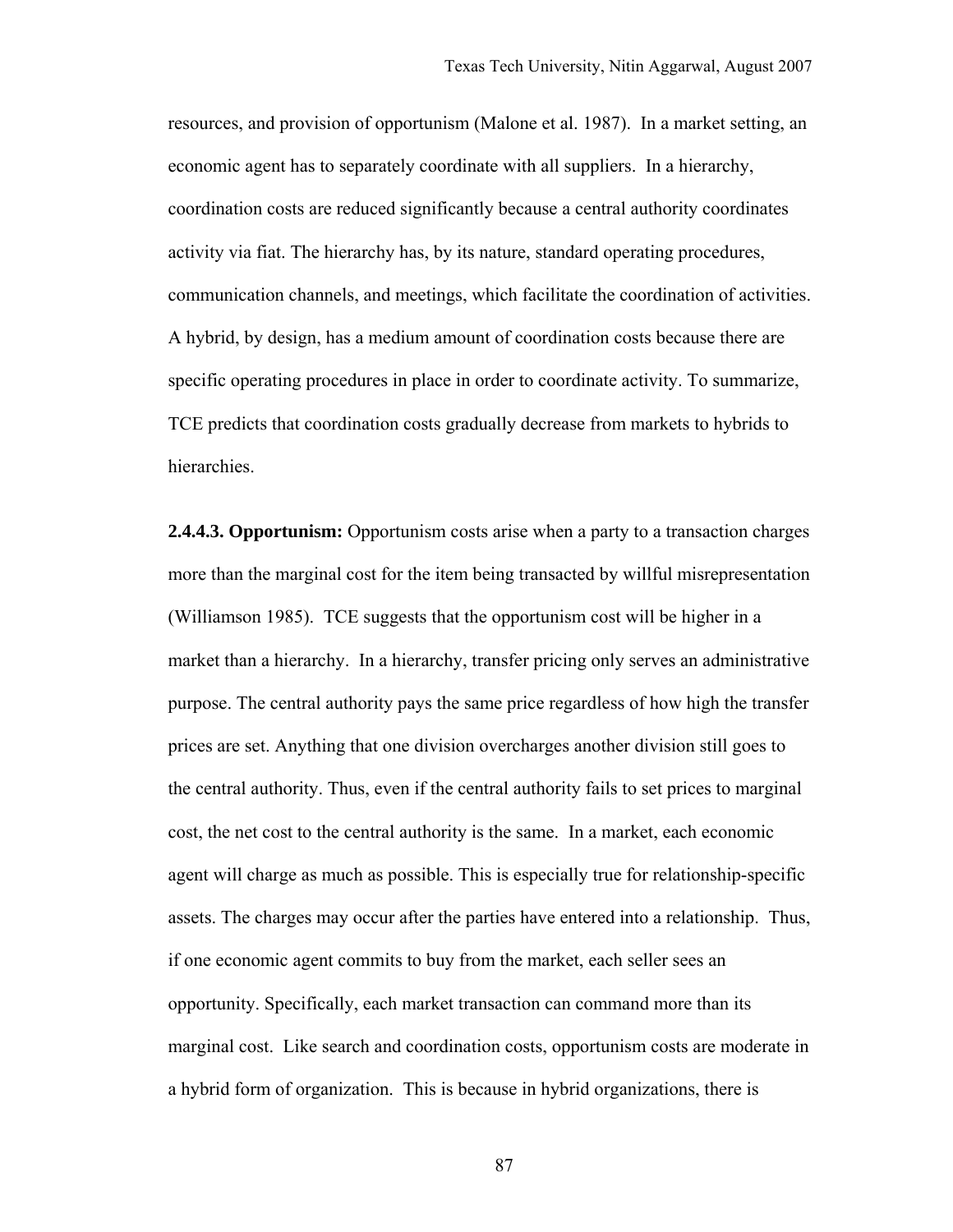interdependence and hence, a mutual hostage-taking situation which prevents the other party from taking advantage of the other. To conclude, opportunism costs are highest in the market and gradually decline in hybrids and are lowest in hierarchies.

Thus, predictions are simple and straightforward for transaction cost economics. Transaction costs are lower for hierarchies than they are for hybrids, which are lower than markets. Still, markets exist because sometimes savings in the production costs outweigh the transaction costs. In such a situation, the transaction will occur in the market.

### **2.4.5. Factors Affecting the Transaction Costs**

As noted earlier, TCE makes two behavioral assumptions which relate to bounded rationality and opportunism. Williamson (1985) identified three different attributes of a transaction cost; asset specificity, uncertainty, and frequency of transactions. Out of the three, Williamson admits and research shows, asset specificity and uncertainty are most profound.

**2.4.5.1. Asset Specificity:** Asset specificity refers to the class of assets that are relationship-specific. What this means is that the parties to the transaction make investment in assets that have little or no value outside the relationship. The assets may have been customized according to the specific needs of the transactors and thus idiosyncratic (Williamson 1985). Williamson (1985) identifies four different types of assets; human, physical, and dedicated asset specificity. This specificity refers to "durable investments that are undertaken in support of a particular transaction" (p.55). What this means is that the opportunity cost of reallocation of these assets to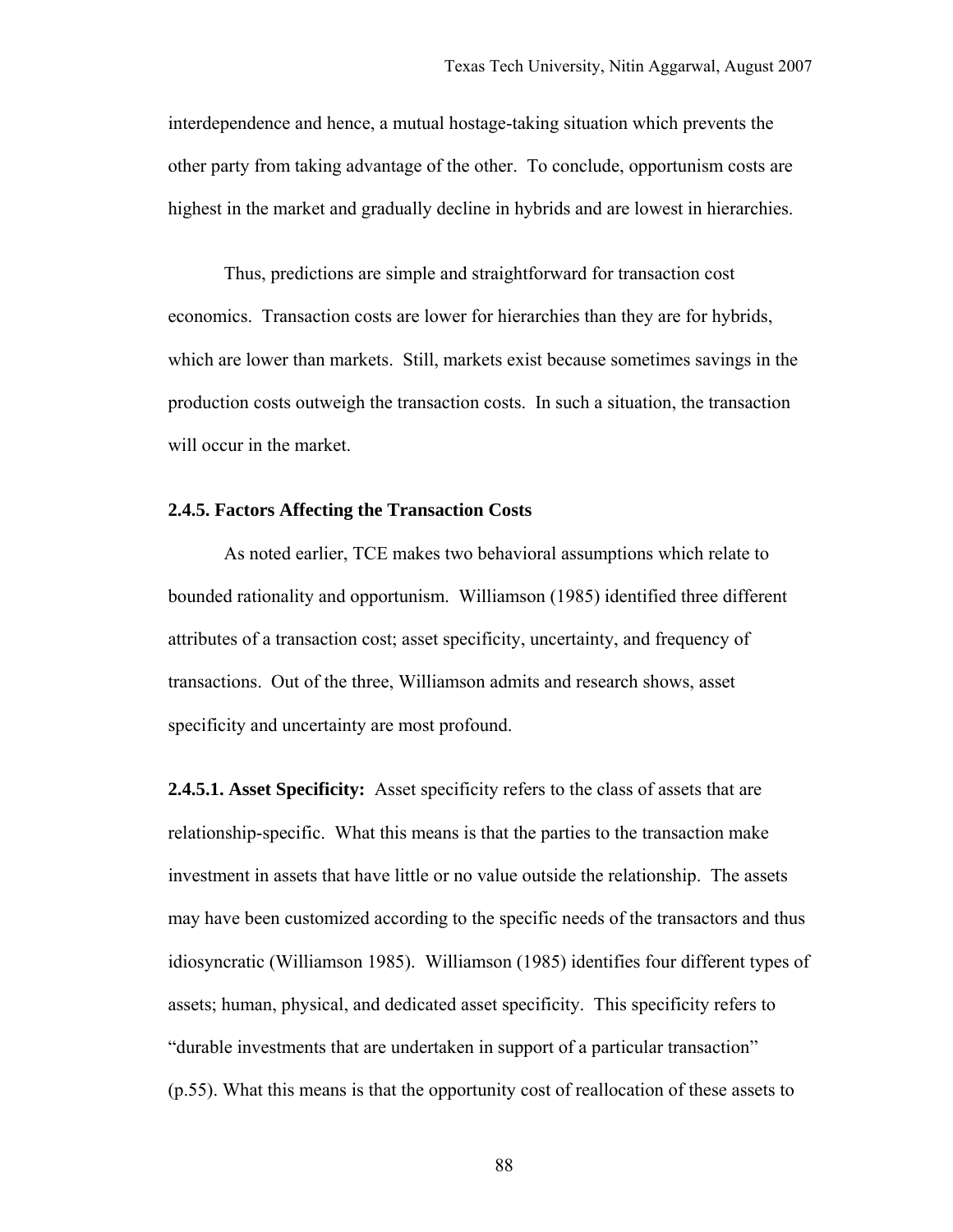the next best alternative is much lower than it is in the relationship. Asset specificity is a major cause for transaction costs and hence, it follows that if the transaction is characterized by relationship-specific assets, it is more likely to be governed by a hierarchy than by a market.

**2.4.5.2. Uncertainty:** The business market environment is usually very uncertain. This is because it is dependent on many external factors such as law, technology, the state of the economy, competition, people's perception, international trade and tariffs, weather, war, act of god, and others. Because of bounded rationality, it is nearly impossible for humans to envision all future possible states of the economy. Hence, all contracts that govern the transaction are incomplete. This creates ex post surplus which cannot be anticipated or shared ex ante. This surplus can be negative. As a result, there is ex post uncertainty. Because of opportunism, which is assumed by TCE, the situation becomes even more worrisome. As a result, if there is high uncertainty, the TCE proposes that the transactions be organized as a hierarchy.

**2.4.5.3. Frequency of transactions:** Frequency refers to the recurring nature of the transactions. Ideally, if the frequency of the transaction is high, it makes sense for a firm to internalize the transactions to take advantage of the economies of scale (Rindfleisch and Heide 1997). Internalization of recurring transactions also helps justify the costs associated with developing and maintaining specialized governance structures like firms a(Williamson 1985). If the frequency of the transaction is low, a firm is better off trading opportunism for market efficiency (Anderson 1985).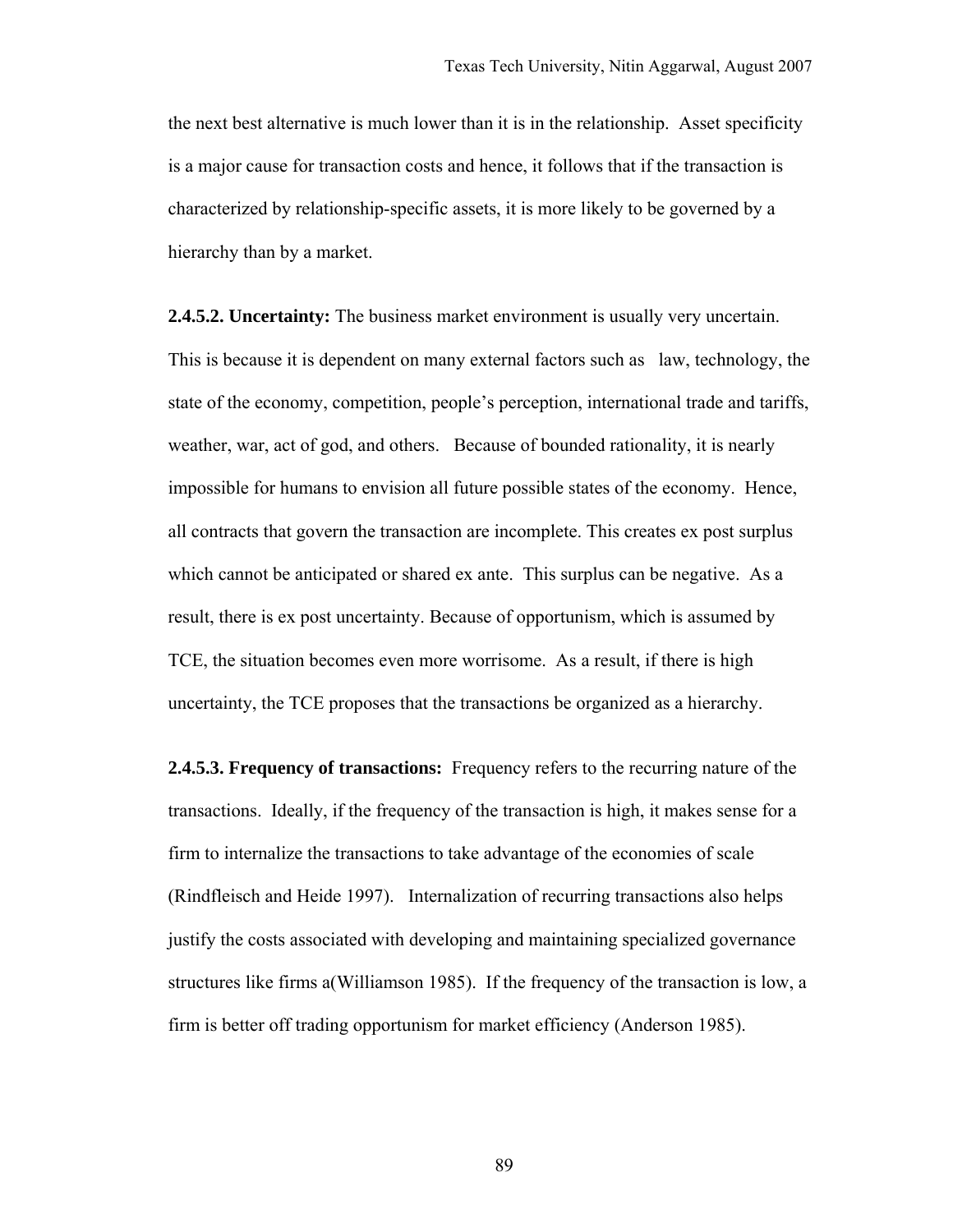Unfortunately, frequency of transactions is considered the least important of factors affecting the transaction costs (Williamson 1979).

#### **2.4.6. Operationalization of the TCE**

The empirical validation of the TCE research usually hypothesizes about the likelihood of existence of a particular governance form for the given transactional relationship as a function of causal attributes of the transaction costs, such as asset specificity, uncertainty, and the frequency of the transactions (Shelanski and Klein 1995). Then outcomes are compared with the observed governance form under the given circumstances and conclusions are drawn.

The governance form is almost always the dependent variable of interest, while context specific variations of asset specificity, uncertainty, and frequency of the transactions are the independent variables. The governance form, or the dependent variable, is usually operationalized as a categorical variable such as make or buy (Masten 1984; Masten et al. 1991), integrated or independent sales force (Anderson 1985), total ownership or partial ownership (Gatignon and Anderson 1988), backward integration or contractual arrangement (Lieberman 1991), and the length of contract (Joskow 1987). Some studies have also considered opportunism (Anderson 1988; John 1984), and related constructs like compensation (John and Weitz 1989), and level of monitoring (Stump and Heide 1996) as a dependent variable.

With regards to the independent variable, asset specificity is the most difficult to operationalize. This is because there is no common agreed upon proxy for measuring the term. Different studies have operationalized asset specificity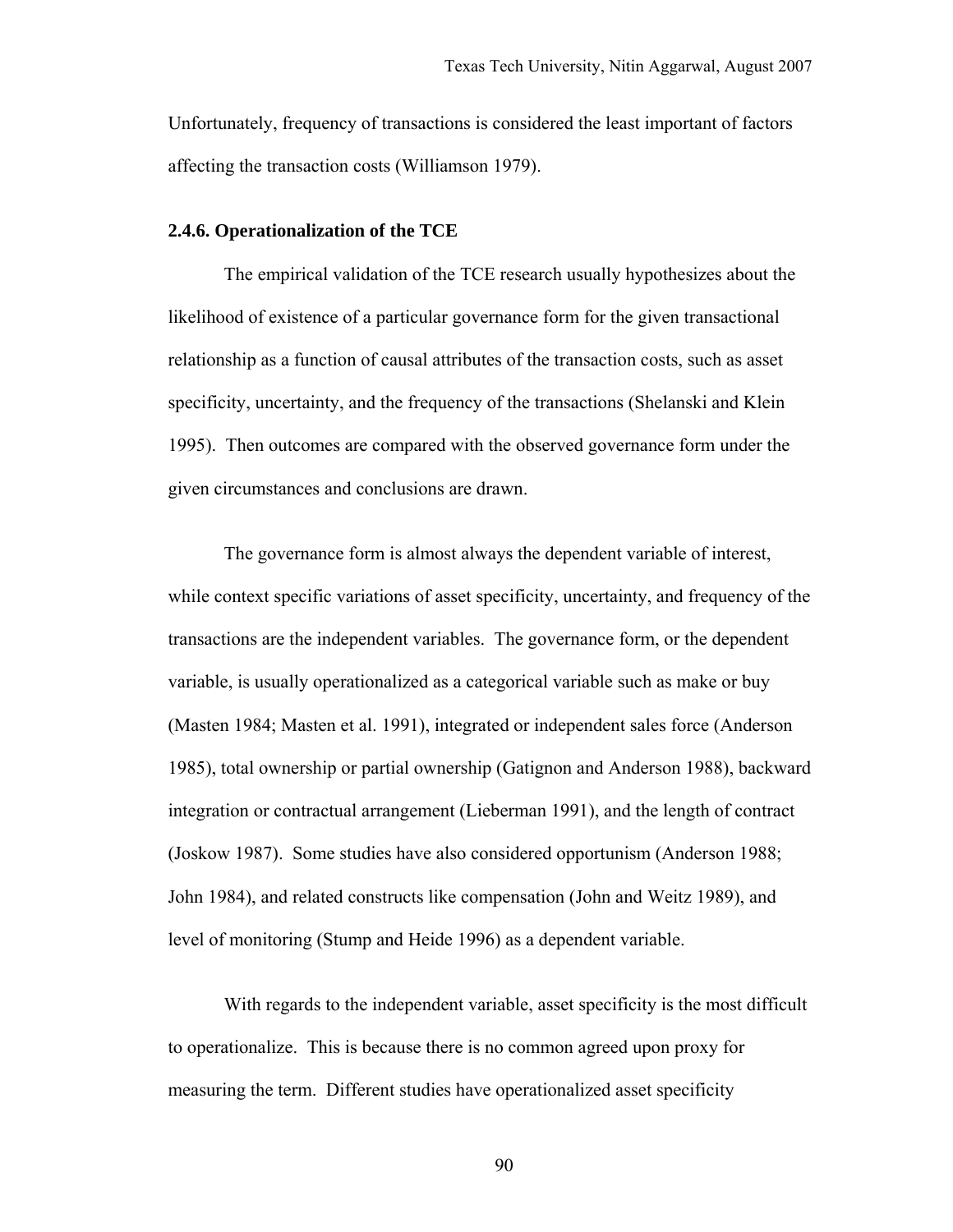differently. For example, site specificity has been operationalized with the physical distance between the contracting firms or the manufacturing facility (Subramani and Venkatraman 2003). Physical asset specificity has been operationalized as the complexity of the asset (Masten 1984). Human asset specificity has been operationalized as employee replaceability (John and Weitz 1989). The list is not comprehensive but just indicative of the different ways that asset specificity has been operationalized.

Similarly, uncertainty has been operationalized in several different ways, depending on the context. Anderson (1985) measured behavioral uncertainty as difficulty of evaluating employee performance, and environment uncertainty as environmental unpredictability (Anderson 1985). Balakrishnan and Wernerfeit (1986) operationalize uncertainty as technological uncertainty in the context of technology obsolescence (Balakrishnan and Wernerfelt 1986). The transactional frequency has been relatively easy to operationalize as it is the measure of frequency of recurrence of the event.

TCE has been extensively validated with most studies reporting a positive relationship between hypothesized governance and levels of asset specificity, uncertainty, and the frequency of transactions (Shelanski and Klein 1995).

## **2.4.7. TCE Application in supporting fields**

TCE originated from the area of law and economics where it intended to replace the classical and the neo-classical view of the firm and the contracts governing the firm (Williamson 1979). Classified as the new institutional economics,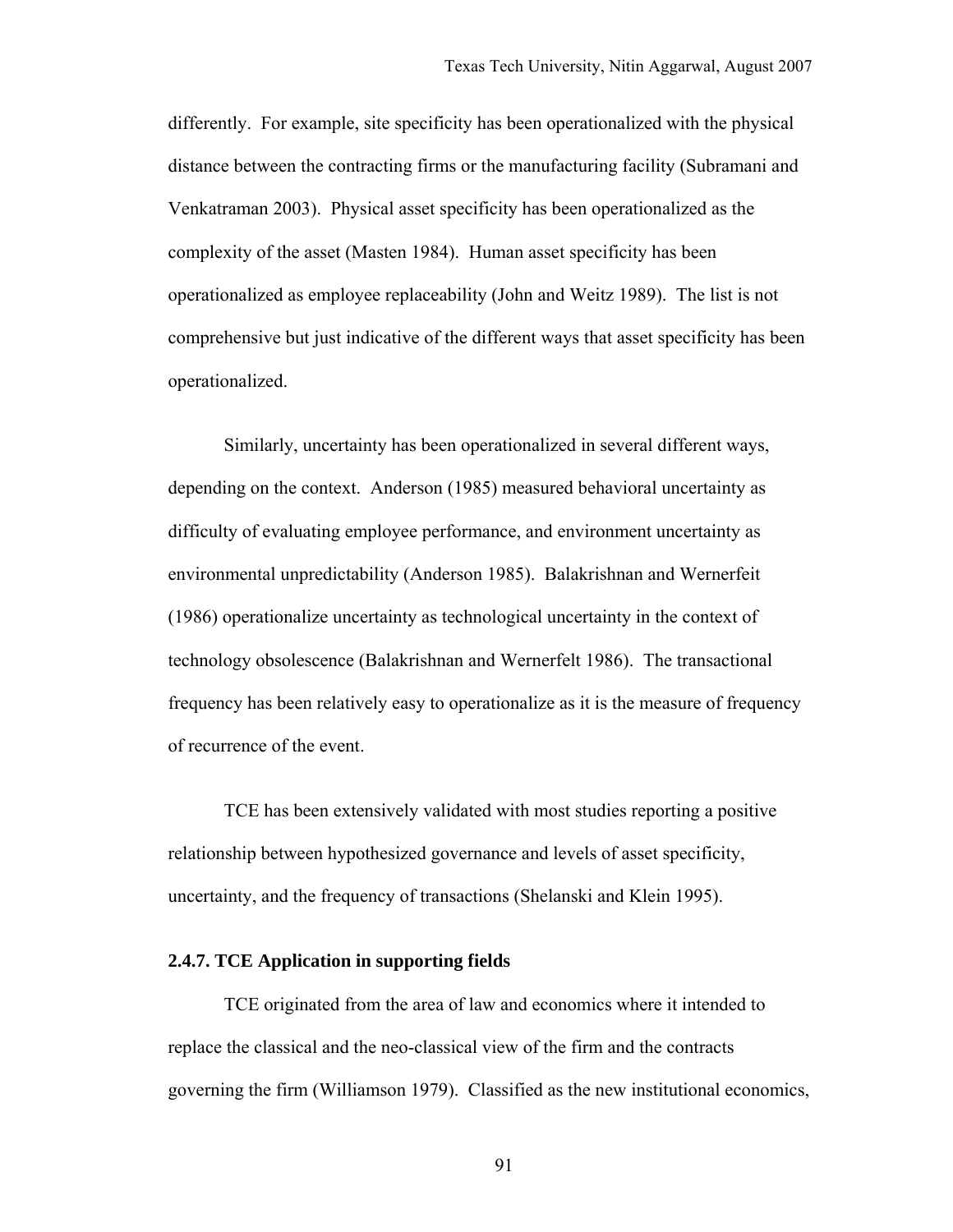TCE challenged the basic assumption of the classical and the neoclassical theory. Specifically, the TCE considers humans to be opportunistic and limited in their cognitive abilities. This is a significant departure from the earlier view which considers humans to be rational and firms to be the black-box.

In law and economics, the TCE is primarily studied to explain the organizational boundaries. This is done in a number of different ways. With regards to goods and services, TCE predicts that organizational boundaries will be reached when the marginal cost of internalizing the transaction is the same as the in-house production cost. Similar studies in the context of human resources study whether the services of an individual should be outsourced to the market or internalized by way of long-term contracts (employment). Though the underlying assumptions conceptually remain the same, the opportunism is in the form of cheating. Asset specificity takes the form of human specificity, and uncertainty relates to the human behavior of shirking. The studies on human resources maintain that markets maximize output; i.e., minimize shirking using the price mechanism, but suffer from cheating, low quality of service, and inflated prices once the transaction is initiated (Hennart 1993).

Hierarchies, on the other hand, avoid these transaction costs but are plagued with problems like shirking. Since individuals are paid fixed rewards irrespective of their output, their tendency is to shirk. TCE predicts that hierarchies minimize the cost of shirking by using internal information, directing and monitoring (Williamson 1975). Thus, in the case of human resource transactions, the firm economizes on the sum of cheating and shirking costs and the firm boundaries are defined at the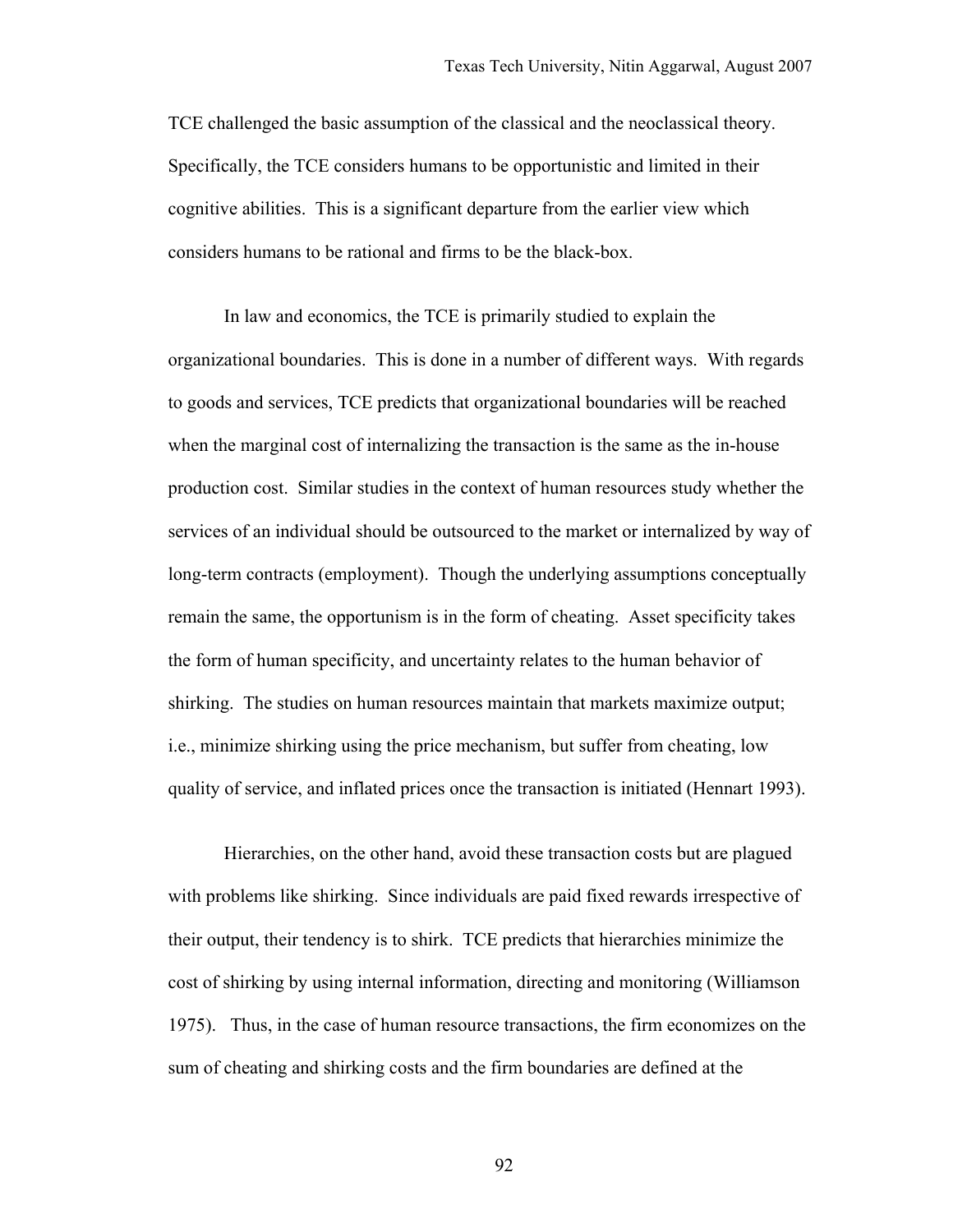equilibrium, "where the reduction in cheating costs achieved by replacing price constraints by behavior constraints exceeds the resulting increase in shirking costs and by the market in the opposite case" (Hennart 1993) p.529.

In the marketing literature, the TCE has been mainly applied to study the organizational boundaries as a function of asset specificity, behavioral and environmental uncertainty, and frequency of transaction. The organizational boundaries have been operationalized as the degree of sales force integration (Anderson 1985), and percentage of direct sales over total sales (John and Weitz 1998). Other main applications of TCE in marketing include determination of the sales and marketing channel based on idiosyncratic investments of transacting parties (Dutta and John 1995), salesperson compensation based on the salesperson's human asset specificity, behavioral and environmental uncertainty (John and Weitz 1989), and choice between franchising or going solo.

The finance literature concerns itself with the emergence of financial intermediaries that offset the transaction costs associated with the trade of financial instruments (Benston and Smith 1975). Similarly, in accounting literature, the TCE has been extensively used to describe the management accounting practices of the firm (Spraakman and Robert 1998). The studies use a combination of accounting context specificity, asset specificity, and uncertainty in explaining accounting mechanisms.

The law literature studies the role of governance structures, such as patent pools, in mitigating the transaction costs associated with the trade and transfer of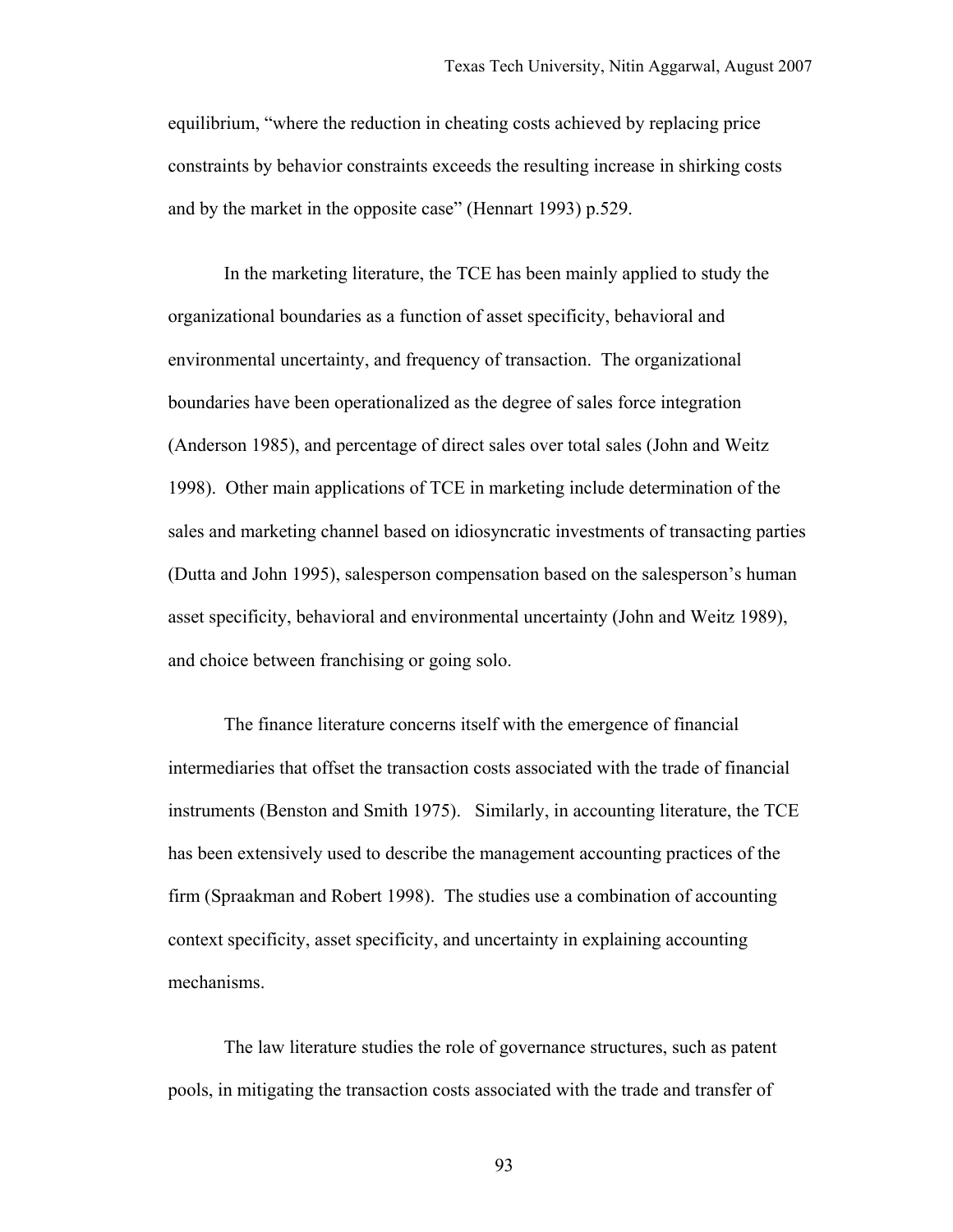intellectual property (Merges 1999a). Patent pools have been studied for their role in reducing the transaction costs by addressing IP issues such as patent thickets (Shapiro 2001) and the tragedy of anti-commons (Heller 1998).

The IS field provides more than a fertile ground for TCE researchers. It not only allows the traditional testing of the TCE propositions, but also allows modifications to the nature of the transactions and the nature of the organizational forms. IS has redefined the way the transactions are carried out in an economy. The virtual boundaries are built on codes and logic rather than physical objects and machines. TCE research in IS is concerned with the impact of introduction of technology on the transaction costs (Bakos 1997; Singh and Walden 2003), or on the organizational boundaries (Clemons et al. 1993; Gurbaxani and Whang 1991; Han et al.).

Technology, by its nature, reduces the different types of transaction costs such as search and coordination costs (Malone et al. 1987). This is because technology allows organizations to search more efficiently and quickly than any manual methods. The coordination itself is fast and effective because technology allows people to collaborate and coordinate on a real-time basis (Malone et al. 1987). One outcome of this reduction in the transaction costs is viability of different forms of governance such as relational contracting (Ang and Beath 1993) and networks that were previously ignored. The nature itself of the products transacted is very different. In most cases, the product transacted is informational or intellectual in nature. Hence, the ownership of assets that defines a firm in the traditional literature takes on a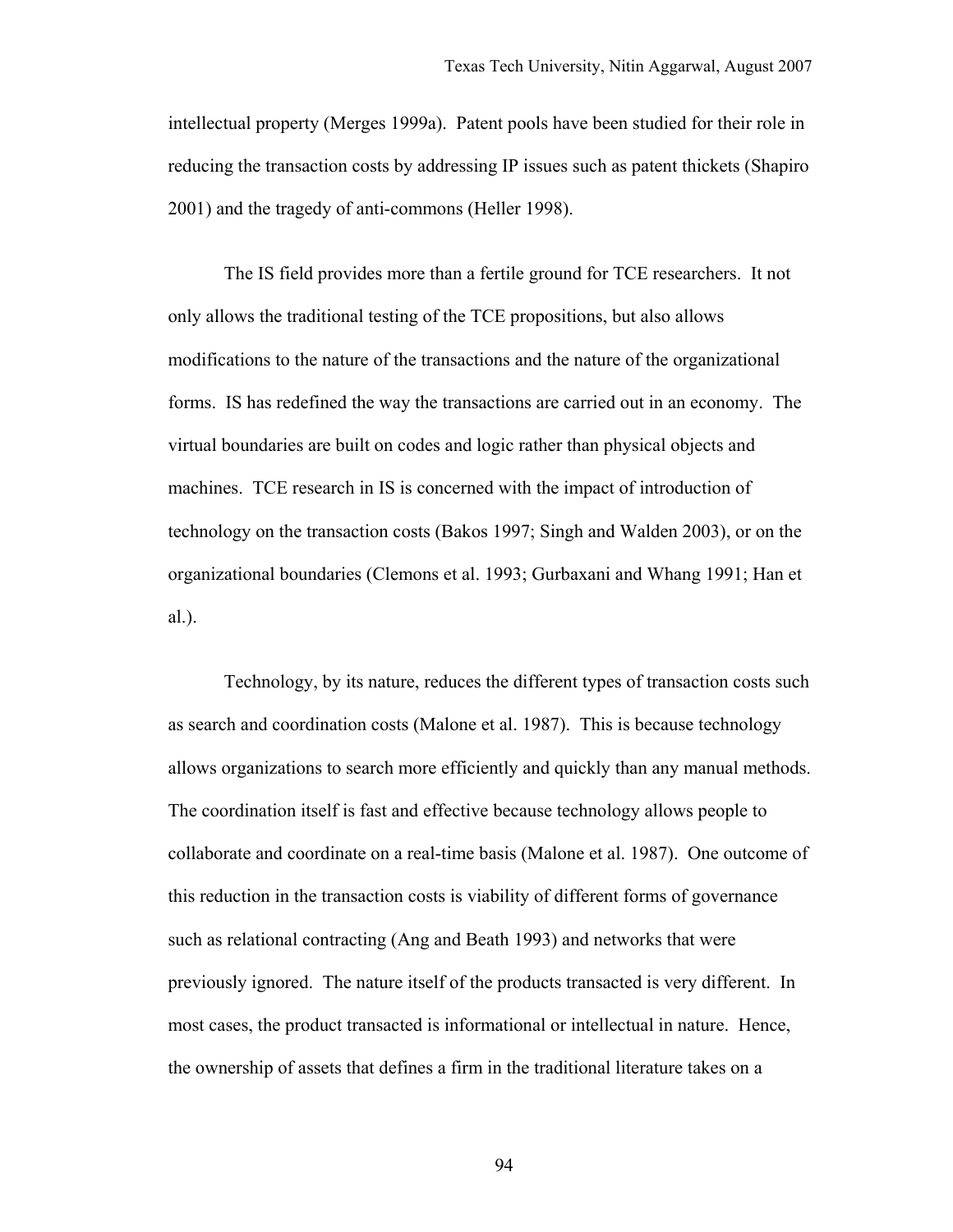whole new form. The information assets can be reused without diminishing their value. This is because their use does not exclude others from using them simultaneously (Walden 2005). Correspondingly, hierarchies are defined as electronic hierarchies and markets as electronic markets (Malone et al. 1987). To the best of our knowledge, there are limited studies that study the exchange of intellectual assets, with the exception of TCE and patent pools. However the scope of such studies is narrow and very limited in terms of inferences that can be drawn from them.

## **2.4.8. Summary**

The governance form can be viewed as facilitators of smooth transactions between multiple entities. How we structure the transaction will help determine what the transaction costs are. This is because different organizational forms handle different aspects of transactions differently. Hierarchies mitigate the transaction costs by allowing transactions between familiar agents. This reduces the scope of opportunism. Moreover, a firm reduces the bounds on the rationality of individuals by using the collective wisdom of all of the employees. The firms also can reduce the opportunism by owning the assets that are specific to their operations. This can be done by vertical integration with the suppliers or the buyers. Markets, on the other hand, are more efficient. Markets specialize in products and thus can take advantage of economies of scale. Markets, however, are also riskier. With the introduction of technology, the transaction costs go down without increasing the risk unfavorably, making the market form of organization more attractive. Choice of governance form depends on which form better facilitates one form of transaction over the other.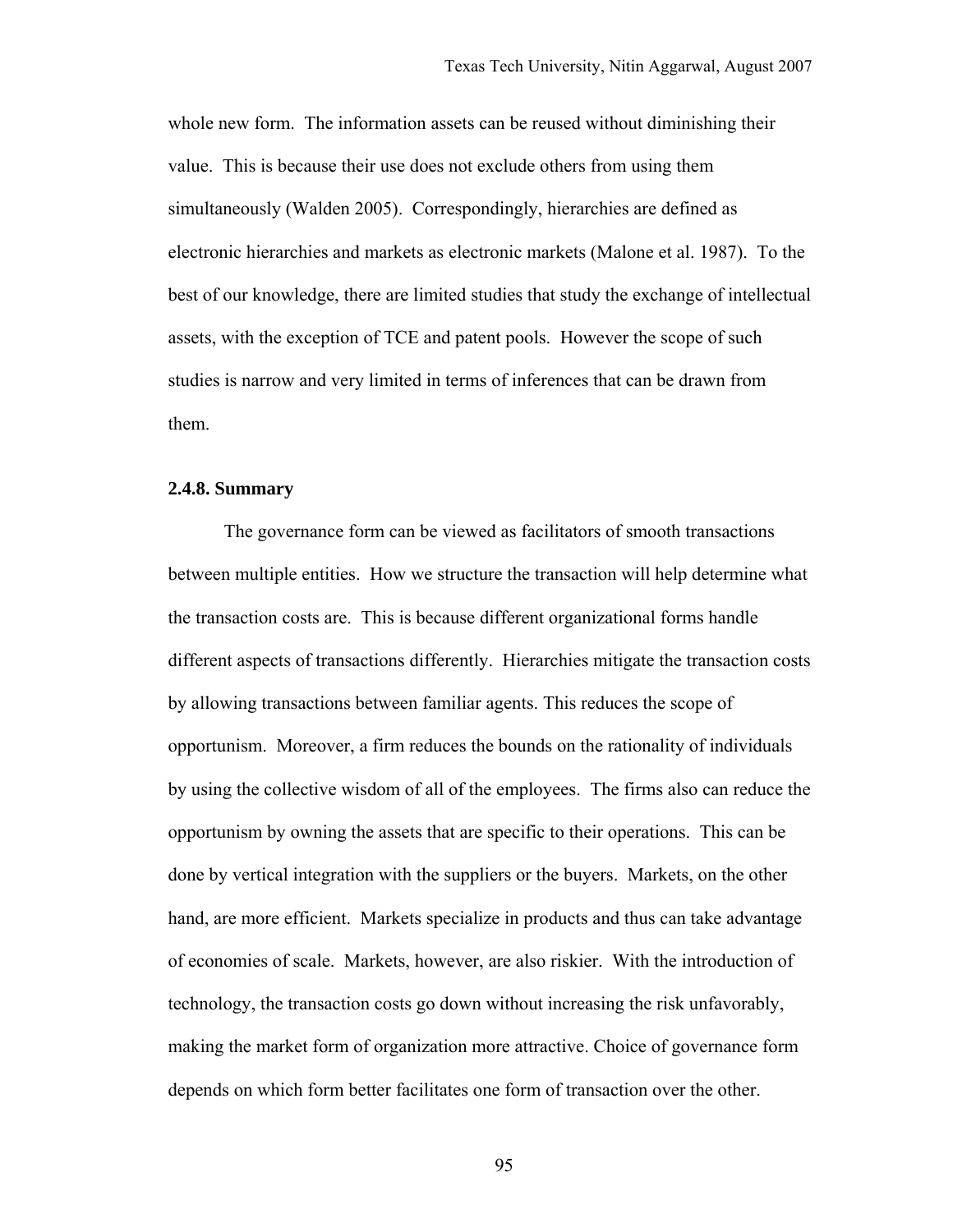# **CHAPTER III: THEORY, MODEL DEVELOPMENT, AND RESEARCH HYPOTHESIS**

## **3.1. Overview**

We have briefly established earlier that transactions are important for an IT standard setting process. This is because standards are made up of bundles of complementary IP that need to be consumed together for a standard to be valuable. Since the IP is distributed and legally protected, it cannot be used without the permission of the IP owners. The IP rights have to be transferred from the owner to the implementer of the standard. However, transfer of IP rights is only the simplest of the legal hurdles encountered during the standard setting process. The IP rights first have to be identified and negotiated for, a process that is far from perfect. The imperfection in search and contracting results in complications and opportunism in the later stages of standard implementation. Thus, the IP law gives rise to legal risks and transaction costs, which makes transacting for the bundle of rights expensive.

We identify three different forms of transaction costs affecting the standard setting. These are the search costs related to search activities, coordination costs related to contracting activities, and opportunism costs related to IP infringement.

With the conceptualization of the standard as a bundle of IP, it is only natural that the characteristic of the bundle (the standard as we conceptualized) will affect the transaction costs associated with acquiring the bundle. We identify four different characteristics of the IT standard that affect the transaction cost: complexity of the standard or how many different modules a standard has; industry breadth of the standard or how many industries hold the patent used by the standard; geographic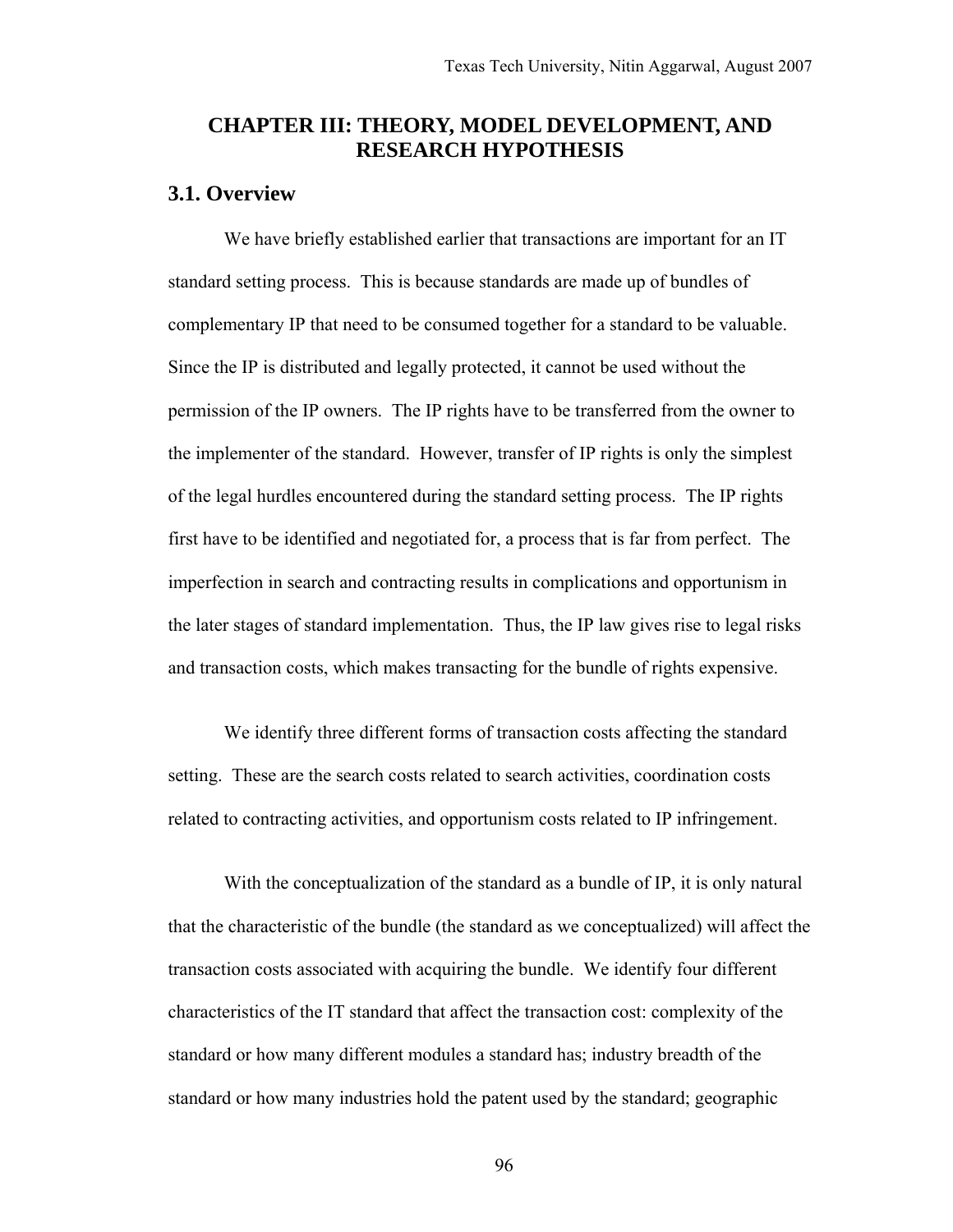scope of the standard or how many different countries issued the patents required by the standard; and degree of substitutability of an IP in the standard.

These characteristics were identified using different sources. First, I studied the patent portfolios of some major standards like IEEE 802.11, DVD, and PNG. Along with the patent portfolio, I also studied the process, as described in their IP policies, to acquire these patents. Then I followed some popular IP infringement cases as reported in the popular press to identify factors affecting the standards development, what went wrong, and how the cases were resolved. Finally, there is no substitute for experience, so I used expert interviews to determine the antecedents of transaction costs.

The IP-related transactions can be governed in several different ways. A firm can choose to carry out all or part of these activities in-house, collaborate with others to jointly perform these activities, or outsource these activities entirely by using a third party standard. The last is not an option that we explore in this thesis. How the transactions are governed will have an influence on the transaction costs. This is because the governance forms have the ability to influence the transaction costs. However, it is important to note that the choice of governance structure occurs before the transaction occurs and persists during the transaction. It is the central premise of this thesis that different means of governing the standard setting process ameliorate different aspects of the transaction costs by moderating the effect of characteristics of the bundle on the transaction costs. How organizations choose to govern standard setting activities will determine how much they spend on the process of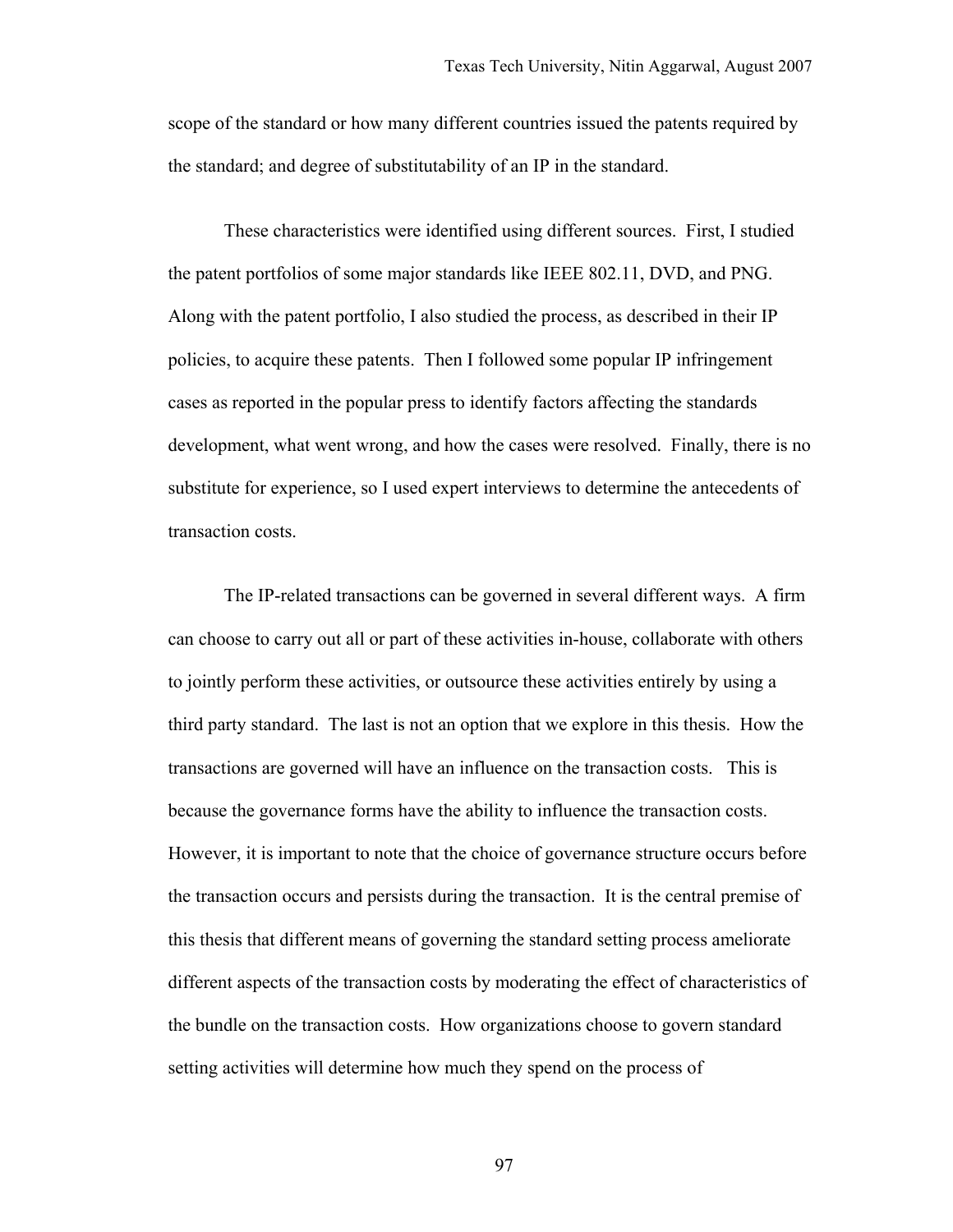standardization. Hence, the organizations will choose the governance form that best mitigates these costs.

In this section, we hypothesize on how the characteristics of the standard impact the transaction costs and are mediated by the governance form. For example, as the depth of the IT standard increases, the transaction costs increase, but they increase at a differential rate for different governance forms. The theoretical model is depicted below in Figure 4.



Figure 4: Conceptual Model

Now we proceed to develop the theory in detail.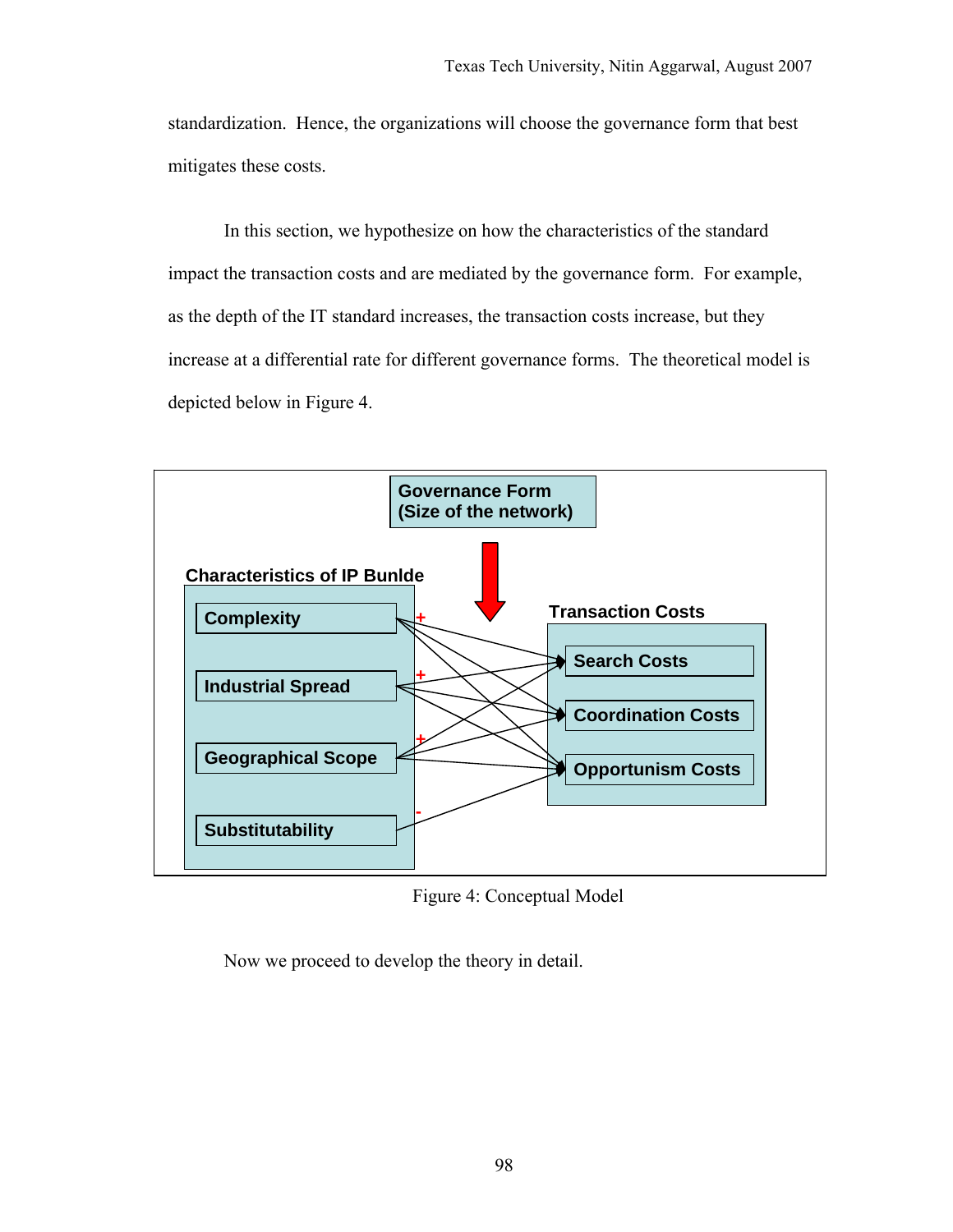# **3.2. Standards as a Bundle of Complementary IP**

We conceptualize IT standard as a bundle of complementary IP held by multiple different firms, in multiple different industries, and multiple different countries. In most economic and IS research, IT standards are viewed as a single object that is an input into a technology product (Burrows 1999; Shapiro and Varian 1999a). For example, research in network externalities and IT standards often conclude that only a single standard will survive (Arthur 1990; Arthur 1996; Kauffman et al. 2000). Based on this conclusion, inferences are drawn about a standard owner's monopoly power, ability to lock in, and influence on competition. While this has led to some useful general predictions, it does not give a full view of the complexities in standardization. The truth is that most standards are made up of many unique patents. For example, there are over 500 essential patents owned by nine different entities in 28 different countries that comprise the DVD standard (www.dvd6cla.com). Similarly, the new Microsoft Vista is being built as small modules that, "then fit together like Lego blocks, making development and testing easier to manage" (Lohr and Markoff 2006). We extend the traditional view by recognizing that standards are actually systems of interdependent elements, and these elements have some unique features that must be considered to understand the standard.

### **3.2.1 Bundle of IP**

An IT standard is composed of many smaller elements that we term *intellectual assets*. They are *intellectual* in that they are ideas to solve a problem and they are *assets* because they have value. For example, the MPEG 4 standard is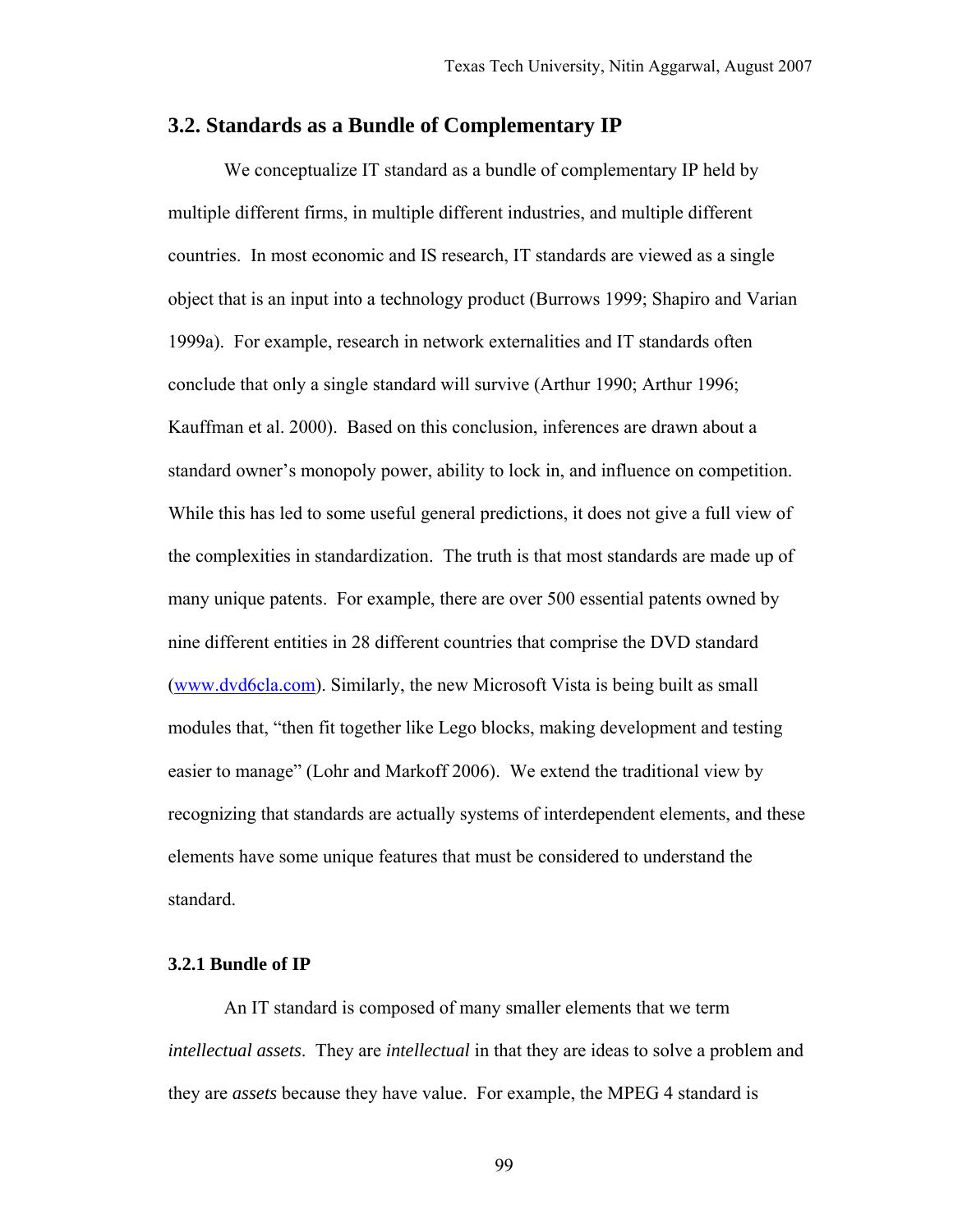composed of more than 200 pieces of publicly declared intellectual assets, including a method for media data distribution, method for encoding, and method for decoding. Likewise, 802.11 the wireless standard from IEEE is composed of more than 100 publicly declared intellectual assets. Each asset addresses a specific issue in the technical problem for which the standard is being developed. The assets are the responsibility of the individual team that specializes in that area. The teams may belong to different organizations. For example, more than seven teams worked on different aspects, like delta-filtering, deflating compression, and 24-bit support of the PNG web graphics compression standard (Roelofs 1997). These assets are combined together to form a standard.

### **3.2.2. Protection**

The intellectual assets described above represent ideas that are valuable for the firms. Hence, they are often protected by the granting of IP rights, changing them from intellectual assets to IP. The most common forms of protection under the IP rights framework are patent (for inventions and processes), copyright (for literary works, art and music), trademark (for company and product names and logos) and trade secrets (for recipes, code, and processes). While every type of IP is of interest to the IT community—digital music is concerned with copyrights, online retailers are concerned with trademark, and IT managers are concerned with trade secrets—the principle IP of concern in standard setting is patent. According to Andrew Updegrove, Attorney, Gesmer Updegrove LLP, out of all IP rights issues, patents are the most important to IT standard setting (personnel communication). This is also evident from the IP policies of major standard-setting organizations, which are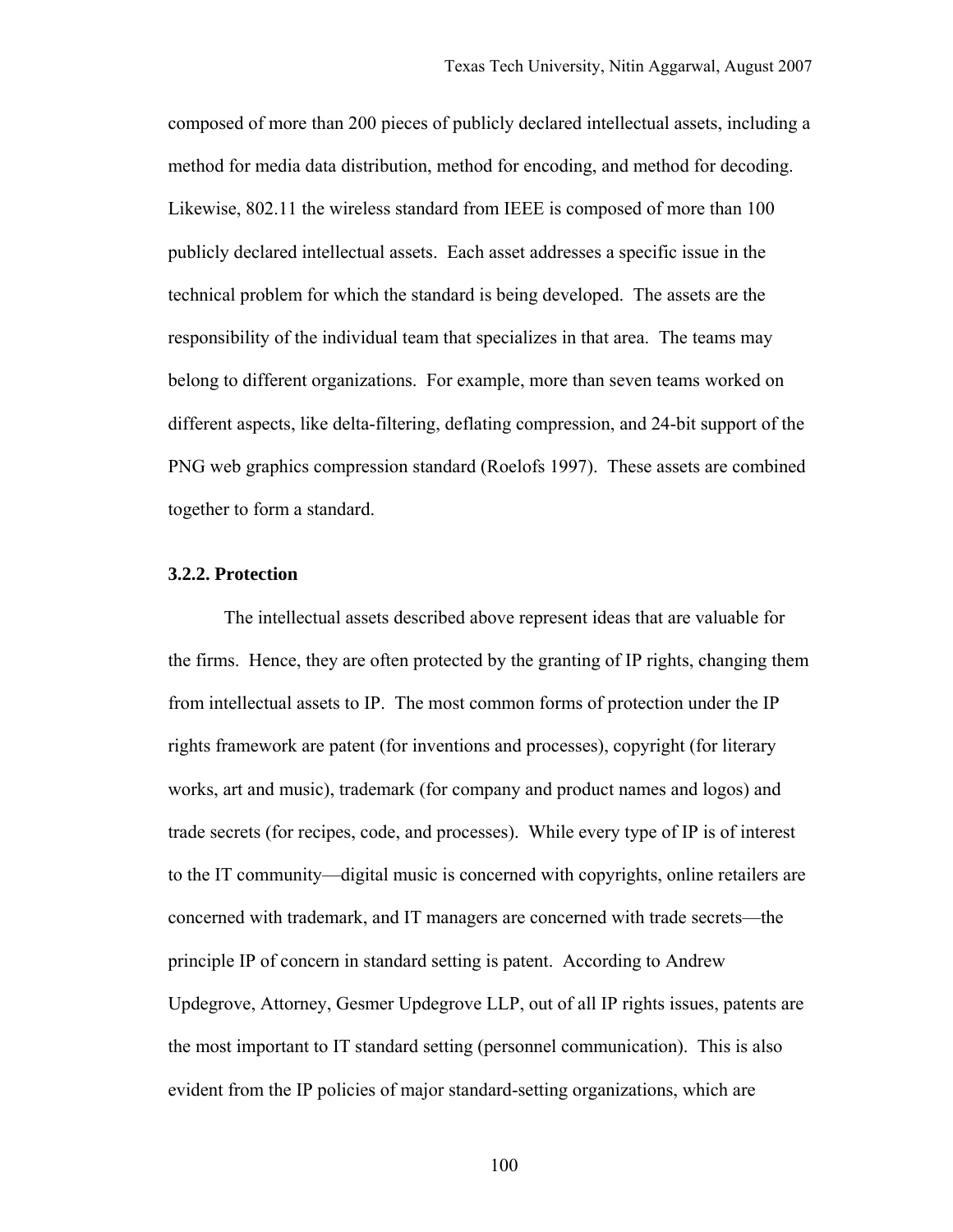basically patent policies; e.g., that of IEEE and ANSI. Therefore, we concern ourselves exclusively with patent issues because they represent the lion's share of IP issues in standard setting.

An organization may protect its assets for a number of reasons such as earning royalties, becoming competitive, or to increase its bargaining power in the market. Jan van den Beld, secretary general, ECMA International, states that, *"IPR is an important aspect (in standard-setting) because many new things are patented and many new things are also appearing in standards, so there is a natural linkage between the two"* (personnel communication)*.* In IT industries, an organization may also protect its assets to block competition, to avoid paying royalties should their competitors apply for IP protection first, and as a bargaining chip for cross licensing (Hanel 2005). Thus, most well-managed high technology firms proactively protect their IP by applying for IP rights, either to gain from future royalties or to avoid future payments.

#### **3.2.3. Complementarity**

The complementarity of the IP in a standard means that the bundle of IP has to be consumed together to create value (Gilbert and Katz 2005). This is especially true for IP that is deemed essential for the functioning of the standard. The only choices available to the standard developer, then, is to either use the IP or stop the development process (Lemley 2002). According to ETSI IPR Policy, "*An essential IPR is an IPR which has been included within a standard and which is so essential to the standard that it would be impossible to apply the standard without making use of*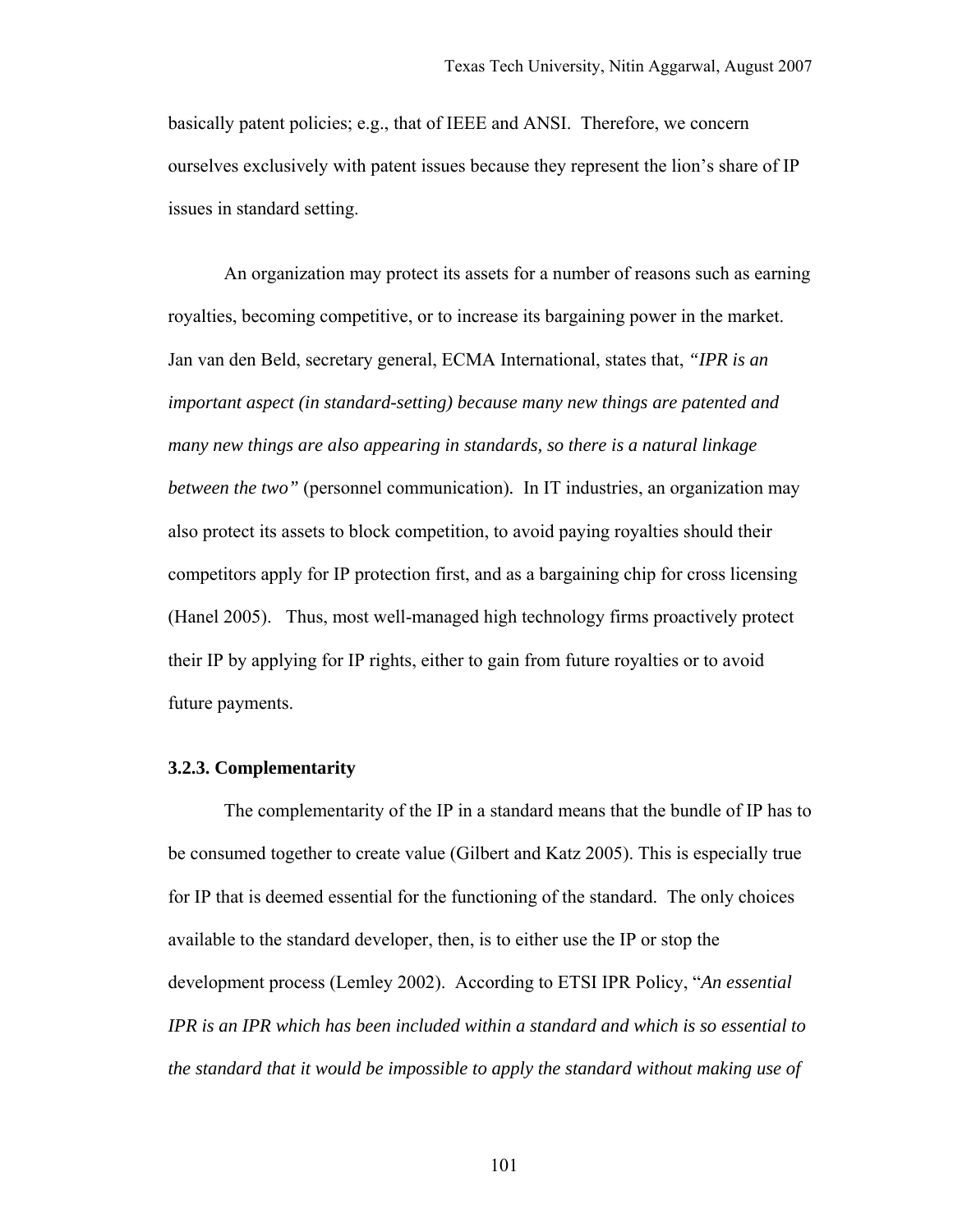*this IPR. The only way to avoid the violation of this IPR in respect to the application of the standard is therefore to request a license from the owner"* (ETSI 2001). Similarly, PatCom, the IEEE working group on IP, defines an essential patent (in context of IP), *"…as those patents whose infringement is, or in the case of patent applications, potential future infringement the applicant asserts will be, unavoidable in a compliant implementation of either mandatory or optional portions of a standard"* (IEEE-PatCom 2006). This means to develop a workable standard, it is necessary to acquire the essential IP as a bundle.

For example, a digital content that needs to be protected against piracy has to be digitally signed, encoded, obfuscated, cryptographed, and securely transmitted. The list is not comprehensive, but representative. Each of the requirements listed above addresses a specific task which can be performed without referencing other tasks; e.g., the contents can be digitally signed without being transmitted, and vice versa. Thus, the modules developed for each of the requirements are developed separately. However, to develop any workable DRM standard, each module has to work in sync with other modules. Absence of even one module will weaken the level of protection, making the digital content susceptible to piracy. Unfortunately, each of the modules is also separately protected by IP rights in the form of US patent numbers 6,832,316, 6,785,815, 6,668,325, 6,292,569 and 6,240,185. Any content provider that wants to protect its contents against piracy by way of digital rights management has to contract with Intertrust and other IP holders to obtain necessary licenses.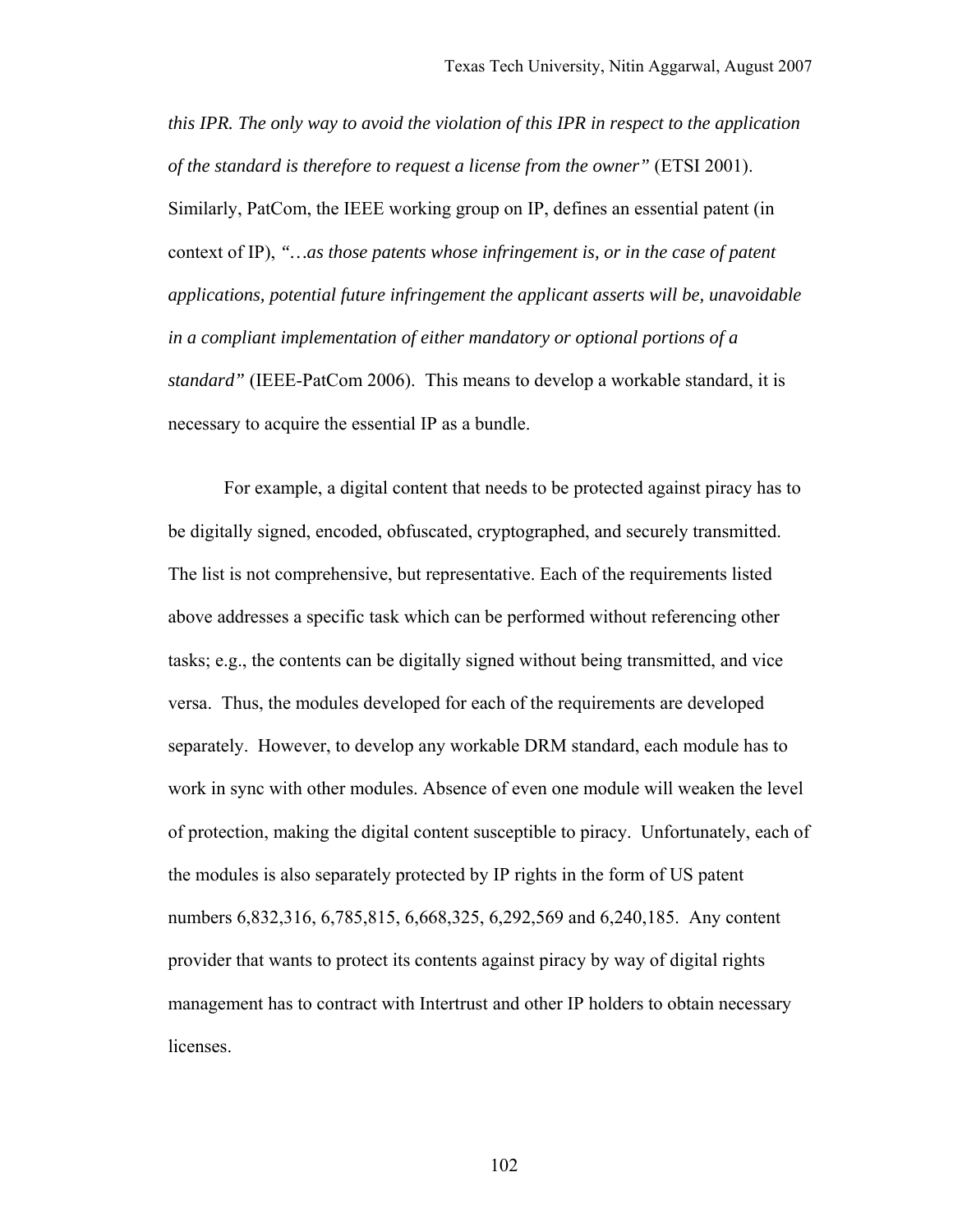### **3.2.4. Multiple Owners**

Many different firms can own the IP that makes up a standard. For example, the bundle of IP that went into the development of the MPEG4 standard is held by 22 different firms. Likewise, the IP for IEEE wireless standard 802.11 is held by 91 different firms. There are multiple owners of the IP because different firms, at different times, in different locations, develop workable solutions to common problems and then protect them by applying for patents. These patents are then required as a part of the larger projects such as standard setting. Since the problems faced by organizations are sometimes similar, so are the solutions. However, the law, depending on the country, only grants IP rights to one entity: the first to file or the first to invent, even if two people independently come up with technology.

To summarize, many IT standards can be viewed as bundles of complementary IP that can be owned by multiple entities. This is in contrast to the traditional view of a standard as a single object.

# **3.3. Implications of the Bundle of Complementary IP View of Standards**

Characterizing an IT standard as a single entity results in two difficulties. First, it ignores the fact that different pieces of the standard can be owned by different entities. This leads most research to inappropriately consider only binary ownership of a standard (i.e., either company X owns the standard or it does not). The other difficulty is that the standard is almost always the unit of analysis. Though the standard, as a whole, is important, so, too, are the components of the standard. At the operational level, firms are worried about procuring the patents rather than the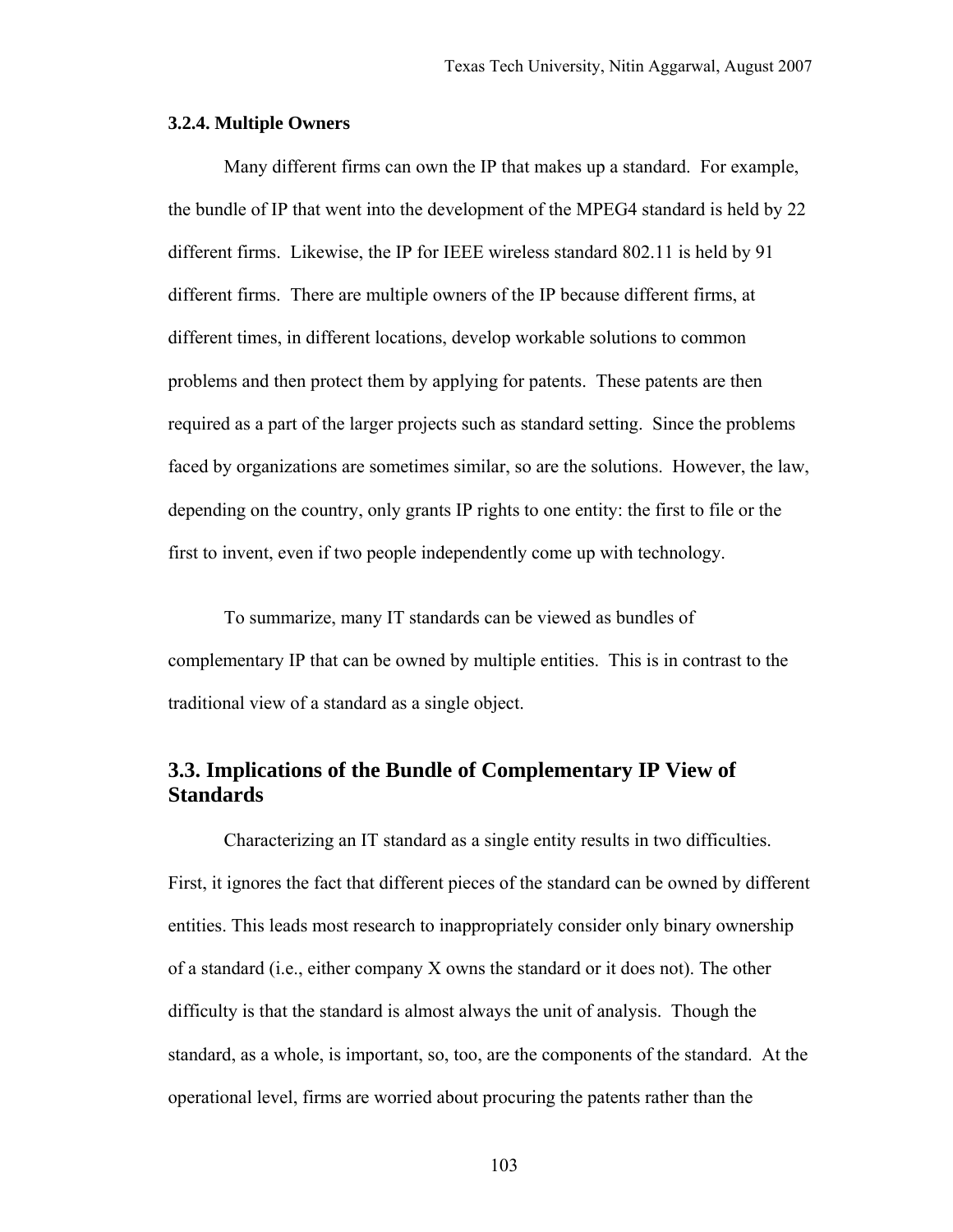standard. By conceptualizing a standard to be a bundle of more elementary objects, this research allows for more complex ownership of standards. Moreover, it allows for the patent to be the unit of analysis. In this work, to develop or adopt a standard then means developing or transacting for the IP, and the role of the standard setting body is that of managing the use of this IP.

The view of standards as a bundle of IP elucidates a host of legal problems for the standard-setting process never addressed before. This is because each of the building blocks becomes a potential for IP infringement. The penalties for willful misappropriation of IP rights are substantial. Apart from normal damages, the court may award treble damages; that is, the firms must compensate those whom they overcharged three times the amount of the overcharge. Even in cases where misappropriation is not willful, the courts may order normal penalties to cover royalty losses of the IP owner, which can be substantial.

The legal protection provided to intellectual assets warrant that the standards developer be careful while writing the standard. Even a single patent, essential for the standard, can become a bottleneck for the implementation of the standard (Granstrand 1999). Even though IP rights infringement does not occur during writing the standard – the standards developer can use any IP to write standards without infringing upon any of the firm's legal rights – the standard developer needs to be careful. If the implementation infringes on IP rights, there is little chance that the standard will ever be implemented, rendering the entire development effort futile. Thus, it is in the interest of the standards developer to ensure that all IP rights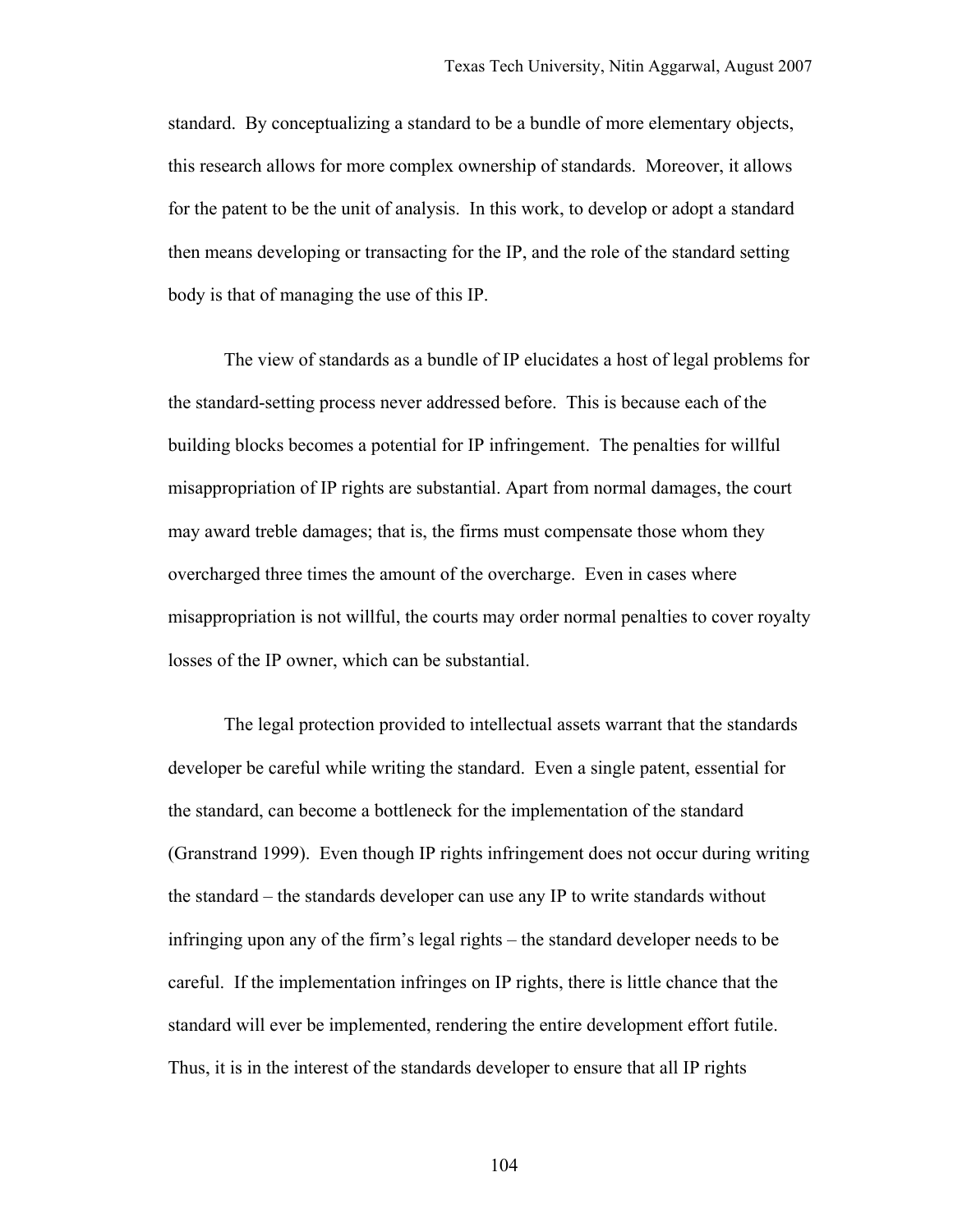required for the standardization are in order. This may entail contracting and coordinating with as many entities as the number of IP pieces that go into the standard.

# **3.4. Conceptualization of the Standard Setting Process in the Context of IP**

de Vries (1999) gives a detailed explanation of the standard setting process (de Vries 1999) pp 34-38. However, based on the above conceptualization of a standard as a bundle of IP, we conceptualize the standard setting process a bit differently. With respect to IP, the standardization process consists of three broad phases; the pre-standardization phase, the standardization phase and the poststandardization phase. The conceptualization is important to understanding the origin of various costs described in the next two sections.

### **3.4.1. Pre-standardization phase**

The pre-standardization phase occurs even before any conscious attempt to form standards is initiated. During this phase, firms, as a part of their normal activity, develop and protect their intellectual assets. The development may be a part of a proactive research project undertaken by a firm to keep ahead of competitors; e.g., IBM regularly applies for patents for most of its research. The IP rights so acquired form an asset in the firm's IP bank and are harvested at the appropriate times. The firm holding the IP can license it to other firms for inclusion in their standards or other technologies. For example, the LZW algorithm for loss-less data compression was originally published as a research paper by two Israeli researchers, Jacob Ziv and Abraham Lempel, in 1977. The algorithm was modified and patented by Terry Welch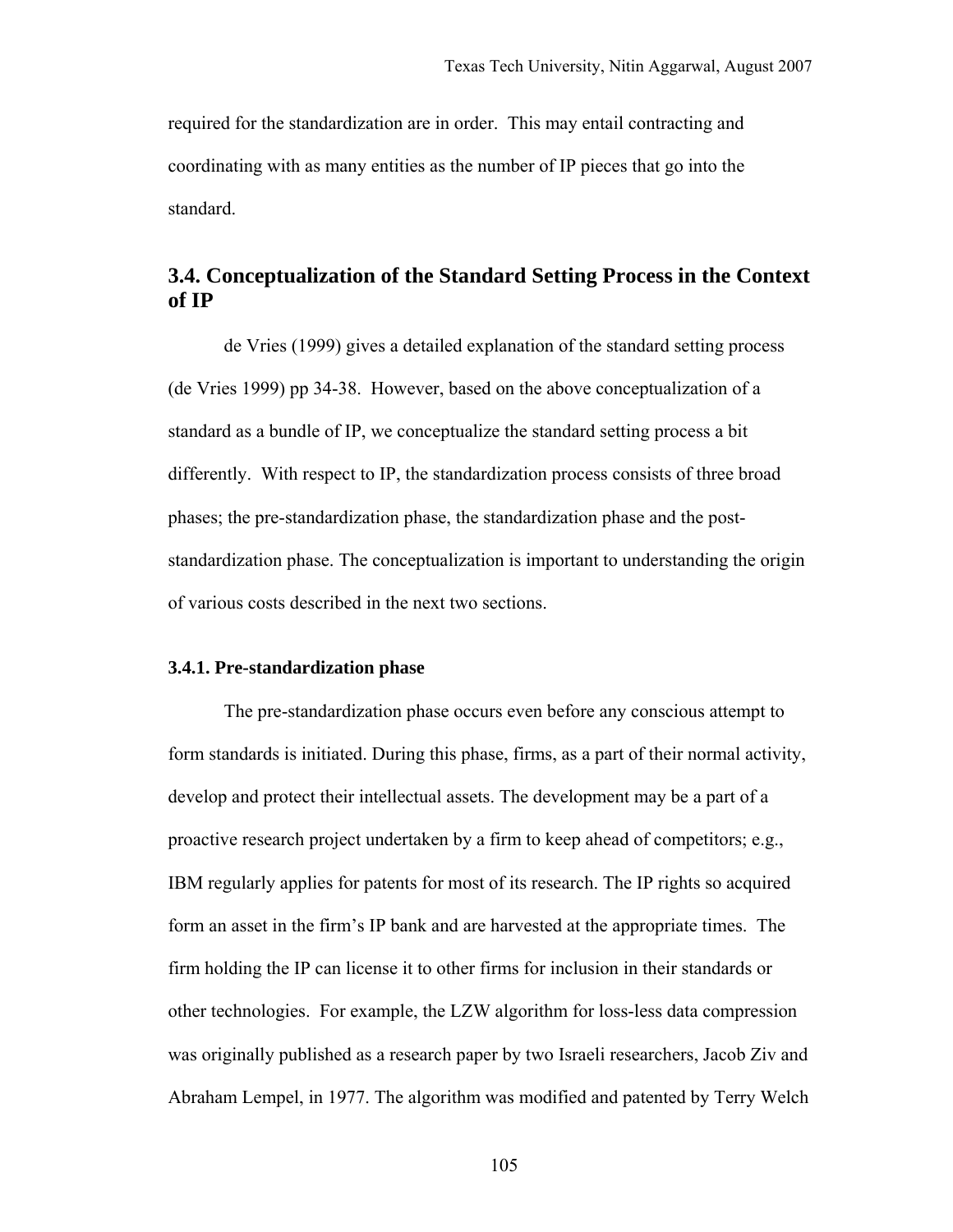of Sperry Corporation, which later became Unisys Corporation. The LZW algorithm found widespread application in a variety of web-based standards, such as Acrobat Reader and GIF images (Roelofs 1997).

# **3.4.2. Standardization Phase**

During this phase, a need for a standard is realized and activities are initiated to develop the standard. This phase ends with the workable solution to the technical problem in the form of a written standard. The standardization phase involves gathering IP already available from IP holders in an industry, developing any missing assets that are required to implement the standard, and finally, the integration of existing IP and newly developed intellectual assets, i.e., the writing process itself. According to Jan van den Beld, a number of intellectual assets are developed during the standardization phase (personnel communication). The procedure to combine the intellectual assets into a workable standard is, in itself, an intellectual property of the developer.

### **3.4.3. Post-Standardization Phase**

This is the last stage of the standardization process. In this phase, the specifications are made public and the standard is included in the relevant technology product. This stage can basically be characterized as the implementation and maintenance phase.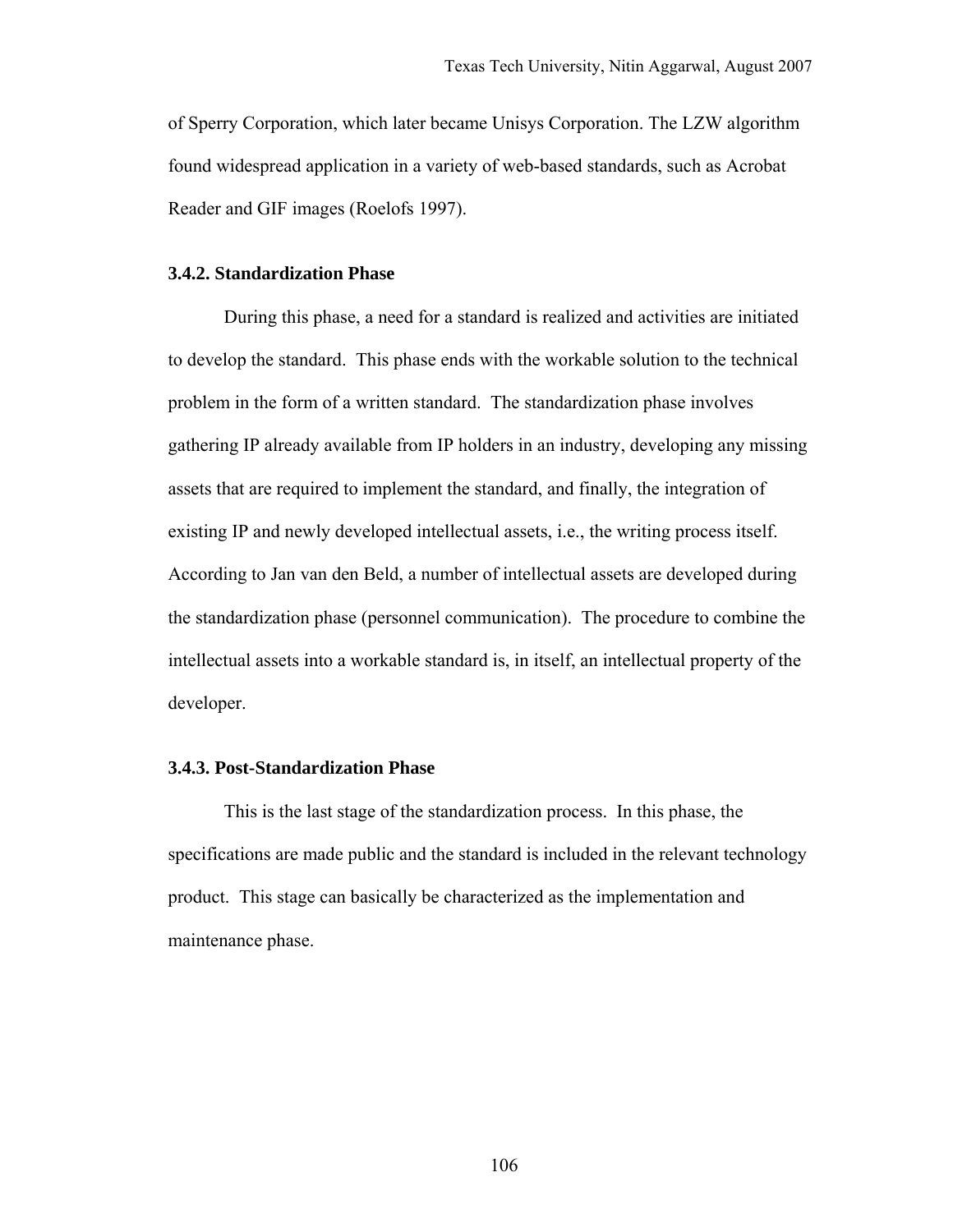# **3.5. The Case for Transactions, Transaction Costs, and Transaction Cost Economics**

The IP rights give the IP holder the authority to exclude everyone else from using or developing similar assets. What this means is that at some point, the firm intending to use the standard must acquire the rights to use the IP in the standard. The IP can be owned by multiple different entities, making multiple interdependent transactions a necessity. The standard developer can choose to ignore the IP and develop the standard in-house, but the infringement can be expensive. As a result, it is in the interest of standards developers to consider infringement issues while writing the standards. This consideration will involve searching for required IP outside of the organization, contracting and coordinating with the IP owners to procure necessary rights, and providing information or access to the rights to the standards implementers. Hence, the transaction of IP is inherent to any standard setting effort.

TCE has been the choice theory to study organization of transactions between economic agents. As discussed, TCE posits that there are considerable costs involved in executing a transaction and that these costs can be moderated by the choice of a governance form. However, this is about as much as there is to the similarity of transactions as studied in the traditional TCE environment and the transactions happening in the standard setting environment. This is because traditionally, the transactions between the economic agents are not interdependent, nor are the agents. The unit of analysis, thus, is a transaction. In other words, a supplier's transaction with entity A does not influence the supplier's transactions with entity B.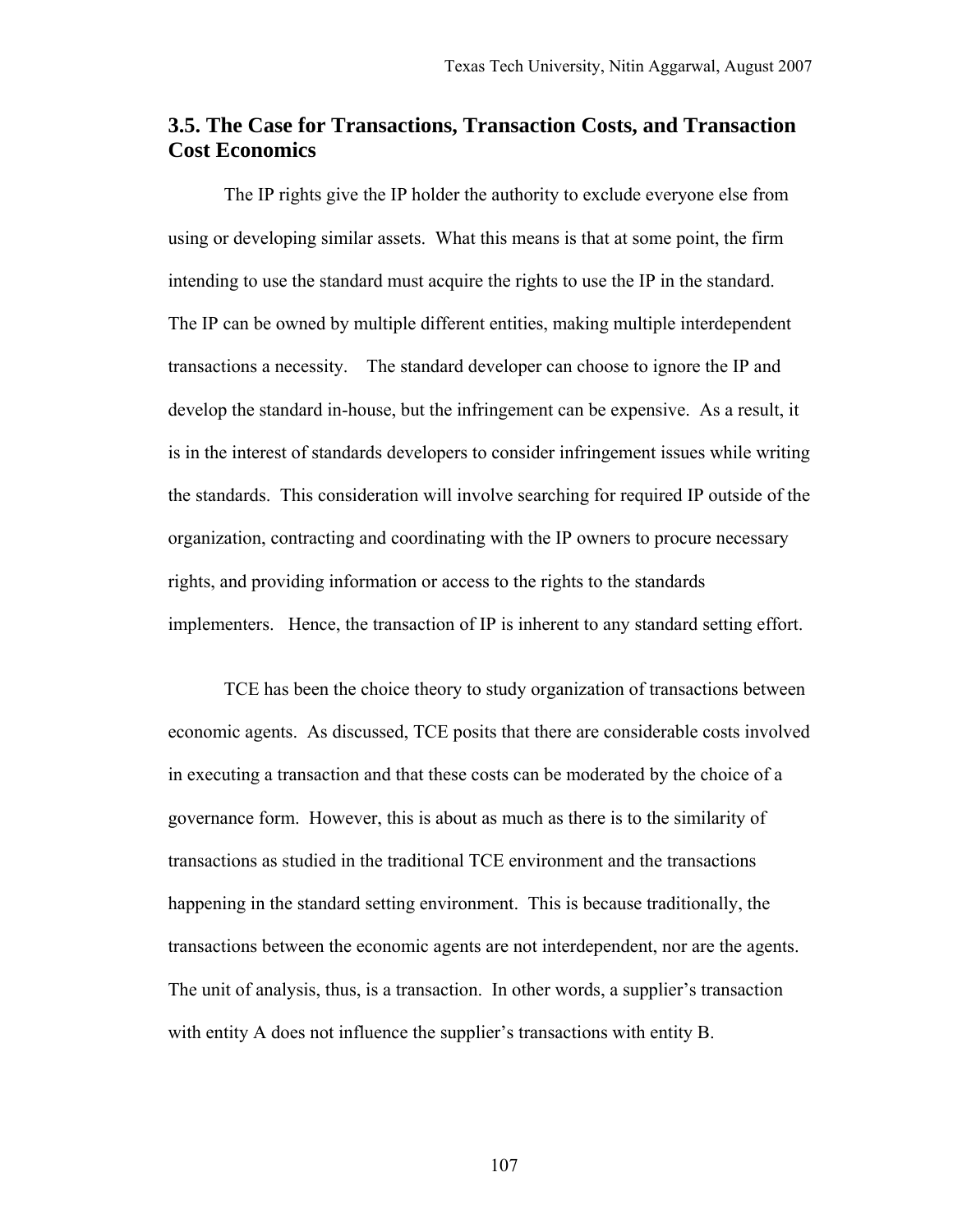In the case of IT standards, the transaction of interest is for the bundle of IP that makes up the standard. Since the IP in the bundle is complementary and held by multiple suppliers, the transactions as well as the agents are interdependent. The complementarity of IP introduces specificity in that the IP is specific to each other. This also introduces externalities so that one firm's use of IP affects trade with all other firms. This means that it is inappropriate to analyze the transactions individually because the value of one transaction depends on access and completion of other transactions. Hence, for the purpose of analyzing transactions in IT standard setting, the unit of analysis becomes the bundle of transactions. While scholars recognize that there are a variety of rights associated with IP that can be transacted (Walden 2005), we restrict ourselves to the right to use and do not consider other rights like the right to exclude or the right to modify.

Now that the unit of analysis has been defined, we highlight some costs involved in IT standard setting. Procurement of IP is not an easy task. Legal implications, multiple owners, and complementarity of IP make the procurement process both necessary and difficult. The consequences of infringement accord that due diligence be performed while setting the standards. This involves searching for IP outside the organization, contracting and coordinating with the IP owners, and providing information or access to the rights to the standards implementers. Since the search and coordination processes are far from perfect, they lead to opportunism in the later stages of standards implementation. Thus, an organization needs to make provisions for legal costs.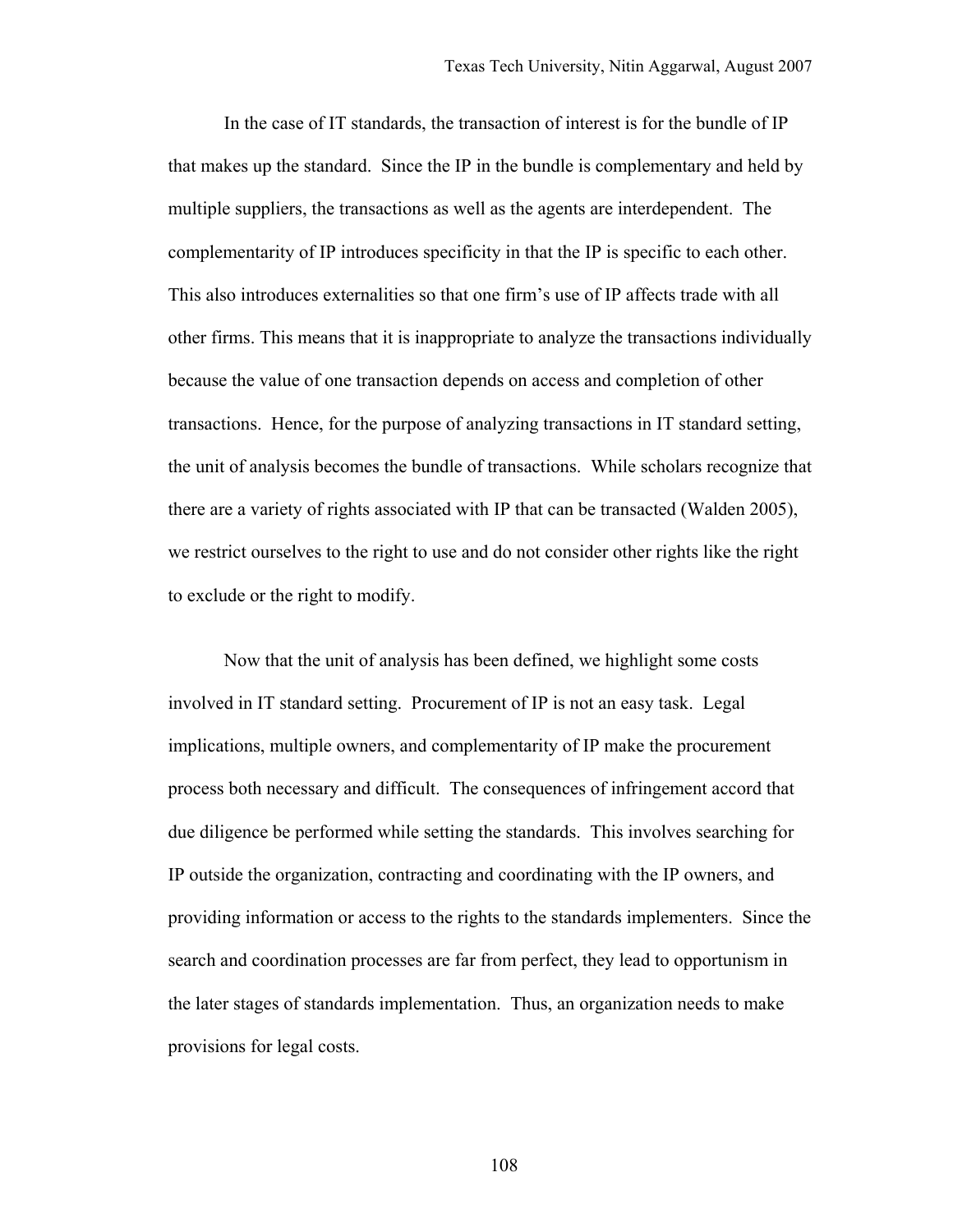### **3.5.1. Search Costs**

This search is commonly referred to as the prior art search in standard setting parlance. Search, in standard setting, is such an important task that Andrew Updegrove suggests that, "just putting together a standard is, in a way, a prior art search" (personnel communication). As a consequence, there are search costs involved in IT standard setting. This is the cost of finding the IP involved in the standard. Ideally, every method used in the standard should be searched against the patent database to ensure non-infringement. Search costs may include lawyer's fees, subscriptions to professional databases, or hiring of technical experts in the domain. A firm may not incur any of these costs if it solely relies on the expertise of its employees to identify patents. This may result in infringement and higher legal costs of opportunism later during standards implementation.

The search for prior art and its owner in the context of IT standards is very different from the search for suppliers in the traditional context. Because of the legal protection granted to IP and the resulting financial implications, search in the case of IT standard setting is a legal necessity rather than a competitive requirement. In the case of traditional industries, search is mainly related to a firm's need for outsourcing some activity or procuring some assets in order to benefit from the supplier's specialization and economies of scale. If the firm decides to develop the assets inhouse, they need not search outside the firm or the search will stop at the first instance of finding a reasonable supplier of the product. This is because production of traditional products is limited by the economies of scale, resulting in multiple suppliers of the same product. However, patent law is designed to do exactly the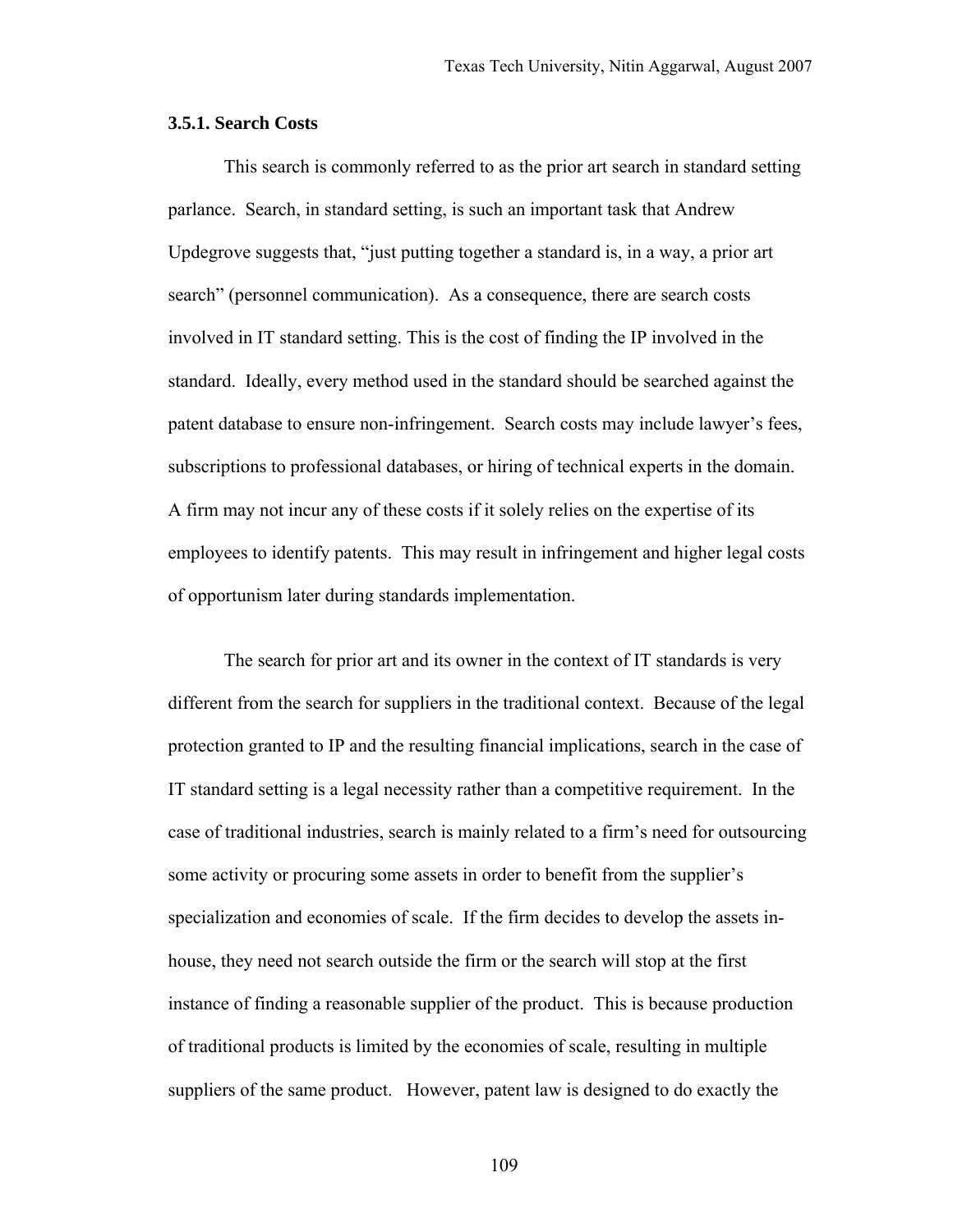opposite - to preclude others from developing and using the similar product. When the product is intellectual property, it does not matter if the assets are developed inhouse or procured from outside. IP still has to be searched for possible infringement. Ideally, the search cannot stop until all possible cases of potential IP infringement have been dealt with. Recall that IP is simply an idea with legal rights assigned to it. The problem is that multiple entities may come up with the same idea, and do so *independently*. Thus, when an entity comes up with an idea, it may not know that someone else has already patented the same idea. However, ignorance is not a defense. If an entity already owns an idea, then other entities cannot use the idea without the first entity's permission, even if they came up with the idea on their own.

Search costs arise in the standard setting because there is a lack of information. The details of the IP portfolios and their ownership are not readily available in consumable form. The relevant IP and the firms owning the IP have to be actively searched. This is ironic because the entire basis of IP laws is to promote transparency and disclosure in exchange for monopoly rights over the creation. The IP laws are argued to reduce transaction cost as compared to the non-IP regime because disclosure leads to lower search costs. However, in the case of IT standards, the information asymmetry stems in part from the nature of the IT standard and in part from the differences in the representation of knowledge by the creators. The IP is a knowledge product. It incorporates the ideas and knowledge of the person developing it. It is up to the developer's discretion how s/he wants to represent her idea and what she wants to call it. As long as the idea is unique, innovative, and valuable, the IP rights can be obtained. While there are rules that guide developers of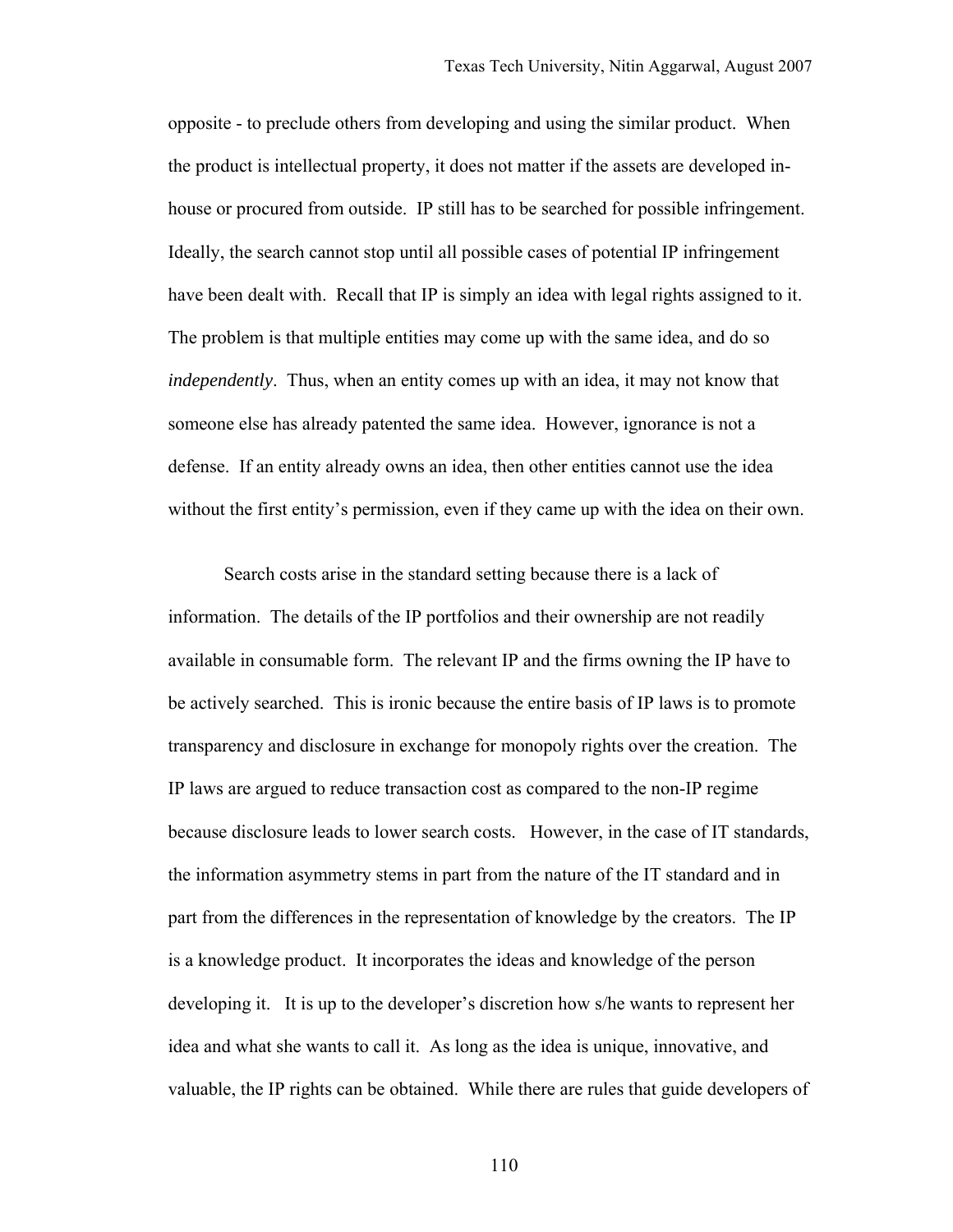IP to list their innovation under a specific category where it can be found relatively easily, new technologies often emerge which cannot be easily classified in existing categories. This also increases misclassification, increasing the search costs.

Another reason for the lack of information is the design of IP and the legal system. The published patents are on the same ground in the IP infringement case as are the pending patents or the patents that become pending within a year of development of the technology. Individuals in the firm may be aware of the existing patents in the market; however the information about recent applications or ones that will be applied in the near future may not be as readily available. Unless a firm religiously follows the activities of the IP granting body and follows every application filed for the grant of IP rights in every field, it is nearly impossible to keep track of all the IP. Thus, to develop an IT standard that does not infringe on the IP of others, an extensive search has to be performed.

Usually, the search costs are very prohibitive. According to Jan van den Beld and Andrew Updegrove, standard setting organizations almost never do a comprehensive search because of the prohibitive costs involved in searching (personnel communication). According to Clements, a basic database patent search can cost upwards of \$1,000.00 per search, and it does not even guarantee any results (personnel communication). On the other hand, a patent opinion from an attorney is more reliable but can easily cost \$50,000.00 for every patent, says Andrew Updegrove. According to Jan van den Beld, most organizations, including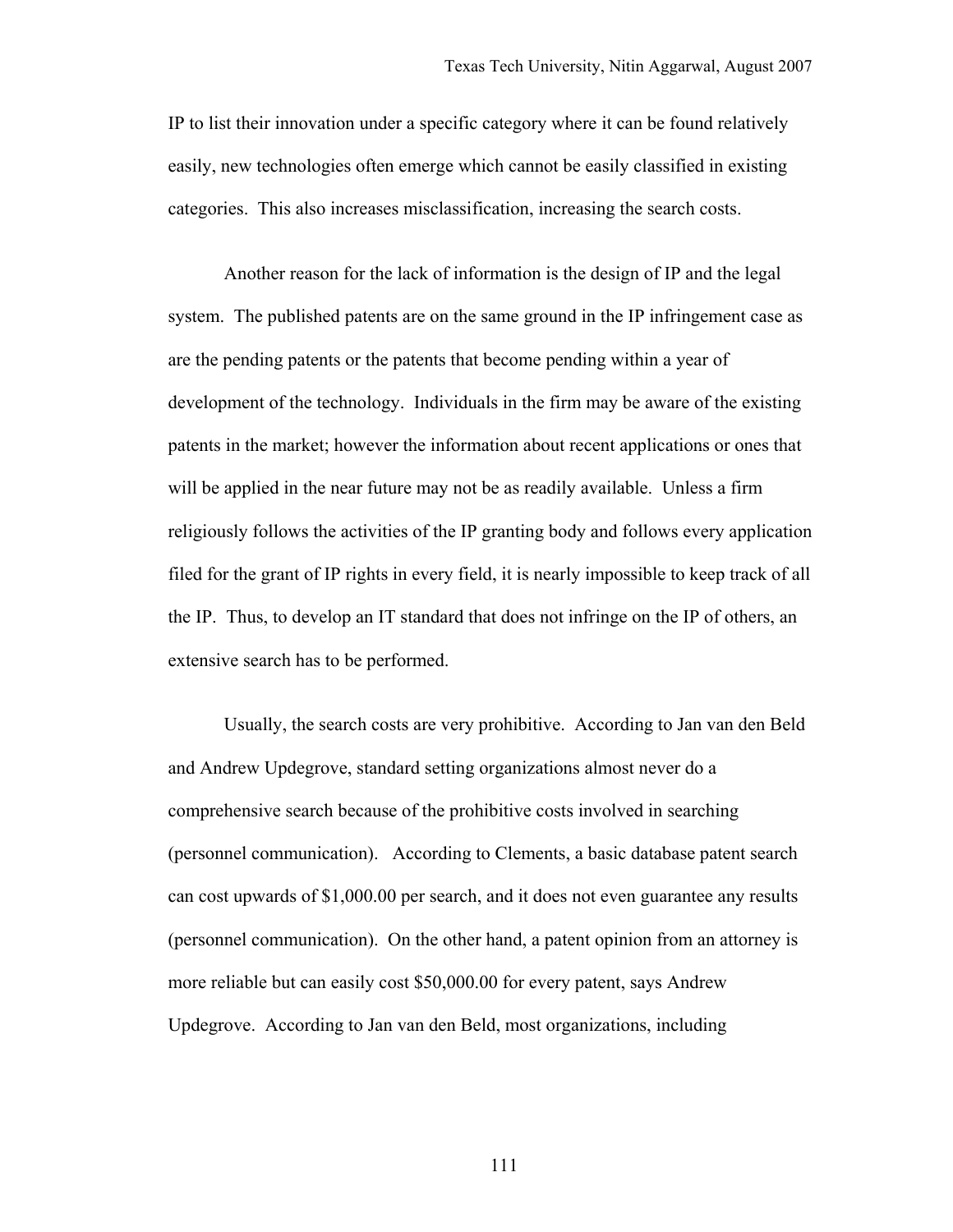consortiums, conduct only a basic search for available IP and rely mainly on the expertise and experience of professionals working on the standard-setting process.

Academic research provides a good example to illustrate the IP search activity. A researcher sees a problem and proposes a theory to address the issue. The research is presented to the world by way of conferences and journal proceedings. However, before the researcher presents her findings to her peers, she needs to ensure that the work is original. This is done by searching for prior literature on the subject matter and providing citations. The researcher may herself come up with ideas to support the theory. However, if due credit is not given to the original author, the practice is frowned upon. For example, this thesis could have proposed the existence of transaction costs without the author having read Coase or Williamson. However, the reviewers wouldn't have liked that and would have requested the author to read up on the literature. Even when researchers are careful in citing prior literature, reviewers almost always point out an important piece that somehow gets overlooked. Unfortunately, the business world's reviewers are not that forgiving because there are millions at stake. As a matter of fact, oftentimes, the competing firms wouldn't even point out the infringement until later when the IP is extensively in use and claim damages (Kanellos 2001). Thus, a search in the case of IT standards is fundamentally different and a good business practice.

#### **3.5.2. Coordination Costs**

Coordination costs refer to the costs involved in communicating and gaining agreement with suppliers. Once the relevant IP has been identified, the next step is to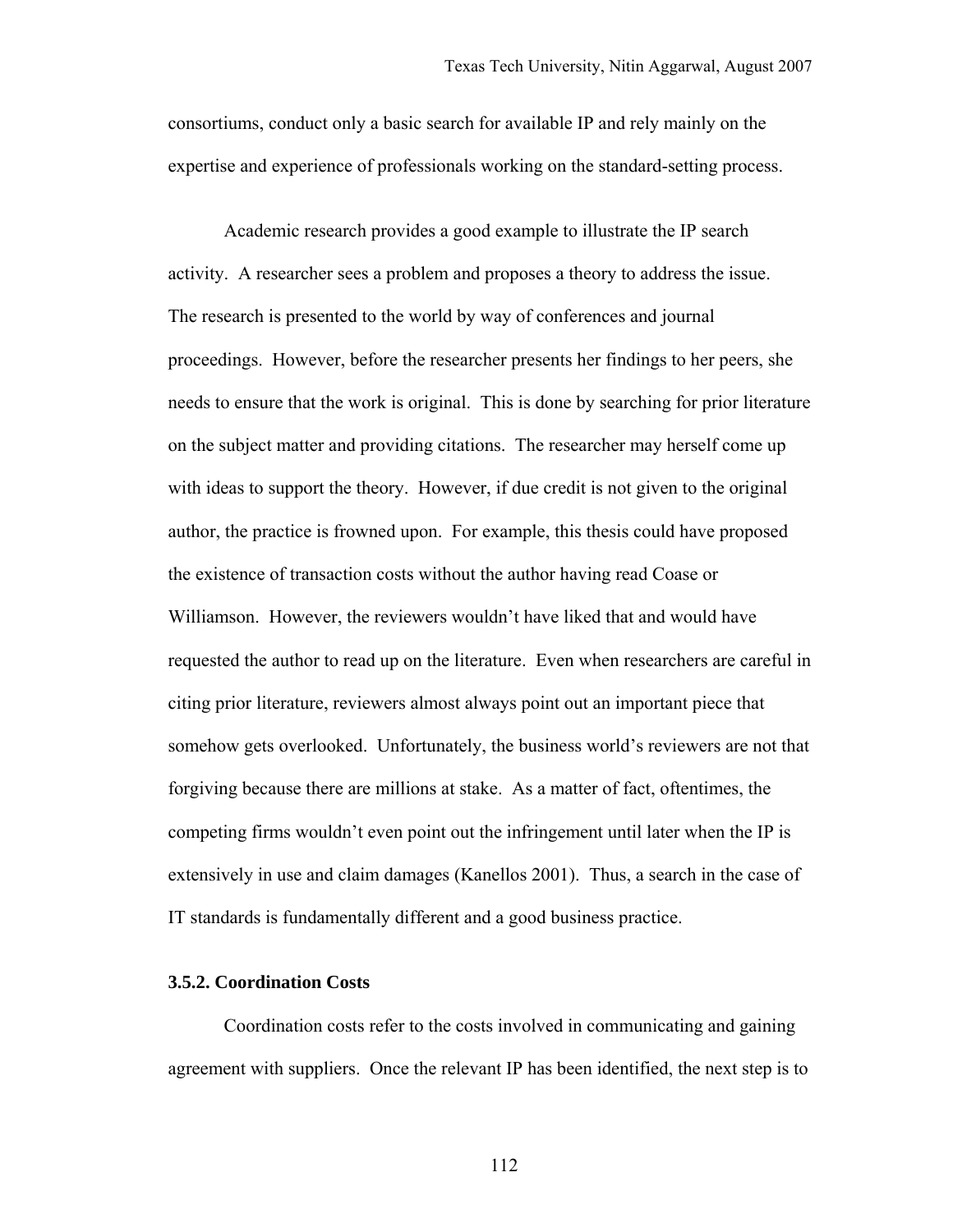involve the IP holders in the standard setting process. The IP holders' involvement can be purely commercial where transfer of rights occurs in exchange for monetary consideration. For example, Intertrust, which holds essential patents for any form of the Digital Rights Management (DRM) standard, has signed individual contracts with all major content distributors to license its IP. The terms of the contracts include the license fee, royalties on a per-use basis, the options fee, the maintenance fee, and minimum annual compensation. The involvement can also be in the form of a partnership, where the IP holder receives a part of the royalties generated from the standards sale; e.g., Intertrust recently entered into a consortium of DRM standard developers called the Marlin Joint Development Association (MJDA). The involvement of an IP owner can also be voluntary, where the IP holder grants nonexclusive, royalty-free license to the standards developer, as is the case with most non-commercial standard setting organizations.

In each of the cases cited above, the standards developer will need to coordinate with the IP holder and sign a contract, irrespective of the nature of the involvement of the IP holder. The efforts required to gain the agreement will be different depending on the nature of the agreement. As a result, there will be coordination costs involved in the standards development.

Coordination costs include costs like contracting, maintaining the relationship, and communication costs. Again, these costs are different from the costs incurred in the case of traditional industries. These costs are particularly problematic because standardization involves bargaining for a bundle of goods where each is owned by a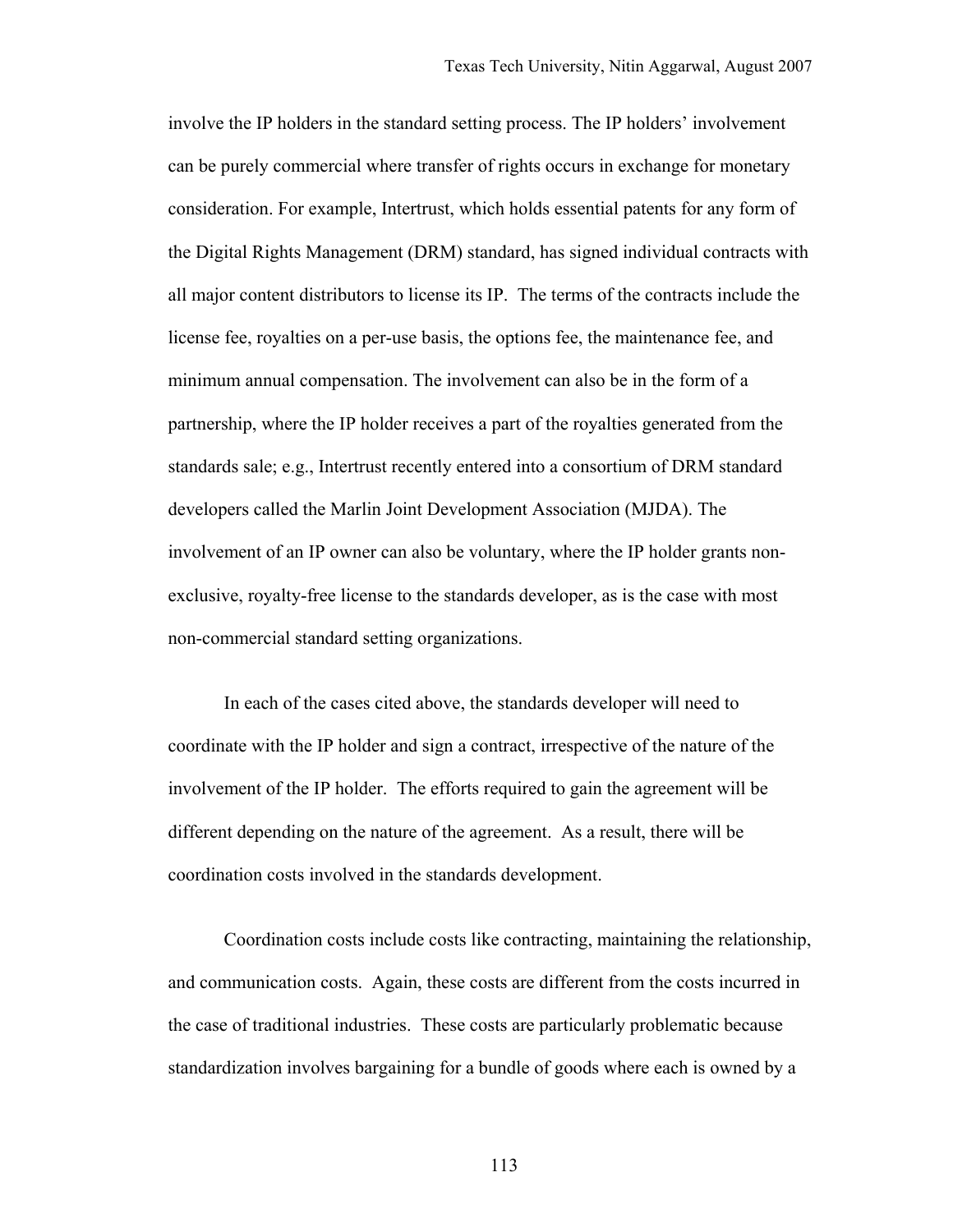different individual. Ideally, a firm in need for *n* intellectual assets will have to enter into bargaining with however many firms for *n* different times to procure the IP.

Continuing with the example of academic research, imagine a paper with about fifty citations. If the doctrine of fair use didn't exist, a researcher would be required to contact each author, negotiate for the use of his or her research, and sign different contracts with each one. The researcher would also be expected to pay royalties to all authors s/he cites every time someone reads the paper. The scenario becomes even more problematic if the authors of other papers knew that the researcher could not present her research without citing their findings. This increases the complexity of the negotiations and bargaining.

#### **3.5.3. Opportunism Costs**

One of the cornerstones of transaction costs is the notion of opportunism, which is defined as, "self-interest seeking with guile" (Williamson 1985) p.30. Given the fact that there are complementarities in the consumption of IP, there is a scope of opportunism. Opportunism costs arise when a party to a transaction charges more than the marginal cost for the item being transacted. The price paid for a patent may be very different than the marginal cost of production of the patent. This is true especially in the case of essential patents. The notion of essentiality and complementarity introduces specificity, in that one firm's IP is specific to other firms' IP. This also introduces externalities, so that one firm's use of an IP impacts other firms. Thus, the complementarity of intellectual property introduces the scope of opportunism in the standard setting process.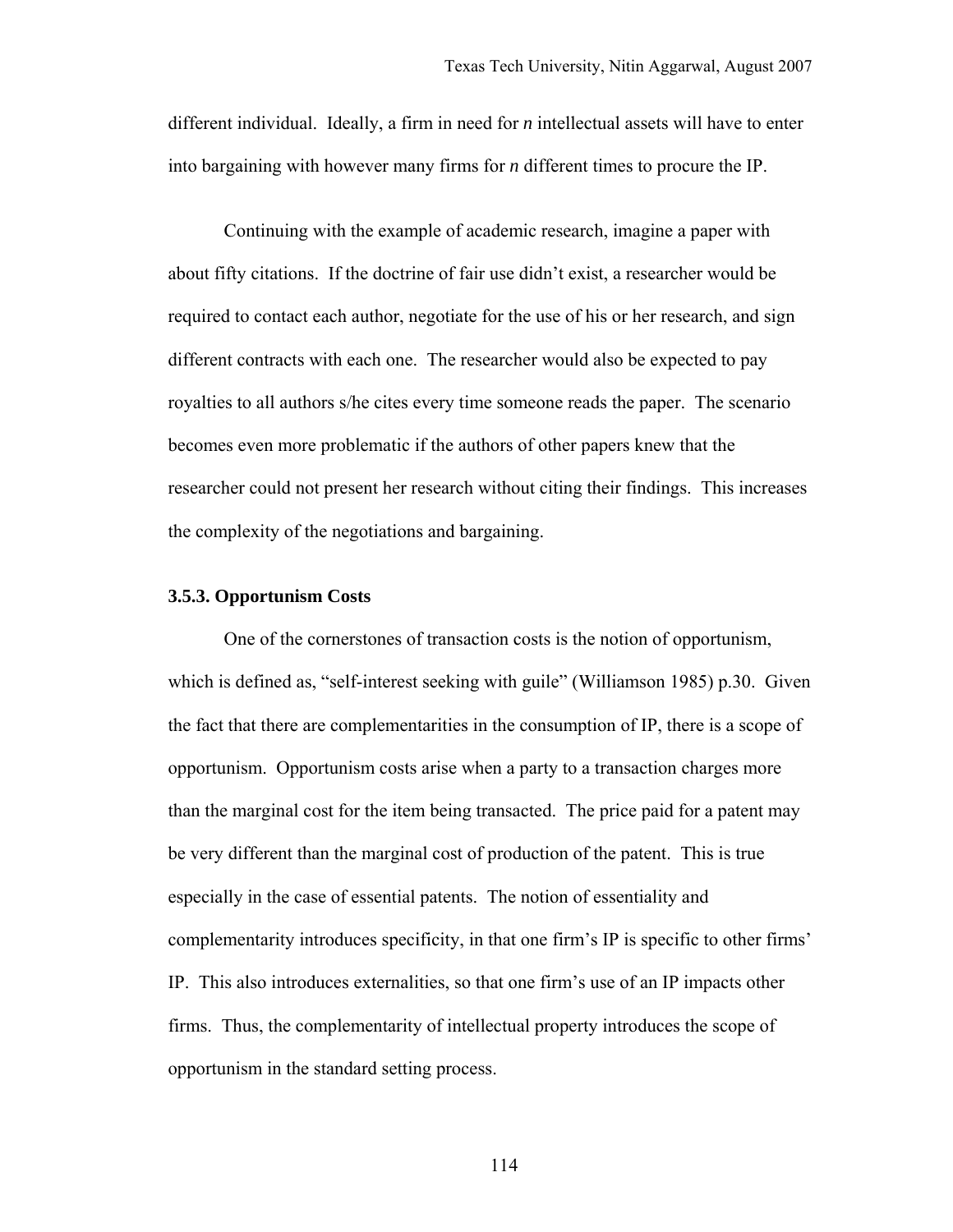Consider the following case to illustrate the scope of opportunism. Assume that the value of the standard to a standard developer (agent) is  $v > nc$ , where v is the value of the standard, n is the number of patents required, and c is the cost of development of the patent. Thus, the standard is worth more than it costs to make. In such a case the patent owner (supplier) can jointly extract v from the standards developer. This may be done because each supplier individually asks for v/n, or it may occur because the last supplier of the patent asks for v minus the total cost already paid. This is because the standard is a complementary bundle. Without any one patent, the entire standard is useless. Thus, in any bargaining situation, the agent procuring the patents has no credible bargaining situation, other than his threat to exit the market. In fact, it is possible for the patent owners to extract as much as vn for a set of patents that is only worth v.

Imagine that the standard developer approaches the first patent holder. The patent holder then demands v for the patent, arguing that without the patent, the standard developer cannot implement the standard. The agent is indifferent between opting out of the market and getting zero or paying v for a standard that is worth v and getting zero. Assume the standard developer chooses to purchase the patent. The agent then approaches the second patent holder, who demands v, again based on the fact that the standard is worthless without the patent. The agent is then faced with the choice of paying v and having a net gain of –v, or of dropping out of the market and having a net gain of -v. Again, he is indifferent. This can be repeated with all n patent holders for a net loss of nv. In reality, it is not likely that any agent would be so naive. However, the operative word is so. Agents are likely to face this problem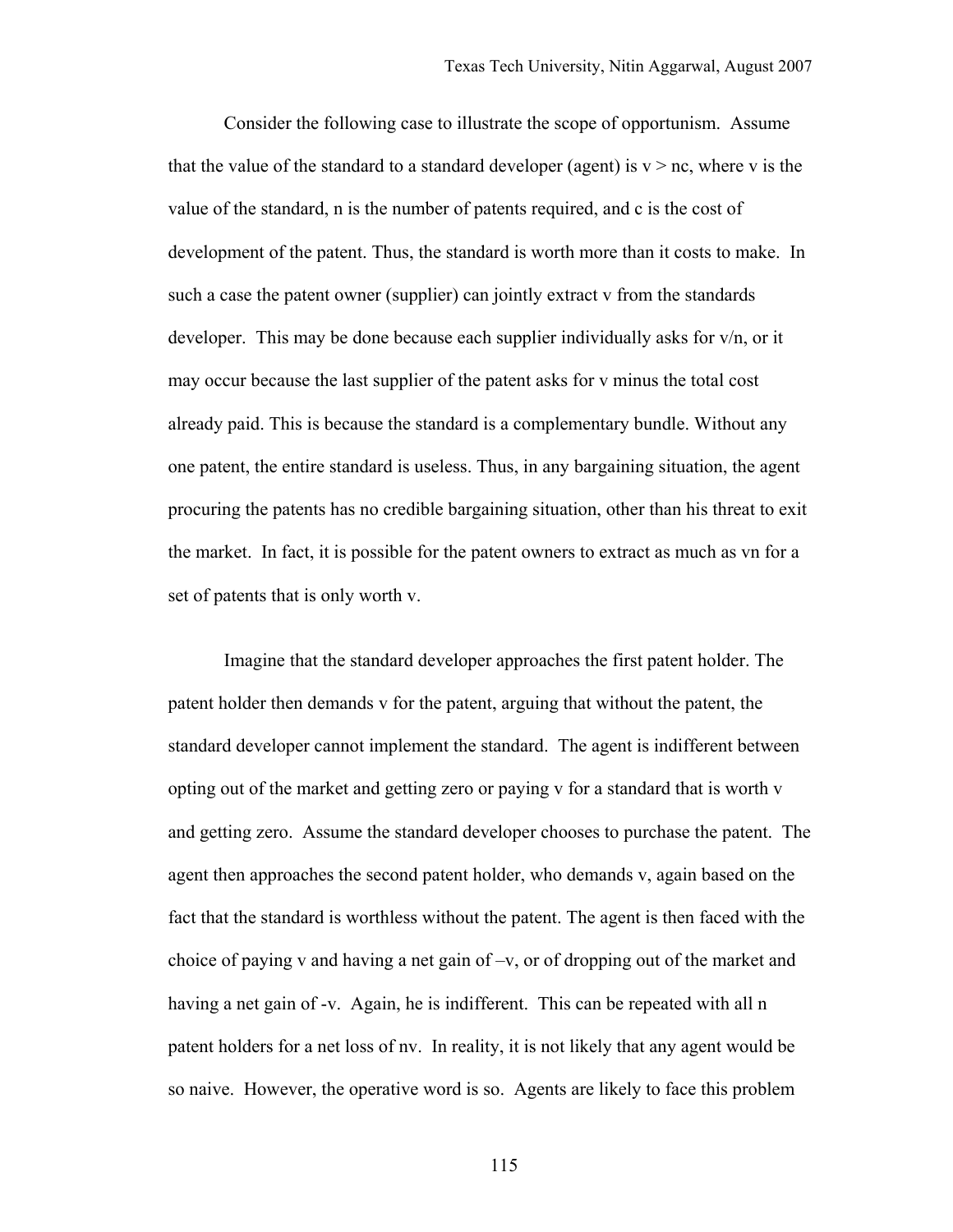to some degree and to overpay for the standard because of the complementarities of the patents. If each were independent, then the most a supplier could charge would be the value of the single patent. However, with perfectly complementary patents, a supplier can charge the price of the bundle. With less than perfectly complementary patents, a supplier can charge some amount between the value of his own patent and the total value of the bundle. This is still more than the charge for a noncomplementary bundle.

However, the scope of opportunism doesn't end with the potential to overcharge for the patents. As mentioned earlier, it has been shown that firms do not patent their technology to protect their R&D investments but to use as a weapon in blocking competition. Thus, the potential for opportunism extends far beyond the standards development phase into the standards implementation. Interestingly, a standard cannot infringe upon a patent until it is implemented in a product. However, once a product has been designed and produced, the producer is at the mercy of the patent holder. The patent holder can sue to recover the value they would have received in a licensing arrangement, which is costly. But, they have a much more powerful weapon. They can seek an injunction against the infringing firm, as NTP did against RIM's Blackberry (Wong 2006). The injunction means that the infringing company must stop using the patent, not simply pay for its fair value. In the case of essential IP, it allows the patent owner to appropriate *all* of the profits from both the standard and the product containing the standard. Thus, opportunism costs can be huge.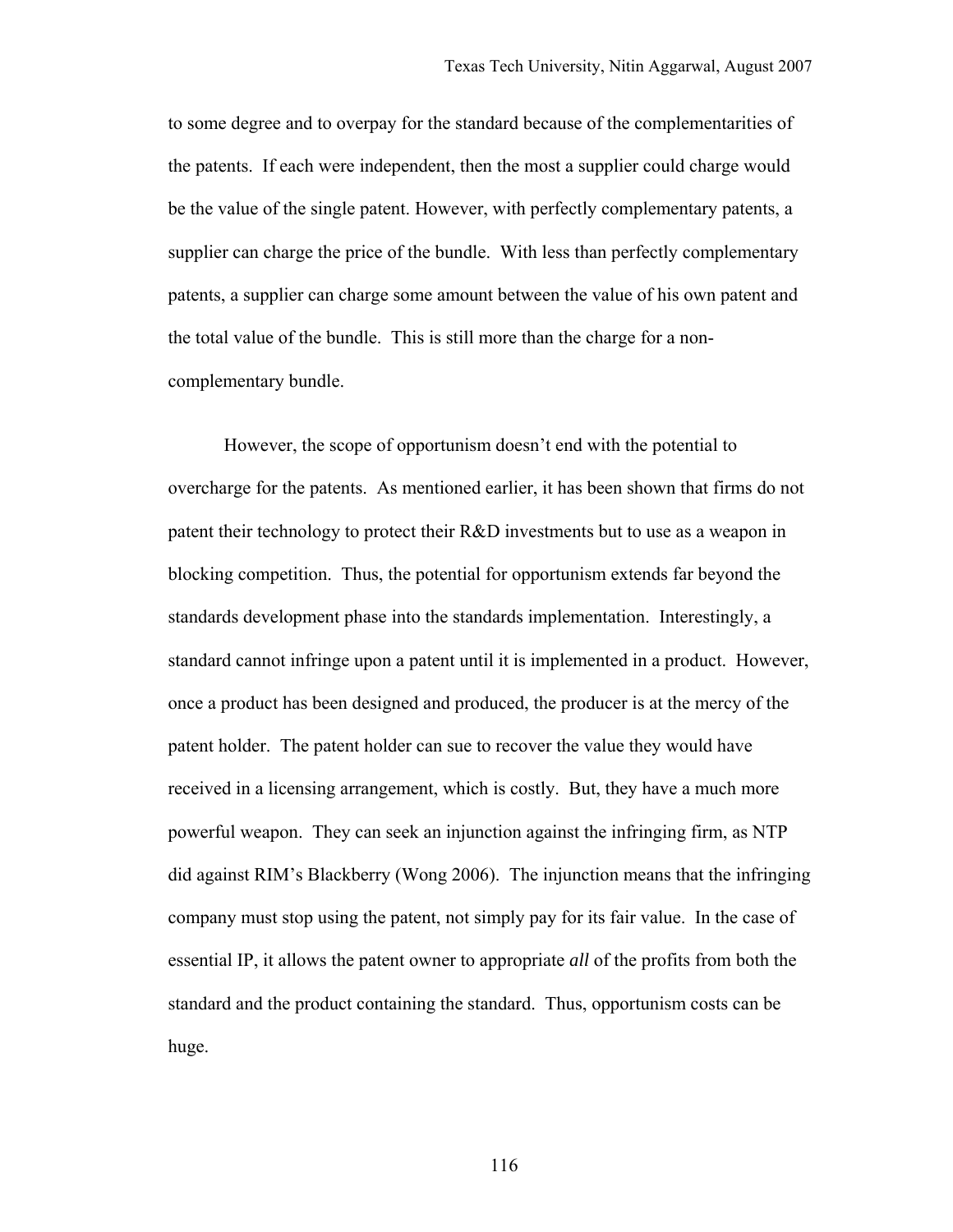The essence of the argument is captured in the following statement: "Single patents with great blocking power could be an expensive nuisance to a large company, especially if held by inventors with no manufacturing capacity, who are thus invulnerable to retaliation through counter-blocking" (Granstrand 1999). For example, Microsoft settled a legal dispute with Intertrust involving patent infringement of Intertrust's DRM technology for \$440 million. Intertrust argued that the anti-piracy mechanism of Microsoft video and audio software (media player) was similar to Intertrust's patent-protected technology. From the above case, it can be concluded that either Microsoft did not perform an adequate search before incorporating digital rights standards in its media player, or it deliberately chose to ignore the IP of Intertrust. The latter case seems unlikely because of the high visibility of the media player and public announcement by Microsoft about new antipiracy features and their media player. Opportunism may seem trivial at first, but as can be seen from Table 4, the costs associated with missing an IP are substantial.

| Case                               | <b>Plaintiff</b> | <b>Defendant</b> | <b>Settlement</b>      |
|------------------------------------|------------------|------------------|------------------------|
| <b>IE Plug-ins (Ackman 2003)</b>   | Eolas            | Microsoft        | \$521 million          |
| <b>Blackberry (AssociatePress)</b> | UT-Austin/NTP    | <b>RIM</b>       | $$1.8$ million/ $$612$ |
| 2006b)                             |                  |                  | million                |
| DRM (PressPass 2004)               | Intertrust       | Microsoft        | \$440 million          |

#### **Table 4: Opportunism Cost**

Even if a company wins a legal dispute over a patent, the costs involved in litigation are still substantial—\$3 million by some estimates (AssociatePress 2006b).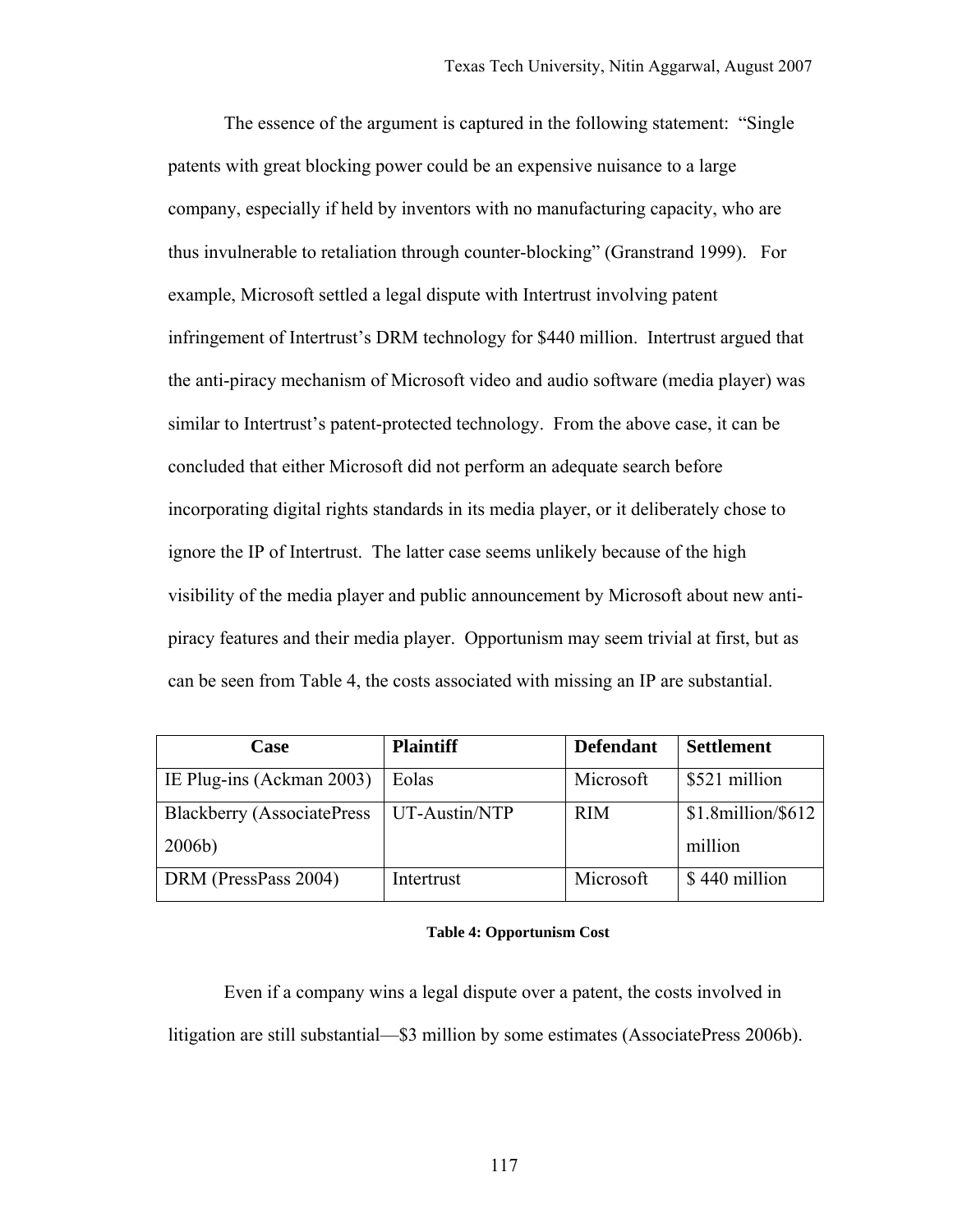Thus, necessary steps must be taken during the standardization phase to avoid opportunism in the post-standardization phase.

To summarize, the conceptualization of IT standards as a bundle of complementary IP held by multiple firms gives rise to transaction costs of the type search cost, coordination cost, and opportunism cost. Even though opportunism may arise during the later stages of standards implement, the standards development organization needs to take precautions beforehand to avoid expensive mistakes. The differences in the traditional treatment of transactions and IP transactions are highlighted below.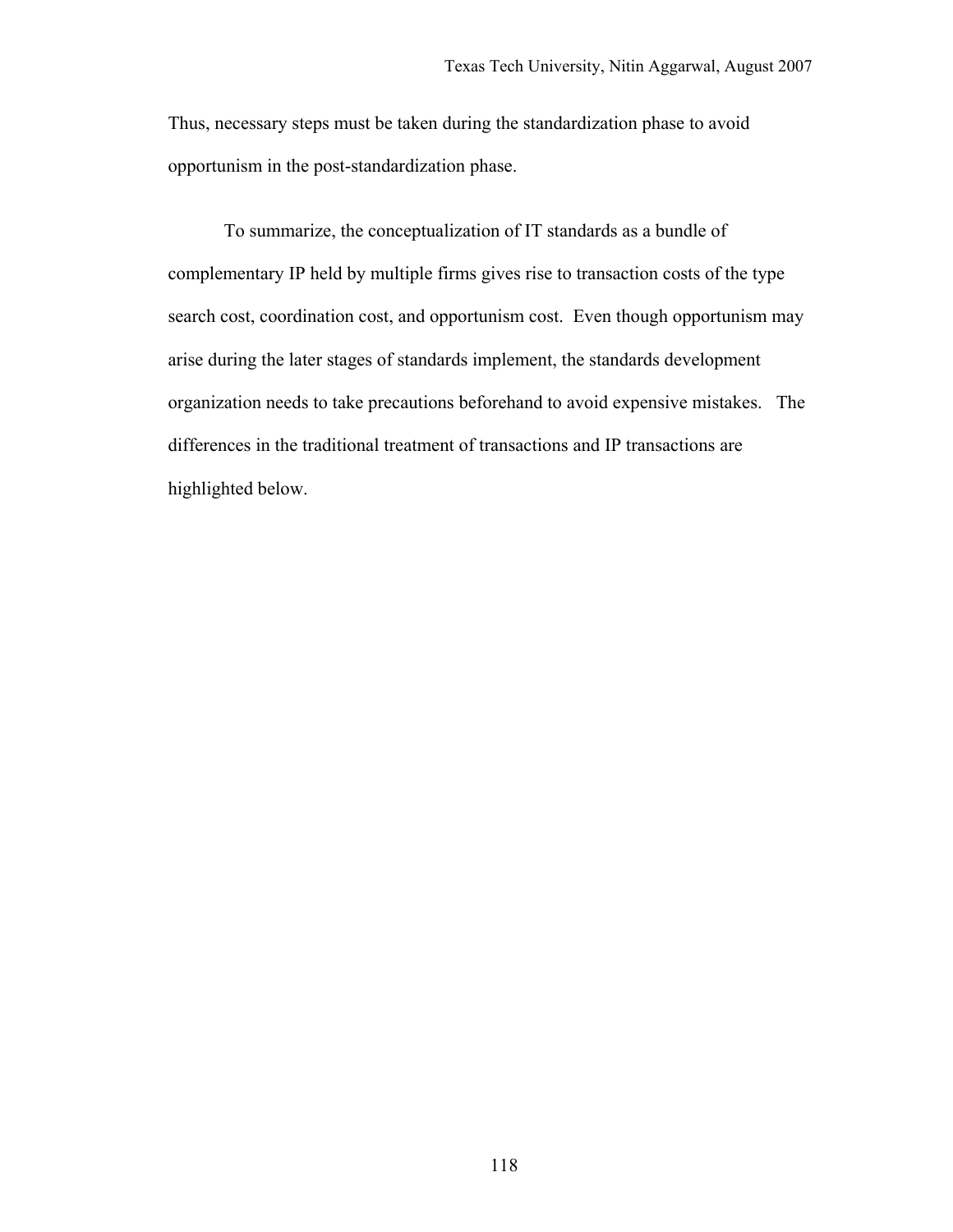| <b>FEATURE</b>               | <b>TCE</b>                   | <b>STANDARD TCE</b>           |  |
|------------------------------|------------------------------|-------------------------------|--|
| <b>Focus</b>                 | Transactions and the         | Bundled transactions and      |  |
|                              | choice to govern             | the choice to govern the      |  |
|                              | transactions by one          | transactions by one           |  |
|                              | institutional mode rather    | institutional mode rather     |  |
|                              | than another                 | than another                  |  |
| <b>Unit of Analysis</b>      | Independent transactions     | Interdependent                |  |
|                              |                              | transactions                  |  |
| <b>Outcome</b>               | Transfer of a good or        | Transfer of bundle of IP      |  |
|                              | service                      |                               |  |
| Nature of the product        | Physical transfer of goods   | Only information is           |  |
| transacted                   | required                     | transferred                   |  |
| <b>Claim</b>                 | Transaction will be          | Transaction will be           |  |
|                              | governed so as to            | organized in a way as to      |  |
|                              | minimize the costs           | minimize the cost involved    |  |
|                              | involved in carrying them    | in transacting the bundle;    |  |
|                              | out.                         | i.e., individual transactions |  |
|                              |                              | don't matter as long as the   |  |
|                              |                              | bundle is the cheapest        |  |
| <b>Economic agents</b>       | Suppliers, Manufacturers,    | Standard development          |  |
| involved                     | Customers                    | organization, Participants,   |  |
|                              |                              | IP holders, Implementers,     |  |
|                              |                              | End users                     |  |
| <b>Governance Structures</b> | Market, Hierarchy, Hybrid    | Markets, Hierarchies,         |  |
|                              |                              | Networks, Hybrids             |  |
| <b>Antecedents</b>           | Asset Specificity,           | Complexity, Industrial        |  |
|                              | Uncertainty, bounded         | spread, Geographical          |  |
|                              | rationality                  | scope, Substitutability       |  |
| <b>Asset Specificity</b>     | Defined as the value of the  | Does not apply as assets      |  |
|                              | asset in its current use and | can be used                   |  |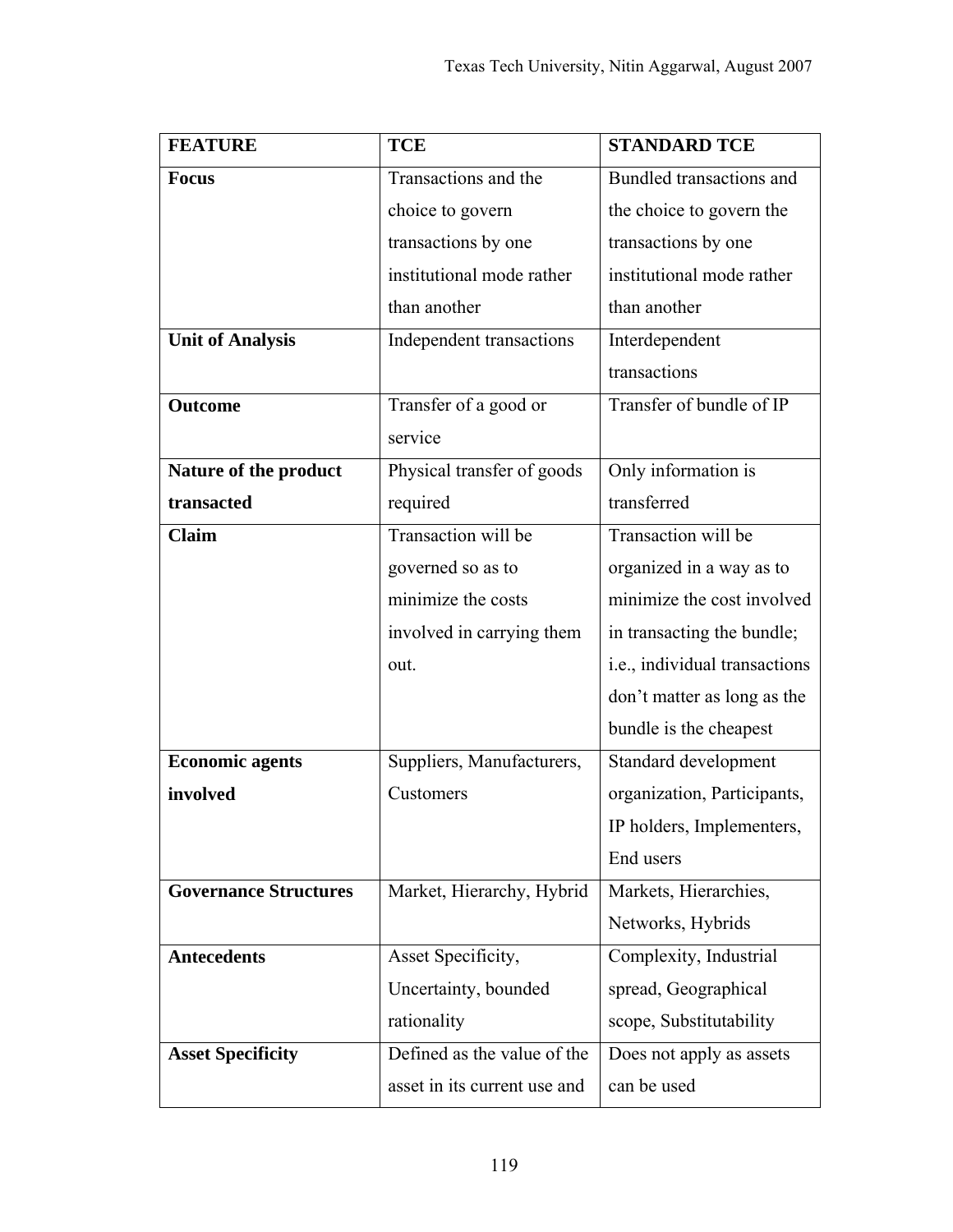|                           | next best use.              | simultaneously in multiple   |  |
|---------------------------|-----------------------------|------------------------------|--|
|                           |                             | locations. However there     |  |
|                           |                             | is some specificity of IP    |  |
|                           |                             | with respect to each other   |  |
|                           |                             | in the bundle.               |  |
| <b>Search Costs</b>       | Minimal for hierarchies,    | Same and high for given      |  |
|                           | moderate for hybrids and    | number of patents for all    |  |
|                           | high for markets.           | governance forms.            |  |
| <b>Coordination Costs</b> | By fiat, low for            | Same and high for given      |  |
|                           | hierarchies, moderate for   | number of patents for all    |  |
|                           | hybrids and high for        | governance forms.            |  |
|                           | markets.                    |                              |  |
| Opportunism               | Is in the form of shirking, | High for hierarchies         |  |
|                           | but low because of fiat for | because of issues like       |  |
|                           | hierarchies, moderate for   | submarine patents, high      |  |
|                           | hybrids, and high for       | for markets.                 |  |
|                           | markets.                    |                              |  |
| <b>Alternates</b>         | In the long term, any       | Because of the nature of     |  |
|                           | transactor can be replaced  | essential IP, the transactor |  |
|                           | by another; i.e., long term | may never be replaced        |  |
|                           | lock-ins not possible       |                              |  |

**Table 5: Differences between traditional treatment of transactions (TCE) and bundled treatment of transactions.**

# **3.6. Characteristics of the Bundle and Factors Affecting the Transaction Costs**

The fact that technology is made up of bundles of complementary IP is now

recognized by both scholars and practitioners (Gilbert and Katz 2005; Lohr and

Markoff 2006). However, not every bundle is made the same. The characteristics of

the bundle depend on the specifics of the problems for which it was assembled.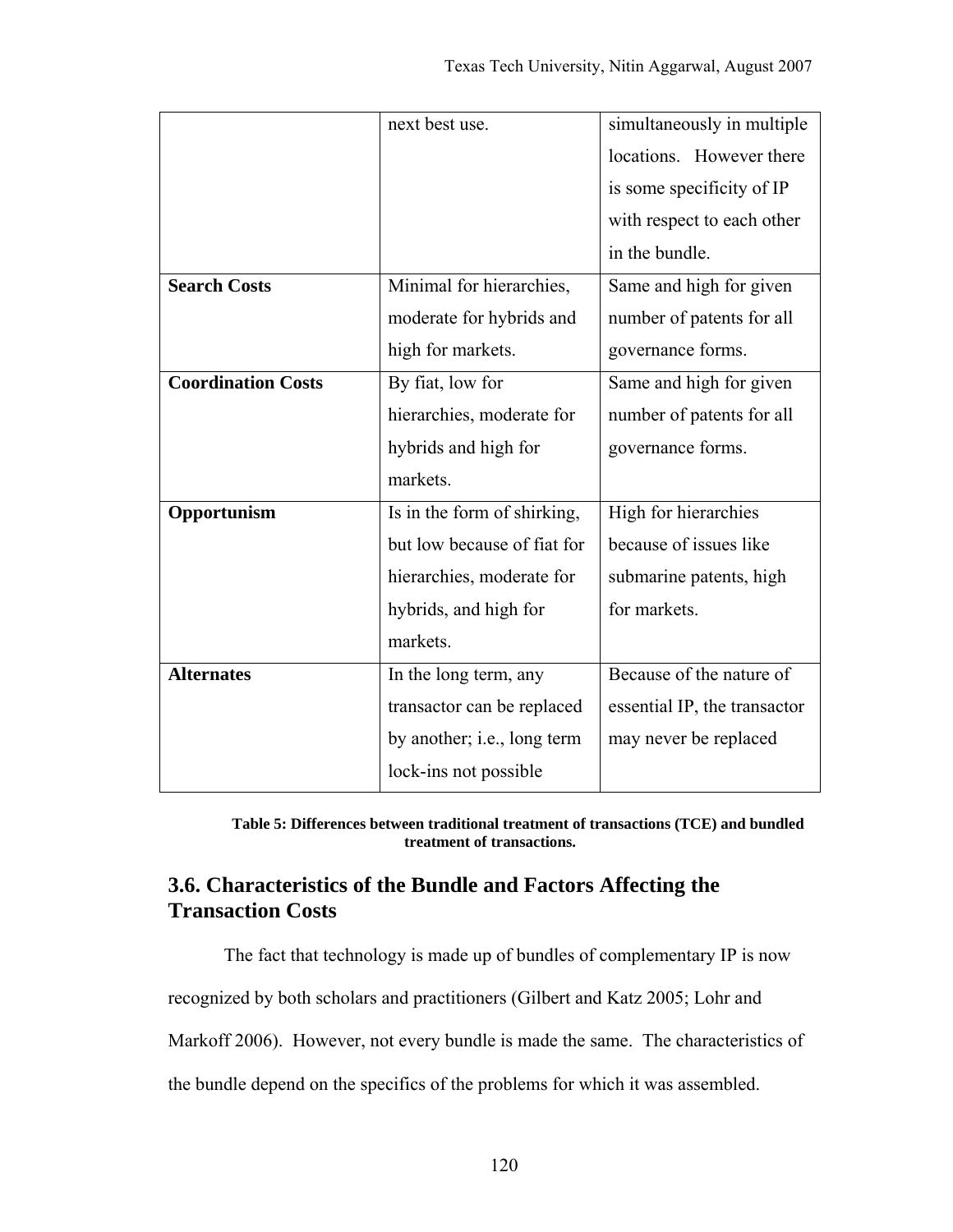These characteristics of the bundle will have implications for the transaction costs associated with assembling the bundle, a.k.a. the standard setting. We have identified four characteristics that define the bundle of IP.

# **3.6.1. Complexity of the Standard**

All standards are not made equal. Some are more complex than others because they address a more complicated problem. Standards that address complex issues will have a large number of modules that interact with each other as compared to standards that address simple issues. This is because the complexity of standards is reflective of the complexity of the problem that it is addressing. One cornerstone of effective problem-solving in IT is to break down the problem into smaller subproblems that are easier to comprehend and can be solved independently. Later, the individual solutions can be integrated together as a solution to the complex problem. This is also the basis for the object-oriented programming and design and software reuse where each module is developed independently. The same is the case with IT standards. Each smaller problem is addressed independently by developing a specific solution. The solution so developed is an intellectual property in itself and can be used to address similar problems elsewhere.

Thus, complex problems require breaking down the problem into many smaller, more manageable sub-problems. Solution to each sub-problem will be an intellectual asset that can be owned by a different entity and will result in a large number of infringable modules. It is important to note that complex and simple are relative to each other and cannot be defined in an absolute sense. For example, the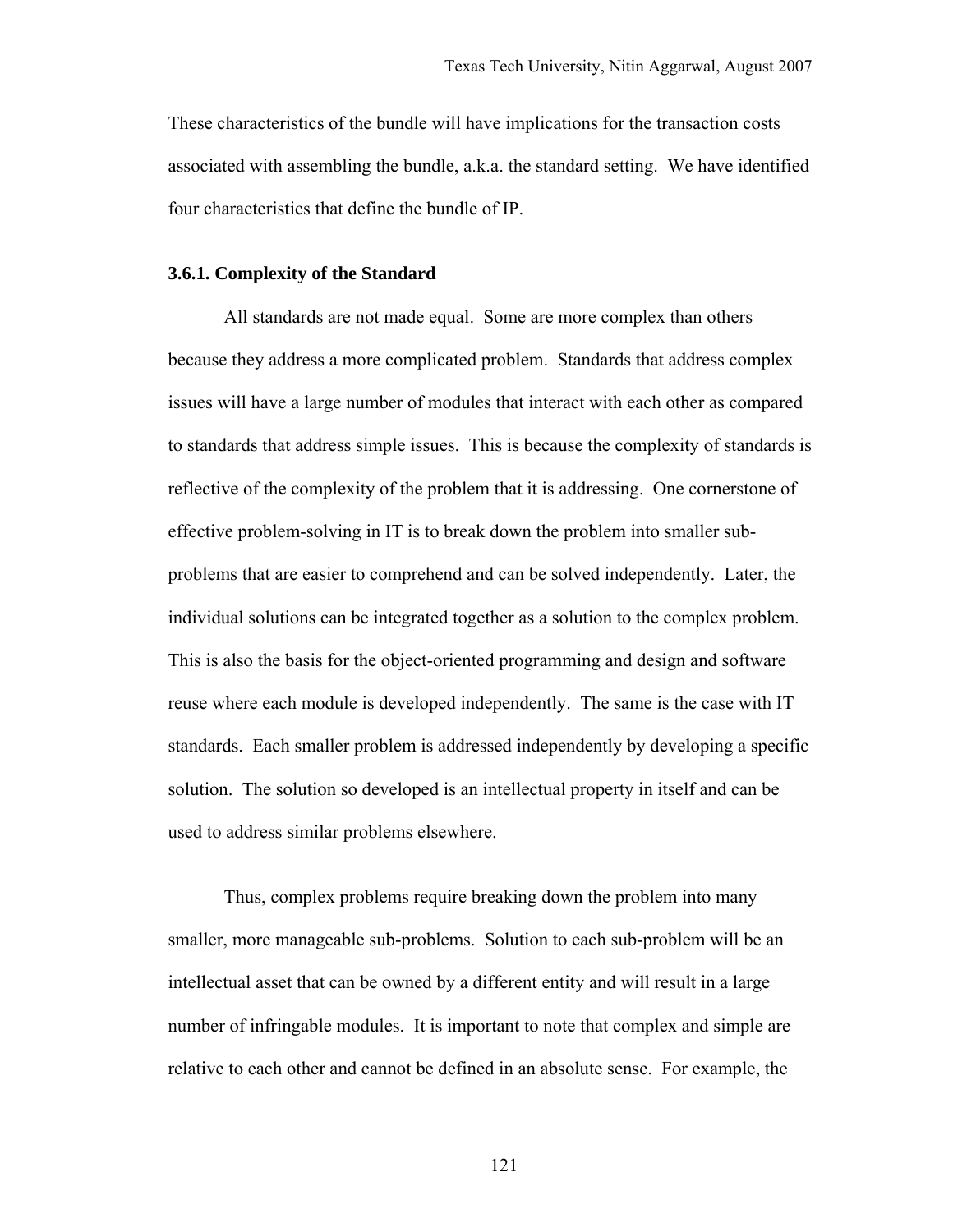wireless 802.11 standard requires more than 200 patents

(http://standards.ieee.org/db/patents/pat802\_11.html) held by more than 100 different organizations in many different countries, as compared to the 802.1 standards for LAN/MAN architecture that only has approximately 40 patents held by about 20 different organizations (http://standards.ieee.org/db/patents/pat802.html). It can be argued that the wireless standards are more complicated than the LAN standards because they have to address additional problems, like the hidden node problem and wireless data security specific to the wireless transmission of data apart from ones already addressed by LAN standards. Hence, complex standards will have a higher number of patents than simple standards.

Since each module in the standard can be independently protected by anyone in the industry, there is a higher chance that the modules may infringe upon several of the externally held IP. To avoid infringement or potential infringement, IP rights have to be searched externally. Note here that even if the standard developer concludes that no IP needs to be procured, they still have to do a search to avoid potential infringement. The level of effort required and the cost involved for this activity will be proportional to the number of searches undertaken by the standard developer. In other words, n modules will require n number of search efforts, even if the actual number of patents required may be less. The standard developer in each case will have to search a potentially large market in order to ensure that no part of the standard infringes on any external patent. The amount of communication and repetition involved will increase as the number of modules in the standard increase.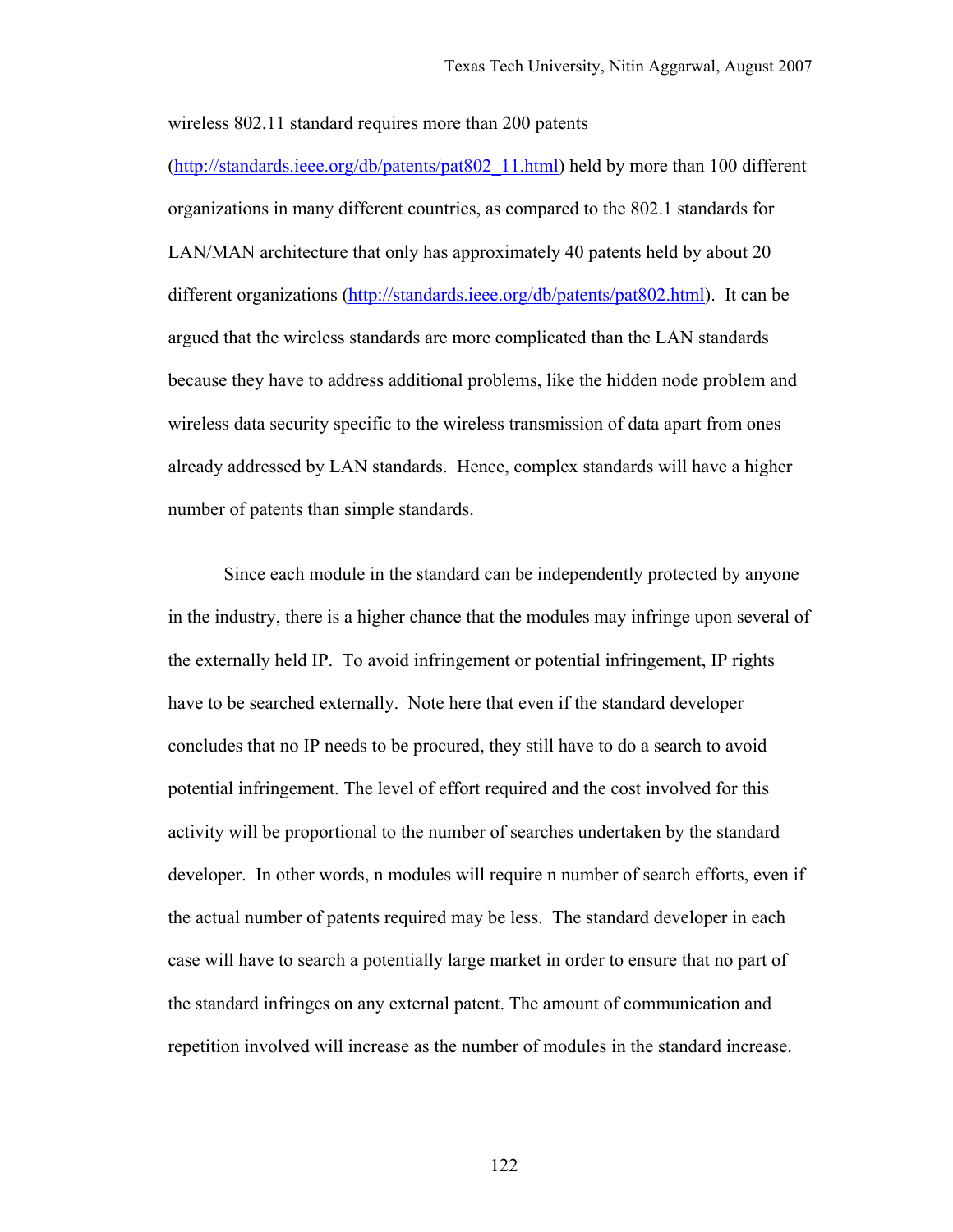In mature markets like telecom, most of the sub-domain problems already have been identified, defined and solutions protected by way of IP rights. This is not to say that new problems do not emerge; merely that the telecom industry is highly mature in terms of patents. Thus, it is frequently the case that the IP search will result in a list of IP rights that have to be procured from the external entities. As Chiariglione notes, *"It is virtually impossible today to develop an audio or video coding standard with a reasonable performance that does not require the use of one or, more likely, several patents" (Chiariglione 2002).* Even in the case of emerging markets, like that of IT, there are increasing instances when a standard requires external IP to be procured. This will incur coordination costs. The coordination costs will be dependent on the number of patents that are identified in the search process. Ideally, a firm in need for *n* patents will have to enter into bargaining with however many firms for *n* different times to procure the IP. The coordination efforts will include coordination and negotiation with all of the patent holders, maintaining a separate account of the usage and reimbursing them separately, a process that adds substantially to the overhead costs of using the patents. These costs are also particularly problematic when bargaining for a bundle of goods, where each is owned by a different individual.

The complexity of an IT standard will also have a bearing on the opportunism cost. This is because as the number of patents required increases, the probability that the standard developer will miss out on some prior art increases. This may be because the standard developer may overlook some standard IP being a part of the solution, or if the problem in the sub-domain is not stated properly. Moreover, with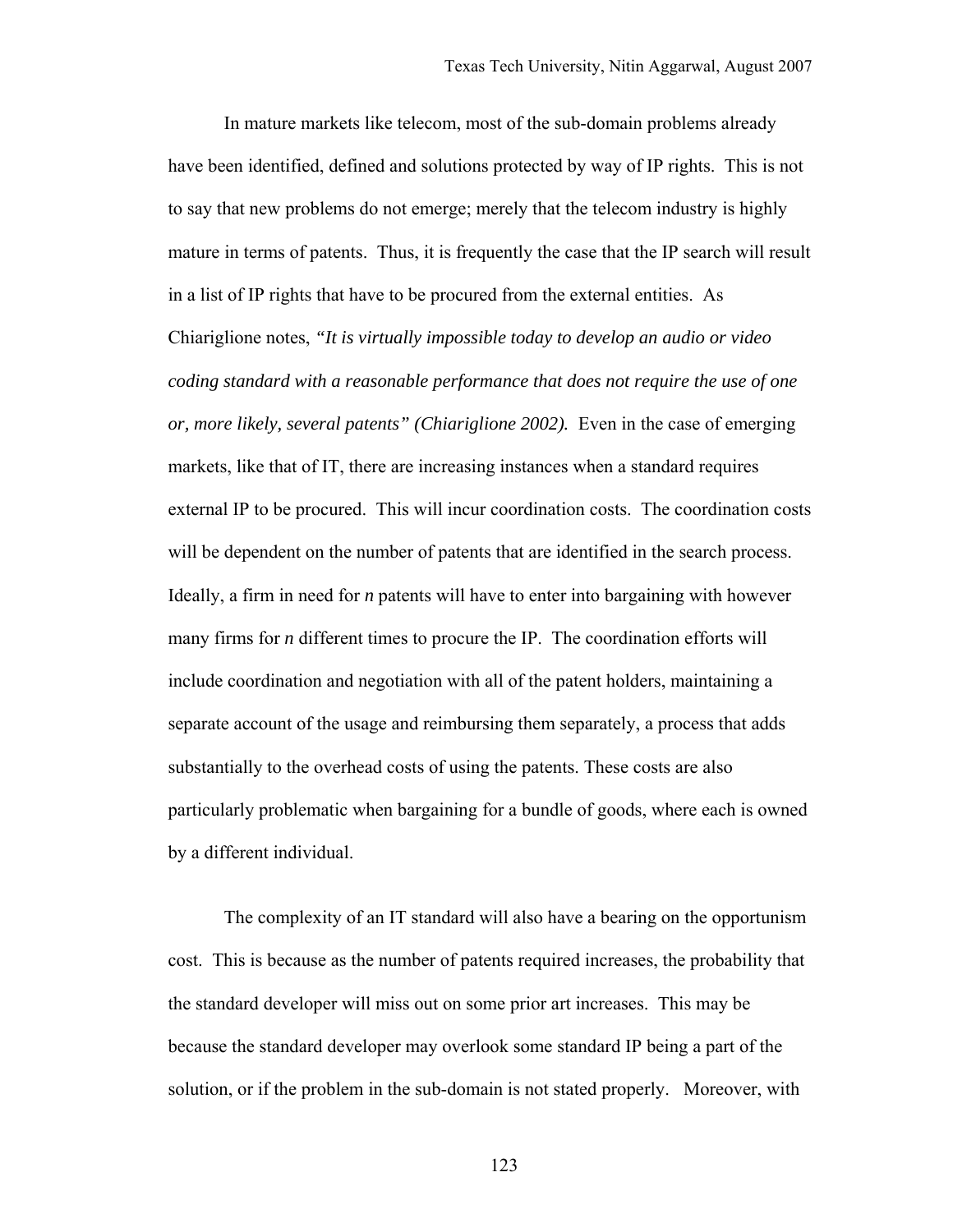the increase in the number of patents required to write the standard, there will be more entities which can potentially take advantage of the standard setting body, thereby increasing the opportunism costs.

Thus, we hypothesize:

**Hypothesis 1a:** As the complexity of the IT standard increases, the search cost increases.

**Hypothesis 1b:** As the complexity of the IT standard increases, the coordination cost increases.

**Hypothesis 1c:** As the complexity of the IT standard increases, the opportunism cost increases.

### **3.6.2. Industry Breadth of an IT Standard**

The IT industry has had, and continues to have, a profound impact on both the personal as well as professional lives of the people involved. The results of the development in IT are felt across a wide range of industries. The IT is leading a revolution where products from different industries are fast converging, increasing the need for interoperability. For example, a cellular telephone is now also a personal storage device and a hand-held personal entertainment device with portable music and videos. These functionalities, however, come from different industries. The simple looking device combines technologies from the telecommunications, computer, entertainment, and graphics industries to perform its job. In light of this rapid convergence, the importance of IT standards cannot be overstated. Naturally, a standard that makes interoperability possible within products of multiple industries will draw upon the intellectual property spread across these industries, due to the fact that the standard may require new functionalities and additional modules for new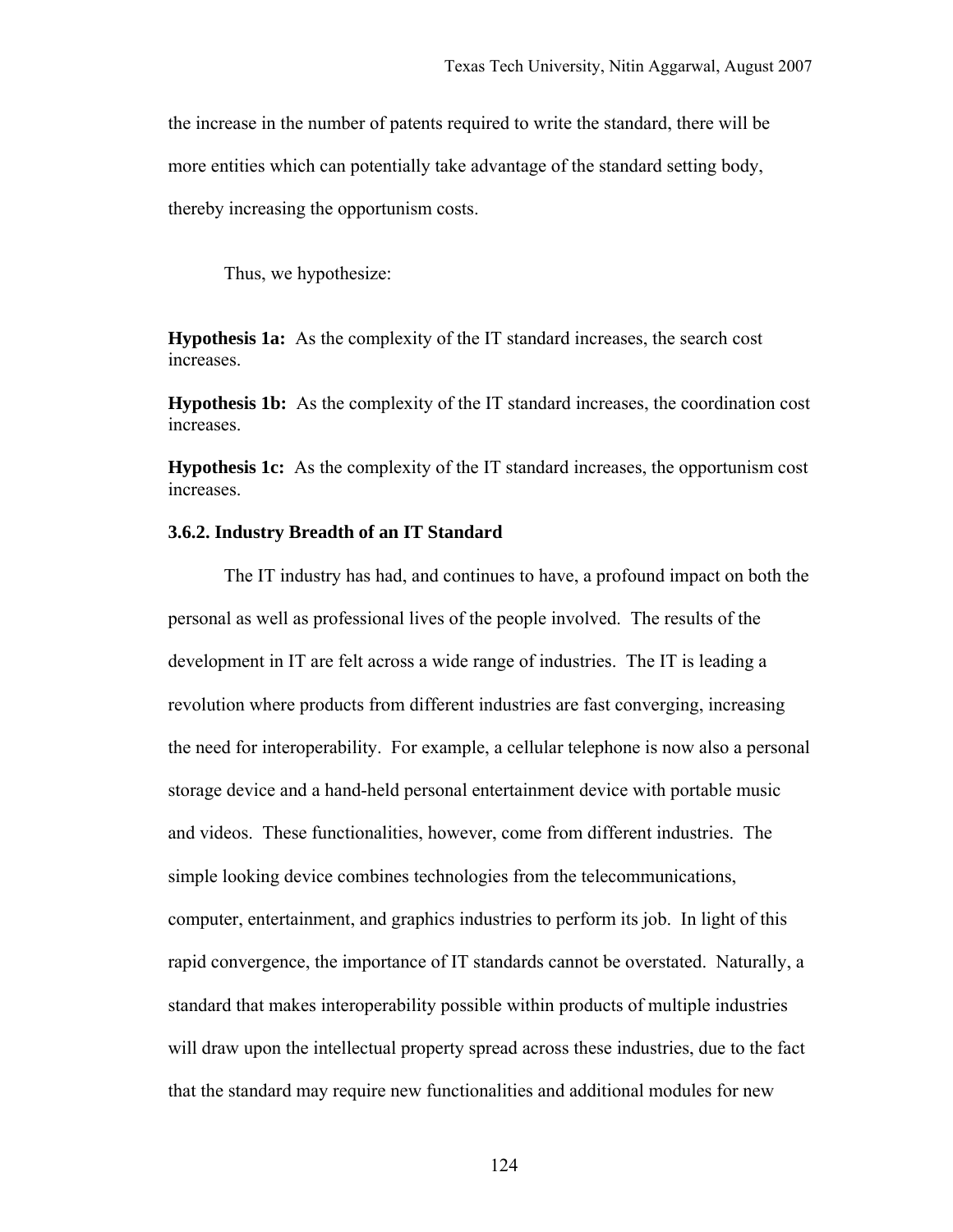products to interoperate. These additional modules can be held by firms in any of the industries affected by the standard. A standard developer operating in an industry may have a good knowledge about their industry. However, as the boundaries extend, the standard developer will have to consider the infringement implications from the IP owners from other industries. This will also be the case if the standard developed in one industry can be used or will have applications in other industries, as well.

If the standard has implications or application in multiple industries, it is necessary for the standard developer to search the IP available in these industries for possible infringement. A simple analogy for this would be that of a researcher writing an interdisciplinary research paper having to review the literature for both disciplines. The search for IP will be difficult because different industries may use different terminology to represent their IP. For example, joint product development in case of economics is called coalition formation; in case of management, it is called coopetition; in case of finance, it is called joint venture; and in case of marketing, it is called cooperative alliance. A standard developer will have to learn about as many different industries' terminology or hire as many experts as the standard has implications upon.

Once the IP has been identified, the coordination efforts with IP owners in different industries will start. Different industries operate differently and have different sets of rules, reporting procedures, protocols, motivations, and expectations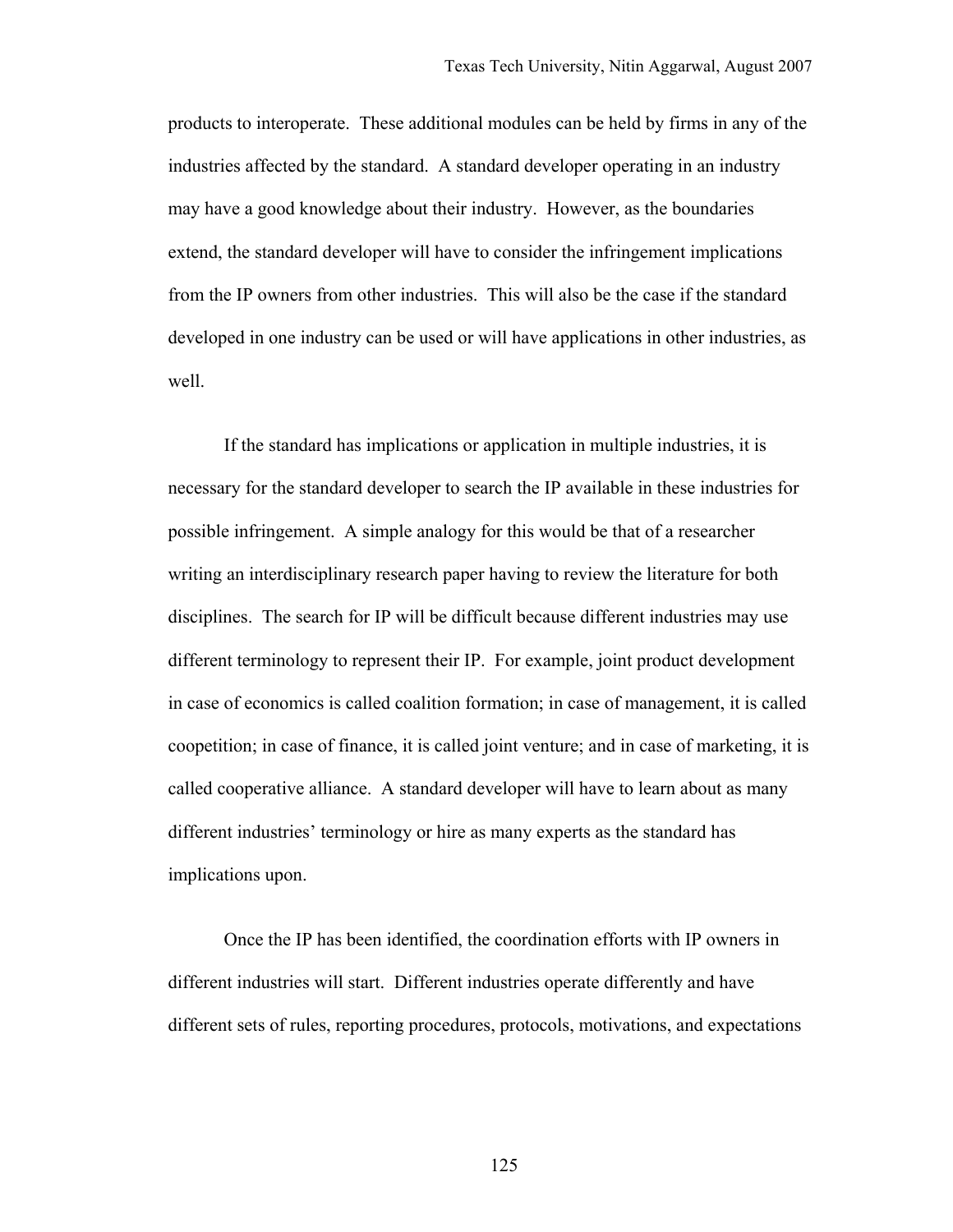that will guide their negotiating and contracting procedures. As a result, IP spread over different industries will have implications on the coordination costs.

Finally, the absence of familiarity with the other industry can result in negotiation holdups and greater opportunism problems. This is the case because the organizations in the other industry are not as likely to provide concessions in the case of infringement as would the firms in the same industry. Firms in the same industry may be interdependent on each other or may stand to benefit from each other by cross-licensing in the long run and hence, may be more forgiving in the case of IP infringement. Sometimes, the firm developing IT standards will have to negotiate with entities which do not operate in the industry but whose sole mission is to hoard IP, increasing the scope of opportunism.

Thus, we hypothesize:

**Hypothesis 2a:** As the industry breadth of the IT standard increases, the search cost increases.

**Hypothesis 2b:** As the industry breadth of the IT standard increases, the coordination cost increases.

**Hypothesis 2c:** As the industry breadth of the IT standard increases, the opportunism cost increases.

### **3.6.3. Geographical Scope of the Standard**

The arguments here are similar to the industry breadth of an IT standard except more profound. With the emergence of the global markets, there is an increased need for communications across borders. IT has enabled businesses across geographic boundaries to communicate in real time. There is an inherent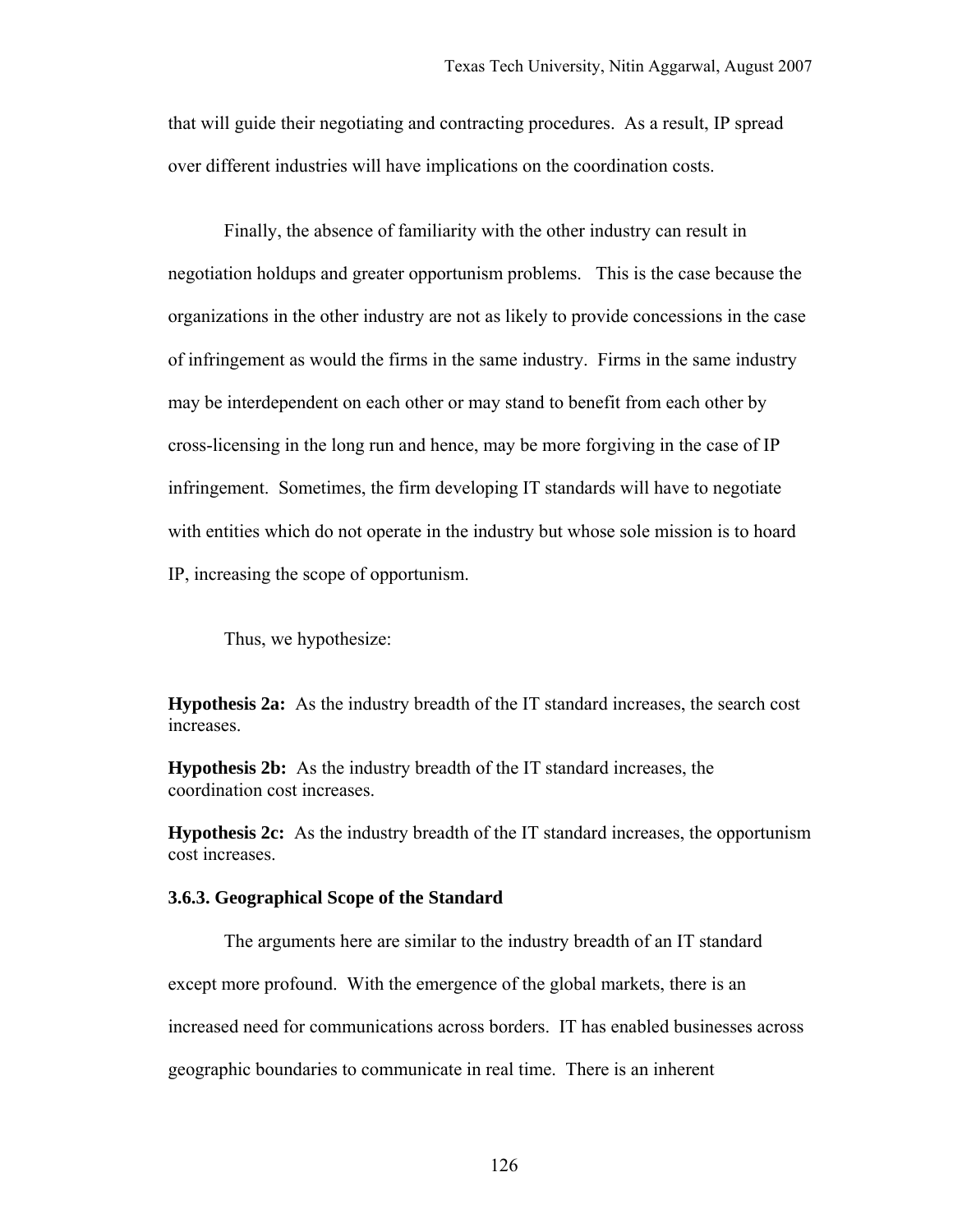interdependence in the global supply chain. For this, it is important for businesses in different countries to follow the same standards. But this also increases the scope of the standard to international domain. To successfully implement standards that are used globally, the standard needs to be in compliance with each and every country's local IP laws. Traditionally, IP rights issued in one country had few legal implications for the business in the other countries. But IT standards have global impact. The businesses cannot simply ignore the IP rights issued in other countries because of the global interdependence of businesses.

Thus, for a standard that has implications in multiple countries, it is necessary for the standard developer to search the IP available in these countries for possible infringement. Moreover, different countries have different ways of maintaining their patent databases. Most developed countries provide online searchable databases which makes the search easier. However, most third world countries still rely on paper documents, which make the search difficult. Moreover, there are language and cultural barriers that may affect the search process. Thus, for IT standards, it is not only necessary to search within the industry and within the country, but also across industries and countries.

Likewise, the coordination efforts will include understanding new legal norms, complying with local rules and regulations, and accommodating the local business and cultural values in the contract. This will affect the coordination costs. An example of how different laws affect the business operations of an organization can be seen by comparing the outcomes of the Microsoft antitrust lawsuit in the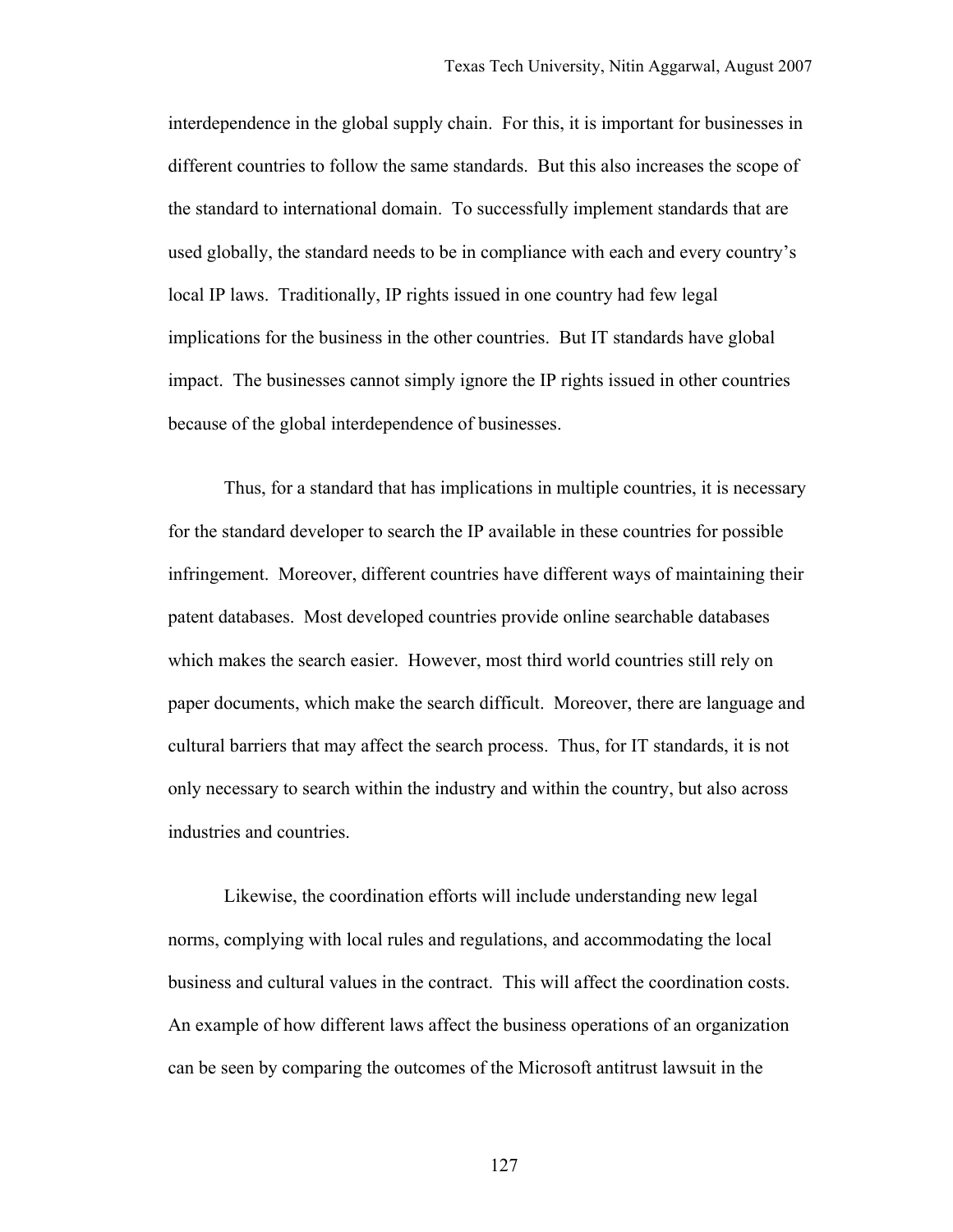United States of America and Europe in the case of Windows Media Player bundling. While in the US, Microsoft was not held accountable in the antitrust lawsuit, European countries held Microsoft responsible and forced them to pay a heavy penalty for bundling the media player with their operating system.

Finally, a standard with global implications that infringes upon a country's patent will not be implemented in the infringed country. Organizations outside the country have little incentive to cooperate in the case of infringement, increasing the scope of opportunism.

Thus, we hypothesize:

**Hypothesis 3a:** As the geographic span of the IT standard increases, the search cost increases.

**Hypothesis 3b:** As the geographic span of the IT standard increases, the coordination cost increases.

**Hypothesis 3c:** As the geographic span of the IT standard increases, the opportunism cost increases.

### **3.6.4 Degree of Substitutability of an IP in the Bundle**

Substitutability is a concept related to the complementarity described earlier. We argued that a standard is valuable only when all the essential IP is contained in a bundle. Absence of even a single IP can make the entire standard redundant. This notion is slightly different from substitutability. Substitutability, as conceptualized here, is the ability of the standard developer to substitute one piece of IP with another to achieve similar functionality in the standard. A substitute is desired when the original IP is not available on reasonable terms. For example, there are a number of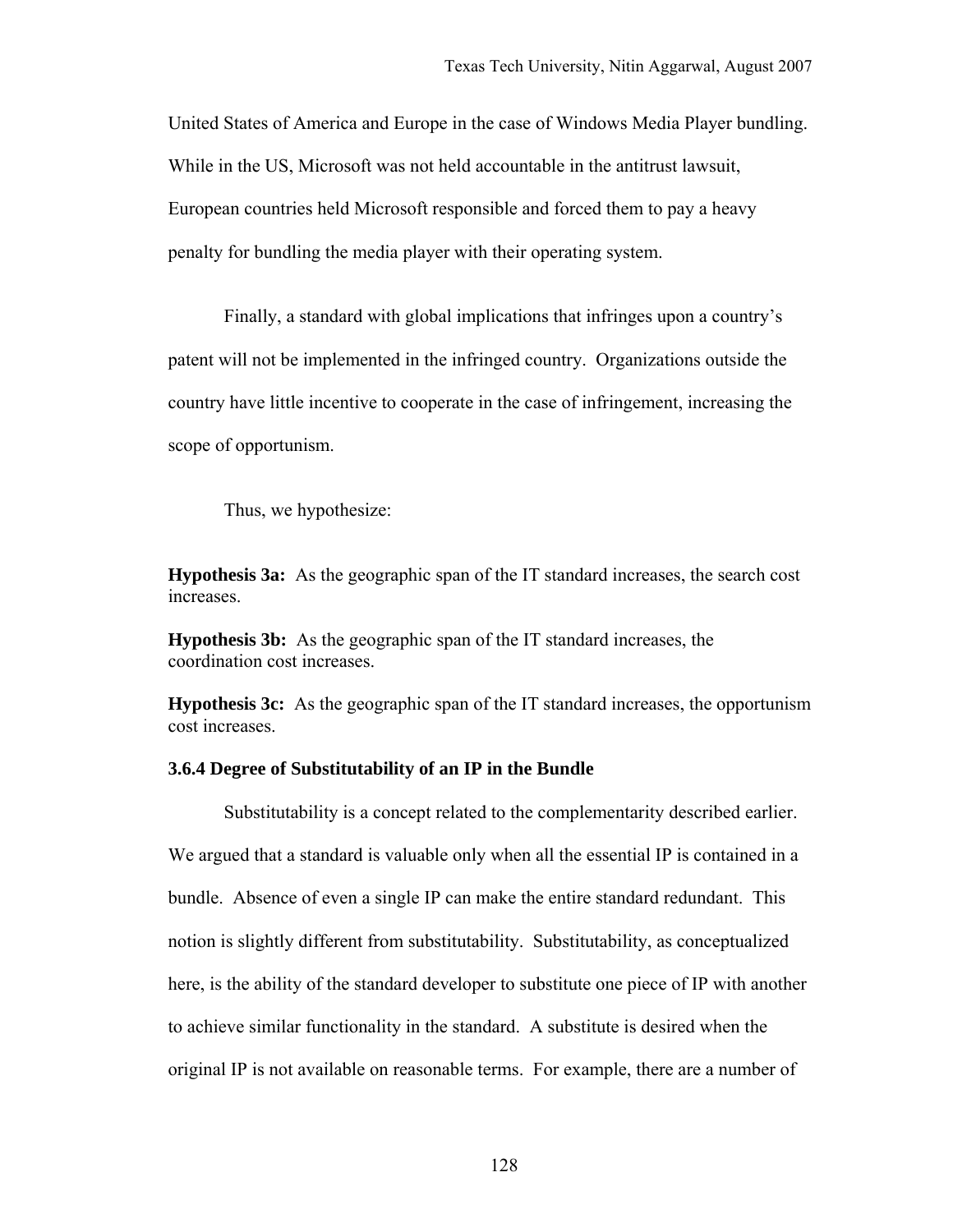IPs available for data compression. Each uses a different algorithm to do the same thing; compress the data. Even though each will produce the desired objective of compressing the data, the outcomes and the performance may not be similar. For small files, the compression requirements may be different than the compression requirements for pictures and will be different than the compression requirements for movies. Nevertheless, there may be some amount of substitution possible under certain cases. The substitutability will affect the transaction costs because it provides alternatives to the standard developer. An ideal standard will not settle for anything less than a perfect technical solution, but commercially, if the best IP is not easily available or affordable, the developer might have to settle for the second best.

Substitutability of a patent will not have any effect on the search cost. This is because the standard developer will still have to search through a potentially large database for all modules, even if substitutes are available. Likewise, substitutability will not have any effect on the coordination costs, as the standard developer will still have to enter into a contract with the IP owners and maintain a payment account for the royalties. Substitutability will affect the opportunism cost as it reduces the bargaining power of the IP owner. If a standard infringes on a patent and there are substitutes available, the IP owner will have little credibility in a threat to shut down the standard. Conversely, if the IP owner is aware that there are no substitutes available, the threat of opportunism will greatly increase. For example, one reason why the initial negotiations between the RIM and NTP for the proposed \$415 million failed was because NTP knew that RIM did not have a workable substitute available for their infringed email patent. Finally, after lengthy legal proceedings and extensive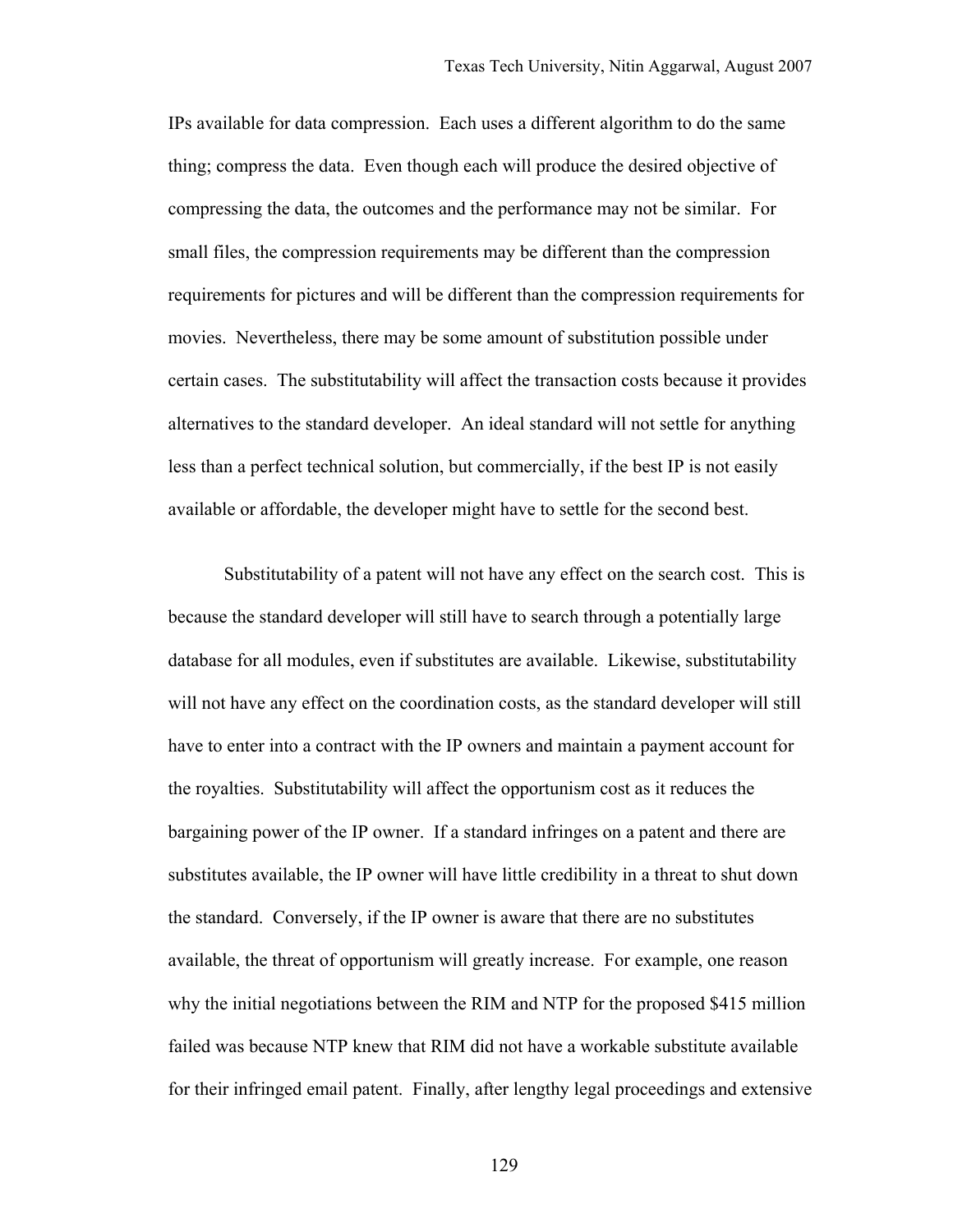negotiations, the case was settled for \$615 million. Unfortunately, this settlement amount does not include lost sales that NTP suffered during the litigation process. The NTP-RIM case illustrates how non-existence of substitutes can increase the opportunism cost - \$200 million in this case. NTP did announce eventually that they were working on the substitute technology and will implement it in the case of the court injunction on the Blackberry; however, that was more of a last-minute desperate effort to get NTP to agree to settle. Moreover, substitutability increases the competition, thereby allowing the standard developer to extract more value from the IP owner.

Thus, we hypothesize:

**Hypothesis 4:** As the degree of substitutability of an IP increases in a standard, the opportunism cost decreases.

# **3.7. The Role of Governance Structure**

The governance structure plays an important role in moderating the transaction costs (Coase 1937; Williamson 1985; Williamson 1991). How transactions are governed will influence the transaction costs. Different governance forms are good at managing different characteristics of the transaction and hence, mitigate the costs differently. This is because different governance forms have different coordination and control mechanisms that influence the transactions. For example, TCE posits that if the frequency of transactions is high, it makes sense to invest in specialized structures to save on the recurring coordination and contracting costs (Williamson 1985). Likewise, if an organization envisions hold-up problems with the transactions, they should organize the transactions in-house. The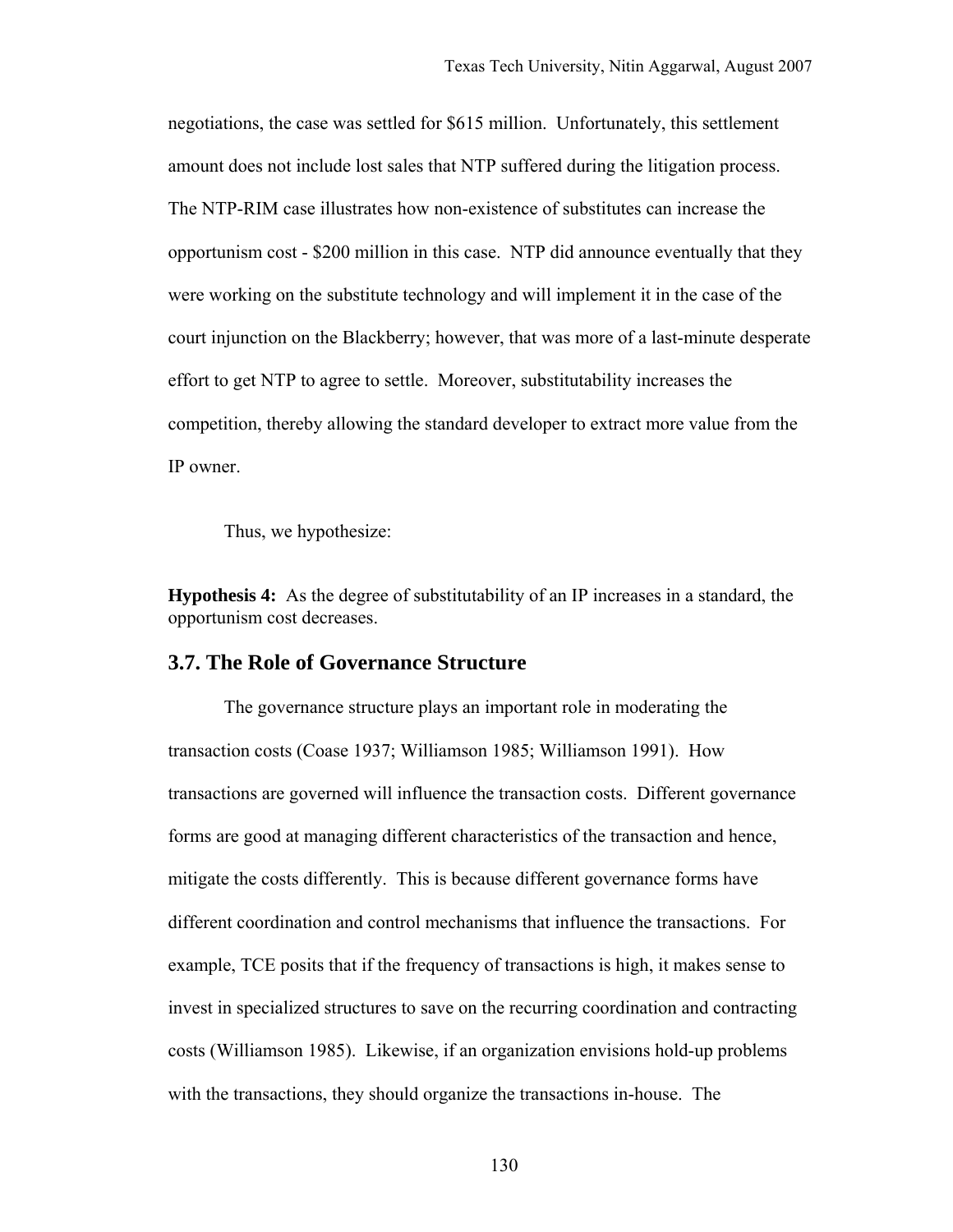coordination in such a case is hierarchical and control is by fiat. There are no contracts, and disputes are resolved internally. Similarly, market governance of the transactions is controlled by the price mechanism. However, it is important to note that the decision to govern the transaction in a particular fashion occurs before the transaction occurs and then persists for the duration of the transaction. Thus, the choice of governance form can be viewed as making an ex-ante decision about governance to mitigate ex-post problems with transactions.

This worked well with the transactions involving traditional products. The complex governance forms, such as the network form of governance that is so common for standard setting, did not exist or was not preferred because they were not required, as Williamson suggests, "[*m*]*any hypothetical forms of organization never arise, or quickly die out, because they combine inconsistent features* (Williamson 1991, p 271)." The control and coordination mechanisms were designed to address problems associated with the physical products and thereby reducing transaction costs. For example, hierarchical control over a relation-specific asset reduces opportunism by acquiring the ownership of the asset. However, ownership of an intellectual asset is very different from ownership of a physical asset. In most cases of physical assets, mere possession of an asset gives the owner the right to use, which in turn excludes everyone else from using the asset. Conversely, in the case of intellectual assets, the right to use and right to exclude are alienable, and multiple different entities can use the assets simultaneously without diminishing the value of the asset (Walden 2005). Likewise, hierarchical control over frequent transactions helps avoid coordination costs by eliminating the need for negotiations and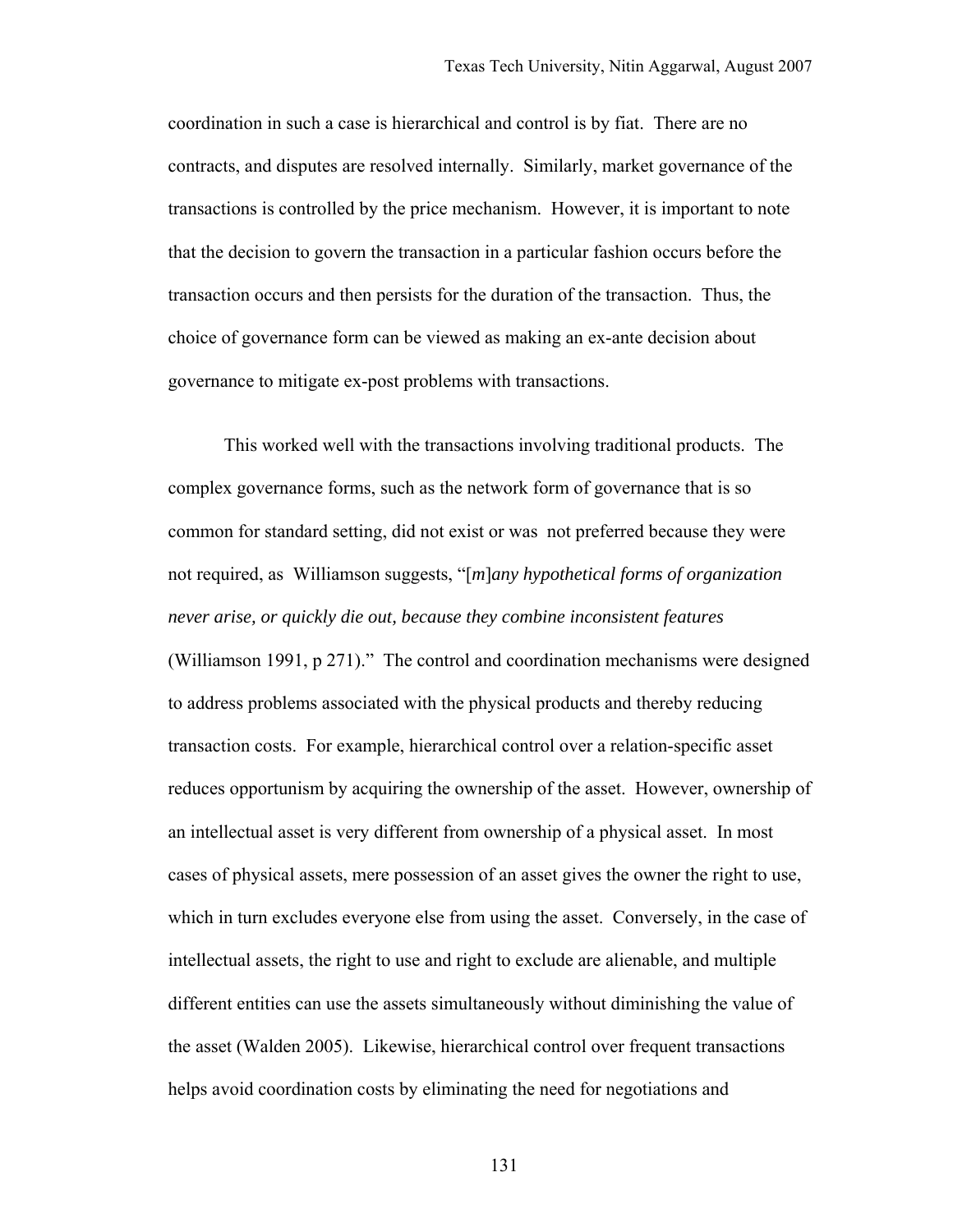contracting. If the market mechanism is favored purely based on price, then there is a need for repeated coordination because there is a transfer of physical goods involved. Physical goods tend to diminish with consumption and hence, the need for continuous supply. However, intellectual assets have no such constraints. But because of the legal protection accorded to the IP, one-time negotiation and contracting is necessary, and there is no need for repeat transfers.

Once the rights to use the IP are transferred, there need not be any further coordination for the supply. The IP can be used as many times as need be. Thus, a different breed of governance forms emerged to address uniqueness in the IP transactions. As Powell argues persuasively, other hypothetical forms beyond the market-hierarchy continuum do exist (Powell 1990).

Furthermore, the hierarchical control and coordination for intellectual assets may not always be possible. This is because the traditional production is not always protected. The entire premise underlying market hierarchy governance as envisioned by TCE is that there are multiple suppliers of a similar product in a market, and hierarchies can do the same job at an additional production cost, albeit a lower transaction cost. However, the same is not true for IP where there can only be one supplier. It doesn't matter if the organization wants to do it in-house or procure it from some other entity. Their only choice is to procure the IP from the legitimate IP owner or discontinue production in case they don't agree to the terms.

Thus, hierarchies or markets, in the pure sense, are most likely to be nonexistent in the IT standard setting environment. Moreover, hierarchies and markets in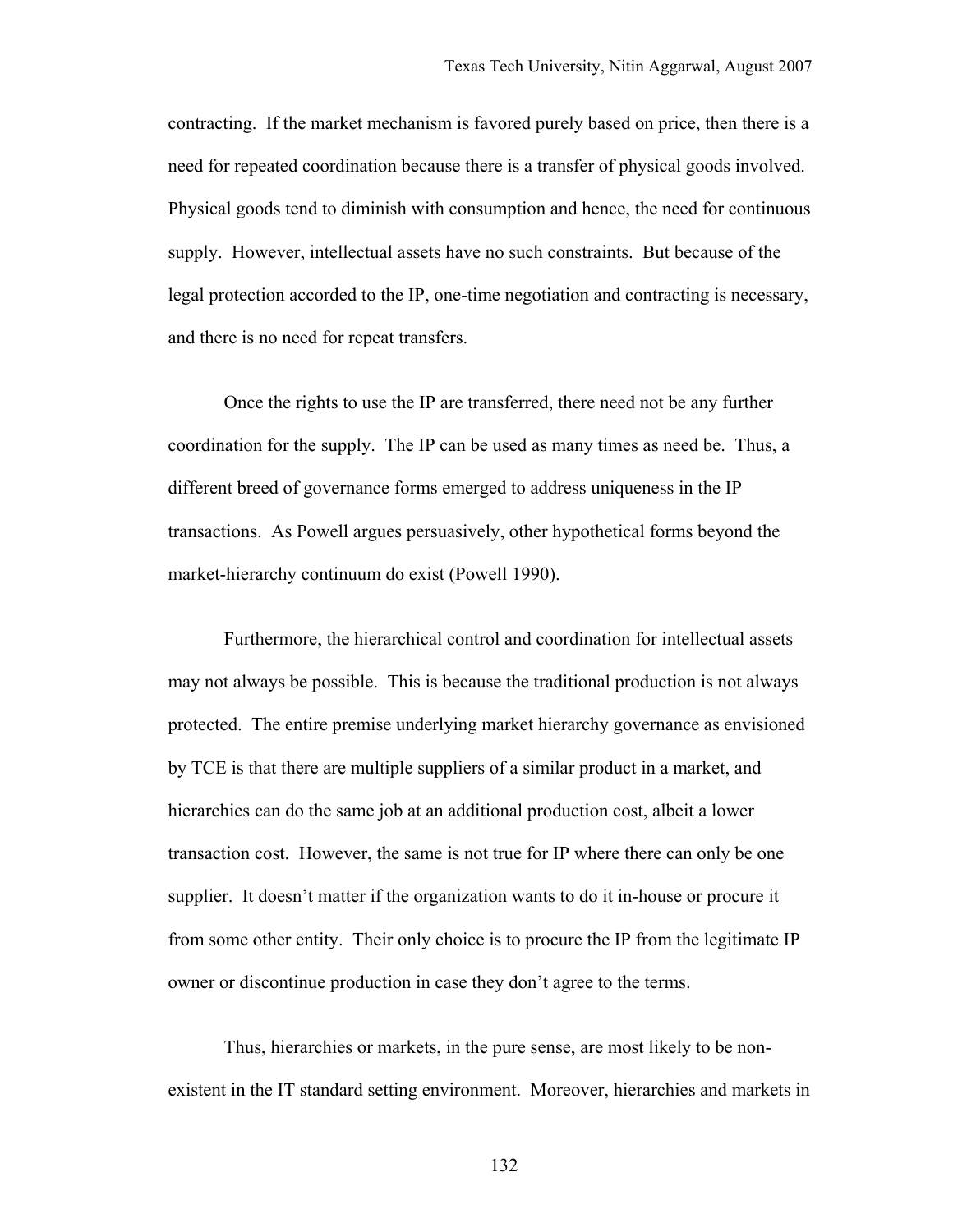the IT standard setting don't serve the same purpose of reducing the transaction costs as described in the TCE. This is because for traditional products, hierarchies reduce search costs by eliminating the need to search. Once a hierarchy decides to govern the transaction in-house, there is no legal requirement to search. The same is not true for IT standards that are made up of IP. Irrespective of whether IP is developed inhouse or procured from outside, it has to be searched. Similar arguments can be made for the coordination costs and the opportunism costs. Hierarchical control over the transactions eliminates the need to coordinate with an external entity. Since there is no external entity involved, there is no scope of opportunism.

However, in the case of IT standard setting, if the search results in externally held IP, coordination costs cannot be avoided. As a matter of fact, since the transaction is for a bundle of IP, the coordination efforts will involve negotiations and contracting with multiple monopolists that are well aware of their power, a position that will add substantially to the coordination costs and opportunism costs.

#### **3.7.1. Different governance forms observed in the IT standard setting**

Governance of the standard setting process means defining and committing to a process of acquiring the necessary IP. While we still observe governance forms resembling hierarchy, network, and markets, we do not consider markets in our analysis. This is because the IP is required to be in bundles. The market form of governance will then represent using a third party standard. Even though the standard user will still be responsible for all of the legal liabilities arising out of the use, most often, the seller of the standard assumes these liabilities on behalf of the standard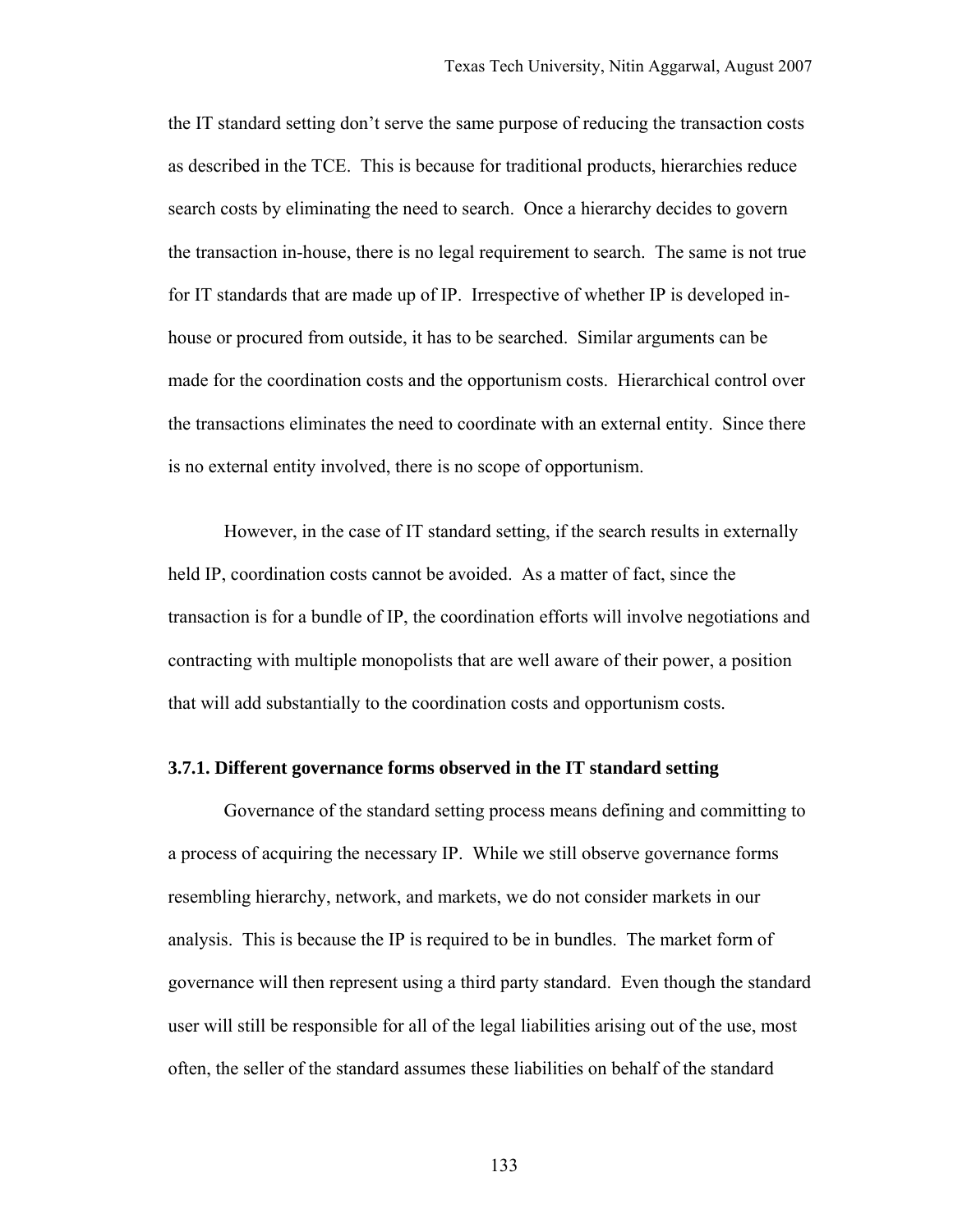user. Moreover, a pure market can be analyzed as a hierarchy from the seller's perspective. Broadly speaking, any transaction in an IT standard setting can be governed either by the hierarchy or by the network. A hierarchy is where the majority of the transactions – development of  $IP$  – are managed in-house using internal resources. The network form of organization is one where more then two entities pool their resources to jointly develop and administer the standard. Obviously, there is no fixed number of firms in the network, so we discuss small networks and bigger networks. Hierarchy can be considered as the smallest network of one firm.

To understand the governance forms in the IT standard setting, we need to understand the organization of the industry and the actors involved in the transactions. In the case of a brick and mortar economy, the main entities involved are the suppliers, the manufacturers, and the customers. There are other entities like shareholders and the government, but they are inconsequential to our analysis, so we ignore them. Between the suppliers, manufacturers, and the customers, there is only a bilateral mutual dependence. The higher order interdependence does not exist. For example, the manufacturing firm is dependant on its supplier for the raw material or on its customers to buy their product. The manufacturer's relation with its suppliers and customers is the least dependent on other manufacturers in the economy or other manufacturers' relations with their suppliers and customers. Moreover, since there are many suppliers of the same raw material and many customers, the overall relative bargaining power of any entity is low with respect to any other. Thus, the possibility of a pure hierarchy exists by way of vertical integration with either the suppliers or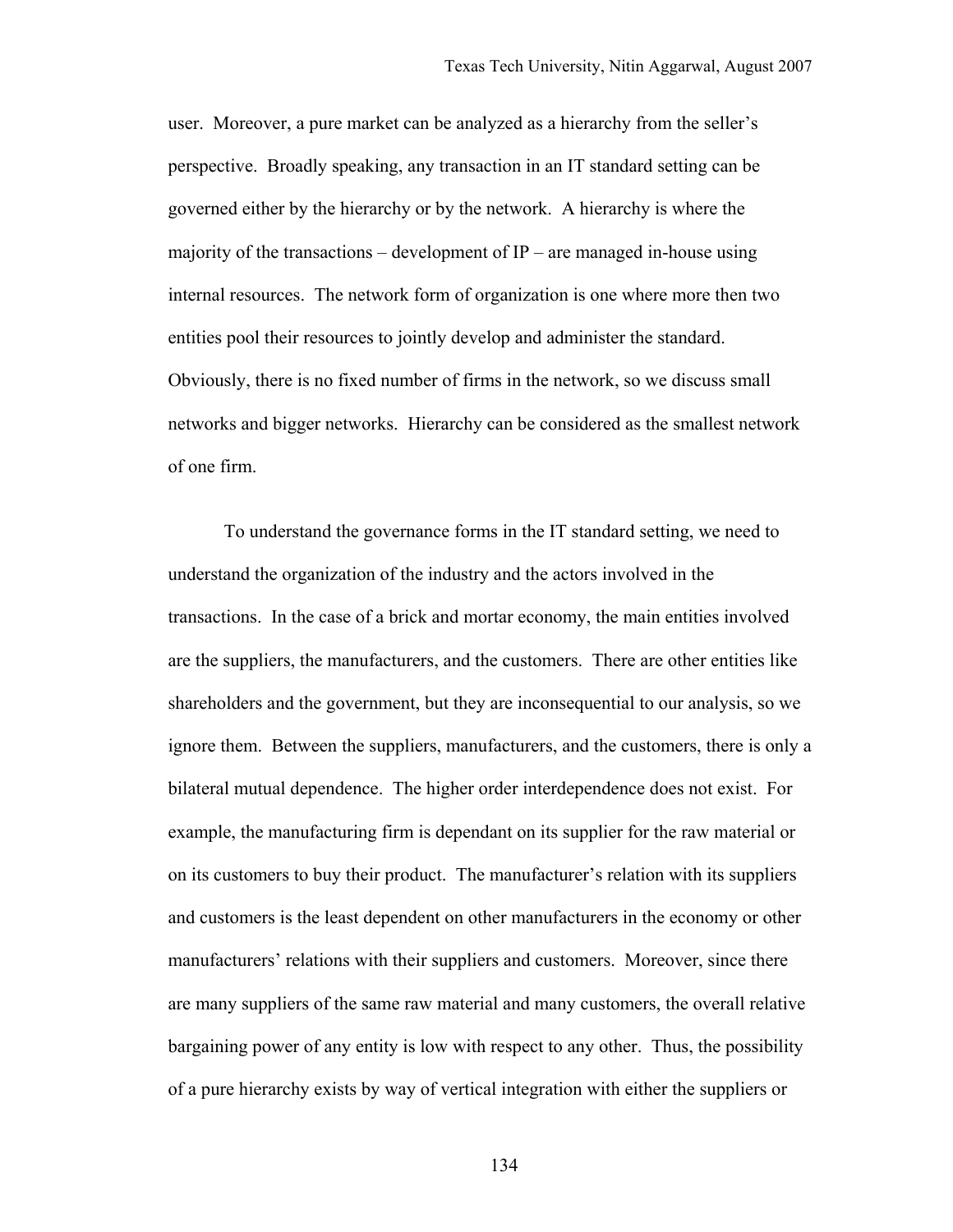the customers. Similarly, the possibility of pure markets exists because the boundaries of the suppliers and customers are distinct from that of the firm.

Finally, hybrids exist because a firm chooses to selectively enter into a deep relationship with a few of its customers or a few of its suppliers, but again, this is at a bilateral level.

In the case of IT standards, there are more entities than those conceptualized by the TCE. Specifically, the IT standards environment has five different kinds of stake holders: a standards development organization, participants who have some interest in the standard, patent owners, the implementers of the standard, and the end customers. Of course, the roles of these entities may overlap, but for now we assume that they are distinct. The standard setting process is the complex balancing procedure with respect to these stake holders because all of them are mutually dependent on each other. A standards development organization, which could be a firm or a network, is one that actually writes the standard based on the inputs and recommendations it receives. The participants in the standard setting process are the individuals and/or organizations that participate because of their knowledge or interest in the technology. The patent holders are the owners of the essential IP needed to implement the standard. The implementers are the firms that use the standard as one of the inputs in the manufacturing process of the final product. Finally, end users are the ultimate consumers of the standard. The relation of the different entities to each other is depicted in Figure 5: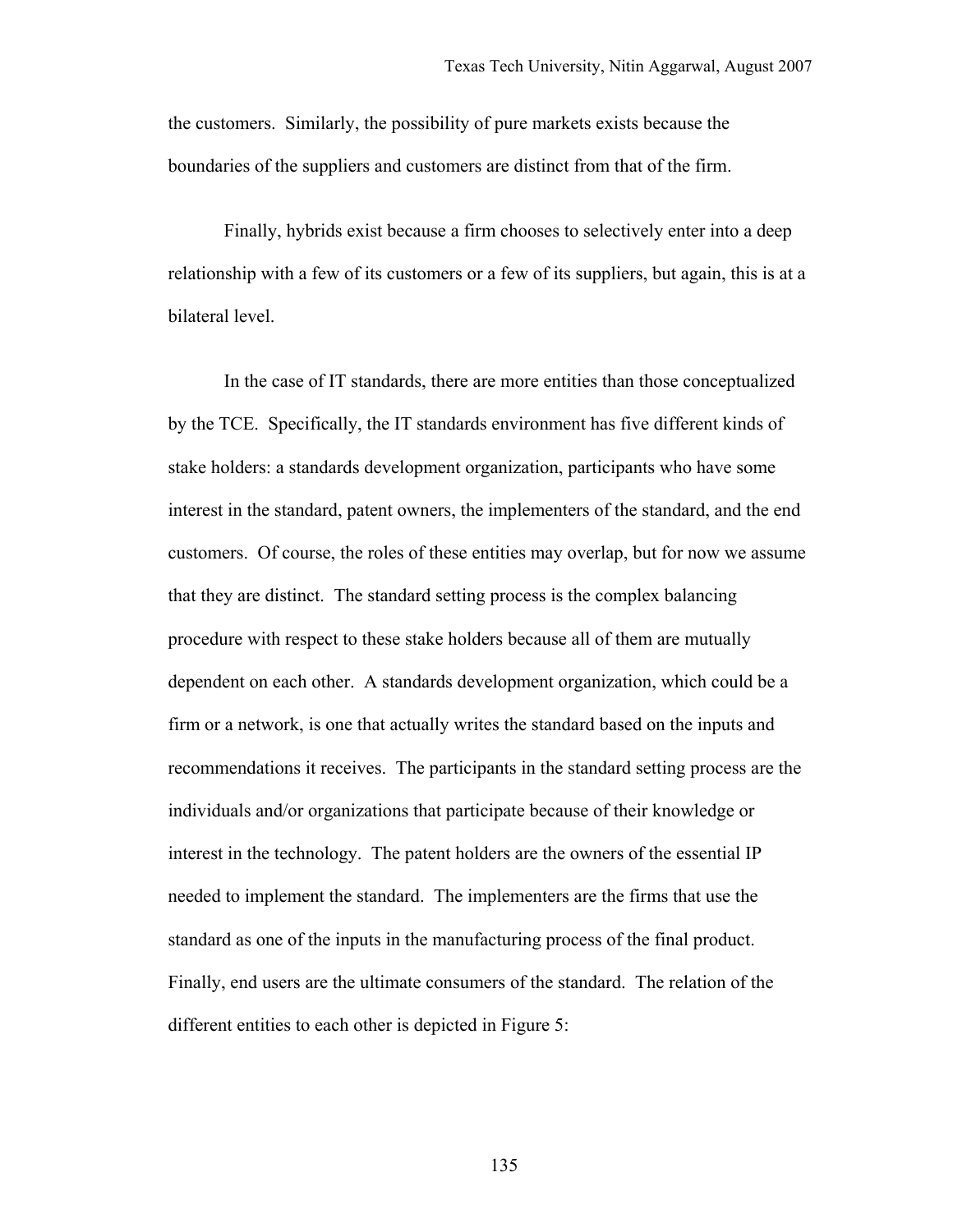

**Figure 5:Relation of Different Entities to Each Other** 

As is evident from the complex set of relationships depicted in Figure 1, the emergence of hierarchy, markets or hybrids as conceptualized by TCE is nearly impossible. To explain the governance forms in the IT standard setting, we look at the roles of various stake holders.

**Standard development organization:** In the role of the standard development organization, the agent's main job is to set the standards. This involves identifying a problem, developing a technical solution to the problem, identifying the relevant IP, procuring the necessary assurances from the IP owners, writing the standard and distributing the standard. The standard development organization's role can be played by a single firm, a group of firms, or by a group of firms and individuals.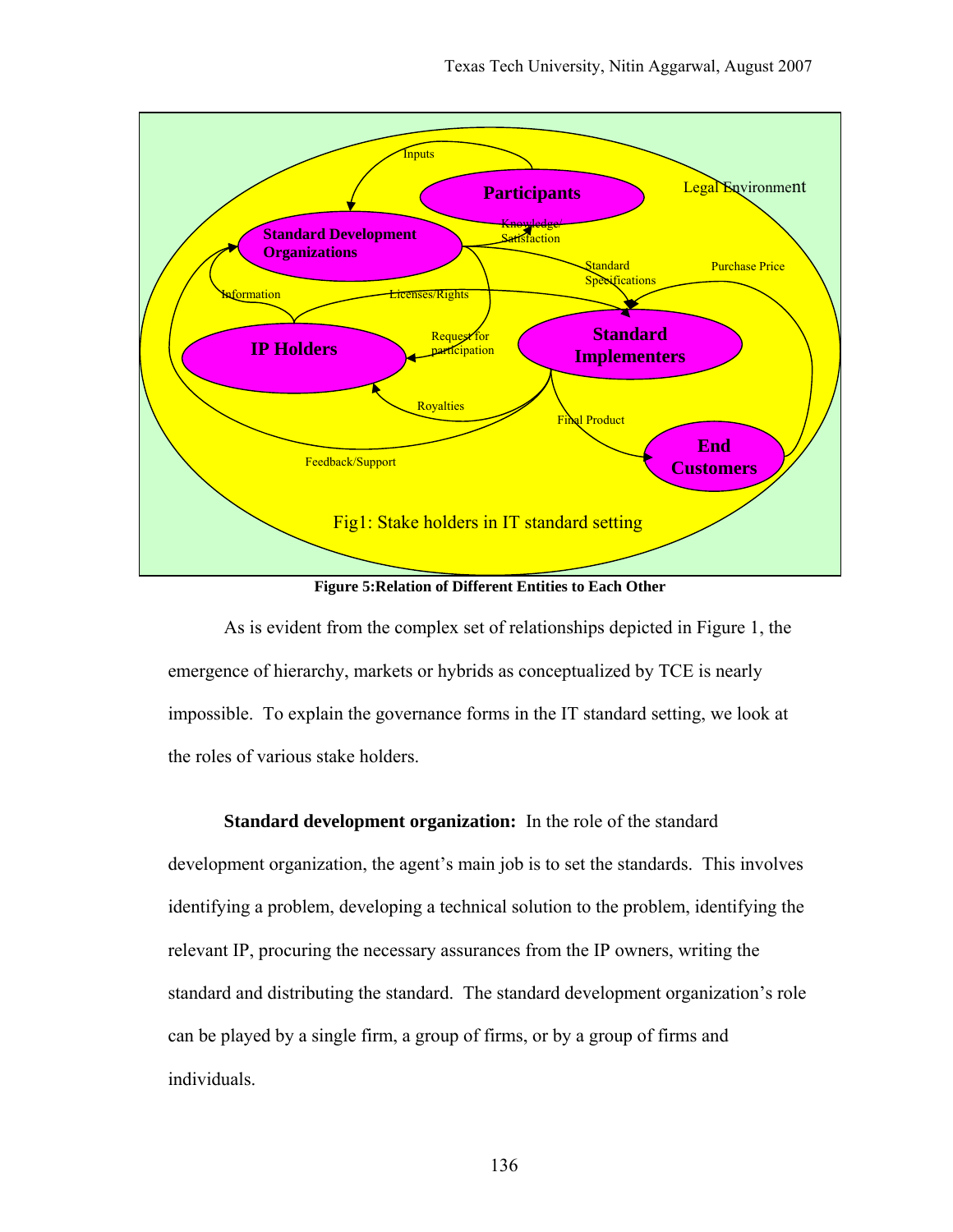**IP owners:** IP owners are the holders of the intellectual property rights. The IPR are acquired as a result of original creation or as a result of acquisition from the original creator. In this thesis, the IP holders are central to the premise of identifying the structural forms in the IT standard setting. IP owners can be firms or individuals.

**Participants:** Participants are firms or individuals who participate in the standard setting process because of their interest in the field. The interest may be commercial in nature where the standards being developed will impact the industry in which the participant operates or non-commercial in which the participant has other interests such as research, e.g., universities, in the standard.

**Standard implementers:** Standard implementers are the entities which incorporate the standard developed by the standard development organizations into their products and services. Again, the patent holders and the standard development organizations can play the role of standard implementers.

**End users:** End users are the consumers of the standards who consume the standard by way of purchasing the products manufactured by the standards implementers. We deliberately exclude the end customers from our analysis as they are numerous individuals who have little bargaining power alone. This will not affect the governance form anyway because the end customers are outside the boundaries of the governance structure. Even if some technology-savvy customers do wish to contribute to the standardization process, they will be doing so as participants.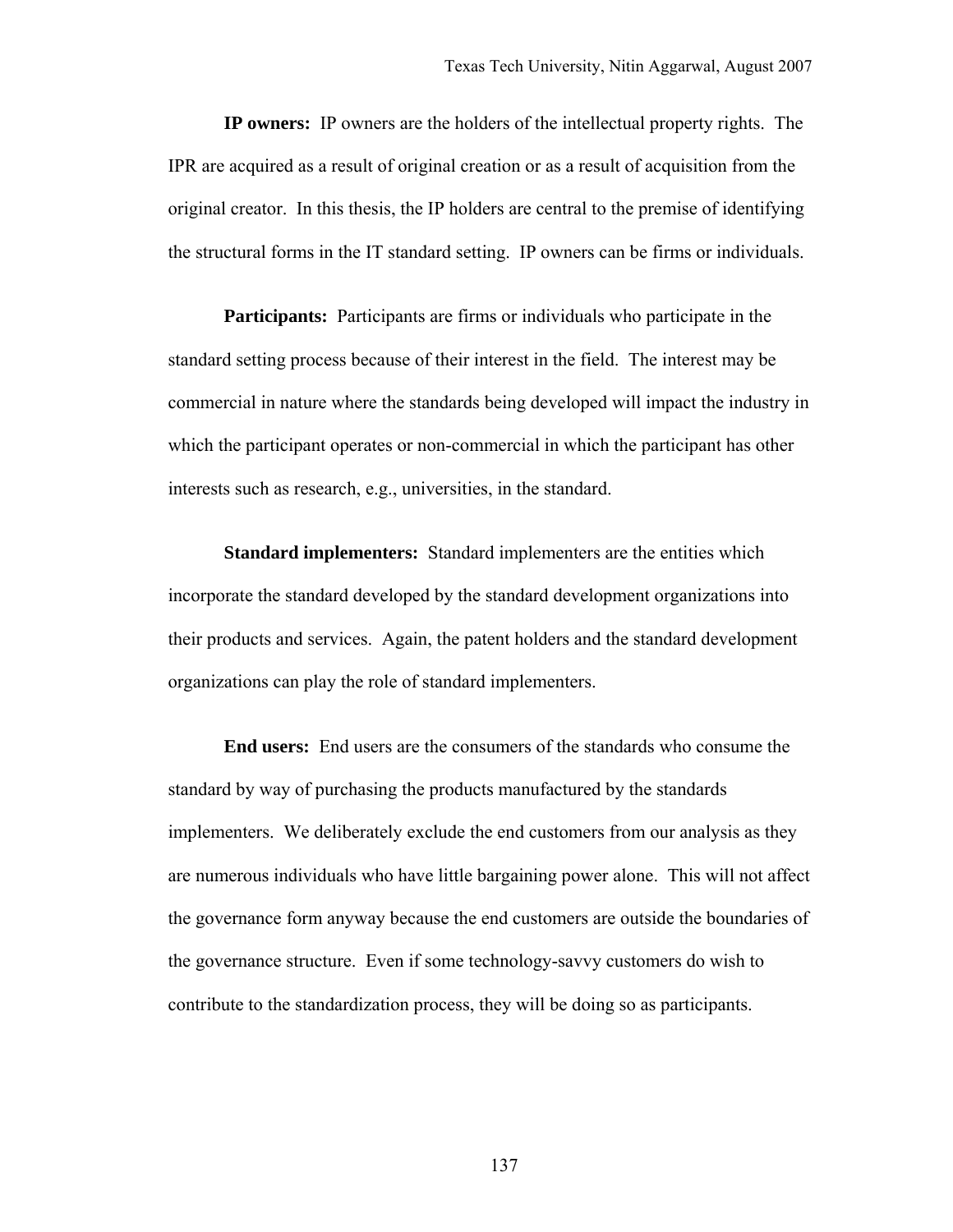The above roles are not distinct. If we keep the standards development organization as our reference point, then any of the entities can play the role of the standards development organizations. For example, the patent holders can get together and develop a standard, or the product manufacturers (implementers), recognizing the need for the standard, can play the role of standard development organizations, or the patent holders can also be the implementers and they can come together to jointly develop the standard. Alternately, if all of the IP is owned by a single entity, that entity can play the role of standard developer. The various relevant cases are summarized below in Table 6. The cases are not comprehensive but representative.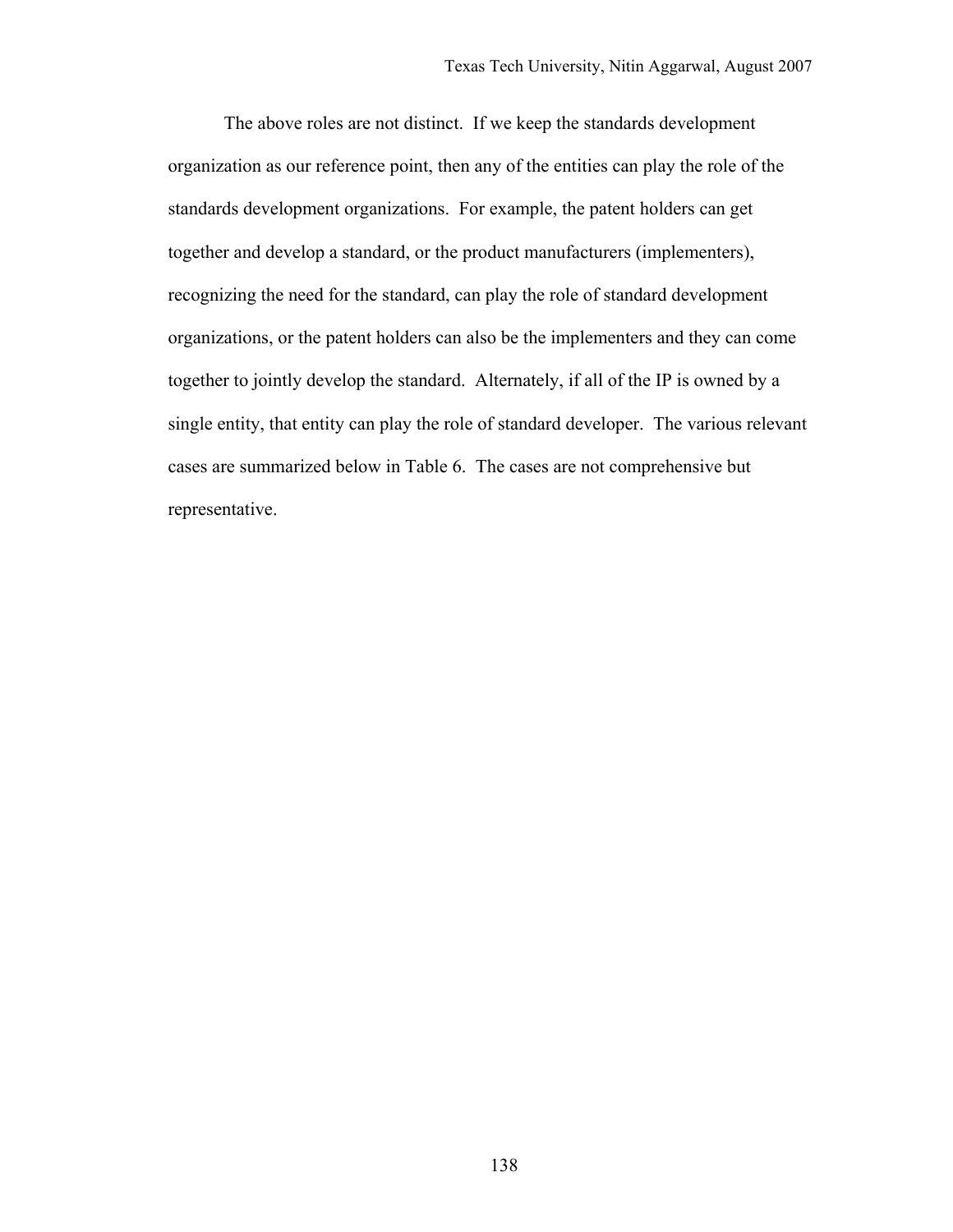| Case                                           | <b>Examples</b>                       |
|------------------------------------------------|---------------------------------------|
| All roles are played by a single organization, | Proprietary standards such as the     |
| i.e., standard development, IP holder,         | IBM AS400 server platform, Apple      |
| standards implementer, participant             | Macintosh OS                          |
| IP holders jointly develop the standard but    | Consortium standards like DVD         |
| leave the implementation to external entities. |                                       |
| IP holders are the same as implementers but    | ECMA, which wrote the standard for    |
| leave the standard development to the third    | IOMEGA zip drives which holds all     |
| party.                                         | the IP and also manufactures the ZIP  |
| IP holders are distinct from standard          | Standard Setting Organizations like   |
| development organizations, are distinct from   | the RosettaNet and IEEE               |
| participants, and are distinct from standard   |                                       |
| implementers.                                  |                                       |
| The manufacturers (implementers) get           | Consortium standards like Marlin      |
| together to develop standards but need to      | Joint Development Association which   |
| acquire patents from the external entities.    | develops standards for digital rights |
| The interesting point to note is that some of  | management. InterTrust was included   |
| the IP may be held by the implementers.        | in the consortium simply because it   |
|                                                | held the essential IP required for    |
|                                                | implementing the DRM standard.        |
| Participants develop the standard and leave    | IEEE for some time only allowed       |
| the acquisition of the IP to the implementers. | individuals to participate in the     |
|                                                | standard-setting process. Open        |
|                                                | source movement falls into this       |
|                                                | category.                             |
| Standard development organizations,            | Proprietary DRM standards will fall   |
| implementers and participants are one entity,  | into this category, where every       |
| but IP is procured from an external entity.    | standard developer procures IP from   |
|                                                | the external agent.                   |

## **Table 6: Examples of Possible Governance Forms**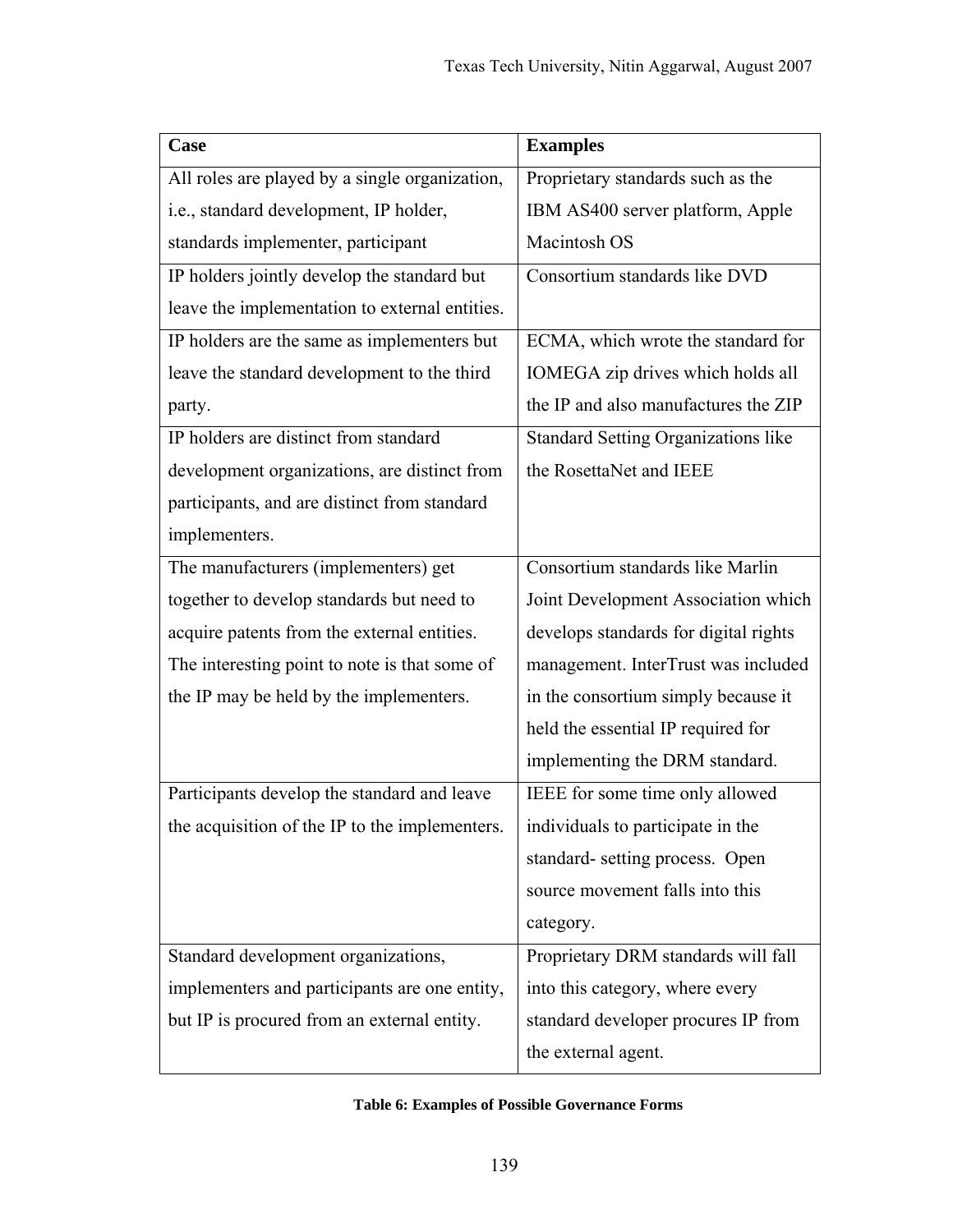As described above in Table 6, there are numerous governance forms that look like networks or hierarchies. It is nearly impossible to consider all of these forms in one study. Hence, in the name of parsimony, we restrict ourselves to considering only two governance forms; hierarchies and networks. We do consider the varying sizes of networks; i.e., we distinguish between small networks and bigger networks.

**3.7.1.1. Hierarchies:** The hierarchical governance is when a single firm – the promoter – develops the standard and all the IP using in-house talent and resources. The transactions are organized in-house and external dependence is minimal. However, as mentioned earlier, organizing transactions in-house does not preclude the hierarchies from performing external searches for the external IP, coordinate with external entities, or deal with opportunism due to infringement.

**3.7.1.2. Network Form of Governance:** Scholars began to recognize another ideal form of governance called network governance (Granovetter 1995; Powell 1990). A network can be defined as, "… *a select, persistent and structured set of autonomous firms (as well as non-profit agencies) engaged in creating products or services based on implicit and open-ended contracts to adapt to environmental contingencies and to coordinate and safeguard exchanges* (Jones et al. 1997 ) p.914." The desirable aspect of network governance is that it already recognizes a group of firms and a bundle of resources; thus, we can use the definition without modification. Below, we describe three network forms of organizations that we include in this study.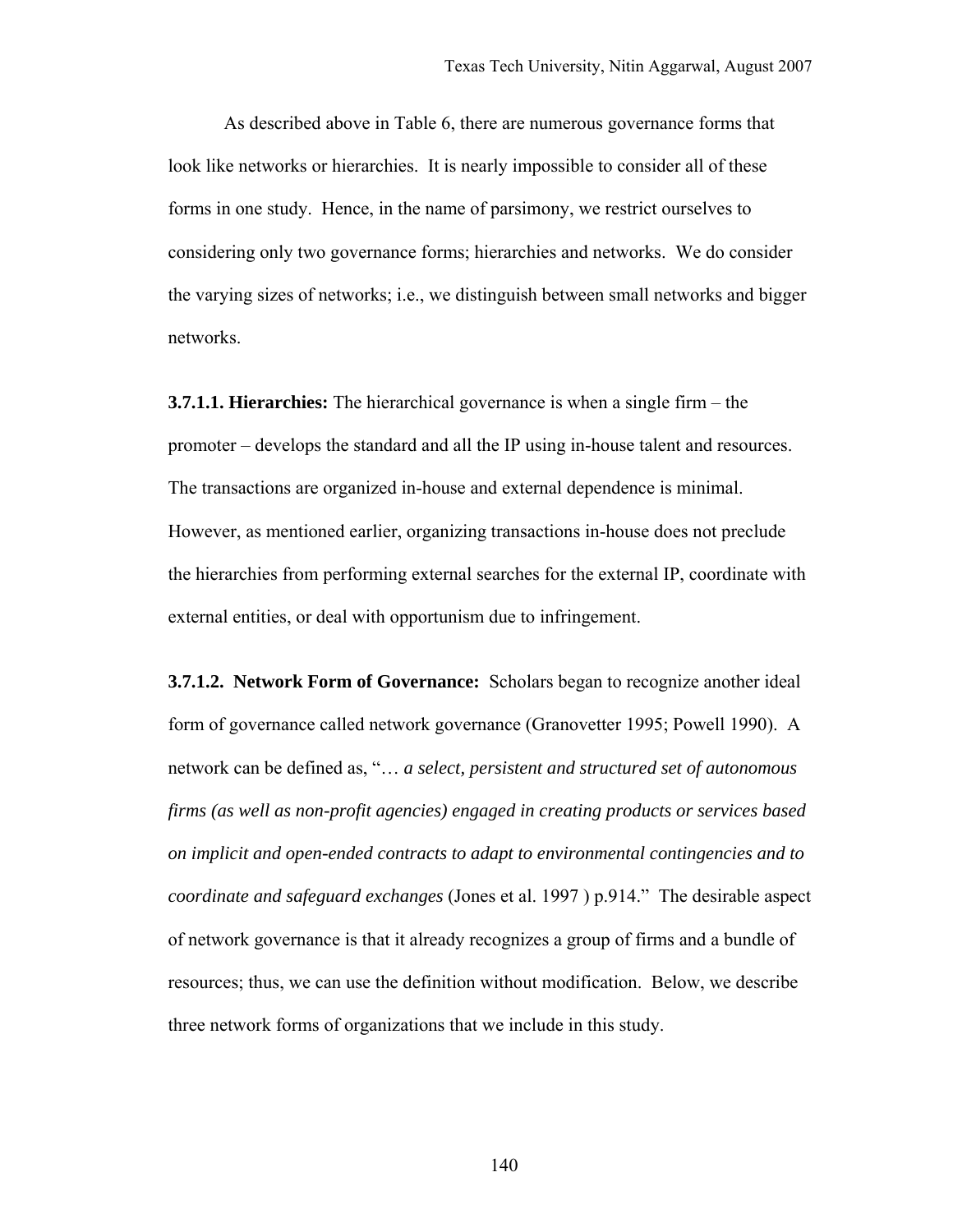#### **3.7.2. Benefits and Advantages**

TCE recognizes that markets and hierarchies exist because they provide certain exclusive benefits that the other governance structure cannot provide. Markets provide price efficiency, and hierarchy economizes on transaction costs. How a transaction will be governed depends on whether the transaction costs outweigh the price efficiency. Likewise, in IT standard setting, the choice of governance form will depend on exclusive benefits that each governance structure provides that cannot be achieved by the other form. One of the tradeoffs between the hierarchy and network forms of governance is that the hierarchy is fast to respond to the market needs as compared to networks that are more comprehensive. However, specific to IP, there are different advantages that each governance form grants to the IP holder. Since standards form natural monopolies, a hierarchy that has access to all IP in-house stands to benefit greatly from royalties over the life of the standard. This is the also the basis of the standards war that has been extensively studied in the literature (Shapiro and Varian 1999a; Shapiro and Varian 1999b).

The basic ideology of the hierarchy is to fight for the market. The view is summarized by the following statement, "A monopoly in the bush may be worth more than an oligopoly in the hand" (Dranove and Gandal 2003) (pg. 10). Thus, it makes sense for hierarchies to take risks and develop standards for market dominance. However, more often than not, IP is held by multiple firms outside the firm. In such a case, there is a deadlock situation where a standard cannot be established without the cooperation of all IP owners. The network form of governance allows multiple entities to pool their resources and establish a standard which otherwise would not be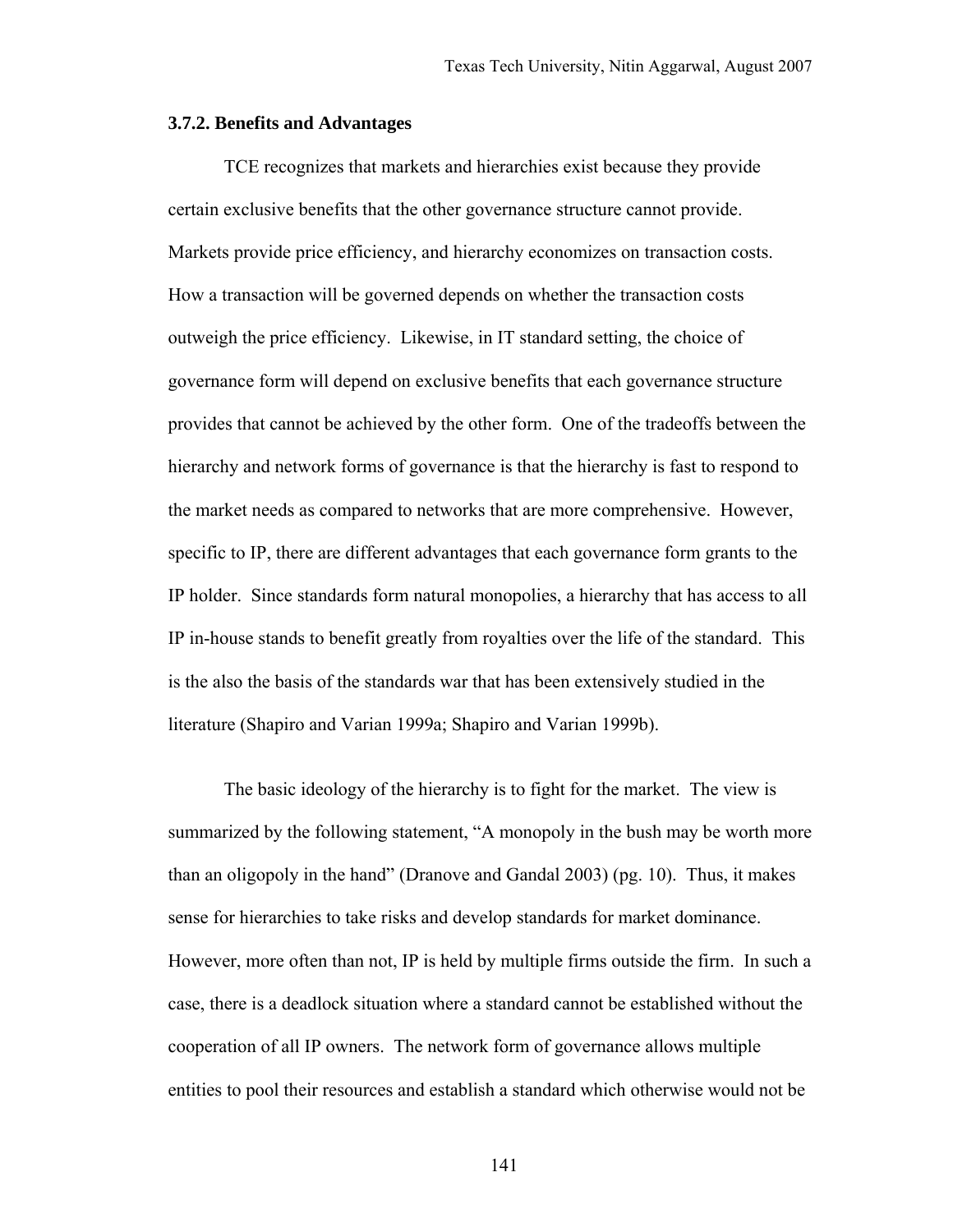possible. Moreover, since the competition in network standards is limited, it leads to faster adoption. Because of this, the total size of the market increases and different organizations compete in the market rather than for the market.

## **3.7.3. Governance forms, Characteristics of the Bundle, and the Transaction Cost**

TCE suggests that different governance forms mediate the costs in a different way. In this section we analyze how the governance of a transaction moderates the effect of characteristics of the bundle on the transaction costs.

#### **3.7.3.1. Complexity, Transaction Costs, and the Governance Form:** As

established earlier, complexity of an IT standard represents the number of modules that interact with each other. As the number of modules increase, so does the potential for infringement. As a result, for a large number of modules, greater search and coordination efforts are required, resulting in higher search and coordination costs. For example, search efforts depend on how many ideas go into a standard. One with only ten patentable ideas will have lower search costs than one with 100 patentable ideas. The same holds true for the coordination efforts. The more patents that are identified, the higher the coordination efforts are that are required. However, given a baseline need to search and coordinate, different governance structures moderate the actual cost of these activities. This is because different governance forms have different mechanisms that facilitate search and coordination. The hierarchy mainly relies on in-house expertise – the knowledge of engineers working on the standard and the skills of the legal department in identifying the external IP. Since the promoters group has only limited resources and people working on the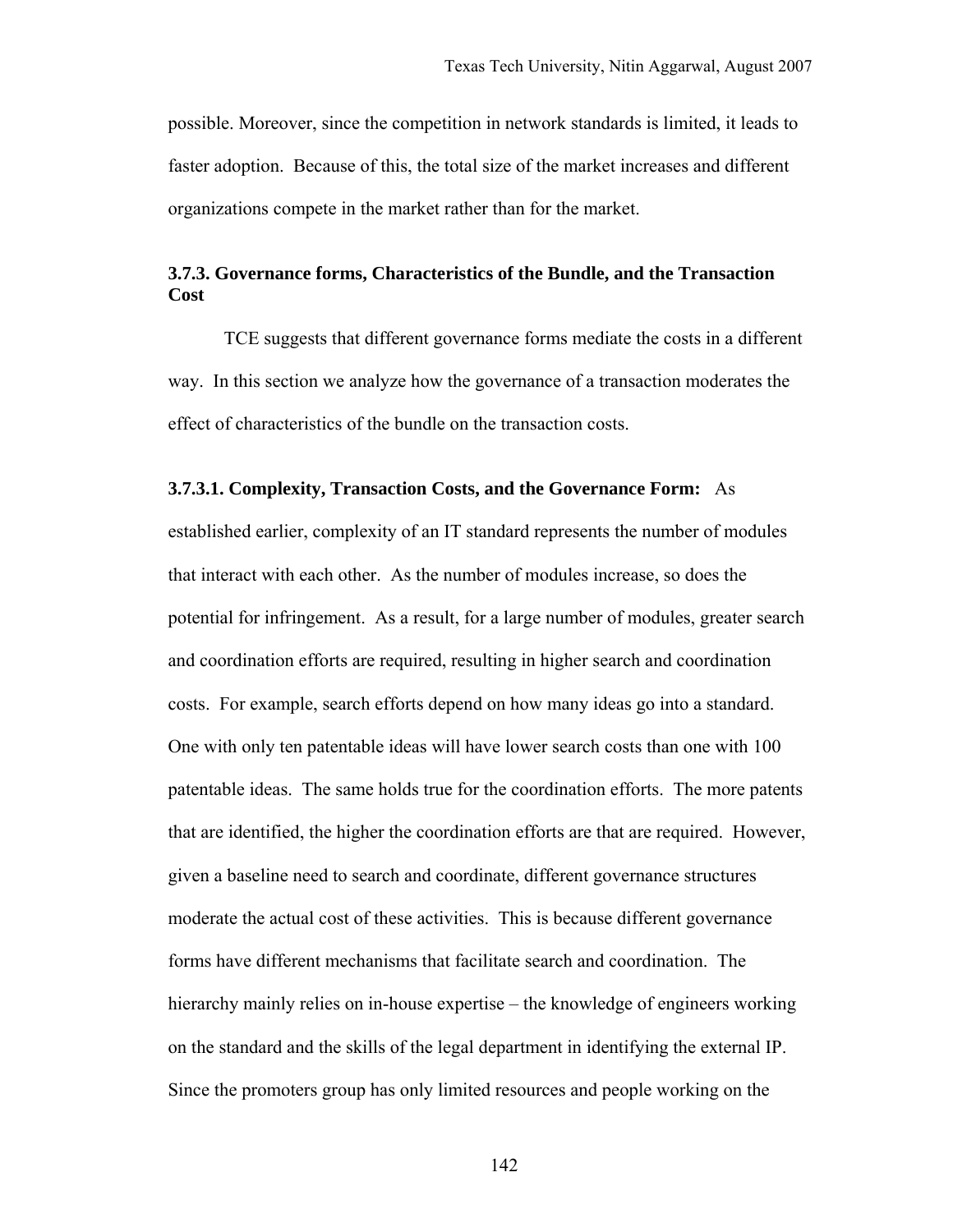standard, it is less likely that the knowledge of all necessary IP will reside with the engineers in charge of developing the standard. As a result, the search will have to go to expensive lawyers who will use formal methods, rather than simply retrieving the information from memory. Moreover, search by lawyers in itself is not foolproof because of limited domain knowledge. This is also true because the employees of a single company are usually trained using similar methods, subscribe to the same databases, share similar technology and resources in developing the standards, and as a result, can systematically overlook an important piece of IP.

 Similarly, the coordination efforts will require independent negotiations, and the contracts will be specific to that piece of IP. Separate accounts will need to be maintained with the contracted terms and conditions for reimbursing the IP owners.

Also, since there is only a single firm involved, the entire cost of search and coordination is borne by it. If an IP is found outside the organization, then a workaround must be developed and search conducted on the workaround idea. Thus, an IP hierarchy must search more than the total number of patentable ideas.

However, networks are structurally different. Networks draw expertise and support from multiple sources. Different firms contribute experts and monetary resources in the development of the standards. The networks have formalized procedures to identify IP required for the standards development. This includes dedicated time in meetings aimed to identify potential IP infringements where the attendants of the meeting have to make the working committee aware of potential IP that may be infringed upon during the course of the development. Since the people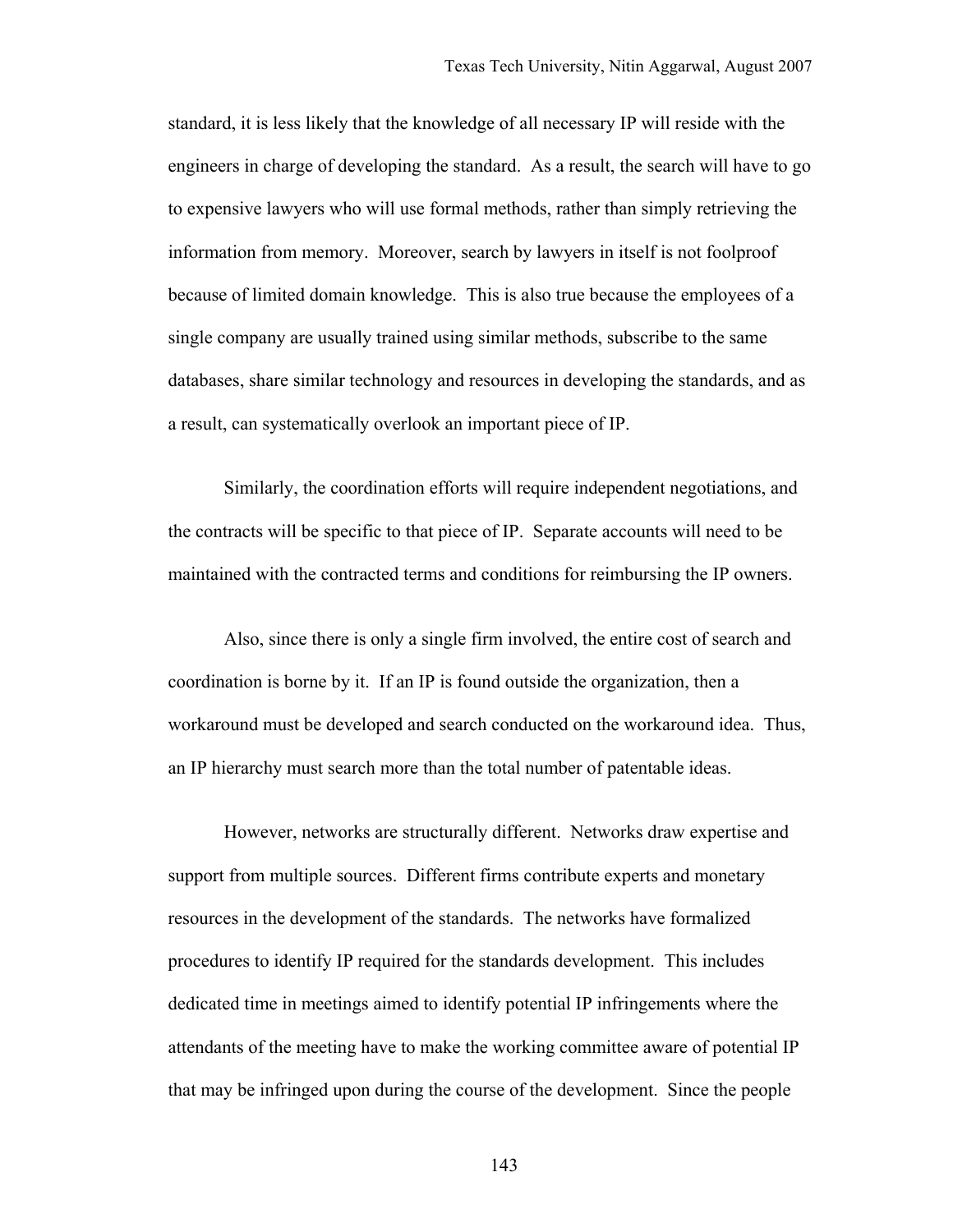working on the standards come from different industries, backgrounds, cultures, and countries, the likelihood that an infringing patent will be identified during one of the meetings is higher. Just the fact that there is diversity in the standard setting process eliminates a lot of search costs. To take an example from the academic community, an IS researcher writing a research paper alone will have to spend more time on literature review than if the efforts are shared by co-authors. Also, the likelihood that one of the co-authors might be aware of a study that addressed a particular issue is higher in case of multiple authors than in the case of a single author. This will dilute the equity for the IS researcher, but if the objective is to write a quality paper that is read by a wider audience, it is more desirable.

Moreover, some of these firms are also the patent holders of the patents that are required in developing the standard, making the search easier and less expensive. It is also in the interest of the members of the network to make the committee aware of the patents that they hold themselves lest they will be deemed invalid later, as happened in the case of Rambus and Infineon (Consortiuminfo.org 2006). The network members also have incentives to disclose their patents because it creates a market for their technology (Dolmans 2002). It is in the interest of the members of the network to make the standard successful. As a result, due diligence is accorded to the search process before the actual standard is set. Finally, the network form of governance is viewed as socially desirable; hence, they can make a public appeal for requests for disclosure, requests for comments, and invite letters of assurance from potential infringees to come forward and disclose their patents. This privilege is not available to proprietary standards developers because even if they make a public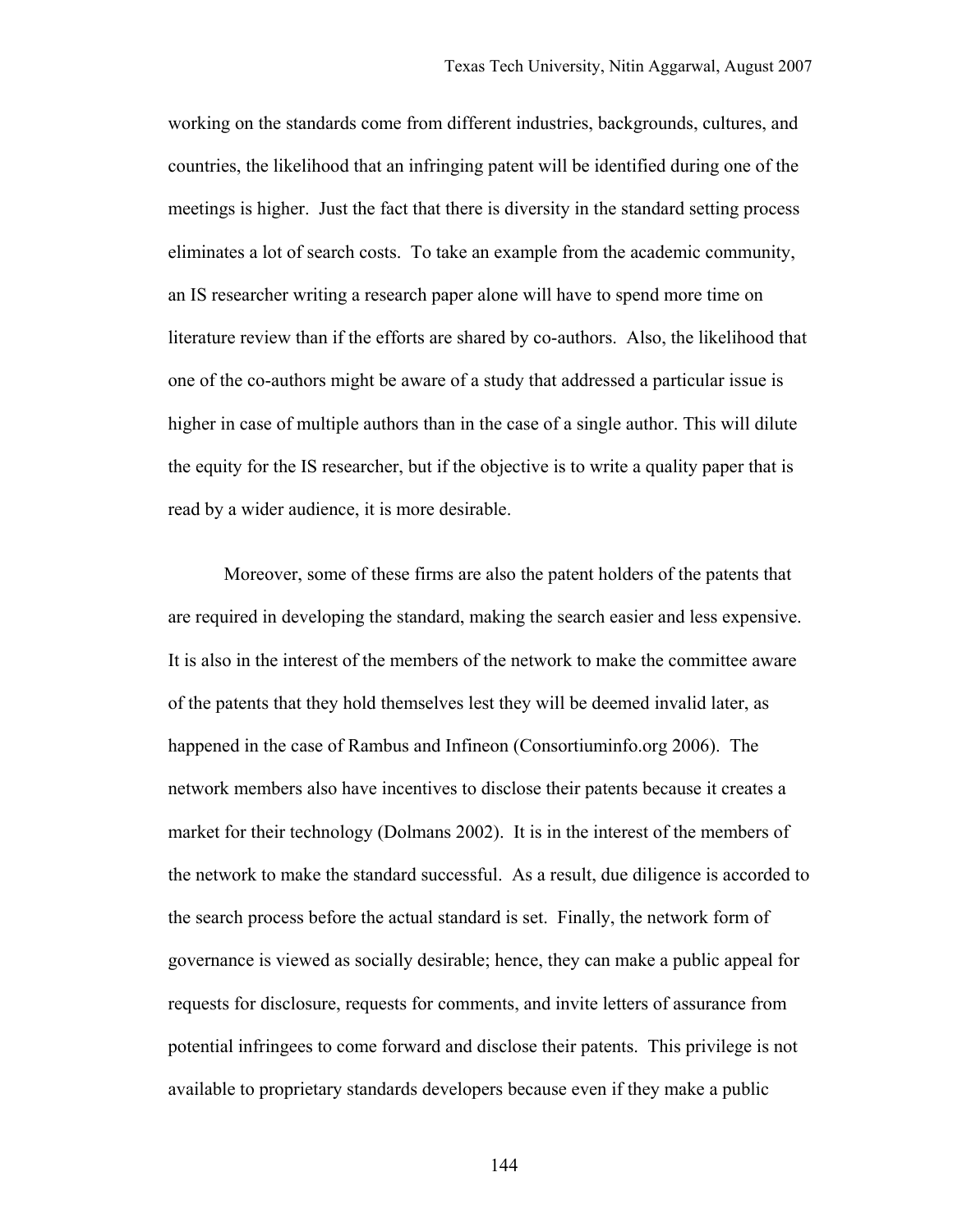appeal for patent holders to come forward and disclose their patents, it is highly unlikely that the real patent holder will come forward and disclose, for commercial reasons.

Having multiple firms as members also helps in reducing the coordination costs required to develop the standard. Since the IP holders are also the members of the network, the negotiations and the contracting are based on pre-specified standardized terms and conditions that were agreed upon by every member before joining the network. This greatly reduces the need to coordinate. Moreover, the networks are governed by anti-trust laws in most industrialized nations. Contracting and licensing of the IP compulsorily follows reasonable and non-discriminatory terms; otherwise it is deemed as anti-competitive.

Even though the networks have to incur the search and coordination costs like the hierarchies, the difference is that these costs are greatly reduced and have to be incurred only once. The costs themselves are shared by multiple entities. Hierarchies, on the other hand, have to incur the cost as many times as the number of proprietary standards developed. Thus, the social benefits of saving on the search and coordination costs over the entire economy are substantial.

Thus, we hypothesize:

**Hypothesis 5a:** As the complexity of the IT standard increases, the search cost increases but it increases more for hierarchies than for networks.

**Hypothesis 5b:** As the complexity of the IT standard increases, the coordination cost increases but it increases more for hierarchies than for a networks.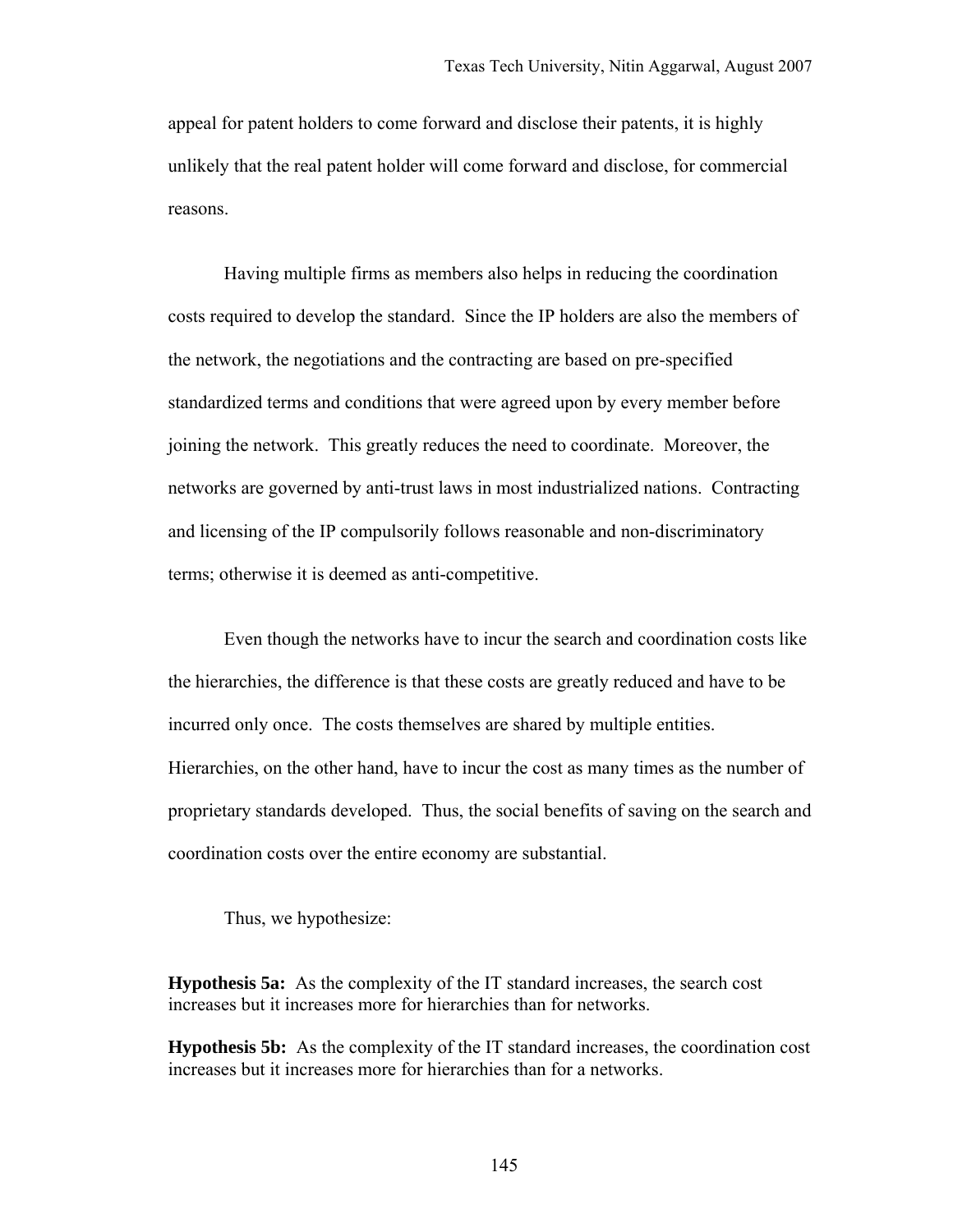The opportunism cost increases as the number of modules in a standard increase. A governance form has the ability to moderate these costs for legal, social, and economic reasons. Legal reasons include the requirements of anti-trust guidelines that are applicable for networks but not for hierarchies. Anti-trust laws are in place to preserve and promote competition and to preserve the free enterprise system. The legal system follows the ideology that competition is good and can be best achieved if the licensor and licensee of the IP make decisions independent of each other. However, networks, because of their collusive nature and membership, can be easily construed as anti-competitive. As a result, networks have to follow strict anti-trust guidelines to stay in operation. Violation of such guidelines has penalties ranging from stiff fines, disbanding the network, and even jail terms for participating individuals (Consortiuminfo.org 2006). The anti-trust guidelines require members of networks to make available their IP on reasonable and nondiscriminatory terms which greatly reduces opportunism. Social reasons that reduce opportunism arise because firms operate in the societal ecosystem. The general perception of a firm suing another firm for IP infringement is more favorable than a firm suing a member of a network for IP infringement. This is because the networks are deemed to work towards societal good as compared to hierarchies, which are deemed to work in self-interest. Moreover, individuals and firms are more likely to voluntarily grant IP licenses to a network than to a hierarchy. Even if a dispute arises that leads to opportunism, there is a greater opportunity for mediation in the case of a network than in the case of a promoters group. This is because the likelihood of a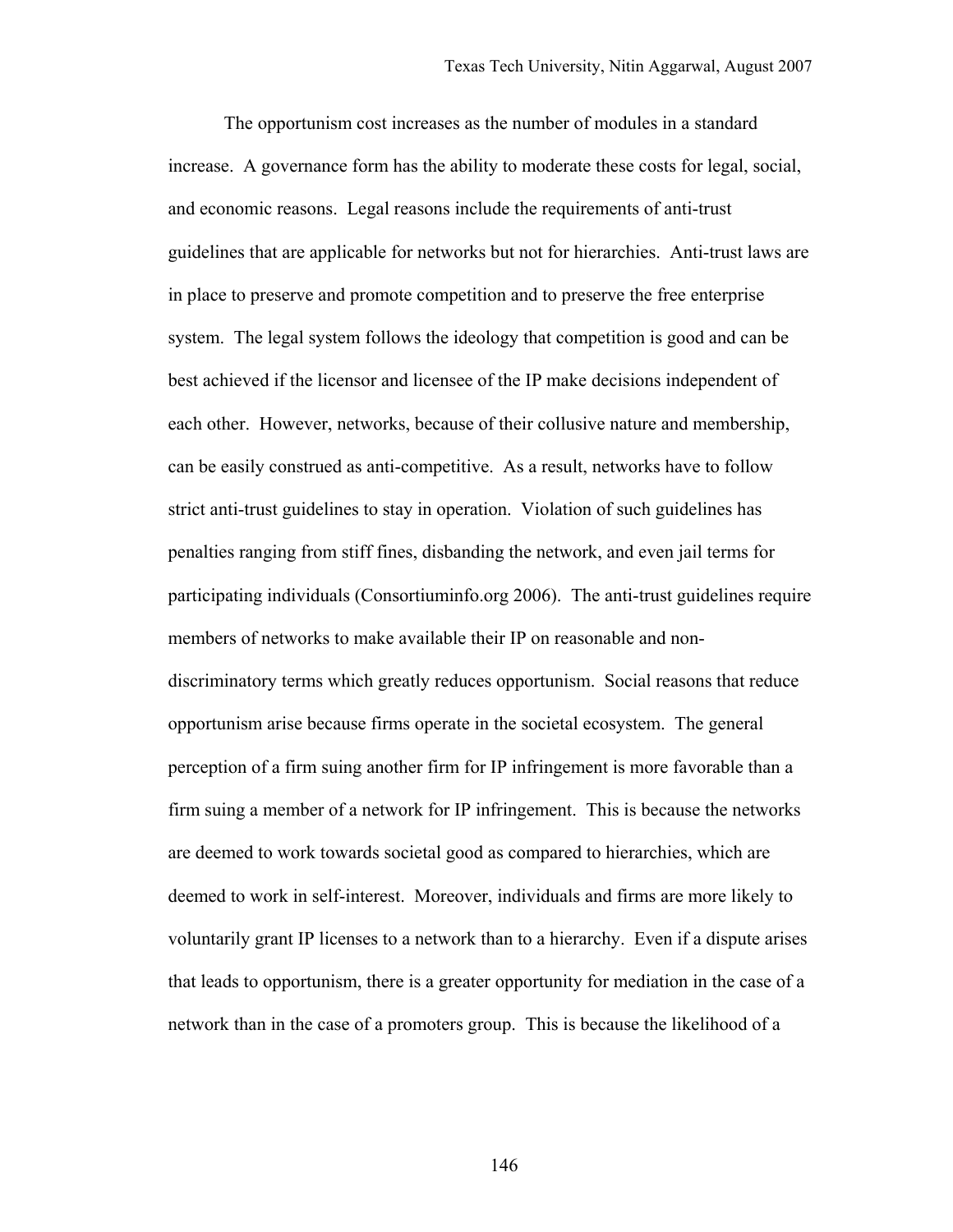member of a network having some relationship with the IP owner, and hence, the possibility of mediation, is higher.

Finally, the economic reasons also reduce the scope of opportunism. A firm suing a hierarchy can expect retaliation in the form of counter- suing. With minimal bilateral dependence, the scope of this happening is limited. However, if a firm sues over a standard implementation that is developed by a network, the retaliation can be from multiple firms and the impact can be more severe, as was the case against SCO with IBM countersuing SCO for Linux.

Networks also differ in their objectives. In the absence of commercial interests, a network can simply abandon the standard in case an essential IP is not available on reasonable and non-discriminatory terms, thereby greatly reducing the bargaining power of the IP holder. A hierarchy, on the other hand, stands to benefit greatly if the standard is widely adopted. Since all of the benefits accrue to a single entity, the IP holder is in a much stronger bargaining position and can negotiate for slightly less than the entire surplus from the standard.

To summarize, as the complexity of IT standards increase, the scope of opportunism increases. However, network forms of governance are able to mitigate these costs because of the membership structure and requirements of reasonable and non-discriminatory terms. Hierarchies, on the other hand, have no such social, economic, or legal recourse to mitigate these costs. Hence, we hypothesize:

**Hypothesis 5c**: As the complexity of the IT standard increases, the opportunism cost increases, but it increases more for hierarchies than for a networks.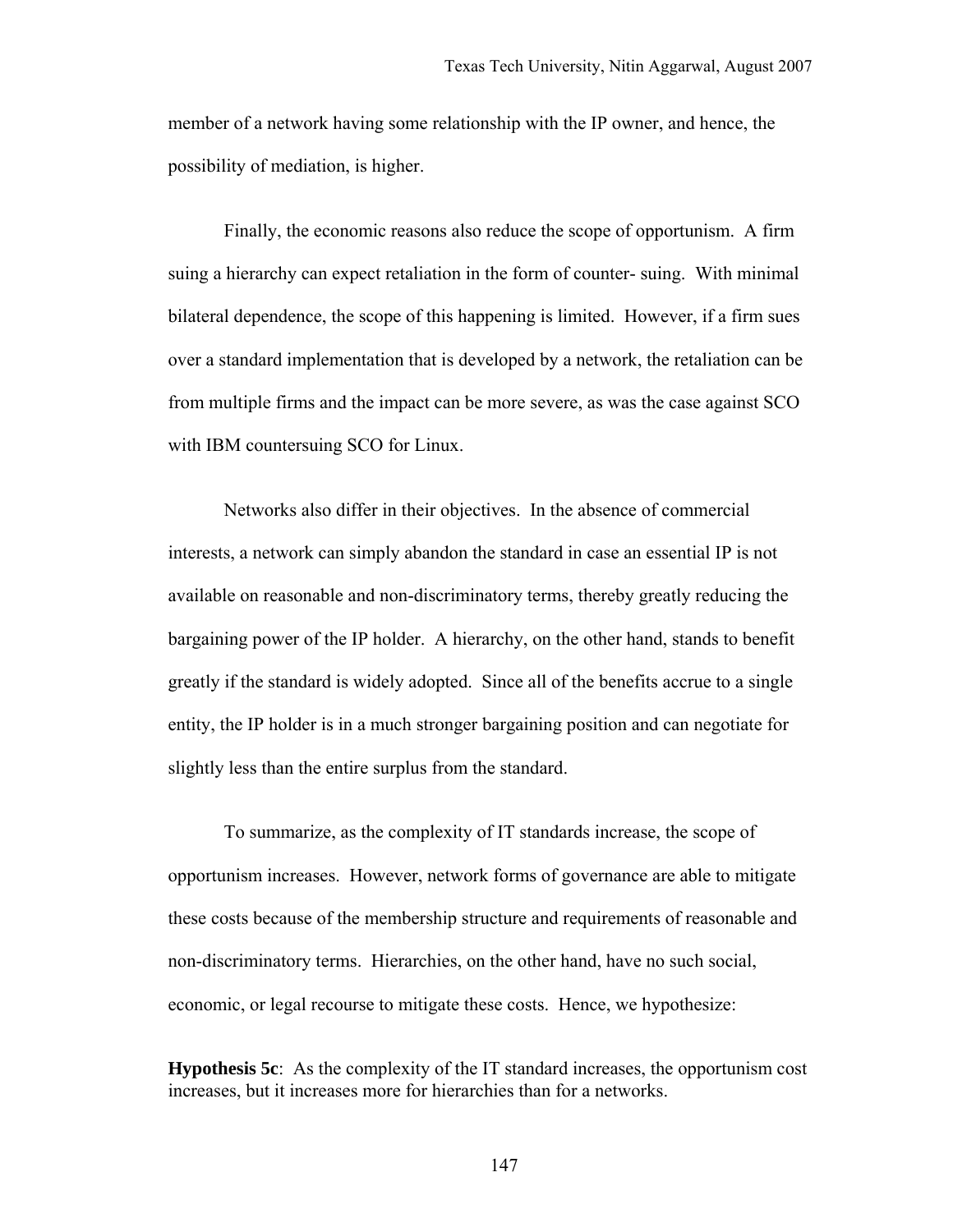# **3.7.3.2. Industry Breadth of an IT Standard, Transaction Costs, and Governance Form**

As established earlier, the industry breadth of an IT standard increases the search, coordination, and opportunism costs. As the number of industries represented in the standard increases, so does the potential for infringement and hence, the need to search. The coordination efforts now involve interaction with firms in different industries who may follow different guidelines, thereby increasing the coordination costs. Since the firms are no longer in the same industry, there is less bilateral dependence, thereby increasing the scope of opportunism. Governance forms moderate these costs because they follow different mechanisms to administer the standard. As described previously, the hierarchies mainly rely on in-house expertise – the knowledge of engineers working on the standard and the skills of the legal department - in identifying the external IP. The engineers and lawyers will have to learn about a whole new domain and nomenclature to search for the IP in a different industry.

Since the hierarchies have limited resources and people working on the standard, it is less likely that the knowledge of all necessary IP will reside with the engineers in charge of developing the standard. Even if the hierarchy decides to hire experts from a different industry, there is a limit to the number of people it can hire without overshooting its budget. Specialized lawyers from other industries can be hired, but again, their involvement is expensive. Coordination efforts for a hierarchy will require independent negotiations and contracts with firms in different industries.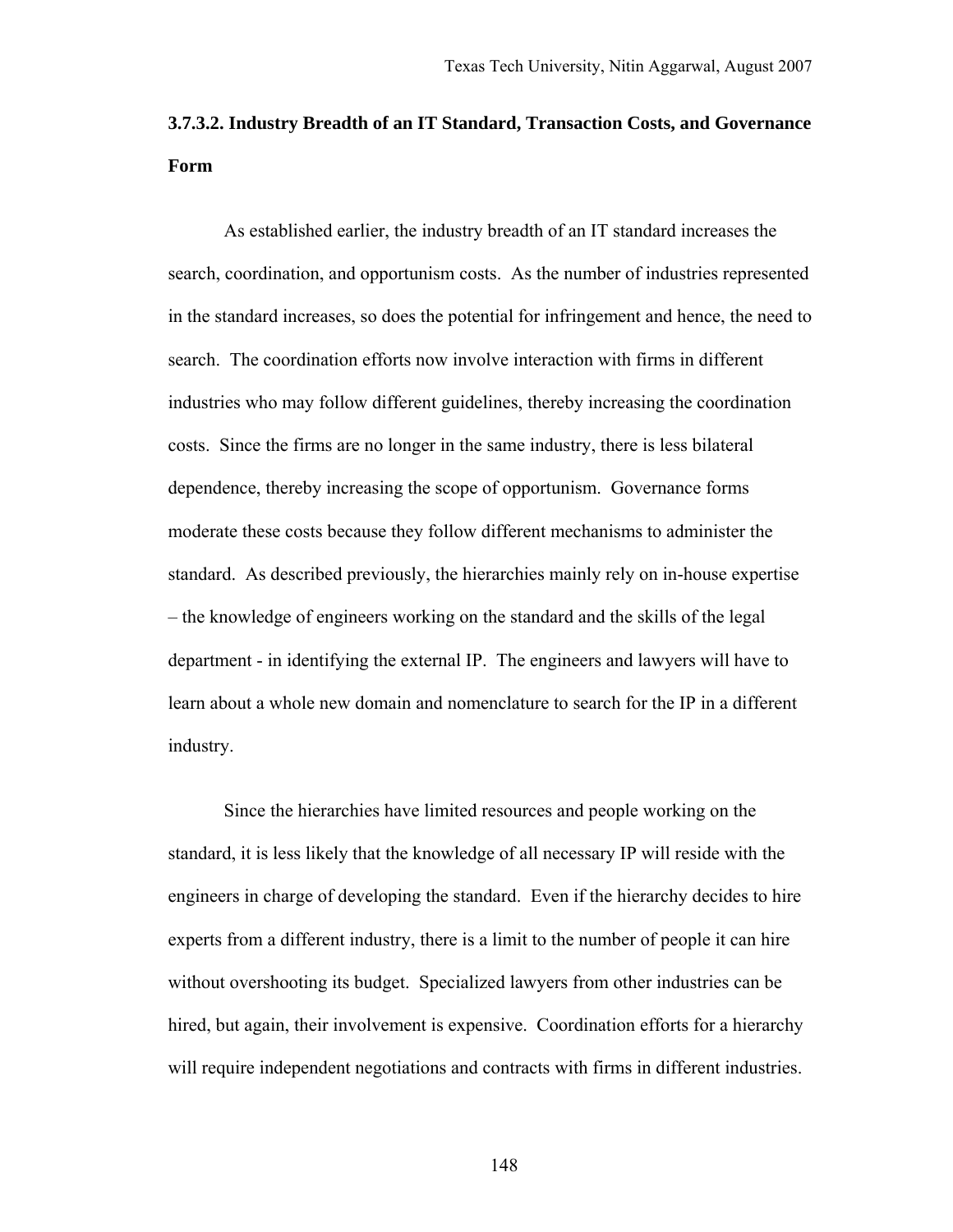The industries may have different procedures and guidelines that they follow which will influence the contracts. Negotiations will be difficult across industries because they don't share common interests. Moreover, the entire cost of search and coordination and implications of opportunism is borne by a single firm. Hierarchy will also be susceptible to higher opportunism costs. Since the search across industries is not perfect, the likelihood of omission of an important piece of IP is more likely than if the search were restricted to a single industry. In the absence of common interest and bilateral dependence, there is no incentive for firms outside the industry to cooperate with the promoters group in case the infringement occurs.

Networks draw their members from different industries who are experts in their own domain. Obviously, these firms will be more aware of the IP and the business practices in their respective fields. As a result, search and coordination will be much easier for networks. Continuing with the example from the academic community, an IS researcher writing a research paper that has implications for marketing and IS can greatly reduce the search cost of literature review by collaborating with a marketing researcher. This will ensure that the IS professional gives due credit to the literature in the marketing area. Moreover, network members are also the patent holders from the different industries, which reduces the search and coordination costs for the network more than it would for a hierarchy. Since the member firms in the network are also the patent holders, search and coordination is relatively easier and less expensive. This is not to say that all patents are accounted for by the members; it only signifies that the search cost is eliminated to the extent of number of patents already held by the member firms and is greatly reduced for other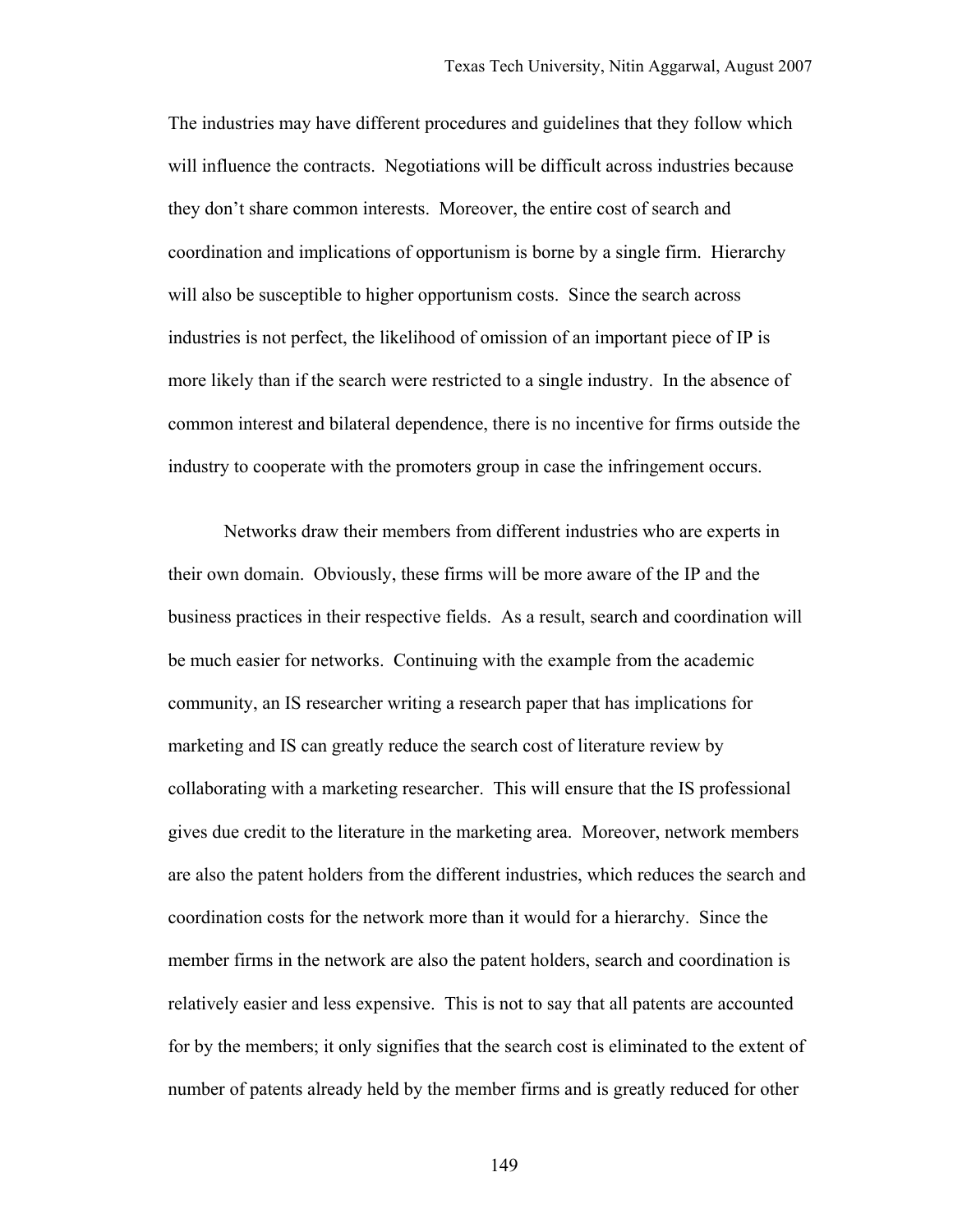patents held outside the firm. The coordination efforts are further benefited by the standardized contracts across the industries and the requirements of reasonable and non-discriminatory terms by networks.

Finally, networks attract members who stand to benefit by the standards developed by the network. One of the benefits is inclusion of their IP in something that is important, and hence, networks attract IP holders, unlike hierarchies, where an IP holder would be better off not disclosing its patents.

The opportunism in the case of patents spread across industries is influenced by the governance form in the same method as described in the previous section. Anti-trust laws are in place to avoid collusion; however, government recognizes the importance of collaboration, particularly in technology standard setting. Thus, technology standard setting networks often pre-approve and register with the governmental agencies like the US DOJ by way of Business Review Procedure. This requires that the network follows certain guidelines, like making the standard available on a non-discriminatory basis; i.e., charging a fair, usually equal, price to anyone who wants to use the standard.

Registering the network and making the standard available at a fair price greatly reduces the chance that the court will find the network's activities illegal. Thus, plaintiffs can only sue the user of the standard for damages rather than treble damages, and plaintiffs are much less likely to win. Therefore, technology networks are by and large governed by these legal guidelines. By design and by law, consortiums are constructed in such a way as to guarantee the members a fair price.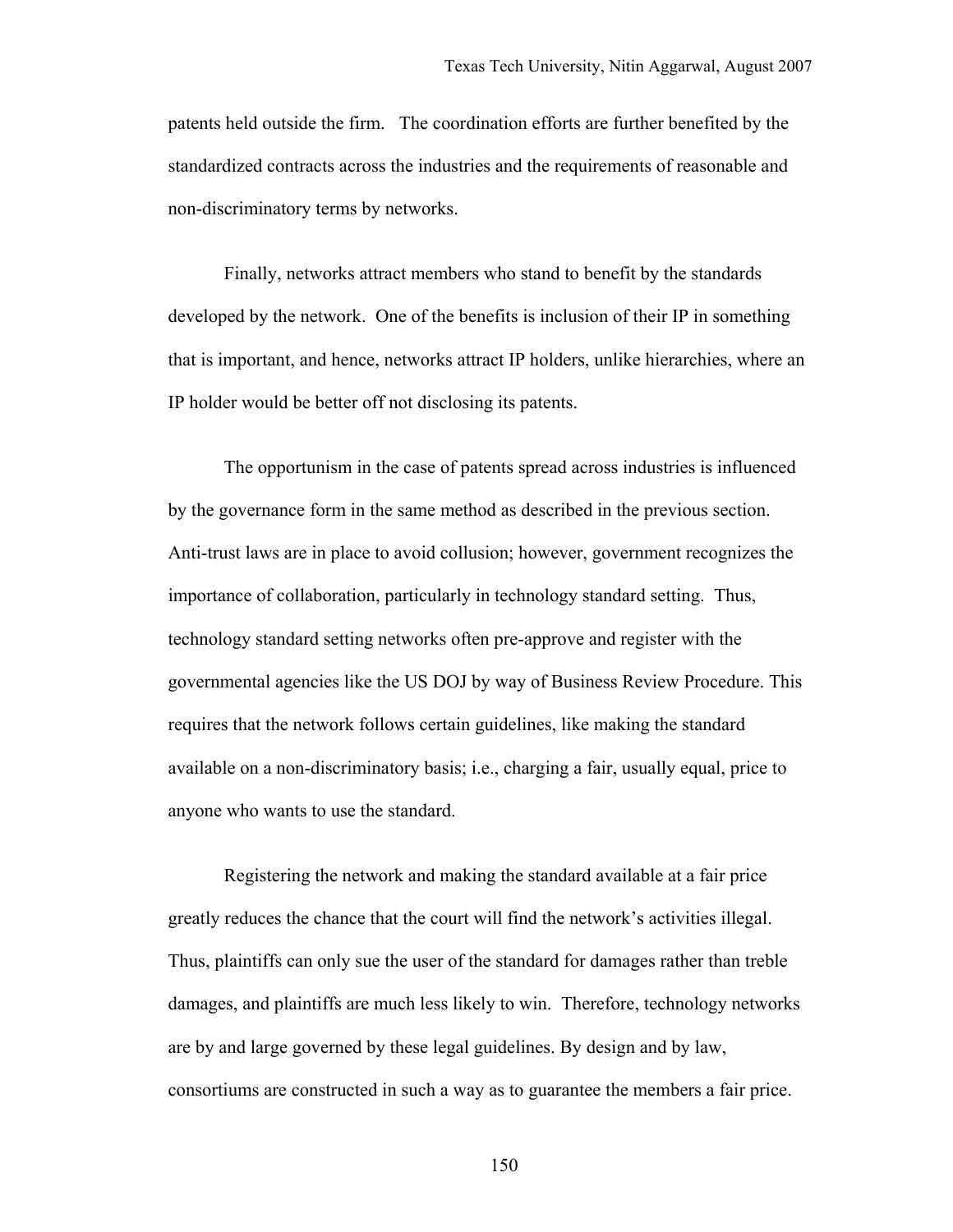Because anti-trust laws require a fair price, there is incentive not to overcharge. Other social and economic factors that reduce the opportunism for networks are similar to the ones described above.

To summarize, as the industry breadth of IT standards increases, the transaction costs increase. However, the network form of governance is better able to mitigate these costs because of the membership structure and requirements of reasonable and non-discriminatory terms. Hierarchies, on the other hand, have no such social, economic, or legal recourse to mitigate these costs.

Thus, we hypothesize:

**Hypothesis 6a:** As the industry breadth of the IT standard increases, the search cost increases, but it increases more for hierarchies than for a networks.

**Hypothesis 6b:** As the industry breadth of the IT standard increases, the coordination cost increases, but it increases more for hierarchies than for a networks.

**Hypothesis 6c:** As the industry breadth of the IT standard increases, the opportunism cost increases, but it increases more for hierarchies than for a networks.

**3.7.3.3. Geographic Span of the Standard, Transaction Costs, and Governance Form.** 

The arguments here are similar to the industry breadth of an IT standard except more profoundly. Different countries maintain their IP databases differently, use different nomenclature and language, have different cultural, social, political and legal environments. These factors make the search and coordination activities difficult and opportunism more intense. IT standards span geographic boundaries; however, if a standard infringes on a local IP, the standard cannot be implemented in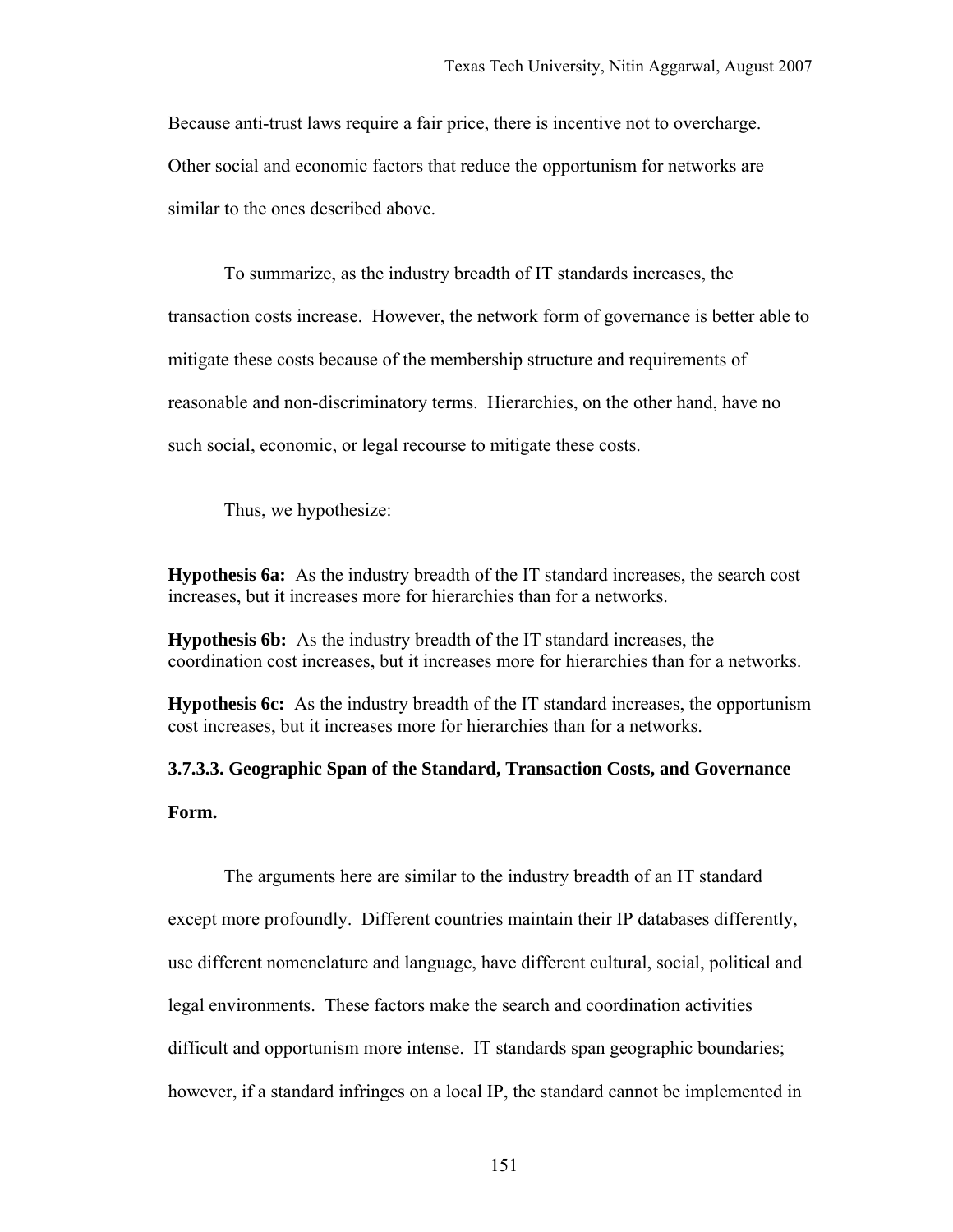that country. This renders the entire standard useless, even in countries where its implementation does not infringe any IP. Moreover, most countries that are active in international trading are also the signatories of the World Intellectual Property Organization (WIPO), which lays down specific guidelines for IP protection for member countries. Thus, infringement in one country can have consequences in other countries, as well. Different governance forms, although unable to mitigate the costs entirely, substantially influence these costs. The mode of influence is relatively similar to that described in the complexity of IT standards and industry breadth of IT standards. The hierarchies, because of their limited resources, cannot conduct extensive searches across all countries. Moreover, hierarchies may not have presence in all of the countries, making the search and coordination process even more expensive. Hierarchies have to invest a great deal in coordinating with international IP owners because of different laws. Similarly, the scope of opportunism is expected to be higher because of an absence of common interests or bilateral dependence between the IP holders across boundaries. There have been instances where foreign companies have successfully sued American corporations in the US courts over patent infringement; e.g. Apple was sued by Singapore-based Creative Technologies in the U.S. District Court in California in May 2006 for a patent granted in August 2005, long after ipod had become a revolution.

Networks are able to mitigate these costs to a large extent because of diversity in the membership and the governance structure. Membership in the network is usually not restricted by country, and as a result, firms in other countries which are also IP owners find it beneficial to participate in the global phenomenon, increase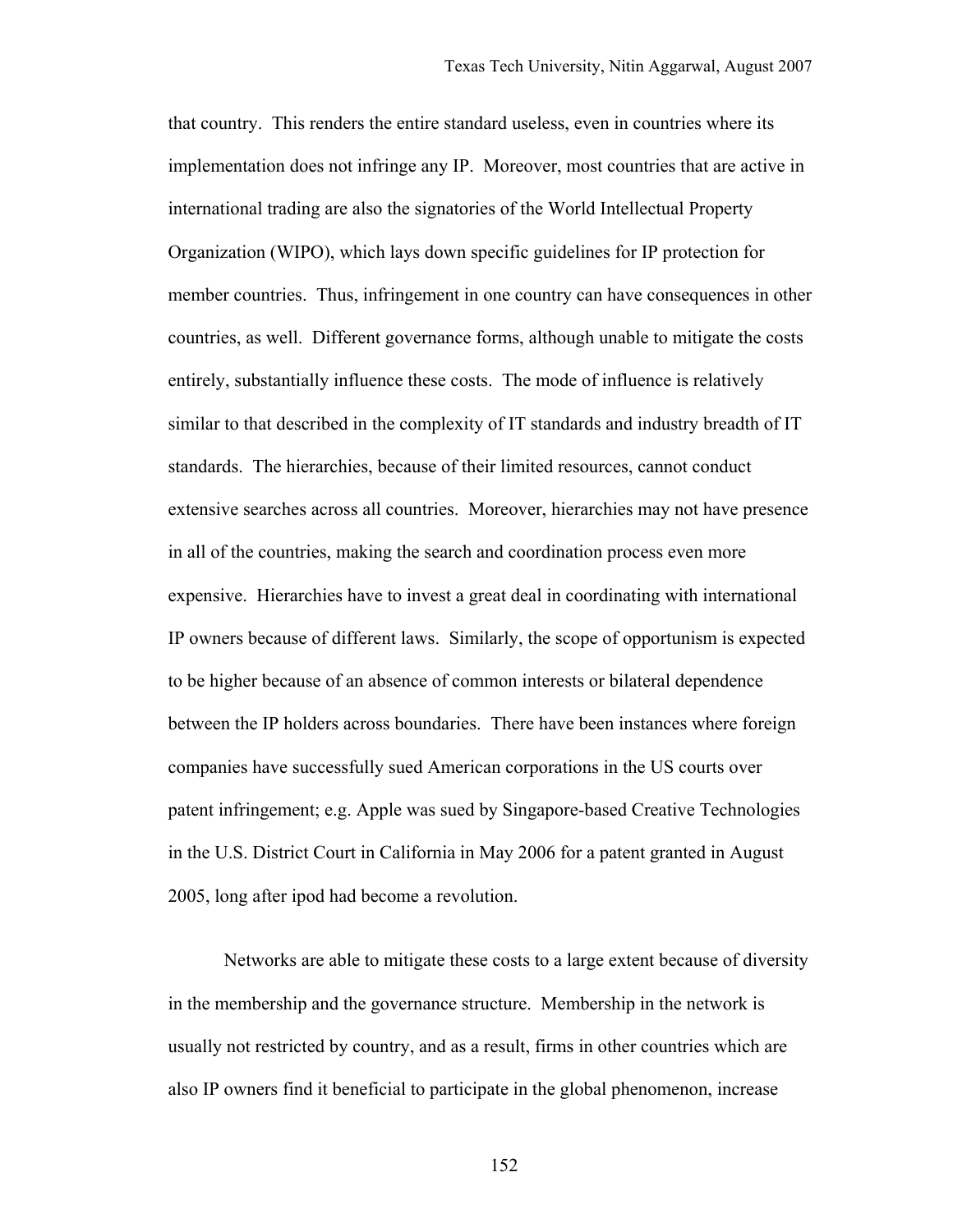their visibility, and in turn, reduce the transaction costs for the standards development. Firms in many different countries participate by contributing IP, knowledge, and financial and other resources. The local firms are expected to be more aware of the local IP and other legal issues. This not only facilitates the search process but also helps in coordination and reduces opportunism.

Thus, we hypothesize:

**Hypothesis 7a:** As the geographic span of the IT standard increases, the search cost increases, but it increases more for hierarchies than for networks.

**Hypothesis 7b:** As the geographic span of the IT standard increases, the coordination cost increases, but it increases more for hierarchies than for networks.

**Hypothesis 7c:** As the geographic span of the IT standard increases, the opportunism cost increases, but it increases more for hierarchies than for networks.

# **3.7.3.4. Degree of Substitutability of an IP in the Bundle, Transaction Costs, and Governance Form.**

It was argued that the substitutability of an IP in the bundle will not have any effect on the search and the coordination costs. This is because the standard developing organization will still have to search potentially large databases to ensure that substitutes don't infringe on any IP. Substitutability affects opportunism costs because it provides options to the standards developer, thereby reducing the bargaining power of the IP holder.

Discussion about substitutability of an IP is relevant both before the standard is specified and after the standard is implemented. If an infringing IP is not available on reasonable terms during the standard setting process, implementing substitutes is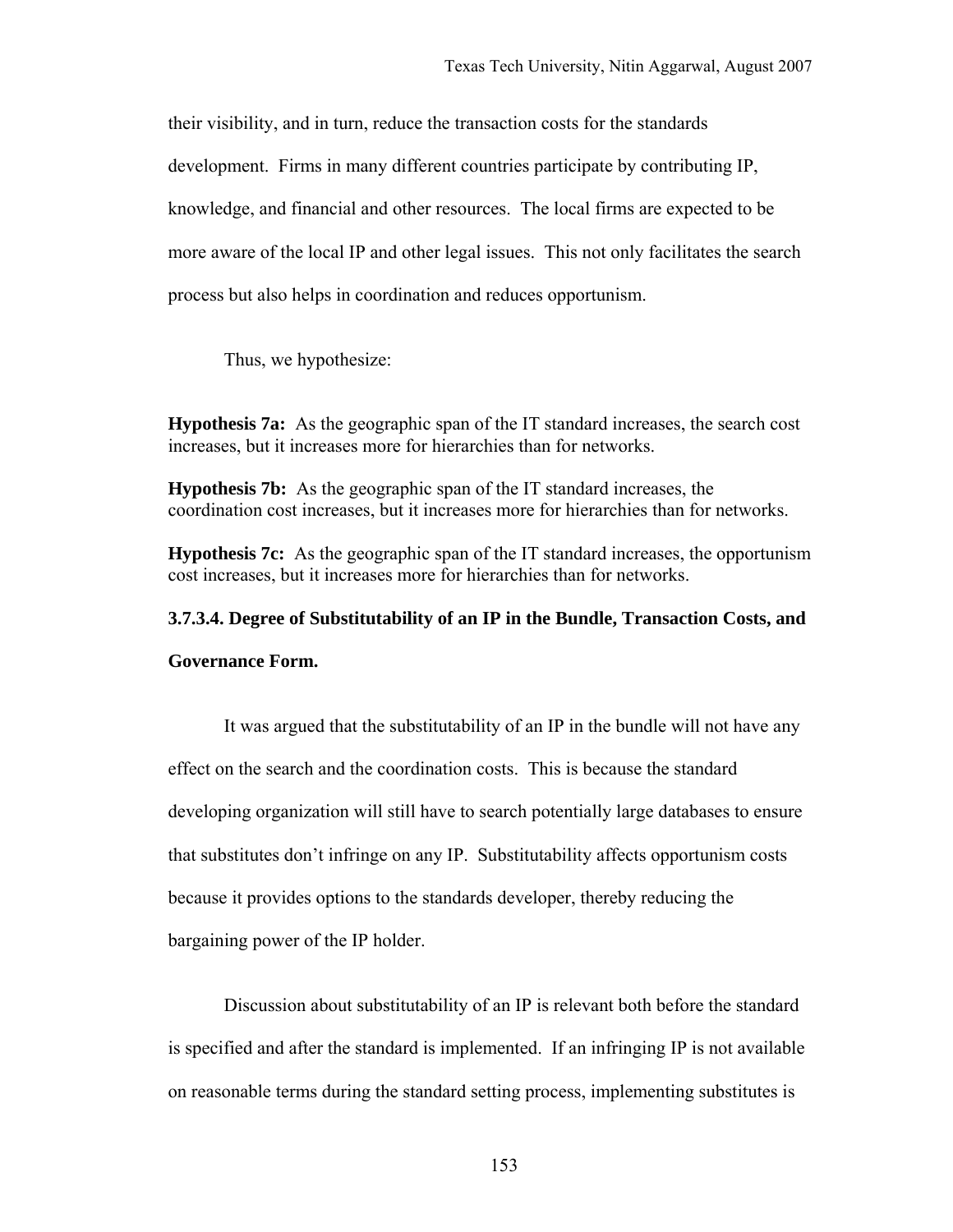relatively easier than if the infringing IP is discovered after the standard is already implemented. This is because early identification of the infringing IP gives the standard developer enough time to develop workarounds in case the substitutes are not available. However, in case the infringement is discovered after the fact that the standard has already been adopted, substitutability can be expensive. Even if the substitute is available, the cost of implementing the substitute can be enormous, both in terms of restructuring the standard, as well as lost business due to uncertainty surrounding the standard.

Hierarchies are affected by substitutability in two ways. First, if the substitute is not available, there is little concession that the hierarchy will get from the IP owner whose IP has been infringed. As a result, the opportunism costs will be high. Second, if the substitute is available, the retooling cost for the hierarchy will be high. As a result, ideally, the IP owner of the substitute will be able to extract the entire surplus that the hierarchy expects to save by using the substitute. The hierarchy even stands to lose more in terms of lost sales and customer confidence. The problem arises because the hierarchies do not have a credible threat to abandon the standard if the standard is profitable. Networks have a credible threat to abandon the standard and hence, the scope of opportunism is low. As a matter of fact, most IP policies of networks clearly specify that the network will abandon the standard in the case that they are not able to procure the IP on reasonable and non-discriminatory terms. While the diversity in the membership of the network and their business relationship with one another and others in the industry lowers the scope of opportunism by allowing the substitute IP holder to participate in the standard setting process, its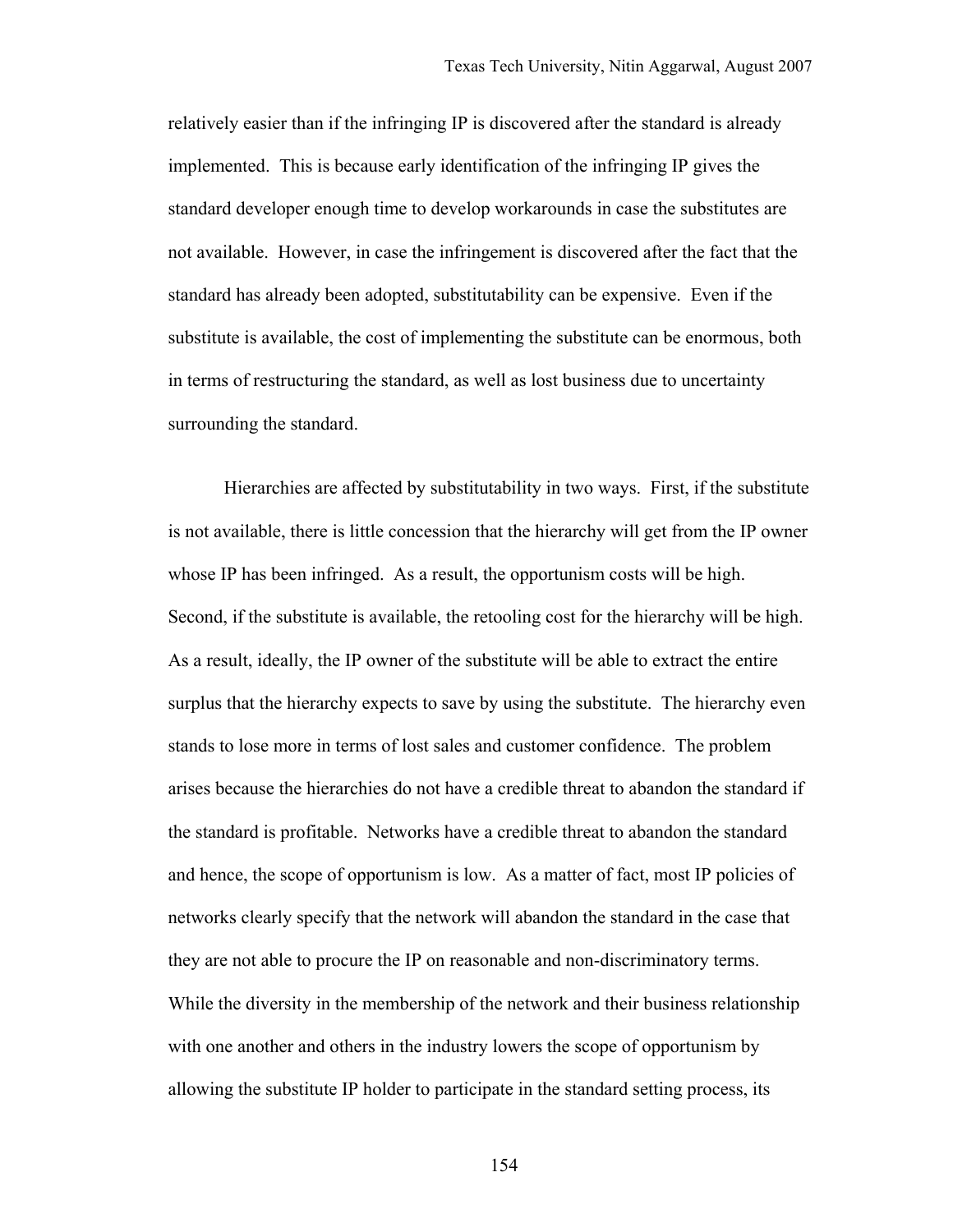commercial nature leaves it susceptible to some degree of value extraction by the IP owners.

Another important aspect of a network that is absent in the hierarchy is the courts' view about IP infringement. If the relevant IP is not available to the hierarchy on reasonable terms, courts are not expected to take a lenient view towards it, categorizing the losses arising out of infringement as a business risk. However, in the case of networks, courts and the government have historically intervened and sometimes can force the IP holder of the infringed IP to license it on reasonable terms for the sake of societal good.

Thus, we hypothesize:

**Hypothesis 8:** As the degree of substitutability of an IP increases in a standard, the opportunism cost decreases; however it decreases more for networks than for hierarchies.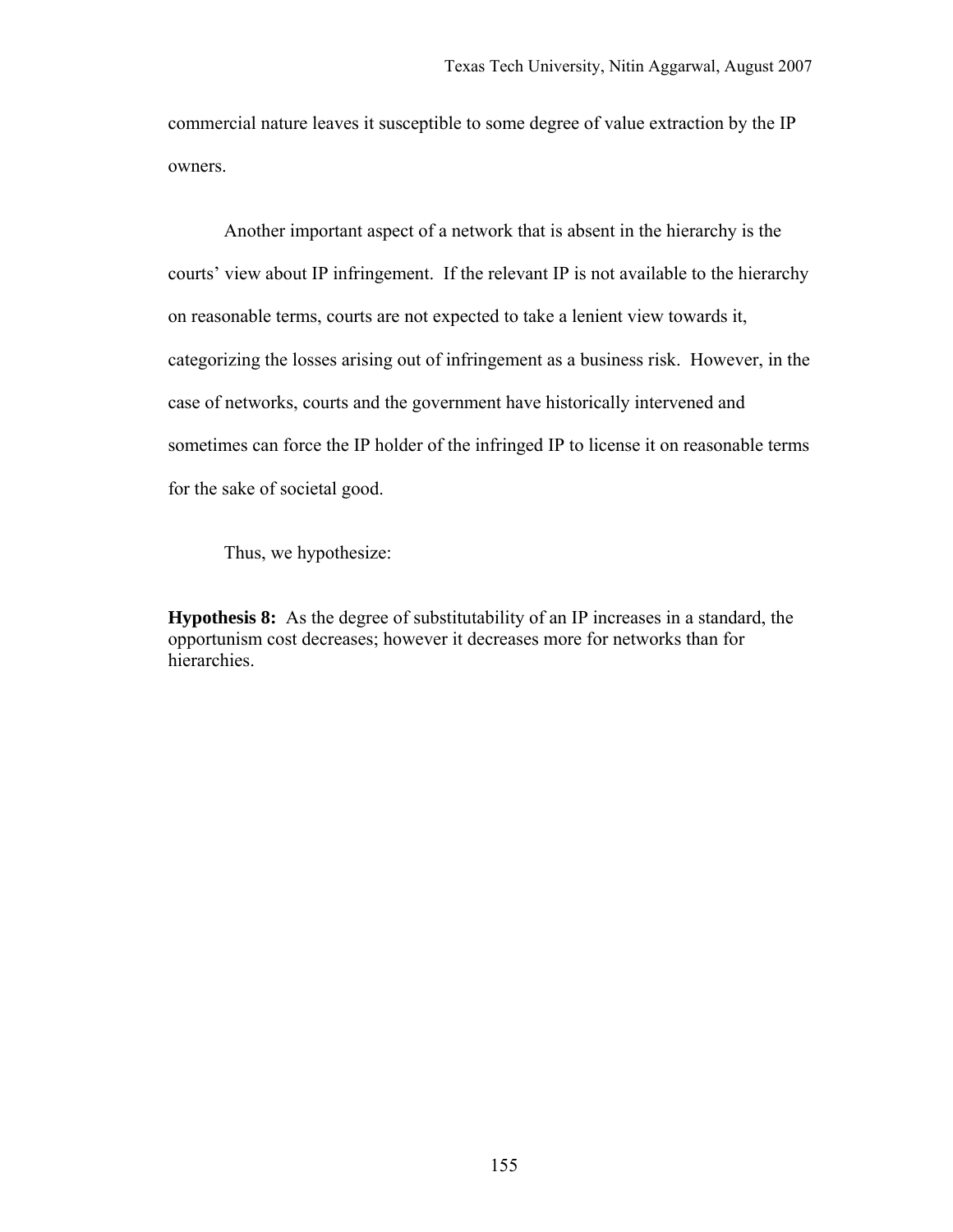|                                        | <b>Search cost</b> |                 |                 | <b>Coordination cost</b> |                   | <b>Opportunism cost</b> |  |
|----------------------------------------|--------------------|-----------------|-----------------|--------------------------|-------------------|-------------------------|--|
| Governance                             | Hierarchy          | Network         | Hierarchy       | Network                  | Hierarchy         | Network                 |  |
| Form                                   |                    |                 |                 |                          |                   |                         |  |
| <b>Characteristic</b><br>of the bundle |                    |                 |                 |                          |                   |                         |  |
| Complexity                             | $\uparrow$ at a    | $\uparrow$ at a | $\uparrow$ at a | $\uparrow$ at a          | $\uparrow$ at a   | $\uparrow$ at a         |  |
|                                        |                    |                 |                 |                          |                   |                         |  |
|                                        | higher             | lower           | higher          | lower                    | higher            | lower                   |  |
|                                        | rate               | rate            | rate            | rate                     | rate              | rate                    |  |
| Industry                               | $\uparrow$ at a    | $\uparrow$ at a | $\uparrow$ at a | $\uparrow$ at a          | $\uparrow$ at a   | $\uparrow$ at a         |  |
| Breadth of an                          | higher             | lower           | higher          | lower                    | higher            | lower                   |  |
| IT standard                            | rate               | rate            | rate            | rate                     | rate              | rate                    |  |
| Geographic                             | $\uparrow$ at a    | $\uparrow$ at a | $\uparrow$ at a | $\uparrow$ at a          | $\uparrow$ at a   | $\uparrow$ at a         |  |
| Scope of an IT                         | higher             | lower           | higher          | lower                    | higher            | lower                   |  |
| Standard                               | rate               | rate            | rate            | rate                     | rate              | rate                    |  |
| Degree of                              | X                  | X               | X               | X                        | $\downarrow$ at a | $\downarrow$ at a       |  |
| substitutability                       |                    |                 |                 |                          | lower rate        | higher                  |  |
|                                        |                    |                 |                 |                          |                   | rate                    |  |

Thus to summarize, we test for the following hypothesis:

**Table 7: Summary of Hypothesis**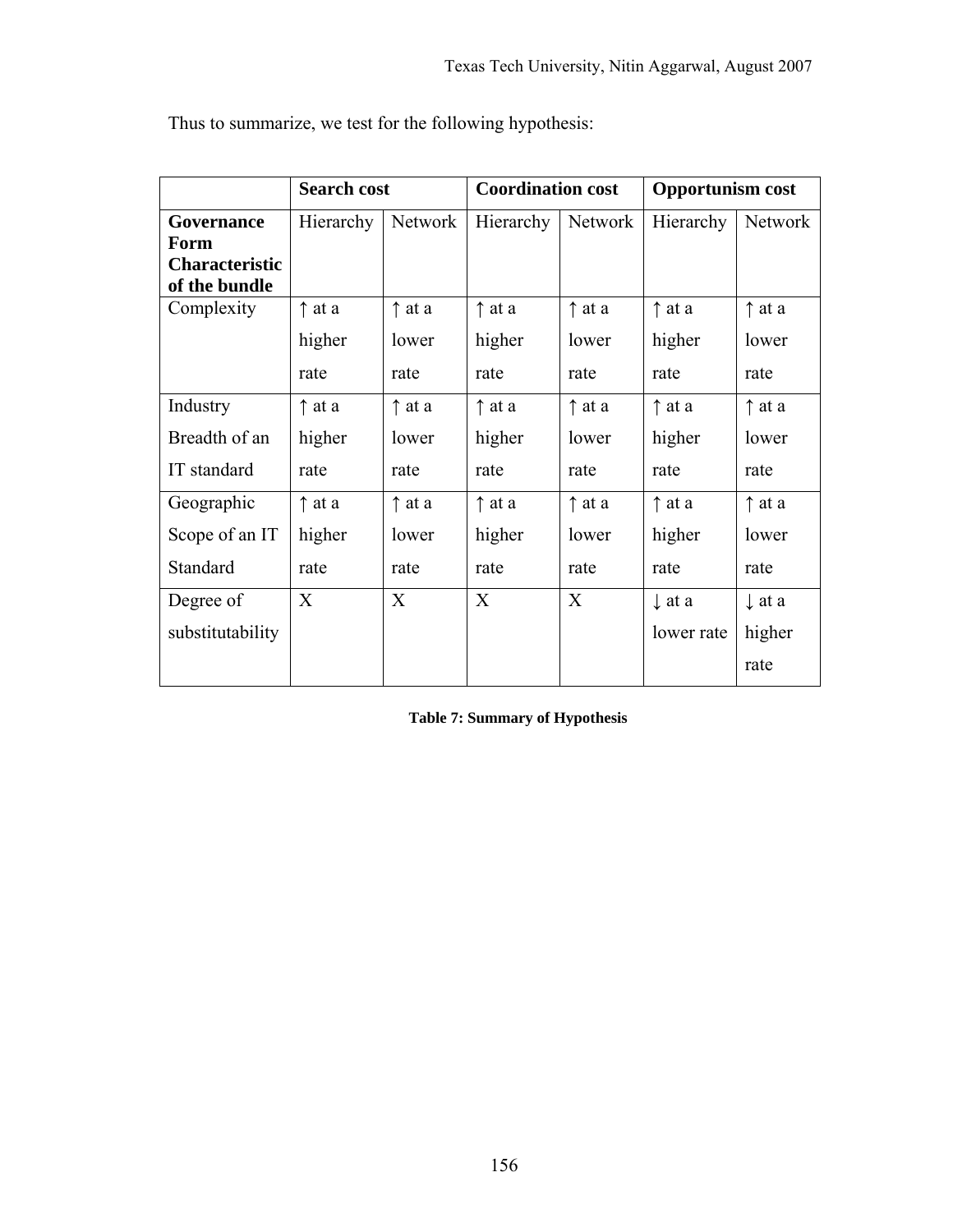## **CHAPTER IV: RESEARCH METHOD**

## **4.1. Overview**

The conceptual model is used to derive the measurement model. The measurement model was empirically tested by administering the web- based survey to the key informants directly involved in IT standard setting. As per my knowledge, this is the first study that conceptualizes a standard as a bundle of IP and studies the role of IP in IT standard setting. Survey methodology allows us to explore as well as confirm our beliefs about the system in place. Before the web survey, in-depth interviews were conducted with the industry participants to understand the nature of the problem and to come up with key constructs. In my conversation with the industry experts, I observed a great deal of confusion about the IP policies of several organizations. While some people reported that IP was not such a big issue, others reported that it was definitely becoming something to be concerned about. Moreover, most organizations do not conduct searches or at least do not require searches of IP or disclosure of IP while standard setting; nevertheless, they take affirmative actions to not infringe on a patent.

During the study, I had two choices to test the theory; case study and survey methodology. Experimental design was outright ruled out because it is impossible to replicate the real-world costs and benefits in the simulated environment. As a result, the choice was narrowed down to case study or survey methodology. Eventually, we settled for the survey methodology for several reasons: first, we wanted the study to have more generalizability across governance forms, across countries, and across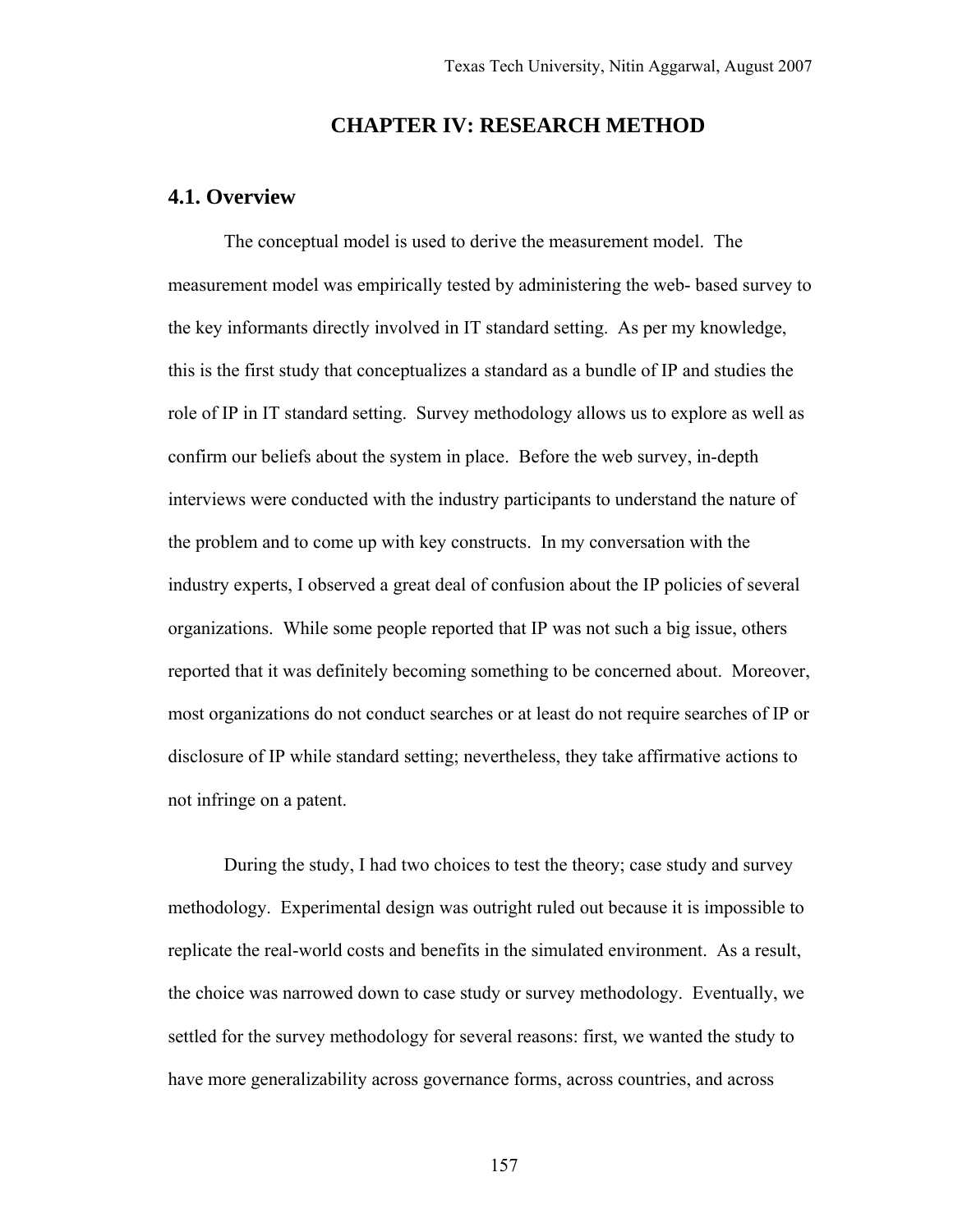industries. A case study would have limited our results to a particular type of a governance form or constrained our findings to a particular type of an industry, or a country. Moreover, there are several case studies which briefly address the issue in a specific industry. Second, we wanted to incorporate the beliefs of a large number of industry experts, thereby getting an overall feel for the problems faced by IT professionals in general. Third, due to the fact that standards have profound impact across industries and across countries, it makes sense to include as much variability in the study as possible. I believe that the survey methodology is best suited to measure the belief of the people about IP issues.

# **4.2. Sample and Data Collection**

The first attempt for data collection was unsuccessful. The survey questions were developed using discussion with key informants, reading newspapers, IPR documents of major standard-setting firms, and navigating through IP portfolios of some major standards. Due to the limited population of people participating in the standard setting, the survey was only tested for face validity by sending it to some lawyers and top executives of major standard setting firms. The final questionnaire was administered to the participants of an internet request for comments group. The list of key informants was compiled using email harvesting of internet requests for comments maintained by http://www.faqs.org. Internet requests for comments (RFC) is a public database of technical and organizational notes related to different aspects of computer networking, including protocols, procedures, programs, and concepts. The database is available on several websites. People from diverse background and fields contribute to the RFC database in the form of discussions on research concepts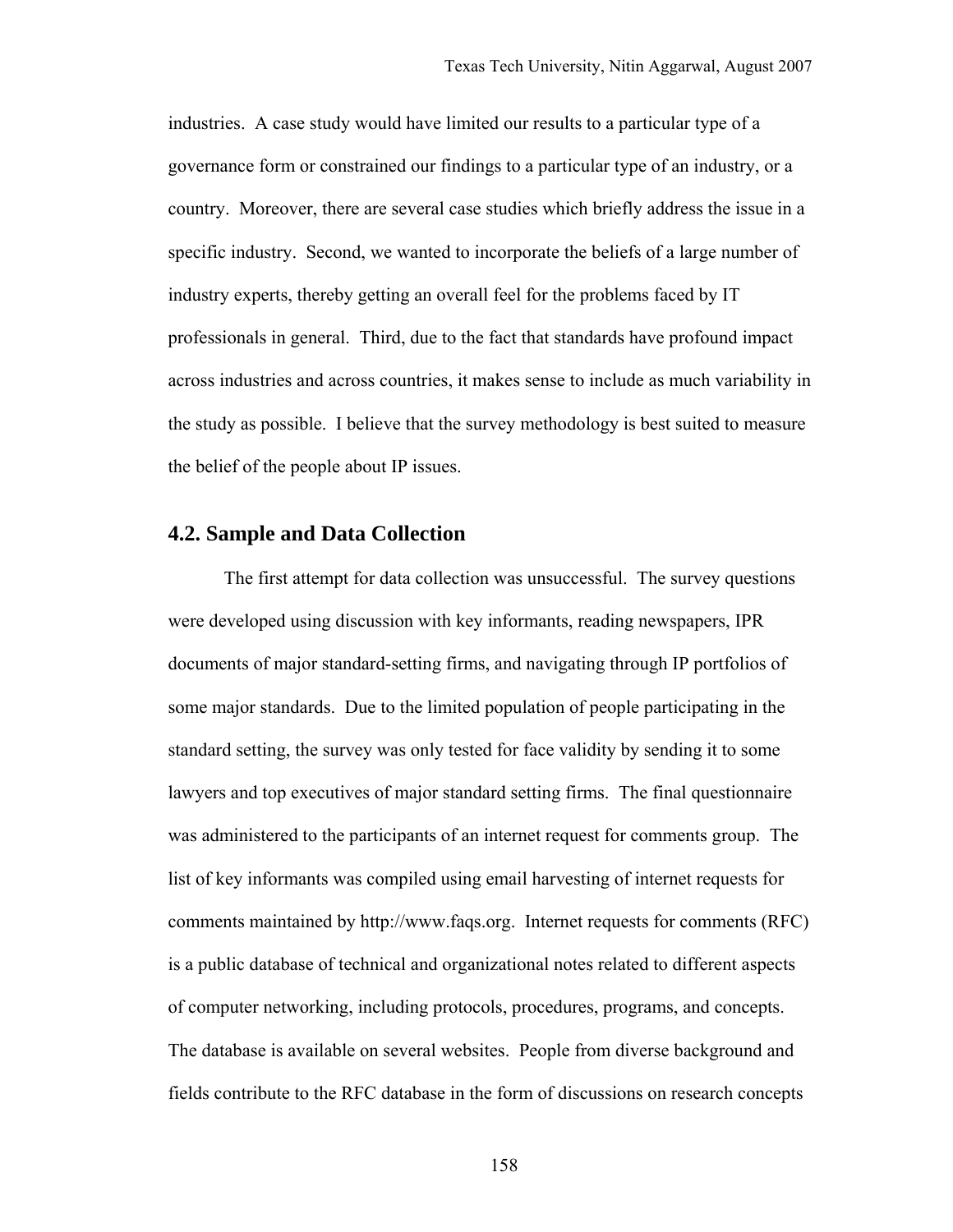and status memos about the internet. The contacts found in the RFC were deemed ideal for our questionnaire, as they are active participants in the internet standard setting process. Since these respondents are listed as key contact authors for that particular RFC, it was assumed that they will be well aware of the IP issues facing them in the standard setting process. This attempt failed miserably, and we only received a response rate of 1%.

Post-survey analysis on why the survey failed highlighted some key shortcomings. RFC's have been maintained online, even before the start of the internet, since 1969. A lot of people had moved or were not associated with their current jobs anymore. As a result, it is highly unlikely that the survey reached its targeted audience. Second, most people working on open internet RFC work on open standards and would not respond to the HTML-formatted emails that the Texas Tech servers supported. As a matter of fact, some of the individuals replied to the email request displaying all garbled text. Third, the internet by and large is developed on open philosophy; hence, the respondents, in their emails, mentioned that they don't consider patents as something that the internet community is concerned about or would respond to. Fourth, the email was sent as a general request to fill out questionnaires by spending 30-45 minutes of their time. The amount of time required to fill out the questionnaire was not acceptable to most of the respondents. Fifth, a lot of people were concerned about pfishing and spamming activities and were hesitant to respond without verifying the identity of the sender. Finally, a small but unfortunate incident made the respondents very upset. People move across organizations but they continue to participate in standard setting activities. As a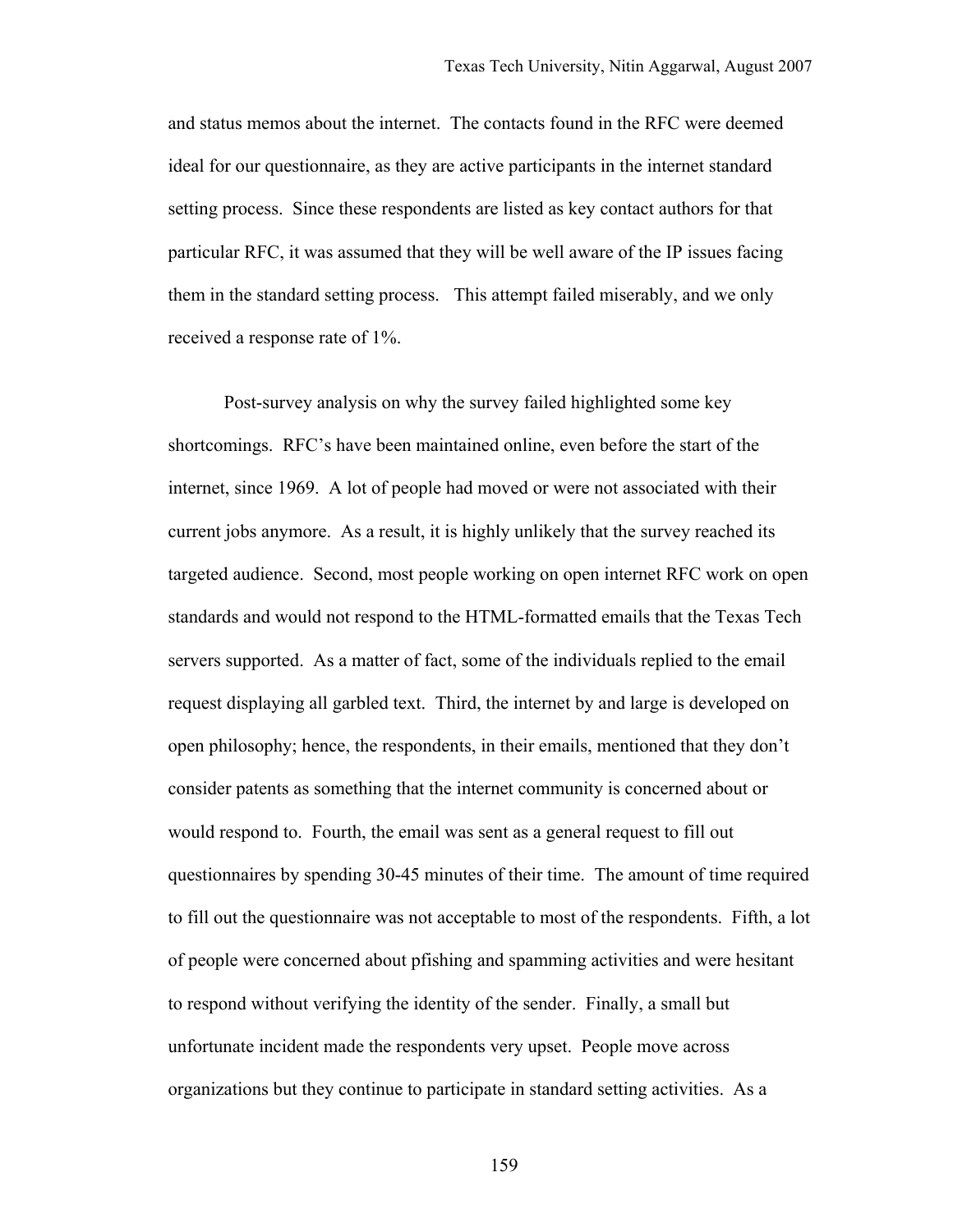result, there were multiple duplicate emails listed for some people which were hard for me to identify. This resulted in some respondents getting multiple requests, which didn't set very well with them.

# **4.3. Sampling and Data Collection – Attempt 2.**

Even though the first survey failed miserably, we got a wealth of information about how to administer the second survey. To start, we simplified the survey and pilot tested it with 20 respondents for face validity, content validity, and response rate. The respondents were industry experts actively engaged in IT standard setting activities for organizations like IEEE, OMG, and OASIS. The designation of the experts included directors of standard-setting bodies, general counsel and attorneysat-law engaged in consulting with standard setting bodies, team leaders, and participants in standard setting committees. The experts were asked to evaluate the survey based on clarity, ambiguity of items, relevance to the construct, length of the questionnaire, time required to complete, and understandability. Based on the recommendations, some items were modified or dropped, while others were left as is. The response rate for the revised pilot test was considerably better. Once again, a list of email was compiled, this time manually, to have the most up-to-date list of people working on standards. Numerous email archives were browsed and email addresses were collected of people who were actively responding to standard-setting activities of popular standards.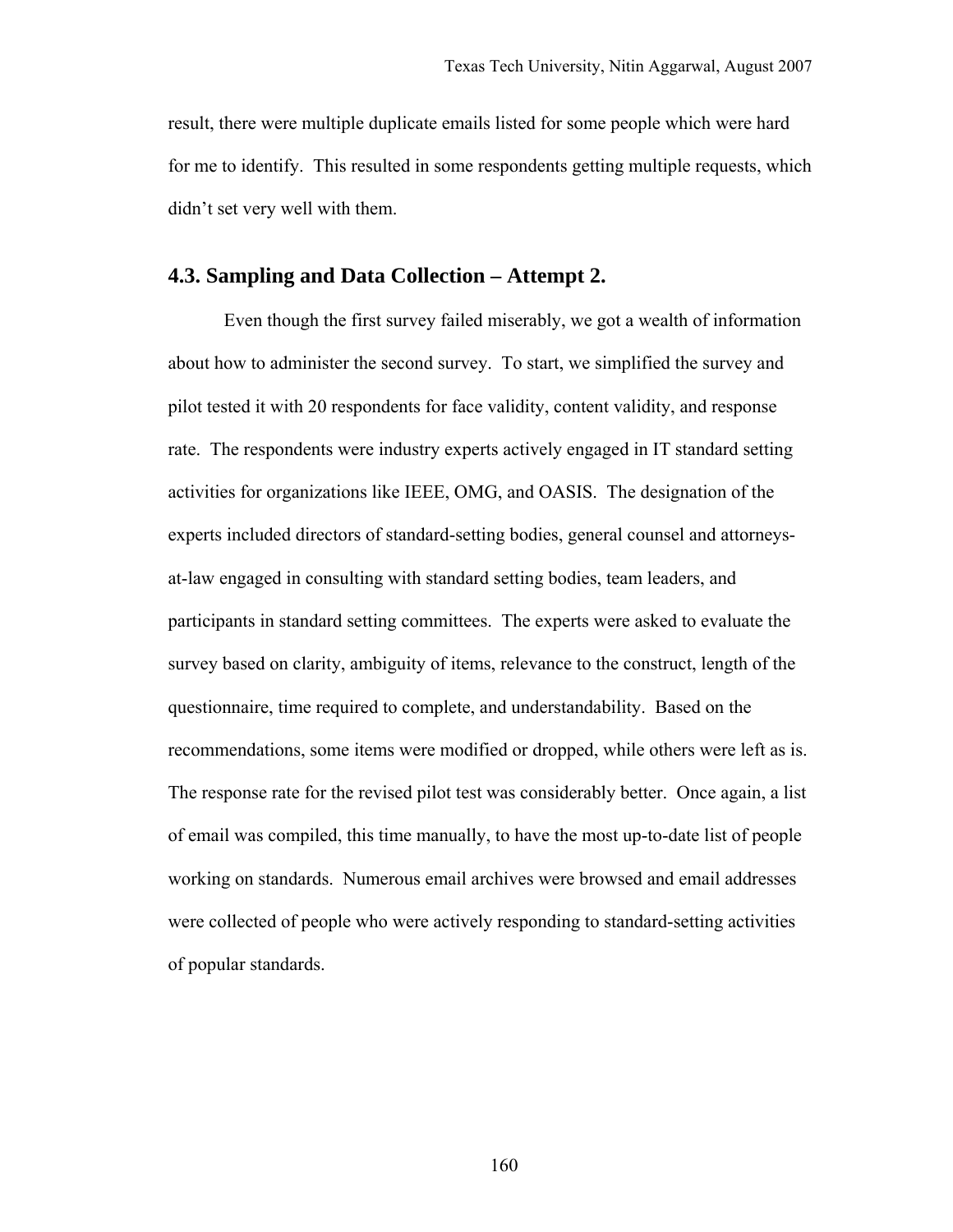#### **4.3.1 Subjects**

The targets for this research are the participants in the various standard-setting processes. For a respondent to be included in the survey list, s/he should have been an active contributor to the standard setting process as determined by their participation in the online archived discussions about the development of a standard. The profile of the respondents included in the study range from team member to project leader and chairman of the working groups. The targeted subjects are ideal for our study because they are the ones who make decisions about what gets included in the standard and what gets left out. Law penalizes the implementers of the infringed standard and not the developer; as a result, the targeted group sometimes may not bear the direct consequences of infringement. However, there are at least two reasons why this will not affect our study. First, some participants in the standard-setting process are also employees of the firm that do intend to implement the standard and thus are direct stake holders in the risks associated with them. Second, standard setting requires considerable upfront costs, resources, and efforts. It is hard to envision that someone will go through all these efforts just to see their standards not being implementable.

The list of archives that we considered included standards set by OASIS, IEEE, GridForum, T11, EICTA, MFAForum, DAML, and several others.

We wanted to target both hierarchies and networks. However, because of the proprietary nature of hierarchies, there is almost negligible information available online about the participants involved in hierarchical standard setting. To address this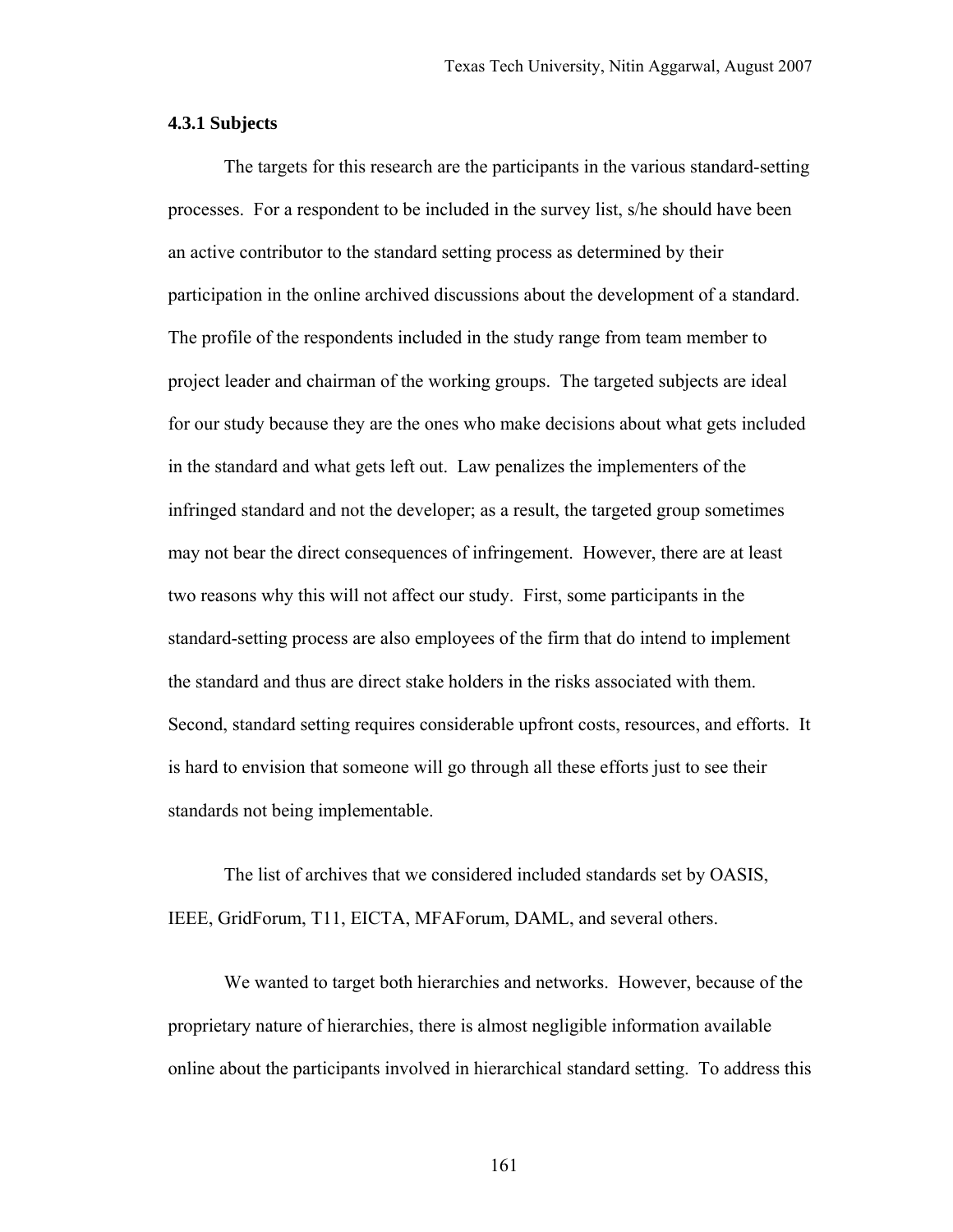issue, we sent emails to corporate accounts of people working on standards without identifying where we obtained their information. We requested the respondents to think about any standard that they have worked on in last few years and respond accordingly in the hope that we will get mixed responses about proprietary and hierarchical standard setting.

#### **4.3.2. Sampling Procedure**

We identified a list of about 900 standard-setting bodies as listed on www.consortiuminfo.org. Not all 900 standard-setting bodies are involved in IT standard setting. We used convenience sampling to select about 300 standard-setting bodies from which we can collect email addresses. Since all standard-setting bodies do not publish their archives online, the contact information collection was limited to only those bodies which made their archives available online. These are usually organizations which follow open standards development. The email archives were carefully browsed to obtain a list of people who actively responded to the listserv requests.

# **4.4. Operationalization of the Constructs and Instrument Development**

Since this is the first such study that addresses IP issues in the IT standard setting, pre-validated measurement instruments were not available to use. As a result, new single item instruments were developed for every construct specific to this research. This is consistent with other transaction cost studies where no preexisting measures are available. The reason for this is that transaction costs are situationspecific and hence, it is unlikely that standardized measures are available. However,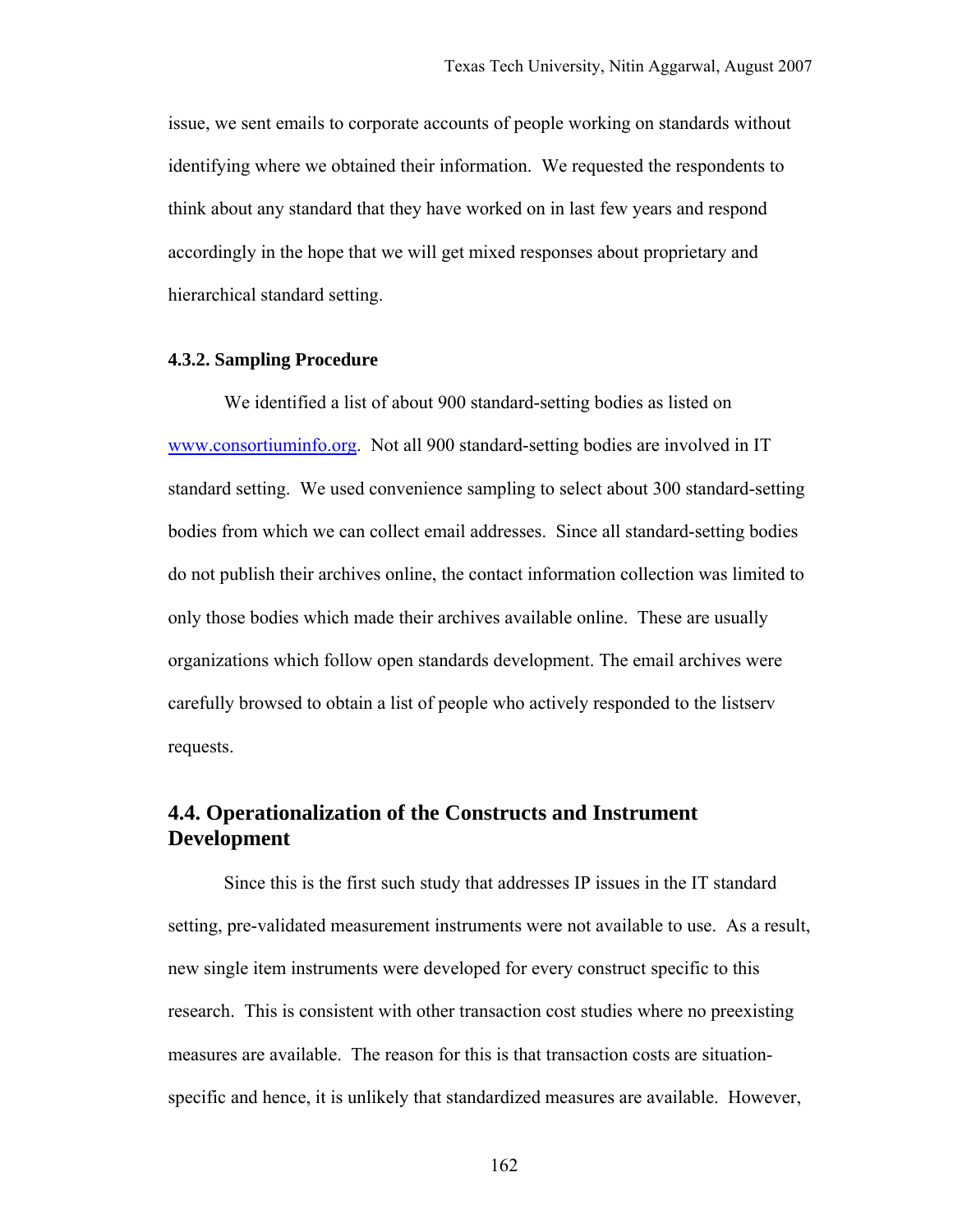efforts were made to closely match the new instrument with existing literature. For example, complexity in software is usually measured as number of lines of codes (Banker et al. 1993). Taking a cue from this, we measured complexity of the standard with the number of pages since the number of lines of codes will be irrelevant. Similarly, industrial spread and geographical scope of IT standards were measured by asking questions about how many industries and how many countries are represented in the standard. This is consistent with other transaction cost studies where distance of a facility from the factory is used as a measure of asset specificity. Substitutability was measured by asking the relative ease of finding substitutes on a five-point Likert scale. Search costs and coordination costs were determined in terms of man-months by multiplying the percentage of time spent on search and coordination activities with the number of people involved in standard setting and the number of months it took to develop the standard. Opportunism cost was measured as likelihood of getting sued. Finally, the governance form was measured by asking the number of firms participating in the standards development.

#### **4.4.1. Complexity of the IT standard**

Complexity in the IT standard refers to the number of methods interacting with each other in the standard. As we argued earlier, complex problems are solved by breaking down the problems into smaller modules and addressing them individually. In the case of IT standards, each of these modules can be protected separately as the IP of their respective owners. A module is defined as a named subfunction or a sub-routine in the standard (Basili and Perricone 1984). In the software field, complexity is most often measured using number of lines of codes in the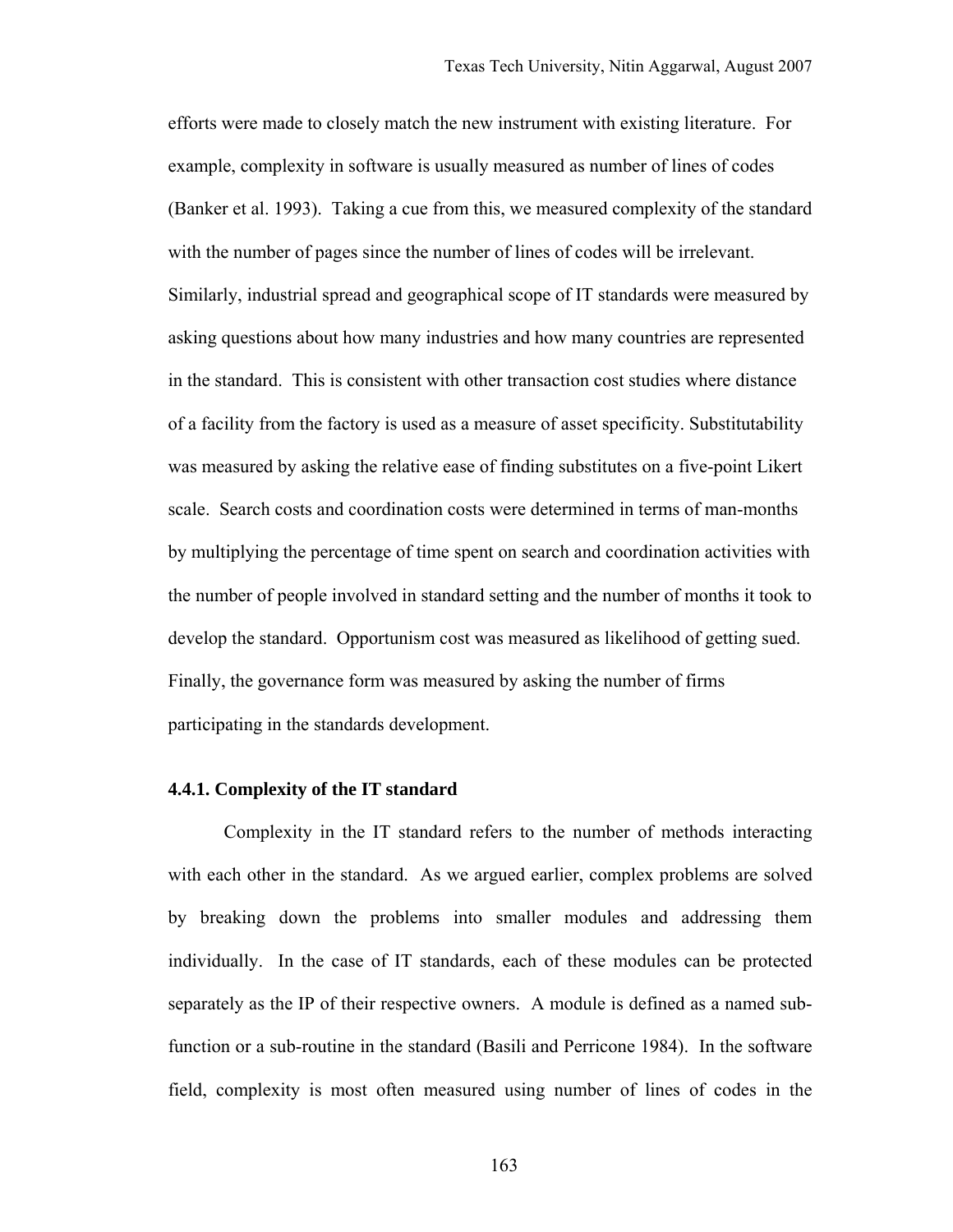software or a specific module (Basili and Perricone 1984), or number of operators or operands in the program, and other similar measures. Taking a cue from measuring software complexity, this construct is operationalized as number of pages in a standard. We earlier tried to measure this construct as the number of methods in the standard; however, there was a lot of ambiguity in the measurement, as most people are not aware of how many methods went into the standard over time or had difficulty in recalling. As a result, number of pages was deemed as an appropriate measure since a complex standard will have more methods and thus will require more detailing, thereby increasing the number of pages. Thus, number of pages is an appropriate measure of complexity of the IT standard. The operationalization of complexity is presented below.

*Complexity:* How many single-spaced pages are there in the final specification? (An estimate is fine.)

#### **4.4.2. Industry Breadth of IT Standard**

This construct is operationalized in a manner similar to the complexity of the IT standard. This is because the industry breadth of an IT standard also represents complexity, albeit of a different kind. A standard will have an impact on different industries or build on IP held in other industries. It is essential that a standard does not infringe on the IP of any industry that is remotely associated with the standard. A reasonable proxy for this is the number of technical areas from which the methods came. A technical area is a widely understood term that we picked up while browsing through the US patent and trademark office. Firms applying for patents have to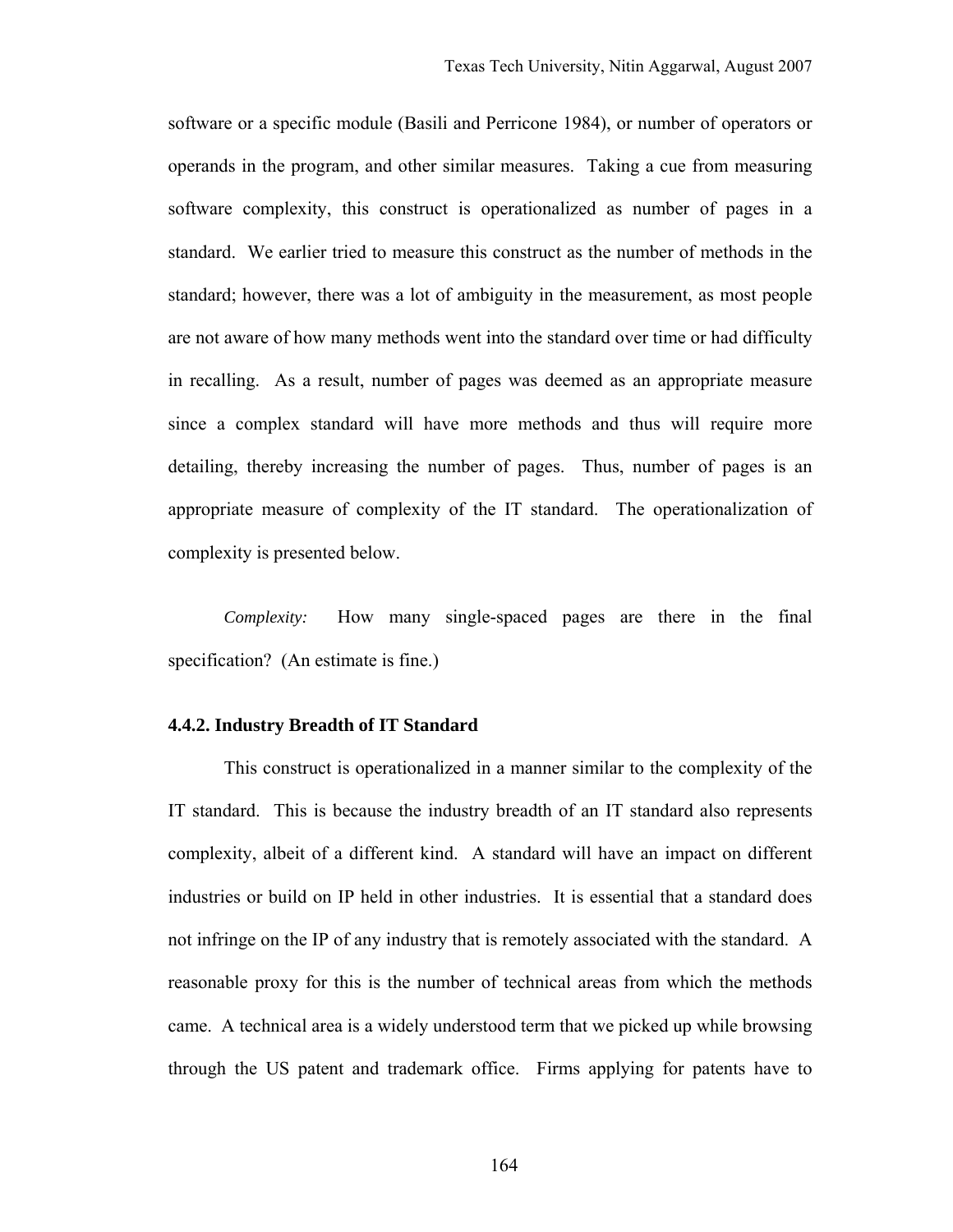classify their patents in one of the many technical areas specified in the USPTO website. Hence the construct is operationalized as follows:

*Industry Breadth:* How many different technical areas are represented in this set of specifications (or the standard)?

### **4.4.3. Geographic Scope of IT standard**

The geographic scope of the IT standard measures the number of countries where the patents might be held. Thus, the construct is operationalized as:

*Geographic Scope:* How many different countries are represented in this set of specifications (or the standard)?

#### **4.4.4. Degree of Substitutability**

Substitutability is basically measuring the ability of the standard developer to replace an essential IP with an alternative. It is measured on a five-point scale as an answer to the following question:

*Substitutability:* How easy would it be to find substitutes for methods already chosen?

| All methods have easily available substitutes.  |   |
|-------------------------------------------------|---|
| Most methods have easily available substitutes. |   |
| About as many methods have substitutes as       |   |
| don't.                                          | 3 |
| Few methods have easily available substitutes.  | 4 |
| No method can be easily substituted.            | 5 |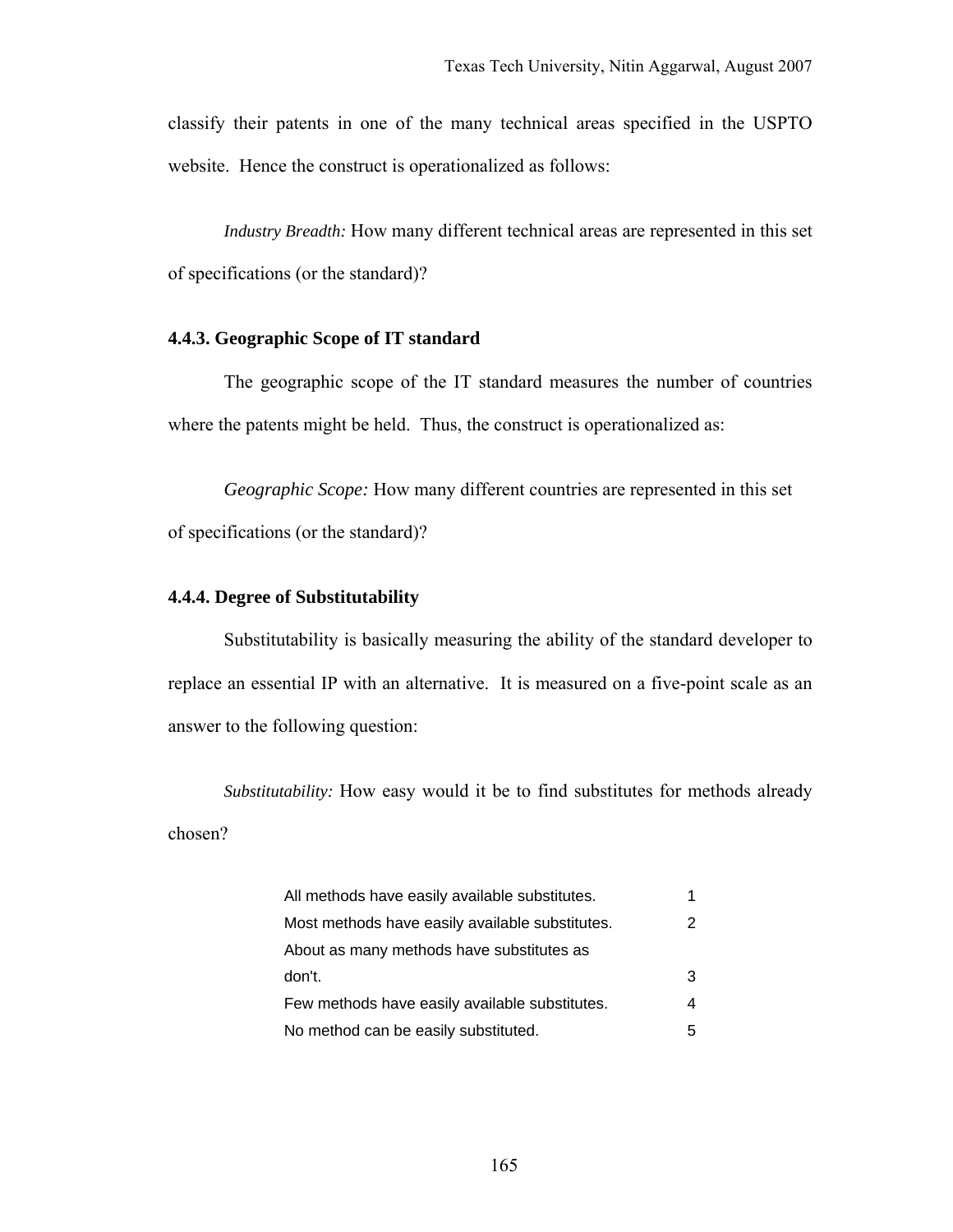### **4.4.5. Search Costs**

Search costs are measured as total time spent in man months on all searchrelated activities. This construct is a product of three separate questions:

1. On a scale of 0-100, what percentage of time did everyone involved in [Nickname of the Standard] spend in identifying, discussing, finding and considering the pre-existing methods? (0 for none) Estimates are fine.

2. Approximate number of people in your working group?

3. How many months did it take to write this set of technical specifications (or the standard)?

Total search costs, then, are the product of 1, 2, and 3.

## **4.4.6. Coordination Costs**

Coordination costs are measured as total time spent in man months on all coordination-related activities. This construct is a product of three separate questions:

1. On a scale of 0-100, what percentage of time did everyone involved in [Nickname of the standard] spend in procuring permission (negotiating, contracting, and coordinating) to use the pre-existing methods? (0 for none) Estimates are fine.

2. Approximate number of people in your working group?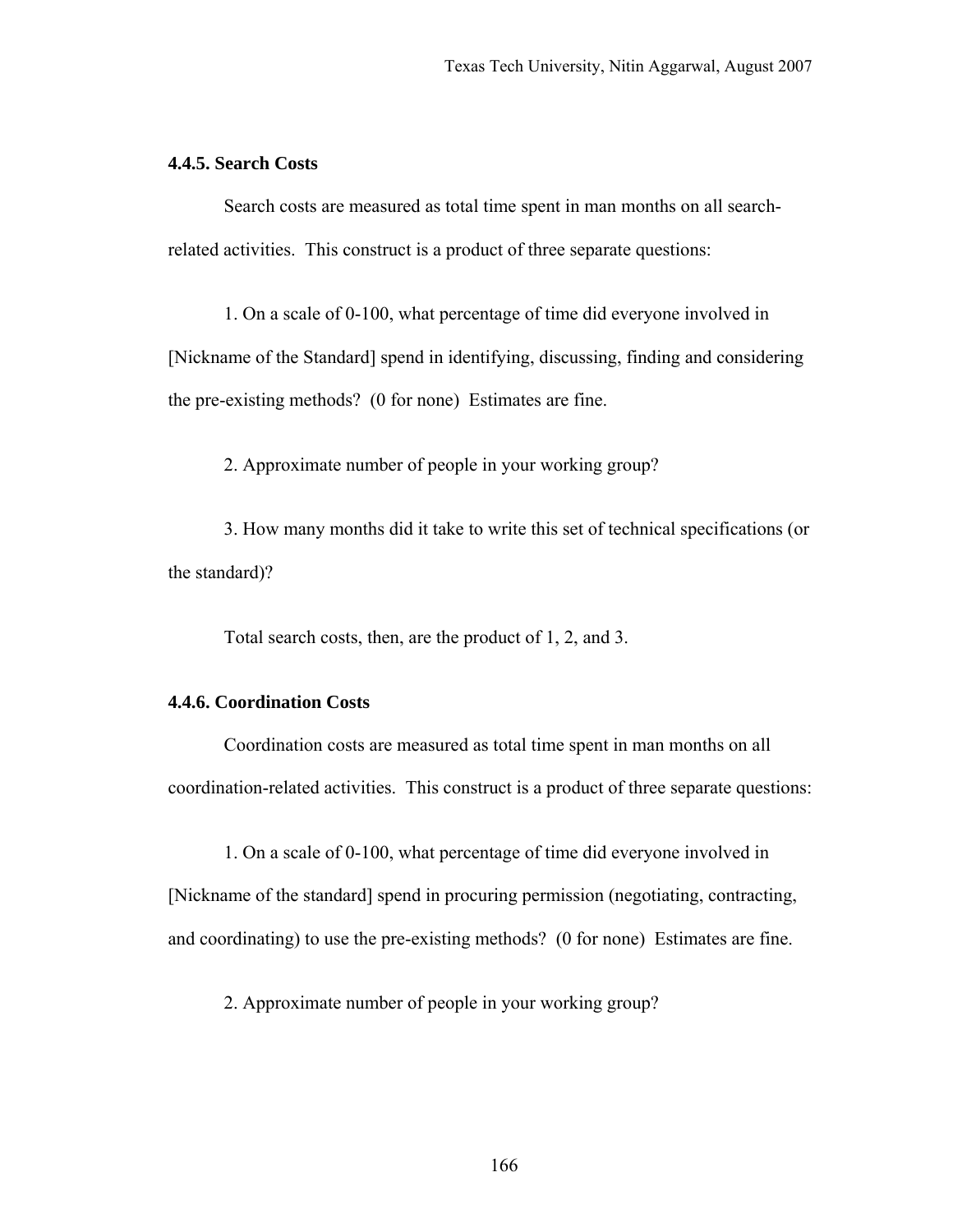3. How many months did it take to write this set of technical specifications (or the standard)?

Total coordination costs, then, are the product of 1, 2, and 3.

#### **4.4.7. Opportunism**

Opportunism is the degree of vulnerability of the standards developer with regards to non-availability of essential patents on reasonable and non-discriminatory terms. Basically, opportunism arises because there is a risk of getting sued. If there were no risk, the transaction costs or problems would not exist. As a result, we measure opportunism as the likelihood of getting sued on a five-point scale. Thus, we measure opportunism as:

*Opportunism*: What is the likelihood that one of the specification users may become a target of patent litigation?

| <b>Highly likely</b> | 1 |
|----------------------|---|
| Somewhat likely      | 2 |
| Maybe (neutral)      | 3 |
| Less likely          |   |
| Not likely at all    | 5 |

#### **4.4.8. Governance Form**

Earlier, we described two stylized governance forms; namely, hierarchies and networks. We defined hierarchy as a single firm or one dominant firm and a few smaller firms developing standards. We defined networks as a group of equals. Networks can range all the way from two firms to several thousand firms participating in the standard-setting process. As a result, we measure governance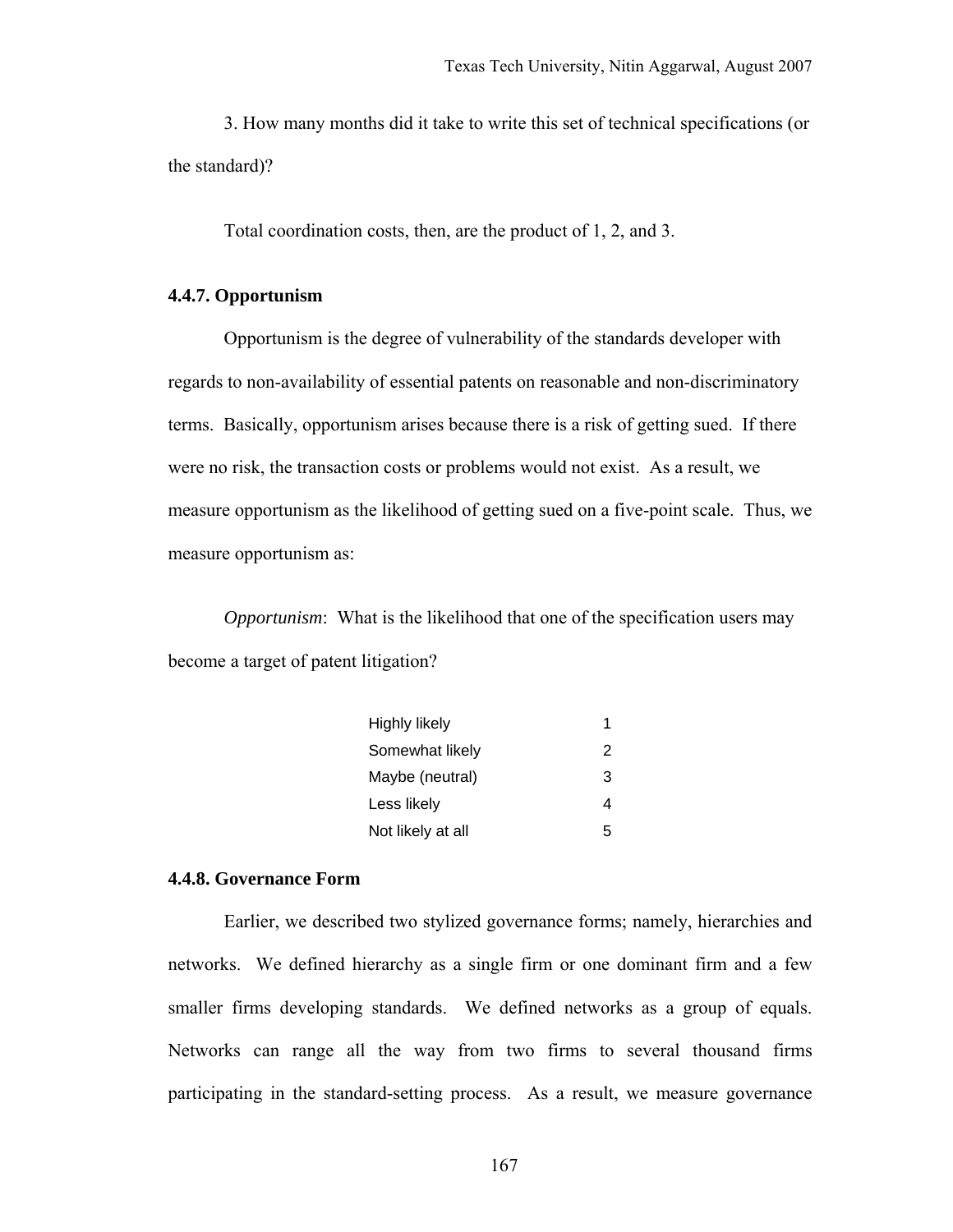form on a continuum. We measure governance form as the number of companies participating in the standard-setting process.

Governance form: How many different companies are represented in this set of specifications (or the standard)?

# **4.5. Data Analysis Method**

The research model is tested using regression analysis. Two types of regression are used; OLS and logistic regression. Regression analysis is used to analyze the strength of the relationship between a random response variable and one or more explanatory variables. Regression analysis is one of the oldest statistical techniques used to study relationships amongst variables. Regression analysis has been used in research to describe strength and direction of relationships, importance of a variable in the model, and form of relationship (Gilmartin and Hartka 1992).

There were several choices for data analysis that we considered. Initially, we wanted to use structural equation modeling (SEM) to test our theory. However, due to complexity in data collection and difficulty in interpreting the loadings of independent latent variables, we selected regression as our final choice. Regression analysis offers a simple and robust way to model complicated relationships if the relationships are pre-defined and well-understood, sample size is large enough, and assumptions are not badly violated. Regression is particularly suited for our analysis because regression allows making predictions for scenarios that do not currently exist.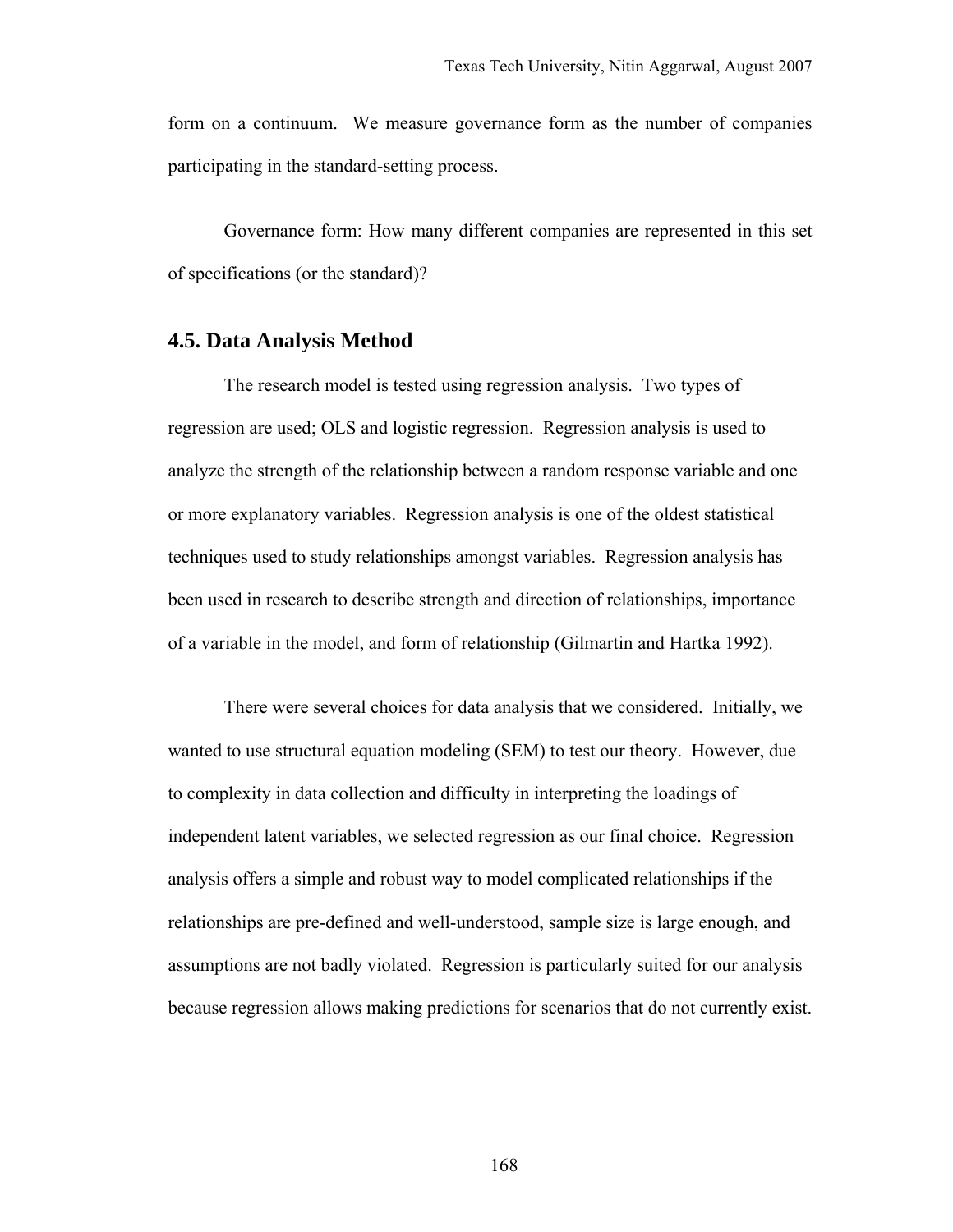## **4.6. Basic Notations and Guidelines of the Measurement Model**

The measurement model specifies the relationships between the response variable and several explanatory variables. There are two different regression equations that we consider; we consider OLS regression where the response variable is continuous; e.g., for search costs and coordination costs, and logistic regression, where the response variable is ordinal for opportunism cost.

OLS Multiple Regression Model

$$
Y_{i} = \beta_{k0}^{*} + \beta_{k} (X_{ki} - \overline{X_{k}}) + \beta_{jk} (X_{ki} - \overline{X_{k}}) (X_{ji} - \overline{X_{ji}}) + \varepsilon_{ki}
$$
 (1)

Logistic Regression Model.

$$
Y_{i} = \frac{e^{\beta_{k0}^{*} + \beta_{k}(X_{ki} - \overline{X_{k}}) + \beta_{jk}(X_{ki} - \overline{X_{k}})(X_{ji} - \overline{X_{ji}}) + \varepsilon_{ki}}}{1 + e^{\beta_{k0}^{*} + \beta_{k}(X_{ki} - \overline{X_{k}}) + \beta_{jk}(X_{ki} - \overline{X_{k}})(X_{ji} - \overline{X_{ji}}) + \varepsilon_{ki}}}
$$
(2)

Where,

 $Y =$  response variable,

 $X =$  explanatory variables.

 $β$  = regression coefficient and measures the effect size of X on Y. The coefficient sign determines the direction of the relationship.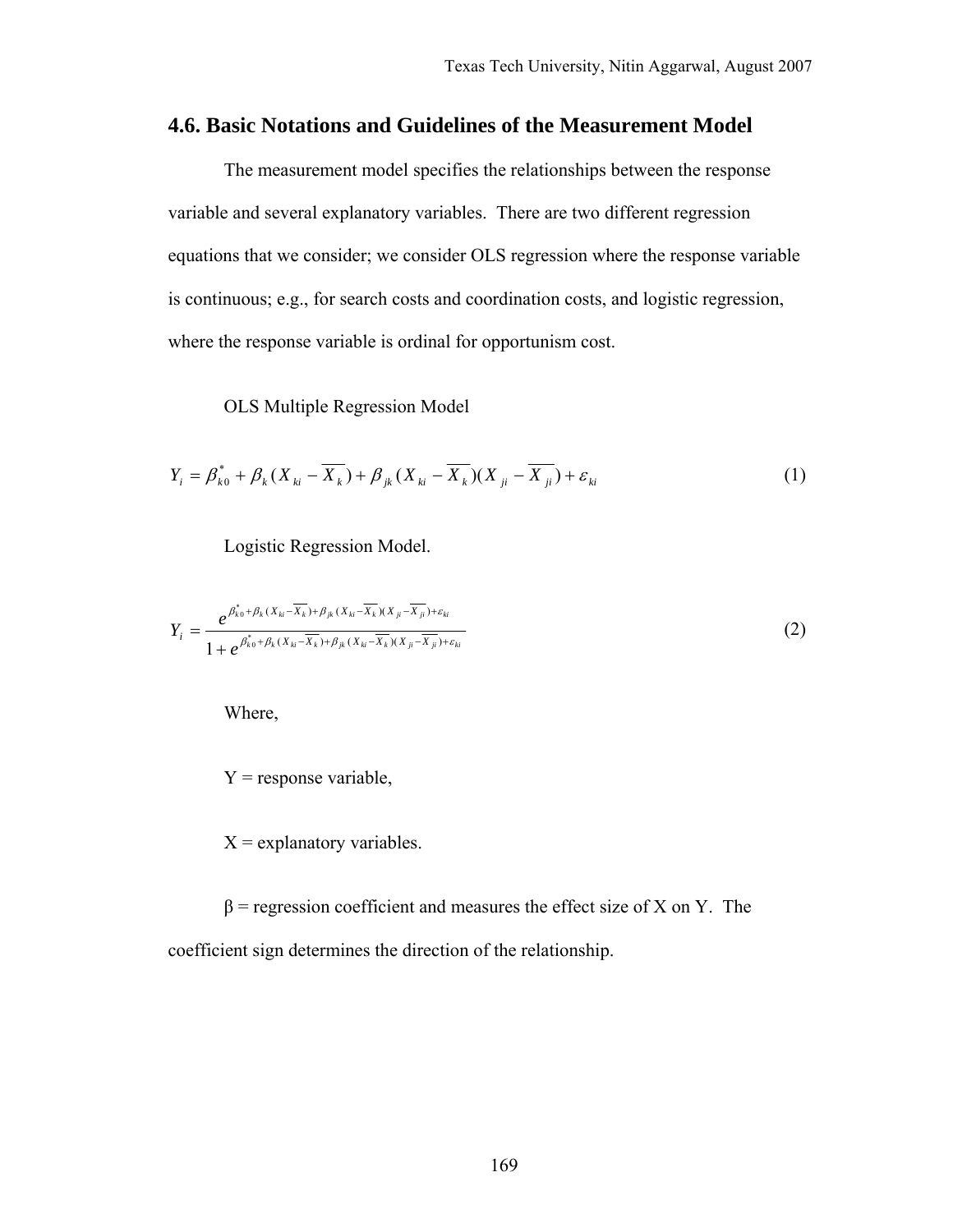#### **CHAPTER V: DATA ANALYSIS AND RESULTS**

### **5.1. Overview**

This section describes the data collection process and the outcomes of the process. The section starts by describing the sample characteristics, summary statistics, and finally, the results.

### **5.2. Sample characteristics**

Final surveys were sent to 1,671 people whose email addresses were obtained by browsing through standard setting archives of organizations found on the list maintained by www.consortiuminfo.org. Since there is a great deal of movement of personnel in the technology sector and because we only wanted recent standard setting activities, efforts were made to only include active or recently defunct archives. Out of 1,671 emails, 346 bounced; thus, it can be expected that the survey reached, at most, 1,325 respondents. Out of 1,325 respondents, 56 replied to the email stating their unwillingness to participate and did not take the survey. A total of 436 people responded to the online survey, equaling a response rate of 33.0%. If we include the respondents who did not wish to participate, the response rate becomes 37%. Of the 436 responses received, 55 respondents had not participated in a standard setting activity, or the standards they participated in did not have distinct methods in them. Thus, the number of usable responses dropped to 381. Out of 381 responses, the observations where search costs, number of companies, and number of pages were reported to be zero were deleted and data with outliers were removed. As a result, we were left with 345 responses for our model testing.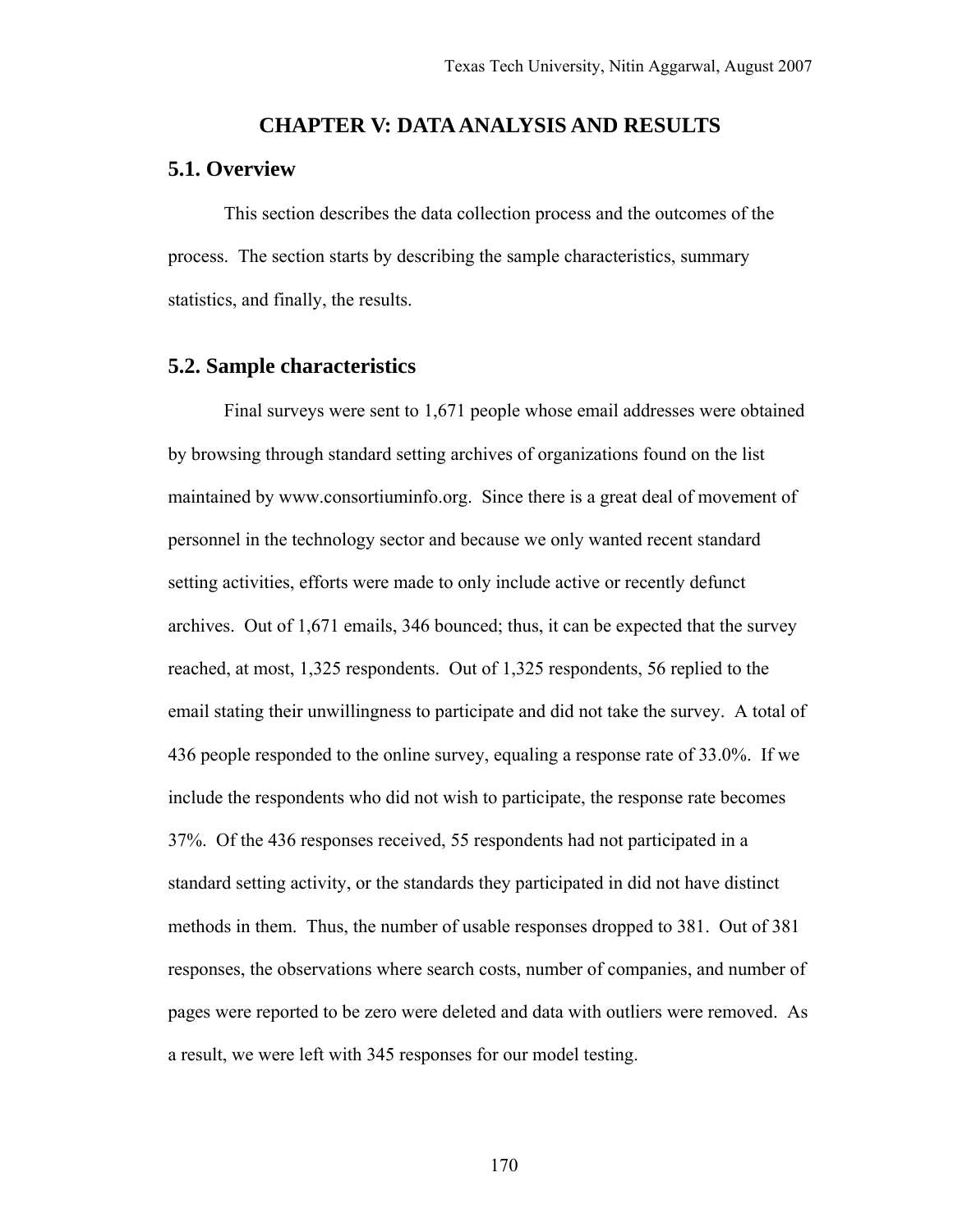| <b>Designation</b> | This standard<br><b>Respondents</b><br>Percentage |       | <b>Total Standards</b>  |                         |
|--------------------|---------------------------------------------------|-------|-------------------------|-------------------------|
|                    |                                                   |       | <b>Experience (AVG)</b> | <b>Experience (AVG)</b> |
|                    | $N = 345$                                         |       |                         |                         |
| Project leader or  | 164                                               | 47%   | 57 Months               | 121 Months              |
| chairman           |                                                   |       |                         |                         |
| Legal              | $\Omega$                                          | $0\%$ |                         |                         |
| Administrative     | 6                                                 | $2\%$ | 96 Months               | 214 Months              |
| Working group      | 127                                               | 37%   | 45 Months               | 91 Months               |
| member             |                                                   |       |                         |                         |
| Individual         | 13                                                | 4%    | 35 Months               | 73 Months               |
| <b>Others</b>      | 35                                                | 10%   | 38 Months               | 102 Months              |

The profile of the respondents is presented in the Table 8 below:

#### **Table 8: Profile of the respondents**

Respondents were allowed to write comments on the responses they provide. This allowed us to manually scrub the data and remove responses where the respondent expressed doubt about his or her responses. This allowed us to remove outliers, abnormal values and incorrect data. The characteristics of the standard are presented below in Table 9: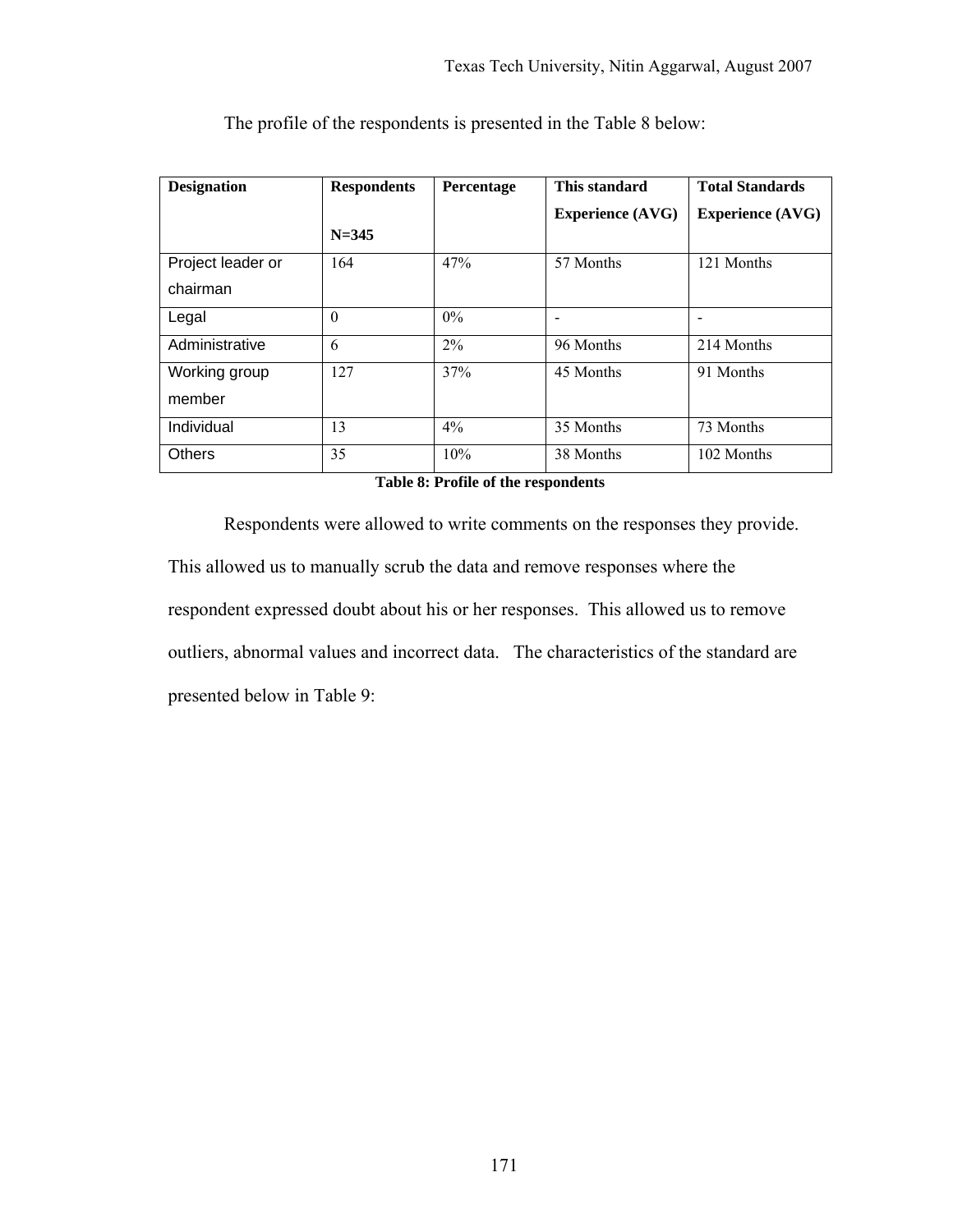| <b>Characteristic</b> | Response                   | $N = 345$        | Percentage    |
|-----------------------|----------------------------|------------------|---------------|
| Patent/Copyrights     | Yes                        | 130              | 39%           |
| and other IP          | No                         | 131              | 37%           |
| involved              | Maybe                      | 84               | 24%           |
| Methods Pre-          | <b>All Original</b>        | $\overline{16}$  | $5\%$         |
| existing or           | <b>Mostly Original</b>     | 106              | 31%           |
| original              | <b>Few Original</b>        | $\overline{78}$  | 23%           |
|                       | <b>Mostly Pre-Existing</b> | $\overline{127}$ | 37%           |
|                       | All Pre-existing           | 18               | $5\%$         |
| Standard Age          | $>=2001$                   | $\overline{204}$ | 59%           |
| (Project started      | 1996-2000                  | 81               | 23%           |
| during)               | 1991-1995                  | 25               | $7\%$         |
|                       | 1986-1990                  | 15               | 4%            |
|                       | $=1985$                    | 20               | $\frac{6}{6}$ |
| Organizational        | Multinational              | 290              | 84%           |
| Spread                | National                   | 44               | 13%           |
|                       | Regional                   | $\overline{5}$   | $1\%$         |
|                       | <b>Others</b>              | $\overline{6}$   | $2\%$         |
| Continent where       | Mainly North America       | 193              | 56%           |
| standard was          | <b>Mainly Europe</b>       | $\overline{23}$  | $7\%$         |
| developed             | N. America & Europe        | 60               | 17%           |
|                       | N. America & Asia          | $\overline{5}$   | $1\%$         |
|                       | Europe & Asia              | $\overline{2}$   | $1\%$         |
|                       | <b>Multiple Continents</b> | 60               | 17%           |
|                       | Mainly Asia or             | $\overline{2}$   | $1\%$         |
|                       | Australia                  |                  |               |

**Table 9: Characteristics of the Standard**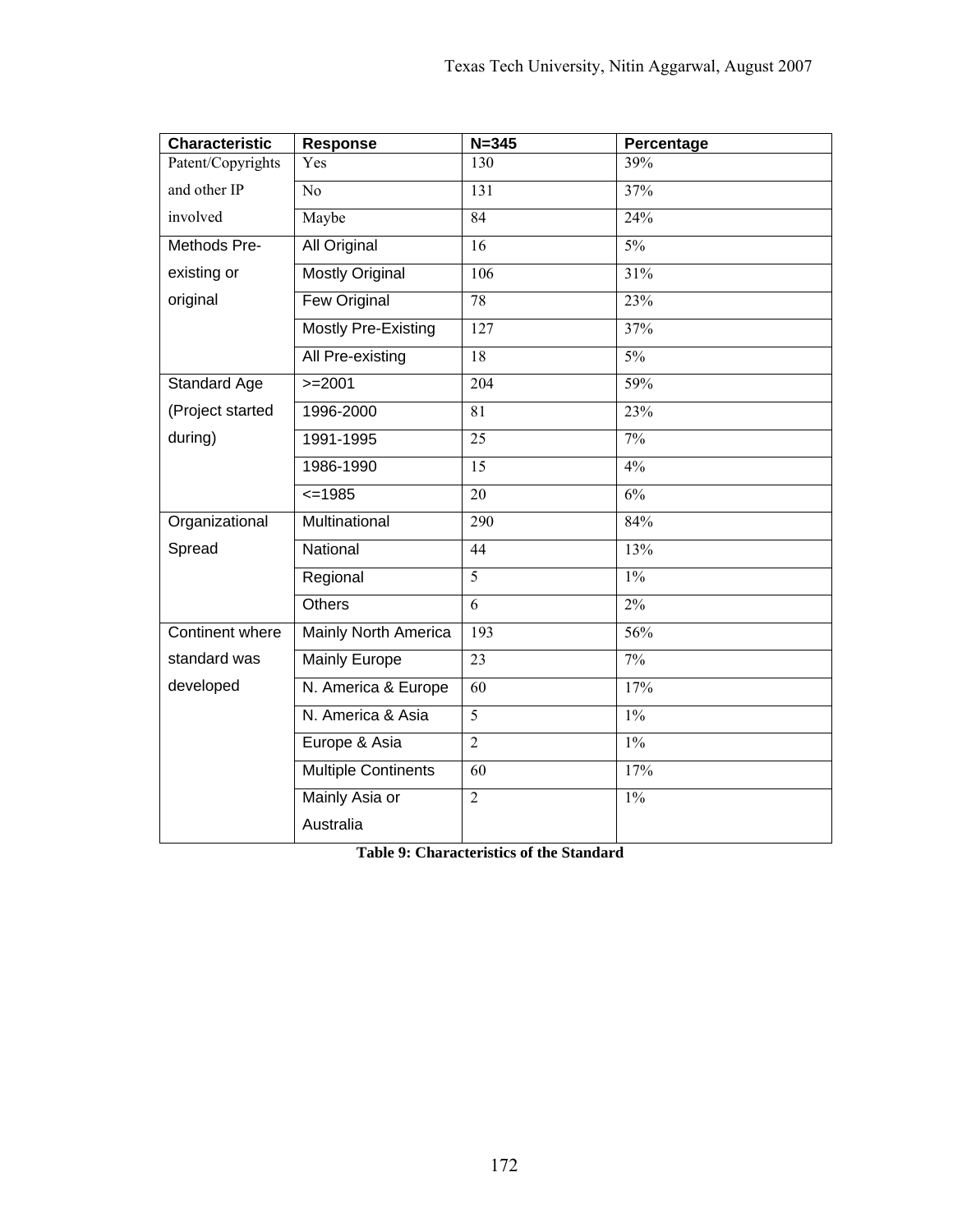|                        |     |             | <b>Std</b> |                |                |
|------------------------|-----|-------------|------------|----------------|----------------|
| Variable               | N   | <b>Mean</b> | Dev        | <b>Minimum</b> | <b>Maximum</b> |
| No. of Tech Areas      | 345 | 9.28        | 27.35      | 1.00           | 300.00         |
| No. of Countries       | 345 | 11.26       | 19.70      | 1.00           | 191.00         |
| No. of Pages           | 345 | 504.77      | 1387.54    | 2.00           | 10000.00       |
| No. of Companies       | 345 | 59.89       | 177.87     | 1.00           | 2000.00        |
| Substitutability       | 345 | 3.39        | 0.98       | 1.00           | 5.00           |
| <b>Total Months</b>    | 345 | 30.31       | 27.36      | 1.00           | 240.00         |
| Psearch (% time)       | 345 | 36.06       | 26.18      | 1.00           | 100.00         |
| Pcoordination (% time) | 345 | 8.79        | 13.59      | 0.00           | 95.00          |
| Likelihood Sued        | 345 | 4.20        | 1.11       | 1.00           | 5.00           |
| No People              | 345 | 49.70       | 81.22      | 2.00           | 600.00         |
| LogNoTechAreas         | 345 | 1.63        | 0.86       | 0.69           | 5.71           |
| LogNOCountries         | 345 | 1.98        | 0.91       | 0.69           | 5.26           |
| LogNOPages             | 345 | 5.03        | 1.48       | 1.10           | 9.21           |
| LogNOCompanies         | 345 | 3.04        | 1.23       | 0.69           | 7.60           |
| LogTCSearch MM         | 345 | 5.10        | 1.65       | 0.69           | 11.08          |
| LogTCCoordinationMM    | 345 | 2.53        | 2.25       | 0.00           | 9.39           |

The summary statistics of the constructs are presented below in Table 10.

**Table 10: Summary Statistics**

# **5.3. Regression Analysis**

The list of variables considered and their relationships with one another is

presented in Table 11.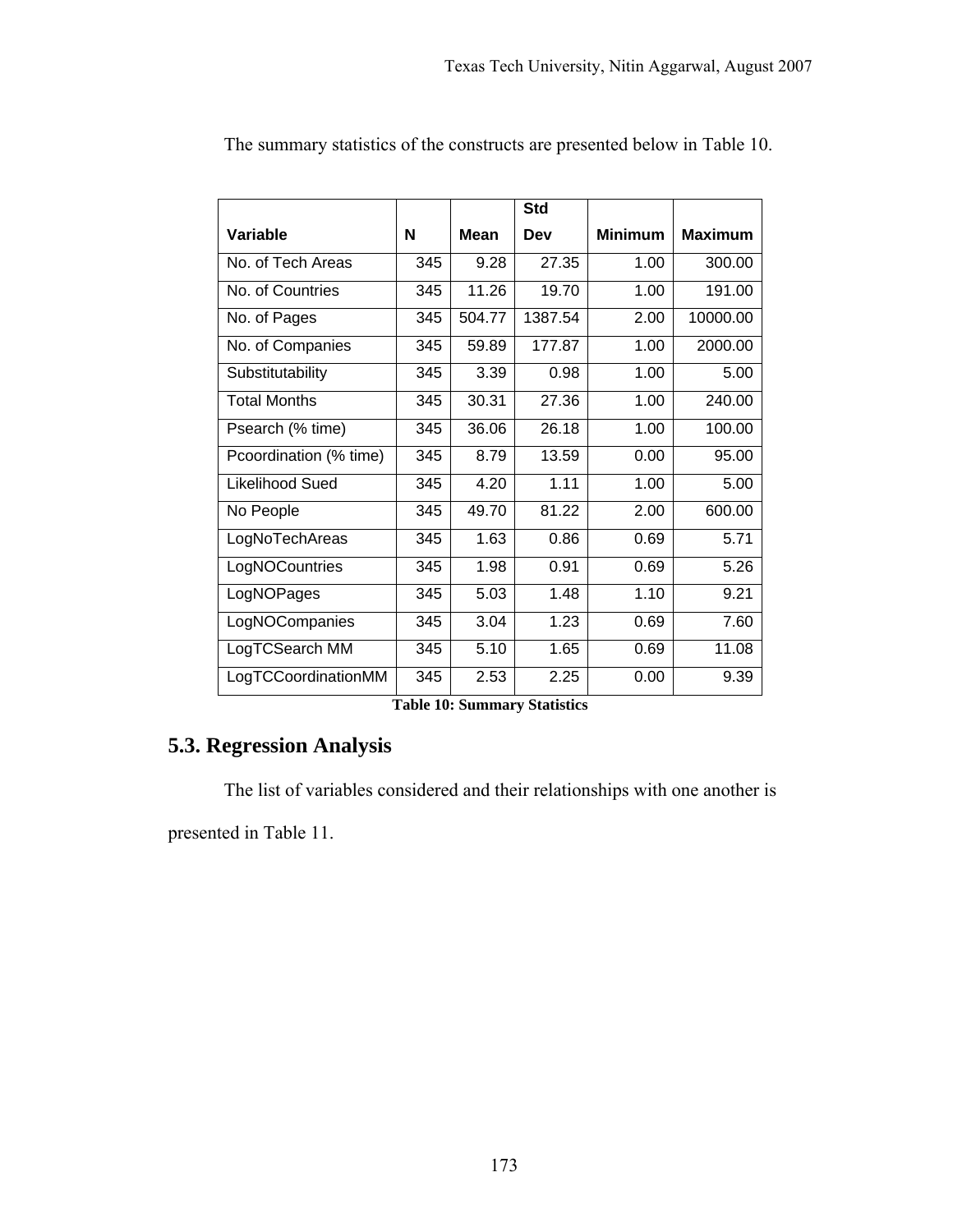| <b>Variable Name</b>                            | <b>Classification</b> | <b>Search</b>            | Coordination             | Opportunism |
|-------------------------------------------------|-----------------------|--------------------------|--------------------------|-------------|
|                                                 |                       | cost                     | cost                     | cost        |
| Search Costs ( $\overline{\text{TCSearchMM}}$ = | Response variable     |                          |                          |             |
| PSearch*NoPeople*Months)                        |                       |                          |                          |             |
| Coordination Cost =                             | Response variable     | $\overline{a}$           |                          |             |
| (TCCoordinationMM                               |                       |                          |                          |             |
| =Pcoordination*NoPeople*Month                   |                       |                          |                          |             |
| s)                                              |                       |                          |                          |             |
| Opportunism Cost = Likelihood                   | Response variable     | $\overline{\phantom{a}}$ | $\overline{\phantom{0}}$ |             |
| of being sued                                   |                       |                          |                          |             |
| $Complexity = LogNo Pages = Log$                | Predictor variable    | X                        | X                        | X           |
| (No. of pages)                                  |                       |                          |                          |             |
| Industrial                                      | Predictor variable    | $\mathbf X$              | $\mathbf X$              | X           |
| Spread=LogNoTechAreas = Log                     |                       |                          |                          |             |
| (No. of Technical                               |                       |                          |                          |             |
| Areas/Industries)                               |                       |                          |                          |             |
| Geographical                                    | Predictor variable    | X                        | X                        | X           |
| $scope = LogNoCountries = Log$                  |                       |                          |                          |             |
| (No. of countries)                              |                       |                          |                          |             |
| Substitutability                                | Predictor variable    | $\blacksquare$           | $\blacksquare$           | X           |
| Governance                                      | Moderator             | X                        | X                        | X           |
| Form=LogNoCompanies = Log                       |                       |                          |                          |             |
| (No. of companies)                              |                       |                          |                          |             |
| Interaction Governance Form and                 | Interaction term      | X                        | X                        | X           |
| $Complexity = OF*Complexity$                    |                       |                          |                          |             |
| Interaction Governance Form and                 | Interaction term      | X                        | X                        | X           |
| Industrial spread =                             |                       |                          |                          |             |
| OF*LogNoTechAreas                               |                       |                          |                          |             |
| Interaction Governance Form and                 | Interaction term      | $\mathbf X$              | $\mathbf X$              | $\mathbf X$ |
| Geographical Scope =                            |                       |                          |                          |             |
| OF*LogNocountries                               |                       |                          |                          |             |
| Interaction Governance Form and                 | Interaction term      | $\overline{\phantom{a}}$ | $\blacksquare$           | X           |
| Substitutability = $OF*$                        |                       |                          |                          |             |
| Substitutability                                |                       |                          |                          |             |

**Table 11: List of variables and their interrelationship**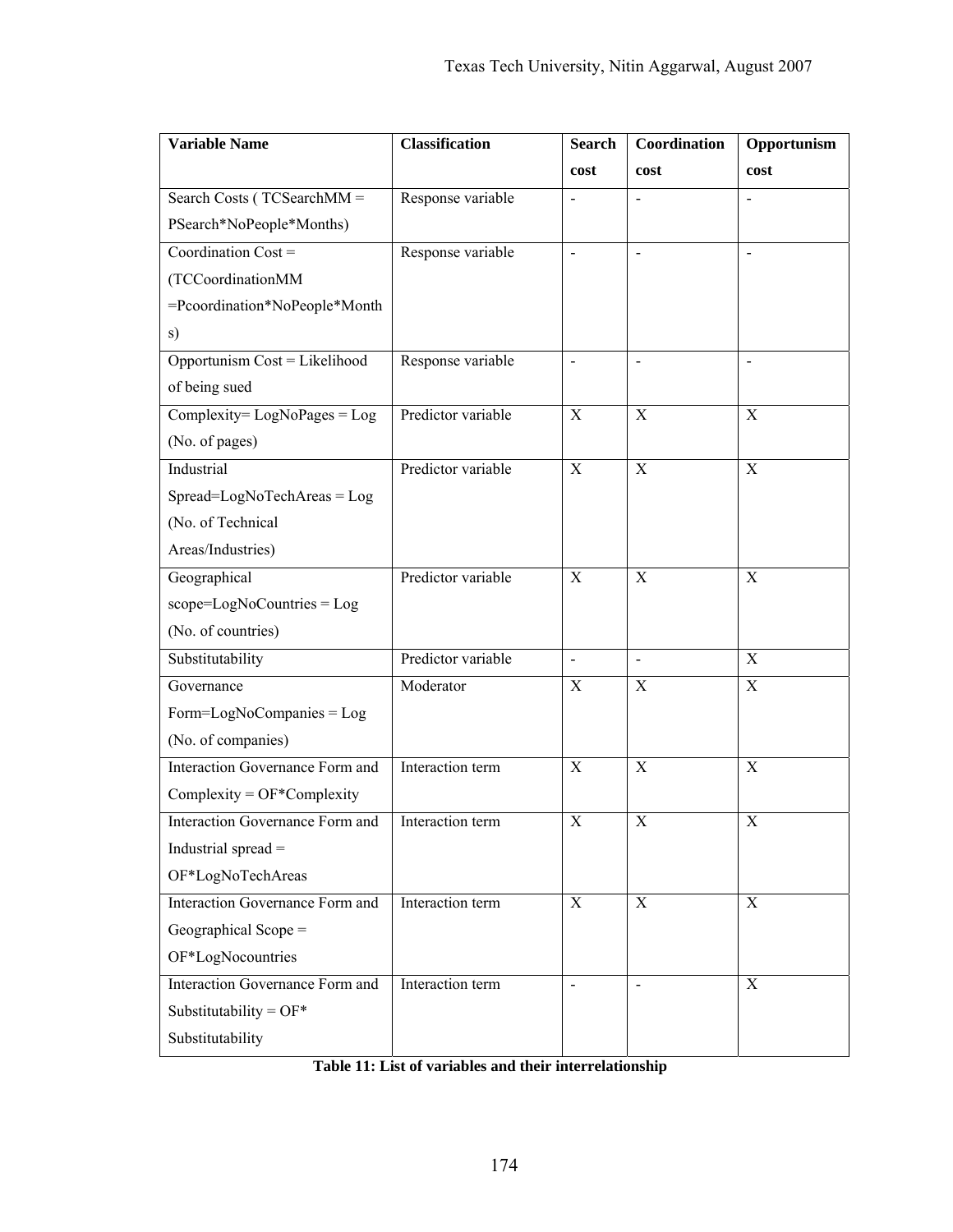The above table represents three models that are of interest in the thesis. We take individual models and discuss the results below.

# **5.3.1. Correlation Matrix**

Pearson correlation matrix was examined for the extent of multicollinearity problems (Table 12). The highest squared correlation (coefficient of determination) among the independent variables was 0.49 between the measure of substitutability and lognopages. All squared correlations were much less than 0.80 suggesting no significant multicollinearity problems (Hair et al. 1995).

|                       | <b>LogNoPages</b> | LogNoTechAreas | <b>LogNoCountries</b> | <b>LogNoCompanies</b> | Substitutability |
|-----------------------|-------------------|----------------|-----------------------|-----------------------|------------------|
| <b>LogNoPages</b>     | 1                 | 0.25431        | 0.30137               | 0.35804               | 0.02028          |
|                       |                   |                |                       |                       |                  |
|                       |                   | < 0.001        | < 0.001               | < 0.001               | 0.7073           |
| LogNoTechAreas        |                   | 1              | 0.20322               | 0.40736               | 0.11520          |
|                       |                   |                |                       |                       |                  |
|                       |                   |                | 0.0001                | < 0.001               | 0.0324           |
| <b>LogNoCountries</b> |                   |                | 1                     | 0.35102               | 0.06026          |
|                       |                   |                |                       |                       |                  |
|                       |                   |                |                       | < 0.001               | 0.2644           |
| <b>LogNoCompanies</b> |                   |                |                       |                       | 0.16681          |
|                       |                   |                |                       |                       |                  |
|                       |                   |                |                       |                       | 0.0019           |
| Substitutability      |                   |                |                       |                       |                  |

#### **Table 12: Correlation Matrix**

# **5.3.2. Regression Analysis – Search Costs**

# **5.3.2.1 Model**

The model for search cost is:

 $LogNoComparies + b<sub>7</sub> LogNoCountries * LogNoComparies + e$  $b_4 Log No Companies + b_5 Log No Pages * Log No Companies + b_6 Log NoTechnisms$  $TCSearchMM = b_0 + b_1 LogNo Pages + b_2 LogNoTechnares + b_3 LogNoCountries +$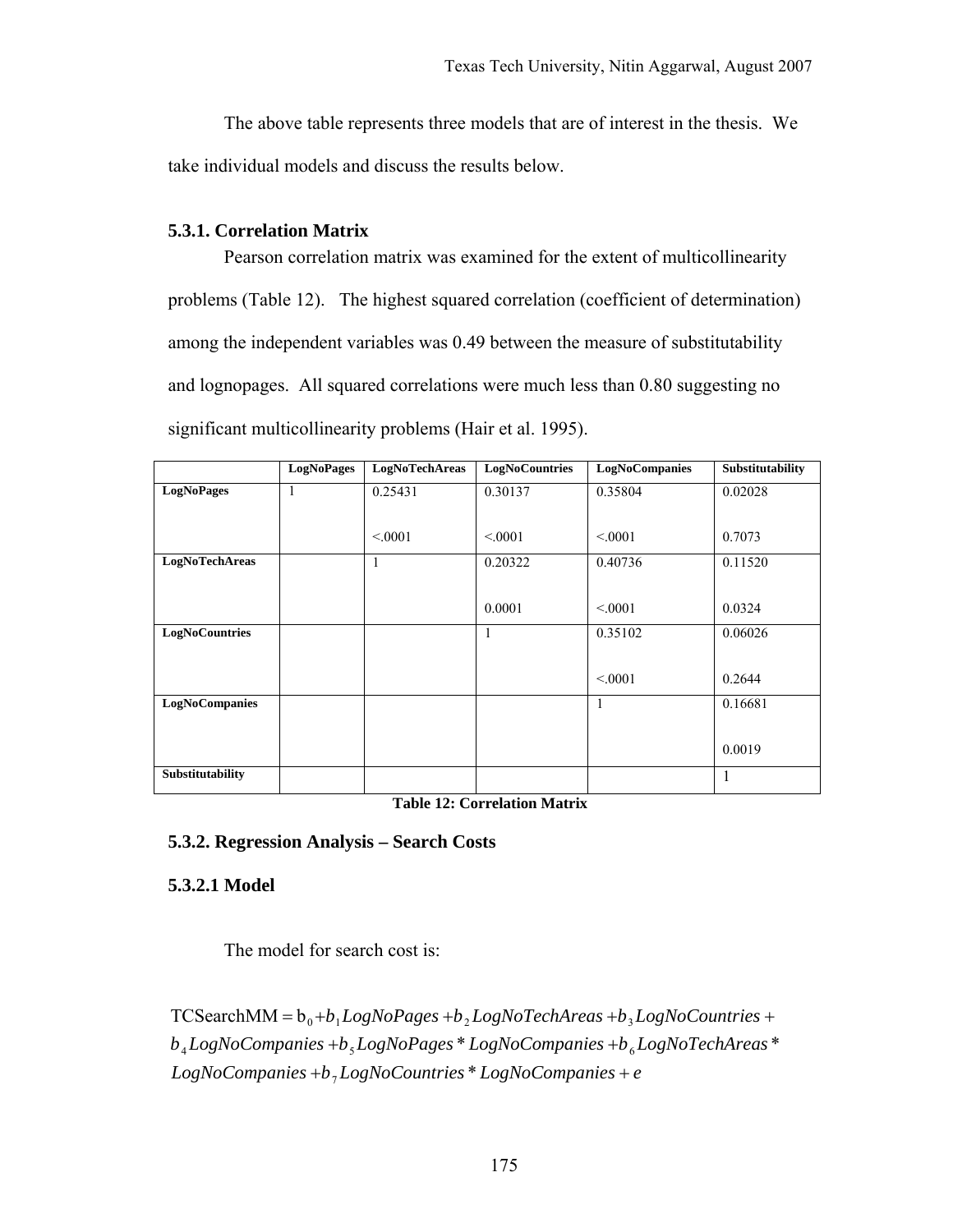Where,

 $b<sub>0</sub>$ : is the intercept term and interpreted as search cost when all other variables are set at their mean.

 $b_1-b_8$ : are estimated regression coefficients and measure the size of the effect of predictor variable on the response variable.

#### e=error term

Since the data is highly skewed with some outliers, we took the log transformation for both the dependent and the independent variables. We centralized the data as it makes the parameter estimates more interpretable. For measuring governance form, we used a continuous scale to measure how many companies participated in the standard development activity. Smaller numbers reflect hierarchical governance and larger numbers reflect network governance.

### **5.3.2.2. Estimate interpretation.**

 $b_1$ : We expect a positive sign for this estimate, as that would suggest that with the increase in number of pages (complexity), the search cost goes up.

 $b_2$ : We expect a positive sign for this estimate, as that would suggest that with the increase in the number of industries (industrial spread), the search cost goes up.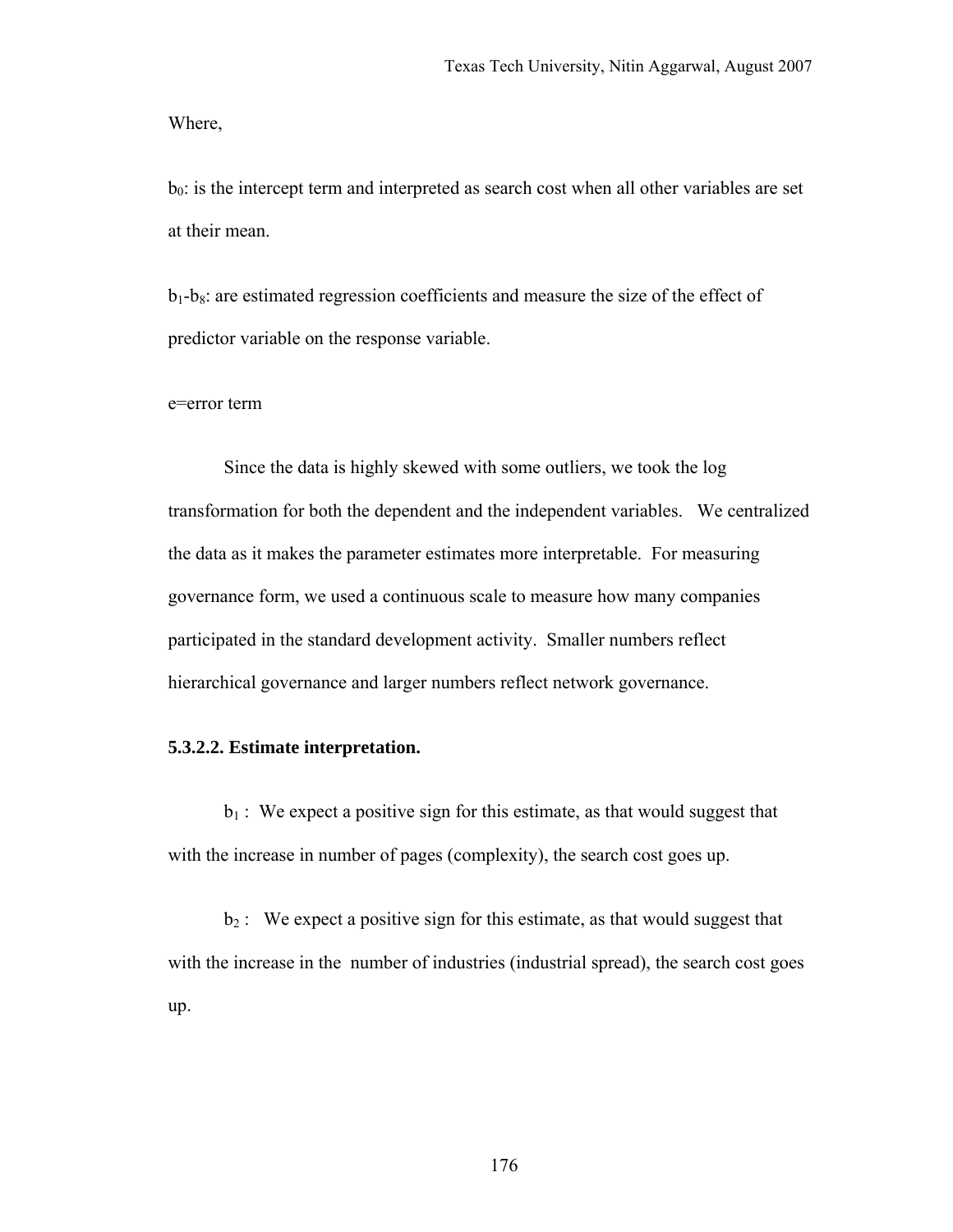$b_3$ : We expect a positive sign for this estimate, as that would suggest that with the increase in number of countries (geographical scope), the search cost goes up.

b4 : This is an interaction variable; hence, a significant result for this would indicate that there are differences between the search costs incurred by any two different governance forms.

 $b_5$ : This is a parameter estimate of the interaction term. As such, the sign of this estimate is difficult to interpret, but a significant estimate would indicate that the increase in search costs due to complexity will be moderated by the governance form. We will interpret these results using graphs.

 $b<sub>6</sub>$ : This is a parameter estimate of the interaction term. As such, the sign of this estimate is difficult to interpret, but a significant estimate would indicate that the increase in search costs due to industrial spread will be moderated by the governance form. We will interpret these results using graphs.

 $b_7$ : This is a parameter estimate of the interaction term. As such, the sign of this estimate is difficult to interpret, but a significant estimate would indicate that the increase in search costs due to geographical scope will be moderated by the governance form. We will interpret these results using graphs.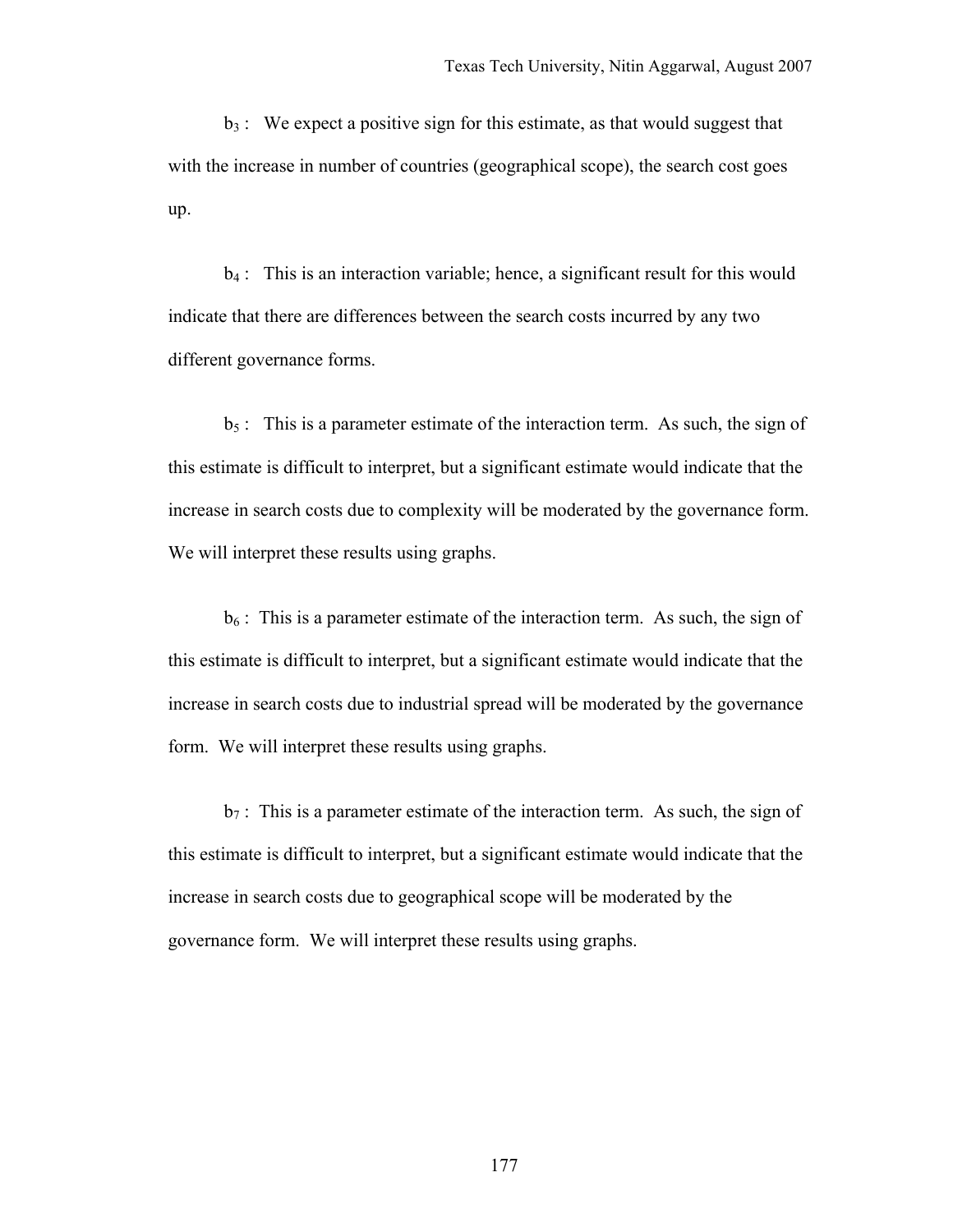| <b>Variable</b>               | <b>Model Name</b>                                           | Coeff.     | t-stat    | p-value |
|-------------------------------|-------------------------------------------------------------|------------|-----------|---------|
| LogNoPages                    | Complexity                                                  | 0.22166    | $3.93***$ | 0.0001  |
| LogNoTechAreas                | <b>Industrial Spread</b>                                    | 0.09594    | 0.91      | 0.3618  |
| LogNoCountries                | Geographical Scope                                          | 0.38520    | $4.01***$ | < 0.001 |
| LogNoCompanies                | Governance Form                                             | 0.35441    | $4.67***$ | < 0.001 |
| LogNoPages*LogNoCompanies     | Interaction of Complexity<br>and Governance Form            | $-0.00948$ | $-0.24$   | 0.8082  |
| LogNoTechAreas*LogNoCompanies | Interaction of Industrial<br>Spread and Governance<br>Form  | 0.06636    | 1.19      | 0.2333  |
| LogNoCountries*LogNoCompanies | Interaction of<br>Geographical Scope and<br>Governance Form | $-0.12447$ | $-2.01**$ | 0.0453  |
| Intercept                     |                                                             | 5.17073    | 62.76     | < 0001  |
| F-statistic                   |                                                             | $20.27***$ |           |         |
| $R^2$                         |                                                             | .2963      |           |         |

The regression results are presented in Table 13:

**Table 13: Regression results for the search cost** 

The  $R^2$  of the model is 0.29. The highly significant model p-value shows that overall, there is some correlation between each independent variable and the dependent variables.

### **5.3.2.3. Discussion of the results for search cost**

The results show that complexity and geographical scope significantly affect the search costs in IT standard setting. As hypothesized, with the increase in complexity, the search cost goes up, and the same is true with the increase in number of countries. The positive and significant LogNoCompanies suggests that different governance forms incur different transaction costs. Finally, the results also show that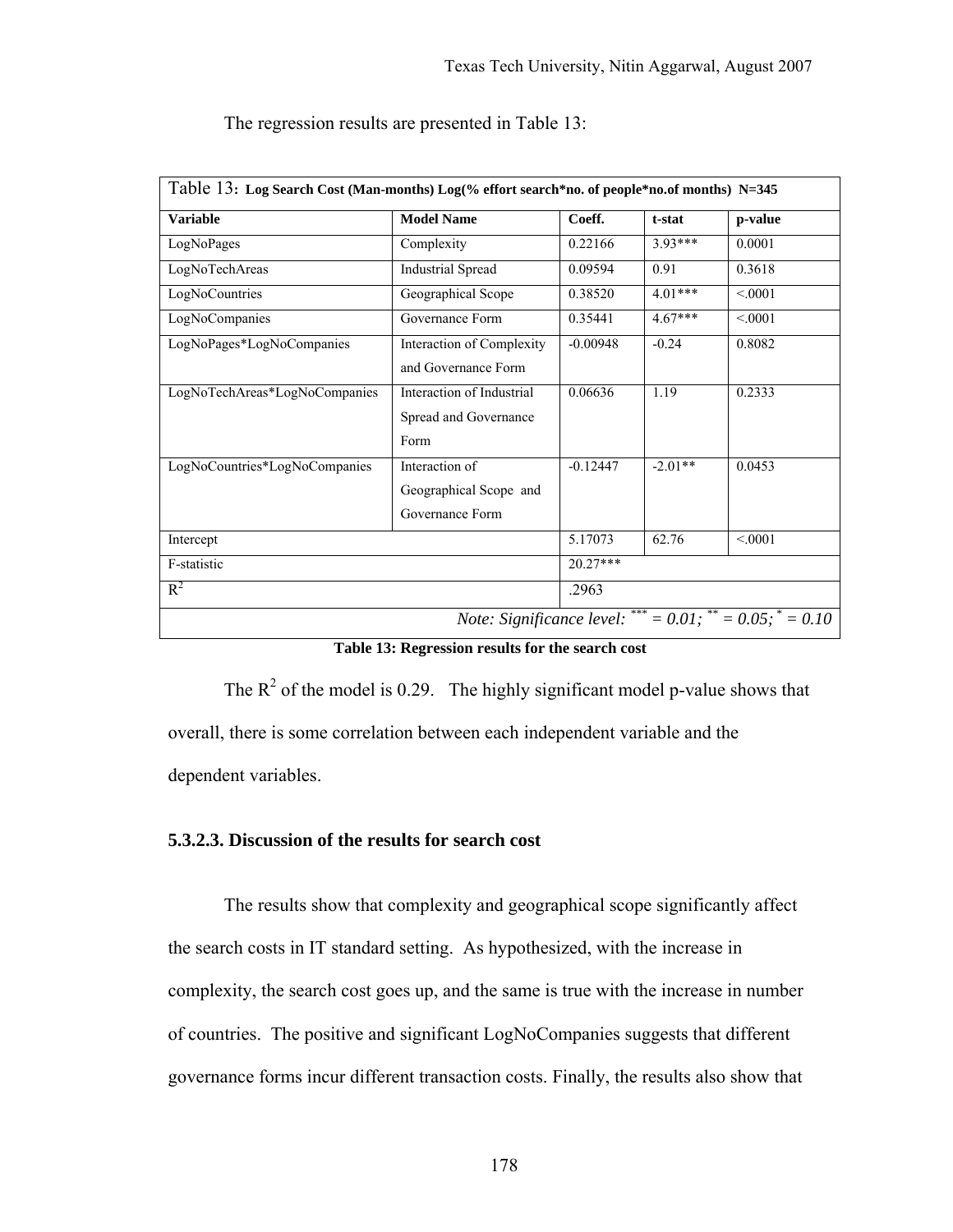the governance form has the ability to moderate the effect of geographical scope on the search cost.

A unit increase in the complexity (log of number of pages  $\sim$  2.7 pages) increases the log of total search cost by  $0.22166$  ( $\sim$ 1.24 man months), holding all other variables at their means. Similarly, with every unit increase in the log number of countries ( $\sim$ 2.7 countries), the search cost goes up by 0.38 ( $\sim$ 1.46) man months. Finally, to interpret the interaction term, we plot the graph of the estimated regression function. We select two values of the governance form, a low value (LogNoCompanies=0 or a network with one firm), and a high value (LogNoCompanies=2, or a network of about seven firms), to show differences between the two governance forms. The graph is presented as Figure 6:



**Figure 6: Governance form and search cost with the increase in geographic span** 

The graph suggests that for a few countries, the hierarchies (or smaller networks) incur a lower search cost. This may be because hierarchies may already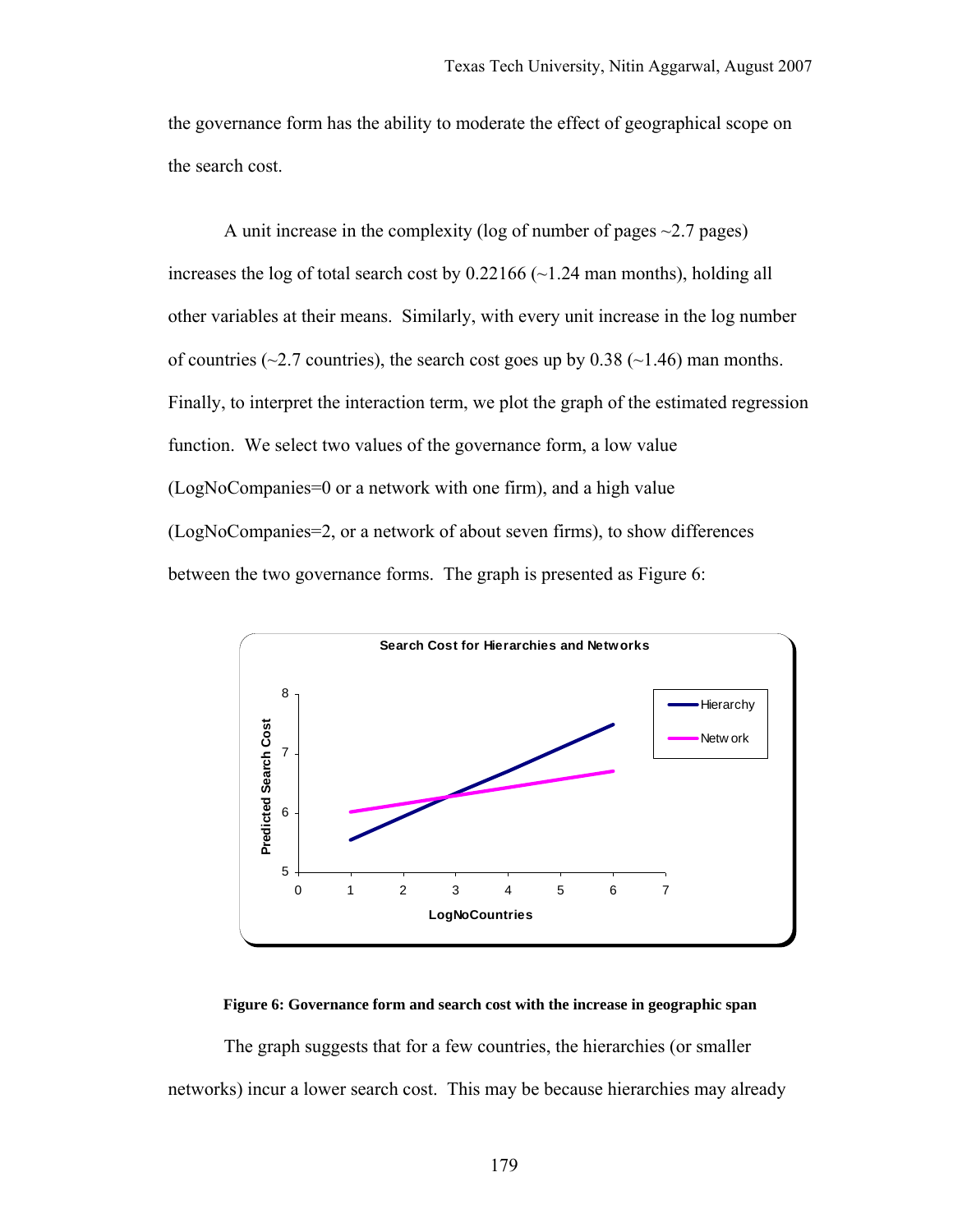hold all of the patents in their home country where they are developing the standard and, as a result, do not invest in searching. Networks, on the other hand, have to follow formal procedures and thus are more expensive to start with. However, as the number of countries increases, hierarchies have to incur more costs because now, they have to formally search for patents in other countries. Networks benefit because they have members from other countries which help in the search process and thus, the cost goes up much more slowly than it does for hierarchies.

We do not find any support for the effect of industrial spread on search costs, and we also did not find any evidence that the governance form plays any role in it. While the exact reason why this may be the case is unclear, I suspect that the different industries in IT standard setting may be very similar to each other, thus sharing common databases, making the search cost the same as searching a single industry. We also do not find any evidence for the role of governance form in moderating the effect of complexity on search costs. What this suggests is that as the complexity increases, the search costs may be going up at the same rate for both hierarchies and networks. Thus, if both hierarchies and networks require 100 patents, then they are both spending equal time searching for 100 patents. However, since we argued that the diversity in the governance form should help reduce the search costs, we don't see that happening. One possible explanation for this could be that the networks incur a lower search cost because they benefit from the diversity of the people working for them. At the same time, it is also possible that hierarchies save an equal amount by not searching at all. This is a plausible explanation, given the fact that many of people we spoke with advised that the search costs are so high that they rarely search.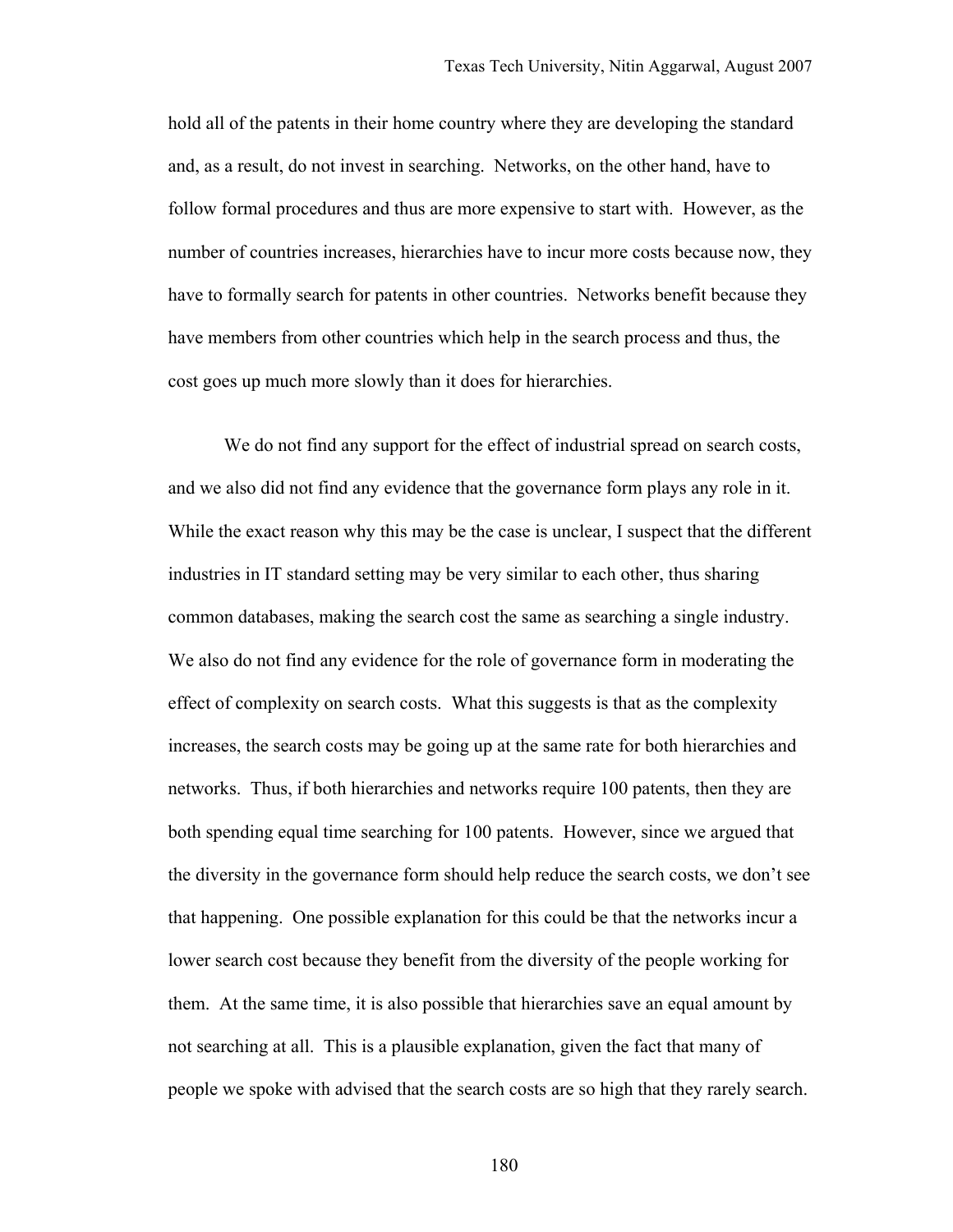Of course, hierarchies may have to pay for this oversight in the future by incurring

higher opportunism costs.

Thus, with regards to the search costs, we find that the following hypotheses

are supported:

**Hypothesis 1a:** As the complexity of the IT standard increases, the search cost increases.

**Hypothesis 3a:** As the geographic span of the IT standard increases, the search cost increases.

**Hypothesis 7a:** As the geographic span of the IT standard increases, the search cost increases, but it increases more for hierarchies than for networks.

We did not find any support for the following hypotheses:

**Hypothesis 2a:** As the industry breadth of the IT standard increases, the search cost increases.

**Hypothesis 5a:** As the complexity of the IT standard increases, the search cost increases, but it increases more for hierarchies than for networks.

**Hypothesis 6a:** As the industry breadth of the IT standard increases, the search cost increases, but it increases more for hierarchies than for networks.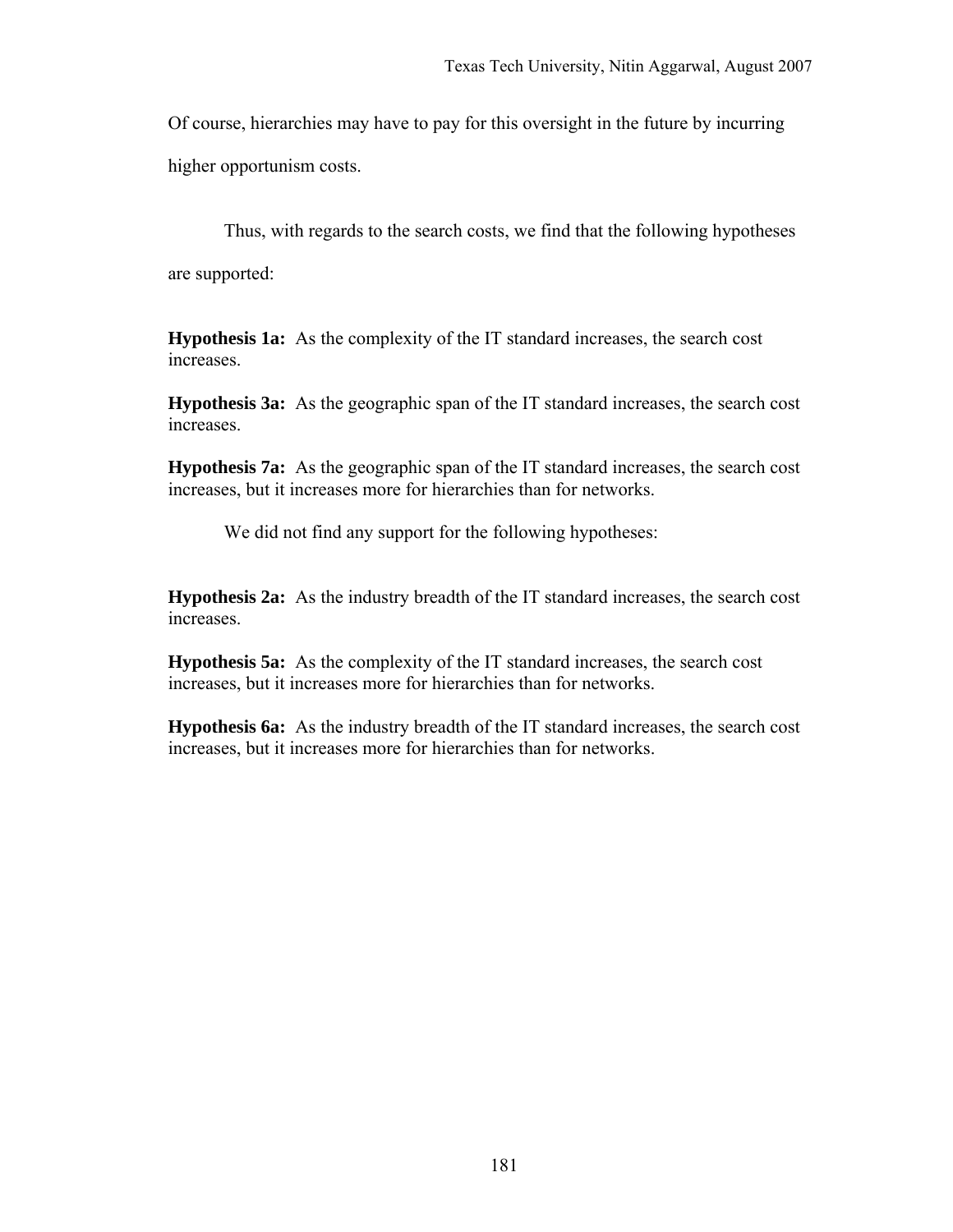### **5.3.3. Regression Analysis – Coordination Costs**

### **5.3.3.1 Model**

The model for coordination costs is:

 $LogNoComparies + b<sub>7</sub> LogNoCountries * LogNoComparies + e$  $b_4 Log No Companies + b_5 Log No Pages * Log No Companies + b_6 Log NoTechnisms$  $TCC$ oordination $MM = b_0 + b_1 LogNo Pages + b_2 LogNoTechAreas + b_3 LogNoCountries +$ 

#### Where,

 $b<sub>0</sub>$ : is the intercept term and interpreted as a coordination cost when all other variables are set at their mean.

 $b_1-b_8$ : are estimated regression coefficients and measure the size of the effect of the predictor variable on the response variable.

e=error term

We did a log transformation for both dependent and independent variables so that we satisfy the regression assumptions. We also centralize the data so that we can better interpret our results.

### **5.3.3.2 Estimate interpretation.**

 $b_1$ : We expect a positive sign for this estimate as that would suggest that with the increase in number of pages (complexity), the coordination cost goes up.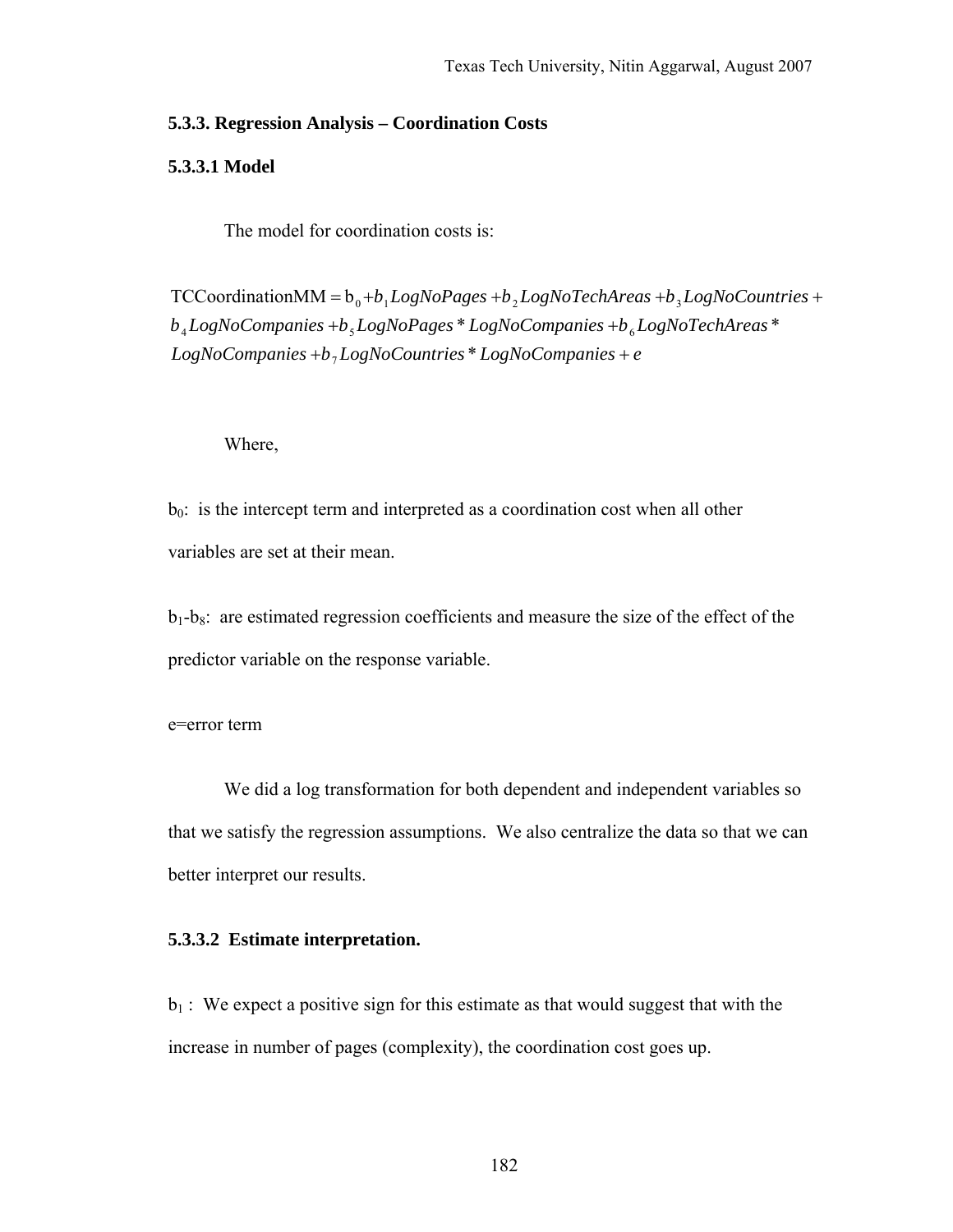$b_2$ : We expect a positive sign for this estimate as that would suggest that with the increase in the number of industries (industrial spread), the coordination cost goes up.

 $b_3$ : We expect a positive sign for this estimate as that would suggest that with the increase in number of countries (geographical scope), the coordination cost goes up.

 $b_4$ : This is an interaction variable; hence, a significant result for this would indicate that there are differences between the coordination costs incurred by any two different governance forms.

 $b_5$ : This is a parameter estimate of the interaction term. As such, the sign of this estimate is difficult to interpret, but a significant estimate would indicate that the increase in coordination costs due to complexity will be moderated by the governance form. We will interpret these results using graphs.

 $b_6$ : This is a parameter estimate of the interaction term. As such, the sign of this estimate is difficult to interpret, but a significant estimate would indicate that the increase in coordination costs due to industrial spread will be moderated by the governance form. We will interpret these results using graphs.

 $b_7$ : This is a parameter estimate of the interaction term. As such, the sign of this estimate is difficult to interpret, but a significant estimate would indicate that the increase in coordination costs due to geographical scope will be moderated by the governance form. We will interpret these results using graphs.

The regression results are presented in Table 14: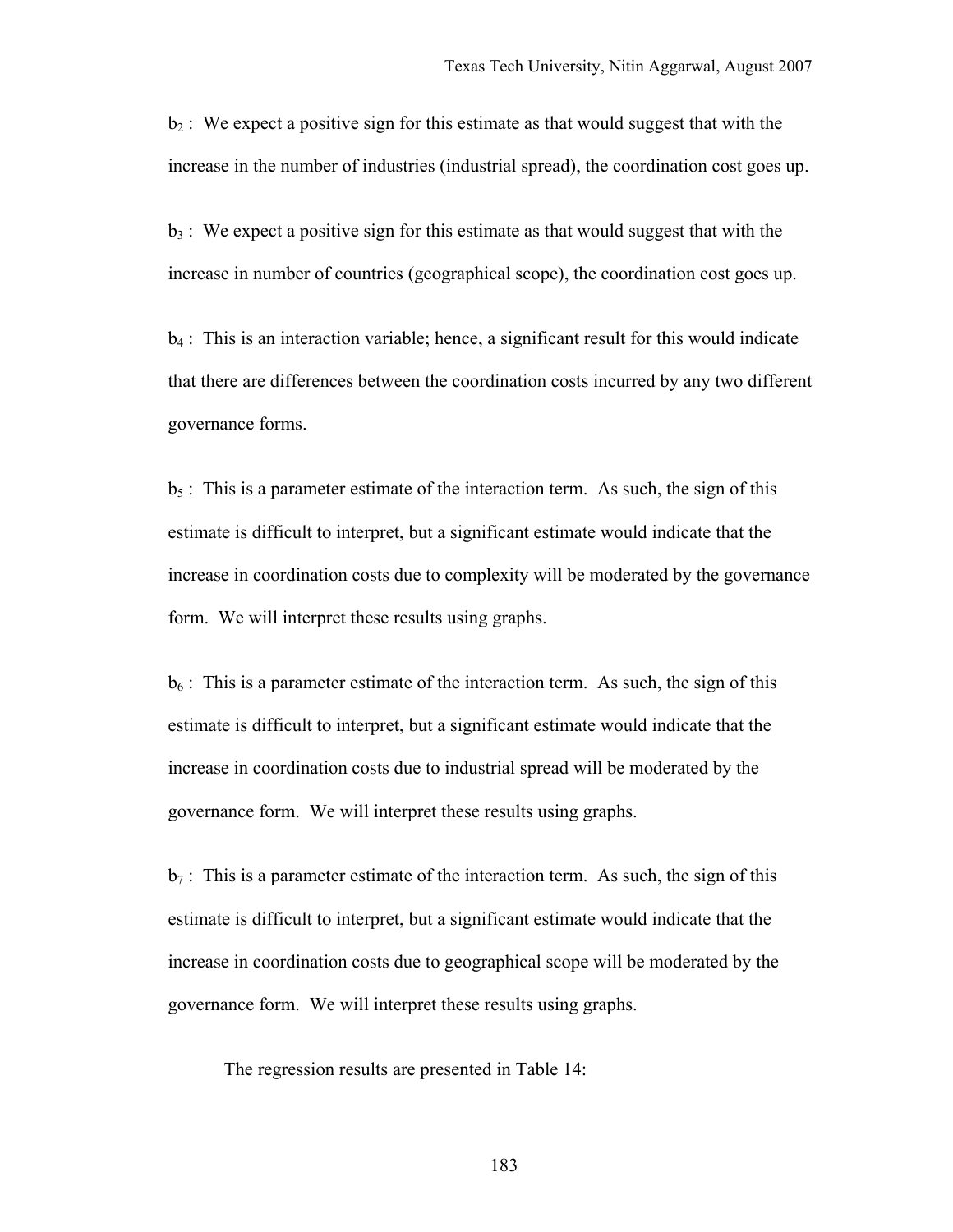| Table 14: Log Coordination Cost (Man Months) = Log(% effort coordination*no. of people*no.of months) |                                                             |            |            |                                           |
|------------------------------------------------------------------------------------------------------|-------------------------------------------------------------|------------|------------|-------------------------------------------|
| <b>Variable</b>                                                                                      | <b>Model Name</b>                                           | Coeff.     | t-stat     | p-value                                   |
| LogNoPages                                                                                           | Complexity                                                  | 0.10785    | 1.24       | 0.2170                                    |
| LogNoTechAreas                                                                                       | <b>Industrial Spread</b>                                    | 0.43346    | $2.67***$  | 0.0080                                    |
| LogNoCountries                                                                                       | Geographical Scope                                          | 0.27689    | 1.87*      | 0.0630                                    |
| LogNoCompanies                                                                                       | Governance Form                                             | 0.18808    | 1.60       | 0.1097                                    |
| LogNoPages*LogNoCompanies                                                                            | Interaction of Complexity<br>and Governance Form            | $-0.10095$ | $-1.67*$   | 0.0952                                    |
| LogNoTechAreas*LogNoCompanies                                                                        | Interaction of Industrial<br>Spread and Governance<br>Form  | $-0.05844$ | $-0.68$    | 0.4969                                    |
| LogNoCountries*LogNoCompanies                                                                        | Interaction of Geographical<br>Scope and Governance<br>Form | 0.15752    | 1.65       | 0.1009                                    |
| Intercept                                                                                            |                                                             | 2.58211    | $20.27***$ | < 0.001                                   |
| F-statistic                                                                                          |                                                             |            | $5.57***$  |                                           |
| R <sub>2</sub>                                                                                       |                                                             | 0.1037     |            |                                           |
|                                                                                                      | Note: Significance level:                                   | ***        |            | $= 0.01$ ; $^{**} = 0.05$ ; $^{*} = 0.10$ |

**Table 14: Regression results for the coordination costs** 

The  $R^2$  of model is 0.10. The highly significant model p-value shows that overall, there is some correlation between each independent variable and the dependent variables.

### **5.3.3.3 Discussion of the results for coordination costs**

The results show that industrial spread and geographical scope significantly affect the coordination costs in IT standard setting. As hypothesized, with an increase in the number of industries represented in the standard, the coordination costs go up, and the same holds true for the increase in the number of countries; the search cost goes up, and the same is true with the increase in number of countries. The LogNoCompanies misses the significant mark by 0.0097. While this means that we failed to find evidence of difference in coordination form between different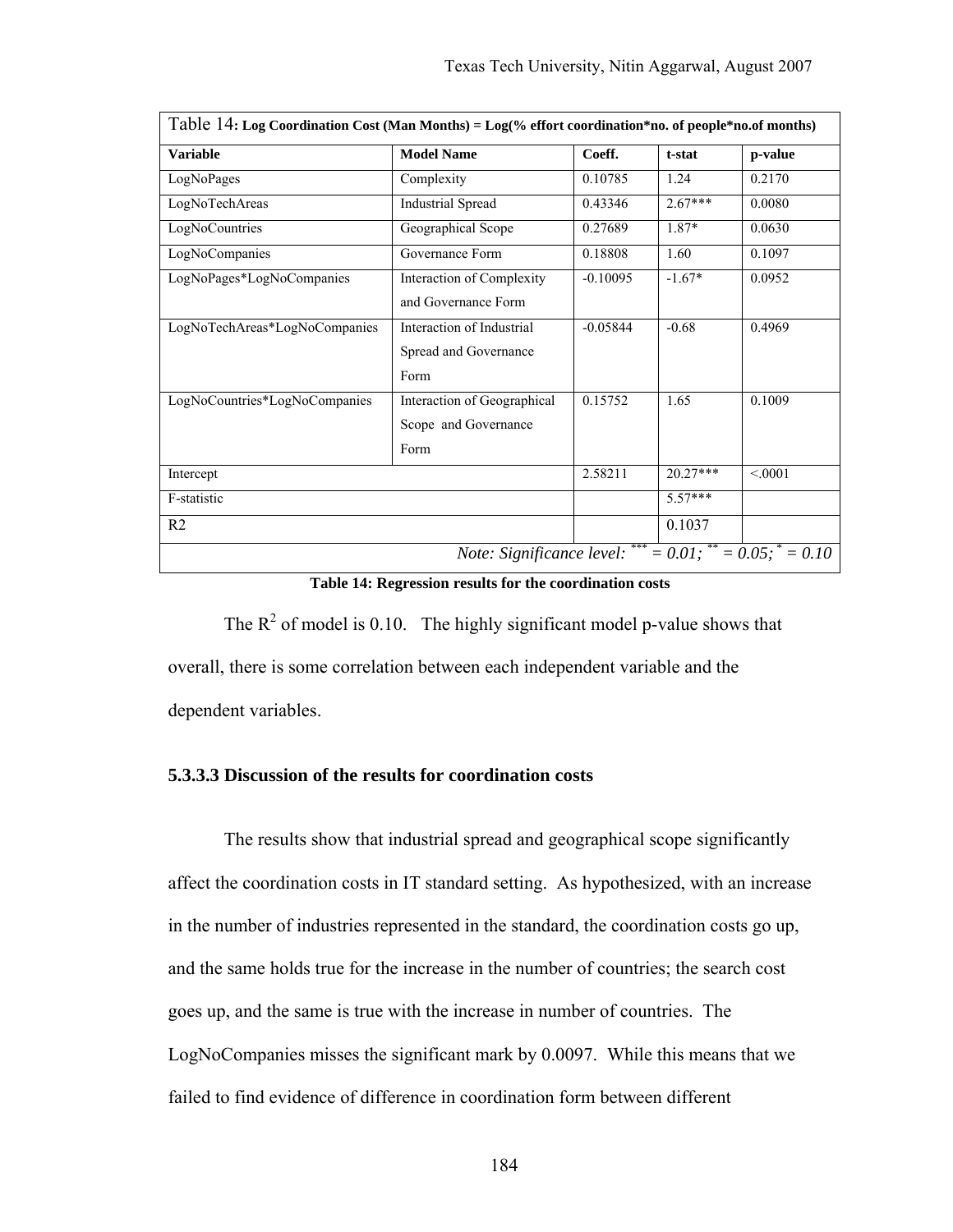governance forms, there is mild evidence that there may be some differences. The reason for these weak results may be similar to what we discussed in the search costs section. Hierarchies and networks may be achieving similar coordination costs by doing (or not doing) some activities.

A unit increase in the industrial spread (log number of technical areas  $\sim 2.7$ ) pages), increases the log of total coordination costs by  $0.43346$  ( $\sim$ 1.54 man months), holding all other variables at their means. Similarly, with every unit increase in the log number of countries ( $\sim$ 2.7 countries), the coordination costs go up by 0.27689  $(-1.31)$  man months.

Finally, to interpret the significant interaction term, we plot the graph of the estimated regression function. The interaction between the effect of complexity and coordination costs is significant at  $p < 10$ . This suggests that the effect of complexity on coordination costs is dependent on the governance form. We select two values of the governance form, a low value (LogNoCompanies=0, or a network with one firm) and a high value (LogNoCompanies=2, or a network of approximately seven firms), to show the differences between the two governance forms. The graph is presented as Figure 7: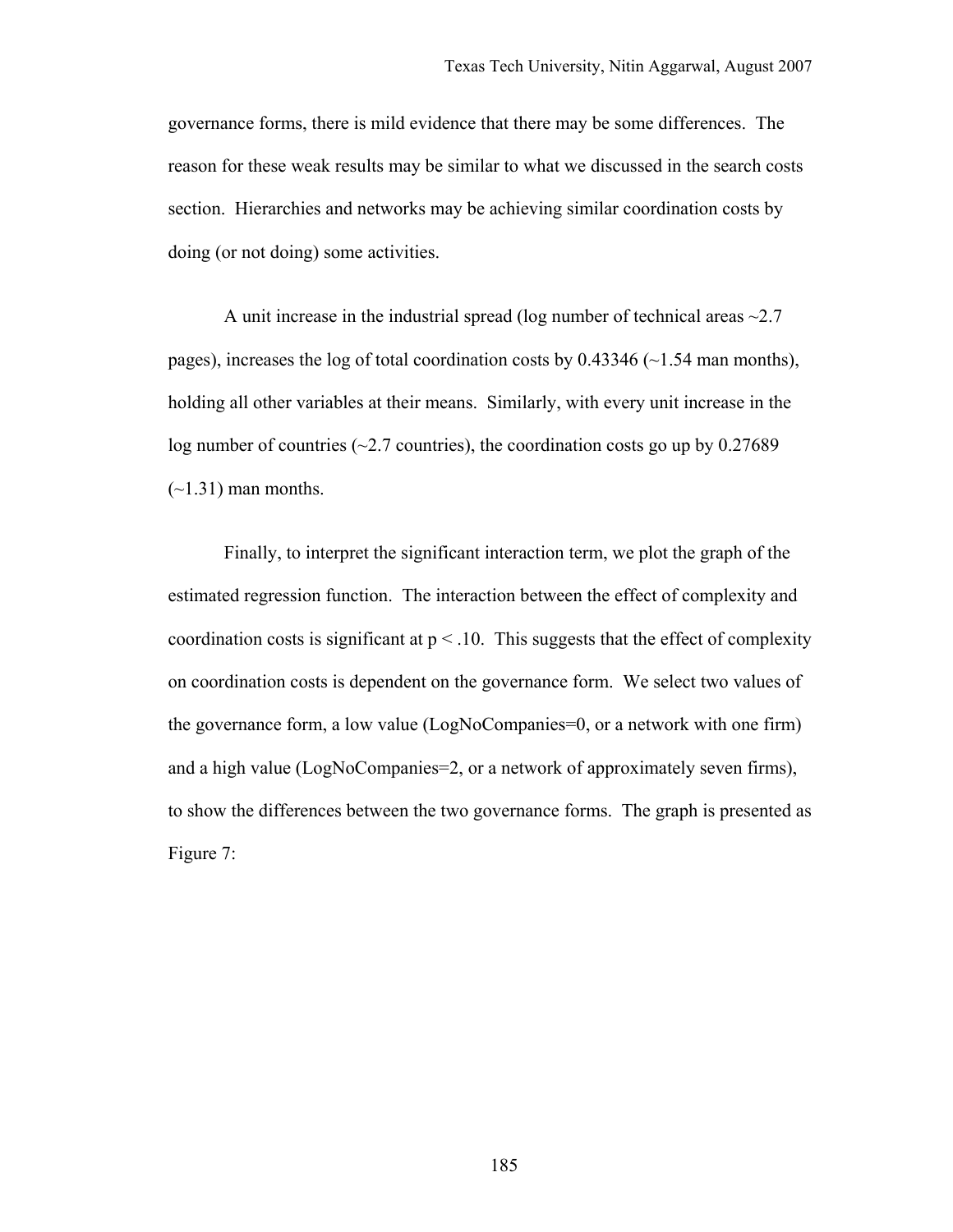

#### **Figure 7: Governance form and coordination costs with the increase in complexity**

 Figure 7 suggests that for low complexity, the hierarchies (or smaller networks) incur a lower coordination cost. In other words, to start with, hierarchies are better off than networks. However, as the complexity increases, the bigger the network, the better it is in terms of managing coordination costs. As a matter of fact, after some level of complexity, the coordination costs for bigger networks go down. This is because for lower complexity, hierarchies are quick to write up contracts, but networks have to go through many formal processes to get everything in place. Once the systems are in place, the contracting costs for networks are negligible as compared to hierarchies, which have to write up new contracts every time.

We do not find any support for the effect of complexity on the coordination costs, even though the interaction term was significant. What this suggests is that with the increase in complexity, the coordination costs do not go up. However, given the level of complexity, different governance forms are able to mitigate some of these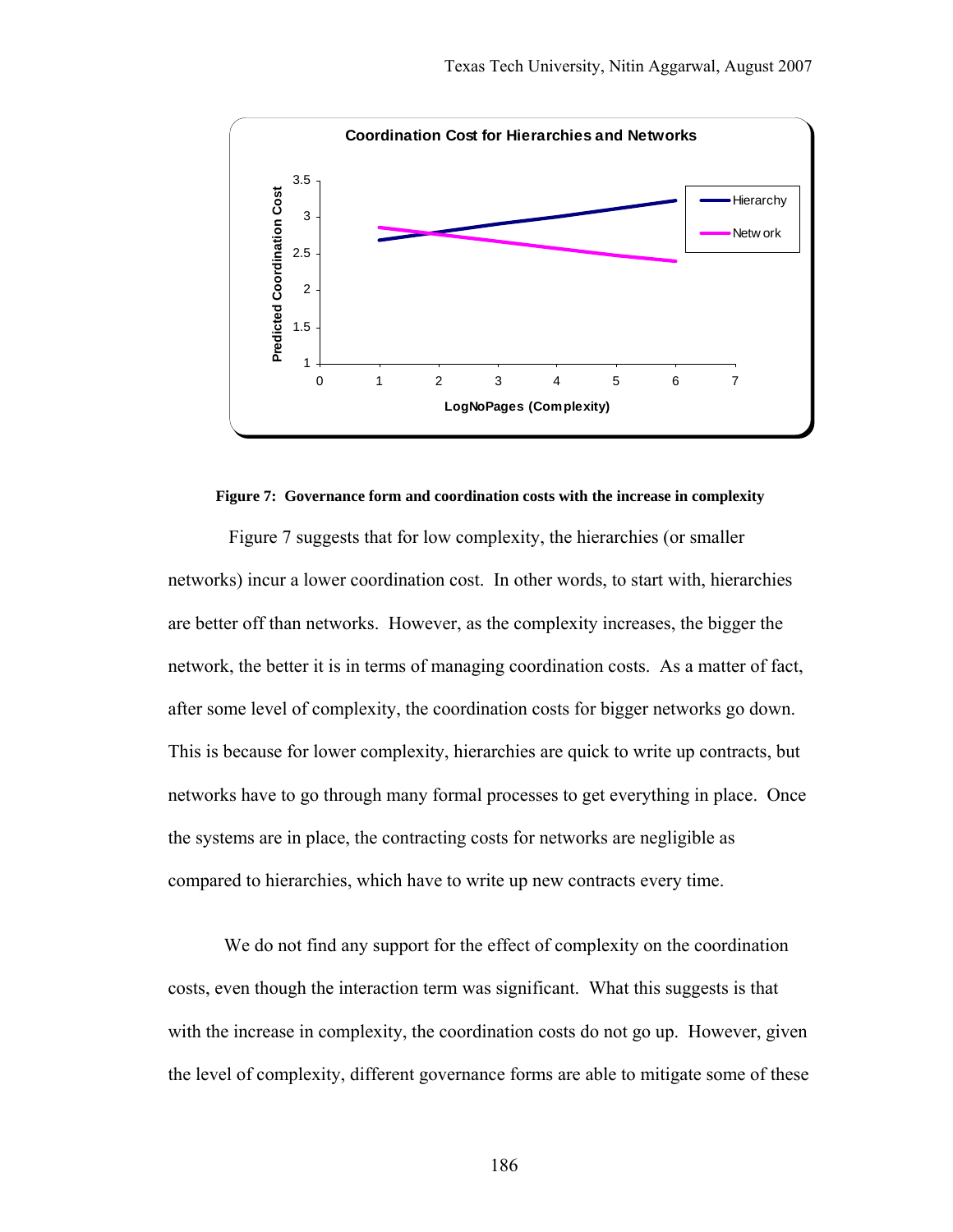costs. This can occur if most of the patents are held by a few firms. In that case, the increase in complexity will not increase coordination costs, but for networks, each additional member follows the same contracts, thereby reducing costs for the networks. We also did not find any support for geographical scope affecting the coordination cost. If the number of countries where the patents are held increases, the corresponding increase in coordination costs is not significantly different from zero. This is surprising, and we are unsure as to why this may be the case. The only conclusion we can reach is that if multinational firms across the boundaries hold the majority of the patents, it would thereby reduce the costs for hierarchies. Networks, at the same time, do not incur coordination costs because the members of the network may be holding the majority of the patents.

We also do not find any evidence in support of governance form moderating the relationship between geographical scope and coordination costs or governance form moderating industrial spread and coordination costs. Again, the exact reasons why this may be the case is unclear, but the likely reason could be that few firms own all the patents, thereby making the role of governance form iffy.

Thus, with regards to the coordination costs, we find that the following hypotheses are supported:

**Hypothesis 2b:** As the industry breadth of the IT standard increases, the coordination costs increase.

**Hypothesis 3b:** As the geographic span of the IT standard increases, the coordination costs increase.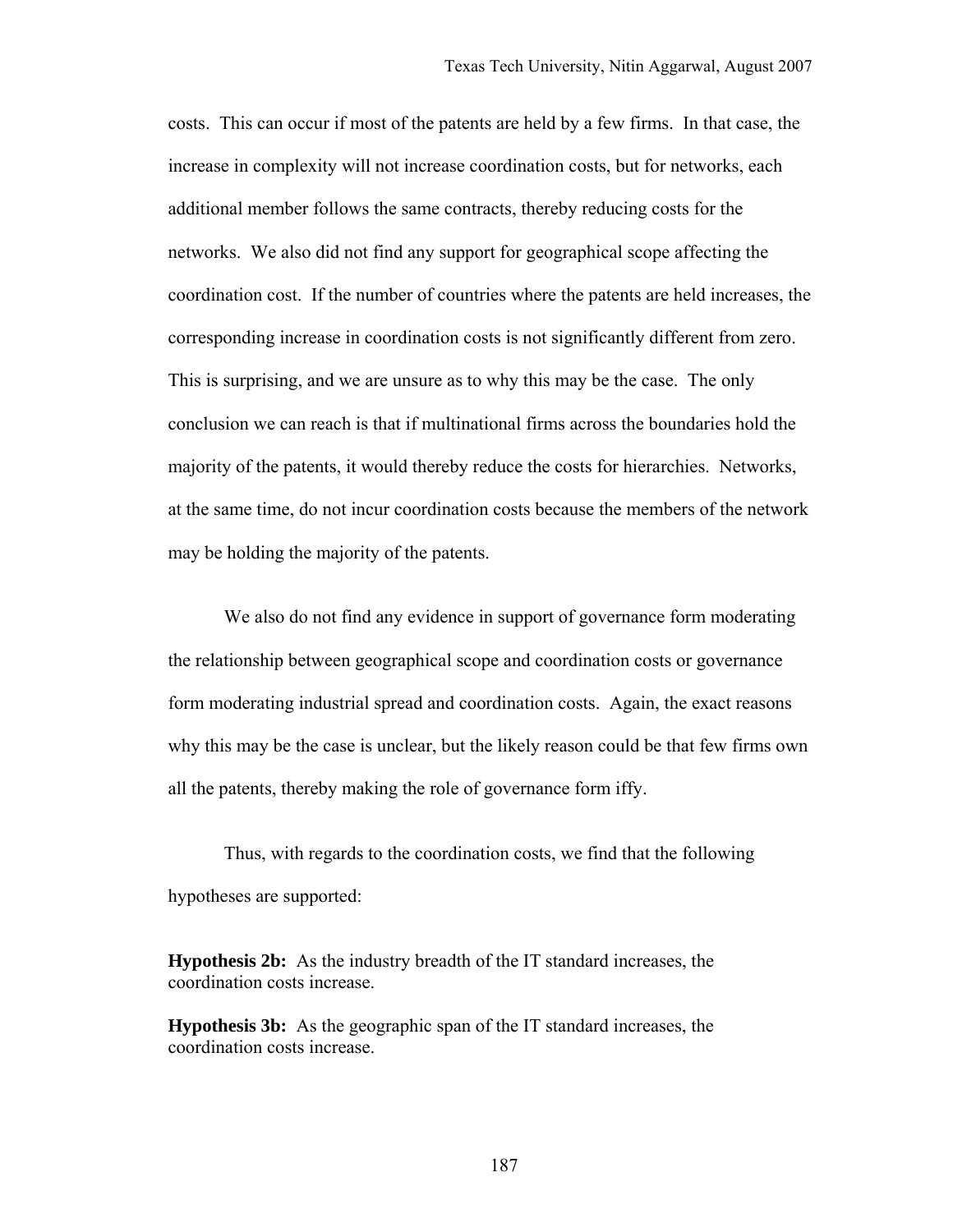**Hypothesis 5b:** As the complexity of the IT standard increases, the coordination costs increase, but they increase more for hierarchies than for networks.

We did not find any support for the following hypothesis:

**Hypothesis 1b:** As the complexity of the IT standard increases, the coordination costs increase.

**Hypothesis 6b:** As the industry breadth of the IT standard increases, the coordination costs increase, but they increase more for hierarchies than for networks.

**Hypothesis 7b:** As the geographic span of the IT standard increases, the coordination costs increase, but they increase more for hierarchies than for networks.

#### **5.3.4. Logistic Regression Analysis – Opportunism Cost**

#### **5.3.4.1 Model**

Since the dependent variable (TCOpportunism) is an ordinal categorical

variable with five levels (1=high likelihood of getting sued and 5=no likelihood of

getting sued), we use ordinal logistic regression to model opportunism cost.

Logistic regression uses maximum likelihood estimation to calculate the probability of being in a particular category. It calculates the change in log odds of being in one category over the other. Logistic regression is particularly suitable in this cases since it does not assume linearity amongst the dependent and independent variables and is robust when the assumptions are violated.

The model for opportunism cost is:

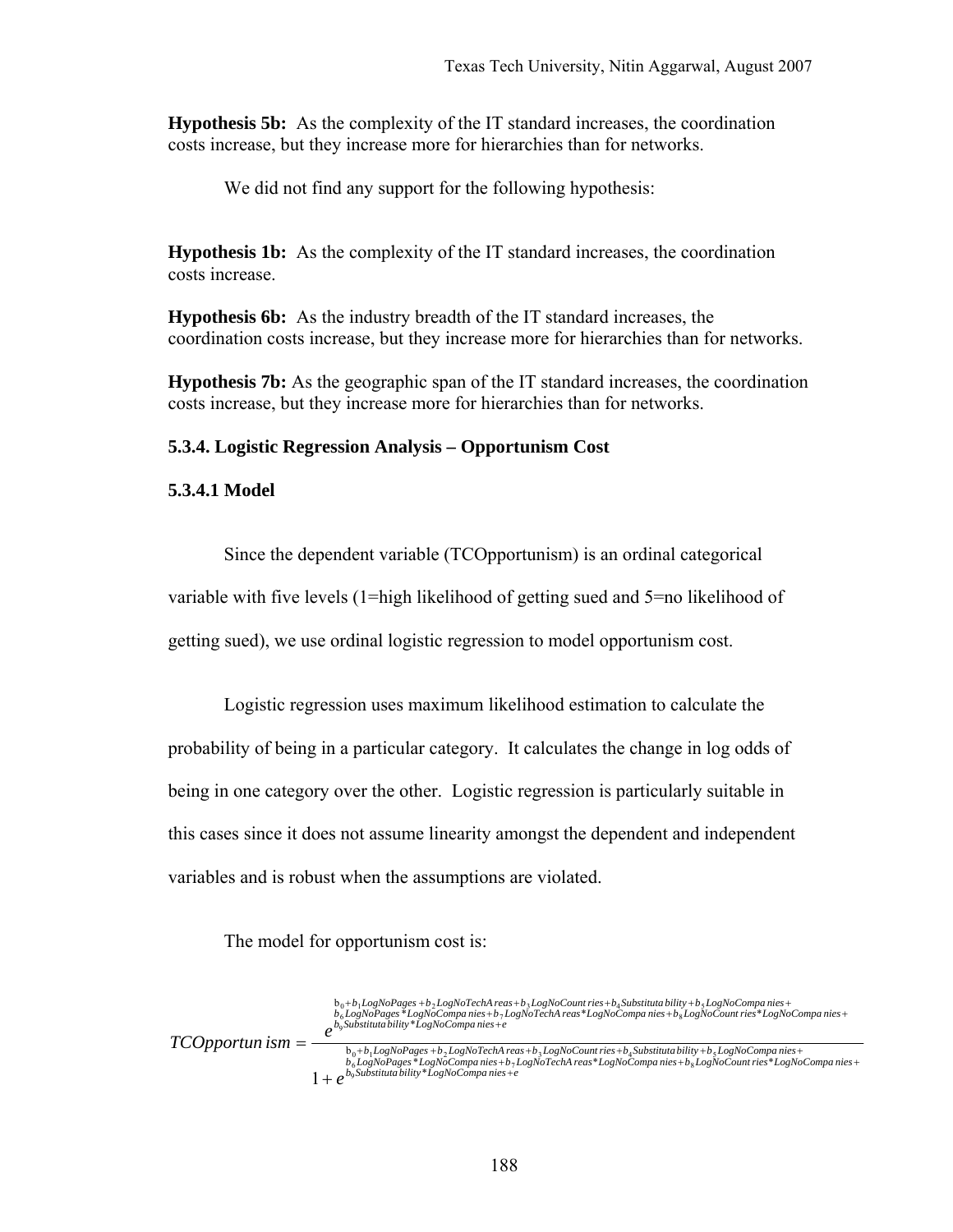Where,

 $b<sub>0</sub>$ : are the estimated log odds of the left out category versus cumulative probabilities of all other categories when all other variables are set at mean.

 $b_1-b_8$ : are the increase in the log odds ratio for a unit increase in the corresponding independent variable.

e=error term

## **5.3.4.2 Discussion of the results for opportunism cost**

The logistic regression results are presented Table 15:

| Table 15. Logistic Regression Results Interaction with Orgn Form as measured by |                                                                                |            |               |  |  |
|---------------------------------------------------------------------------------|--------------------------------------------------------------------------------|------------|---------------|--|--|
| number of companies                                                             |                                                                                |            |               |  |  |
|                                                                                 | Opportunism Cost (Likelihood getting sued) 1=not likely at all 5=highly likely |            |               |  |  |
| <b>Variable</b>                                                                 | <b>Model Name</b>                                                              | Coeff.     | $Chi-Sq$      |  |  |
| LogNoPages                                                                      | Complexity                                                                     | $-0.1930$  | 5.7067**      |  |  |
| LogNoTechAreas                                                                  | <b>Industrial Spread</b>                                                       | $-0.1776$  | 1.4771        |  |  |
| LogNoCountries                                                                  | Geographical Scope                                                             | $-0.1900$  | 1.9480        |  |  |
| Substitutability                                                                | Substitutability                                                               | 0.1105     | 1.0005        |  |  |
| LogNoCompanies                                                                  | Governance Form                                                                | $-0.1061$  | 0.9140        |  |  |
| LogNoPages*LogNoCompanies                                                       | Interaction of Complexity and                                                  | 0.1126     | 3.5902*       |  |  |
|                                                                                 | Governance Form                                                                |            |               |  |  |
| LogNoTechAreas*LogNoCompanies                                                   | Interaction of Industrial Spread and                                           | 0.0134     | 0.0285        |  |  |
|                                                                                 | Governance Form                                                                |            |               |  |  |
| LogNoCountries*LogNoCompanies                                                   | Interaction of Geographical Scope and                                          | $-0.2733$  | $8.7835***$   |  |  |
|                                                                                 | Governance Form                                                                |            |               |  |  |
| Substitutability*LogNoCompanies                                                 | Interaction of Substitutability and                                            | 0.2104     | 4.8505**      |  |  |
|                                                                                 | Governance Form                                                                |            |               |  |  |
| Intercept 5                                                                     |                                                                                | 3.0750     | $142.5229***$ |  |  |
| Intercept 4                                                                     |                                                                                | 2.5387     | 145.9947***   |  |  |
| Intercept 3                                                                     | 1.3806                                                                         | 89.2861*** |               |  |  |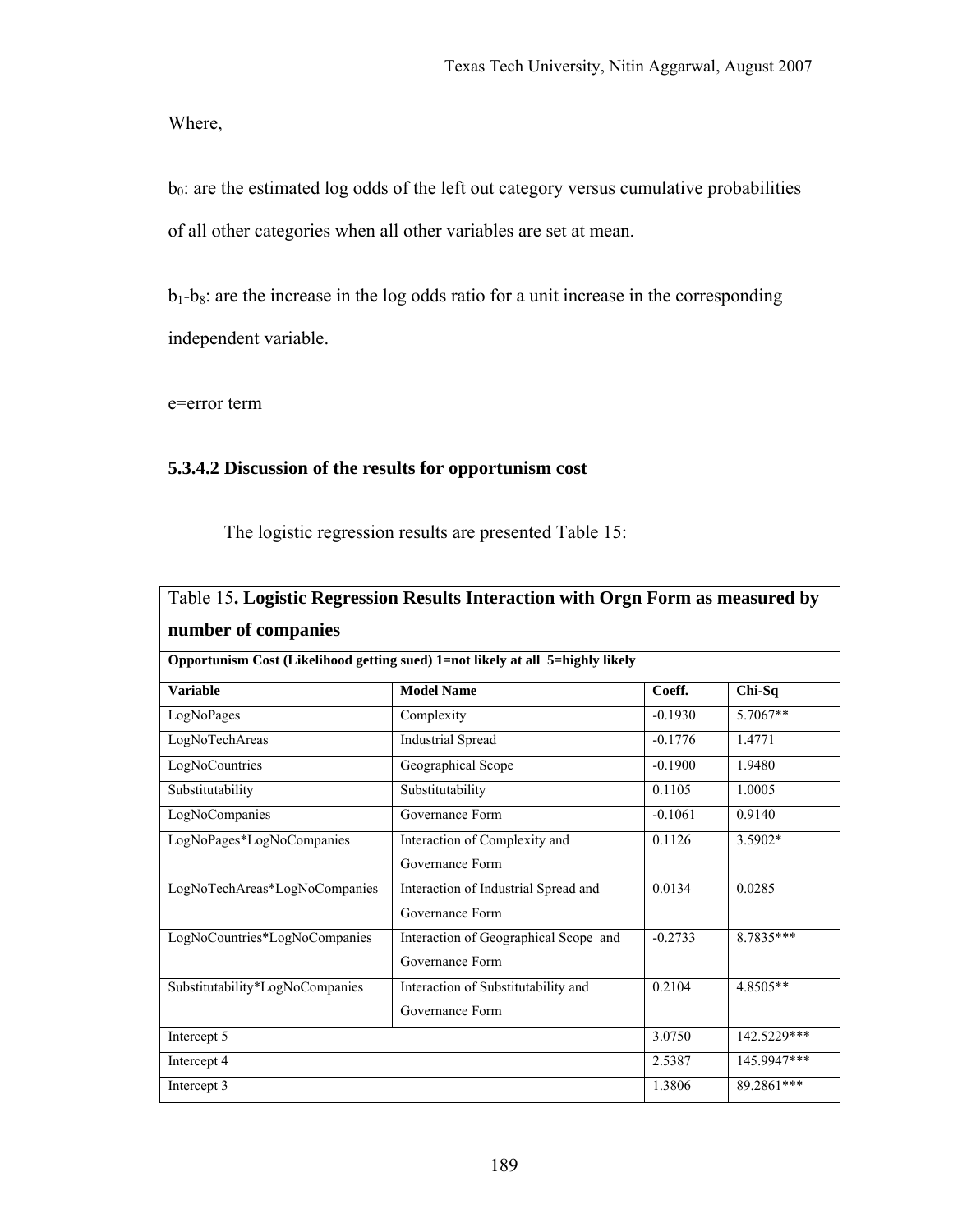| Intercept 2 |                                                                          | 0.1454     | .4264 |
|-------------|--------------------------------------------------------------------------|------------|-------|
| Chi-Square  |                                                                          | 38.8618*** |       |
|             | <i>Note: Significance level:</i> *** = $0.01$ ; ** = $0.05$ ; * = $0.10$ |            |       |

**Table 15: Regression results for the opportunism cost** 

The pseudo R<sup>2</sup> of the model is 0.1065. The highly significant model  $\chi^2$  for the likelihood ratio and wald test shows that overall, there is some relationship between at least one independent variable and the dependent variables.

The score test for proportional odds assumption is significant at the  $p \le 0.01$ level, suggesting that there is a violation of parallel slope assumption. As a result, we should be careful in using the ordinal logit model which makes the parallel slope assumption. However, as all models are a simplification of reality and often violate assumptions, this model too, is a simplification of what is happening in the real world. There are alternate models that we can use which are less susceptible to violation, such as multinomial logit regression; however, we stick to ordinal logistics for the following reason. Multinomial regression does not assume ordering in the categorical variable. As a result, there is considerable information that is lost. In our dependent variable, there is a definitive ordering of responses, and there is no reason a priori to believe that the categories do not make sense. Furthermore, we would like to be able to make predictions about the increase in likelihood of being in the riskier category, given the increase in variables of interest. This cannot be achieved using multinomial logit regression. Moreover, we wanted to retain the ability to be able to calculate the expected value of the likelihood of getting sued and how it changes with the change in variables, and for this, it is important that we retain the ordinal nature of the response variable.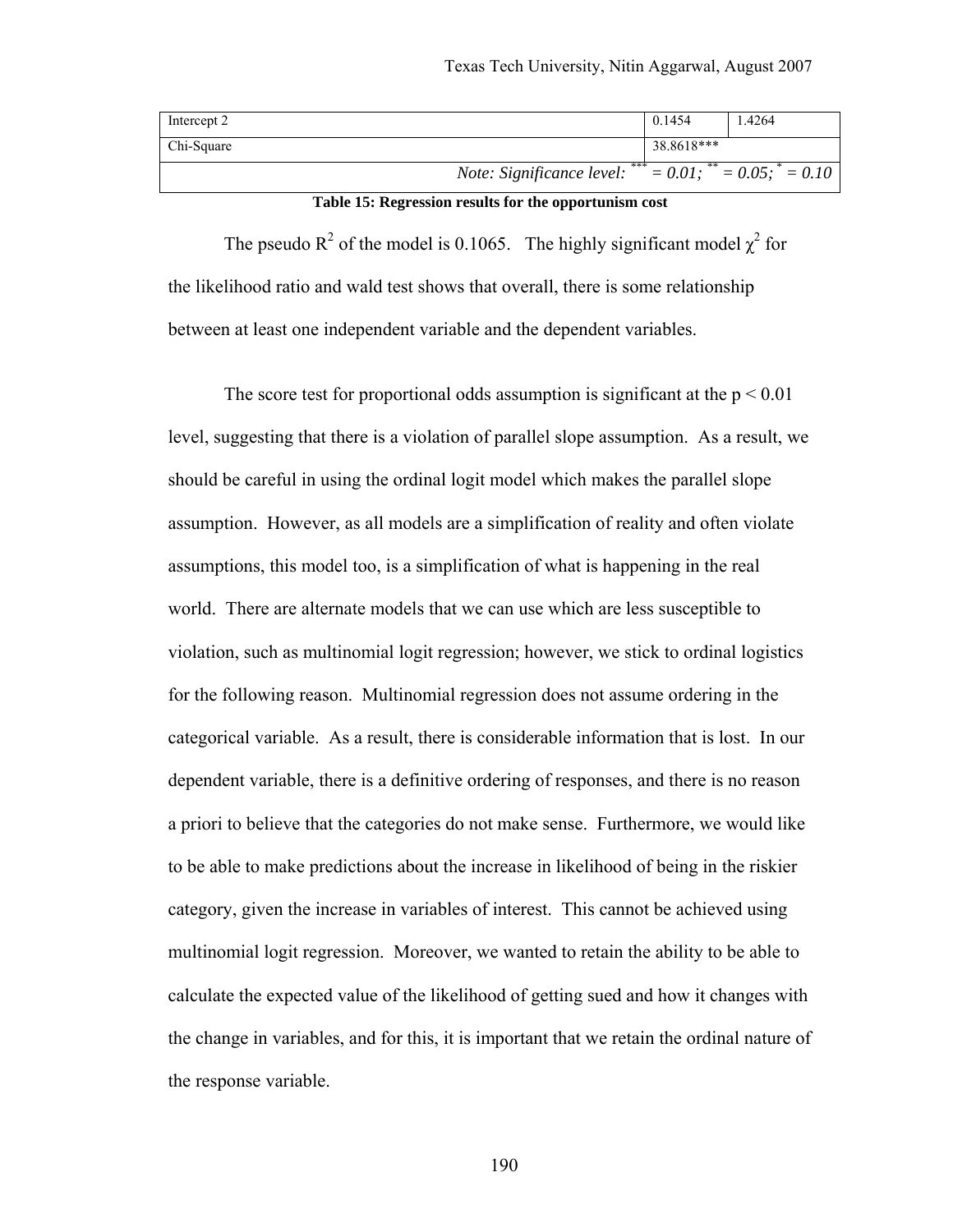To evaluate the results, the left-out category is the lowermost (or category 1), which corresponds to the least likelihood of getting sued. The positive significant coefficient of lognopages suggests that with the increase in complexity, the likelihood of being in a higher category (or likelihood of getting sued) goes up. Specifically, a unit increase in the complexity of the standard  $(\sim 2.7$  pages) decreases the odds of being in the next higher category by  $e^{-0.1930} = 0.8244$  or 17.56%, holding all other variables at their mean.

Finally, to interpret the significant interaction term, we plot the graph of estimated logit regression functions. We calculate the expected value of the likelihood of getting sued to make the graphs. The expected value is calculated using the following procedure:

There are five levels of dependent variable 1 (no likelihood of getting sued) – 5 (highly likelihood of getting sued). Corresponding to five levels, we calculate the probabilities  $(P_1, P_2, P_3, P_4, P_5)$  of being in a particular category using the following logit function.

The logit function is defined as:

$$
log(\frac{p_1}{1-p_1}) = b_{01} + b_i X_i \Rightarrow p_1 = \frac{e^{b_{01} + b_i X_i}}{1 + e^{b_{01} + b_i X_i}}
$$

$$
log(\frac{p_1 + p_2}{1_1 - p_1 + p_2}) = b_{02} + b_i X_i \Rightarrow p_2 = \frac{e^{b_{02} + b_i X_i}}{1 + e^{b_{01} + b_i X_i}} - p_1
$$

Finally,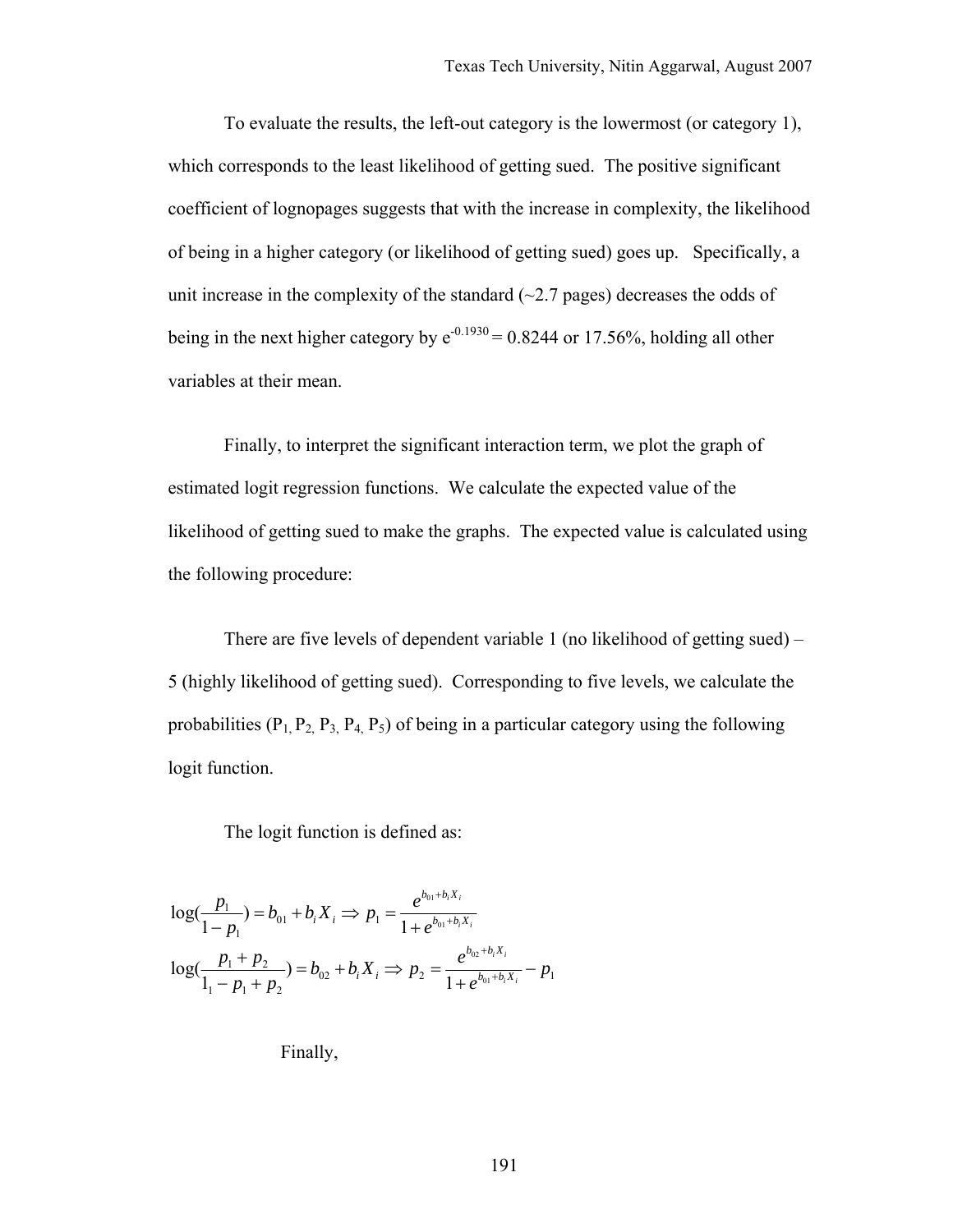$$
\log(\frac{1-p_5}{p_5}) = b_{04} + b_i X_i \Rightarrow p_4 = \frac{e^{b_{04} + b_i X_i}}{1 + e^{b_{01} + b_i X_i}} - p_1 - p_2 - p_3
$$

Once we have the probabilities of being in a particular category, we multiply it by the value of the category to get the expected value for a particular set of independent variables.

The following graph (Figure 8) shows the change in the expected value of opportunism with increased complexity. The graph suggests that with the increase in complexity, the expected value of opportunism cost goes up for hierarchies or smaller networks, but not for bigger networks. For two large networks, the cost goes down more for a bigger network than a relatively smaller network. Thus, with an increase in complexity, hierarchies are more likely to get sued than networks. As a matter of fact, the opportunism costs for a network even go down. This may be due to the fact that when more firms join the network, it increases the bargaining power or influence of the network over other entities, which substantially reduces the opportunism cost.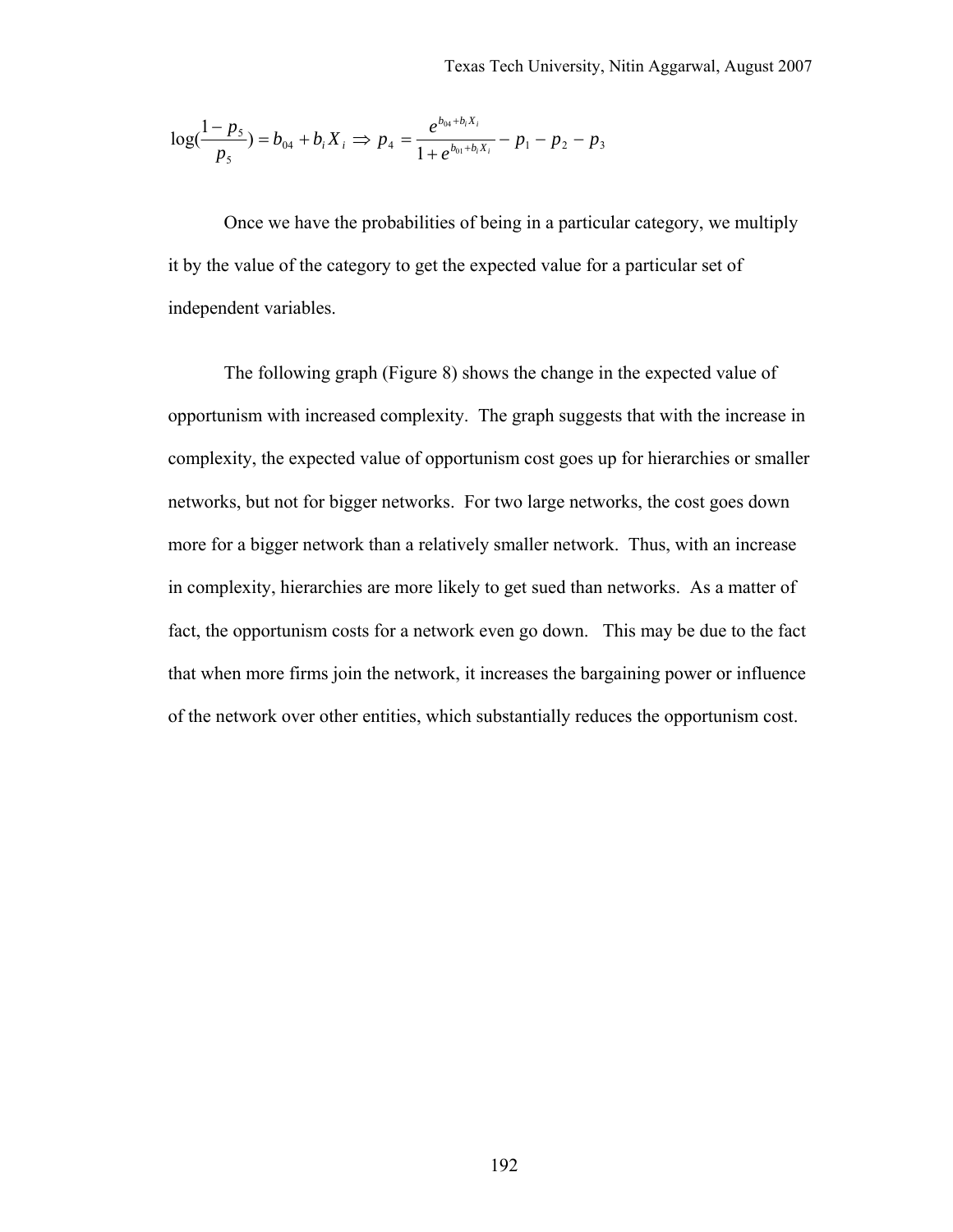

**Figure 8: Governance form and opportunism cost with the increase in complexity** 

The following graph (Figure 9) shows the change in expected value of opportunism with increase in the geographical scope. The results here contradict our hypothesis that with the increase in geographical scope, opportunism increases more for hierarchies than for networks. This graph suggests that with the increase in geographical scope, the opportunism increases more for networks than for hierarchies. Why this may be the case is an interesting question that needs further exploration. However, to argue, this can be the case if the firms involved in hierarchical standard setting are very large multinational firms with patents all over the world, and firms involved in network standard setting are small firms limited to a geographical region. The large multinational firm can leverage their global patent portfolio to develop hierarchical standards as compared to small firms which rely on external sources.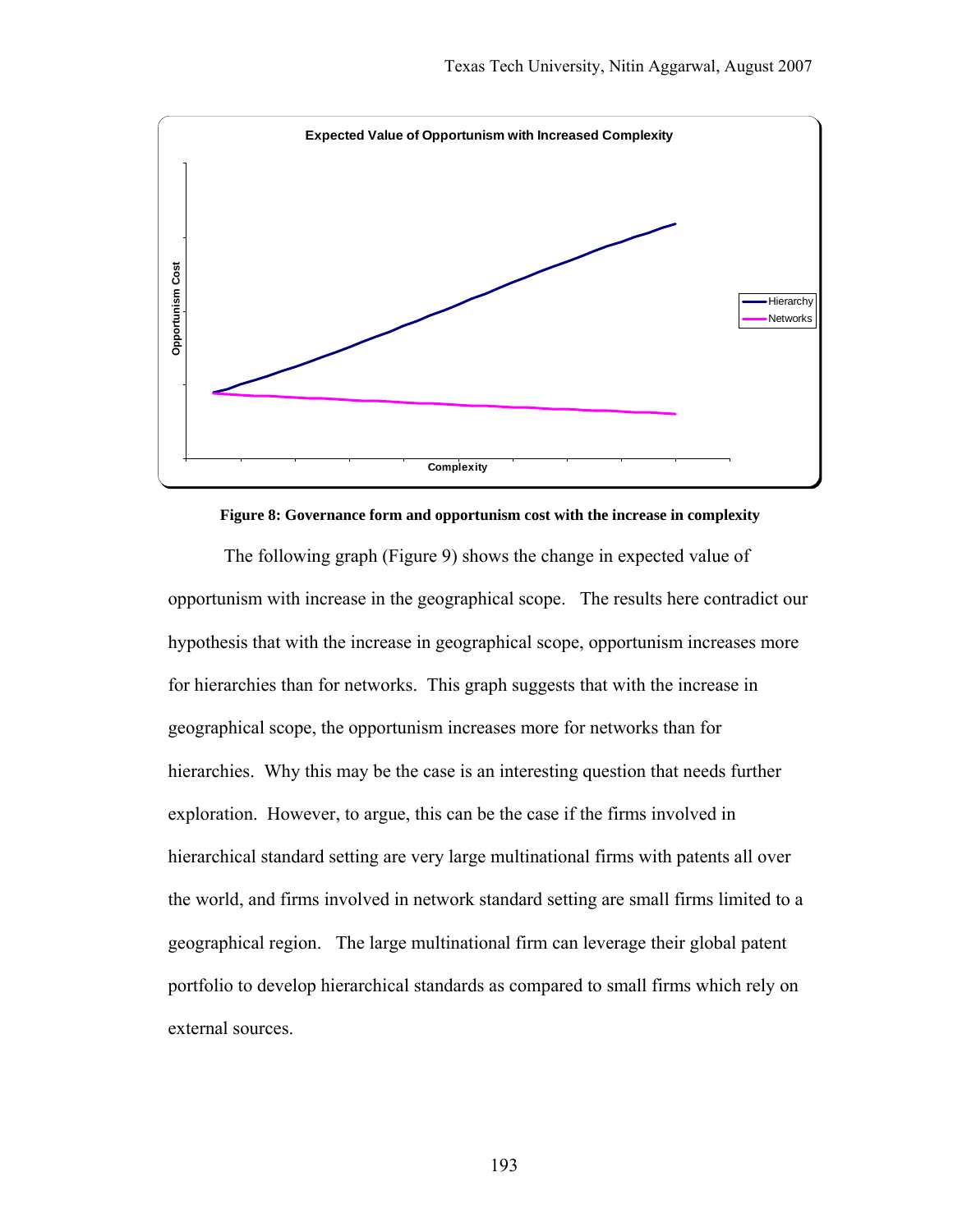

**Figure 9: Governance form and opportunism cost with the increase in geographical scope** 

Finally, the last significant interaction terms shows the change in expected value of opportunism with the change in the substitutability of patents in the standard. The results (Figure 10) show that with the decrease in substitutability, the opportunism cost almost remains the same for hierarchies, but decreases for networks. The decrease in substitutability means that the standard is less useful in the absence of the patent. For hierarchies, the opportunism is higher, signifying that they are more susceptible to opportunistic behavior of the patent holder than networks.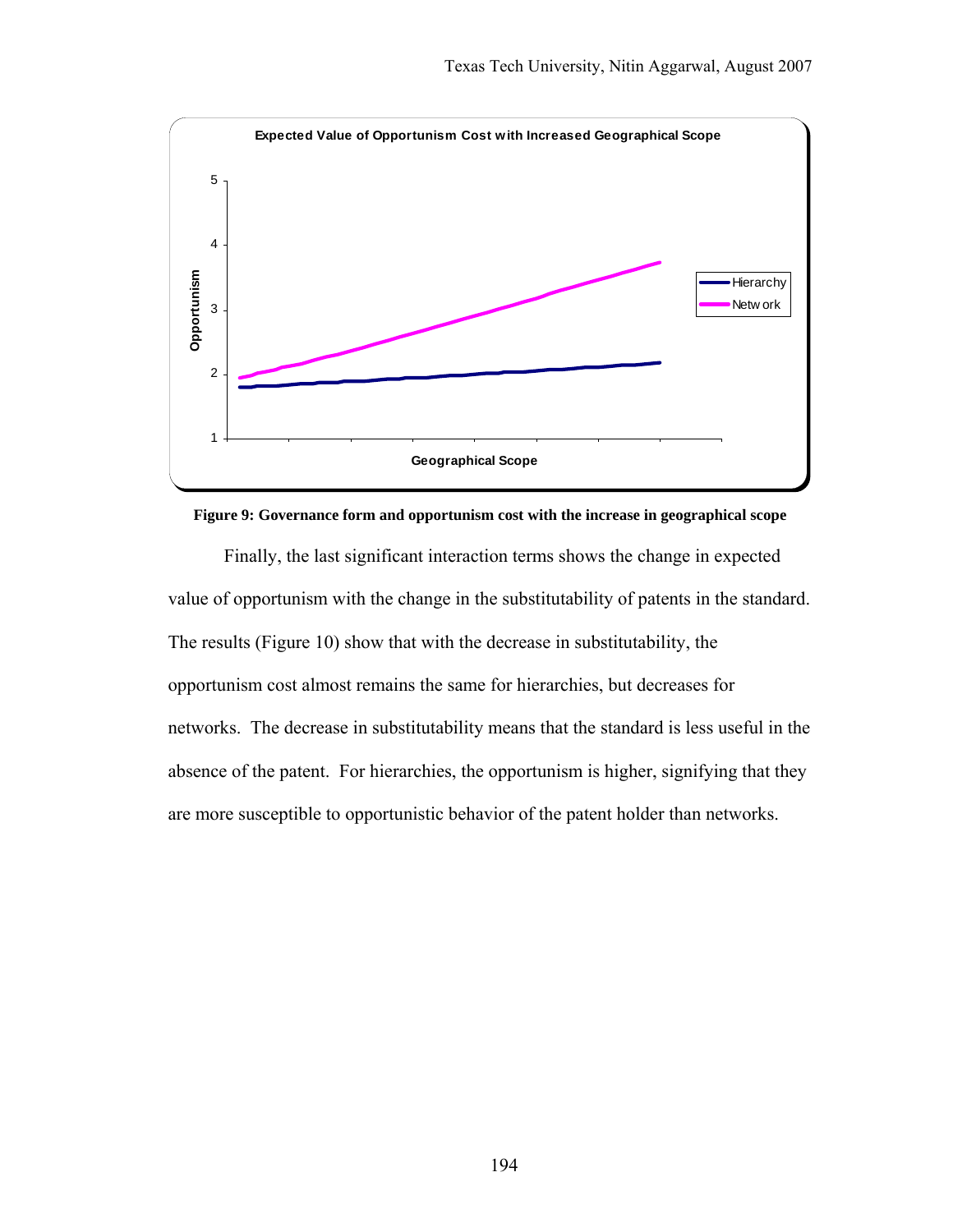

**Figure 10: Governance form and opportunism cost with the decrease in substitutability** 

We do not find any support for the effect of industrial spread and geographical scope on opportunism cost. This can happen if the industries are closely related and there are multinationals involved in the standard setting. We also do not find any support for governance form moderating the effect of industrial spread on opportunism cost. This again can be due to the fact that the industries involved in the standard setting are closely related.

Thus, with regards to the opportunism cost, we find that the following hypotheses are supported:

**Hypothesis 1c:** As the complexity of the IT standard increases, the opportunism cost increases.

**Hypothesis 5c**: As the complexity of the IT standard increases, the opportunism cost increases, but it increases more for hierarchies than for networks.

**Hypothesis 7c:** As the geographic span of the IT standard increases, the opportunism cost increases, but it increases more for hierarchies than for networks.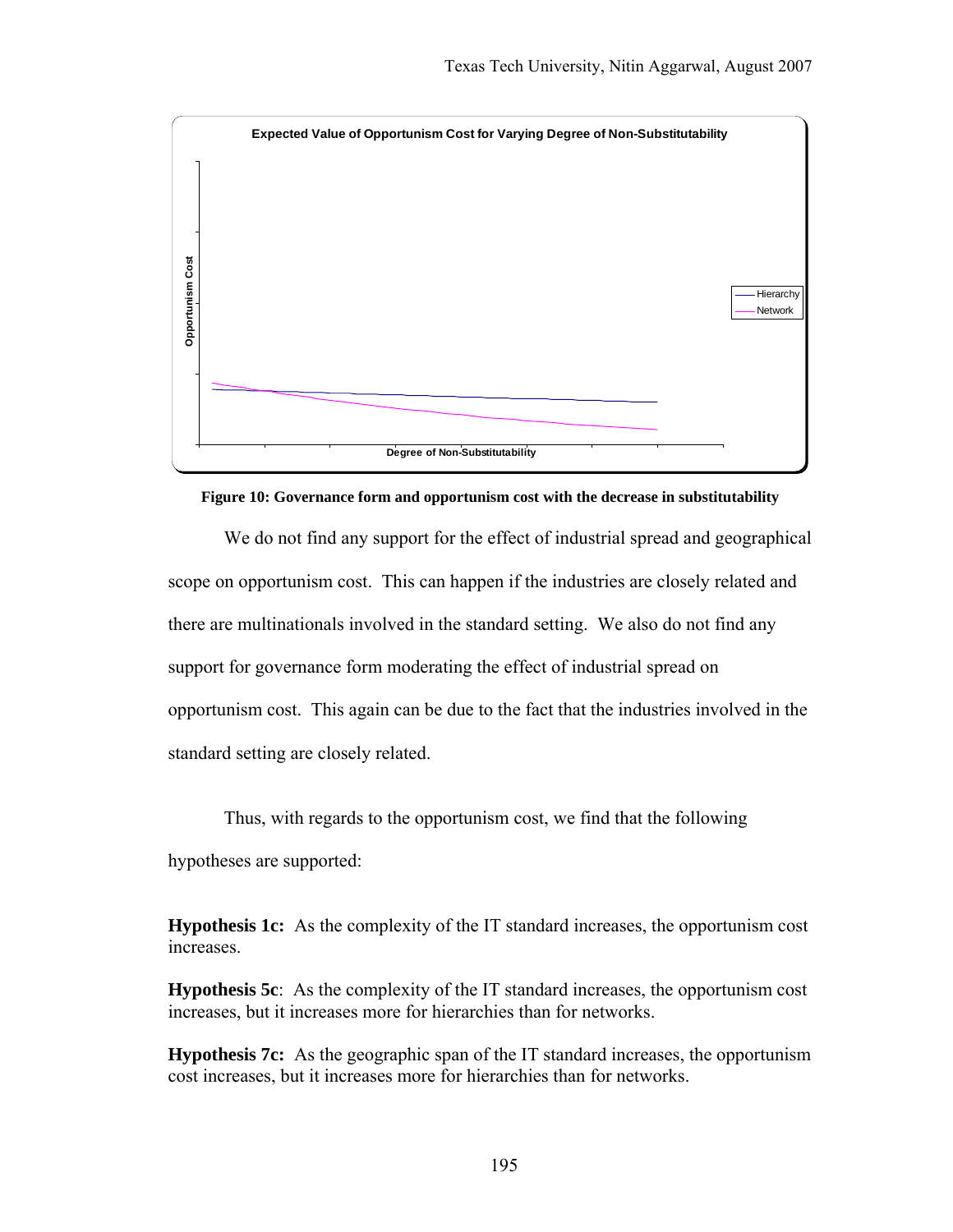**Hypothesis 8:** As the degree of substitutability of an IP increases in a standard, the opportunism cost decreases; however, it decreases more for networks than for hierarchies.

The following hypotheses were not supported:

**Hypothesis 2c:** As the industry breadth of the IT standard increases, the opportunism cost increases.

**Hypothesis 3c:** As the geographic span of the IT standard increases, the opportunism cost increases.

**Hypothesis 4:** As the degree of substitutability of an IP increases in a standard, the opportunism cost decreases.

**Hypothesis 6c:** As the industry breadth of the IT standard increases, the opportunism cost increases, but it increases more for hierarchies than for networks.

# **5.4. Summary of Discussion.**

Overall, we find support for nine of our hypotheses and did not find support

for ten. One of the hypotheses was supported in the opposite direction. The results

are presented in the Table 16:

| N <sub>0</sub> | <b>Hypothesis</b>                                                      | <b>Results</b> | p-value      |
|----------------|------------------------------------------------------------------------|----------------|--------------|
| $1a$ .         | As the complexity of the IT standard increases, the search cost        | Supported      | $0.0001***$  |
|                | increases.                                                             |                |              |
| 1 <sub>b</sub> | As the complexity of the IT standard increases, the coordination cost  | <b>Not</b>     | 0.2170       |
|                | increases.                                                             | Supported      |              |
| $1c$ .         | As the complexity of the IT standard increases, the opportunism cost   | Supported      | $0.0169**$   |
|                | increases.                                                             |                |              |
| 2a.            | As the industry breadth of the IT standard increases, the search cost  | <b>Not</b>     | 0.3618       |
|                | increases.                                                             | Supported      |              |
| 2b.            | As the industry breadth of the IT standard increases, the coordination | Supported      | $0.0080***$  |
|                | cost increases.                                                        |                |              |
| 2c.            | As the industry breadth of the IT standard increases, the opportunism  | <b>Not</b>     | 0.2242       |
|                | cost increases.                                                        | Supported      |              |
| 3a.            | As the geographic span of the IT standard increases, the search cost   | Supported      | $<0.0001***$ |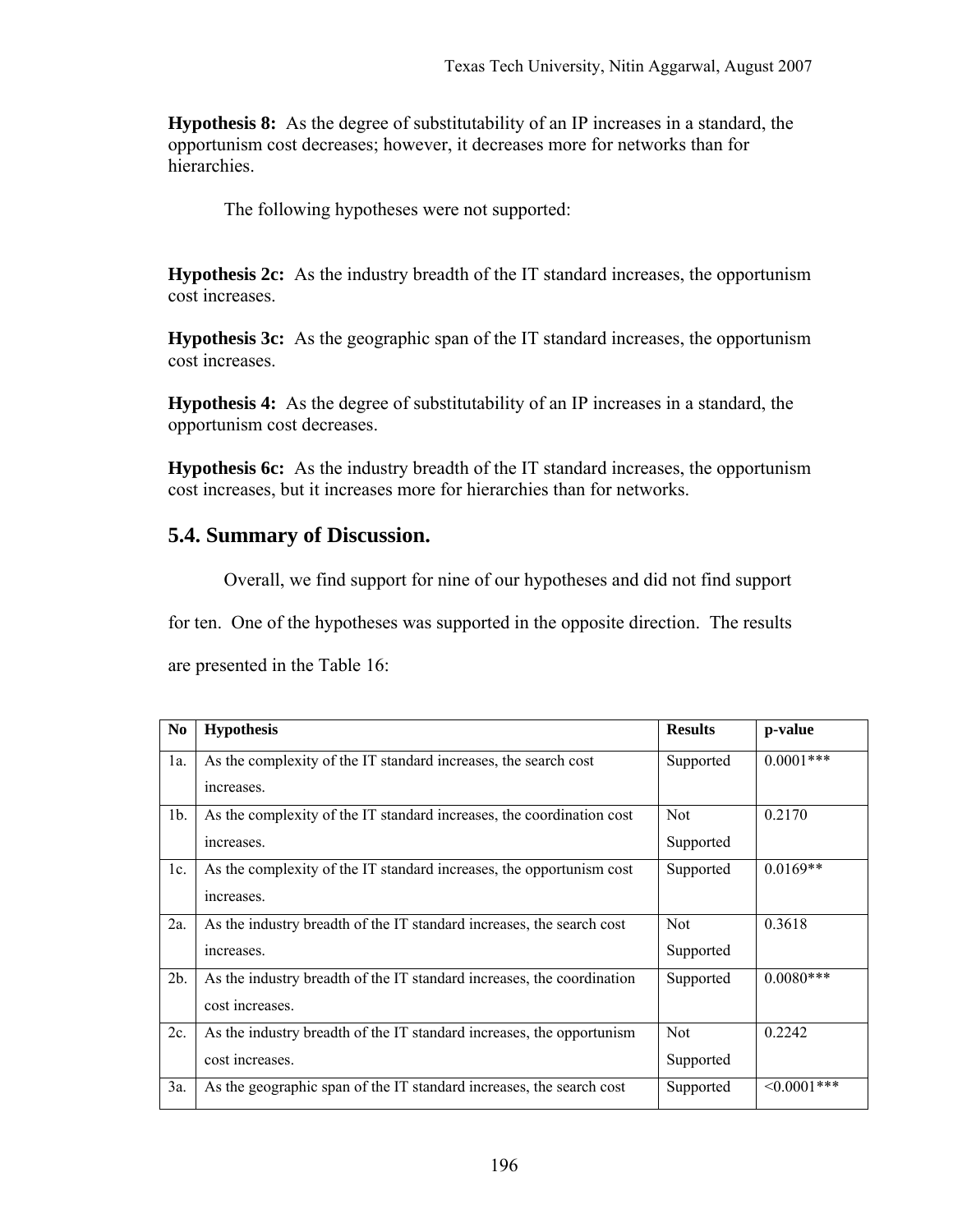|              | increases.                                                                               |                           |              |                                     |
|--------------|------------------------------------------------------------------------------------------|---------------------------|--------------|-------------------------------------|
| $3b$ .       | As the geographic span of the IT standard increases, the coordination<br>cost increases. |                           | Supported    | $0.0630*$                           |
| 3c.          | As the geographic span of the IT standard increases, the opportunism                     |                           | Not          | 0.1628                              |
|              | cost increases.                                                                          |                           | Supported    |                                     |
| 4.           | As the degree of substitutability of an IP increases in a standard, the                  |                           |              | 0.3172                              |
|              | opportunism cost decreases.                                                              |                           | Supported    |                                     |
| 5a.          | As the complexity of the IT standard increases, the search cost                          |                           | Not          | 0.8082                              |
|              | increases, but it increases more for hierarchies than for networks.                      |                           | Supported    |                                     |
| 5b.          | As the complexity of the IT standard increases, the coordination cost                    |                           | Supported    | $0.0952*$                           |
|              | increases, but it increases more for hierarchies than for networks.                      |                           |              |                                     |
| 5c.          | As the complexity of the IT standard increases, the opportunism cost                     |                           | Supported    | $0.0581*$                           |
|              | increases, but it increases more for hierarchies than for networks.                      |                           |              |                                     |
| 6a.          | As the industry breadth of the IT standard increases, the search cost                    |                           | Not          | 0.2333                              |
|              | increases, but it increases more for hierarchies than for networks.                      |                           |              |                                     |
| 6b.          | As the industry breadth of the IT standard increases, the coordination                   |                           |              | 0.4969                              |
|              | cost increases, but it increases more for hierarchies than for networks.                 |                           |              |                                     |
| 6c.          | As the industry breadth of the IT standard increases, the opportunism                    |                           | Not          | 0.8660                              |
|              | cost increases, but it increases more for hierarchies than for networks.                 |                           | Supported    |                                     |
| 7a.          | As the geographic span of the IT standard increases, the search cost                     |                           | Supported    | $0.0453**$                          |
|              | increases, but it increases more for hierarchies than for networks.                      |                           |              |                                     |
| 7b.          | As the geographic span of the IT standard increases, the coordination                    |                           | Not          | 0.1009                              |
|              | cost increases, but it increases more for hierarchies than for networks.                 |                           | Supported    |                                     |
| 7c.          | As the geographic span of the IT standard increases, the opportunism                     |                           | Opposite     | $0.0030***$                         |
|              | cost increases, but it increases more for hierarchies than for networks.                 |                           | support for  |                                     |
|              |                                                                                          |                           | hierarchies  |                                     |
| 8.           | As the degree of substitutability of an IP increases in a standard, the                  |                           | Supported    | $0.0276**$                          |
|              | opportunism cost decreases; however, it decreases more for networks                      |                           |              |                                     |
|              | than for hierarchies.                                                                    |                           |              |                                     |
| <b>Total</b> |                                                                                          | Supported                 | 9            |                                     |
|              |                                                                                          | <b>Not Supported</b>      | 10           |                                     |
|              |                                                                                          | Supported in              | $\mathbf{1}$ |                                     |
|              |                                                                                          | opposite direction        |              |                                     |
|              |                                                                                          | Note: Significance level: |              | $= 0.01$ ; ** $= 0.05$ ; * $= 0.10$ |

**Table 16: Hypothesis and Results**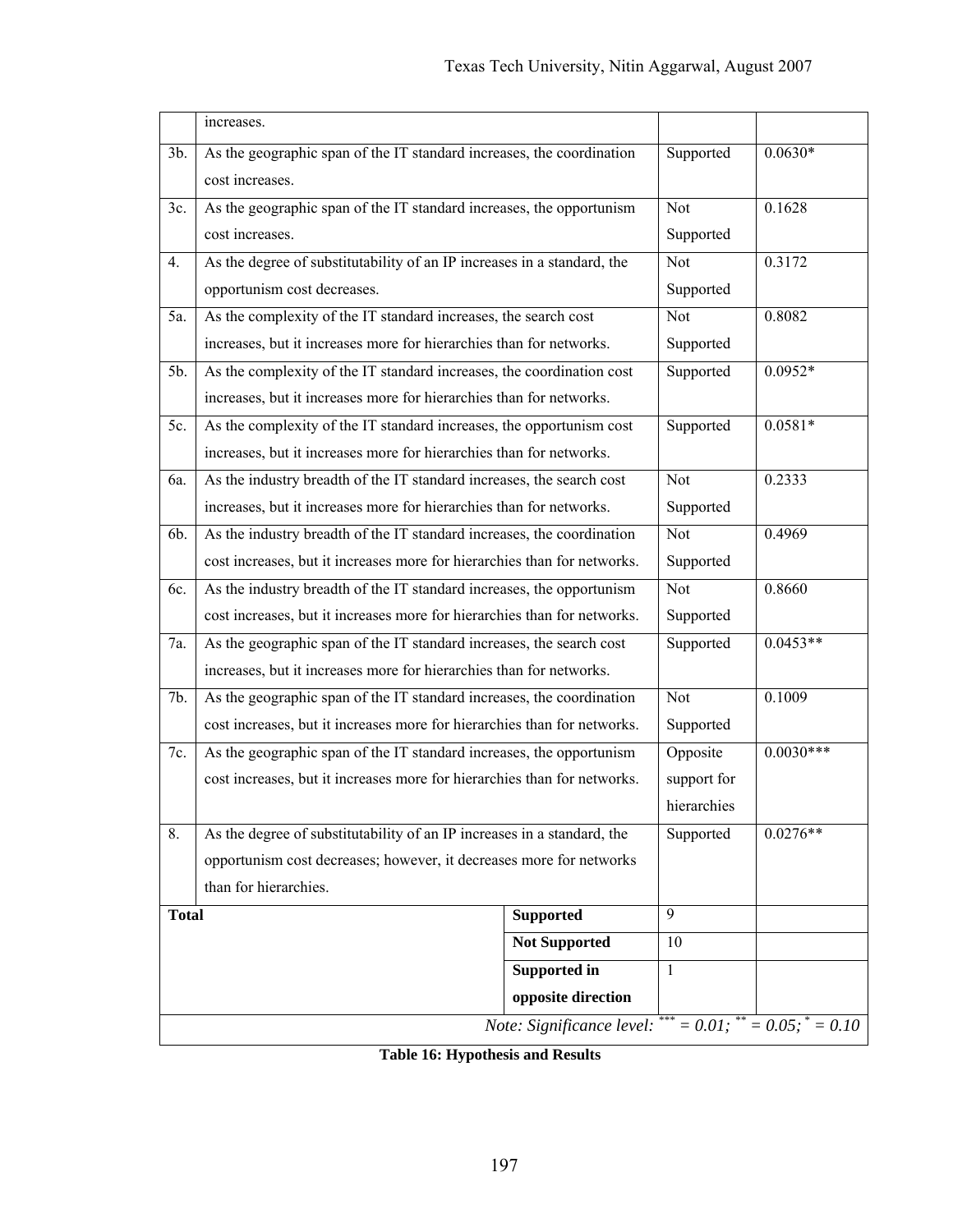The mixed results from our analysis paint a very interesting picture of the state of standard setting under the current patent regime. Support of nine of our hypotheses and one hypothesis in the opposite direction suggests that there are significant transaction costs of the nature of search, coordination, and opportunism. At the same time, failing to find evidence for the other ten hypotheses suggests that there is a great deal more going on that needs further investigation.

The interpretation for the first four sets of hypotheses is simple and straightforward. With one unit of increase in the measure of response variables, holding the moderator (the number of companies) and other variables at their mean, the transaction cost (search or coordination cost) goes up by the estimated coefficient of the predictor variable. For the opportunism, we are using logit function and hence, we do not discuss means but the likelihood of being in the higher category. So in the case of opportunism, with one unit of increase in the measure of predictor variables, holding everything else at the mean, the likelihood of being in the higher category is given by logit odds, which is equal to  $e^{\beta_k}$  where  $\beta_k$  is the parameter estimate for the response variable.

The more interesting findings are in the interaction terms, which also form the core of this thesis. Do governance forms matter? The results show that how the transactions are governed makes a difference in how much cost is incurred. With respect to the search cost, we find that hierarchies are better than networks when the number of countries where patents are held is small; i.e., the geographical scope is limited. However, this advantage is soon lost when the geographical scope expands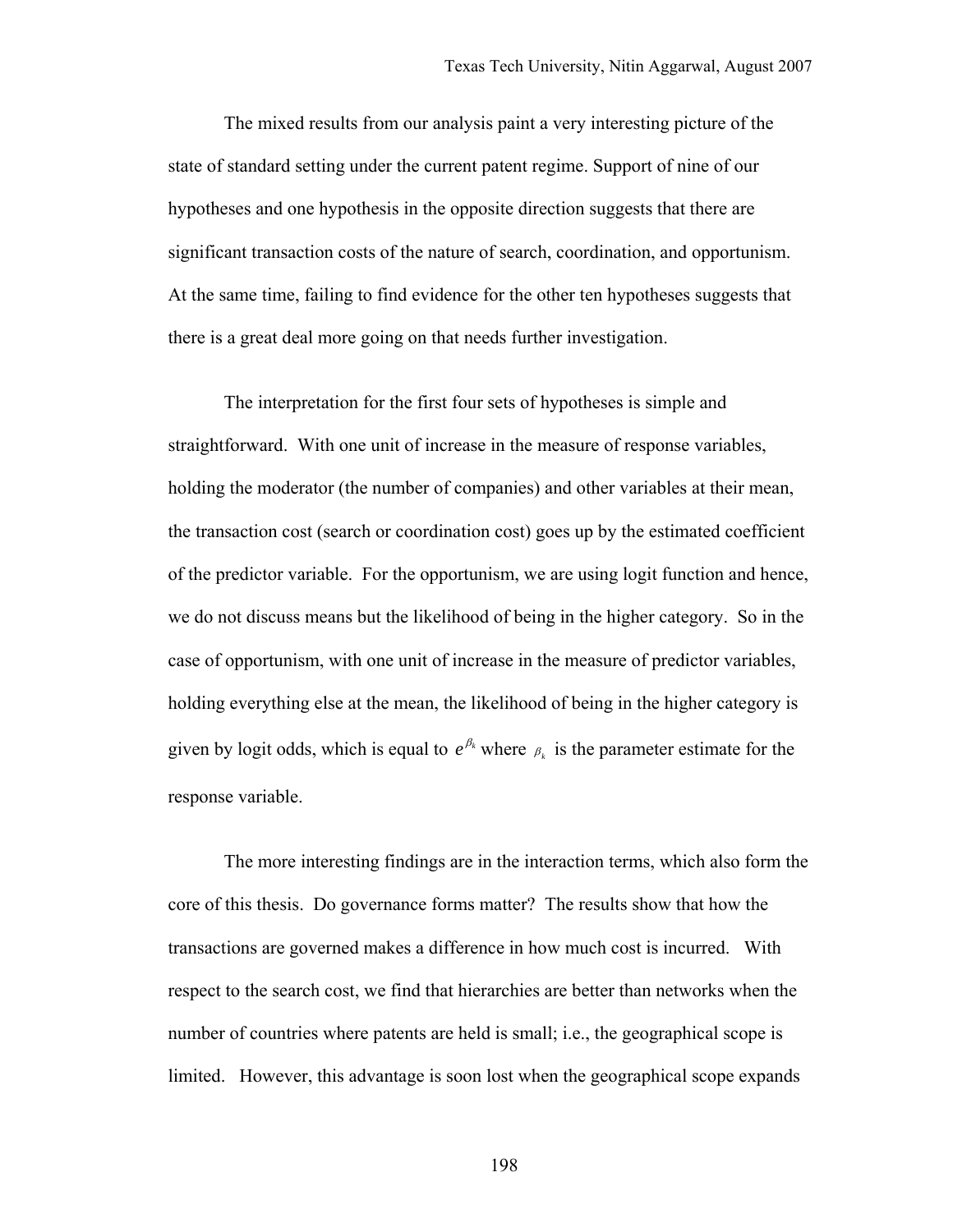and the network becomes more attractive. We do not find evidence for the governance form moderating the effect of complexity and industrial spread on the search cost. We attribute this to the following. Since the search costs are so high, it is possible that hierarchies do not perform any searches, saving themselves the search costs. As a result, they are able to match the costs incurred by the networks. However, this can result in opportunism later for a hierarchy, which is evident from the support for our hypothesis 5c, which states that as the complexity increases, the opportunism increases more for hierarchies than for networks.

With regards to the coordination costs, we find that hierarchies are again better than networks for simpler standards with fewer methods. Again, this advantage is lost as the complexity of the standard increases and networks become more attractive. We do not find evidence that the governance form moderates the effect of industry breadth and geographical scope on the coordination costs. This is to say that there are no differences in the transaction costs incurred by hierarchies or by networks. Again, this could be because hierarchies avoid coordination costs by deliberately ignoring the patents in their search process and thus avoiding the cost to negotiate and contract, and networks avoid these costs by standardizing on contracting terms and forming patent pools.

Another instance where hierarchies and networks incur similar coordination costs across industrial spread and geographical scope are when the majority of the patents are owned by the hierarchy across the vertically integrated company or across its various subsidiaries across the world. This helps hierarchies to reduce their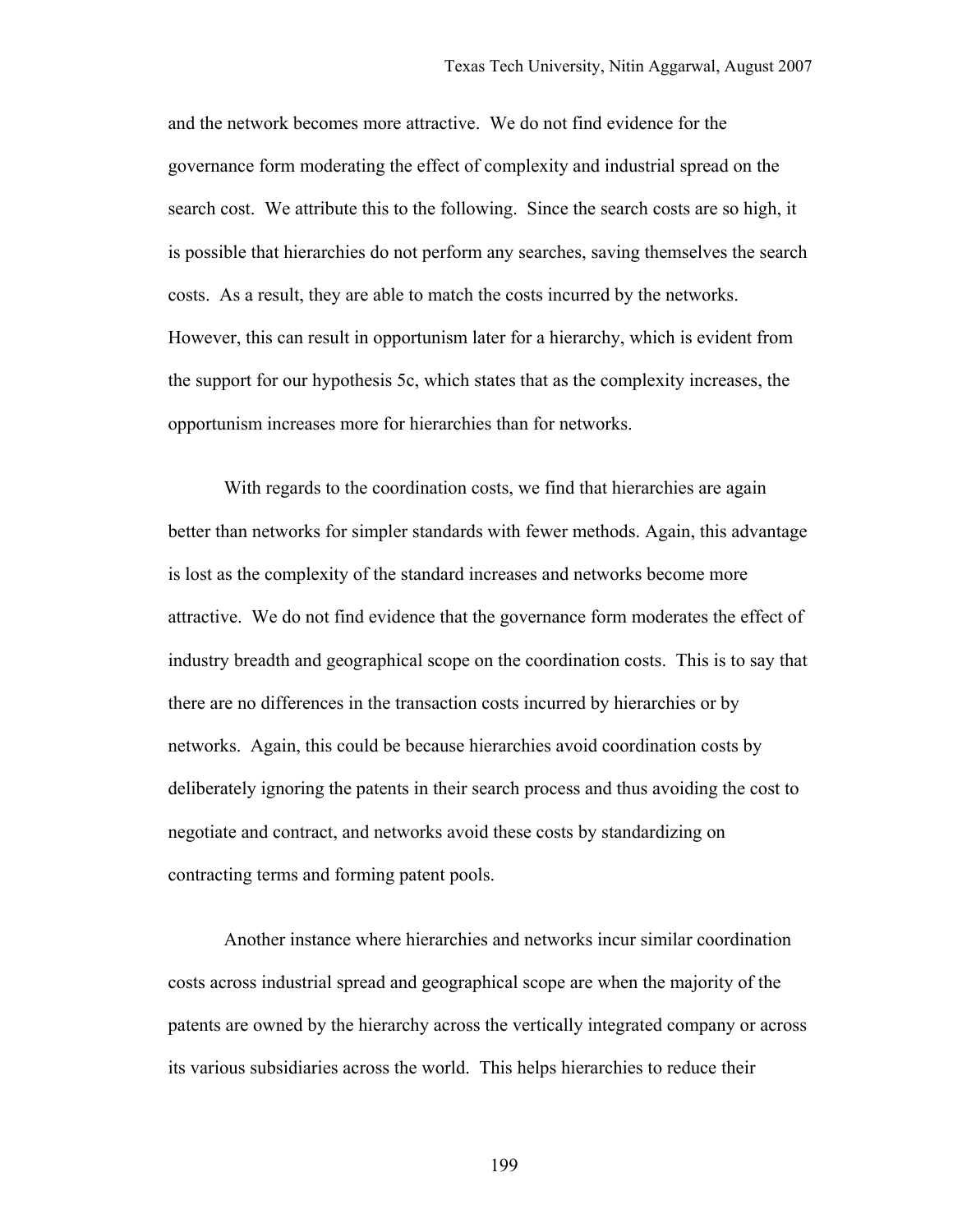coordination costs. Networks achieve the same results by having participants from these different industries or different countries.

With regards to opportunism, we find that networks overall are better when dealing with the complexity and non-substitutability of the patents, and hierarchies are better when dealing with the geographic span of the standard. We do not find support for governance form affecting the impact of industrial spread on the opportunism cost. A summary of which governance form is better in which case is summarized in Table 17:

| <b>Advantage</b>         |      | <b>Search cost</b> | <b>Coordination</b> | Opportunism     |
|--------------------------|------|--------------------|---------------------|-----------------|
|                          |      |                    | cost                | cost            |
| <b>Complexity</b>        | Low  |                    | Hierarchies         | <b>Networks</b> |
|                          | High |                    | <b>Networks</b>     | <b>Networks</b> |
| <b>Industrial Spread</b> | Low  |                    |                     |                 |
|                          | High |                    |                     |                 |
| Geographical             | Low  | Hierarchies        |                     | Hierarchies     |
| <b>Scope</b>             | High | <b>Networks</b>    |                     | Hierarchies     |
| Substitutability of      | Low  |                    |                     | <b>Networks</b> |
| patent                   | High |                    |                     | Hierarchies     |

**Table 17: Relative advantage of Hierarchy and Network** 

Thus, we see that hierarchies are better than networks in some cases, and vice

versa.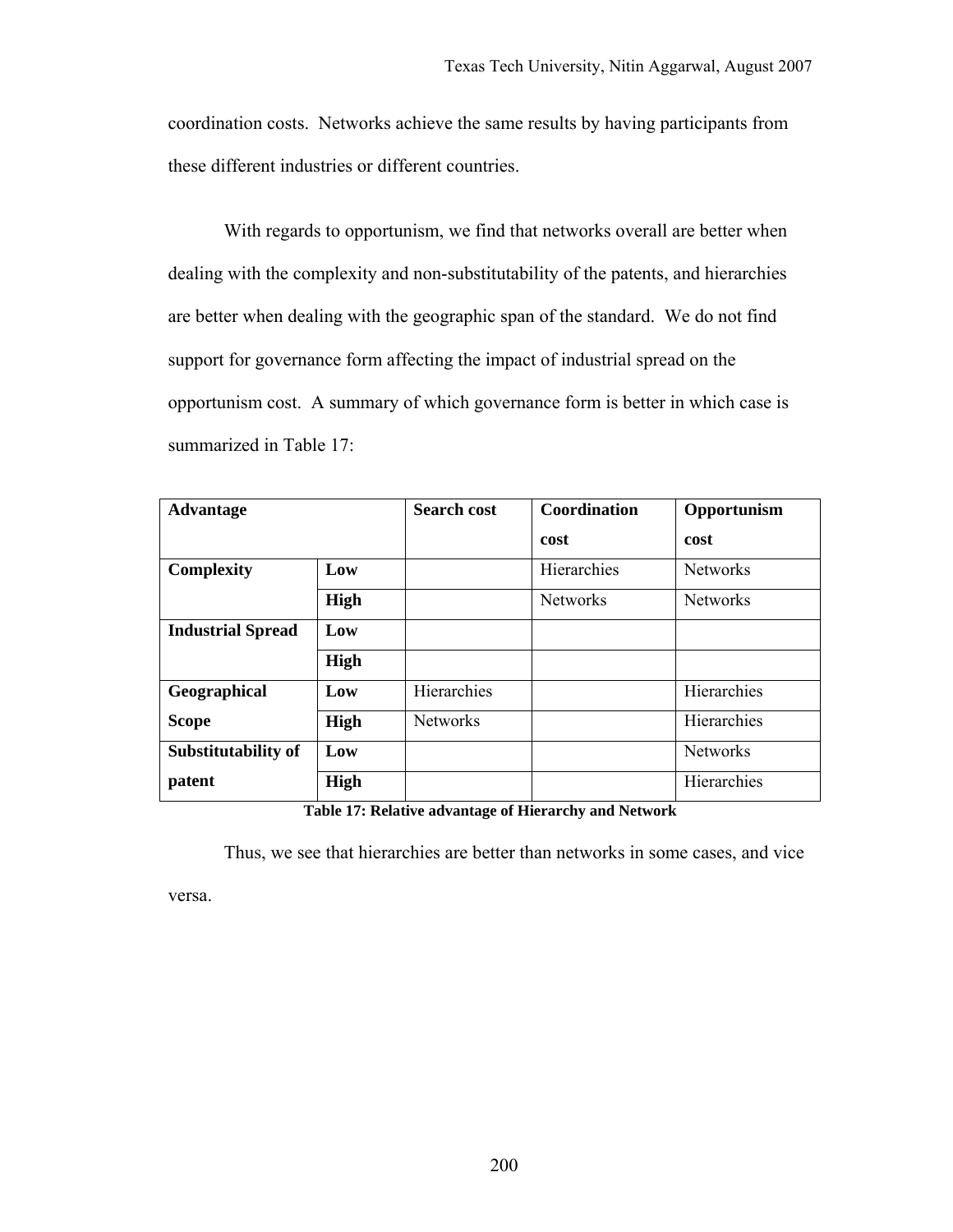# **CHAPTER VI: CONCLUSION, LIMITATIONS, AND DIRECTIONS OF FUTURE RESEARCH**

#### **6.1. Overview**

In this chapter, we conclude the study by discussing our findings. We also provide limitations and directions of future research.

# **6.2. Conclusion**

Our analysis shows that both hierarchies and networks offer some benefits over each other under the given circumstances. These differences are very important and have both theoretical and practical implications. This is because the firm developing the standard cannot control the characteristics of the bundle, but what they can control is the governance form. By selecting an appropriate governance form for their standards, the firms cannot only avoid costly patent litigation, but also, standard wars. Of course, the firms can also use this model to calculate their costs and their likelihood of getting sued and decide, based on their cost benefit analysis that they still want to develop the standard hierarchically. As Dranov and Gandal put it, "A monopoly in the bush is often worth more than an oligopoly in the hand" (Dranove and Gandal 2003).

Our model also explains why we still see both hierarchies and networks in the standard-setting environment. We show that hierarchies are particularly beneficial if the standard is not very complicated, both in terms of number of methods and the geographical scope. However, with time, the standards are becoming more complicated, and IP issues are becoming more prominent. Under such circumstances, networks are preferred over hierarchies. Out of the three costs identified, I believe that the opportunism cost is the most problematic. If there were no opportunism, the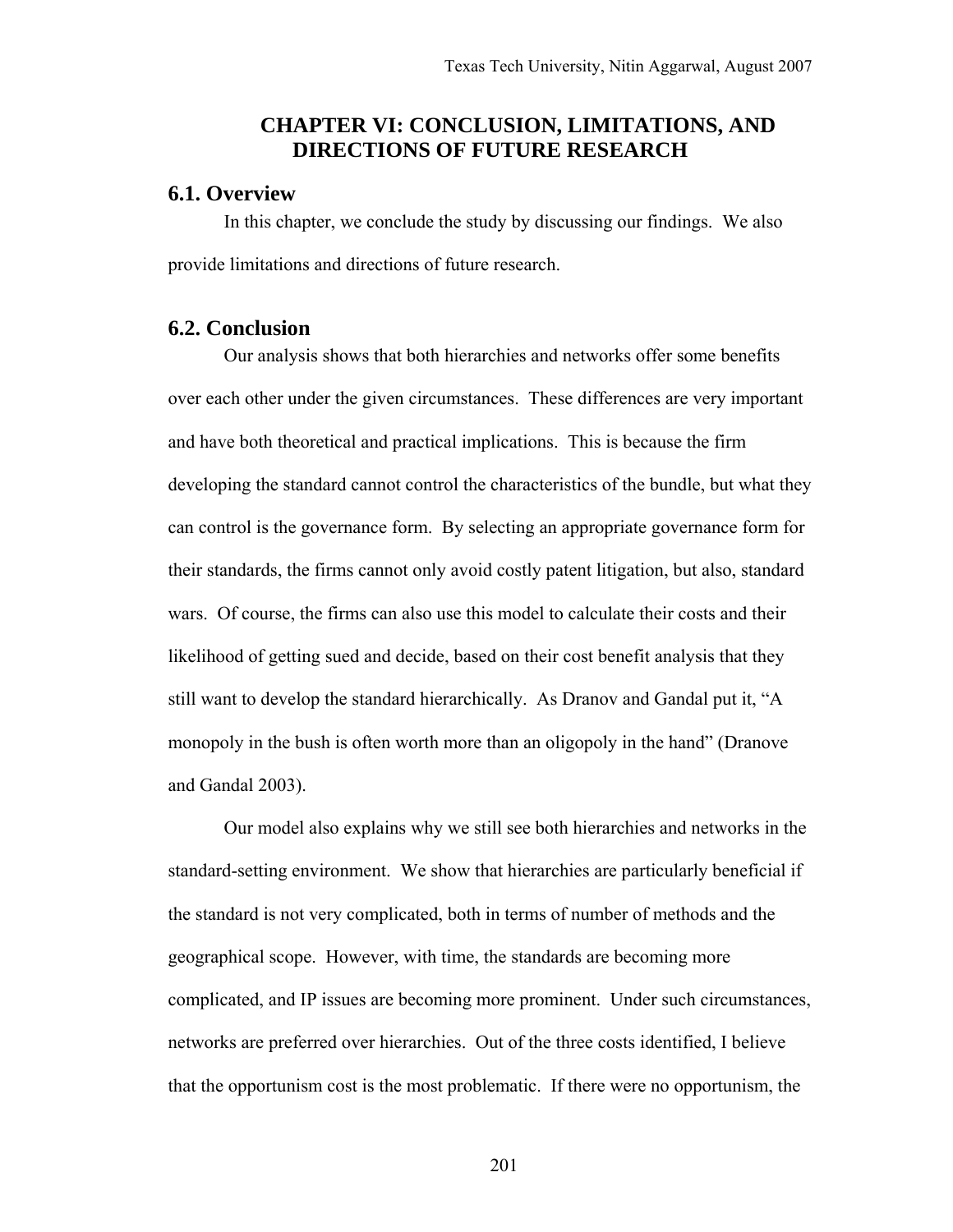search and coordination would be redundant. As a result, more weight should be provided to opportunism when we evaluate our models. Thus, we conclude that hierarchies are preferred when the geographical scope of the standard is high and the substitutability of the patents in the standard is high. For cases where standards are complex and there are no easily implementable substitutes available, networks are almost always preferred.

One conclusion that comes out of the analysis is that to begin with, hierarchies are cheaper than networks. Since we measure transaction costs in terms of time required to develop the standard, this means that for lower levels of complexity, industrial and geographical scopes, hierarchies are much faster than networks. This is because hierarchies work with the same objective and the differences are resolved by fiat. Thus, the initial coordination and opportunism costs are low, which results in faster standards development. Moreover, the standards initiative may start with pieces of technology that the hierarchy already owns, which reduces the search cost for small, less complex standards. Networks, on the other hand, have participants with differing objectives coming from different industries and different countries. However small the standardization effort may be, there will always be an initial cost incurred in organizing the group, standardizing the contracts, getting the regulatory approvals, and agreeing upon the standard. Once the systems are in place, this initial investment greatly enhances the ability of a network to mitigate future occurrences of these costs. For example, once the contracts are standardized, no further negotiations occur for additional firms that want to join the network. This substantially reduces the marginal costs of increasing complexity, industrial spread, geographical scope,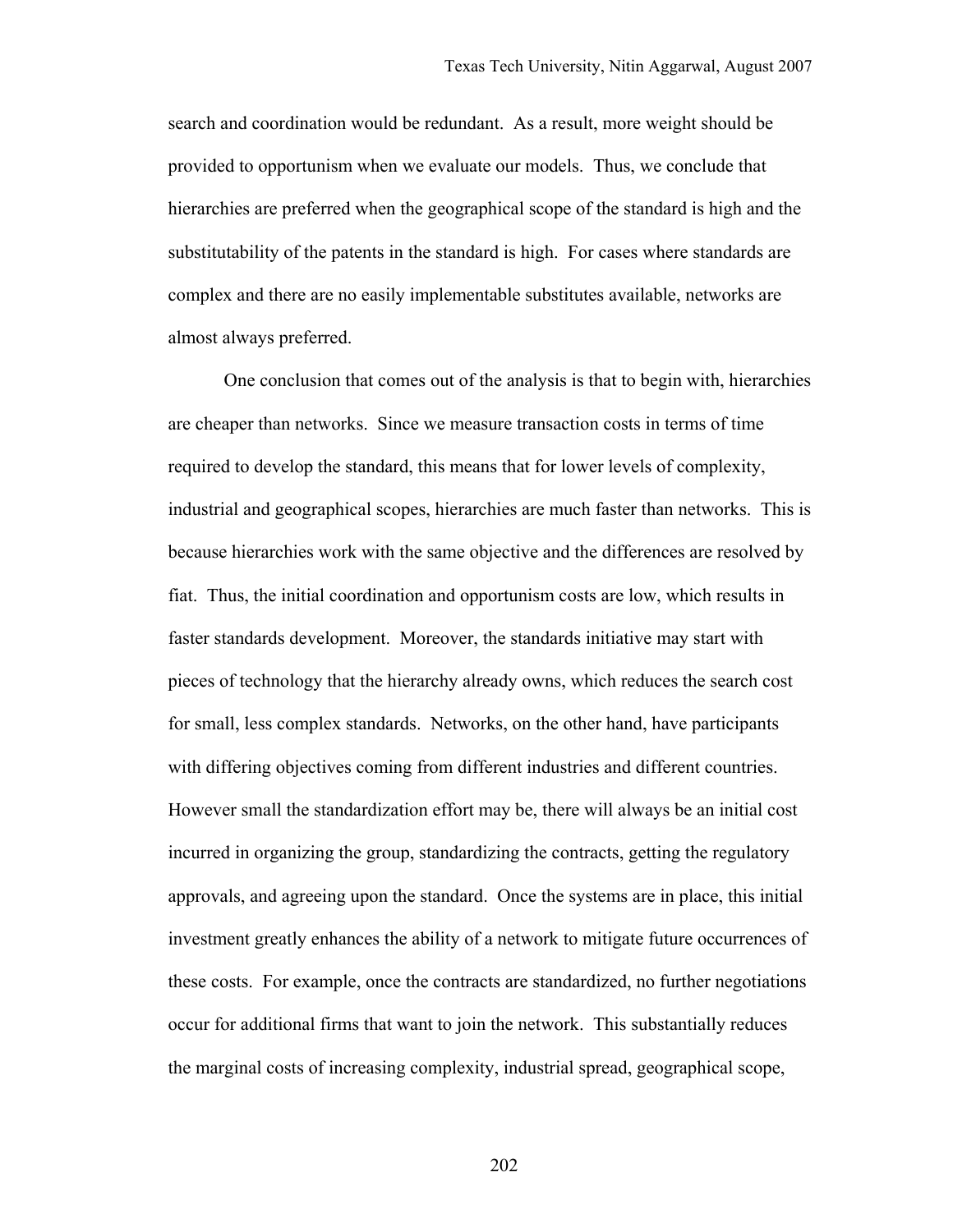and substitutability. This outcome of our analysis has been presented often in various papers and books on standard setting. However, such papers have only provided anecdotal evidence. This research provides empirical evidence for the same.

Another conclusion that came out of our analysis is the lack of support for the hypothesis that the governance form influences the impact of the complexity of the standard and the geographical scope on search and coordination costs. While the exact reasons for this are unknown, based on our conversations with industry experts, it seems likely that the search costs and coordination costs are so high that some firms chose to ignore this entire step altogether. This can be a costly mistake for the future and may result in expensive lawsuits. Further support to this argument is visible in the support for our hypothesis on opportunism.

Legal IP issues are fast becoming a major concern of most IT departments. There is a conscious and deliberate move towards IP harvesting within companies big and small. This is because IP represents hidden treasure for the firms holding it which, if harvested properly, can result in substantial profits for the firms (Rivette and Kline 2000). But apart from legitimate use and licensing, there are firms that exist whose sole purpose is to create a technology-blocking patent portfolio which then can be enforced to drive revenue. Firms like Acacia, Intellectual Ventures, NTP and Forgent are said to pursue an activity called patent trolling (AssociatePress 2006a; AssociatePress 2006b; Orey 2006), which means that they acquire patents which they do not use themselves - in fact, they frequently produce no product whatsoever and own no assets other than patents - and sue other firms for royalties. Firms settle,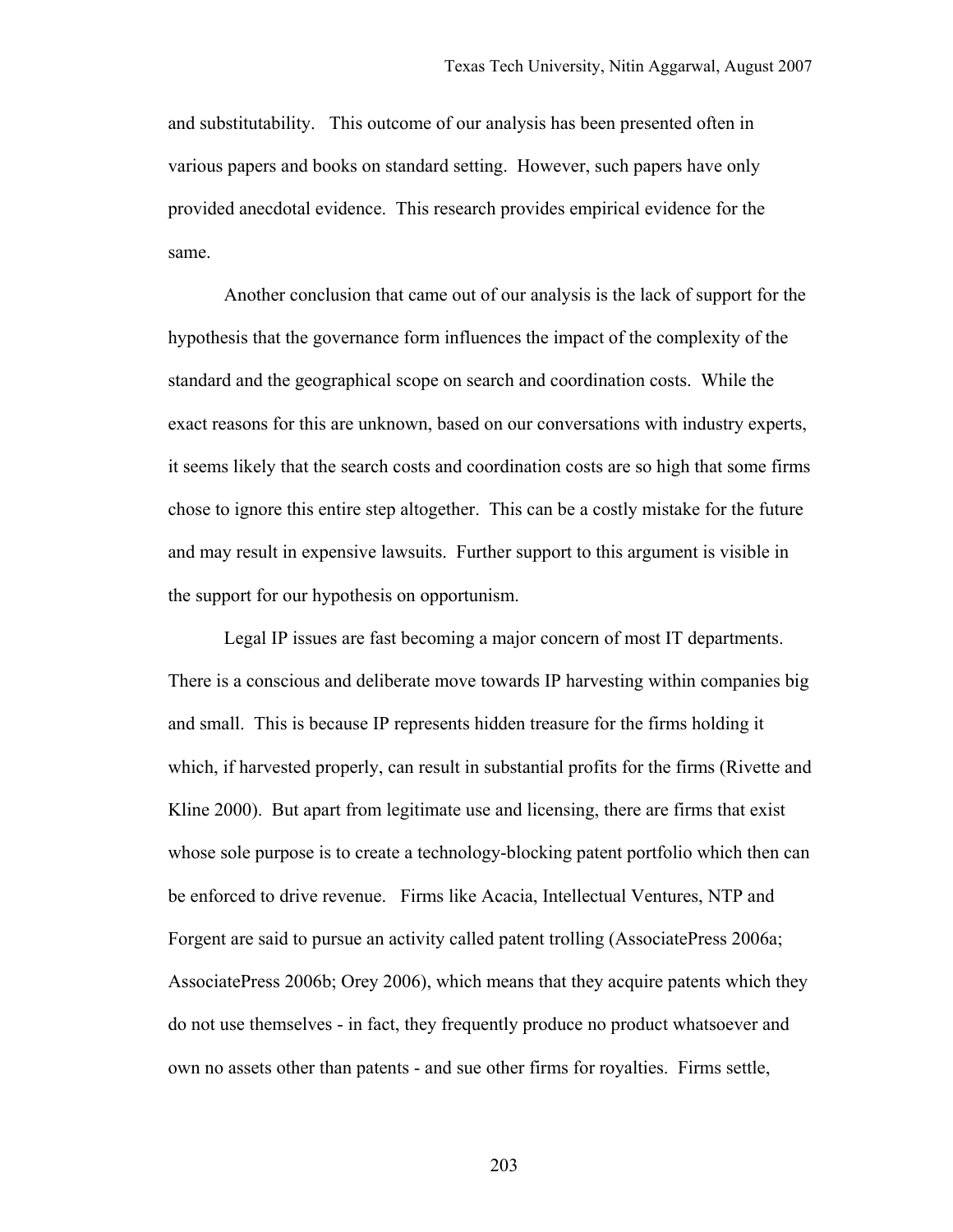often without a fight, because patent litigation costs several million dollars. The returns can be huge. Forgent makes over \$100 million in revenues from royalties, and NTP recently settled a suit for \$600 million. Patent trolls cause serious problems for technology developers because they have no production that can be held hostage, so there is no ability of other patent owners to exercise power over them. "Single patents with great blocking power could be an expensive nuisance to a large company, especially if held by inventors with no manufacturing capacity who are thus invulnerable to retaliation through counter-blocking" (Granstrand 1999).

Search is also becoming more complicated. As the number of patents granted increased from 60,000 in 1980 to 165,000 in 2005 and close to a million applications pending as of Sept. 30, 2005 (Source: USPTO), the difficulty in locating relevant patents has also increased. On top of that, as the volume of relevant information has increased, due, in large part, to the internet, searching prior art has become more difficult. In addition, the international nature of technology and IP is coming into play, making search much more global. We recently spoke to a technology developer group which was busy trying to track down the owner of an Australian patent. Moreover, given the potential gains from having a technology implemented which contains a submarine patent, patentees have an incentive to obfuscate their patents.

The Supreme Court and the United States Congress have taken notice of the extreme implications and the cost of the IP infringement on businesses and the society. The Supreme Court has admitted cases and issued guidelines with respect to two highly controversial aspects of IP infringement: the issue of obviousness, and the issue of permanent injunction.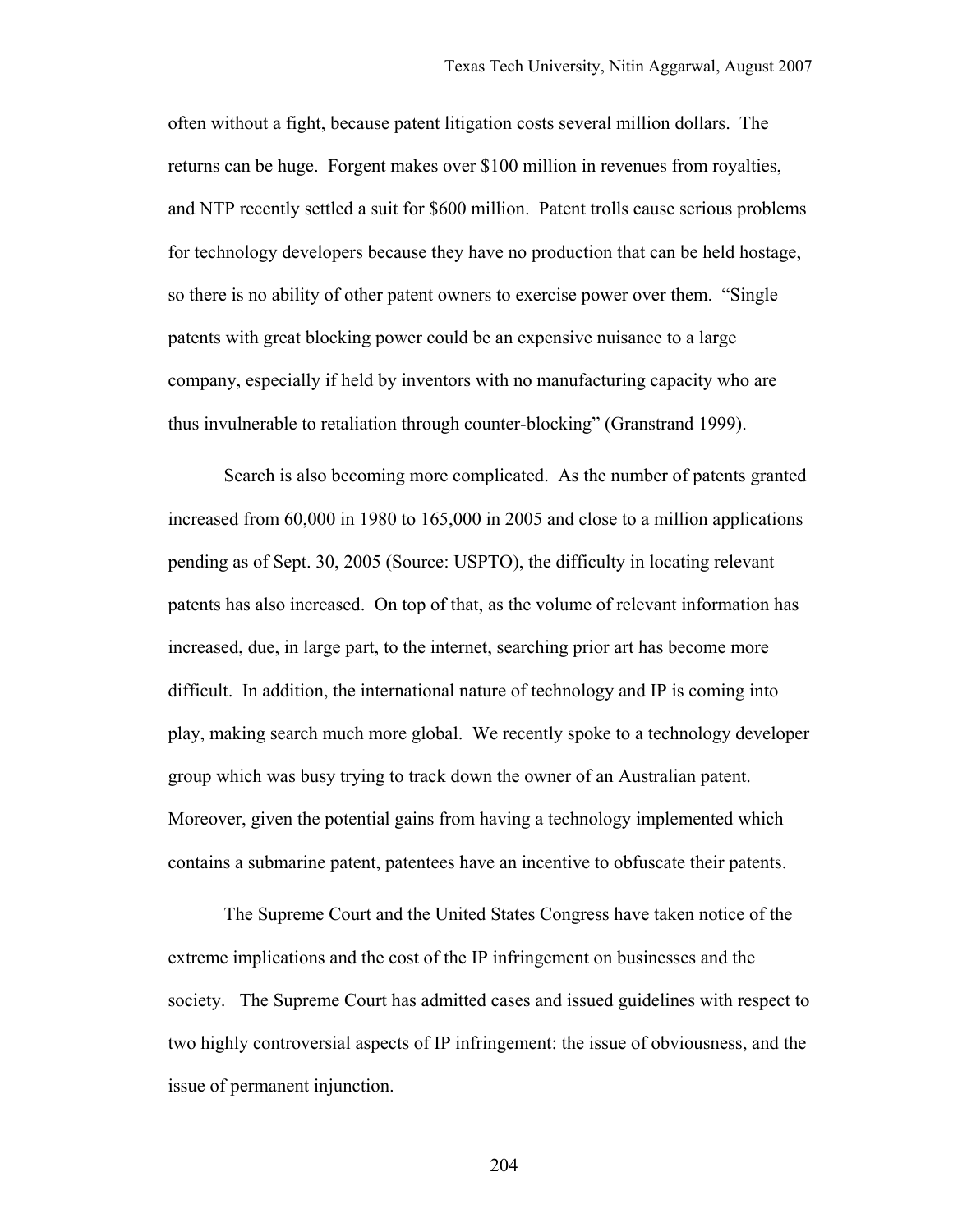On the issue of obviousness, the Supreme Court issued a judgment in the case of *KSR v. Telefax (April 30, 2007)* that will potentially set precedence in evaluating and even challenging the obviousness of all current and future patents. The Supreme Court ruled in the favor of KSR and loosened the test of obviousness as interpreted by the circuit court of appeals for patents. It will now be difficult to apply for patents or easier to challenge patents granted on inventions that are mere combination of existing technologies. This will effectively reduce the problems of patent thickets and patent trolling where small increments in technology were patented to surround the original patent making it useless.

On the issue of permanent injunction, the Supreme Court in a case related to *eBay v. MercExchange,* passed a landmark judgment on May 15, 2006, making permanent injunction a thing of passé. Traditionally, the circuit court of appeals has issued an automatic injunction on the technology infringing on a patent. However, the Supreme Court ruled that the injunction should not be automatically issued in the case of patent infringement but should be based on the four factors traditionally used to determine the appropriateness of the infringement. As a result of this judgment, the negotiating power of the, so called patent trolls, will be greatly diminished.

U.S. Congress, on its end, has introduced the, "Patent Reforms Act of 2007", to update the current patent laws. The bill, if passed, would change the U.S. patent system from the current "first to invent" system to the "first to file" system. It would also make changes in how damages are calculated incase of infringement. Critiques however argue that first to file will start a new race for filing patents and will

205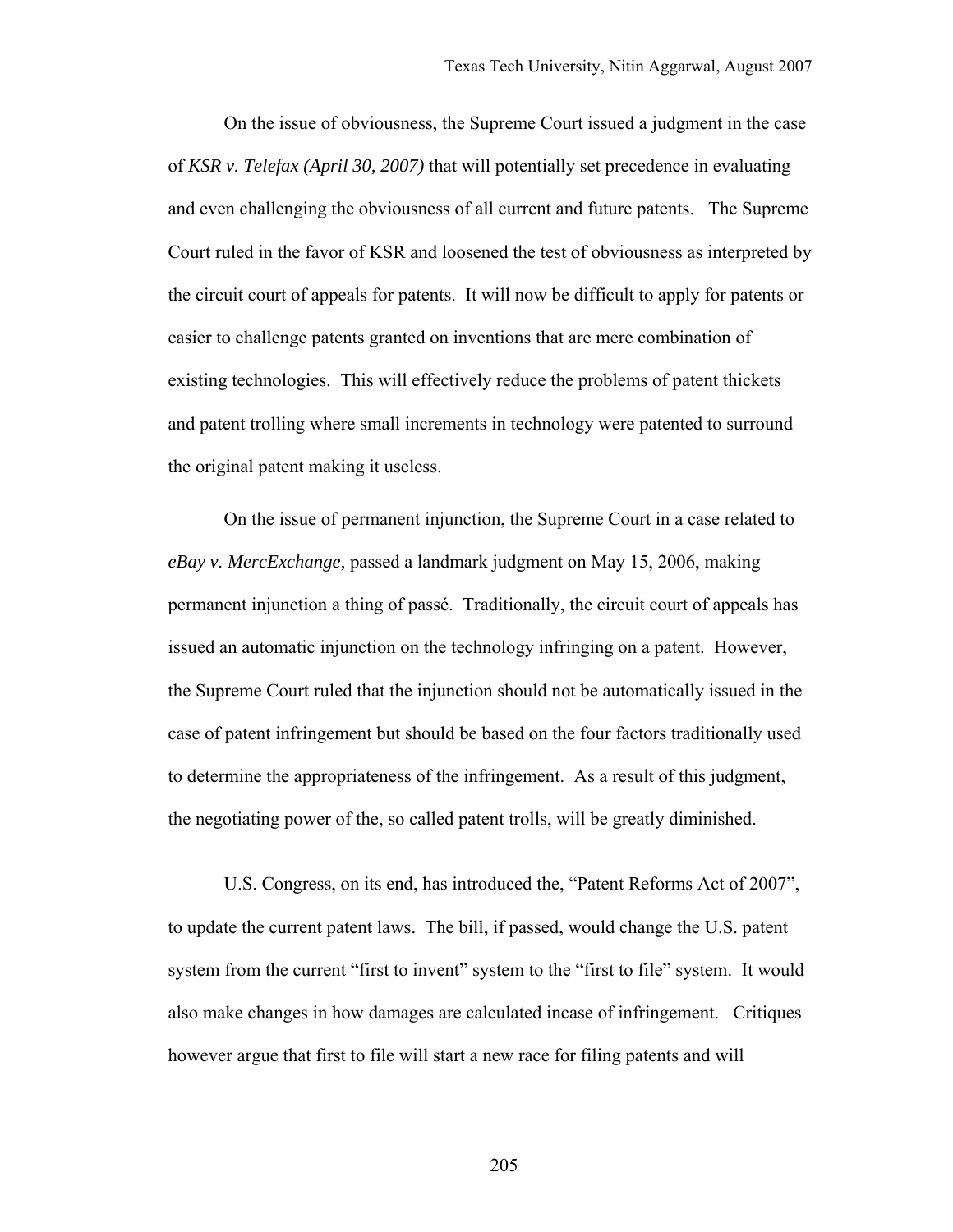diminish the quality of patents applied. This is because, in the race to apply for patents, the patentees will ignore the prior art resulting in lower quality applications.

One other observation we can offer is that technology firms are patenting more now than they have in the past (Bessen and Hunt 2004; Kortum and Lerner 1999; Rivette and Kline 2000). For example, Microsoft only had one patent in 1990, close to 800 patents in 2000 (Rivette and Kline 2000) p.4, and 3,955 patents in 2005, with another 3,400 patents pending (Stross 2005). The more patents there are, the more potential for infringement there is. This notion of patent thicket is becoming increasingly important in law and economics (Shapiro 2001). Our analysis suggests that this should increase the relative benefits of using networks over hierarchies. This observation seems to be borne out by the rise of networks.

We hope that both practitioners and researchers will consider the legal aspects of the technology development process and recognize that a bundle of IP has unique characteristics which are different than either physical property or single instances of IP. In the coming years, these issues will move to the fore in technology development, and we need to be prepared.

### **6.3. Limitations**

Like every other study, the current study was done under the constraint of several limitations. First and foremost is the generalizability of the findings. Since IP issues are very near and dear to a firm's strategic plans, it was hard to collect data for proprietary standards. We were only able to target the people who listed their contact information online through public archives of standard setting. These are the people

206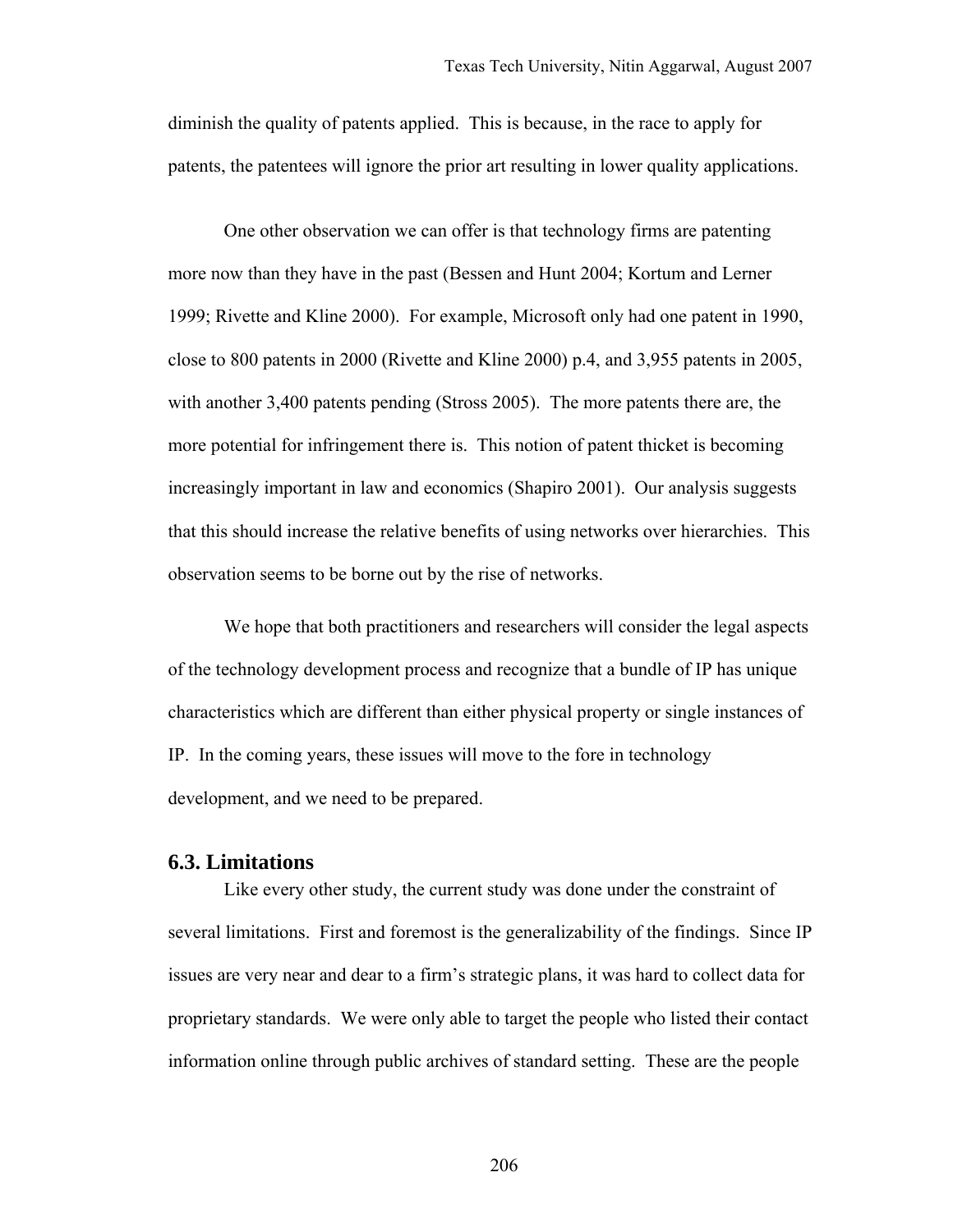who actively participate in open or network standard setting. As a result, our data was skewed towards responses from networks more so than hierarchies.

Second, since the participation in the survey was purely voluntary, there may be some response bias, especially from people who feel strongly about the patents issue in the IT standard setting.

Third, the study is the first of its kind, and there is much room for improvement in terms of defining constructs and their measures. There exists no standard terminology for methods that exist in the standards. Since the data for this study is collected using respondents' subjective measures, any shortcomings in defining the measuring of the construct will be reflected in the subjective interpretation of respondents. While every effort was made to avoid this problem, we believe there is still room for improvement.

Fourth, since the responses were anonymous, there is no way for us to find out if multiple people working on the same standard responded, creating the problem of repeated measure. To avoid this, we selected as many different standards as possible and did not identify to the respondent the standard that we selected.

### **6.4. Directions of Future Research**

This is one of the first researches in the field of information systems that considers the intellectual property issues in technology standard setting. As a result, there is a tremendous opportunity for expanding the current research and new research. First and foremost, the current research raises more questions, such as how opportunism is affected by search and coordination efforts.

207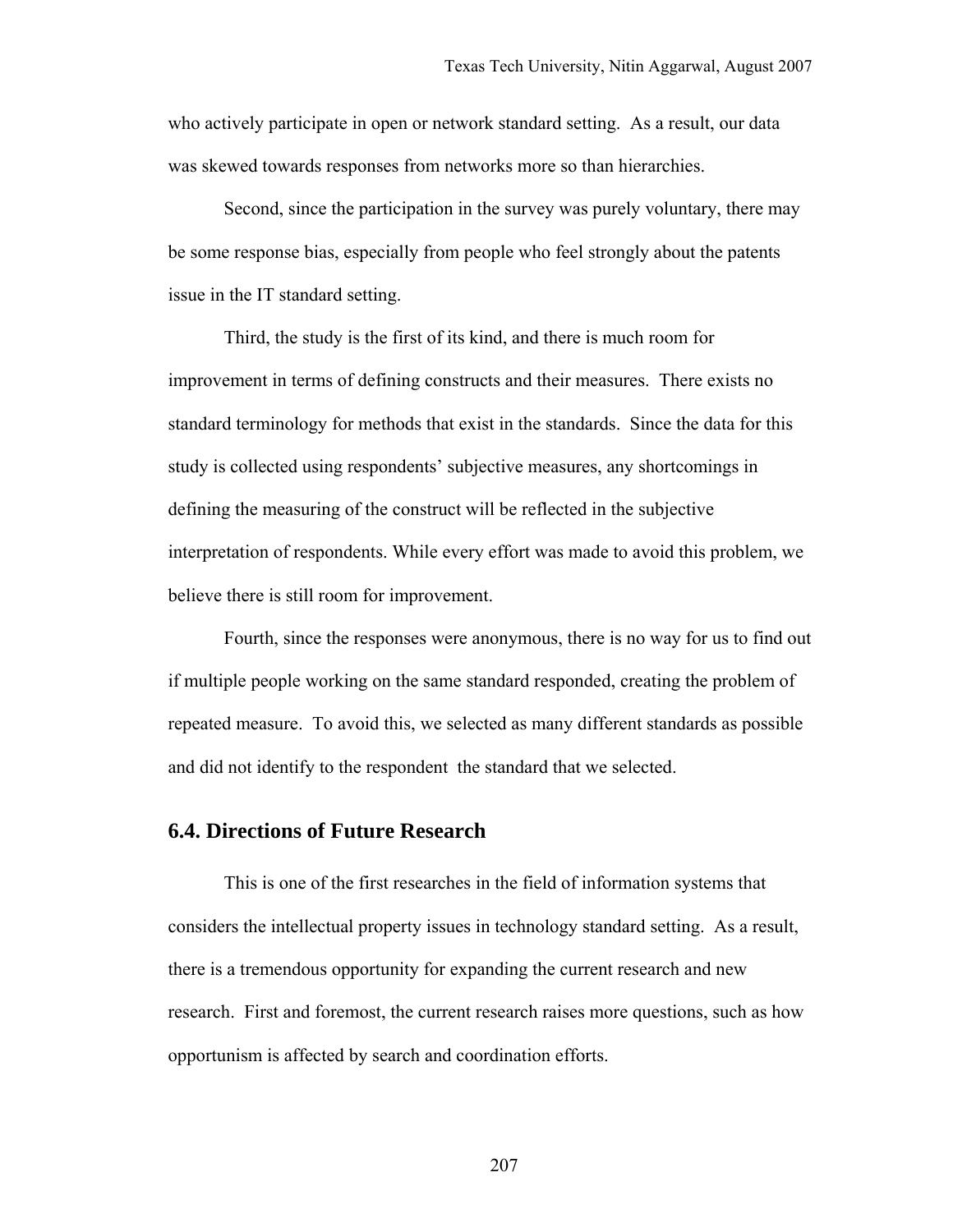The second is to extend this research by studying other factors in standards development. The coordination costs themselves can be divided into two – external coordination costs with patent holders and internal coordination costs of organizing the network. It will be interesting to see if one is more significant than the other in determining the governance form.

Finally, in this research, we only consider two ideal forms of governance in very simple terms; hierarchies and networks. Future work should consider more characteristics of the ideal types, thereby creating more ideal types. Networks in particular can be divided into several sub-forms. There are consortia, which may include only the IP holders, and there are technology development authorities, like IEEE, who may include other interested parties. Moreover, the motivations may be different among different organizations. For example, a government body may want to develop fair technologies, while an engineering body may want to develop highquality technologies, and a consortium may want to develop profitable technologies. These different motivations can severely modify the costs associated with each form. We offer a basic model from which this analysis can proceed.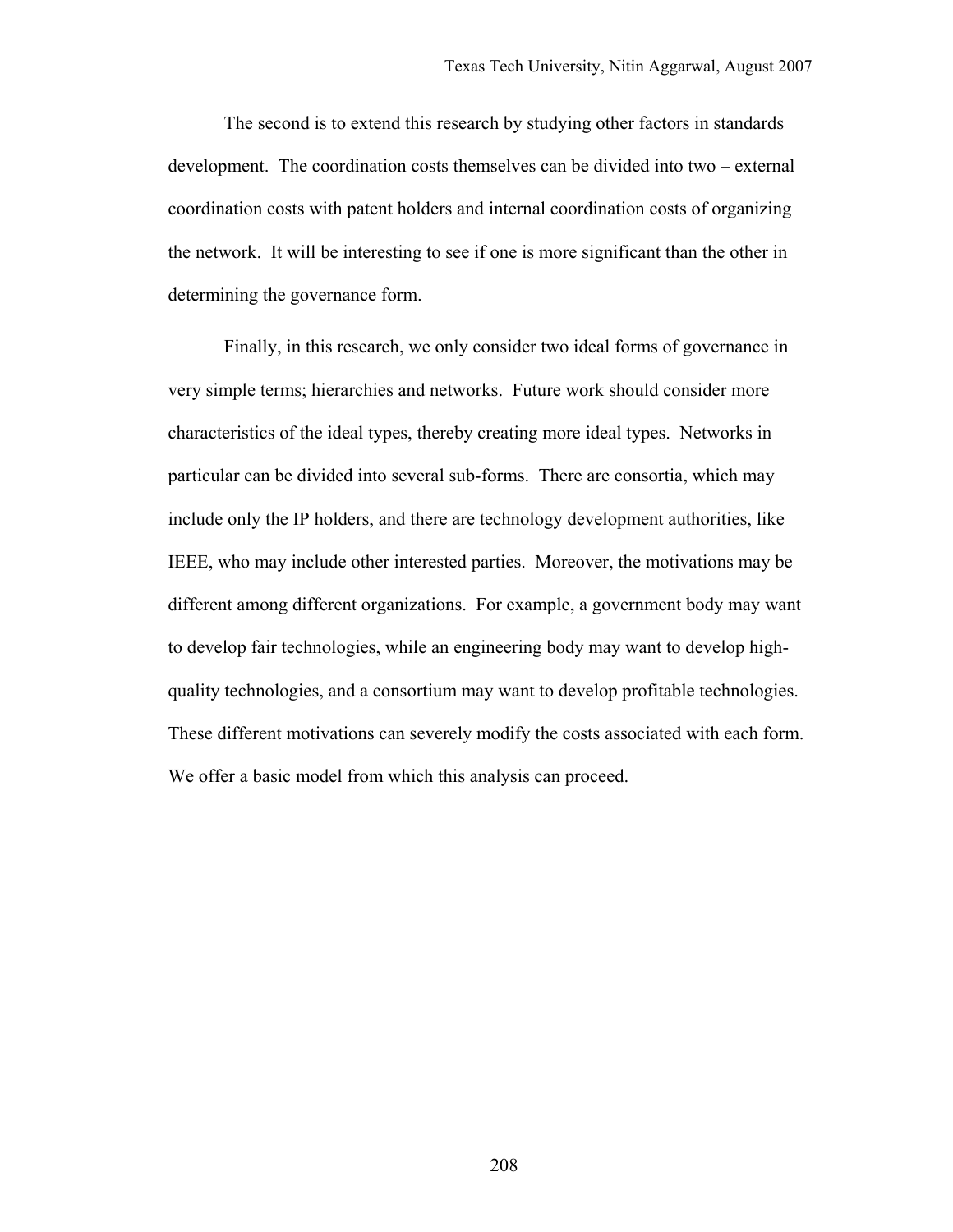## **REFERENCES**

- Ackman, D. "Microsoft Vows to Crush The Mouse that Roared," Forbes Online, 2003.
- Aggarwal, N., and Walden, E. "Standard-Setting Consortia: A Transaction Cost Perspective"," 38th Annual Hawaii International Conference on System Sciences - 2005, IEEE, Big Island, Hawaii, 2005.
- Aggarwal, N., and Walden, E.A. "Monopoly in Standards is a Myth," Proceedings of the Workshop on Standard Making: A Critical Research Frontier for Information Systems, Seattle, WA, 2003, pp. 49-61.
- Anderson, E. "The Salesperson as Outside Agent or Employee: A Transaction Cost Analysis," *Marketing Science* (4), Summer 1985, pp 234-254.
- Anderson, E. "Transaction Costs as Determinants of Opportunism in Integrated and Independant Sales Forces," *Journal of Economic Behavior and Organization* (8), May 1988, pp 247-264.
- Ang, S., and Beath, C.M. "Hierarchical Elements in Software Contracts," *Journal of Organizational Computing* (3:3) 1993, pp 329-361.
- Arthur, W.B. "Competing Technologies, Increasing Returns, and Lock-In by Historical Events," *Economic Journal* (99) 1989, pp 116-131.
- Arthur, W.B. "Positive Feedbacks in the Economy," *Scientific American* (262), February 1990, pp 92-99.
- Arthur, W.B. "Increasing Returns and the New World of Business," *Harvard Business Review*), July-August 1996.
- AssociatePress "Company Makes Good Living Through 'Patent Trolling'," Fox News, 2006a.
- AssociatePress "'Patent trolling' Firms Sue Their Way to Profits: Companies Amass Intellectual Property, then Accuse Others of Infringement," MSNBC, 2006b.
- Axelrod, R., Mitchell, W., Thomas, R.E., Bennett, D.S., and Bruderer, E. "Coalition Formation in Standard-Setting Alliance," *Management Science* (41:9), September 1995, pp 1493-1508.
- Bakos, J.Y. "Reducing Buyer Search Cost: Implication for Electronic Marketplaces," *Management Science* (43:12) 1997, pp 1676-1692.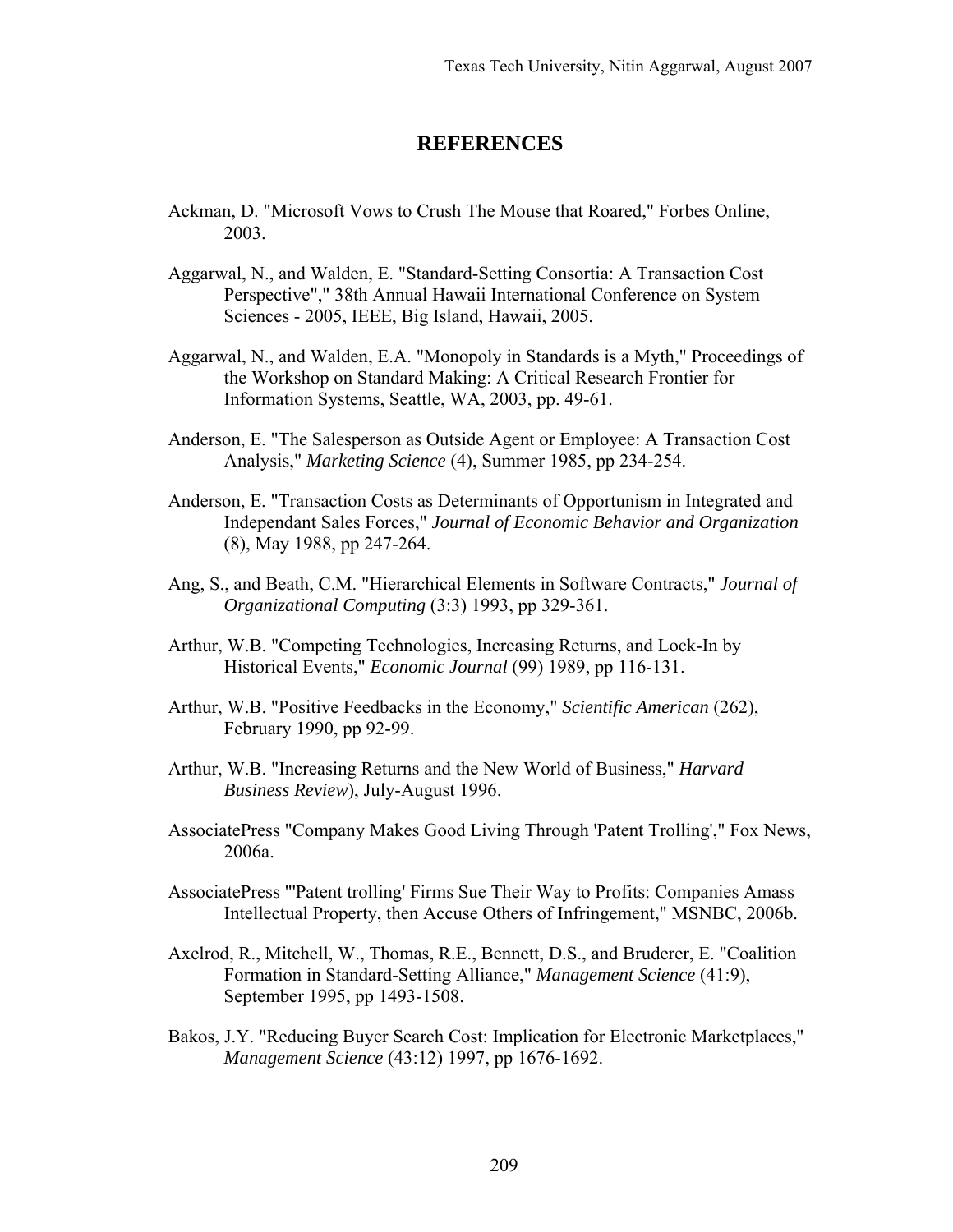- Bakos, J.Y., and Nault, B.r. "Ownership and Investment in Electronic Networks," *Information Systems Research* (8:4) 1997, pp 321-341.
- Bakos, Y., and Brynjolfsson, E. "Bundling Information Goods: Pricing, Profits, and Efficiency," *Management Science* (45:12), December 1999, pp 1613-1631.
- Bakos, Y., and Kemerer, C.F. "Recent Applications of Economic Theory in Information Technology Research," *Decision Support Systems* (8) 1992, pp 365-386.
- Balakrishnan, S., and Wernerfelt, B. "Technical Changes, Competition and Vertical Integration," *Strategic Management Journal* (7), July-August 1986, pp 3-16.
- Banker, R.D., Datar, S.M., Kemerer, C.F., and Zweig, D. "Software complexity and maintenance costs," *Communications of the ACM* (36:11), November 1993, pp 81-94.
- Barney, J. "Firm Resources and Sustained Competitive Advantage," *Journal of Management Information Systems* (17:1) 1991, pp 99-120.
- Basili, V.R., and Perricone, B.T. "Software Errors and Complexity: An Empirical Investigation," *Communications of the ACM* (27:1), January 1984, pp 42-52.
- Bensaou, M., and Anderson, E. "Buyer-Supplier Relations in Industrial Markets: When Do Buyers Risk Making Idiosyncratic Investments?," *Organization Science* (10:4) 1999, pp 460-481.
- Benston, G.J., and Smith, C.W.J. "A Transactions Cost Approach to the Theory of Financial Intermediation," *The Journal of Finance* (31:2), 215-231 1975, p May.
- Besen, S.M., and Farrell, J. "Choosing How to Compete: Strategies and Tactics in Standardization," *The Journal of Economic Perspectives* (8:2), Spring 1994, pp 117-131.
- Bessen, J., and Hunt, R.M. "An Empirical Look at Software Patents," *Working Paper No. 03-17 available at http://www.researchoninnovation.org/swpat.pdf*) 2004.
- Bonino, M.J., and Spring, M.B. "Standards as Change Agents in the Information Technology Market," *Computer Standards and Interfaces* (20) 1999, pp 279- 289.
- Bosworth, D., and Rogers, M. "Market Value, R&D and Intellectual Property: An Emperical Analysis of Large Australian Firms," *The Economic Record* (77:239), December 2001, p 323.
- Bradenburger, A.M., and Nalebuff, B.J. "Coopetition," *New York: Doubleday*), May 1996.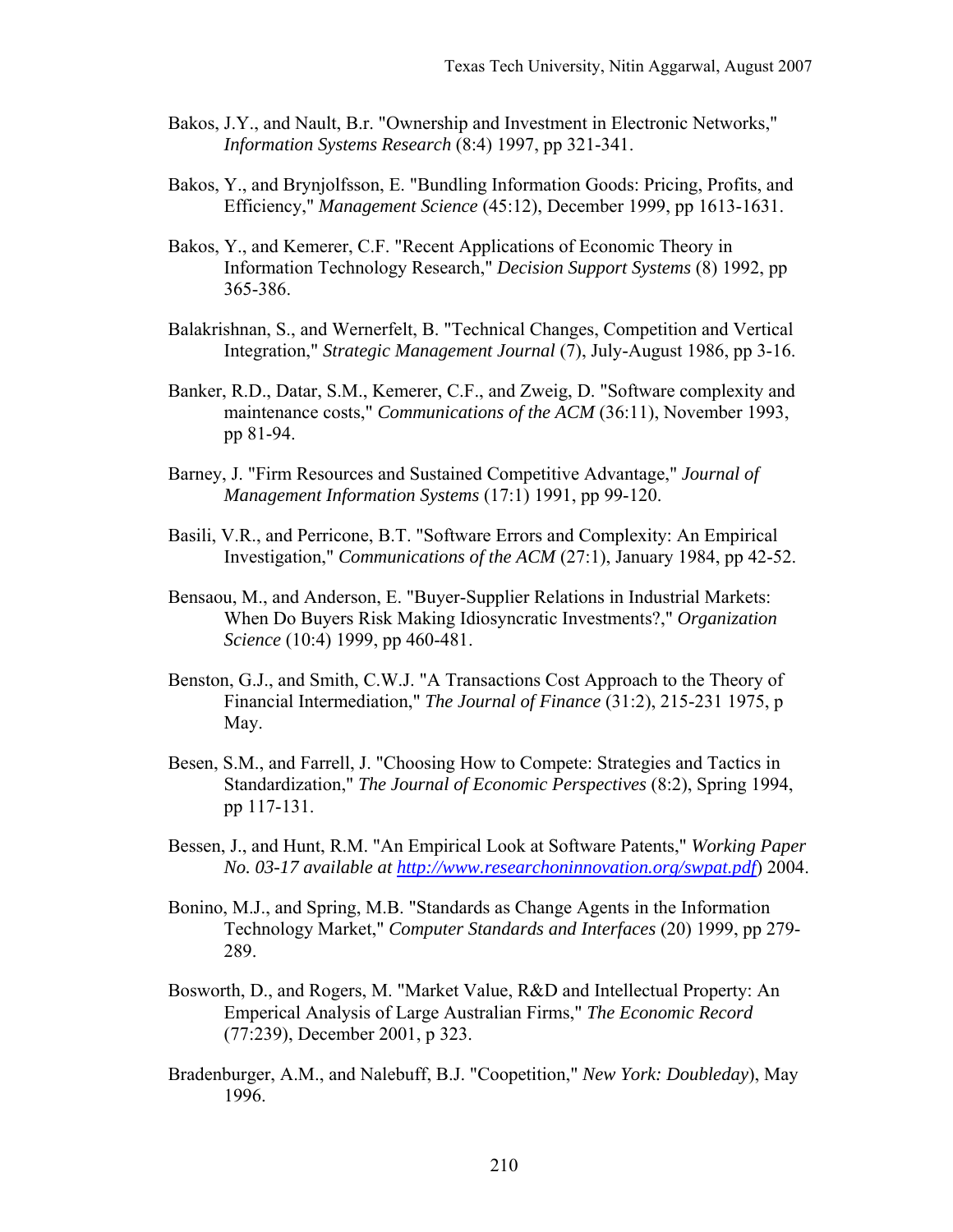- Brynjolfsson, E. "Information assets, technology, and organization," *Management Science* (40:12) 1994, pp 1645-1663.
- Brynjolfsson, E., and Hitt, L. "Beyond Computation: Information Technology, Organizational Transformation and Business Performance," *Journal of Economic Perspectives* (14:4), Fall 2000, pp 23-48.
- Brynjolfsson, E., and Hitt, L.M. "Beyond the Productivity Paradox," *Communications of the ACM* (41:8) 1998, pp 49-55.
- Burrows, J.H. "Information Technology Standards in a Changing World: The Role of the Users," *Computer Standards and Interfaces* (20) 1999, pp 323-331.
- BusinessWeek "A Sotheby's for Inventors: Patents are Going up for Auction -- and Some Big-Name Companies will be Selling," in: *Business Week*, 2005.
- Capes, N.R.E. "The Value of Patents to the High-Technology Business," Briggs and Morgan, Professional Association 2002, pp. 1-5.
- Cargill, C.F. *Information Technology Standardization: Theory, Process, and Organization* Digital Equipment corporation, 1989.
- Chiariglione, L. "Information Technology MPEG Strides Forward with ISO/IEC 14496-2 (MPEG - 4, Video)," in: *IEEE Briefings (http://www.iso.org/iso/en/commcentre/isobulletin/articles/2002/pdf/mpeg02- 05.pdf)*, 2002.
- Chuang, J.C.-I., and Sirbu, M.A. "Optimal Bundling Strategy for Digital Information Goods: Network Delivery of Articles and Subscriptions," *Information Economics and Policy* (11:2) 1999, pp 147-176.
- Church, J., and Gandal, N. "Network Effects, Software Provision, and Standardization," *The Journal of Industrial Economics* (40:1), March 1992, pp 85-103.
- Clemons, E.K., and Hitt, L. "Poaching and the Misappropriation of Information: An Analysis of Relationship Risks in Information-Intensive Production," *Working Paper, Wharton School, University of Pennsylvania*) 2001.
- Clemons, E.K., Reddi, S.P., and Row, M.C. "The Impact of Information Technology on the Organization of Economic Activity: The "Move to the Middle" Hypothesis," *Journal of Management Information Systems* (10:2), Fall 1993, pp 9-36.

Coase, R.H. "The Nature of the Firm," *Economica* (4:4) 1937, pp 386-405.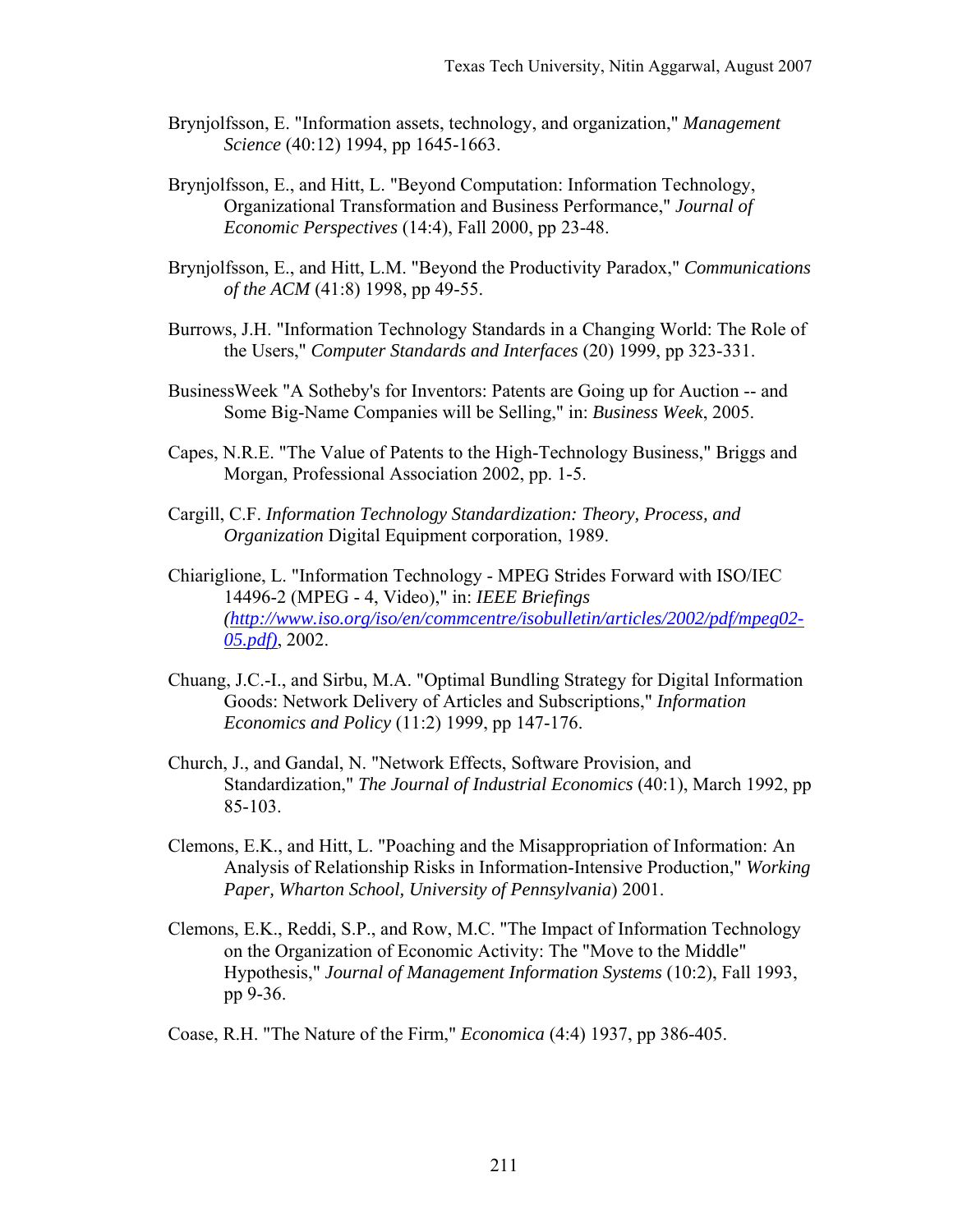- Cohen, W.M., Nelson, R.R., and Walsh, J.P. "Protecting their Intellectual Assets: Appropriability Conditions and Why U.S. Manufacturing Firms Patent (or Not)," *NBER Wroking Paper No. 7552*), February 2000.
- Conner, K.R., and Prahalad, C.K. "A Resource Based Theory of the Firm: Knowledge Versus Opportunism," *Organization Science* (7:5) 1996, pp 477-501.

Consortiuminfo.org "Laws, Cases and Regulations," 2006.

- Cowan, R., Foray, D., and Ferné, G. "Information Technology Standards: The Economic Dimension," Committee for Information, Computers and Communications Policy, Paris, pp. 1-108.
- Dagnino, G.B., and Padula, G. "Coopetition Strategy A New Kind of Interfirm Dynamics for Value Creation," EURAM: Second Annual Conference - "Innovative Research in Management", Stockholm, 2002.
- Dang, Z., Lev, B., and Narin, F. "Science & Technology as Predictors of Stock Performance," *Financial Analysts Journal* (55:3) 1999, pp 20-32.
- David, P.A. "Clio and the Economics of QWERTY," *The American Economic Review* (75:2, Papers and Proceedings of the Ninety-Seventh Annual Meeting of the American Economic Association), May 1985, pp 332-337.
- David, P.A., and Greenstein, S. "The Economics of Compatibility Standards: An Introduction to Recent Research," *Econ. Innov. New Techn.* (1) 1990, pp 3-41.
- De Vries, H.J. *Standardization: A Business Approach to the Role of National Standardization* Kluwer Academic Publishers, Boston, 1999, p. 320.
- Demsetz, H. "The Theory of the Firm Revisited," *Journal of Law, Economics, and Organization* (4:1), Spring 1988, pp 141-161.
- Demsetz, H. "The Firm in Economic Theory: A Quiet Revolution," *The American Economic Review* (87:2, Papers and Proceedings of the Hundred and Fourth Annual Meeting of the American Economic Association), May 1997, pp 426- 429.
- Dennis, A.R., and Vessey, I. "Three Knowledge Management Strategies: Knowledge Hierarchies, Knowledge Markets, and Knowledge communities," *Mis Quarterly Executive* (4:4), December 2005, pp 399-412.
- Desouza, K.C., and Awazu, Y. ""Need to Know" Organizational Knowledge and Management Perspective," *Information Knowledge and Systems Management* (4) 2004, pp 1-14.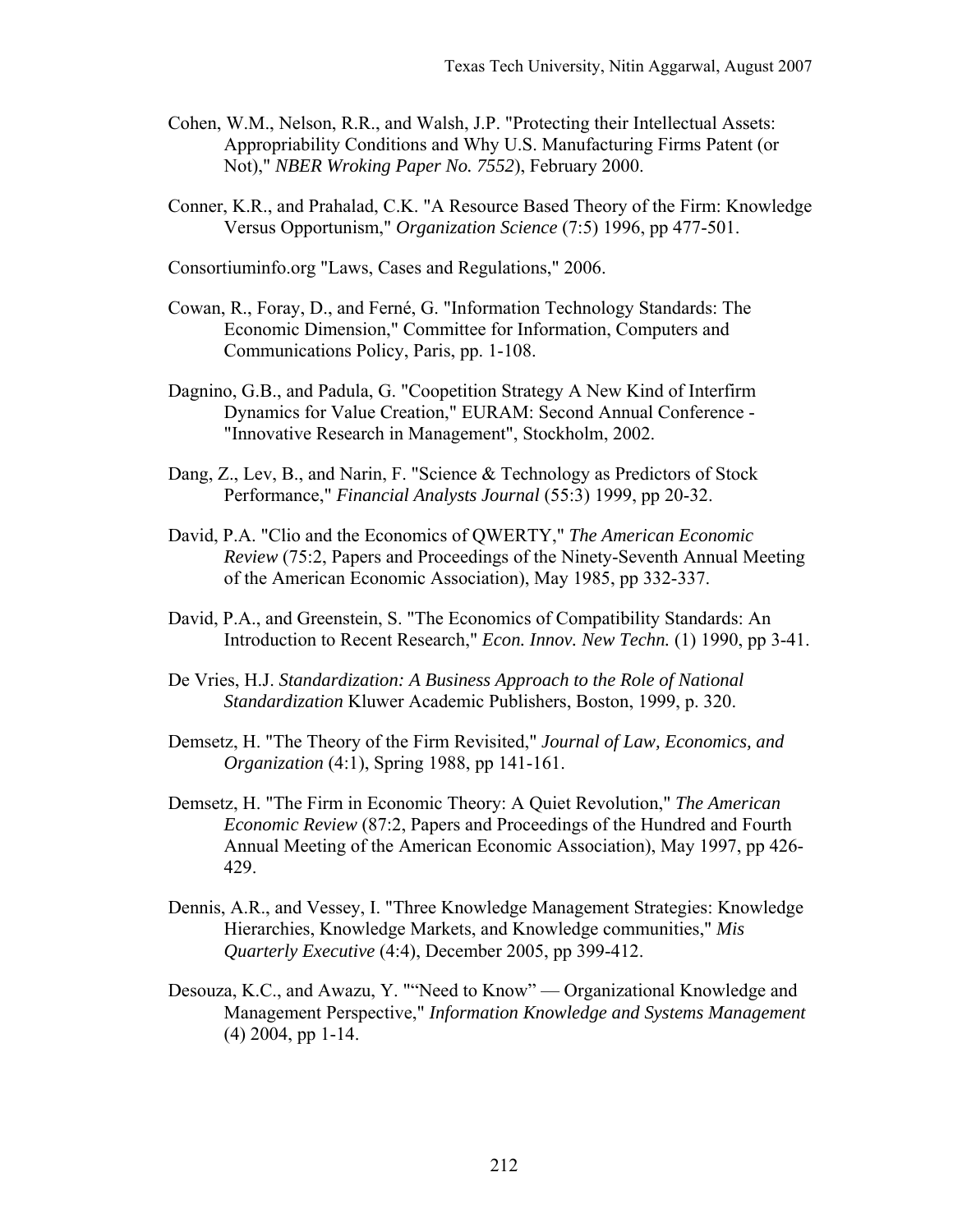- Dolmans, M. "Standards for Standards," *FTC hearing on Competition and Intellectual Property Law and Policy in the Knowledge-Based Economy*) 2002.
- Dranove, D., and Gandal, N. "Surviving a Standards War: Lessons Learned from the Life and Death of DIVX," *CEPR Discussion Paper No. 3935*) 2003.
- Dutta, S., and John, G. "Combining Lab Experiments and Industry Data in Transaction Cost Analysis: the Case of Compeition Safeguard," *Journal of Law, Economics, and Organization* (11:1) 1995, pp 87-111.
- Economides, N. "The Economics of Networks," *International Journal of Industrial Organization* (14:2) 1996, pp 673-699.
- ETSI "The Technical Body Chairman's Guide on IPR V6.0.," The European Telecommunications Standards Institute, 2001.
- Farrell, J., and Saloner, G. "Coordination Through Committees and Markets," *The RAND Journal of Economics* (19:2) 1988, pp 235-252.
- Field, T.G., Jr. "What is Intellectual Property?," 2006.
- Fomin, V., and Keil, T. "Standardization: Bridging the Gap Between Economic and Social Theory," Proceedings of the Twenty First International Conference on Information Systems, Brisbane, Australia, 2000, pp. 206-217.
- Gallaugher, J.M., and Wang, Y.-M. "Understanding Network Effects in Software Markets: Evidence from Web Server Pricing," *MIS Quarterly* (26:4), December 2002, pp 303-327.
- Gallen, G. "Big Tech Firms in Uproar Over Patent Sale," XBIZ NEWS, 2004.
- Gandal, N. "Competing Compatibility Standards and Network Externalities in the PC Software Market," *The Review of Economics and Statistics* (77:4), November 1995, pp 599-608.
- Gandal, N. "Compatibility, Standardization, & Network Effects: Some Policy Implications," *Oxford Review of Economic Policy* (18:1) 2002, pp 80-91.
- Garraffo, F. "Types of Coopetition to Manage Emerging Technologies Provisional," EURAM: Second Annual Conference - "Innovative Research in Management", Stockholm, 2002, pp. 1-14.
- Gatignon, H., and Anderson, E. "The Multinational Corporation's Degree of Control Over Foreign Subsidiaries: An Empirical Test of a Transaction Cost Explanation," *Journal of Law, Economics, and Organization* (4), Fall 1988, pp 305-336.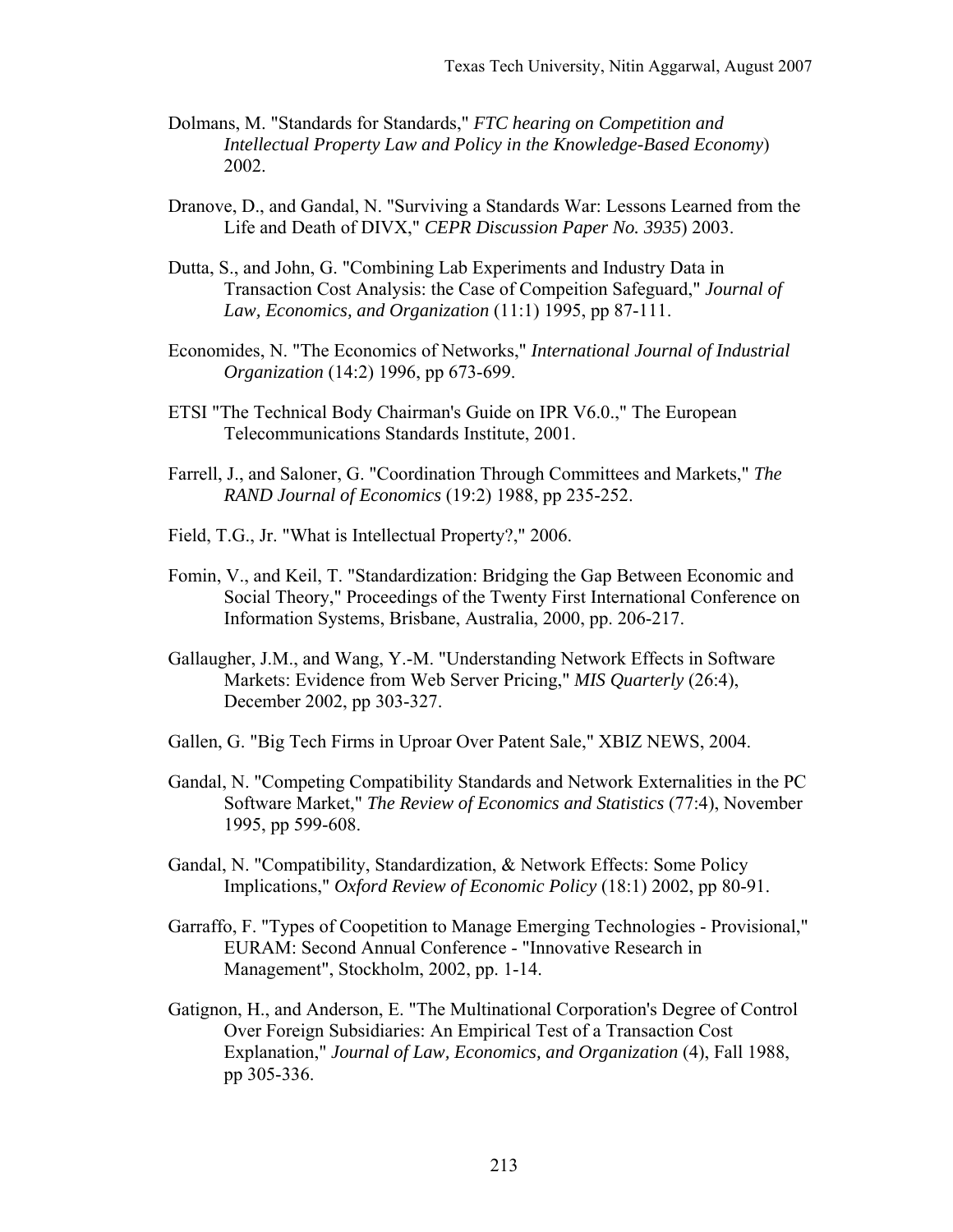- Ghoshal, S., and Moran, P. "Bad for Practice: A Critique of the Transaction Cost Theory," *Academy of Management Review* (21:1) 1996, pp 13-47.
- Gilbert, R., and Katz, M.L. "Should Good Patents Come in Small Packages? A Welfare Analysis of Intellectual Property Bundling," *Forthcoming in International Journal of Industrial Organization*), December 2005.
- Gilbert, R., and Shapiro, C. "Optimal Patent Length and Breadth," *The RAND Journal of Economics* (21:1), Spring 1990, pp 106-112.
- Gilmartin, K., and Hartka, E. "Using Regression Analysis to Compute Back Pay," *Jurimetrics Journal of Law, Science and Technology* (32:3), Spring 1992.
- Graham, S.J.H., and Mowery, D.C. "Intellectual Property Protection in the Software Industry," *Working Paper, Hass School of Business*) 2000.
- Granovetter, M. "Coase Revisited: Business Groups in the Modern Economy," *Industrial and Corporate Change* (4:1), January 1995, pp 93-130.
- Granstrand, O. *The Economics and Management of Intellectual Property* Edward Elgar Publishing Limited, 1999.
- Grossman, S.J., and Hart, O.D. "The Costs and Benefits of Ownership: A Theory of Vertical and Lateral Integration," *Journal of Political Economy* (94:4) 1986, pp 691-719.
- Gurbaxani, V., and Whang, S. "The Impact of Information Systems on Organizations and Markets," *Communications of the ACM* (34:1), January 1991, pp 59-73.
- Hair, J.F., Jr., Anderson, R.E., Tatham, R.L., and Black, W.C. *Multivariate Data Analysis with Readings*, (4th ed. ed.) NJ: Prentice-Hall, Englewood Cliffs,, 1995.
- Hall, B.H., and Ziedonis, R.H. "The Patent Paradox Revisited: An Empirical Study of Patenting in the U.S. Semiconductor Industry, 1979-1995," *Rand Journal of Economics* (32:1), Spring 2001, pp 101-128.
- Han, K., Kauffman, R.J., and Nault, B.R. "Who Should Own "IT"? Ownership and Incomplete Contraxts in Interorganizational Systems," *Work In Progress*).
- Hanel, P. "Intellectual Property Rights Business Management Practices: A Survey of the Literature," *Technovation*) 2005.
- Hanson, W., and Martin, R.K. "Optimal Bundle Pricing," *Management Science* (36:2), February 1990, pp 155-174.
- Hardin, G. "The Tragedy of the Commons," *Science* (162) 1968.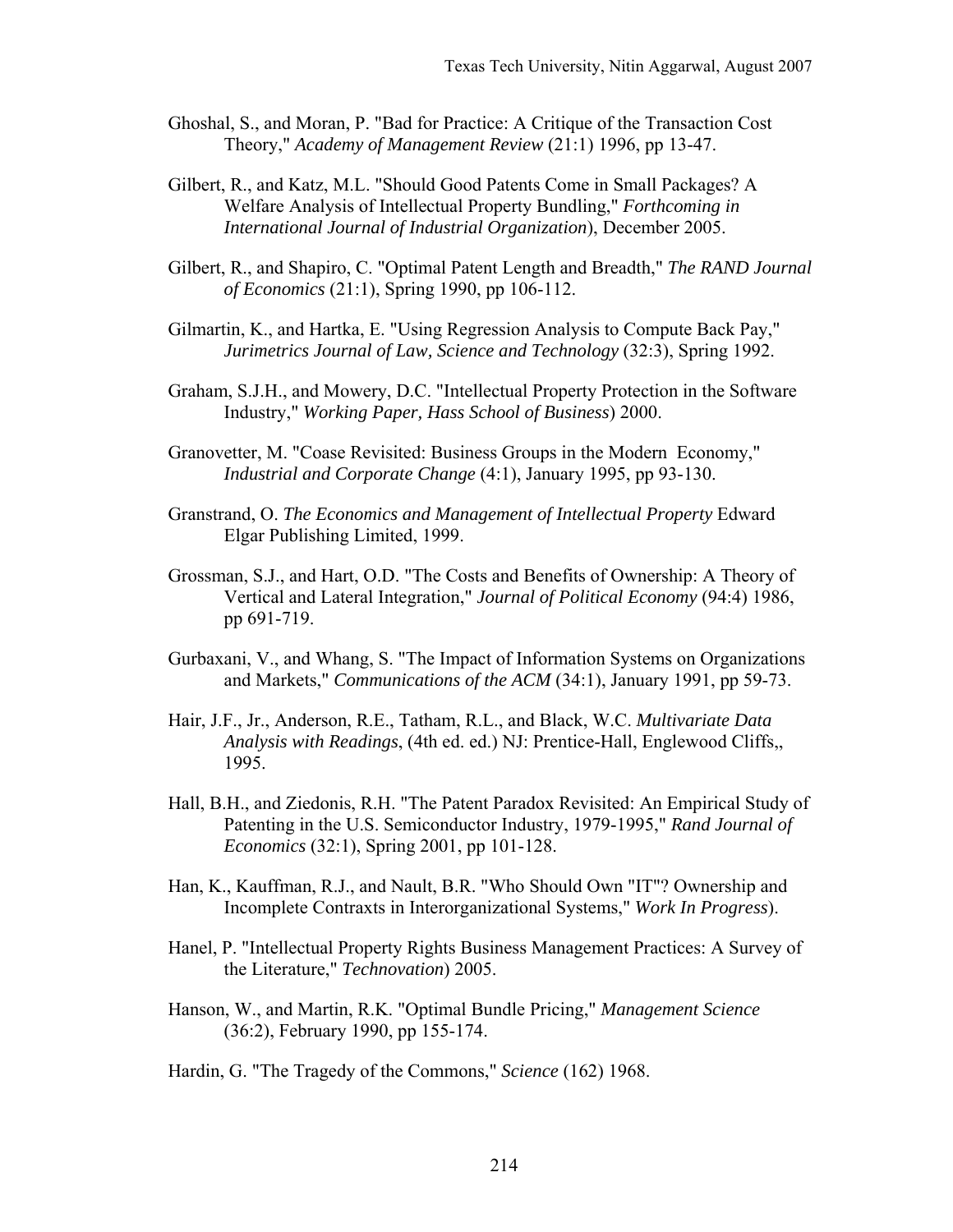- Harreld, H. "Getting Your Buck's Worth from Intellectual Property," InfoWorld, 2001.
- Hart, O.D., and Moore, J. "Incomplete Contracts and Renegotiation," *Econometrica* (56:4) 1990, pp 755-785.
- Hawkins, R., Mansell, R., and Skea, J. *Standards, Innovation and Competitiveness: The Politics and Economics of Standards in Natural and Technical Environments* Edward Elgar Publishing Limited, 1995.
- Heller, M.A. "The Tragedy of the Anticommons: Property in the Transition from Marx to Markets," *Harvard Law Review* (111:3), January 1998, pp 621-687.
- Hennart, J.-F. "Explaining the Swollen Middle: Why Most Transactions are a Mix of "Market" and "Hierarchy:," *Organization Science* (4:4), November 1993, pp 529-547.
- IEEE-PatCom "Understanding Patent Issues During IEEE Standards Development," IEEE Standards Association, 2006.
- IEEE-SA "IEEE-SA Membership Overview," 2006.
- Jacobs, K. *Standardisation Processes in IT*, (1st ed.) Vieweg, 2000, pp. 1-250.
- Jakes, J.M., and Yoches, E.R. "Legally Speaking: Basic Principals of Patent Protection for Computer Software," *Communications of the ACM* (32:8), August 1989, pp 922-924.
- John, G. "An Emperical Examination of Some Antecedents of Opportunism in a Marketing Channel," *Journal of Marketing Research* (21), August 1984, pp 278-289.
- John, G., and Weitz, B. "Salesforce Compensation: An Empirical Investigation of Factors Related to Use of Salary versus Incentive Compensation," *Journal of Markerting Research* (26:1), Feb. 1989, pp 1-14.
- John, G., and Weitz, B.A. "Forward Integration Into Distribution: An Emperical Test of Transaction Cost Analysis," *Journal of Law, Economics, and Organization* (4), Fall 1998, pp 121-139.
- Jones, C., Hesterly, W.S., and Borgatti, S.P. "A General Theory of Network Governance: Exchange Conditions and Social Mechanisms," *Academy of Management Review* (22:4) 1997, pp 911-945.
- Joskow, P.L. "Contract Duration and Relationship-Specific Investments: Emperical Evidence from Coal Markets," *The American Economic Review* (77:1), March 1987, pp 168-185.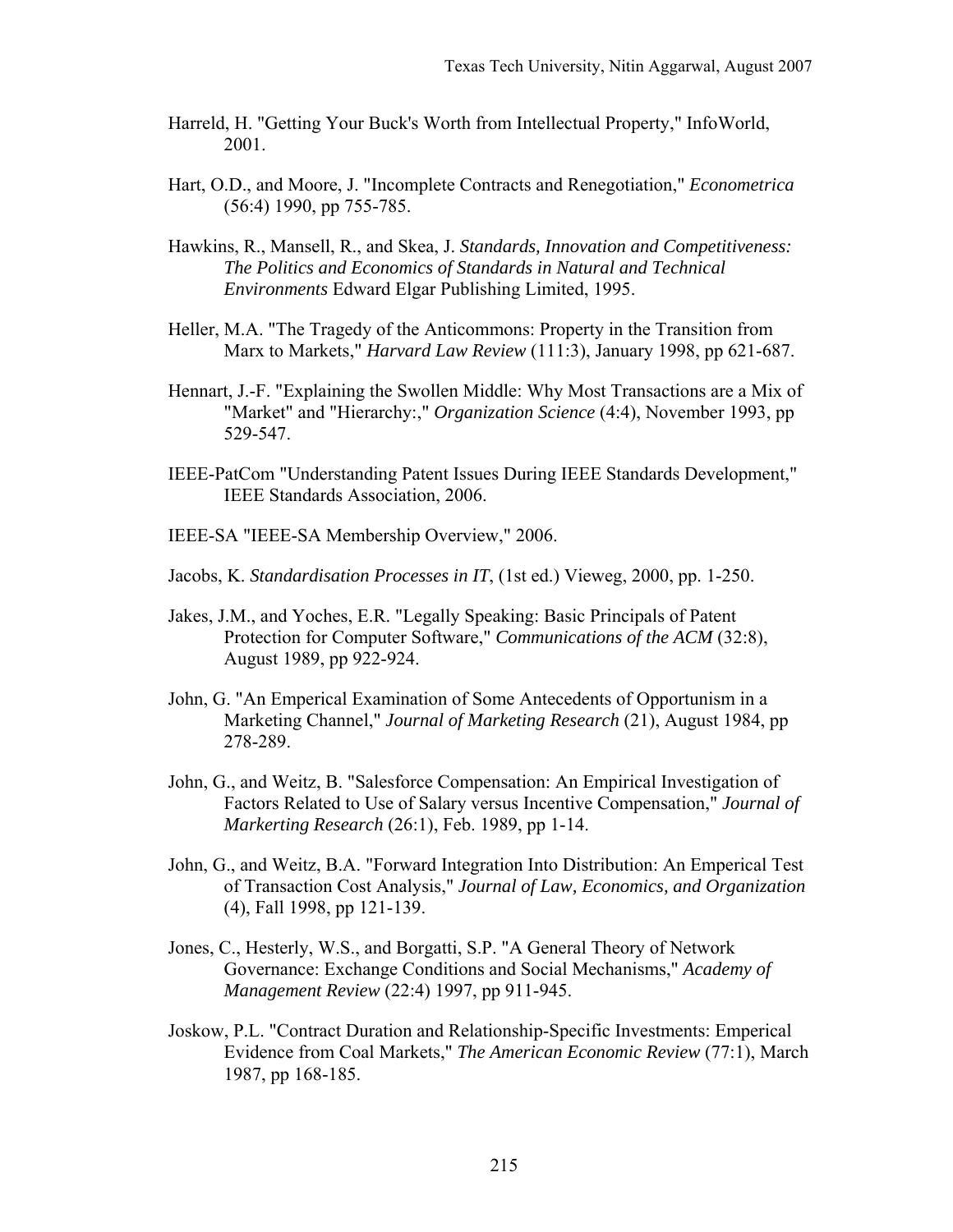- Kanellos, M. "Future of Memory Market Hangs on Rambus Trials," in: *CNet News*, Online, 2001.
- Katz, M.L., and Shapiro, C. "Network Externalities, Competition, and Compatibility," *American Economic Reivew* (75:3), June 1985, pp 424-440.
- Katz, M.L., and Shapiro, C. "Technology Adoption in the Presence of Network Externalities," *The Journal of Political Economy* (94:4), August 1986, pp 822- 841.
- Katz, M.L., and Shapiro, C. "Product Introduction with Network Externalities," *The Journal of Industrial Economics* (XL:1), March 1992, pp 55-83.
- Katz, M.L., and Shapiro, C. "Systems Competition and Network Effects," *The Journal of Economic Perspectives* (8:2), Spring 1994, pp 93-115.
- Kauffman, R.J., McAndrews, J., and Wang, Y.M. "Opening The 'Black Box' of Network Externalities in Network Adoption," *Information Systems Research* (11:1), March 2000, pp 61-82.
- Klien, B., Crawford, R.G., and Alchian, A.A. "Vertical Integration, Appropriable Rents, and the Competitive Contracting Process," *Journal of Law and Economics* (21:????) 1978, pp 297-326.
- Kogut, B., and Zander, U. "Knowledge of the Firm, combinative Capabilities, and the Replication of Technology," *Organization Science* (3:3), Aug 1992, pp 383- 397.
- Kortum, S., and Lerner, J. "What is Behind the Recent Surge in Patenting?," *Research Policy* (28:1) 1999, pp 1-22.
- Krechmer, K. "Technical Standards: Foundations of the Future," *ACM Standard View* (4:1), March 1996, pp 4-8.
- Krim, J. "Patenting Air or Protecting Property? Information Age Invents a New Problem," in: *Washington Post*, Washington, 2003, p. E01.
- Lemley, M.A. "Intellectual Property Rights and Standard-Setting Organizations," *California Law Review Available at SSRN: http://ssrn.com/abstract=310122* (90:1), April 2002, pp 1-146.
- Lemley, M.A. "Ex Ante versus Ex Post Justifications for Intellectual Property," *The University of Chicago Law Review* (71:1), Winter 2004, pp 129-149.
- Lerner, J. "The Importance of Patent Scope: An Emperical Analysis," *The RAND Journal of Economics* (25:2), Summer 1994, pp 319-333.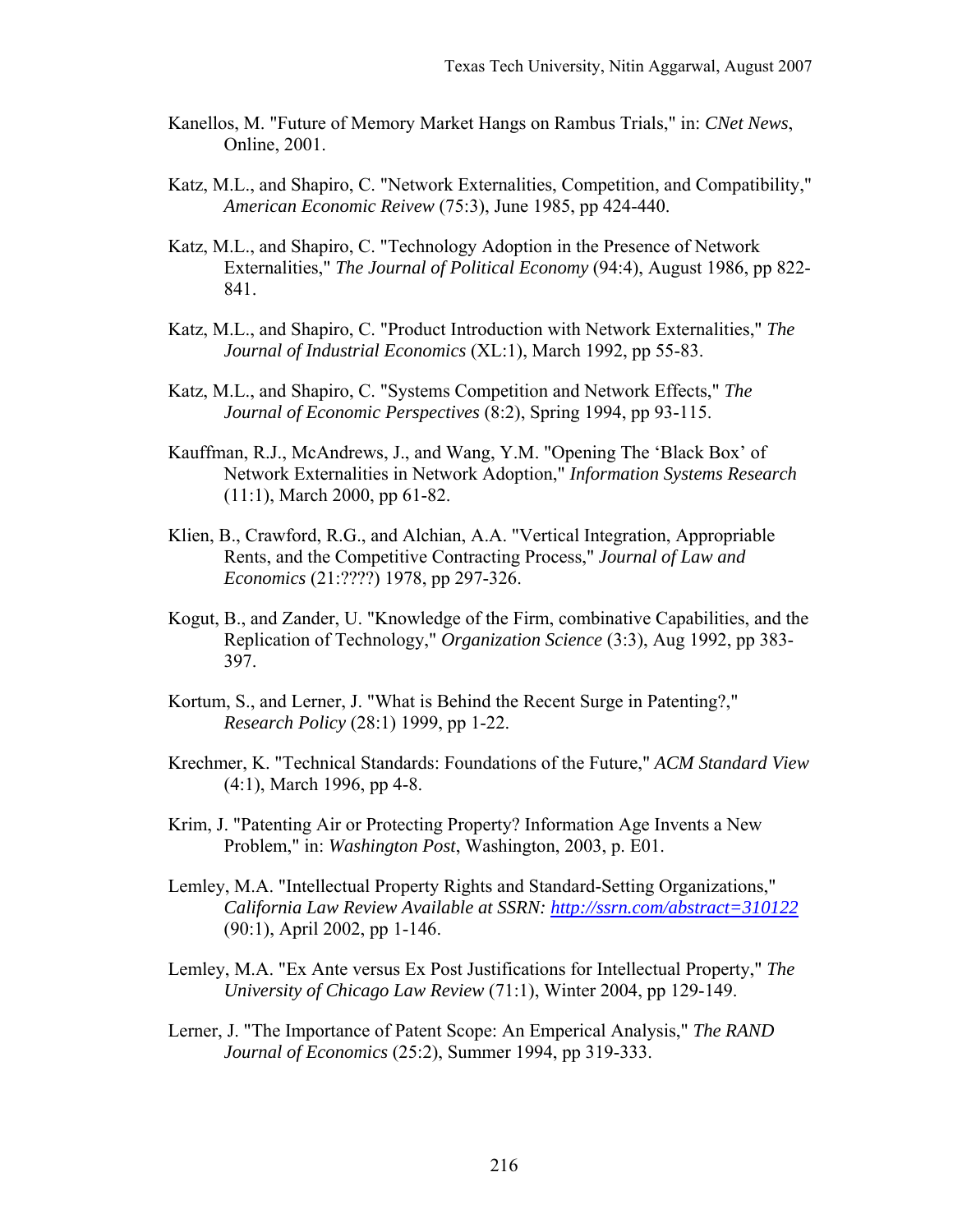- Levin, R.C., Klevorick, A.K., Nelson, R.R., and Winter, S.G. "Appropriating the Returns from Industrial Research," *Brookings Paper on Economic Activity* (3) 1987, pp 783-820.
- Libicki, M.C. *Information Technology Standards: Quest for the Common Byte* Digital Press, 1995.
- Lieberman, M.B. "Determinants of Vertical Integration: An Emperical Test," *Journal of Industrial Economics* (39), September 1991, pp 451-466.
- Lohr, S., and Markoff, J. "Windows Is So Slow, but Why?," in: *The New York Times*, nytimes.com, 2006.
- Malone, T.W., Yates, J., and Benjamin, R.I. "Electronic Markets and Electronic Hierarchies: Effects of Information Technologies on Market Structure and Corporate Strategies," *Communications of the ACM* (30:6) 1987, pp 484-497.
- Mansfield, E. "How Rapidly Does New Industrial Technology Leak Out?," *The Journal of Industrial Economics* (34:2), December 1985, pp 217-223.
- Mansfield, E., Schwartz, M., and Wagner, S. "Imitation Costs and Patents: An Emperical Study," *The Economic Journal* (91:364), December 1981, pp 907- 918.
- Masten, S.E. "The Organization of Production: Evidence from the Aerospace Industry," *Journal of Law and Economicspp.* (27:2), Oct. 1984, pp 403-417.
- Masten, S.E., Meehan, J.W., and Snyder, E.A. "The Costs of Organization," *Journal of Law, Economics, and Organization* (7:1) 1991, pp 1-27.
- Mata, F.J., Fuerst, W.L., and Barney, J.B. "Information Technology and Sustained Competitive Advantage: A Resource-Based Analysis," *MIS Quarterly* (19:4), December 1995, pp 487-505.
- Merges, R.P. "Institutions for Intellectual Property Transaction: The Case of Patent Pools," *Work In Progress*), August 1999a.
- Merges, R.P. "Institutions for Intellectual Property Transactions: The Case of Patent Pools," *Working Paper*) 1999b.
- Merges, R.P. "A New Dynamism in the Public Domain," *The University of Chicago Law Review* (71:1), Winter 2004, pp 183-203.
- National Standards Policy Advisory Committee "National Policy on Standards for the United States and a Recommended Implementation Plan," *Washington, D.C.*), December 1978.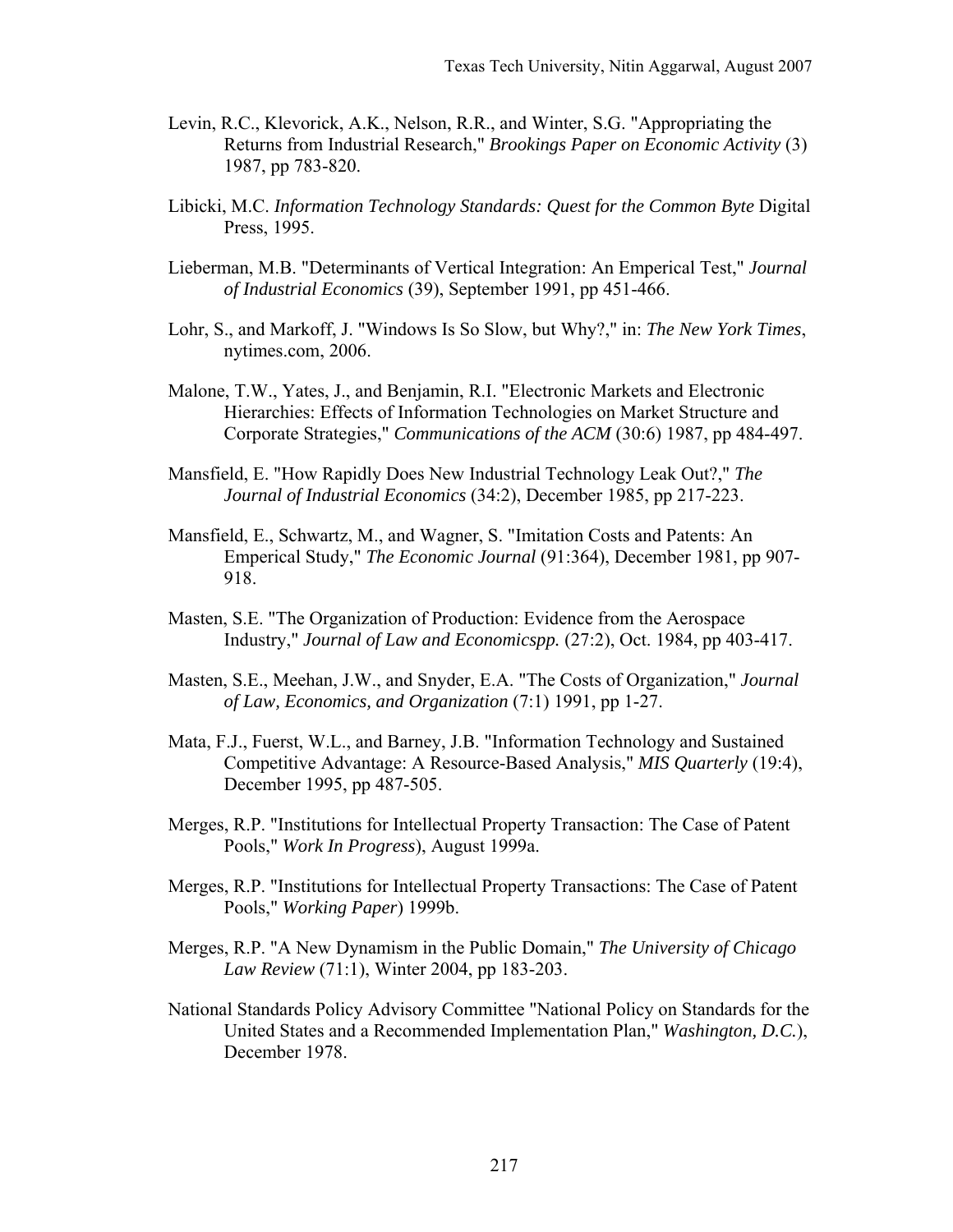- Nonaka, I., Toyama, R., and Nagata, A. "A Firm as a Knowledge-creating Entity: A New Perspective on the Theory of the Firm," *Industrial and Corporate Change* (9:1) 2000.
- Oberholzer, F., and Strumpf, K. "The Effect of File Sharing on Record Sales: An Emperical Analysis," *Working Paper: Harvard Business School and Dept. of Economics, University of North Carolina, Chapel Hill*) 2004.
- OECD "Compendium of Patent Statistics," p. 61.
- Orey, M. "Inside Nathan Myhrvold's Mysterious New Idea Machine," in: *BusinessWeek*, 2006, pp. 54-60.
- Pearson, J. "Court in Session: Intellectual Property at Risk," *Risk Management* (48:2), February 2001, pp 10-15.
- Pollak, R.A. "A Transaction Cost Approach to Families and Household," *Journal of Economic Literature* (23:2), June 1985, pp 581-608.
- Porter, M.E. *Competitive Strategy: Techniques for Analyzing Industries and Competitors* New York: Free Press, 1980.
- Powell, W.W. "Neither Market nor Hierarchy: Network Forms of Organization," *Research in Organizational Behavior* (12) 1990, pp 295-336.
- PressPass "Microsoft Agreement with InterTrust Paves Way for Accelerated Development and Adoption of Digital Distribution Technology," Microsoft.com, 2004.
- Rindfleisch, A., and Heide, J.B. "Transaction Cost Analysis: Past, Present, and Future Applications," *Journal of Markerting* (61:4) 1997, pp 30-54.
- Rivette, K.G., and Kline, D. *Rembrandts in the Attic Unlocking the Hidden Value of Patents* Harvard Business School Press, Boston, Massachusetts, 2000.
- Roelofs, G. "History of the Portable Network Graphics," *Linux Journal*:36), April 1997.
- Sakakibara, M., and Branstetter, L. "Do Stronger Patents Induce More Innovation? Evidence from the 1998 Japanese Patent Law Reforms," *National Bureau of Economic Research Working Paper 7066*) 1999.
- Shapiro, C. "Navigating the Patent Thicket: Cross Licenses, Patent Pools, and Standard-Setting," Adam Jaffe, Joshua Lerner, and Scott Stern, eds., Innovation Policy and Economy, MIT Press, 2001.
- Shapiro, C., and Varian, H.R. *Information Rules: A Strategic Guide to the Network Economy* Harvard Business School Press, 1998, p. 352.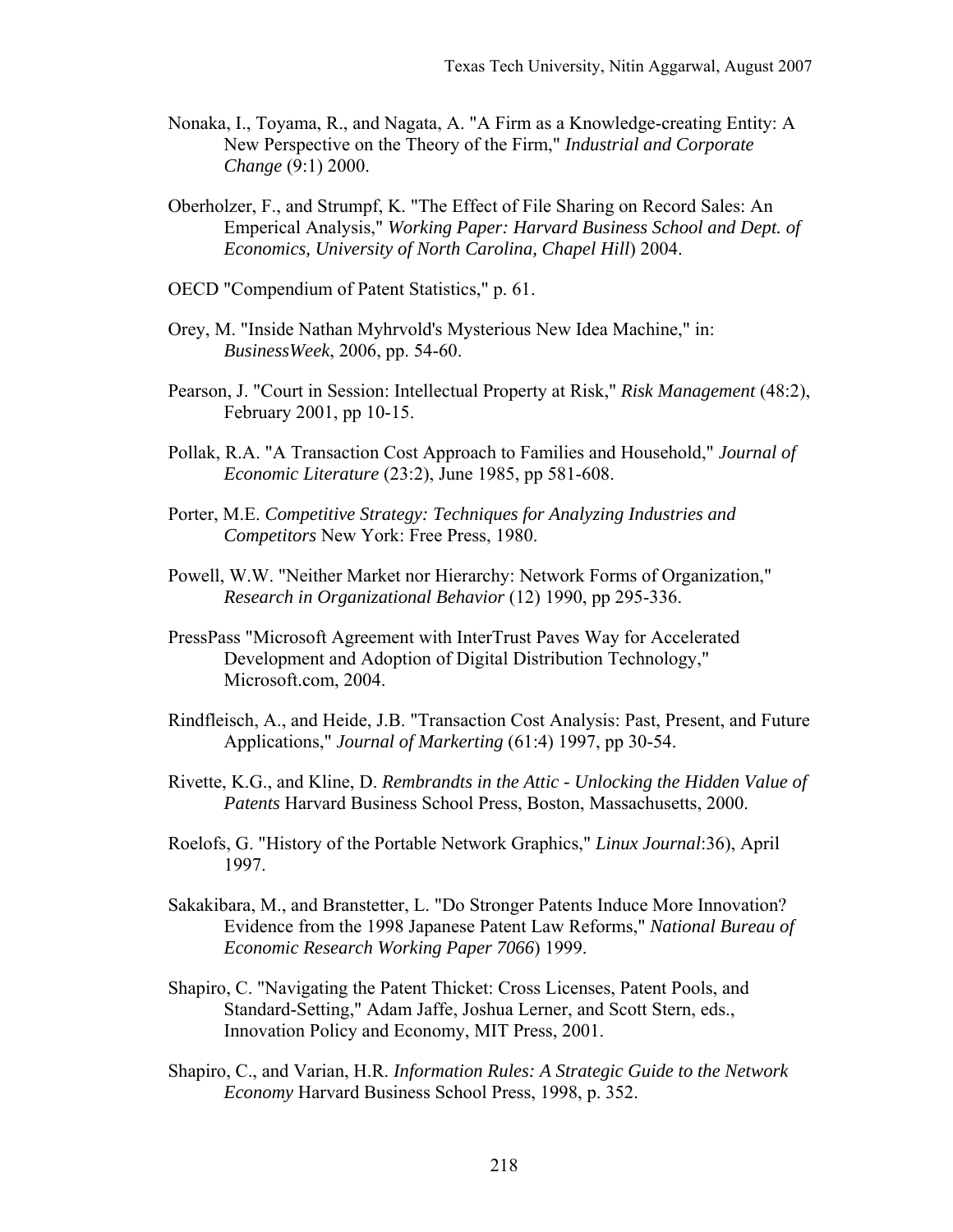- Shapiro, C., and Varian, H.R. "The Art of Standards Wars," *California Management Review* (41:2), Winter 1999a, pp 8-32.
- Shapiro, C., and Varian, H.R. *Information Rules: A Strategic Guide to the Network Economy* Harvard Business School Press, Cambridge, MA, 1999b.
- Shelanski, H.A., and Klein, P.G. "Emperical Research in Transaction Cost Economics: A Review and Assessment," *Journal of Law, Economics, and Organization* (11:2), Oct. 1995, pp 335-361.
- Shirky, C. "XML: No Magic Problem Solver," in: *Business 2.0 (Available at http://www.shirky.com/writings/xml\_no\_magic.html)*, 2000.
- Simon, H. *Administrative Behavior*, (2nd ed. ed.) Macmillan, New York, 1957.
- Singh, P.V., and Walden, E.A. "Reducing Seller Search Cost: Implications for Electronic Marketplaces," *Working Paper*) 2003.
- Smith, B.L., and Mann, S.O. "Innovation and Intellectual Property Protection in the Software Industry: An Emerging Role for Patents?," *The University of Chicago Law Review* (71), Winter 2004, pp 241-264.
- Spraakman, G., and Robert, D. "Transaction Cost Economics as a Predictor of Management Accounting Practices at the Hudson's Bay Company, 1860 to 1914," *Accounting History*), Nov 1998.
- Stigler, G.J. "The Division of Labor is Limited by the Extent of the Market," *The Journal of Political Economy* (59:3), June 1951, pp 185-193.
- Stross, R. "Why Bill Gates Wants 3,000 New Patents," The New York Times, 2005.
- Stump, R.L., and Heide, J.B. "Controlling Supplier Opportunism in Industrial Relationships," *Journal of Marketing Research* (33:4), Nov. 1996, pp 431- 441.
- Subramani, M.R., and Venkatraman, N. "Safeguarding Investments in Asymmetric Interorganizational Relationships: Theory and Evidence," *Academy of Management Journal* (46:1), February 2003, pp 46-62.
- Varian, H.R. "Market Structure in the Network Age,") 1999.
- Varian, H.R. "High Technology Industries and Market Structure,") 2001.
- Vemuri, V.K., and Bertone, V. "Will the Open Source Movement Survive a Litigious Society?," *Electronic Markets* (14:2), June 2004, pp 114-123.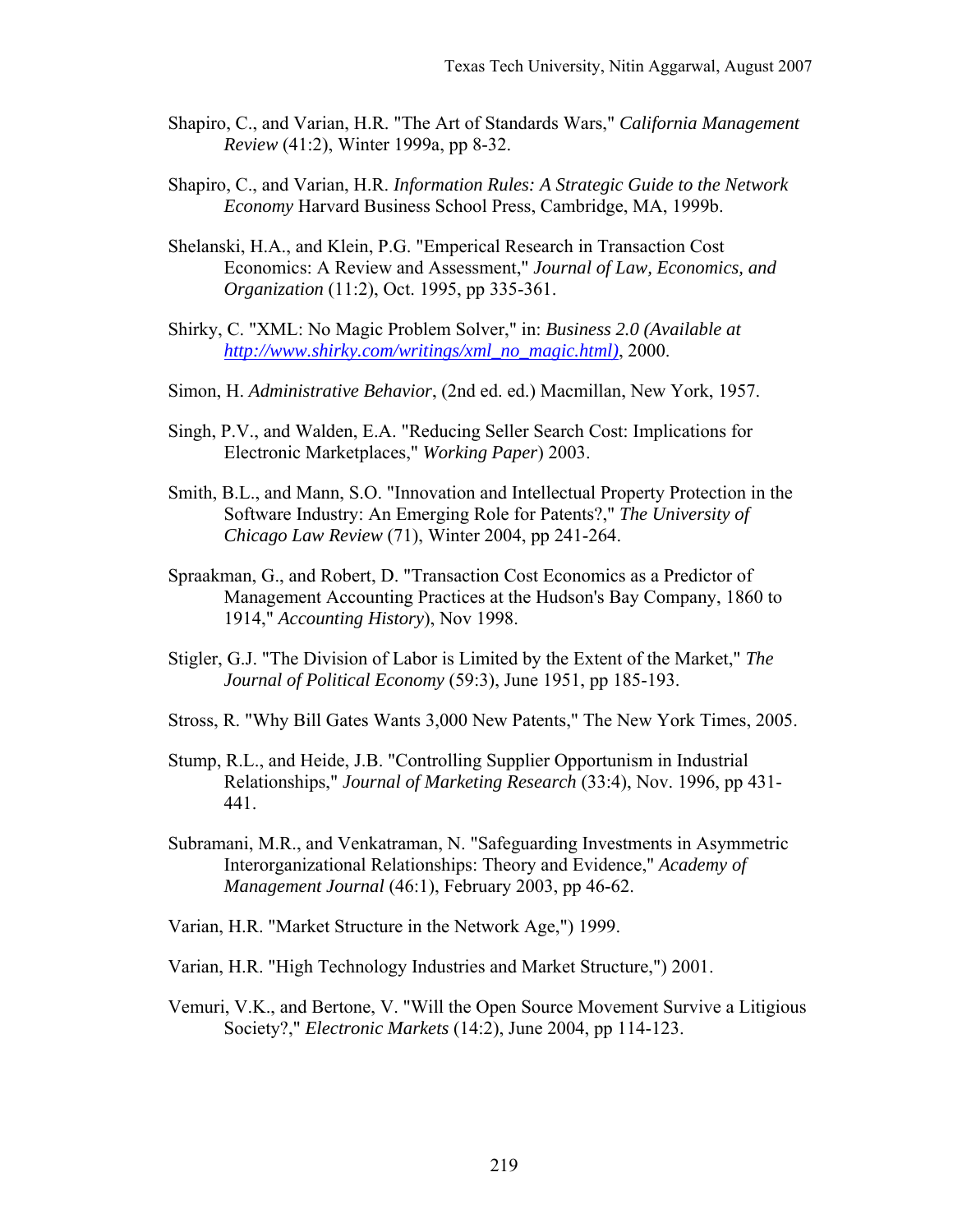- Venkatesh, R., and Mahajan, V. "A Probabilistic Approach to Pricing a Bundle of Products or Services," *Journal of Marketing Research* (30:4), Nov. 1993, pp 494-508.
- Walden, E. "Ownership Structure Of Information Technology Outsourcing Contracts: An Application And Extension Of The Property Rights Approach," *Work In Progress*) 2004.
- Walden, E.A. "Intellectual property rights and cannibalization in information technology outsourcing contracts," *MIS Quarterly* (29:4), December 2005, pp 699-720.
- Webbink, M.H. "A New Paradigm for Intellectual Property Rights in Software," *Duke L. & Tech. Rev. 0012*) 2005.
- Weiman, D.F., and Levin, R.C. "Preying for Monopoly? The Case of Southern Bell Telephone Company, 1894-1912," *The Journal of Political Economy* (102:1), February 1994, pp 103-126.
- Williamson, O.E. *Markets and Hierarchies* Free Press, New York, 1975.
- Williamson, O.E. "Transaction-Cost Economics: The Governance of Contractual Relations," *Journal of Law and Economics* (22:2), Oct. 1979, pp 223-261.
- Williamson, O.E. *The Economic Institutions of Capitalism* Free Press, New York, New York, 1985.
- Williamson, O.E. "Comparative Economic Organization: The Analysis of Discrete Structural Alternatives," *Administrative Science Quarterly* (36:2), June 1991, pp 269-296.
- WIPO, P. "WIPO Intellectual Property Handbook: Policy, Law and Use," in: *WIPO Publication No.489 (E)*, 2004.
- Wolverton, T. "Priceline.com files suit against Microsoft," in: *CNET News.com*, Online, 1999.
- Wong, G. "Setback for BlackBerry Maker: High Court Rejects Research in Motion Petition to Review Ruling that Could Shut e-mail Service," CNNMoney.com, 2006.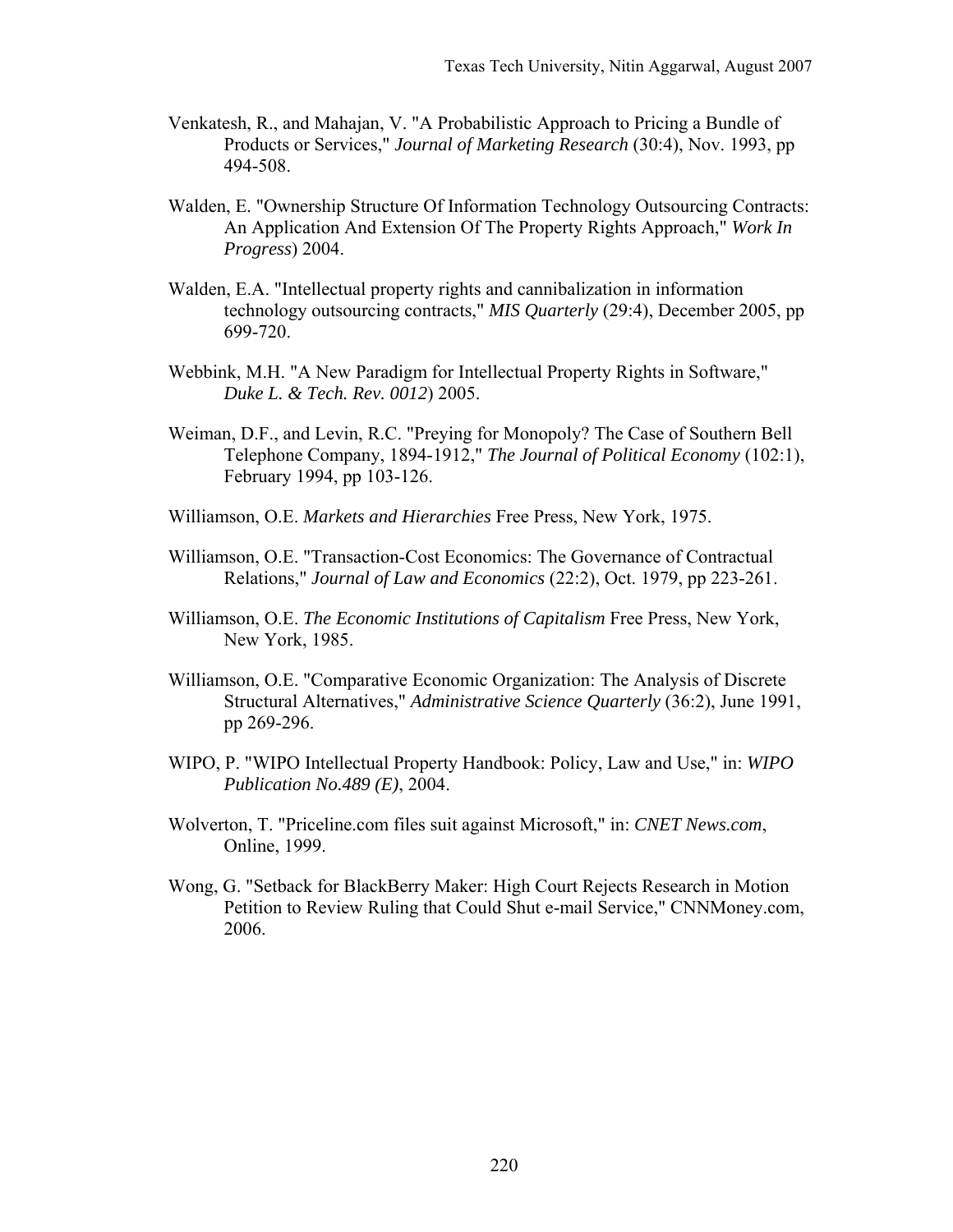# **APPENDIX A**

#### **Complete Survey**

#### **1. Email sent to respondents.**

Dear Mr./Ms./Dr. (Respondent's Last Name),

My name is Nitin Aggarwal, and I am a Ph.D. student at Texas Tech University. As a part of my thesis, I am trying to study the antecedents of a successful standard setting process. For this, I request you to kindly take a short survey that should not take more than 4-5 minutes of your time. Your responses will be anonymous. There is a progress bar at the bottom of the survey which will show you how much of the survey is finished.

You can access the survey by following this link: http://surveys.irim.ttu.edu/surveys/EEJNBN

If you decide to participate or not to participate in this survey, please reply to this message once so that I don't send you any reminders. As the responses are anonymous, there is no way of finding out who participated in the survey.

I know you are very busy and that you must be getting a lot of requests like this, which sometimes can be annoying. However, the nature of good research is such that it can only be useful if it is validated by industry experts such as yourself. This research is very important to me and hopefully to my peers in the industry and academics. I sincerely request you to give me 5 minutes of your time and complete this survey. It will mean a lot to me.

Also, as an active participant in the standard setting process, you might be interested in a short summary of the results and what they mean. I will be happy to provide those to you.

There are only few people knowledgeable enough to answer these questions. It is important that I get as many responses as possible. If you have any questions or concerns, please do not hesitate to contact me on my cell at 806.928.1609 or email me at nitin.aggarwal@ttu.edu. I will try to answer them to the best of my ability.

Once again, thanks for taking time out and considering my request.

Best regards,

Nitin Aggarwal | Ph.d. student Information Systems and Quantitative Sciences Rawls College of Business | Texas Tech University P.O. Box 42101 | Lubbock | TX 79409-2101 office:  $510$  | email: naggarwal@ba.ttu.edu ph: 806.742.4098 | fax: 806.742.3193 cell: 806.928.1609 http://ta.ba.ttu.edu/naggarwal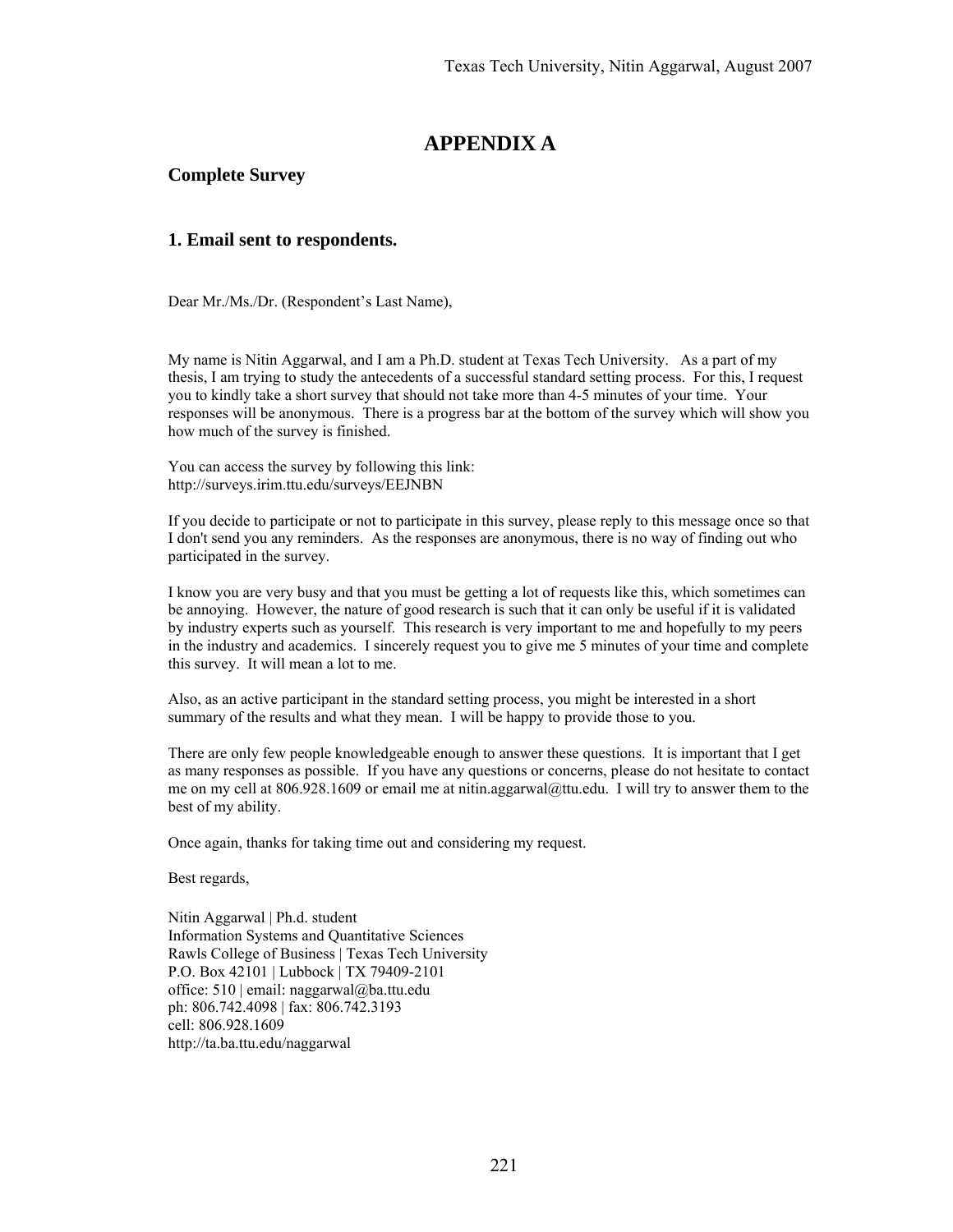#### **2. Reminder email sent to respondents.**

Dear Mr./Ms./Dr. (Respondent's Last Name):

About a month ago, I sent out a request to participate in my thesis survey. I noticed that I haven't heard back from you. I sincerely request you to kindly spare five minutes of your time to fill out the survey. If you have already filled out this survey, I apologize for the reminder. Kindly disregard this email. I will not send out any more reminders for this batch, unless I make a horrible error.

You can fill out the survey by following the link below.

I have also enclosed the original email below for your reference. I greatly appreciate your time and effort..

<Original Message>

Dear Mr./Ms./Dr. (Respondents Last Name):

My name is Nitin Aggarwal, and I am a Ph.D. student at Texas Tech University. As a part of my thesis, I am trying to study the antecedents of a successful standard setting process. For this, I request you to kindly take a short survey that should not take more than 4-5 minutes of your time. Your responses will be anonymous. There is a progress bar at the bottom of the survey which will show you how much survey is finished.

You can access the survey by following this link:

http://surveys.irim.ttu.edu/surveys/EEJNBN

If you decide to participate or not to participate in this survey, please reply to this message once so that I don't send you any reminders. As the responses are anonymous, there is no way of finding out who participated in the survey.

I know you are very busy and that you must be getting a lot of requests like this, which sometimes can be annoying. However, the nature of good research is such that it can only be useful if it is validated by industry experts such as yourself.. This research is very important to me and hopefully to my peers in the industry and academics. I sincerely request you to give me 5 minutes of your time and complete this survey. It will mean a lot to me.

Also, as an active participant in the standard setting process, you might be interested in a short summary of the results and what they mean. I will be happy to provide those to you.

There are only a few people knowledgeable enough to answer these questions. It is important that I get as many responses as possible. If you have any questions or concerns, please do not hesitate to contact me on my cell at 806.928.1609 or email me at nitin.aggarwal@ttu.edu. I will try to answer them to the best of my ability.

Once again, thanks for taking time out and considering my request.

Best regards,

Nitin Aggarwal, | Ph.d. student Information Systems and Quantitative Sciences Rawls College of Business | Texas Tech University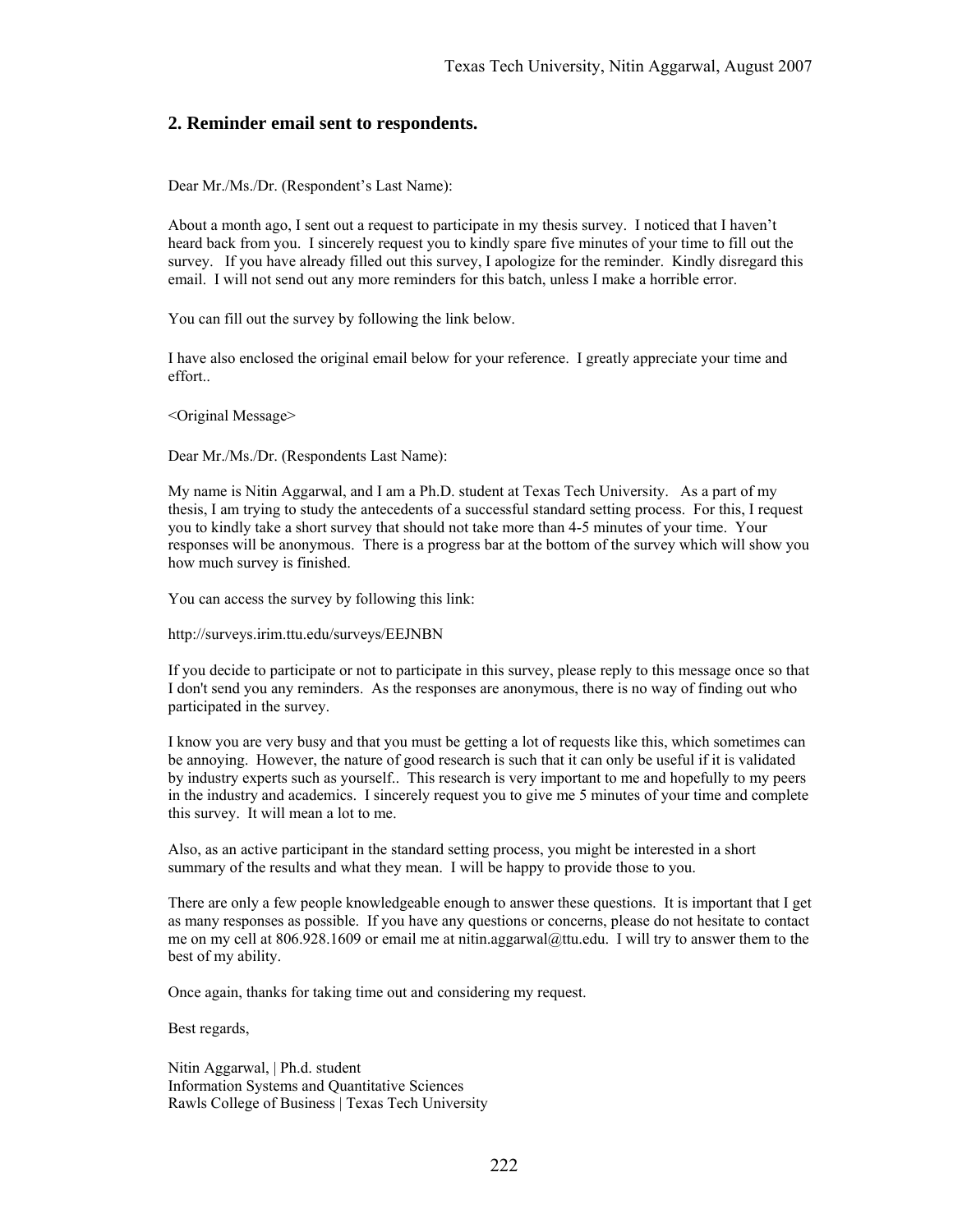P.O. Box 42101 | Lubbock | TX 79409-2101 office: 510 | email: naggarwal@ba.ttu.edu ph: 806.742.4098 | fax: 806.742.3193 cell: 806.928.1609 http://ta.ba.ttu.edu/naggarwal

#### **3. Questionnaire.**

Welcome to the research project on IT standard setting. This short survey will only take 4-5 minutes of your time. If you have questions before or after the survey, please feel free to send us an email. We want to thank you for taking time out and filling out our survey.

We are interested in understanding the process that goes on behind the writing of technical specifications. Your individual responses will be kept confidential and used as an aggregate with all other responses.

If you would like to get a summary of the results of the survey, please check the boxes below.

I want to get a summary of the results.

Email Address: This will be stored in a separate database to maintain anonymity.

Note: Please note that this is academic research done as a part of my Ph.D. thesis at Texas Tech University. It is not a marketing survey or a prologue to a sale. You are not a part of any database that was bought by me. You may get another reminder (or two at most) to complete this survey, and that is it. Your 4-5 minutes are very valuable to me and can make the difference between getting good results or no results at all. Your responses are confidential and will be used in aggregate. No identifying information will be released or published. Again, please let me emphasize that this is an academic research project and should only take 4-5 minutes to complete. Your help is greatly appreciated in completing this important study.

For questions and comments, please contact:

Nitin Aggarwal, Ph.D. Student Box 42101, ISQS College of Business Administration Texas Tech University Lubbock, TX 79409 Ph: +1-806-7424098 Fax: +1-806-7423193 nitin.aggarwal@ttu.edu

Thesis Advisor:

Dr. Eric Walden, Assistant Professor Box 42101, ISQS College of Business Administration Texas Tech University Lubbock, TX 79409 Ph: +1-806-7421925 Fax: +1-806-7423193 eric.walden@ttu.edu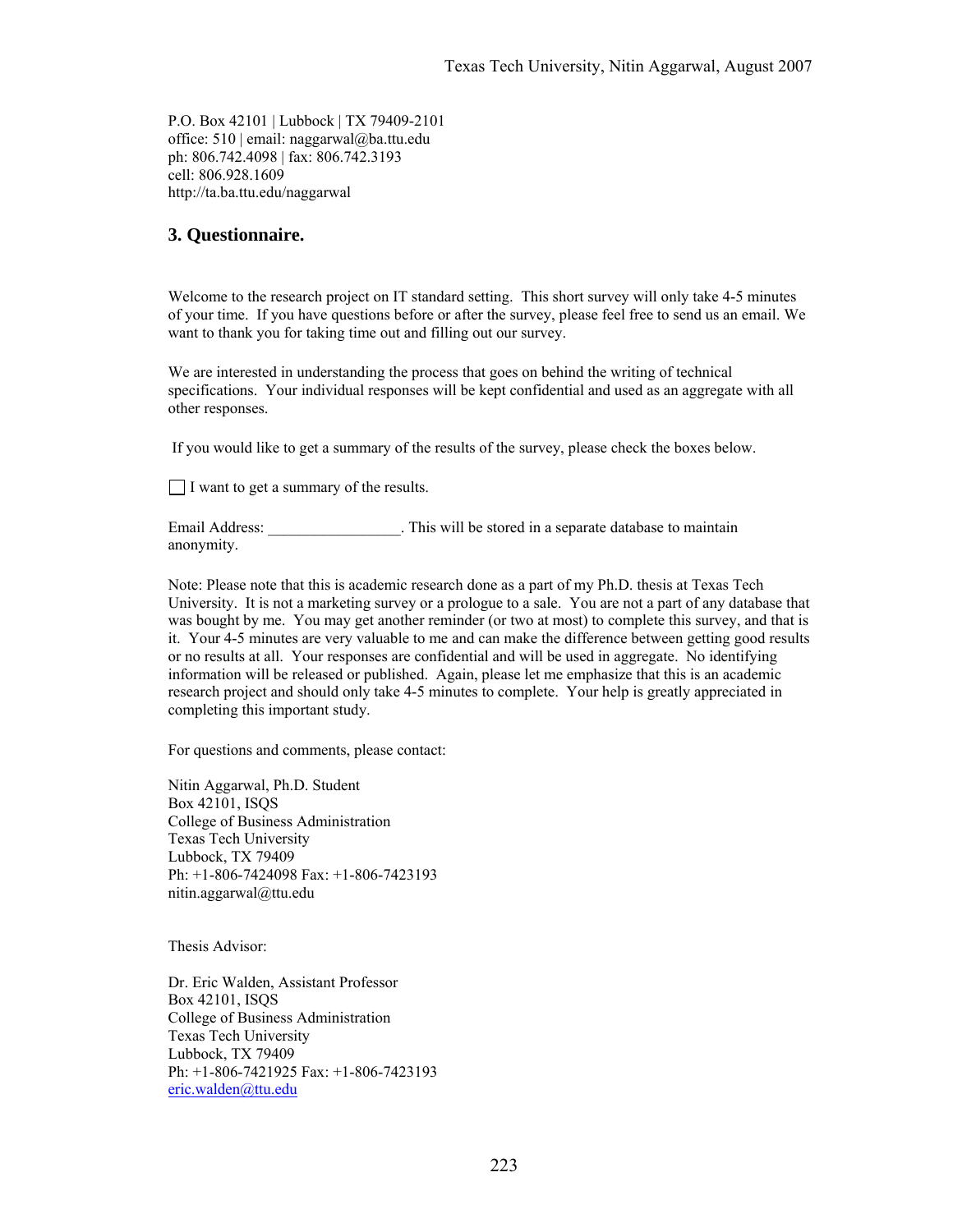Are you participating, or have you participated, in any standard-setting activity that involves writing or specifying technical specifications?

| Yes                                                                                                                                                                                                |     |                |       |
|----------------------------------------------------------------------------------------------------------------------------------------------------------------------------------------------------|-----|----------------|-------|
|                                                                                                                                                                                                    |     |                |       |
|                                                                                                                                                                                                    |     |                |       |
| Please think of a set of technical specifications (or a standard) that you worked on,<br>either in your company or as a representative of your company and answer the<br>questions in its context. |     |                |       |
| Please give a name (or a nickname) to the specification that you worked on $\leq$ default<br>this.                                                                                                 |     |                |       |
| Are there different methods, parts, or sections<br>in this <nickname> standard?</nickname>                                                                                                         | Yes | N <sub>0</sub> |       |
| Are any of the methods or parts covered by<br>patents, copyrights, or trade secrets?                                                                                                               | Yes | N <sub>o</sub> | Maybe |
| 1a. Were the people working on <nickname> set of technical specifications all<br/>working for the same company or different companies?</nickname>                                                  |     |                |       |

| All work for the same company.       |   |
|--------------------------------------|---|
| Mostly work for the same company.    | 2 |
| More work for some companies than    |   |
| others.                              | 3 |
| Mostly work for different companies. | 4 |
| All work for different companies.    | 5 |

1b. Who has the power to make decisions regarding this standard?

| One company has all the power.                                                                                     |    |
|--------------------------------------------------------------------------------------------------------------------|----|
| One company has most of the power.                                                                                 |    |
| Few (two or three) companies have most of the power.<br>Every company has some power but some have more power than | З  |
| others.                                                                                                            |    |
| The power is equally distributed amongst multiple companies.                                                       | :5 |

2. How many methods (distinct components) are there in the technical specification <nickname>?

 $\mathcal{L}$ 

 $\overline{3}$ . How many (estimated) single-spaced pages are there in the final specification?

 $\overline{4.}$  Were the methods in this standard your original creation or were they preexisting?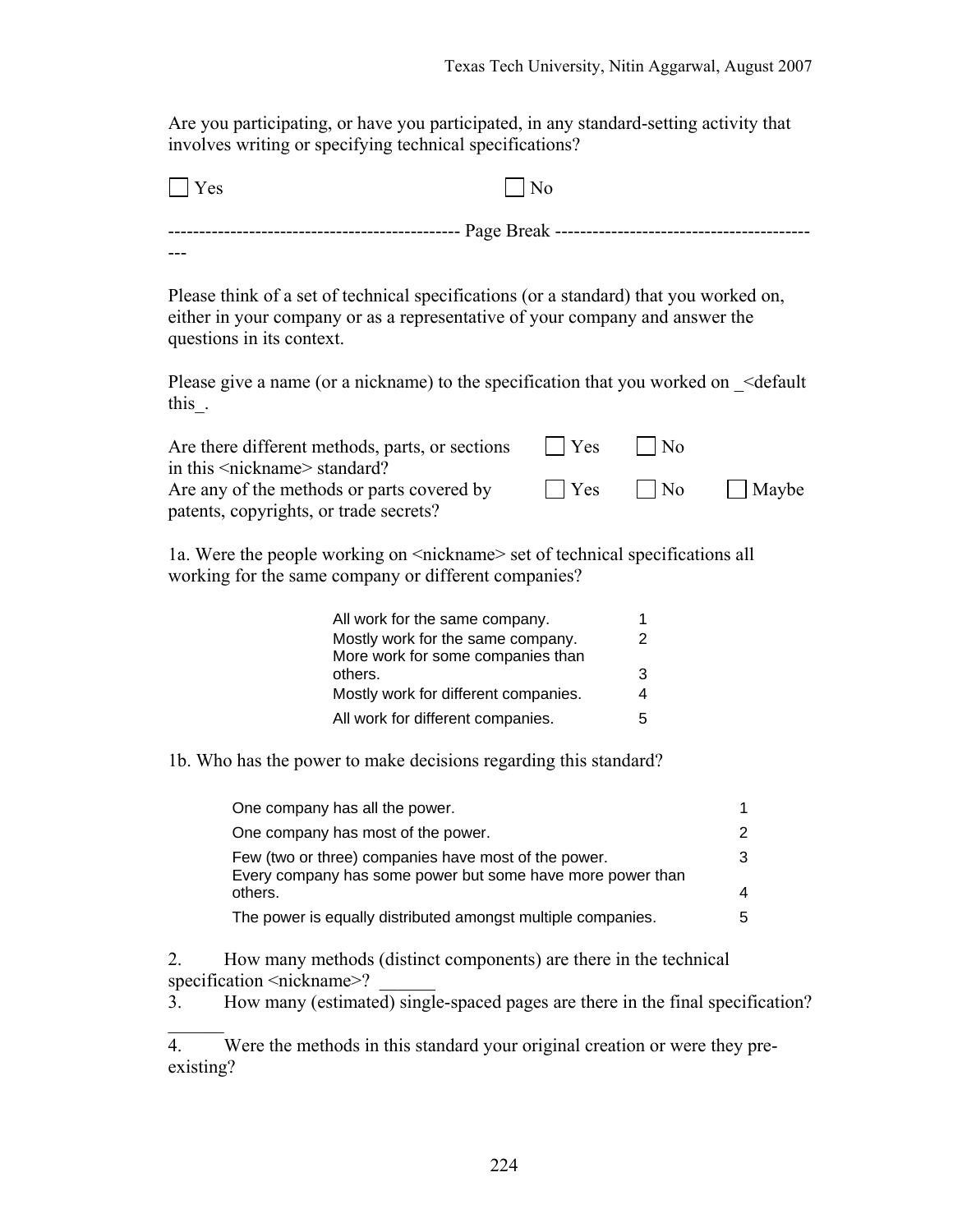| All Original           |   |
|------------------------|---|
| <b>Mostly Original</b> | 2 |
| Few Original           | 3 |
| Mostly pre-existing    | 4 |
| All pre-existing       | 5 |

5. With regards to various methods used in the standard:

| All came from | Mostly came    | More came       | Mostly came    | All came from |
|---------------|----------------|-----------------|----------------|---------------|
| the same      | from the same  | from some       | from different | different     |
| industry      | industry       | industries than | industries     | industries    |
|               |                | others          |                |               |
|               |                |                 | 4              | 5             |
| All came from | Mostly came    | More came       | Mostly came    | All came from |
| the same      | from the same  | from some       | from different | different     |
| company       | company        | companies       | companies      | companies     |
|               |                | than others     |                |               |
|               | $\overline{2}$ | 3               | 4              | 5             |
| All came from | Mostly came    | More came       | Mostly came    | All came from |
| the same      | from the same  | from some       | from different | different     |
| country       | country        | countries than  | countries      | countries     |
|               |                | others          |                |               |
|               |                |                 |                | 5             |

6. How easy would it be to find substitutes for methods you already chose?

| All methods have easily available substitutes.   |    |
|--------------------------------------------------|----|
| Most methods have easily available substitutes.  | 2  |
| About as many methods have substitutes as don't. | 3  |
| Few methods have easily available substitutes.   | 4  |
| No method can be easily substituted.             | 5. |

7a. How many different countries are represented in this set of specifications (or the standard)?

7b. How many different technical areas are represented in this set of specifications (or the standard)?

7c. How many different companies are represented in this set of specifications (or the standard)?

7d. Technology references from how many distinct industries were helpful in developing [Nickname]? (For example, modern cell phones may use technology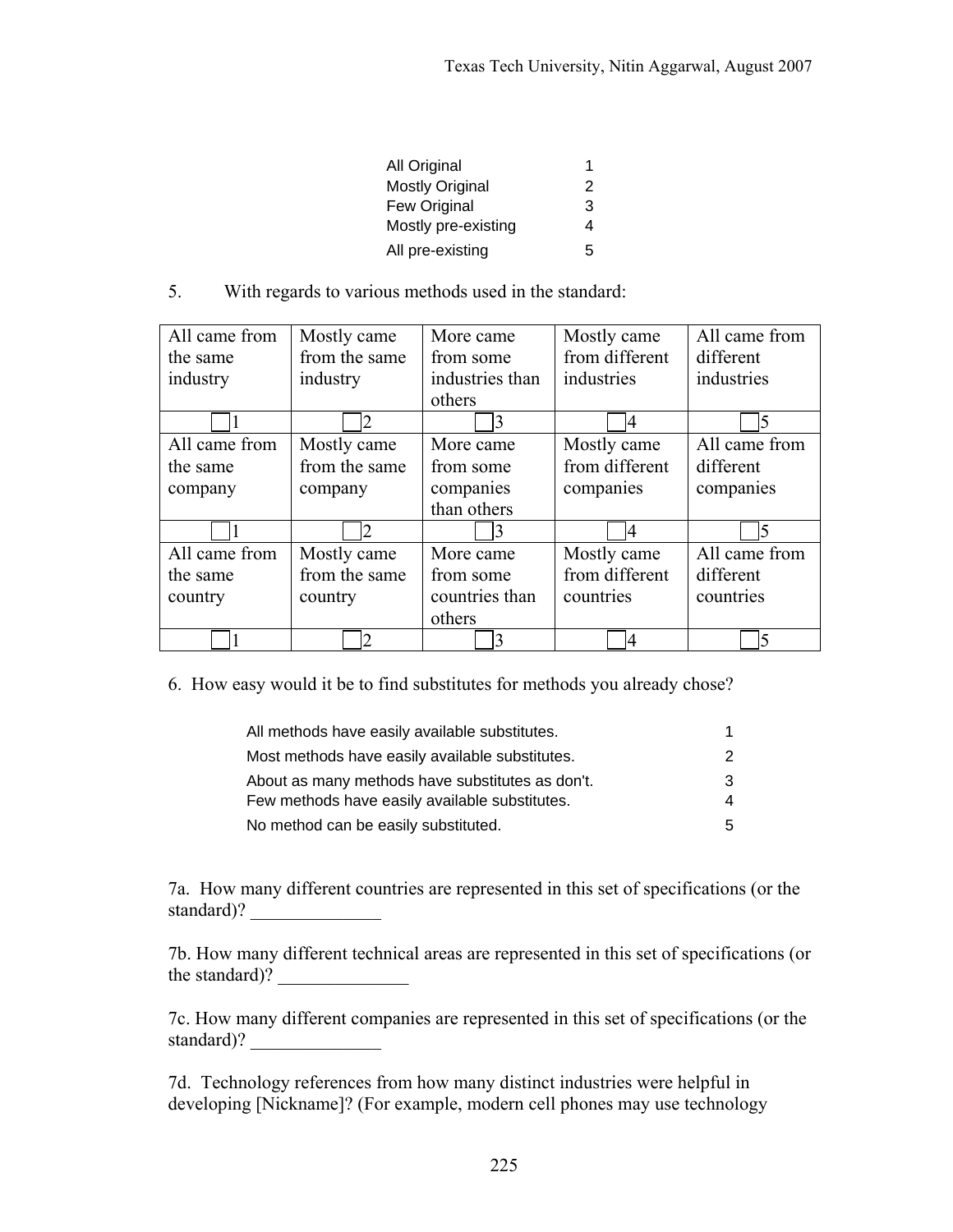references from the wireless, hardware, telecom, security, and entertainment industries. ) \_\_\_\_\_\_\_\_\_

8a. How many months did it take to write this set of technical specifications? months

8b. On a scale of 0-100, what percentage of time did everyone involved in [Nickname] spend in identifying, discussing, finding and considering the pre-existing methods? (0 for none) Estimates are fine.

9. On a scale of 0-100, what percentage of time did everyone involved in [Nickname] spend in procuring permission (negotiating, contracting, and coordinating) to use the pre-existing methods? (0 for none) Estimates are fine.

9b. On a scale of 0-100, what percentage of TOTAL TIME did everyone in [Nickname] spend on activities OTHER THAN defining and writing the actual technical specifications? (0 for none) Estimates are fine. \_\_\_\_\_\_\_\_\_\_

9c. If everything had gone smoothly (you did not face any political, legal or social barriers), what percentage of original time would have been enough to do a similar job? Estimates are fine. \_\_\_\_\_\_\_\_\_

10. What is the likelihood that one of the specification users may be a target of some patent litigations?

| <b>Highly likely</b> | 1 |
|----------------------|---|
| Somewhat likely      | 2 |
| Maybe (neutral)      | 3 |
| Less likely          | 4 |
| Not likely at all    | 5 |

11. Internal Coordination:

On a scale of 0-100, what percentage of total time, of all standard-setting activities, was spent on coordinating and negotiating with MEMBERS INTERNAL to your working group? Estimates are fine.

## 12. External Coordination:

On a scale of 0-100, what percentage of total time of all standard-setting activities was spent on coordinating and convincing parties (NON PRIMARY MEMBERS) EXTERNAL to your working group?

13. Has your company/organization or any of the standard's users ever been involved in litigation with regards to [Nickname]?

| Are any of the methods or parts covered by patents, $\Box$ Yes $\Box$ No $\Box$ Don't |  |      |
|---------------------------------------------------------------------------------------|--|------|
| copyrights, or trade secrets?                                                         |  | know |